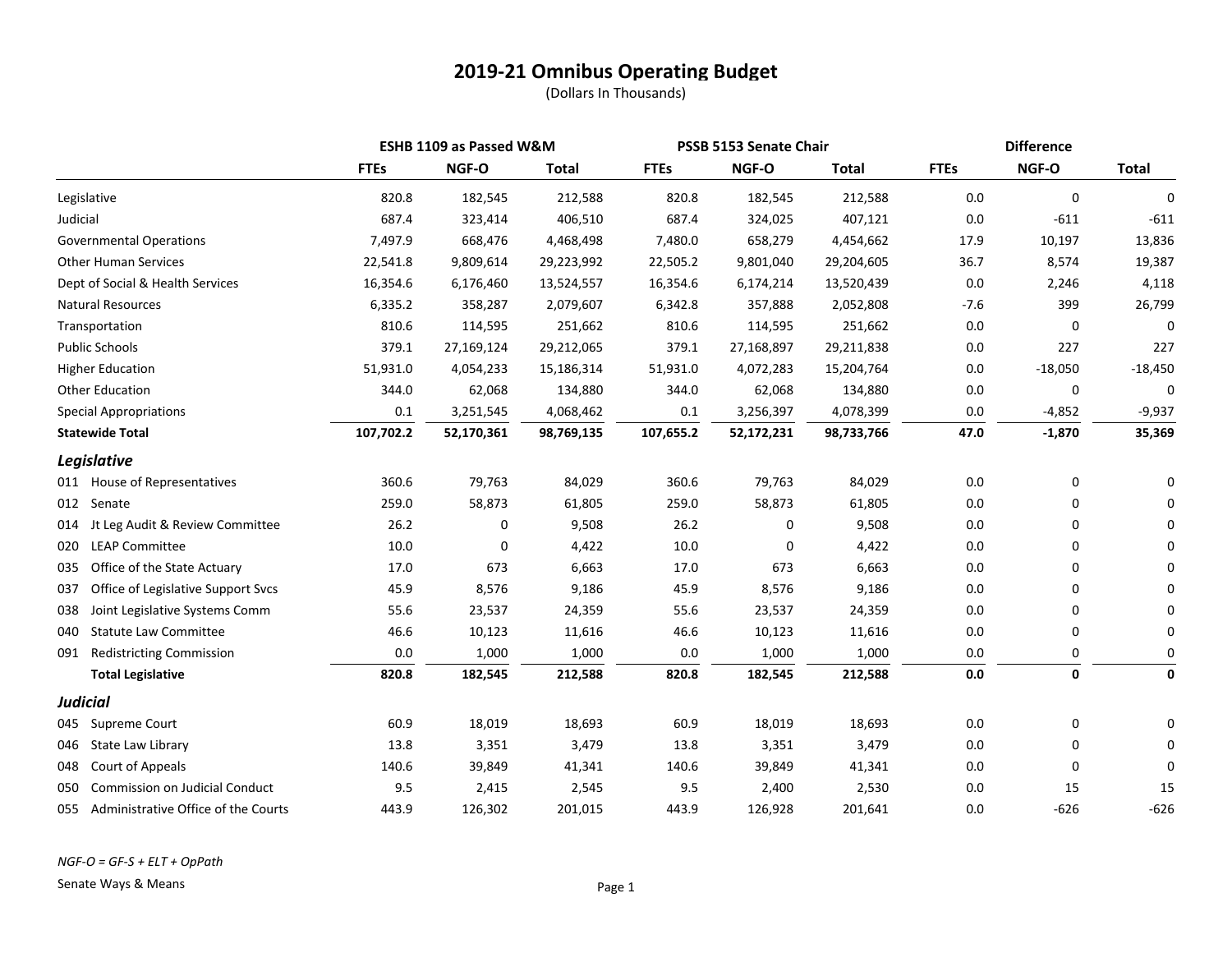|     |                                     |             | ESHB 1109 as Passed W&M |           |             | PSSB 5153 Senate Chair |           | <b>Difference</b> |             |              |
|-----|-------------------------------------|-------------|-------------------------|-----------|-------------|------------------------|-----------|-------------------|-------------|--------------|
|     |                                     | <b>FTEs</b> | NGF-O                   | Total     | <b>FTEs</b> | NGF-O                  | Total     | <b>FTEs</b>       | NGF-O       | <b>Total</b> |
| 056 | Office of Public Defense            | 16.2        | 89,802                  | 93,873    | 16.2        | 89,802                 | 93,873    | 0.0               | $\mathbf 0$ | $\mathbf 0$  |
| 057 | Office of Civil Legal Aid           | 2.5         | 43,676                  | 45,564    | 2.5         | 43,676                 | 45,564    | 0.0               | 0           | 0            |
|     | <b>Total Judicial</b>               | 687.4       | 323,414                 | 406,510   | 687.4       | 324,025                | 407,121   | 0.0               | $-611$      | $-611$       |
|     | <b>Total Legislative/Judicial</b>   | 1,508.1     | 505,959                 | 619,098   | 1,508.1     | 506,570                | 619,709   | 0.0               | $-611$      | $-611$       |
|     | <b>Governmental Operations</b>      |             |                         |           |             |                        |           |                   |             |              |
| 075 | Office of the Governor              | 63.8        | 18,888                  | 23,562    | 63.8        | 18,873                 | 23,547    | 0.0               | 15          | 15           |
| 080 | Office of the Lieutenant Governor   | 8.8         | 2,505                   | 2,654     | 8.8         | 2,505                  | 2,654     | 0.0               | 0           | 0            |
| 082 | <b>Public Disclosure Commission</b> | 32.2        | 9,420                   | 9,834     | 32.2        | 9,420                  | 9,834     | 0.0               | $\Omega$    | $\Omega$     |
| 085 | Office of the Secretary of State    | 288.0       | 48,045                  | 112,521   | 288.0       | 47,545                 | 112,021   | 0.0               | 500         | 500          |
| 086 | Governor's Office of Indian Affairs | 2.0         | 622                     | 650       | 2.0         | 622                    | 650       | 0.0               | $\Omega$    | $\Omega$     |
| 087 | Asian-Pacific-American Affrs        | 2.0         | 600                     | 626       | 2.0         | 600                    | 626       | 0.0               | 0           | 0            |
| 090 | Office of the State Treasurer       | 68.0        | 0                       | 18,914    | 68.0        | 0                      | 18,914    | 0.0               | 0           | $\Omega$     |
| 095 | Office of the State Auditor         | 336.3       | 60                      | 95,990    | 336.3       | 60                     | 94,700    | 0.0               | 0           | 1,290        |
| 099 | Comm Salaries for Elected Officials | 1.6         | 426                     | 456       | 1.6         | 426                    | 456       | 0.0               | 0           | 0            |
| 100 | Office of the Attorney General      | 1,197.9     | 26,592                  | 320,782   | 1,180.4     | 26,517                 | 313,363   | 17.5              | 75          | 7,419        |
| 101 | <b>Caseload Forecast Council</b>    | 14.0        | 3,460                   | 3,628     | 14.0        | 3,460                  | 3,628     | 0.0               | 0           | $\Omega$     |
| 102 | Dept of Financial Institutions      | 209.6       | 0                       | 56,980    | 209.6       | 0                      | 56,980    | 0.0               | 0           | 0            |
| 103 | Department of Commerce              | 318.3       | 180,304                 | 650,776   | 318.3       | 175,697                | 646,169   | 0.0               | 4,607       | 4,607        |
| 104 | Economic & Revenue Forecast Council | 6.1         | 1,664                   | 1,816     | 6.1         | 1,664                  | 1,816     | 0.0               | 0           | 0            |
| 105 | Office of Financial Management      | 343.8       | 44,792                  | 248,000   | 343.8       | 39,792                 | 238,000   | 0.0               | 5,000       | 10,000       |
| 110 | Office of Administrative Hearings   | 174.4       | 0                       | 42,965    | 174.4       | 0                      | 42,965    | 0.0               | $\Omega$    | $\Omega$     |
| 116 | <b>State Lottery Commission</b>     | 144.9       | 0                       | 1,162,654 | 144.9       | 0                      | 1,162,654 | 0.0               | 0           | $\Omega$     |
| 117 | Washington State Gambling Comm      | 114.0       | 0                       | 28,563    | 114.0       | 0                      | 28,563    | 0.0               | 0           | $\Omega$     |
| 118 | WA State Comm on Hispanic Affairs   | 3.0         | 762                     | 788       | 3.0         | 762                    | 788       | 0.0               | $\Omega$    |              |
| 119 | African-American Affairs Comm       | 2.0         | 568                     | 594       | 2.0         | 568                    | 594       | 0.0               | 0           | U            |
| 124 | Department of Retirement Systems    | 257.7       | 0                       | 69,293    | 257.7       | 0                      | 69,293    | 0.0               | 0           | U            |
| 126 | <b>State Investment Board</b>       | 108.9       | 0                       | 54,474    | 108.9       | 0                      | 54,474    | 0.0               | 0           |              |
| 140 | Department of Revenue               | 1,320.4     | 276,597                 | 332,094   | 1,320.4     | 276,597                | 332,094   | 0.0               | 0           |              |
| 142 | Board of Tax Appeals                | 16.7        | 4,415                   | 4,577     | 16.7        | 4,415                  | 4,577     | 0.0               | $\Omega$    | 0            |
| 147 | Minority & Women's Business Enterp  | 24.0        | 0                       | 4,904     | 24.0        | 0                      | 4,904     | 0.0               | 0           | 0            |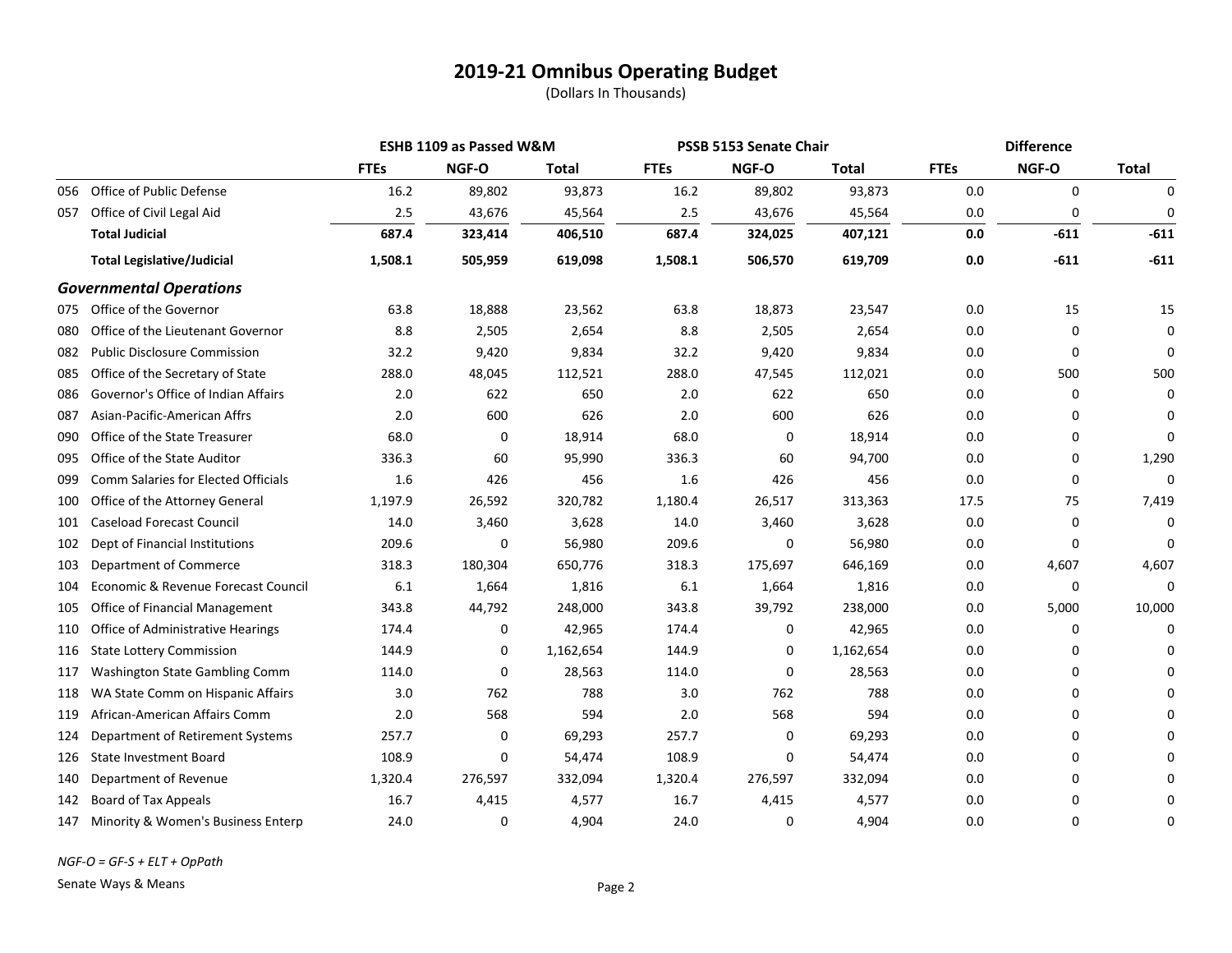(Dollars In Thousands)

|     |                                             |             | ESHB 1109 as Passed W&M |            | PSSB 5153 Senate Chair |           |            | <b>Difference</b> |        |              |
|-----|---------------------------------------------|-------------|-------------------------|------------|------------------------|-----------|------------|-------------------|--------|--------------|
|     |                                             | <b>FTEs</b> | NGF-O                   | Total      | <b>FTEs</b>            | NGF-O     | Total      | <b>FTEs</b>       | NGF-O  | <b>Total</b> |
| 160 | Office of Insurance Commissioner            | 260.2       | 0                       | 69,980     | 259.8                  | 0         | 69,855     | 0.4               | 0      | 125          |
| 163 | <b>Consolidated Technology Services</b>     | 388.1       | 8,910                   | 250,742    | 388.1                  | 8,910     | 250,742    | 0.0               | 0      | $\Omega$     |
| 165 | <b>State Board of Accountancy</b>           | 12.3        | 0                       | 3,323      | 12.3                   | 0         | 3,323      | 0.0               | 0      | O            |
| 167 | <b>Forensic Investigations Council</b>      | 0.0         | 0                       | 691        | 0.0                    | 0         | 691        | 0.0               | 0      | $\Omega$     |
| 179 | Dept of Enterprise Services                 | 802.3       | 9,086                   | 388,171    | 802.3                  | 9,086     | 398,391    | 0.0               | 0      | $-10,220$    |
| 185 | <b>Washington Horse Racing Commission</b>   | 16.0        | 0                       | 5,662      | 16.0                   | 0         | 5,662      | 0.0               | 0      | $\Omega$     |
| 195 | <b>Liquor and Cannabis Board</b>            | 376.6       | 698                     | 99,024     | 376.6                  | 698       | 98,924     | 0.0               | 0      | 100          |
| 215 | Utilities and Transportation Comm           | 180.2       | 0                       | 66,442     | 180.2                  | 0         | 66,442     | 0.0               | 0      | $\Omega$     |
| 220 | Board for Volunteer Firefighters            | 4.0         | 0                       | 963        | 4.0                    | 0         | 963        | 0.0               | 0      |              |
| 245 | <b>Military Department</b>                  | 333.9       | 22,294                  | 313,056    | 333.9                  | 22,294    | 313,056    | 0.0               | 0      |              |
| 275 | <b>Public Employment Relations Comm</b>     | 41.6        | 4,235                   | 9,897      | 41.6                   | 4,235     | 9,897      | 0.0               | 0      |              |
| 341 | <b>LEOFF 2 Retirement Board</b>             | 7.0         | 0                       | 2,469      | 7.0                    | 0         | 2,469      | 0.0               | 0      |              |
| 355 | Archaeology & Historic Preservation         | 17.8        | 3,533                   | 5,991      | 17.8                   | 3,533     | 5,991      | 0.0               | 0      | O            |
|     | BOR Bd of Reg Prof Eng & Land Surveyors     | 0.0         | 0                       | 3,992      | 0.0                    | 0         | 3,992      | 0.0               | 0      | $\Omega$     |
|     | <b>Total Governmental Operations</b>        | 7,497.9     | 668,476                 | 4,468,498  | 7,480.0                | 658,279   | 4,454,662  | 17.9              | 10,197 | 13,836       |
|     | <b>Other Human Services</b>                 |             |                         |            |                        |           |            |                   |        |              |
| 107 | WA State Health Care Authority              | 1,414.6     | 5,676,160               | 20,920,031 | 1,414.6                | 5,676,160 | 20,920,031 | 0.0               | 0      | O            |
| 120 | Human Rights Commission                     | 36.2        | 4,764                   | 7,436      | 36.2                   | 4,764     | 7,436      | 0.0               | 0      |              |
| 190 | Bd of Industrial Insurance Appeals          | 163.5       | 0                       | 46,648     | 163.5                  | 0         | 46,648     | 0.0               | 0      | $\Omega$     |
| 227 | <b>Criminal Justice Training Comm</b>       | 55.5        | 49,930                  | 66,255     | 55.5                   | 49,930    | 66,255     | 0.0               | 0      | O            |
| 235 | Department of Labor and Industries          | 3,182.8     | 24,523                  | 923,888    | 3,152.4                | 24,523    | 916,811    | 30.4              | 0      | 7,077        |
| 303 | Department of Health                        | 1,865.7     | 147,097                 | 1,264,094  | 1,865.7                | 146,627   | 1,263,624  | 0.0               | 470    | 470          |
| 305 | Department of Veterans' Affairs             | 859.7       | 35,239                  | 170,507    | 859.7                  | 35,239    | 170,507    | $0.0\,$           | 0      | $\Omega$     |
| 307 | Children, Youth, and Families               | 4,341.3     | 1,680,201               | 2,799,937  | 4,340.3                | 1,674,401 | 2,790,401  | 1.0               | 5,800  | 9,536        |
| 310 | <b>Department of Corrections</b>            | 8,853.2     | 2,184,665               | 2,288,164  | 8,848.0                | 2,182,361 | 2,285,860  | 5.3               | 2,304  | 2,304        |
| 315 | Dept of Services for the Blind              | 80.0        | 6,965                   | 34,678     | 80.0                   | 6,965     | 34,678     | 0.0               | 0      | $\Omega$     |
| 540 | <b>Employment Security Department</b>       | 1,689.5     | 70                      | 702,354    | 1,689.5                | 70        | 702,354    | 0.0               | 0      | $\Omega$     |
|     | <b>Total Other Human Services</b>           | 22,541.8    | 9,809,614               | 29,223,992 | 22,505.2               | 9,801,040 | 29,204,605 | 36.7              | 8,574  | 19,387       |
|     | <b>Dept of Social &amp; Health Services</b> |             |                         |            |                        |           |            |                   |        |              |
|     | 030 Mental Health                           | 4,196.7     | 773,337                 | 954,650    | 4,196.7                | 773,337   | 954,650    | 0.0               | 0      | $\Omega$     |

*NGF-O = GF-S + ELT + OpPath*

Senate Ways & Means **Page 3**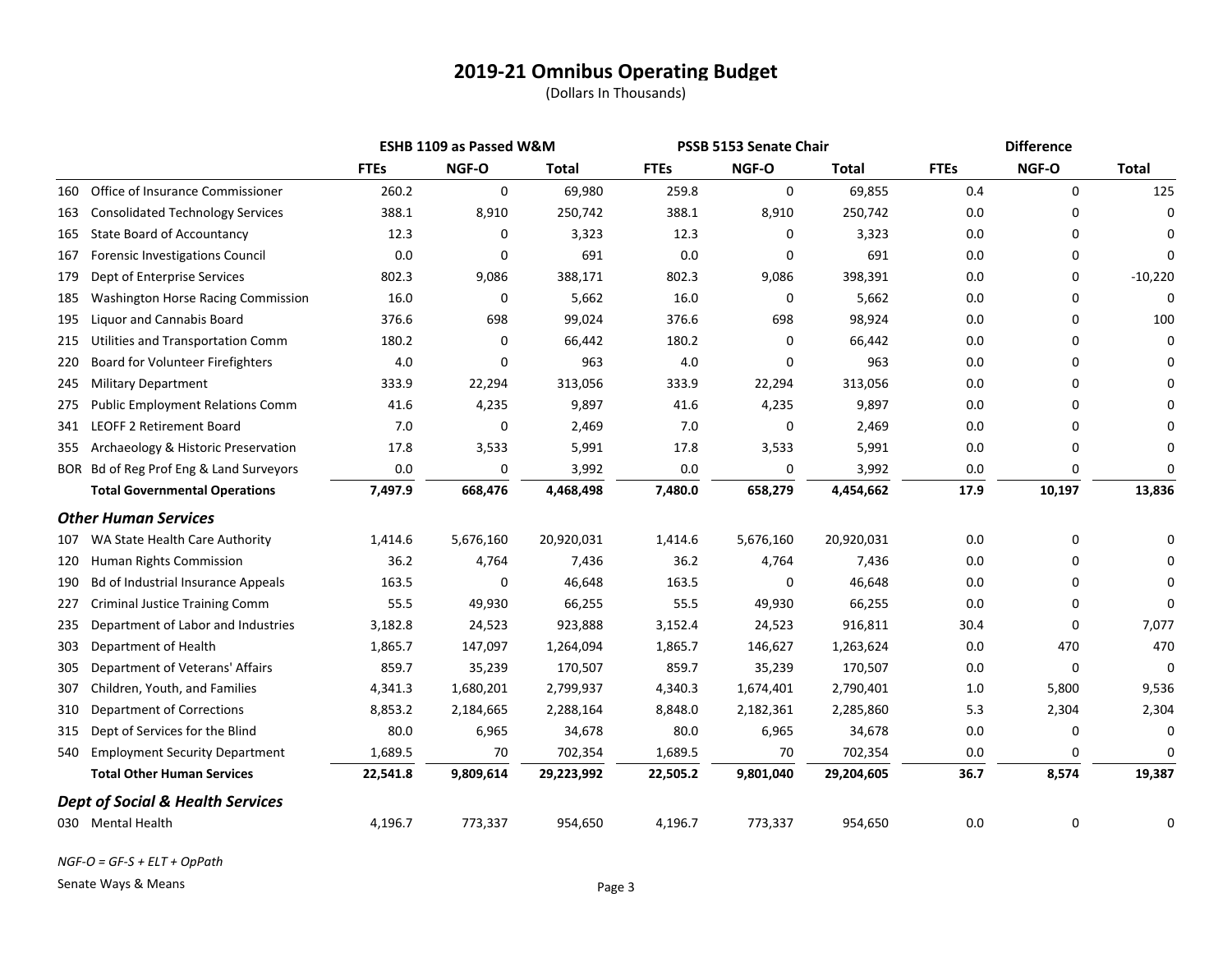|     |                                                   |             | <b>ESHB 1109 as Passed W&amp;M</b> |              | PSSB 5153 Senate Chair |            |              | <b>Difference</b> |          |              |
|-----|---------------------------------------------------|-------------|------------------------------------|--------------|------------------------|------------|--------------|-------------------|----------|--------------|
|     |                                                   | <b>FTEs</b> | NGF-O                              | <b>Total</b> | <b>FTEs</b>            | NGF-O      | <b>Total</b> | <b>FTEs</b>       | NGF-O    | <b>Total</b> |
| 040 | <b>Developmental Disabilities</b>                 | 4,126.4     | 1,713,477                          | 3,603,922    | 4,126.4                | 1,713,266  | 3,603,443    | 0.0               | 211      | 479          |
| 050 | Long-Term Care                                    | 2,293.7     | 2,742,365                          | 6,346,180    | 2,293.7                | 2,740,830  | 6,343,059    | 0.0               | 1,535    | 3,121        |
| 060 | <b>Economic Services Administration</b>           | 4,175.2     | 689,964                            | 2,159,473    | 4,175.2                | 689,464    | 2,158,955    | 0.0               | 500      | 518          |
| 100 | <b>Vocational Rehabilitation</b>                  | 317.1       | 32,089                             | 143,684      | 317.1                  | 32,089     | 143,684      | 0.0               | 0        | $\Omega$     |
| 110 | <b>Administration/Support Svcs</b>                | 513.7       | 59,207                             | 108,586      | 513.7                  | 59,207     | 108,586      | 0.0               | 0        | 0            |
| 135 | <b>Special Commitment Center</b>                  | 442.9       | 101,918                            | 106,498      | 442.9                  | 101,918    | 106,498      | 0.0               | $\Omega$ | $\Omega$     |
| 145 | Payments to Other Agencies                        | 0.0         | 64,103                             | 101,564      | 0.0                    | 64,103     | 101,564      | 0.0               | $\Omega$ | U            |
| 150 | <b>Information System Services</b>                | 130.8       | 0                                  | 0            | 130.8                  | 0          | 0            | 0.0               | $\Omega$ | 0            |
| 160 | <b>Consolidated Field Services</b>                | 158.4       | 0                                  | 0            | 158.4                  | 0          | 0            | 0.0               | 0        | 0            |
|     | <b>Total Dept of Social &amp; Health Services</b> | 16,354.6    | 6,176,460                          | 13,524,557   | 16,354.6               | 6,174,214  | 13,520,439   | 0.0               | 2,246    | 4,118        |
|     | <b>Total Human Services</b>                       | 38,896.4    | 15,986,074                         | 42,748,549   | 38,859.8               | 15,975,254 | 42,725,044   | 36.7              | 10,820   | 23,505       |
|     | <b>Natural Resources</b>                          |             |                                    |              |                        |            |              |                   |          |              |
| 460 | Columbia River Gorge Commission                   | 8.0         | 1,076                              | 2,255        | 8.0                    | 1,076      | 2,255        | 0.0               | 0        | 0            |
| 461 | Department of Ecology                             | 1,726.4     | 56,956                             | 589,667      | 1,726.4                | 56,956     | 561,267      | 0.0               | 0        | 28,400       |
| 462 | WA Pollution Liab Insurance Program               | 8.8         | 0                                  | 3,136        | 8.8                    | 0          | 3,136        | 0.0               | 0        | 0            |
| 465 | <b>State Parks and Recreation Comm</b>            | 721.1       | 29,254                             | 176,796      | 730.1                  | 29,254     | 178,796      | $-9.0$            | 0        | $-2,000$     |
| 467 | Rec and Conservation Funding Board                | 19.6        | 4,569                              | 13,603       | 19.6                   | 4,569      | 13,603       | 0.0               | 0        | 0            |
| 468 | Environ & Land Use Hearings Office                | 15.5        | 4,580                              | 4,834        | 15.5                   | 4,580      | 4,834        | 0.0               | 0        | $\Omega$     |
| 471 | <b>State Conservation Commission</b>              | 18.6        | 15,359                             | 27,341       | 18.6                   | 15,359     | 27,341       | 0.0               | $\Omega$ | 0            |
| 477 | Dept of Fish and Wildlife                         | 1,542.1     | 119,800                            | 480,545      | 1,542.1                | 119,800    | 480,545      | 0.0               | 0        | $\Omega$     |
| 478 | <b>Puget Sound Partnership</b>                    | 43.4        | 9,572                              | 25,351       | 43.4                   | 9,572      | 25,351       | 0.0               | 0        | 0            |
| 490 | Department of Natural Resources                   | 1,349.4     | 81,441                             | 549,555      | 1,349.4                | 81,441     | 549,555      | 0.0               | $\Omega$ | $\Omega$     |
| 495 | Department of Agriculture                         | 882.6       | 35,680                             | 206,524      | 881.2                  | 35,281     | 206,125      | 1.4               | 399      | 399          |
|     | <b>Total Natural Resources</b>                    | 6,335.2     | 358,287                            | 2,079,607    | 6,342.8                | 357,888    | 2,052,808    | $-7.6$            | 399      | 26,799       |
|     | <b>Transportation</b>                             |             |                                    |              |                        |            |              |                   |          |              |
| 225 | <b>Washington State Patrol</b>                    | 555.9       | 105,497                            | 195,486      | 555.9                  | 105,497    | 195,486      | 0.0               | 0        | 0            |
| 240 | Department of Licensing                           | 254.7       | 9,098                              | 56,176       | 254.7                  | 9,098      | 56,176       | 0.0               | $\Omega$ | 0            |
|     | <b>Total Transportation</b>                       | 810.6       | 114,595                            | 251,662      | 810.6                  | 114,595    | 251,662      | 0.0               | 0        | 0            |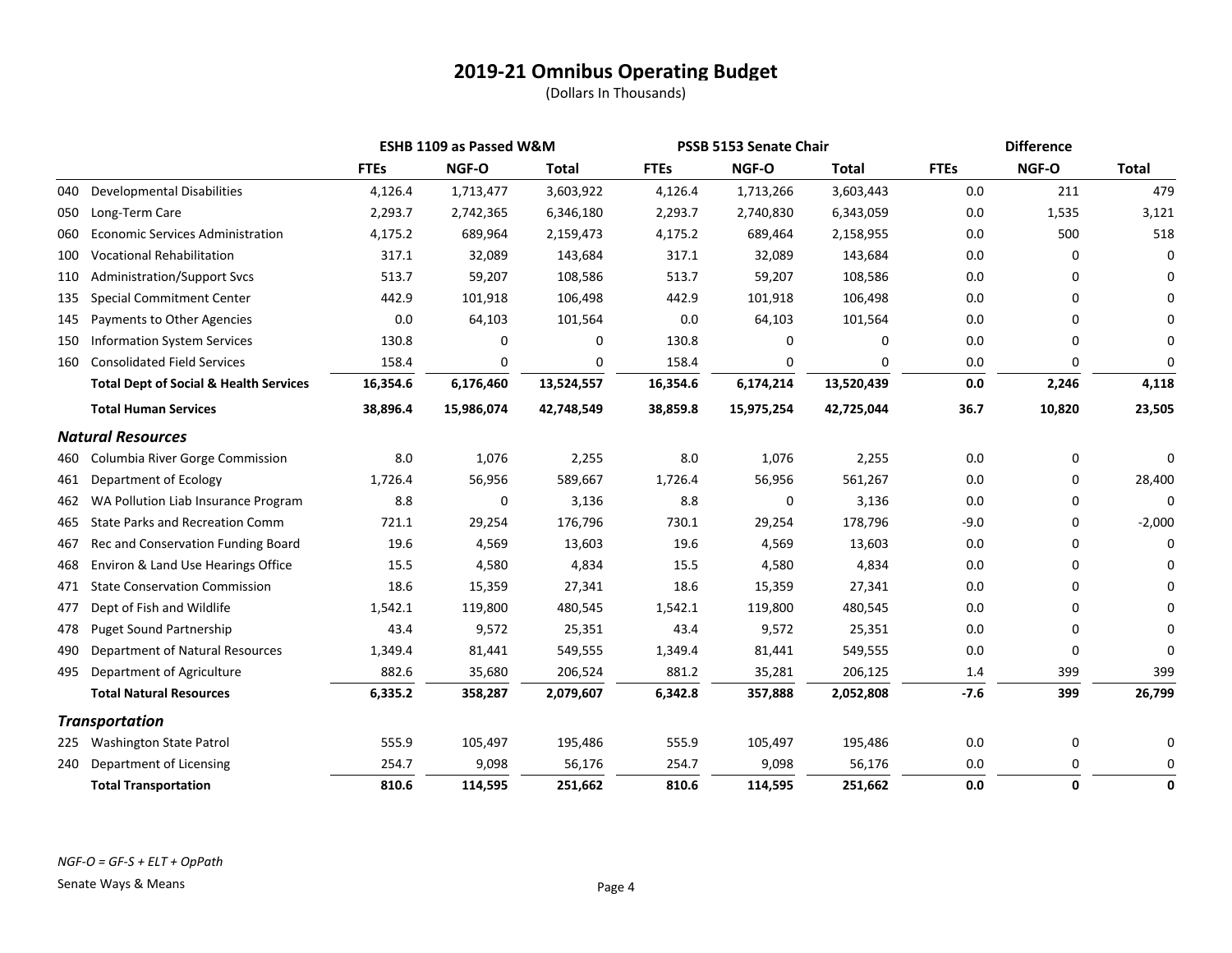(Dollars In Thousands)

|     |                                           |             | <b>ESHB 1109 as Passed W&amp;M</b> |            | PSSB 5153 Senate Chair |            |              | <b>Difference</b> |           |              |
|-----|-------------------------------------------|-------------|------------------------------------|------------|------------------------|------------|--------------|-------------------|-----------|--------------|
|     |                                           | <b>FTEs</b> | NGF-O                              | Total      | <b>FTEs</b>            | NGF-O      | <b>Total</b> | <b>FTEs</b>       | NGF-O     | <b>Total</b> |
|     | <b>Public Schools</b>                     |             |                                    |            |                        |            |              |                   |           |              |
| 010 | OSPI & Statewide Programs                 | 332.4       | 144,308                            | 263,099    | 332.4                  | 143,981    | 262,772      | 0.0               | 327       | 327          |
| 021 | <b>General Apportionment</b>              | 0.0         | 19,218,324                         | 19,218,324 | 0.0                    | 19,218,324 | 19,218,324   | 0.0               | 0         | 0            |
| 022 | <b>Pupil Transportation</b>               | 0.0         | 1,230,698                          | 1,230,698  | 0.0                    | 1,230,698  | 1,230,698    | 0.0               | 0         | $\Omega$     |
| 025 | <b>School Food Services</b>               | 0.0         | 14,460                             | 696,650    | 0.0                    | 14,460     | 696,650      | 0.0               | 0         | $\Omega$     |
| 026 | <b>Special Education</b>                  | 2.0         | 2,959,380                          | 3,458,828  | 2.0                    | 2,959,380  | 3,458,828    | 0.0               | 0         | $\Omega$     |
| 028 | <b>Educational Service Districts</b>      | 0.0         | 25,613                             | 25,613     | 0.0                    | 25,813     | 25,813       | 0.0               | $-200$    | $-200$       |
| 029 | Levy Equalization                         | 0.0         | 693,295                            | 693,295    | 0.0                    | 693,295    | 693,295      | 0.0               | 0         | 0            |
| 032 | Elementary/Secondary School Improv        | 0.0         | 0                                  | 5,802      | 0.0                    | 0          | 5,802        | 0.0               | 0         | $\Omega$     |
| 035 | <b>Institutional Education</b>            | 0.0         | 34,189                             | 34,189     | 0.0                    | 34,189     | 34,189       | 0.0               | 0         | $\Omega$     |
| 045 | Ed of Highly Capable Students             | 0.0         | 62,204                             | 62,204     | $0.0\,$                | 62,204     | 62,204       | 0.0               | 0         | 0            |
| 055 | <b>Education Reform</b>                   | 39.7        | 284,415                            | 383,014    | 39.7                   | 284,315    | 382,914      | 0.0               | 100       | 100          |
| 060 | <b>Transitional Bilingual Instruction</b> | 0.0         | 411,938                            | 514,184    | 0.0                    | 411,938    | 514,184      | 0.0               | 0         | $\Omega$     |
| 061 | Learning Assistance Program (LAP)         | 0.0         | 889,511                            | 1,422,992  | 0.0                    | 889,511    | 1,422,992    | 0.0               | 0         | $\Omega$     |
| 068 | Charter Schools Apportionment             | 0.0         | 99,773                             | 99,773     | 0.0                    | 99,773     | 99,773       | 0.0               | 0         | $\Omega$     |
| 359 | <b>Charter School Commission</b>          | 5.0         | 0                                  | 2,384      | 5.0                    | 0          | 2,384        | 0.0               | 0         | 0            |
| 714 | <b>Compensation Adjustments</b>           | 0.0         | 1,101,016                          | 1,101,016  | 0.0                    | 1,101,016  | 1,101,016    | 0.0               | 0         | 0            |
|     | <b>Total Public Schools</b>               | 379.1       | 27,169,124                         | 29,212,065 | 379.1                  | 27,168,897 | 29,211,838   | 0.0               | 227       | 227          |
|     | <b>Higher Education</b>                   |             |                                    |            |                        |            |              |                   |           |              |
| 340 | <b>Student Achievement Council</b>        | 115.5       | 859,302                            | 913,980    | 115.5                  | 858,052    | 913,730      | 0.0               | 1,250     | 250          |
| 360 | University of Washington                  | 25,036.1    | 714,759                            | 7,967,462  | 25,036.1               | 726,849    | 7,979,152    | 0.0               | $-12,090$ | $-11,690$    |
| 365 | <b>Washington State University</b>        | 6,671.2     | 484,593                            | 1,775,859  | 6,671.2                | 501,843    | 1,792,909    | 0.0               | $-17,250$ | $-17,050$    |
| 370 | Eastern Washington University             | 1,438.9     | 126,059                            | 330,396    | 1,438.9                | 125,629    | 329,966      | 0.0               | 430       | 430          |
| 375 | Central Washington University             | 1,587.4     | 126,255                            | 419,672    | 1,587.4                | 126,025    | 419,442      | 0.0               | 230       | 230          |
| 376 | The Evergreen State College               | 671.7       | 64,588                             | 159,152    | 671.7                  | 64,498     | 159,062      | $0.0\,$           | 90        | 90           |
| 380 | Western Washington University             | 1,823.2     | 168,667                            | 410,370    | 1,823.2                | 167,527    | 409,230      | 0.0               | 1,140     | 1,140        |
| 699 | Community/Technical College System        | 14,587.1    | 1,510,010                          | 3,209,423  | 14,587.1               | 1,501,860  | 3,201,273    | 0.0               | 8,150     | 8,150        |
|     | <b>Total Higher Education</b>             | 51,931.0    | 4,054,233                          | 15,186,314 | 51,931.0               | 4,072,283  | 15,204,764   | $0.0\,$           | $-18,050$ | $-18,450$    |
|     | <b>Other Education</b>                    |             |                                    |            |                        |            |              |                   |           |              |
|     | 351 State School for the Blind            | 98.5        | 16,498                             | 23,214     | 98.5                   | 16,498     | 23,214       | 0.0               | 0         | 0            |

*NGF-O = GF-S + ELT + OpPath*

Senate Ways & Means **Page 5**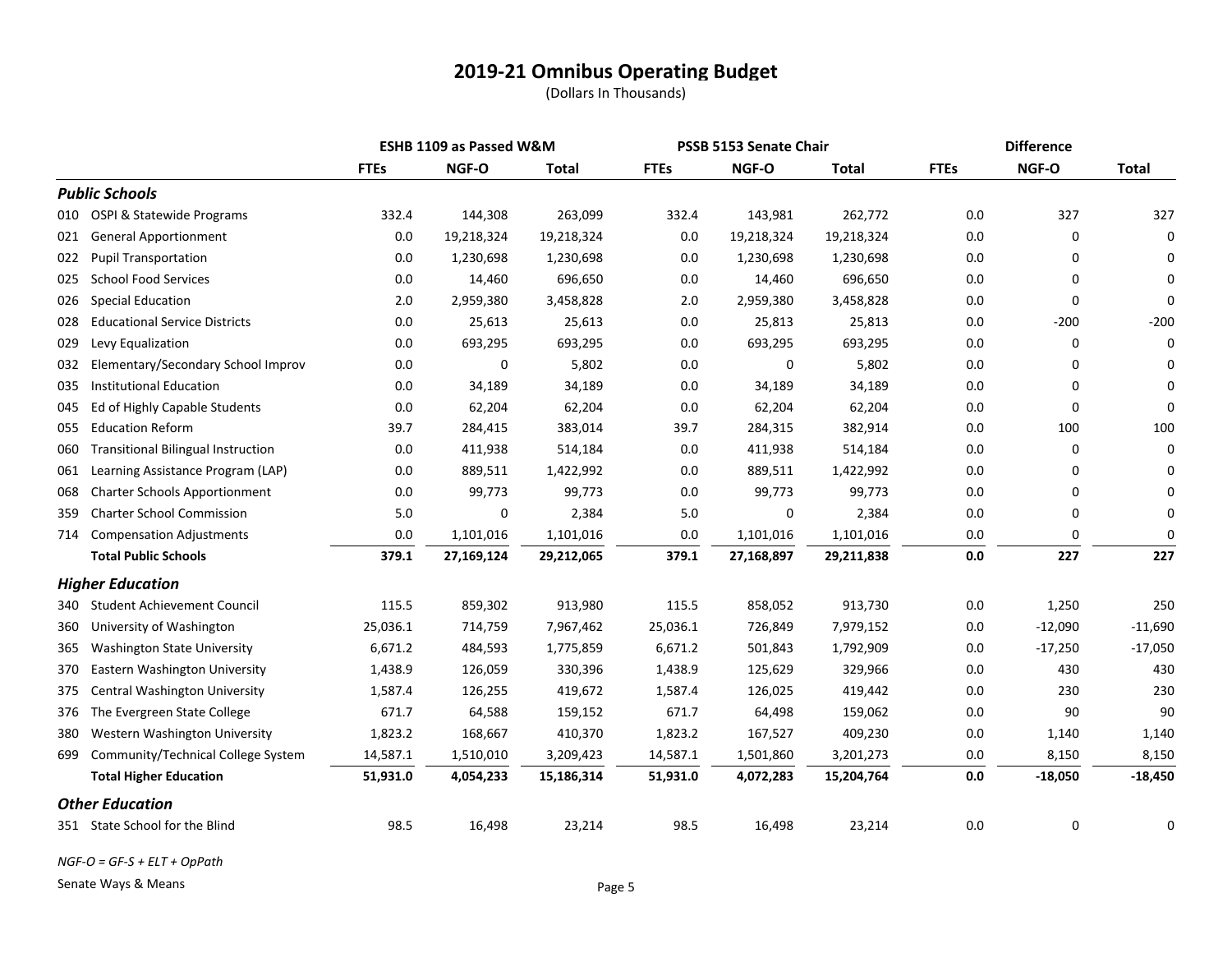|     |                                            | <b>ESHB 1109 as Passed W&amp;M</b> |              |            | PSSB 5153 Senate Chair |              |            | <b>Difference</b> |             |           |
|-----|--------------------------------------------|------------------------------------|--------------|------------|------------------------|--------------|------------|-------------------|-------------|-----------|
|     |                                            | <b>FTEs</b>                        | <b>NGF-O</b> | Total      | <b>FTEs</b>            | <b>NGF-O</b> | Total      | <b>FTEs</b>       | NGF-O       | Total     |
| 353 | Childhood Deafness & Hearing Loss          | 133.8                              | 25,742       | 26,866     | 133.8                  | 25,742       | 26,866     | 0.0               | 0           | 0         |
| 354 | Workforce Trng & Educ Coord Board          | 25.3                               | 3,660        | 59,930     | 25.3                   | 3,660        | 59,930     | 0.0               | $\mathbf 0$ | 0         |
| 387 | <b>Washington State Arts Commission</b>    | 17.5                               | 4,304        | 6,607      | 17.5                   | 4,304        | 6,607      | 0.0               | 0           | 0         |
| 390 | Washington State Historical Society        | 37.0                               | 6,469        | 9,222      | 37.0                   | 6,469        | 9,222      | 0.0               | 0           | 0         |
| 395 | East Wash State Historical Society         | 32.0                               | 5,395        | 9,041      | 32.0                   | 5,395        | 9,041      | 0.0               | 0           | 0         |
|     | <b>Total Other Education</b>               | 344.0                              | 62,068       | 134,880    | 344.0                  | 62,068       | 134,880    | 0.0               | 0           | 0         |
|     | <b>Total Education</b>                     | 52,654.0                           | 31,285,425   | 44,533,259 | 52,654.0               | 31,303,248   | 44,551,482 | 0.0               | -17,823     | $-18,223$ |
|     | <b>Special Appropriations</b>              |                                    |              |            |                        |              |            |                   |             |           |
| 010 | <b>Bond Retirement and Interest</b>        | 0.0                                | 2,467,328    | 2,628,734  | 0.0                    | 2,467,328    | 2,628,734  | 0.0               | 0           | 0         |
| 076 | Special Approps to the Governor            | 0.1                                | 171,831      | 111,053    | 0.1                    | 176,683      | 120,990    | 0.0               | $-4,852$    | $-9,937$  |
| 713 | State Employee Compensation Adjust         | 0.0                                | 462,041      | 1,148,943  | 0.0                    | 462,041      | 1,148,943  | 0.0               | 0           | 0         |
| 740 | <b>Contributions to Retirement Systems</b> | 0.0                                | 150,345      | 179,732    | 0.0                    | 150,345      | 179,732    | 0.0               | 0           | 0         |
|     | <b>Total Special Appropriations</b>        | 0.1                                | 3,251,545    | 4,068,462  | 0.1                    | 3,256,397    | 4,078,399  | 0.0               | $-4,852$    | $-9,937$  |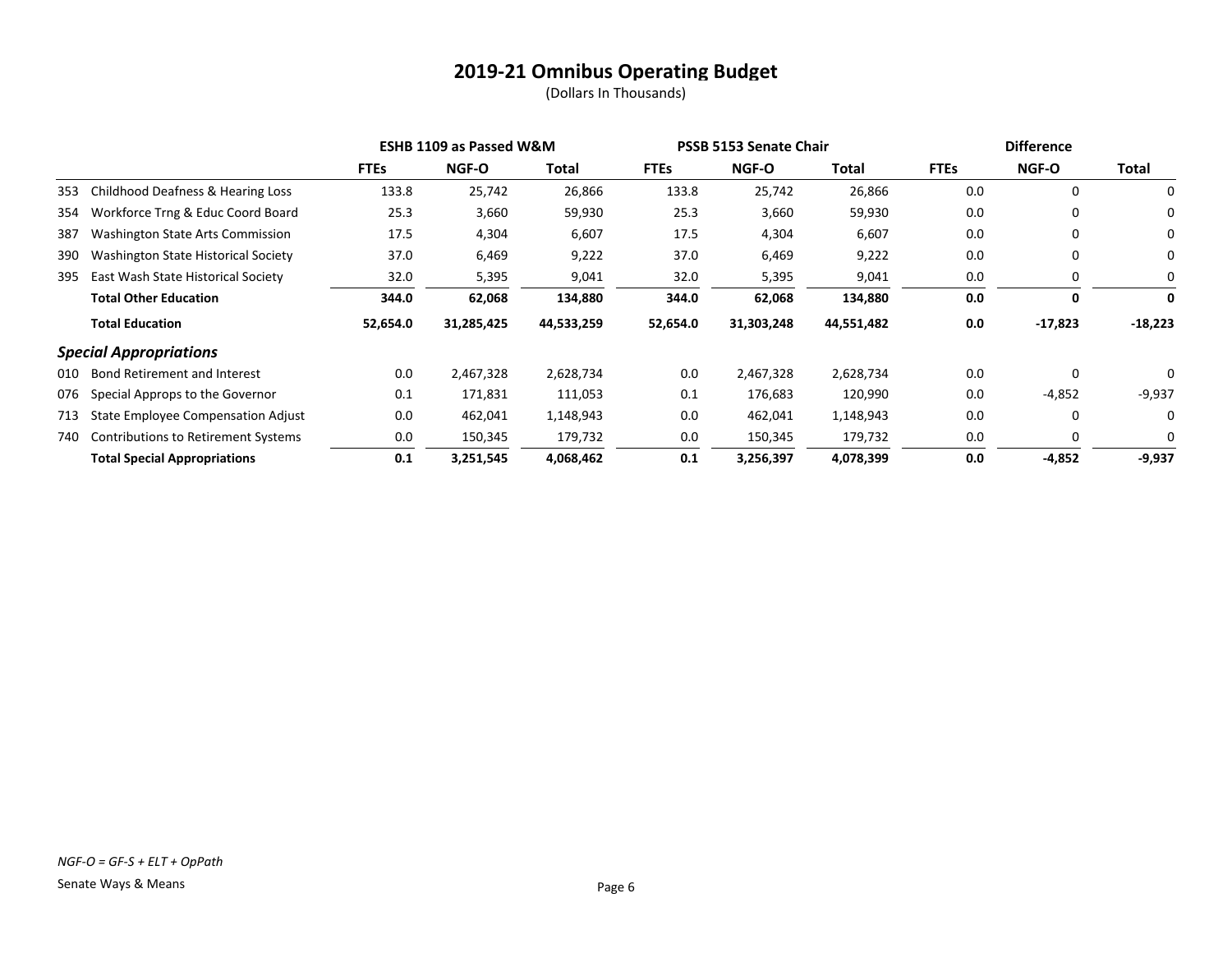**AGENCY DETAIL**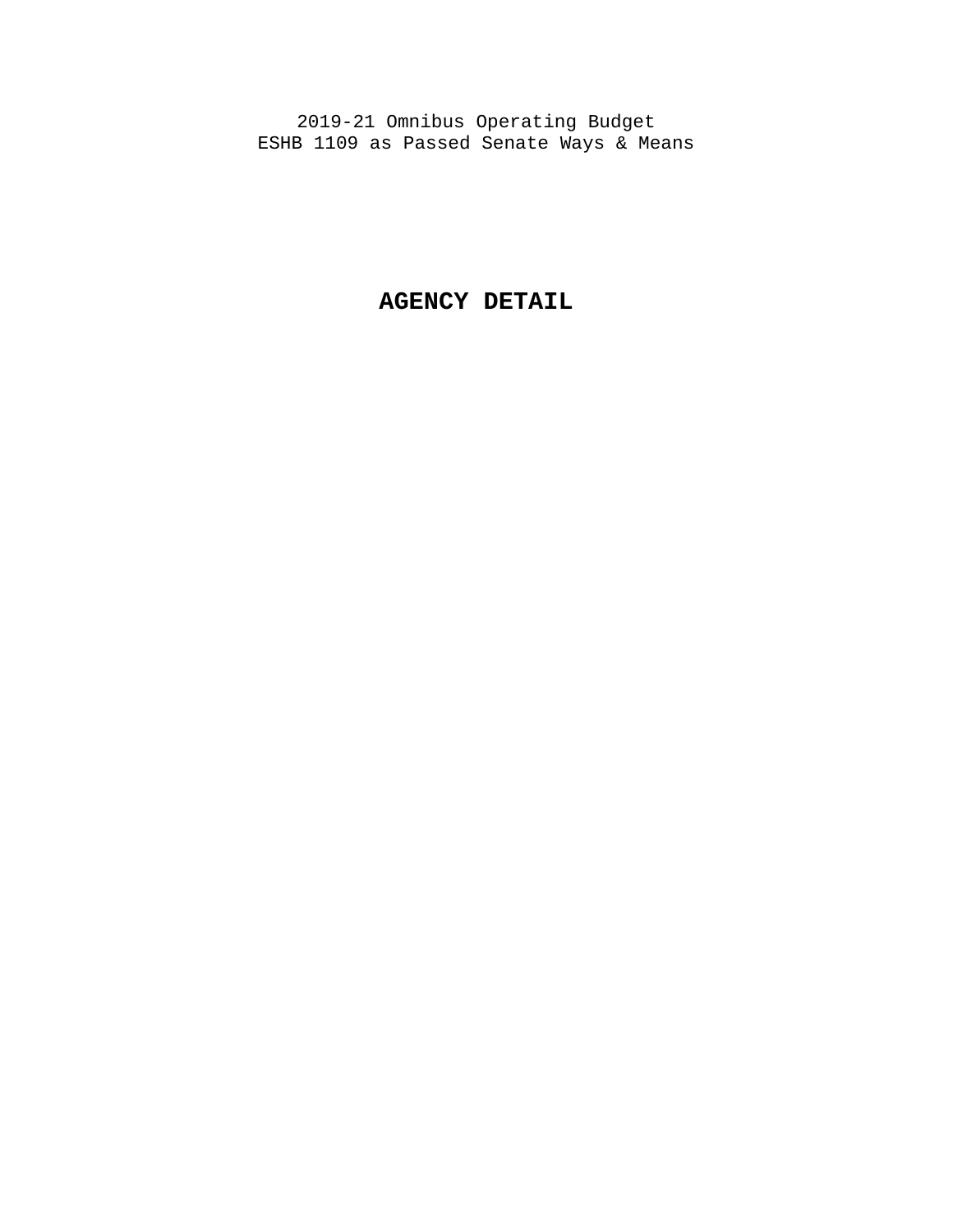**House of Representatives**

|                                |              | 2019-21             |              |  |
|--------------------------------|--------------|---------------------|--------------|--|
|                                | <b>NGF-O</b> | <b>Total Budget</b> | <b>NGF-O</b> |  |
| 2017-19 Estimated Expenditures | 73,227       | 77,507              | 75,646       |  |
| 2019-21 Carryforward Level     | 74,892       | 79,158              | 75,767       |  |
| 2019-21 Maintenance Level      | 79,763       | 84,029              | 82,060       |  |
| Difference from 2017-19        | 6,536        | 6,522               | 6,413        |  |
| % Change from 2017-19          | 8.9%         | 8.4%                | n/a          |  |
| 2019-21 Policy Level           | 79,763       | 84,029              | 82,060       |  |
| Difference from 2017-19        | 6,536        | 6,522               | 6,413        |  |
| % Change from 2017-19          | 8.9%         | 8.4%                | n/a          |  |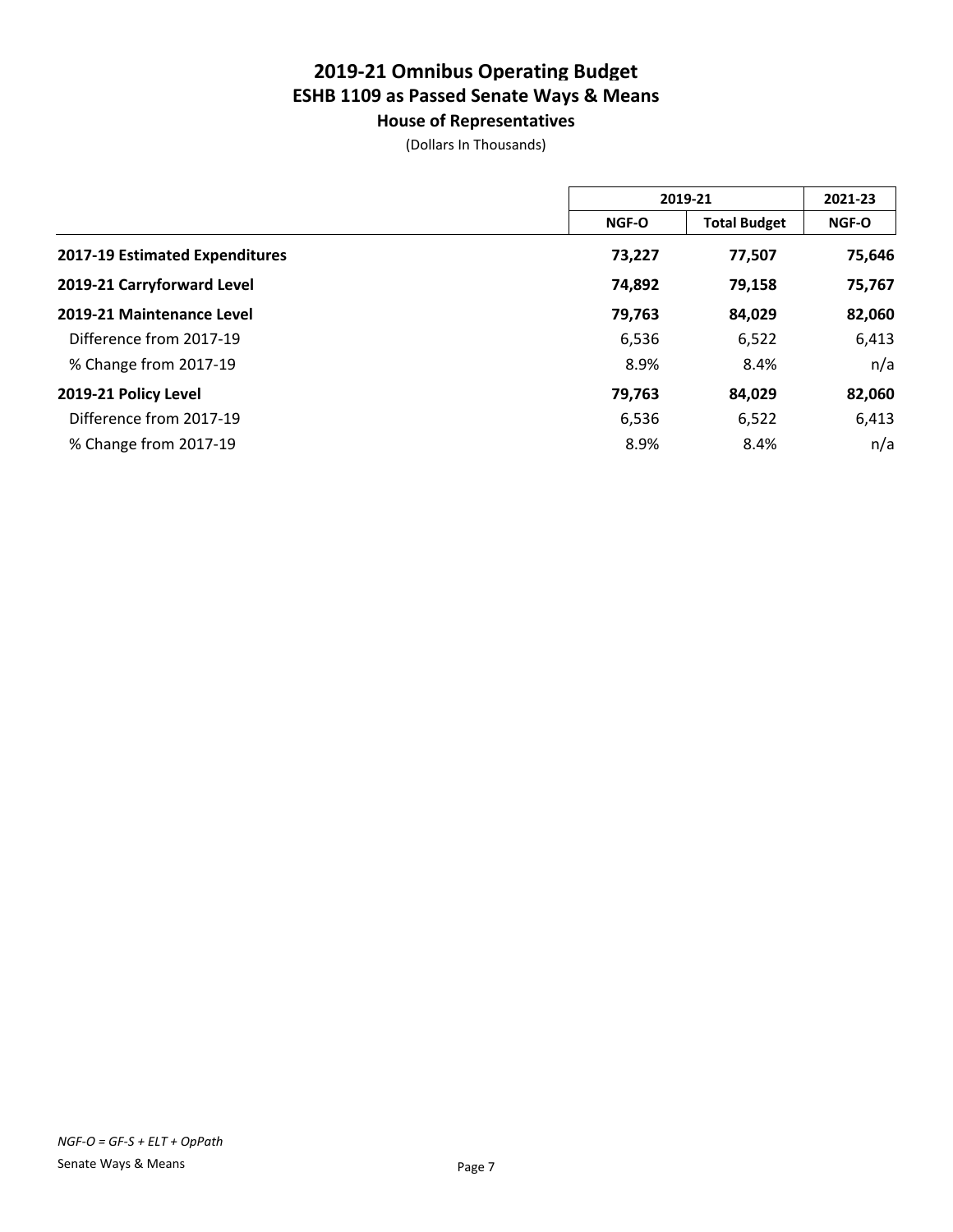### **Senate**

(Dollars In Thousands)

|                                |              | 2019-21             | 2021-23 |
|--------------------------------|--------------|---------------------|---------|
|                                | <b>NGF-O</b> | <b>Total Budget</b> | NGF-O   |
| 2017-19 Estimated Expenditures | 53,604       | 56,545              | 57,456  |
| 2019-21 Carryforward Level     | 54,753       | 57,685              | 57,424  |
| 2019-21 Maintenance Level      | 58,123       | 61,055              | 61,521  |
| Difference from 2017-19        | 4,519        | 4,510               | 4,064   |
| % Change from 2017-19          | 8.4%         | 8.0%                | n/a     |
| <b>Policy Other Changes:</b>   |              |                     |         |
| Human Resources Officer        | 350          | 350                 | 352     |
| 2. Other Contract Costs        | 400          | 400                 | 403     |
| <b>Policy -- Other Total</b>   | 750          | 750                 | 755     |
| <b>Total Policy Changes</b>    | 750          | 750                 | 755     |
| 2019-21 Policy Level           | 58,873       | 61,805              | 62,275  |
| Difference from 2017-19        | 5,269        | 5,260               | 4,819   |
| % Change from 2017-19          | 9.8%         | 9.3%                | n/a     |

#### *Comments:*

### **1. Human Resources Officer**

Funding is provided for a human resources officer consistent with the implementation of the Senate's Appropriate Workplace Conduct policy. (General Fund-State)

### **2. Other Contract Costs**

Funding is provided for increased contract costs. (General Fund-State)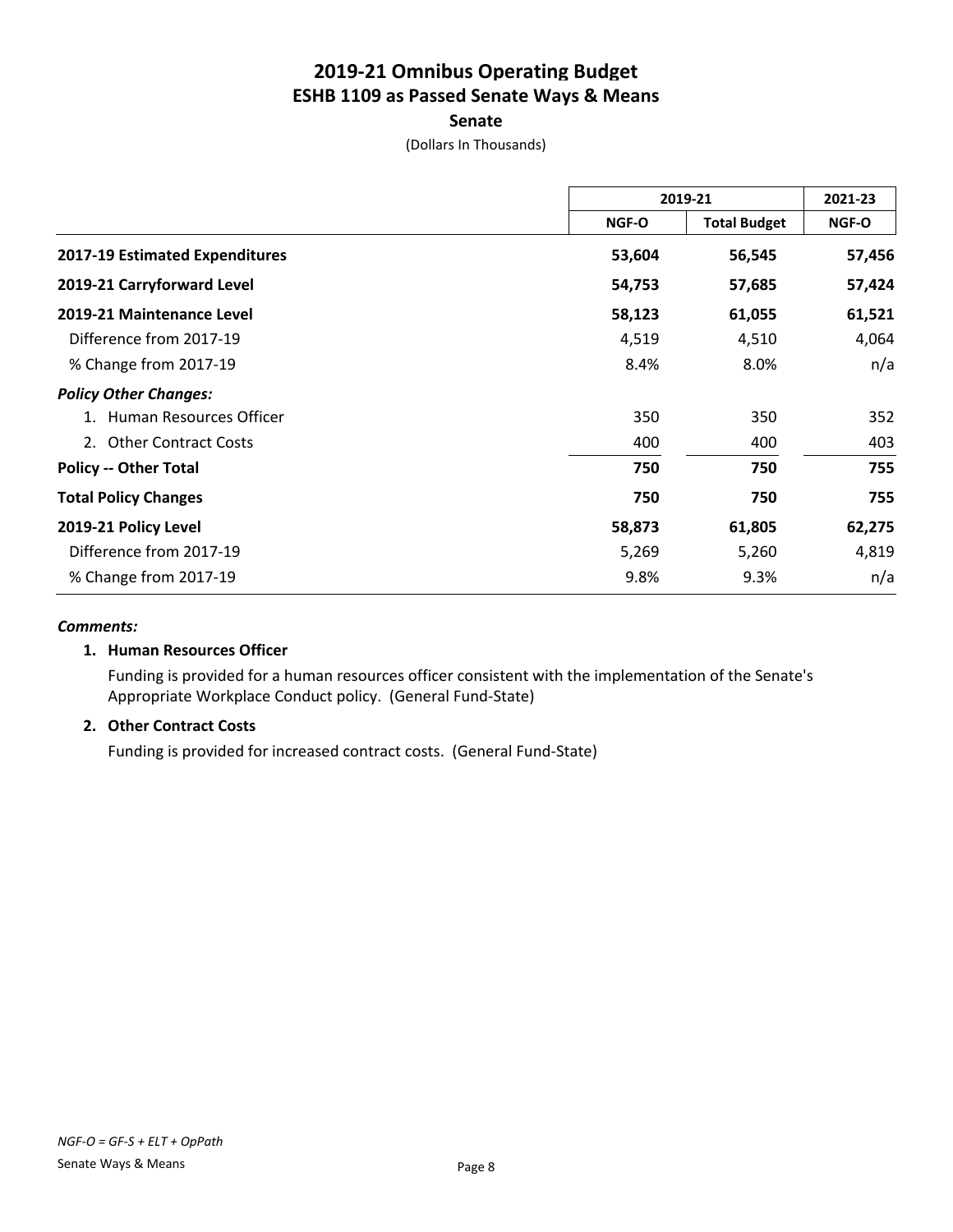### **Joint Legislative Audit & Review Committee**

(Dollars In Thousands)

|                                             |           | 2019-21             | 2021-23     |  |
|---------------------------------------------|-----------|---------------------|-------------|--|
|                                             | NGF-O     | <b>Total Budget</b> | NGF-O       |  |
| 2017-19 Estimated Expenditures              | 164       | 8,489               | 58          |  |
| 2019-21 Carryforward Level                  | 334       | 8,615               | 300         |  |
| 2019-21 Maintenance Level                   | 334       | 8,929               | 300         |  |
| Difference from 2017-19                     | 170       | 440                 | 242         |  |
| % Change from 2017-19                       | 103.7%    | 5.2%                | n/a         |  |
| <b>Policy Other Changes:</b>                |           |                     |             |  |
| 1. Self-Help Housing Dev./Taxes             | 0         | 17                  | 0           |  |
| <b>Energy Service Contractors</b><br>2.     | 0         | 206                 | 0           |  |
| Housing/Urban Growth Areas<br>3.            | 0         | 14                  | $\mathbf 0$ |  |
| <b>Ambulatory Surgical Facilities</b><br>4. | 0         | 342                 | $\mathbf 0$ |  |
| 5. Fund Alignment                           | $-334$    | 0                   | $-300$      |  |
| <b>Policy -- Other Total</b>                | $-334$    | 579                 | $-300$      |  |
| <b>Total Policy Changes</b>                 | $-334$    | 579                 | $-300$      |  |
| 2019-21 Policy Level                        | 0         | 9,508               | $\mathbf 0$ |  |
| Difference from 2017-19                     | $-164$    | 1,019               | $-58$       |  |
| % Change from 2017-19                       | $-100.0%$ | 12.0%               | n/a         |  |

#### *Comments:*

### **1. Self-Help Housing Dev./Taxes**

Funding is provided to implement Substitute Senate Bill 5025 (self-help housing development/taxes). (Performance Audits of Government Account-State)

### **2. Energy Service Contractors**

Funding is provided for Second Substitute Senate Bill 5308 (energy service contractors). (Performance Audits of Government Account-State)

### **3. Housing/Urban Growth Areas**

Funding is provided to implement Substitute Senate Bill 5739 (housing/urban growth areas). (Performance Audits of Government Account-State)

### **4. Ambulatory Surgical Facilities**

Funding is provided for JLARC to the review the Department of Health's Ambulatory Surgical Facility regulatory program by January 1, 2021. (Performance Audits of Government Account-State)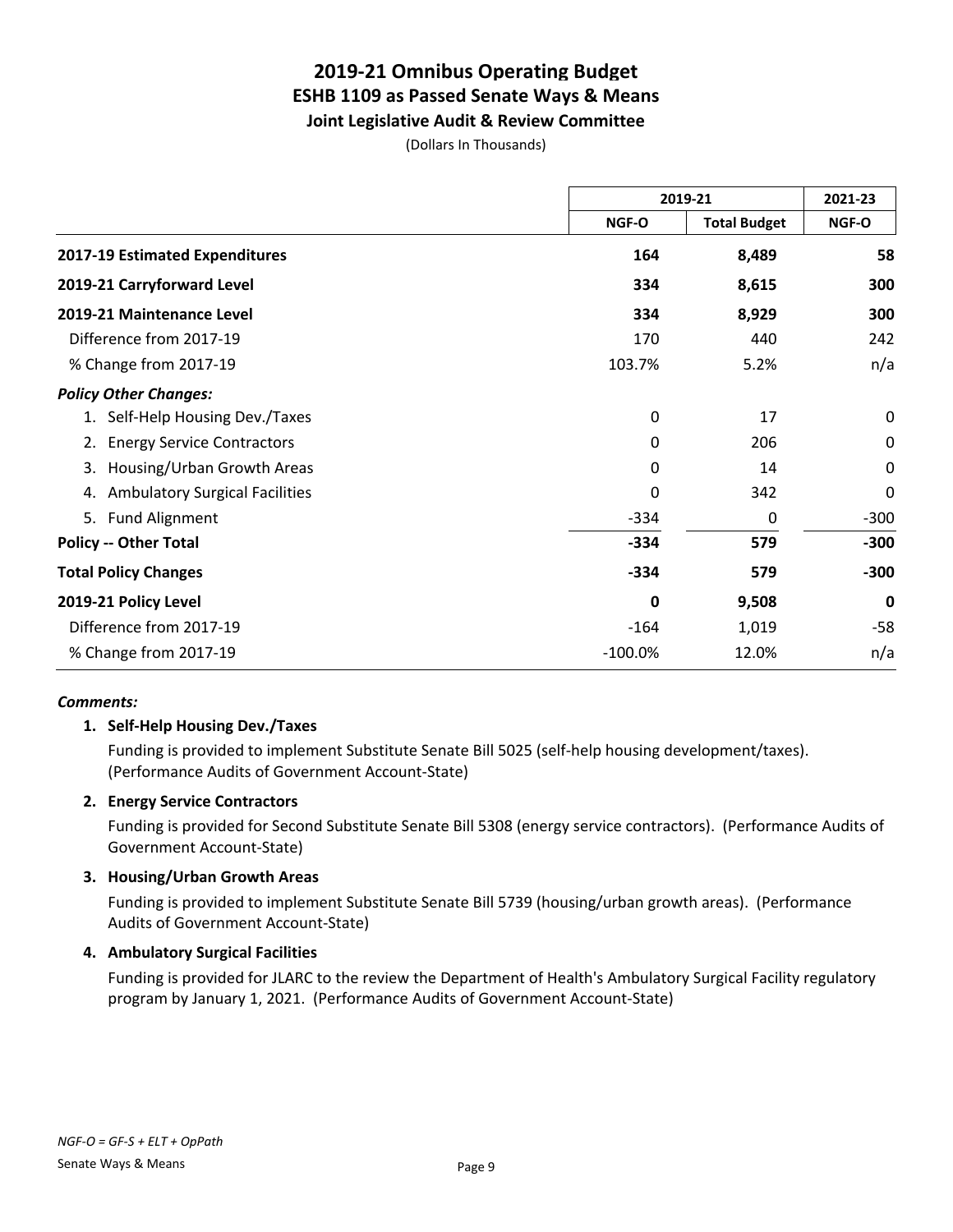**Joint Legislative Audit & Review Committee**

(Dollars In Thousands)

### **5. Fund Alignment**

Funding is shifted from the general fund to the performance audits of government account. (General Fund-State; Performance Audits of Government Account-State)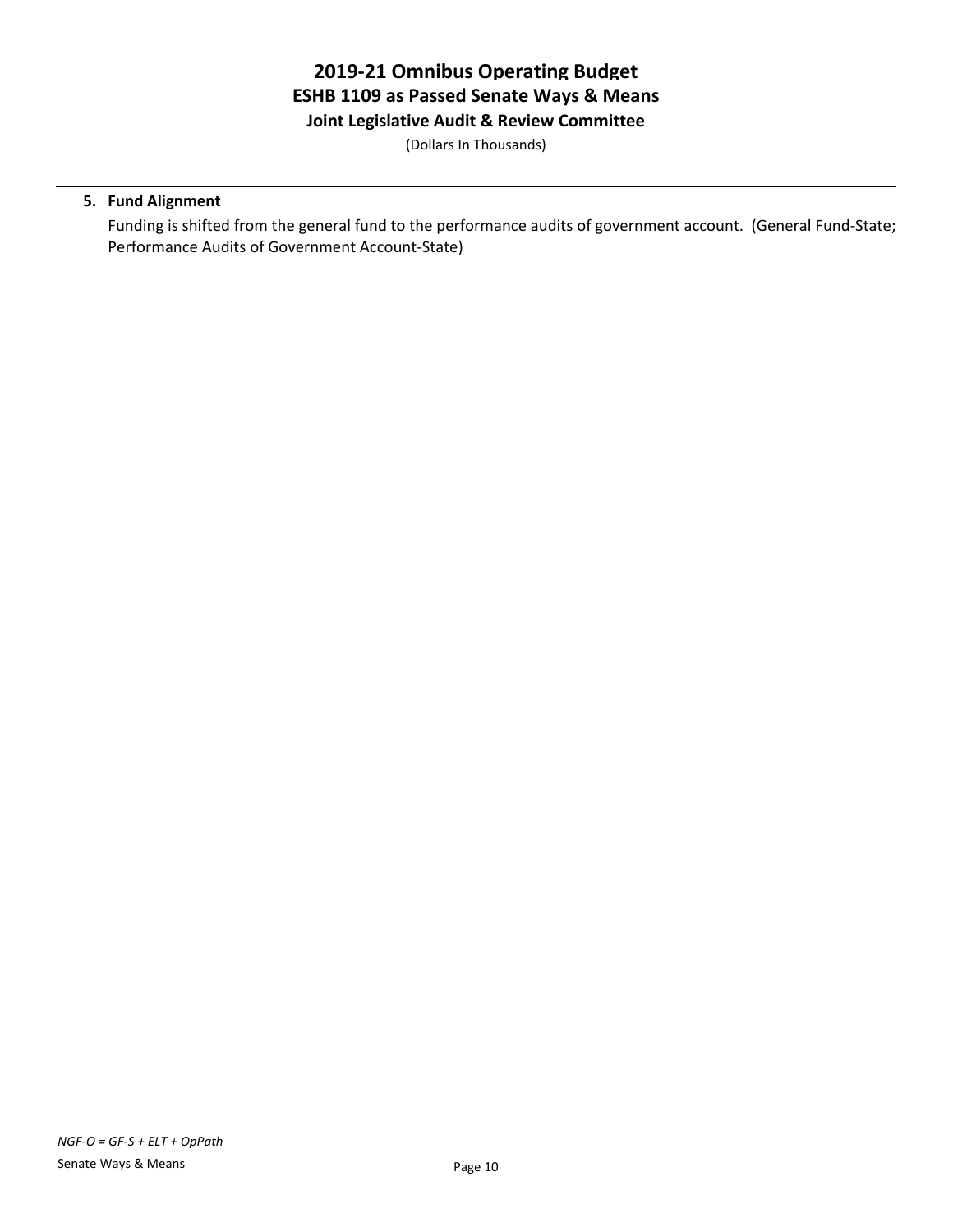**Legislative Evaluation & Accountability Pgm Cmte**

(Dollars In Thousands)

|                                |       | 2019-21             | 2021-23     |  |
|--------------------------------|-------|---------------------|-------------|--|
|                                | NGF-O | <b>Total Budget</b> | NGF-O       |  |
| 2017-19 Estimated Expenditures | 0     | 4,175               | 0           |  |
| 2019-21 Carryforward Level     | 0     | 4,257               | 0           |  |
| 2019-21 Maintenance Level      | 0     | 4,257               | $\mathbf 0$ |  |
| Difference from 2017-19        | 0     | 82                  | 0           |  |
| % Change from 2017-19          | n/a   | 2.0%                | n/a         |  |
| <b>Policy Other Changes:</b>   |       |                     |             |  |
| 1. Compensation adjustments    | 0     | 106                 | $\Omega$    |  |
| 2. Retirement Buyout           | 0     | 59                  | 0           |  |
| <b>Policy -- Other Total</b>   | 0     | 165                 | $\mathbf 0$ |  |
| <b>Total Policy Changes</b>    | 0     | 165                 | 0           |  |
| 2019-21 Policy Level           | 0     | 4,422               | $\mathbf 0$ |  |
| Difference from 2017-19        | 0     | 247                 | $\Omega$    |  |
| % Change from 2017-19          | n/a   | 5.9%                | n/a         |  |

#### *Comments:*

### **1. Compensation adjustments**

Funding is provided for merit adjustments. (Performance Audits of Government Account-State)

### **2. Retirement Buyout**

Funding is provided for retirement buyout costs. (Performance Audits of Government Account-State)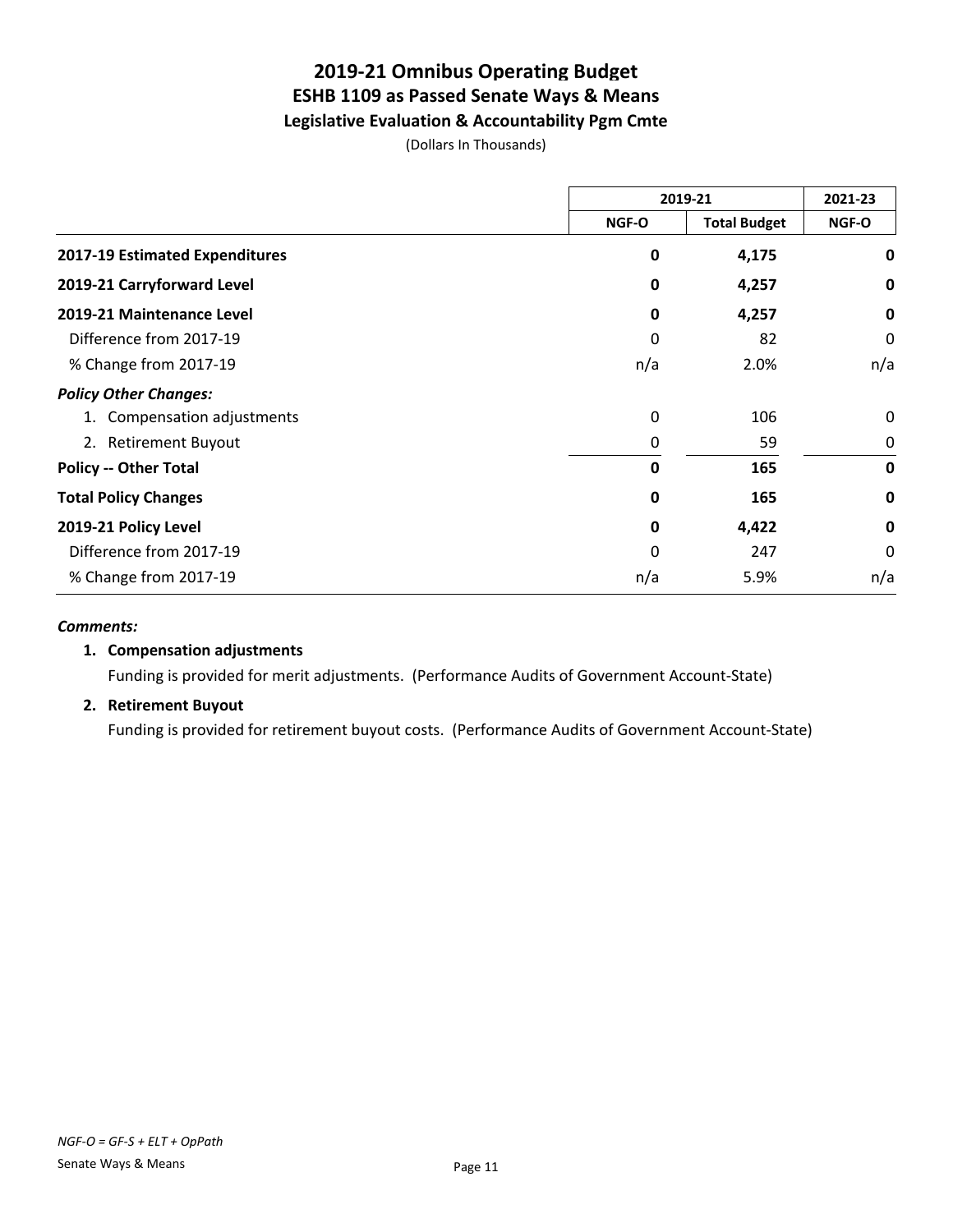**Office of the State Actuary**

|                                |              | 2019-21             | 2021-23 |  |
|--------------------------------|--------------|---------------------|---------|--|
|                                | <b>NGF-O</b> | <b>Total Budget</b> | NGF-O   |  |
| 2017-19 Estimated Expenditures | 581          | 6,121               | 590     |  |
| 2019-21 Carryforward Level     | 590          | 6,313               | 594     |  |
| 2019-21 Maintenance Level      | 590          | 6,343               | 594     |  |
| Difference from 2017-19        | 9            | 222                 | 4       |  |
| % Change from 2017-19          | 1.5%         | 3.6%                | n/a     |  |
| Policy -- Comp Total           | 83           | 320                 | 95      |  |
| <b>Total Policy Changes</b>    | 83           | 320                 | 95      |  |
| 2019-21 Policy Level           | 673          | 6,663               | 688     |  |
| Difference from 2017-19        | 92           | 542                 | 99      |  |
| % Change from 2017-19          | 15.8%        | 8.9%                | n/a     |  |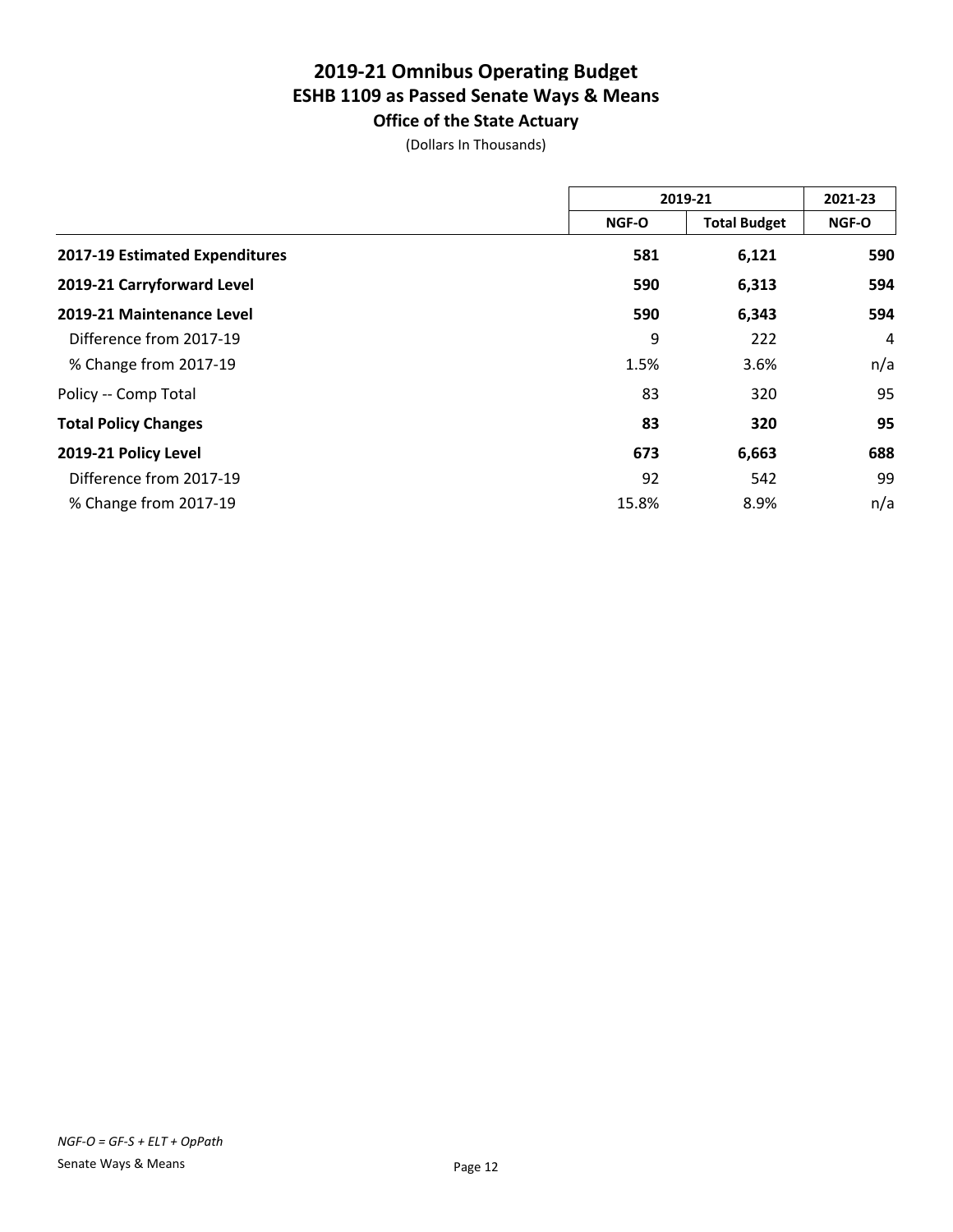**Office of Legislative Support Services**

|                                |              | 2019-21             |       |  |
|--------------------------------|--------------|---------------------|-------|--|
|                                | <b>NGF-O</b> | <b>Total Budget</b> | NGF-O |  |
| 2017-19 Estimated Expenditures | 8,084        | 8,691               | 8,576 |  |
| 2019-21 Carryforward Level     | 8,263        | 8,873               | 8,644 |  |
| 2019-21 Maintenance Level      | 8,576        | 9,186               | 8,662 |  |
| Difference from 2017-19        | 492          | 495                 | 87    |  |
| % Change from 2017-19          | 6.1%         | 5.7%                | n/a   |  |
| 2019-21 Policy Level           | 8,576        | 9,186               | 8,662 |  |
| Difference from 2017-19        | 492          | 495                 | 87    |  |
| % Change from 2017-19          | 6.1%         | 5.7%                | n/a   |  |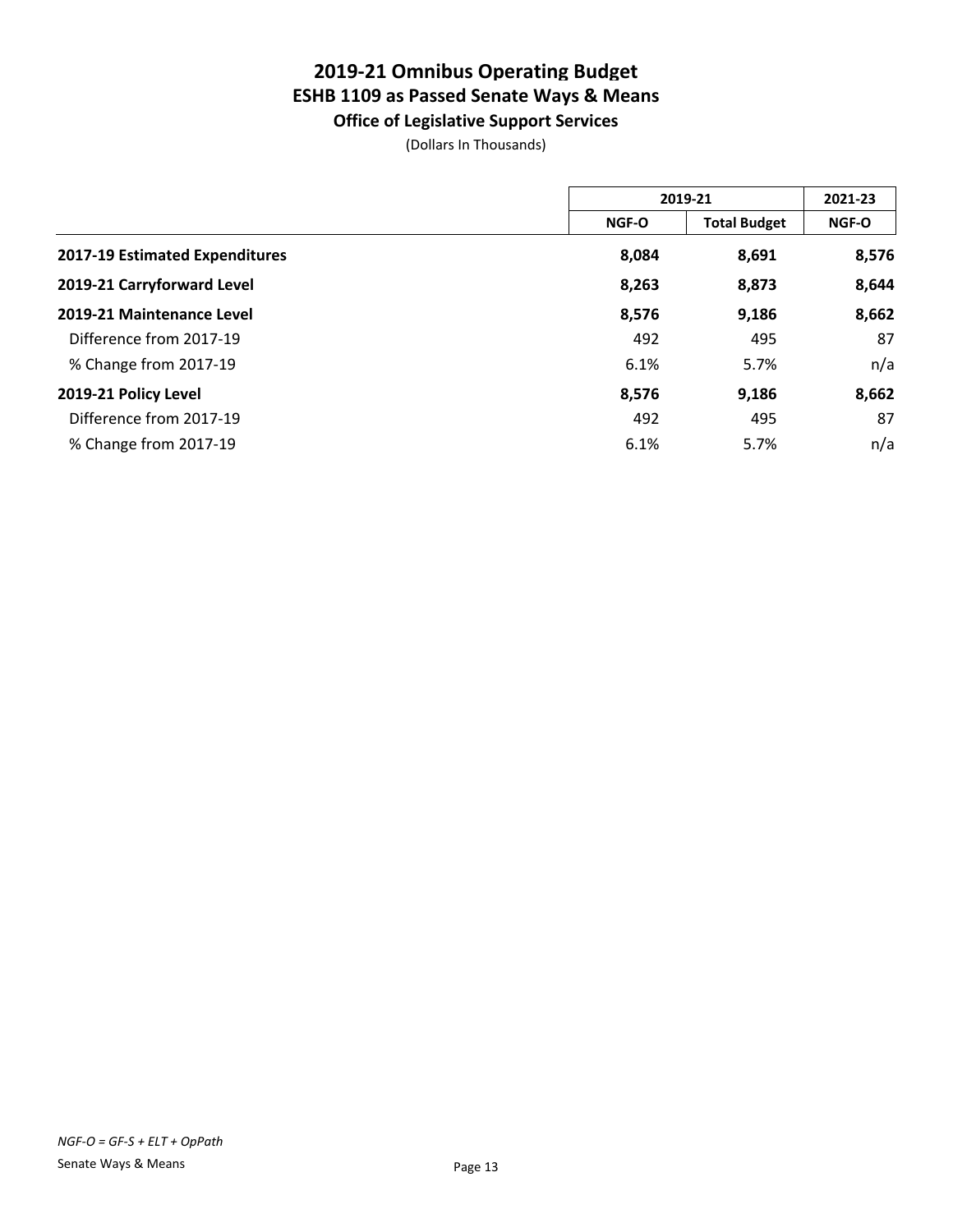**Joint Legislative Systems Committee**

(Dollars In Thousands)

|                                    | 2019-21 |                     | 2021-23     |
|------------------------------------|---------|---------------------|-------------|
|                                    | NGF-O   | <b>Total Budget</b> | NGF-O       |
| 2017-19 Estimated Expenditures     | 21,122  | 21,947              | 21,740      |
| 2019-21 Carryforward Level         | 21,824  | 22,646              | 21,855      |
| 2019-21 Maintenance Level          | 22,803  | 23,625              | 21,724      |
| Difference from 2017-19            | 1,681   | 1,678               | $-16$       |
| % Change from 2017-19              | 8.0%    | 7.6%                | n/a         |
| <b>Policy Other Changes:</b>       |         |                     |             |
| 1. Cybersecurity Audit             | 70      | 70                  | 0           |
| 2. Public Records Mgmt & Retention | 664     | 664                 | 0           |
| <b>Policy -- Other Total</b>       | 734     | 734                 | $\mathbf 0$ |
| <b>Total Policy Changes</b>        | 734     | 734                 | 0           |
| 2019-21 Policy Level               | 23,537  | 24,359              | 21,724      |
| Difference from 2017-19            | 2,415   | 2,412               | $-16$       |
| % Change from 2017-19              | 11.4%   | 11.0%               | n/a         |

#### *Comments:*

### **1. Cybersecurity Audit**

Funding is provided for a 2019 audit required by RCW 43.105.215 and signed data sharing agreements. (General Fund-State)

### **2. Public Records Mgmt & Retention**

Funding is provided for the legislative public records management and retention program. (General Fund-State)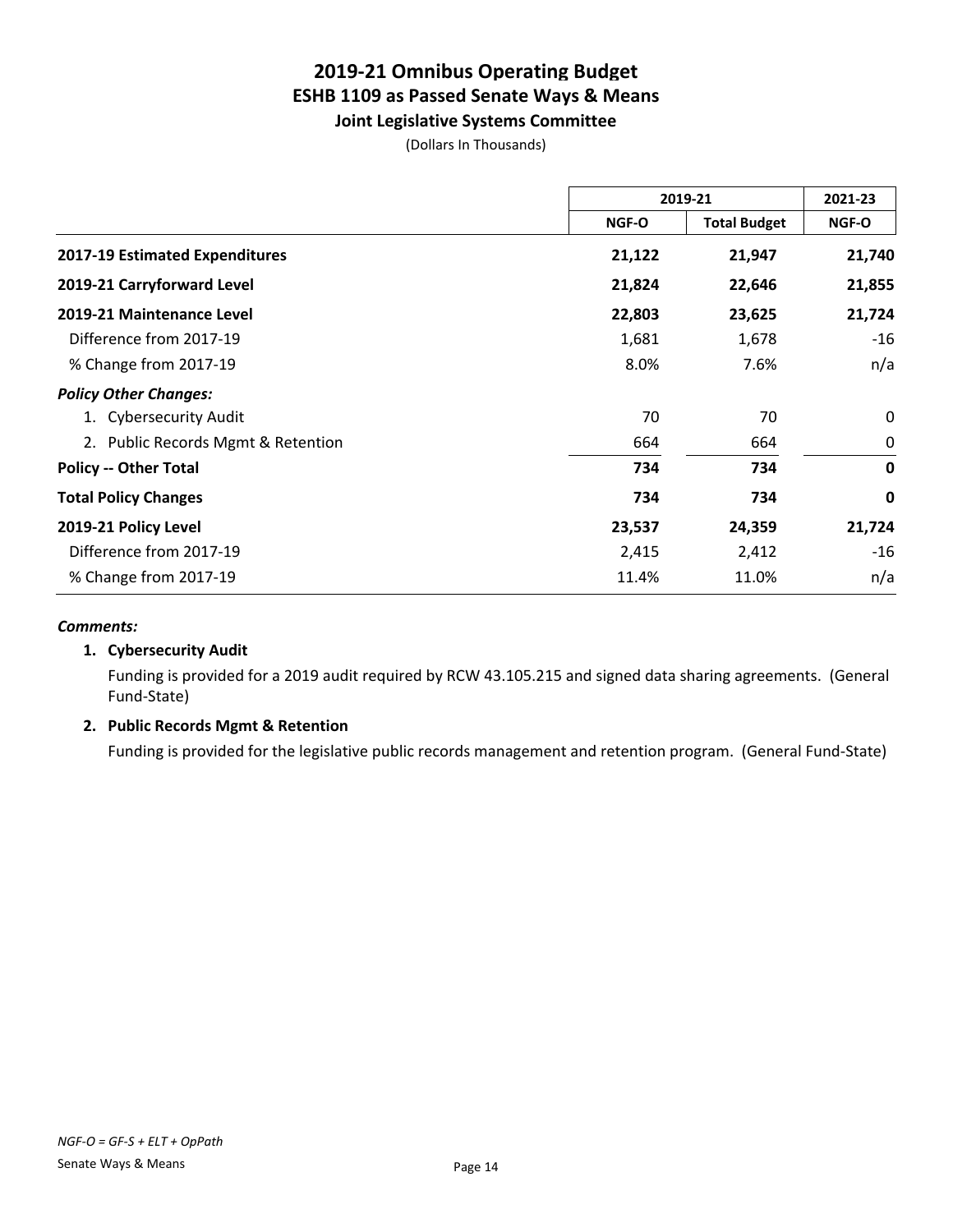**Statute Law Committee**

(Dollars In Thousands)

|                                    | 2019-21 |                     | 2021-23 |
|------------------------------------|---------|---------------------|---------|
|                                    | NGF-O   | <b>Total Budget</b> | NGF-O   |
| 2017-19 Estimated Expenditures     | 9,810   | 11,306              | 10,387  |
| 2019-21 Carryforward Level         | 10,053  | 11,548              | 10,468  |
| 2019-21 Maintenance Level          | 10,113  | 11,606              | 10,520  |
| Difference from 2017-19            | 303     | 300                 | 132     |
| % Change from 2017-19              | 3.1%    | 2.7%                | n/a     |
| <b>Policy Other Changes:</b>       |         |                     |         |
| 1. Professional Development & Dues | 10      | 10                  | 10      |
| <b>Policy -- Other Total</b>       | 10      | 10                  | 10      |
| <b>Total Policy Changes</b>        | 10      | 10                  | 10      |
| 2019-21 Policy Level               | 10,123  | 11,616              | 10,530  |
| Difference from 2017-19            | 313     | 310                 | 143     |
| % Change from 2017-19              | 3.2%    | 2.7%                | n/a     |

### *Comments:*

### **1. Professional Development & Dues**

Funding is provided for attorneys' bar dues. (General Fund-State)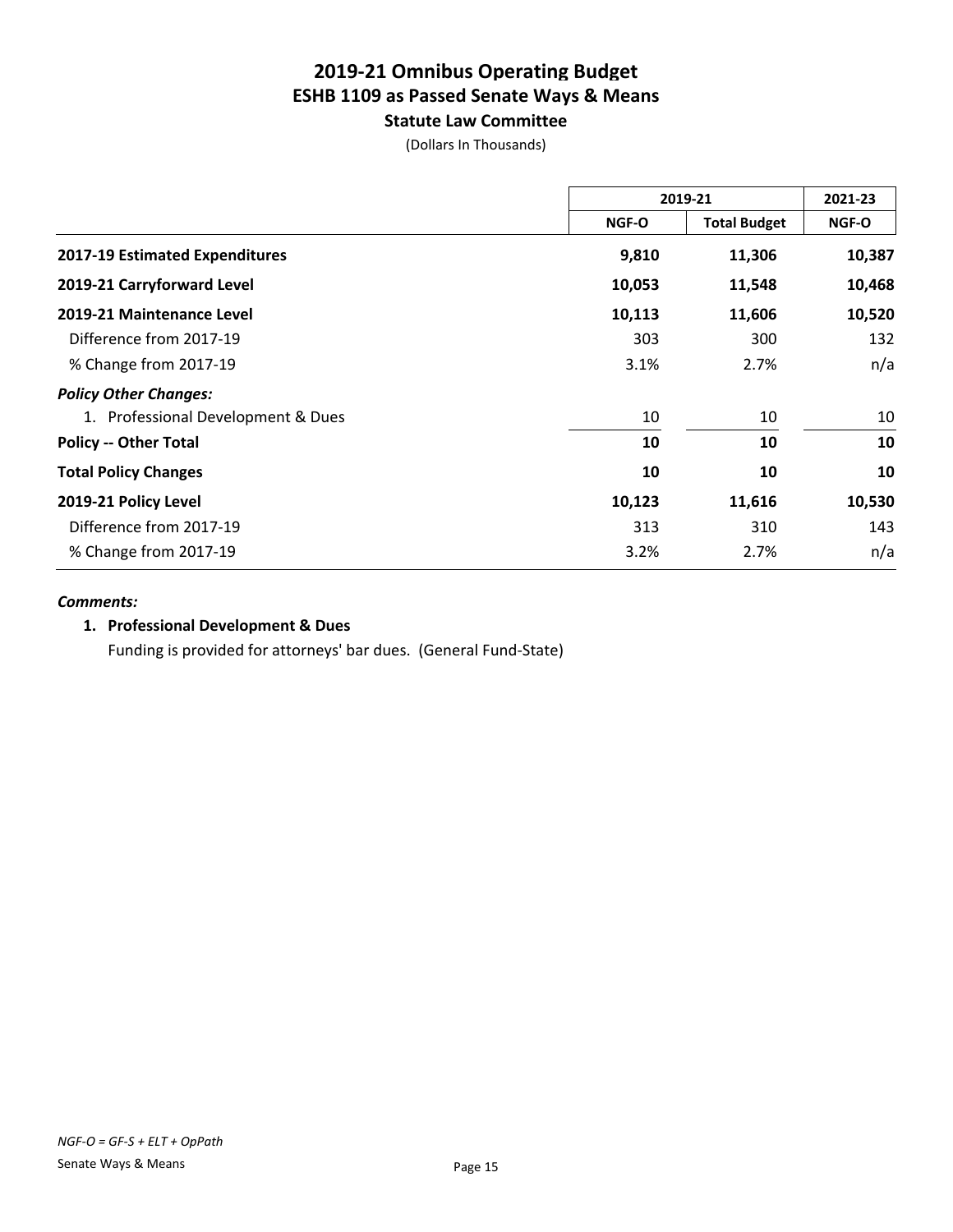**Redistricting Commission**

(Dollars In Thousands)

|                                       | 2019-21 |                     | 2021-23 |
|---------------------------------------|---------|---------------------|---------|
|                                       | NGF-O   | <b>Total Budget</b> | NGF-O   |
| 2017-19 Estimated Expenditures        | 0       | 0                   | 0       |
| 2019-21 Carryforward Level            | 0       | 0                   | 0       |
| 2019-21 Maintenance Level             | 0       | 0                   | 0       |
| Difference from 2017-19               | 0       | 0                   | 0       |
| % Change from 2017-19                 | n/a     | n/a                 | n/a     |
| <b>Policy Other Changes:</b>          |         |                     |         |
| 1. Establish Redistricting Commission | 1,000   | 1,000               | 1,210   |
| <b>Policy -- Other Total</b>          | 1,000   | 1,000               | 1,210   |
| <b>Total Policy Changes</b>           | 1,000   | 1,000               | 1,210   |
| 2019-21 Policy Level                  | 1,000   | 1,000               | 1,210   |
| Difference from 2017-19               | 1,000   | 1,000               | 1,210   |
| % Change from 2017-19                 | n/a     | n/a                 | n/a     |

### *Comments:*

### **1. Establish Redistricting Commission**

Every ten years, the federal government produces a new census that is used by the state to create and adopt a redistricting plan for its legislative and congressional districts. Funding is provided to establish the Redistricting Commission in January 2021 as required by the state Constitution and chapter 44.05 RCW. (General Fund-State)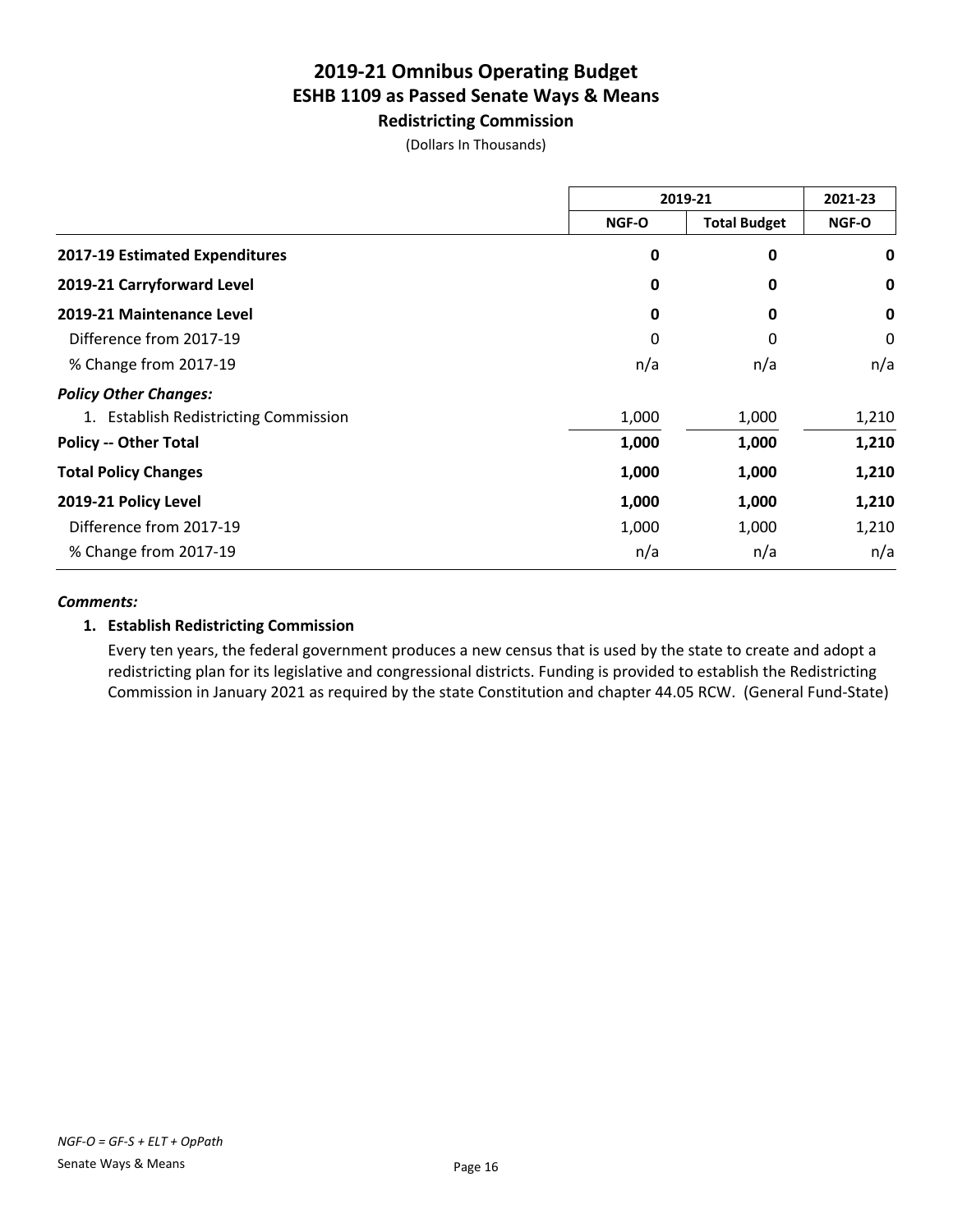### **Supreme Court**

|                                |        | 2019-21             |        |
|--------------------------------|--------|---------------------|--------|
|                                | NGF-O  | <b>Total Budget</b> | NGF-O  |
| 2017-19 Estimated Expenditures | 15,737 | 16,408              | 16,151 |
| 2019-21 Carryforward Level     | 16,243 | 16,917              | 16,310 |
| 2019-21 Maintenance Level      | 17,359 | 18,033              | 17,616 |
| Difference from 2017-19        | 1,622  | 1,625               | 1,465  |
| % Change from 2017-19          | 10.3%  | 9.9%                | n/a    |
| Policy -- Comp Total           | 660    | 660                 | 672    |
| <b>Total Policy Changes</b>    | 660    | 660                 | 672    |
| 2019-21 Policy Level           | 18,019 | 18,693              | 18,289 |
| Difference from 2017-19        | 2,282  | 2,285               | 2,137  |
| % Change from 2017-19          | 14.5%  | 13.9%               | n/a    |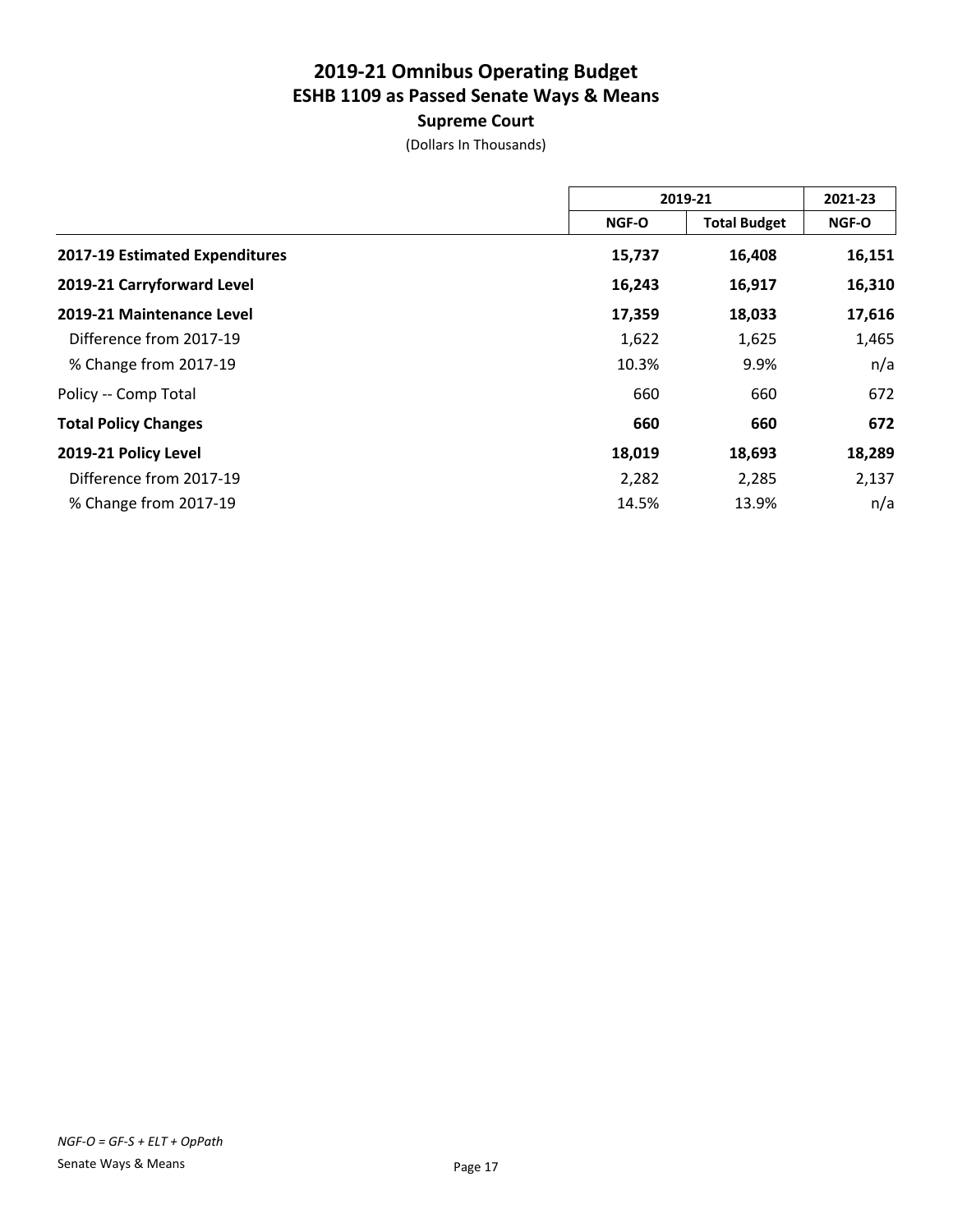### **State Law Library**

|                                | 2019-21      |                     | 2021-23      |  |
|--------------------------------|--------------|---------------------|--------------|--|
|                                | <b>NGF-O</b> | <b>Total Budget</b> | <b>NGF-O</b> |  |
| 2017-19 Estimated Expenditures | 3,274        | 3,402               | 3,325        |  |
| 2019-21 Carryforward Level     | 3,338        | 3,466               | 3,345        |  |
| 2019-21 Maintenance Level      | 3,351        | 3,479               | 3,359        |  |
| Difference from 2017-19        | 77           | 77                  | 34           |  |
| % Change from 2017-19          | 2.4%         | 2.3%                | n/a          |  |
| 2019-21 Policy Level           | 3,351        | 3,479               | 3,359        |  |
| Difference from 2017-19        | 77           | 77                  | 34           |  |
| % Change from 2017-19          | 2.4%         | 2.3%                | n/a          |  |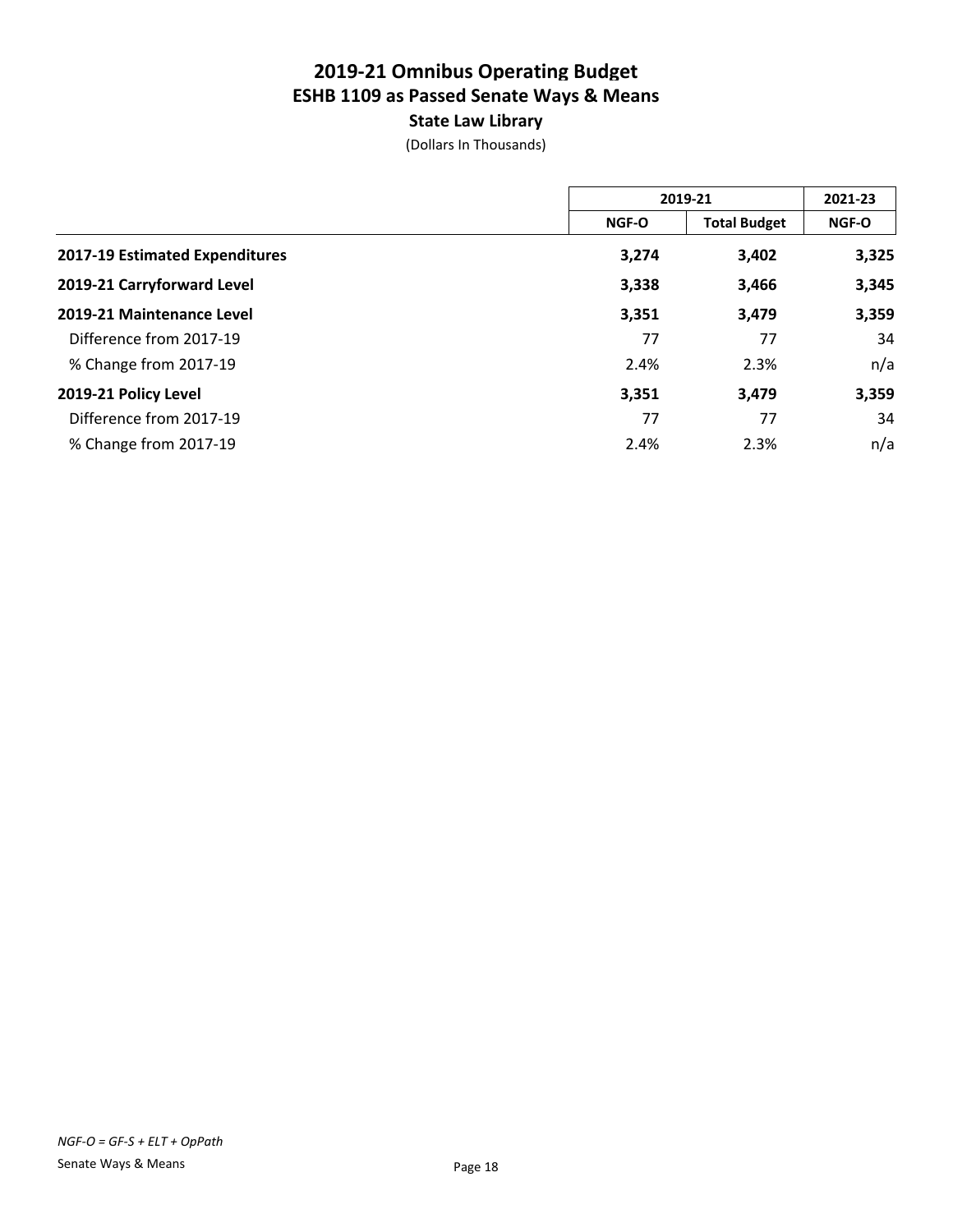### **Court of Appeals**

|                                | 2019-21 |                     | 2021-23 |  |
|--------------------------------|---------|---------------------|---------|--|
|                                | NGF-O   | <b>Total Budget</b> | NGF-O   |  |
| 2017-19 Estimated Expenditures | 35,408  | 36,885              | 36,360  |  |
| 2019-21 Carryforward Level     | 36,429  | 37,921              | 36,724  |  |
| 2019-21 Maintenance Level      | 37,989  | 39,481              | 38,341  |  |
| Difference from 2017-19        | 2,581   | 2,596               | 1,981   |  |
| % Change from 2017-19          | 7.3%    | 7.0%                | n/a     |  |
| Policy -- Comp Total           | 1,860   | 1,860               | 1,908   |  |
| <b>Total Policy Changes</b>    | 1,860   | 1,860               | 1,908   |  |
| 2019-21 Policy Level           | 39,849  | 41,341              | 40,249  |  |
| Difference from 2017-19        | 4,441   | 4,456               | 3,889   |  |
| % Change from 2017-19          | 12.5%   | 12.1%               | n/a     |  |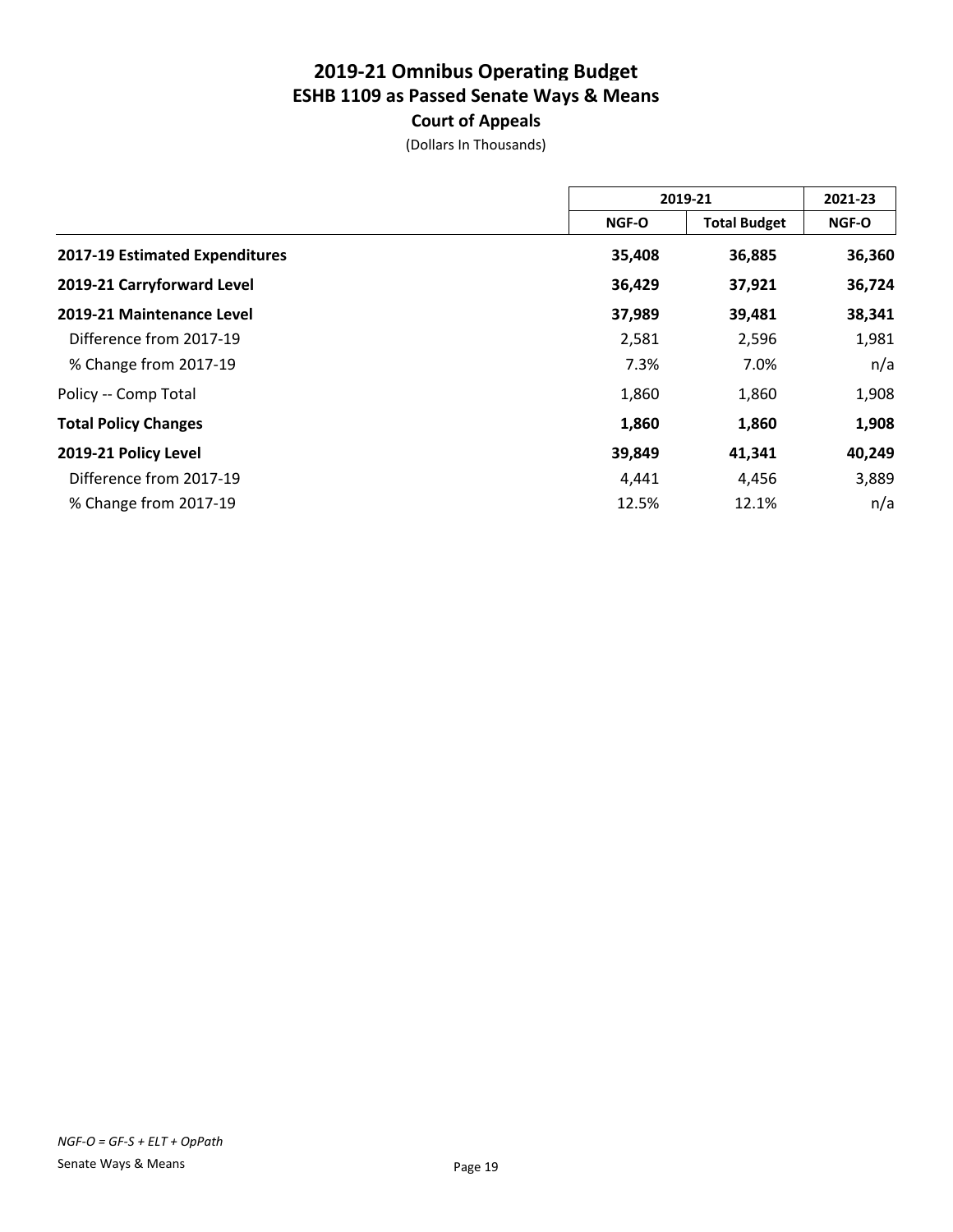**Commission on Judicial Conduct**

(Dollars In Thousands)

|                                | 2019-21  |                     | 2021-23        |
|--------------------------------|----------|---------------------|----------------|
|                                | NGF-O    | <b>Total Budget</b> | NGF-O          |
| 2017-19 Estimated Expenditures | 2,450    | 2,580               | 2,421          |
| 2019-21 Carryforward Level     | 2,440    | 2,570               | 2,439          |
| 2019-21 Maintenance Level      | 2,400    | 2,530               | 2,399          |
| Difference from 2017-19        | -50      | -50                 | $-22$          |
| % Change from 2017-19          | $-2.0\%$ | $-1.9%$             | n/a            |
| <b>Policy Other Changes:</b>   |          |                     |                |
| 1. Equipment Replacement       | 15       | 15                  | 4              |
| <b>Policy -- Other Total</b>   | 15       | 15                  | $\overline{a}$ |
| <b>Total Policy Changes</b>    | 15       | 15                  | 4              |
| 2019-21 Policy Level           | 2,415    | 2,545               | 2,403          |
| Difference from 2017-19        | $-35$    | $-35$               | $-18$          |
| % Change from 2017-19          | $-1.4\%$ | $-1.4%$             | n/a            |

### *Comments:*

### **1. Equipment Replacement**

Funding is provided for a new telephone system and updated office equipment. (General Fund-State)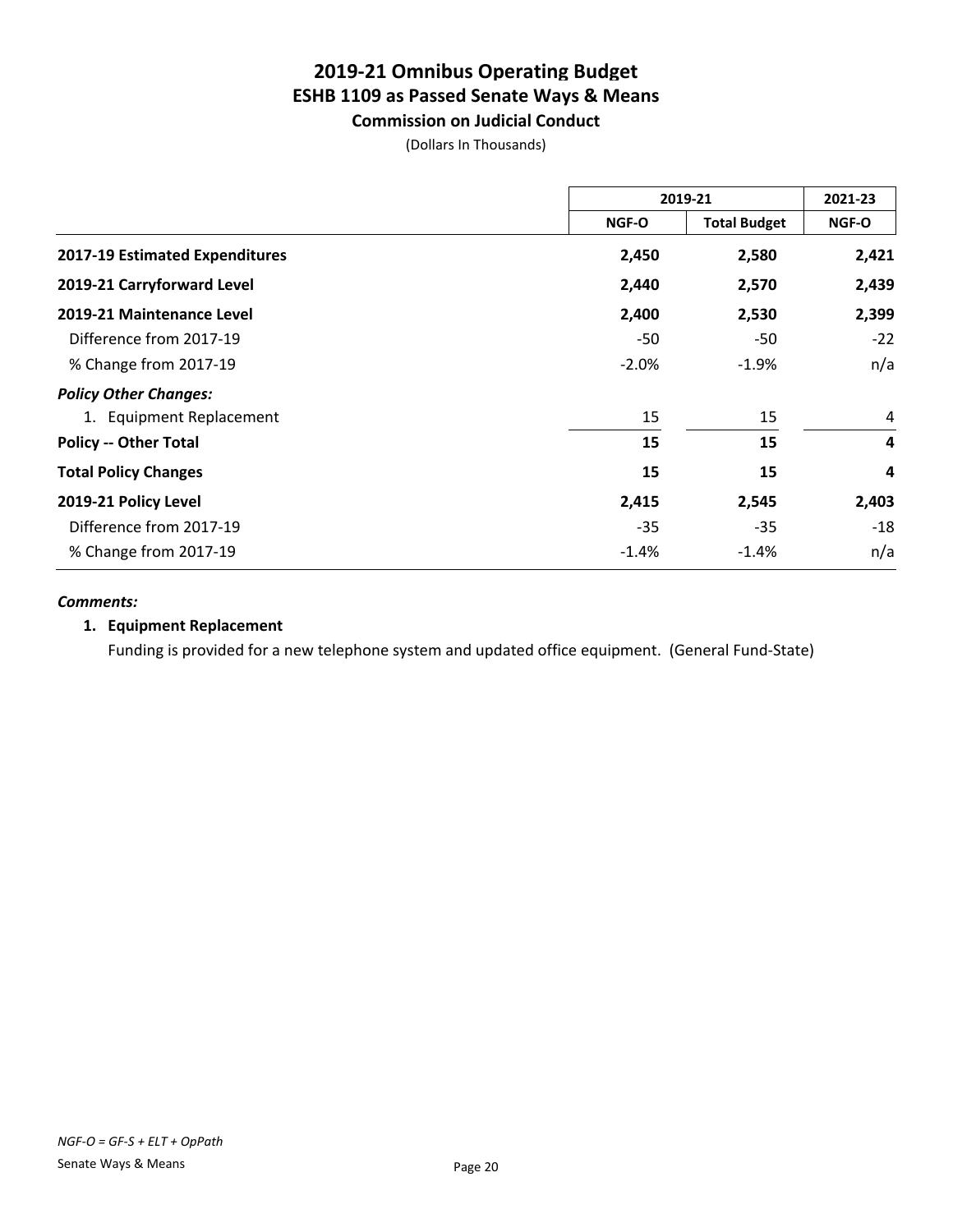### **2019-21 Omnibus Operating Budget ESHB 1109 as Passed Senate Ways & Means Administrative Office of the Courts**

(Dollars In Thousands)

|                                                  |             | 2019-21             |             |
|--------------------------------------------------|-------------|---------------------|-------------|
|                                                  | NGF-O       | <b>Total Budget</b> | NGF-O       |
| 2017-19 Estimated Expenditures                   | 113,709     | 188,919             | 117,933     |
| 2019-21 Carryforward Level                       | 115,129     | 162,253             | 114,717     |
| 2019-21 Maintenance Level                        | 121,195     | 171,261             | 121,952     |
| Difference from 2017-19                          | 7,486       | $-17,658$           | 4,018       |
| % Change from 2017-19                            | 6.6%        | $-9.3%$             | n/a         |
| <b>Policy Other Changes:</b>                     |             |                     |             |
| 1. Uniform Guardianship                          | 1,027       | 1,027               | 652         |
| <b>Trial Court Funding Language Access</b><br>2. | 2,160       | 2,160               | 3,870       |
| <b>Court System Online Training</b><br>3.        | 496         | 496                 | 507         |
| CLJ - Case Management System<br>4.               | $\pmb{0}$   | 14,486              | $\mathbf 0$ |
| SC- Case Mgmt Sys - Ongoing Ops<br>5.            | 0           | 1,440               | $\mathbf 0$ |
| <b>EDR Operations and Maintenance</b><br>6.      | 0           | 1,881               | $\mathbf 0$ |
| Appellate Electronic Court Records<br>7.         | $\mathbf 0$ | 2,207               | $\mathbf 0$ |
| Internal Equipment Replacement<br>8.             | 0           | 1,913               | $\mathbf 0$ |
| <b>External Equipment Replacement</b><br>9.      | 0           | 1,646               | 0           |
| <b>Odyssey Development Hours</b><br>10.          | $\mathbf 0$ | 574                 | $\mathbf 0$ |
| 11.<br><b>EDR Future Integrations</b>            | 0           | 500                 | 0           |
| Thurston County Impact Fee<br>12.                | 1,500       | 1,500               | 1,509       |
| <b>Court-Appointed Special Advocates</b><br>13.  | 550         | 550                 | 604         |
| 14. Petition Reduction                           | $-626$      | $-626$              | $-630$      |
| <b>Policy -- Other Total</b>                     | 5,107       | 29,754              | 6,513       |
| <b>Total Policy Changes</b>                      | 5,107       | 29,754              | 6,513       |
| 2019-21 Policy Level                             | 126,302     | 201,015             | 128,465     |
| Difference from 2017-19                          | 12,593      | 12,096              | 10,531      |
| % Change from 2017-19                            | 11.1%       | 6.4%                | n/a         |

### *Comments:*

### **1. Uniform Guardianship**

Funding is provided to implement 2SSB 5604 (uniform guardianship, etc.) which adopts the Uniform Guardianship, Conservatorship, and Other Protective Arrangements Act and repeals laws governing guardianships, and nonparental actions for child custody. (General Fund-State)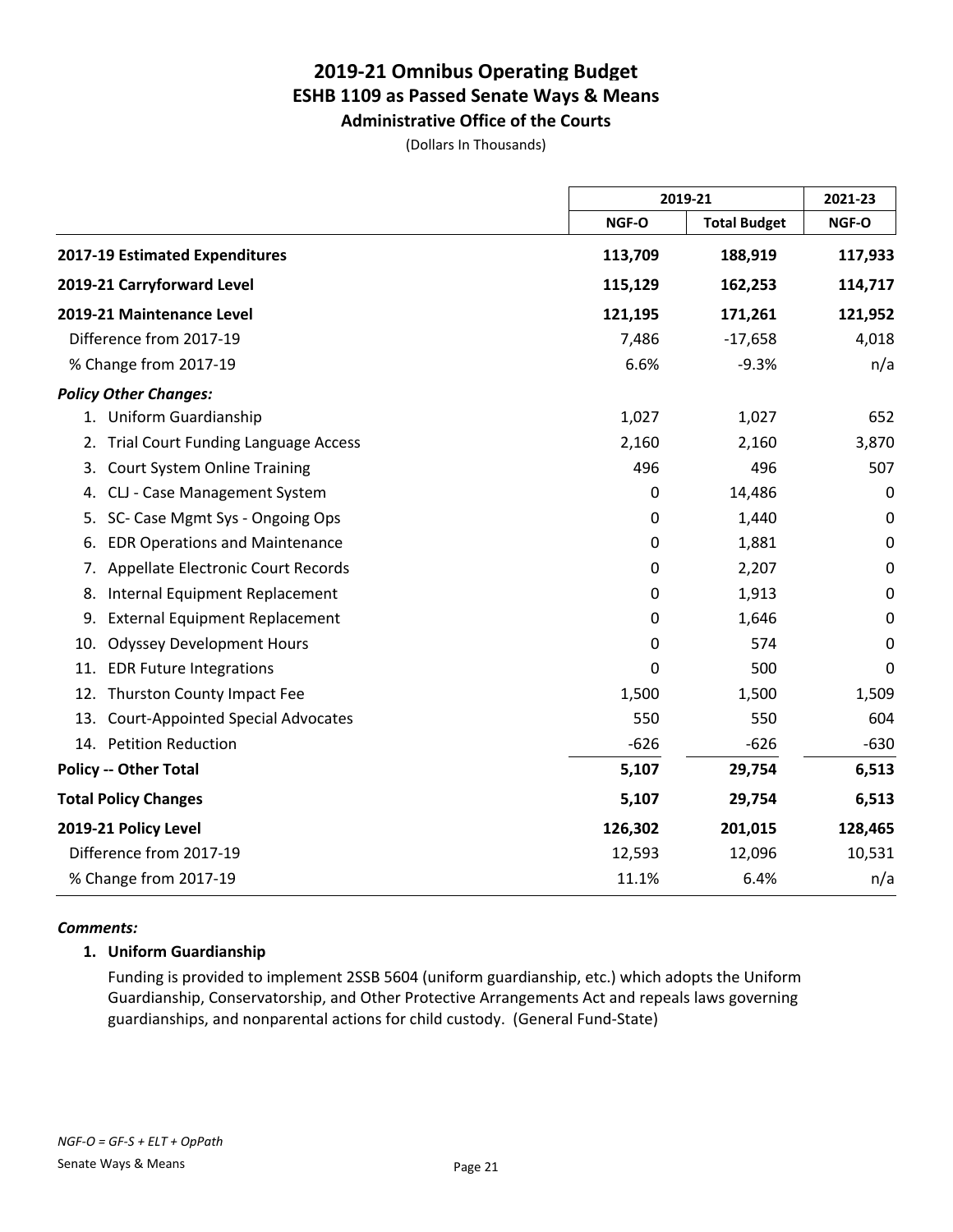**Administrative Office of the Courts**

(Dollars In Thousands)

### **2. Trial Court Funding Language Access**

Funding is provided to expand the state interpreter reimbursement program and provide additional testing and training for qualified interpreters. (General Fund-State)

### **3. Court System Online Training**

Funding is provided to develop a statewide online delivery system for training judicial officers and court staff. (General Fund-State)

### **4. CLJ - Case Management System**

Funding is provided to continue vendor selection and implementation of the new commercial off-the-shelf case management system for the courts of limited jurisdiction (CLJ). This project will replace the current case management system (DISCIS). (Judicial Information Systems Account-State)

### **5. SC- Case Mgmt Sys - Ongoing Ops**

Funding is provided for staff to perform maintenance, operations and support of the Superior Court Case Management System (SC-CMS). (Judicial Information Systems Account-State)

### **6. EDR Operations and Maintenance**

Funding is provided for staff to address the maintenance and operations of the Information Networking Hub - Enterprise Data Repository (EDR) and for other services related to the Expedited Data Exchange Project. (Judicial Information Systems Account-State)

### **7. Appellate Electronic Court Records**

Funding is provided for electronic court records in the appellate courts to provide digital accessibility to the public. (Judicial Information Systems Account-State)

### **8. Internal Equipment Replacement**

Funding is provided to replace end-of-life hardware and software technology including virtual servers and firewalls. (Judicial Information Systems Account-State)

### **9. External Equipment Replacement**

Funding is provided to replace computers and other hardware technology at the trial and appellate courts and county clerk offices. (Judicial Information Systems Account-State)

### **10. Odyssey Development Hours**

Funding is provided for additional development hours for Odyssey system corrections, modifications, and enhancements to support the business processes within the Superior Courts and County Clerk offices. (Judicial Information Systems Account-State)

### **11. EDR Future Integrations**

Funding is provided to integrate additional case management systems with the Information Networking Hub - Enterprise Data Repository (EDR). (Judicial Information Systems Account-State)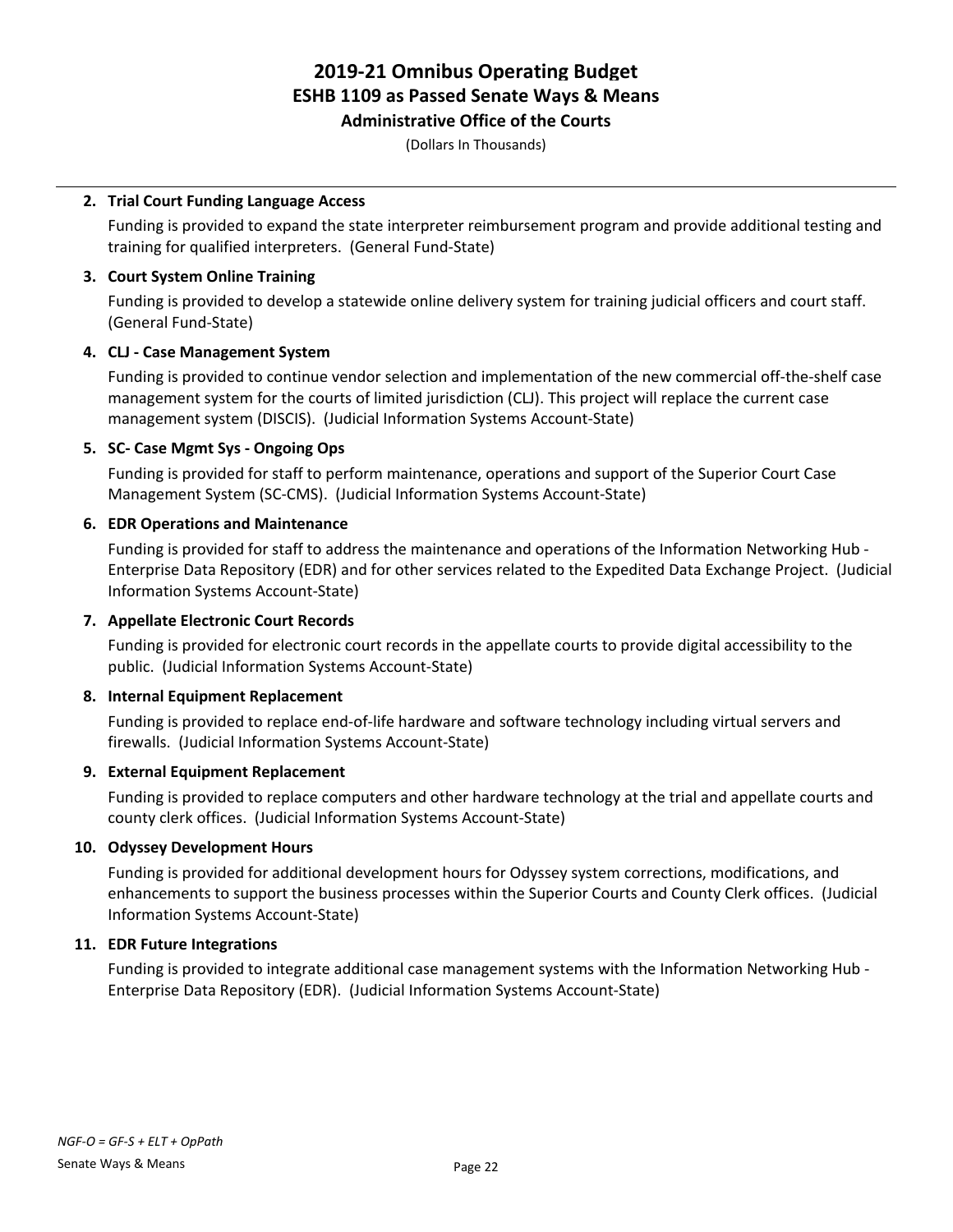**Administrative Office of the Courts**

(Dollars In Thousands)

### **12. Thurston County Impact Fee**

Funding is provided for the statewide fiscal impact of civil filings in Thurston County. (General Fund-State)

### **13. Court-Appointed Special Advocates**

Funding is provided for statewide training, technical assistance, and volunteer recruitment for court-appointed special advocates (CASA). (General Fund-State)

### **14. Petition Reduction**

Funding is reduced for processing truancy, children in need of services, and at-risk youth petitions due to less need for detention services as a result of the passage of E2SSB 5290 (noncriminal youth detention) and increased for family reconciliation services provided through the Department of Children, Youth, and Families. (General Fund-State)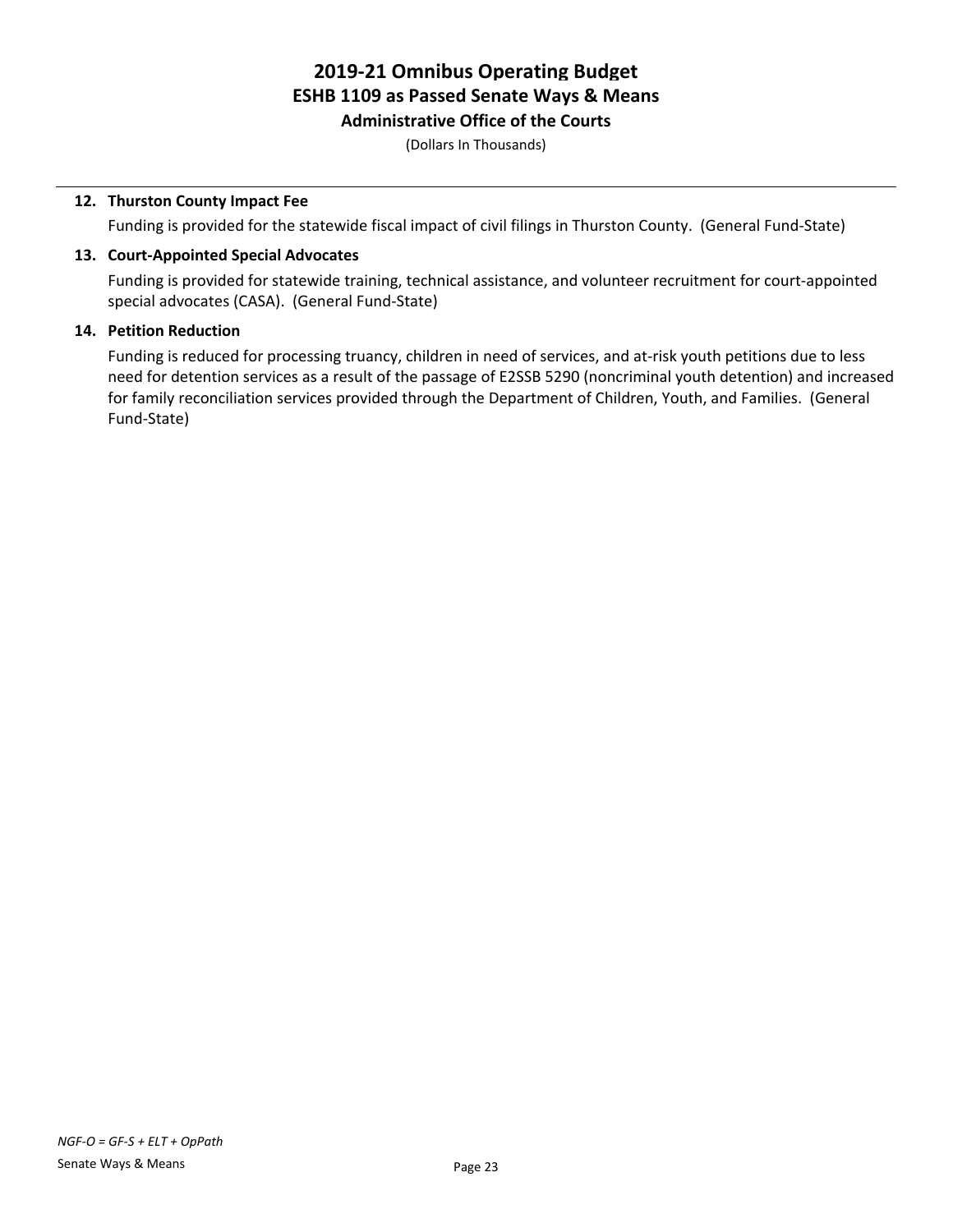**Office of Public Defense**

(Dollars In Thousands)

|                                       | 2019-21  |                     | 2021-23  |
|---------------------------------------|----------|---------------------|----------|
|                                       | NGF-O    | <b>Total Budget</b> | NGF-O    |
| 2017-19 Estimated Expenditures        | 86,577   | 90,569              | 89,457   |
| 2019-21 Carryforward Level            | 89,154   | 93,143              | 89,654   |
| 2019-21 Maintenance Level             | 89,582   | 93,653              | 89,682   |
| Difference from 2017-19               | 3,005    | 3,084               | 225      |
| % Change from 2017-19                 | 3.5%     | 3.4%                | n/a      |
| <b>Policy Other Changes:</b>          |          |                     |          |
| 1. Federal Funding for Legal Services | $-9,488$ | $-9,488$            | $-9,548$ |
| 2. Public Defense Support             | 610      | 610                 | 614      |
| Parents for Parents Program<br>3.     | 532      | 532                 | 491      |
| Vendor Rate Increase<br>4.            | 8,000    | 8,000               | 8,050    |
| Court Reporter/Transcriptionist<br>5. | 566      | 566                 | 570      |
| <b>Policy -- Other Total</b>          | 220      | 220                 | 177      |
| <b>Total Policy Changes</b>           | 220      | 220                 | 177      |
| 2019-21 Policy Level                  | 89,802   | 93,873              | 89,859   |
| Difference from 2017-19               | 3,225    | 3,304               | 402      |
| % Change from 2017-19                 | 3.7%     | 3.6%                | n/a      |

### *Comments:*

### **1. Federal Funding for Legal Services**

General Fund-State is reduced for the Parents Representation Program pursuant to recent federal guidance that allows the use of Title IV-E funding for legal representation of eligible parents and children involved in the child welfare system. A corresponding increase in federal funding is assumed in the Department of Children, Youth, and Families (DCYF). The Office of Public Defense (OPD) must implement an interagency agreement with DCYF for the use of these federal funds. (General Fund-State)

### **2. Public Defense Support**

Funding is provided for a grant to the Washington Defender Association to provide public defenders with continuing legal education and access to experienced felony and misdemeanor consulting attorneys. (General Fund-State)

### **3. Parents for Parents Program**

Funding is provided for a grant to the Parents for Parents Program for expansion that promotes the safe and timely reunification of children with their parents, or an alternative permanency outcome when reunification is not a viable goal. (General Fund-State)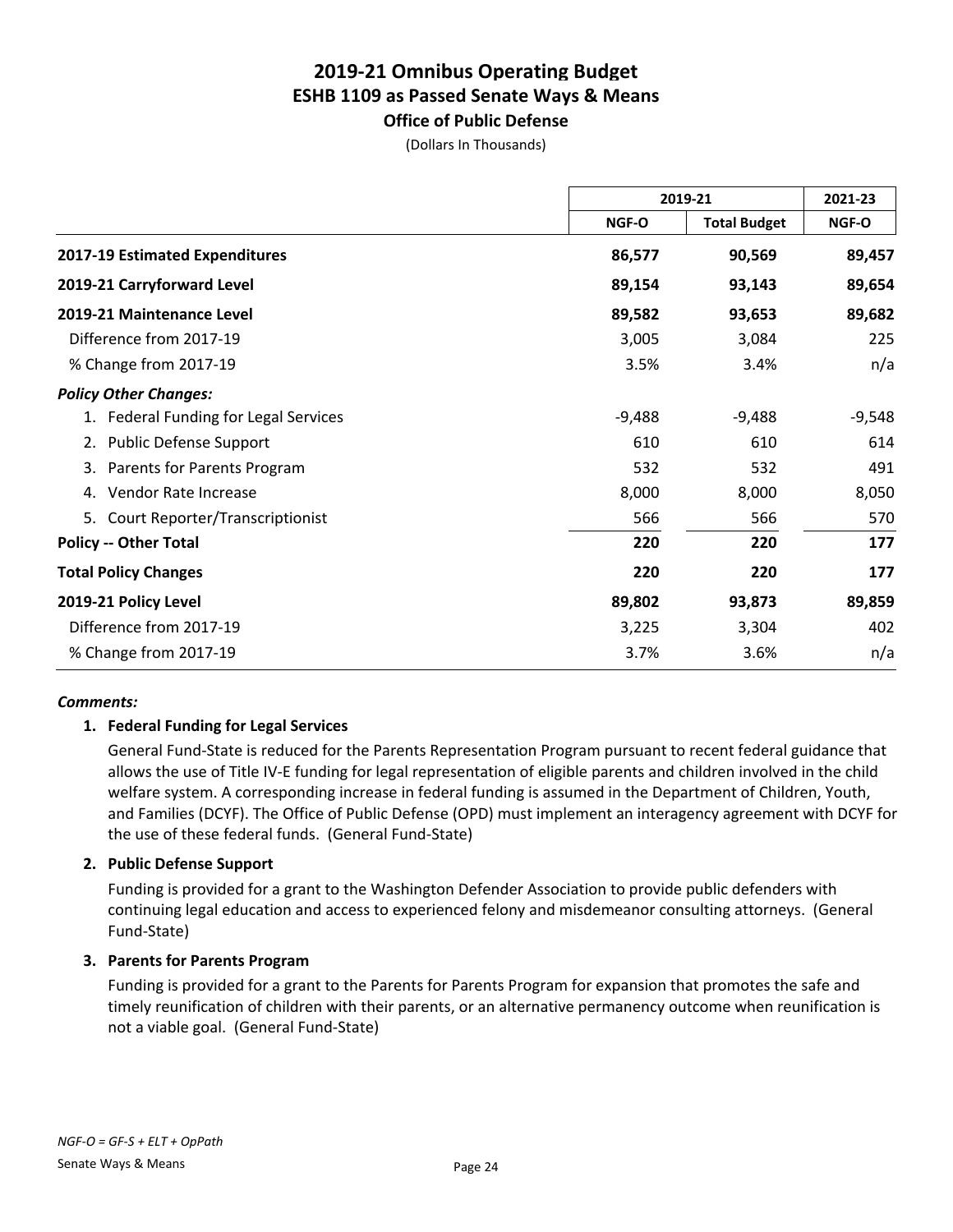### **2019-21 Omnibus Operating Budget ESHB 1109 as Passed Senate Ways & Means Office of Public Defense**

(Dollars In Thousands)

### **4. Vendor Rate Increase**

Funding is provided to increase salaries for 183 state-contracted public defense attorneys representing indigent persons on appeal and indigent parents involved in dependency and termination cases. (General Fund-State)

### **5. Court Reporter/Transcriptionist**

Funding is provided to implement Supreme Court Order No. 25700-B-582 to increase the per-page payment for court reporter preparation of verbatim reports of proceedings for indigent cases on appeal to the Washington Court of Appeals and the Washington Supreme Court. The fee is raised from \$3.10 to \$3.65 per page. (General Fund-State)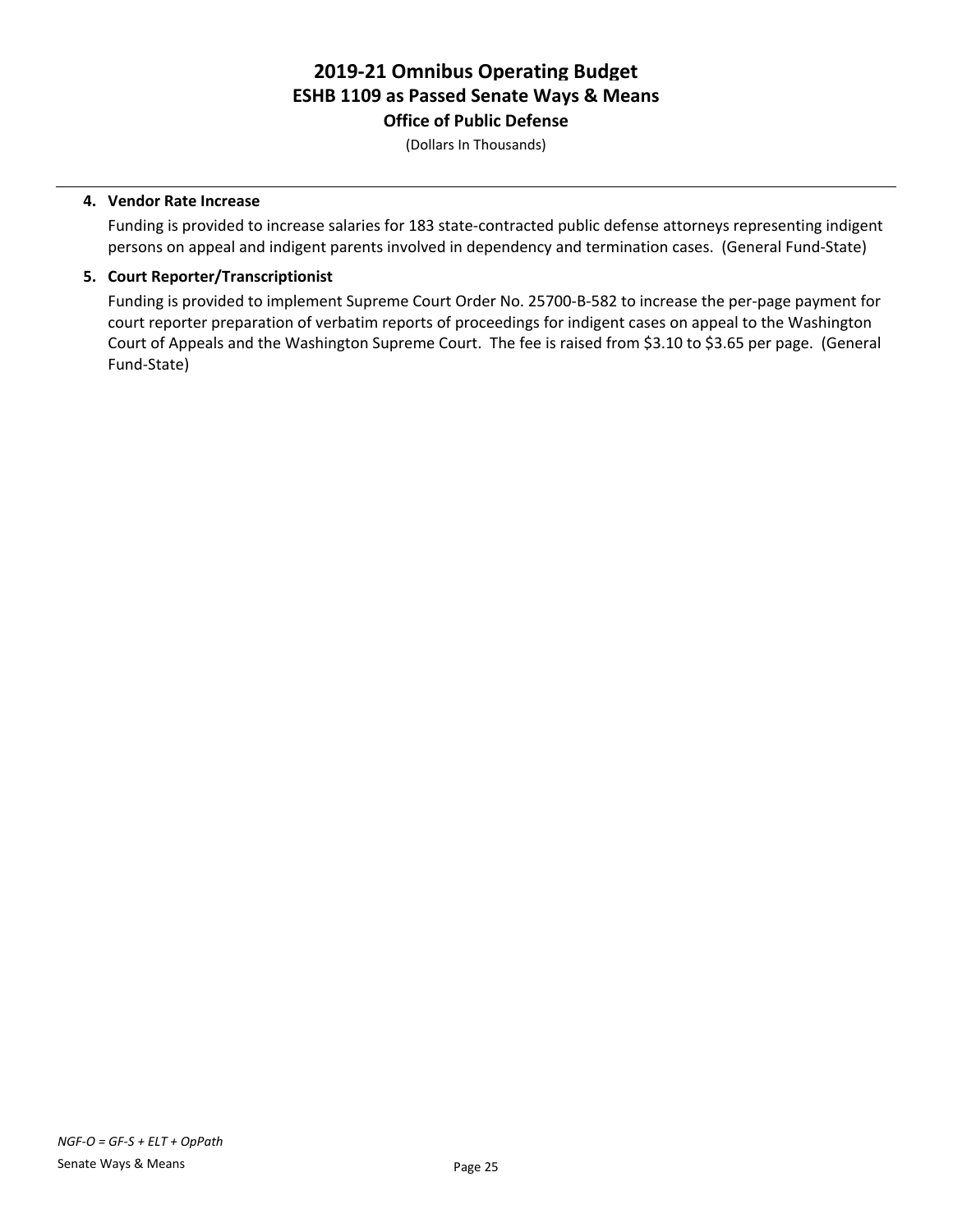**Office of Civil Legal Aid** (Dollars In Thousands)

|                                              | 2019-21 |                     | 2021-23 |
|----------------------------------------------|---------|---------------------|---------|
|                                              | NGF-O   | <b>Total Budget</b> | NGF-O   |
| 2017-19 Estimated Expenditures               | 33,434  | 35,321              | 36,133  |
| 2019-21 Carryforward Level                   | 34,660  | 36,548              | 36,215  |
| 2019-21 Maintenance Level                    | 35,085  | 36,973              | 36,644  |
| Difference from 2017-19                      | 1,651   | 1,652               | 511     |
| % Change from 2017-19                        | 4.9%    | 4.7%                | n/a     |
| <b>Policy Other Changes:</b>                 |         |                     |         |
| 1. Federal Funding for Legal Services        | $-714$  | $-714$              | $-719$  |
| Kinship Care Coordinator<br>2.               | 214     | 214                 | 219     |
| <b>Children's Representation Study</b><br>3. | 505     | 505                 | 0       |
| Civil Justice Reinvestment-Phase 2<br>4.     | 4,000   | 4,000               | 4,025   |
| Vendor Rate Adjustment - Pro Bono<br>5.      | 600     | 600                 | 604     |
| Vendor Rate Increase<br>6.                   | 3,086   | 3,086               | 5,609   |
| <b>International Families</b><br>7.          | 300     | 300                 | 302     |
| <b>Tenant Evictions Study</b><br>8.          | 600     | 600                 | 0       |
| <b>Policy -- Other Total</b>                 | 8,591   | 8,591               | 10,041  |
| <b>Total Policy Changes</b>                  | 8,591   | 8,591               | 10,041  |
| 2019-21 Policy Level                         | 43,676  | 45,564              | 46,684  |
| Difference from 2017-19                      | 10,242  | 10,243              | 10,552  |
| % Change from 2017-19                        | 30.6%   | 29.0%               | n/a     |

### *Comments:*

### **1. Federal Funding for Legal Services**

General Fund-State is reduced for the Child Dependency Program pursuant to recent federal guidance that allows the use of Title IV-E funding for legal representation of eligible parents and children involved in the child welfare system. A corresponding increase in federal funding is assumed in the Department of Children, Youth, and Families (DCYF). The Office of Civil Legal Aid (OCLA) must implement an interagency agreement with DCYF for the use of these federal funds. (General Fund-State)

### **2. Kinship Care Coordinator**

Funding is provided to implement SB 5651 (kinship care legal aid) whereby a kinship care coordinator position is created at OCLA. The coordinator will develop training materials designed to help free and low cost attorneys provide legal advice and assistance to kinship caregivers and to work with state entities to develop legal aid initiatives and implement recommendations of the Kinship Care Oversight Committee. (General Fund-State)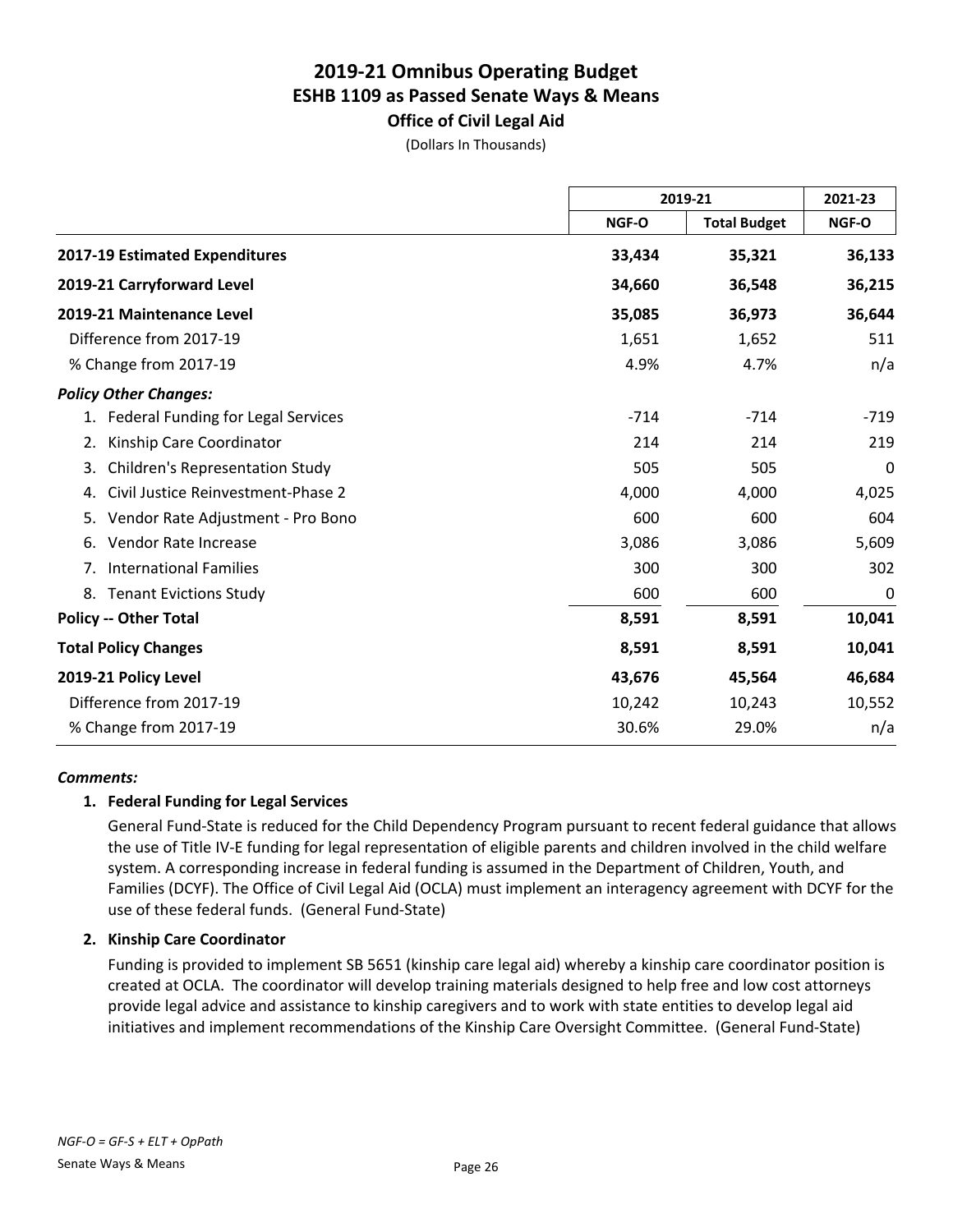### **Office of Civil Legal Aid**

(Dollars In Thousands)

### **3. Children's Representation Study**

A reappropriation is provided to complete the study on the effectiveness of early appointment of attorneys for children in dependency cases as outlined in Chapter 20, Laws of 2017, 3rd sp.s. (2ESSB 5890). The study will be due December of 2020. (General Fund-State)

### **4. Civil Justice Reinvestment-Phase 2**

Funding is provided for 13 FTE legal aid attorneys in furtherance of the Civil Justice Reinvestment Plan to increase access to civil legal aid for low-income populations. (General Fund-State)

### **5. Vendor Rate Adjustment - Pro Bono**

Funding is provided for a vendor rate increase for subcontracted volunteer (pro bono) civil legal aid programs throughout Washington. (General Fund-State)

### **6. Vendor Rate Increase**

Funding is provided for a vendor rate increase resulting from a collective bargaining agreement between the Northwest Justice Project and its staff union. The vendor rate adjustment will maintain existing levels of client service capacity including the 20 FTEs funded by the Legislature in the 2017-19 biennium that began implementation of the Civil Justice Reinvestment Plan. (General Fund-State)

### **7. International Families**

Funding is provided for a grant to the International Families Justice Coalition which organizes multi-lingual and multi-cultural volunteer and low-bono attorneys to represent indigent foreign nationals in family law proceedings. (General Fund-State)

### **8. Tenant Evictions Study**

Funding is provided for a comparative study of the impact of legal representation for tenants facing eviction in unlawful detainer cases filed under the Residential Landlord Tenant Act (RLTA). (General Fund-State)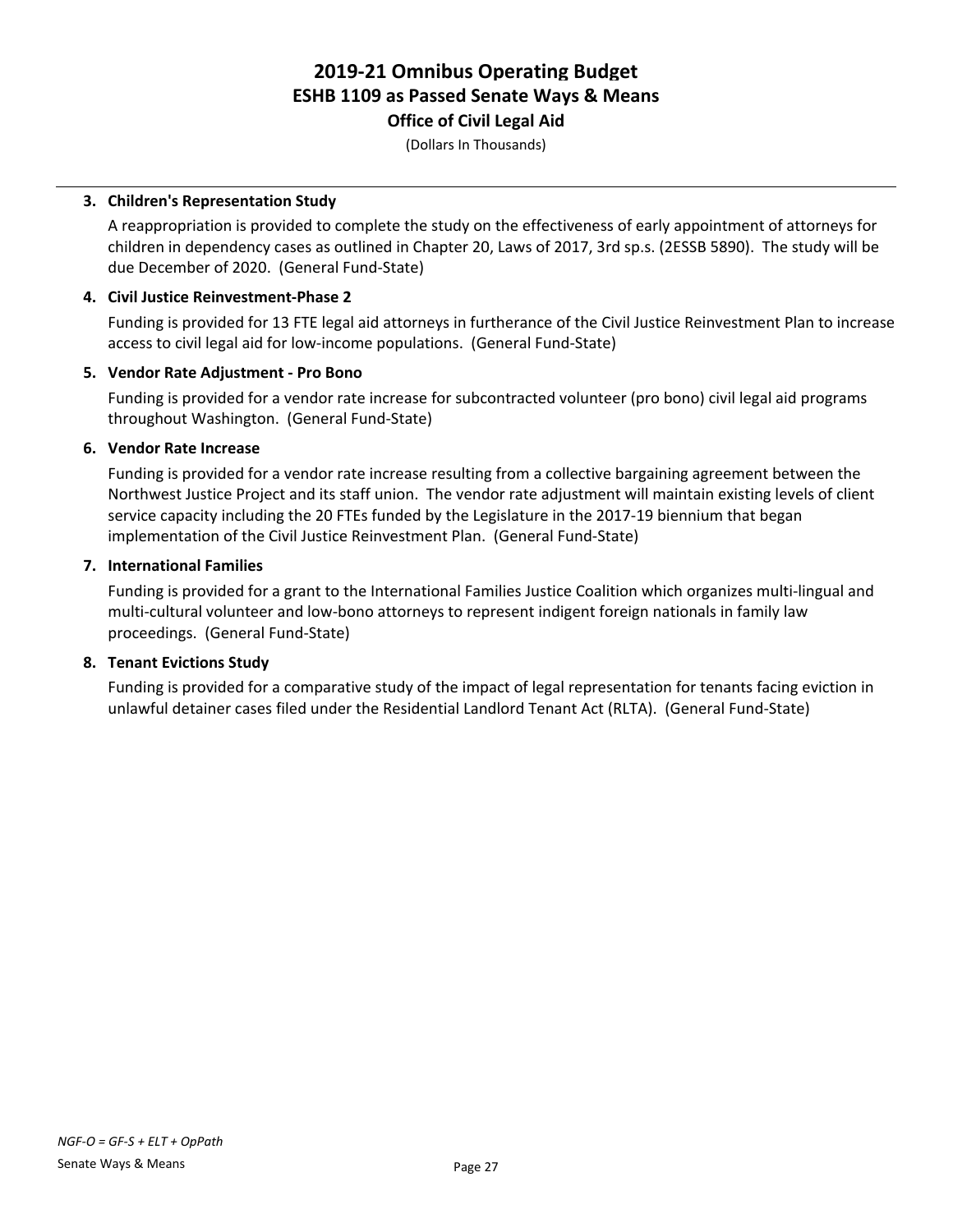### **Office of the Governor**

(Dollars In Thousands)

|                                            | 2019-21 |                     | 2021-23      |
|--------------------------------------------|---------|---------------------|--------------|
|                                            | NGF-O   | <b>Total Budget</b> | <b>NGF-O</b> |
| 2017-19 Estimated Expenditures             | 13,549  | 18,225              | 14,748       |
| 2019-21 Carryforward Level                 | 14,528  | 19,202              | 14,593       |
| 2019-21 Maintenance Level                  | 14,758  | 19,432              | 14,832       |
| Difference from 2017-19                    | 1,209   | 1,207               | 84           |
| % Change from 2017-19                      | 8.9%    | 6.6%                | n/a          |
| <b>Policy Other Changes:</b>               |         |                     |              |
| Immigration & Naturalization Policy<br>1.  | 350     | 350                 | 0            |
| <b>LGBTQ Commission</b><br>2.              | 612     | 612                 | 606          |
| <b>Executive Protection Funding</b><br>3.  | 2,003   | 2,003               | 0            |
| PCC and U.S. Climate Alliance<br>4.        | 290     | 290                 | 292          |
| <b>Small Business Bill of Rights</b><br>5. | 110     | 110                 | 0            |
| <b>Clemency and Pardons Reviews</b><br>6.  | 15      | 15                  | 0            |
| Lower Snake River Dams<br>7.               | 750     | 750                 | 0            |
| <b>Policy -- Other Total</b>               | 4,130   | 4,130               | 898          |
| <b>Total Policy Changes</b>                | 4,130   | 4,130               | 898          |
| 2019-21 Policy Level                       | 18,888  | 23,562              | 15,730       |
| Difference from 2017-19                    | 5,339   | 5,337               | 982          |
| % Change from 2017-19                      | 39.4%   | 29.3%               | n/a          |

#### *Comments:*

### **1. Immigration & Naturalization Policy**

Funding is provided for a special assistant to work on immigration policy issues. (General Fund-State)

### **2. LGBTQ Commission**

Funding is provided to implement the provisions of Engrossed Second Substitute Senate Bill 5356 (LGBTQ commission). (General Fund-State)

### **3. Executive Protection Funding**

Funding is provided for increased costs associated with the Executive Protection Unit. (General Fund-State)

### **4. PCC and U.S. Climate Alliance**

Funding is provided to pay for Washington's contribution to the Pacific Coast Collaborative and to support the US Climate Alliance. (General Fund-State)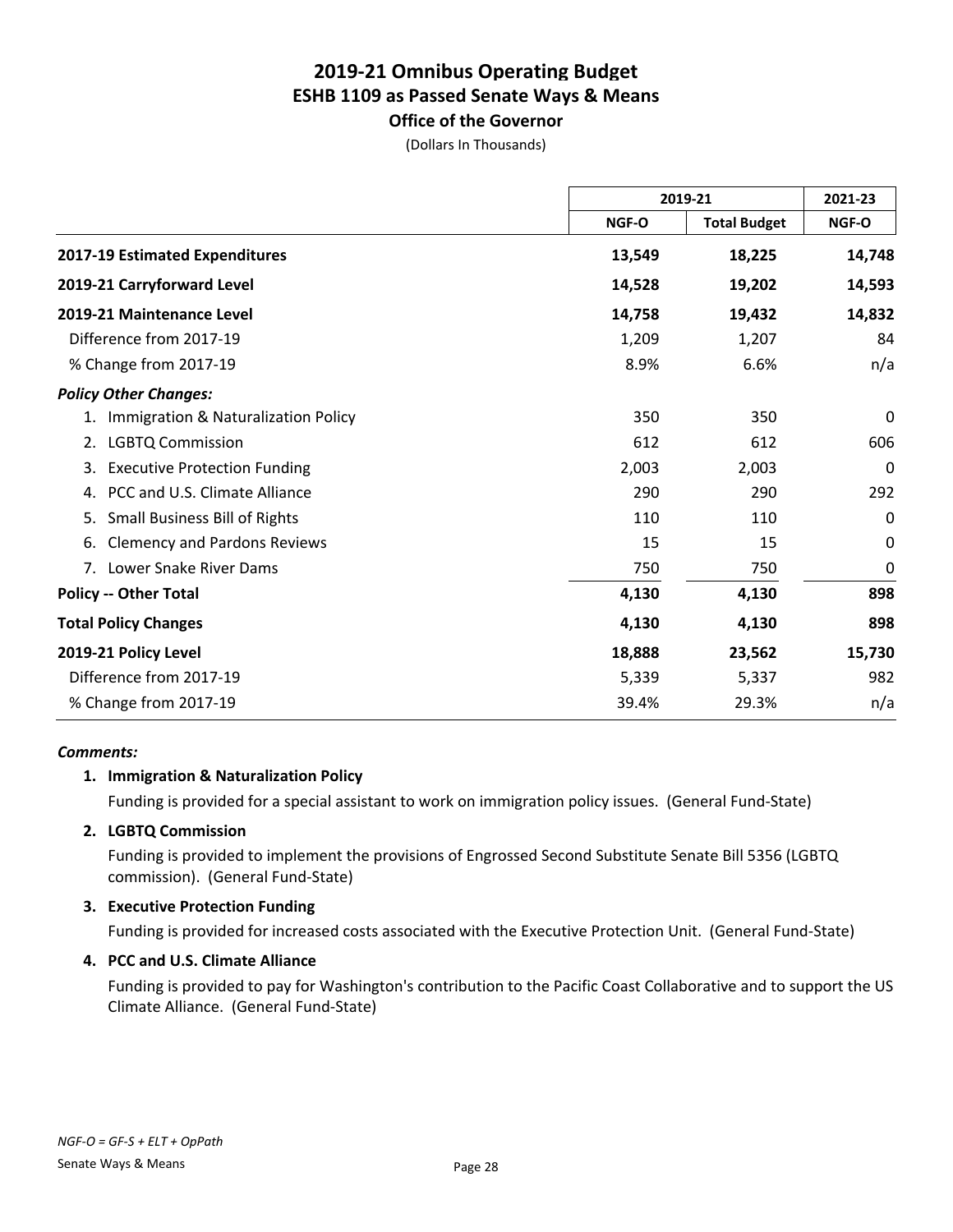**Office of the Governor**

(Dollars In Thousands)

### **5. Small Business Bill of Rights**

Funding is provided to convene agencies and stakeholders to develop a small business bill of rights. (General Fund-State)

### **6. Clemency and Pardons Reviews**

Funding is provided for the clemency and pardons board to expedite the review of applications where the petitioner indicates an urgent need for the pardon or commutation. The urgent need may be a pending deportation order or deportation proceeding. This is one-time funding. (General Fund-State)

### **7. Lower Snake River Dams**

Funding is provided to hire a neutral third party to establish a tribal and stakeholder process for local, state and federal leaders to address concerns associated with the possible breaching or removal of the four lower Snake River dams. (General Fund-State)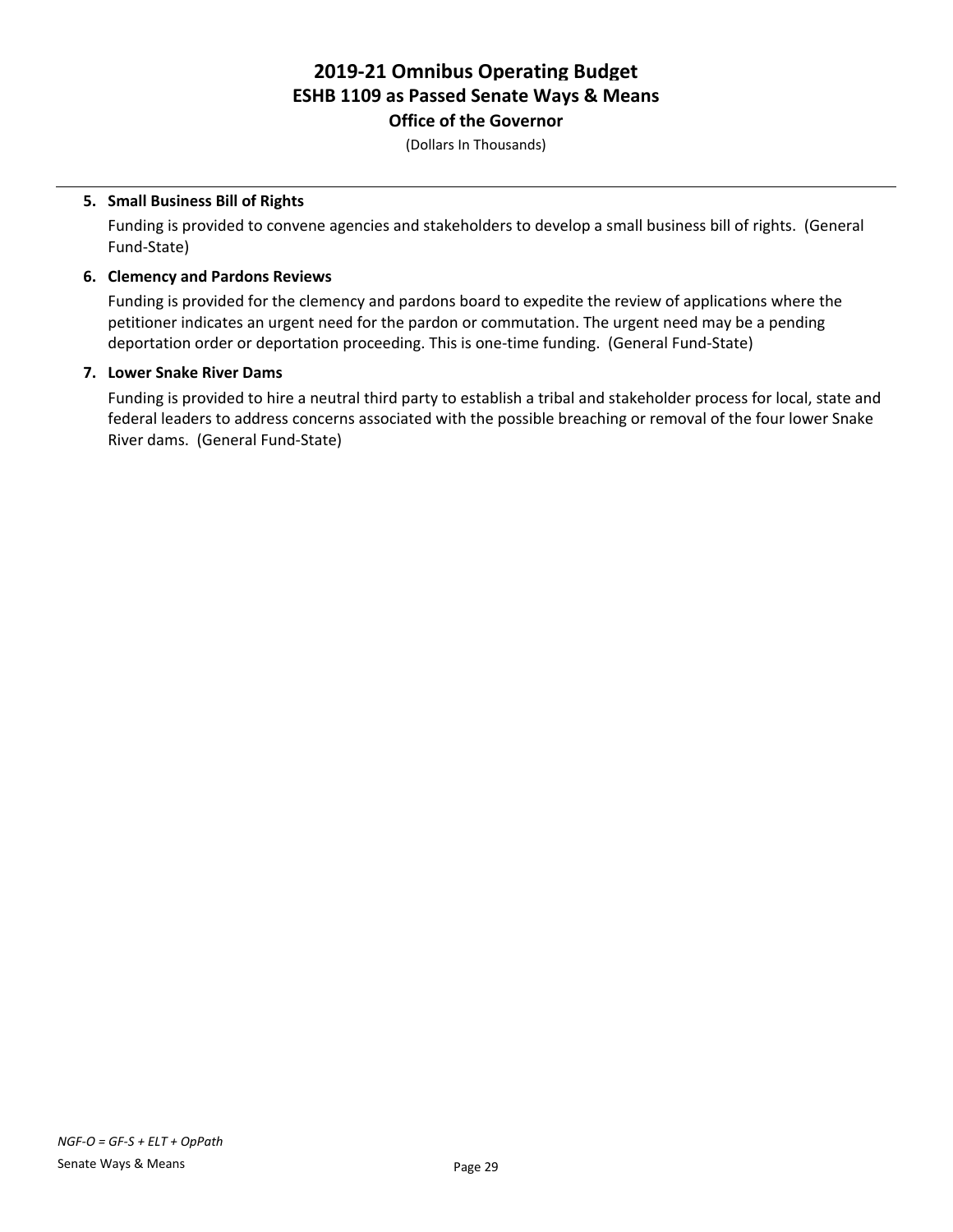**Office of the Lieutenant Governor**

(Dollars In Thousands)

|                                               | 2019-21      |                     | 2021-23 |
|-----------------------------------------------|--------------|---------------------|---------|
|                                               | <b>NGF-O</b> | <b>Total Budget</b> | NGF-O   |
| <b>2017-19 Estimated Expenditures</b>         | 1,708        | 1,857               | 1,813   |
| 2019-21 Carryforward Level                    | 1,749        | 1,898               | 1,765   |
| 2019-21 Maintenance Level                     | 1,787        | 1,936               | 1,819   |
| Difference from 2017-19                       | 79           | 79                  | 6       |
| % Change from 2017-19                         | 4.6%         | 4.3%                | n/a     |
| <b>Policy Other Changes:</b>                  |              |                     |         |
| 1. Security and Emergency Preparedness        | 40           | 40                  | 0       |
| <b>Education Program Administrators</b><br>2. | 319          | 319                 | 308     |
| Complete Washington Apprenticeship<br>3.      | 359          | 359                 | 360     |
| <b>Policy -- Other Total</b>                  | 718          | 718                 | 668     |
| <b>Total Policy Changes</b>                   | 718          | 718                 | 668     |
| 2019-21 Policy Level                          | 2,505        | 2,654               | 2,488   |
| Difference from 2017-19                       | 797          | 797                 | 674     |
| % Change from 2017-19                         | 46.7%        | 42.9%               | n/a     |

### *Comments:*

### **1. Security and Emergency Preparedness**

Funding is provided to purchase security services and emergency equipment and supplies, and to provide emergency preparedness training to agency staff. This is one-time. (General Fund-State)

### **2. Education Program Administrators**

Funding is provided for additional staffing to support youth education programs. (General Fund-State)

### **3. Complete Washington Apprenticeship**

Funding is provided to continue to develop new pathways for the Complete Washington program, to include the healthcare industry. (General Fund-State)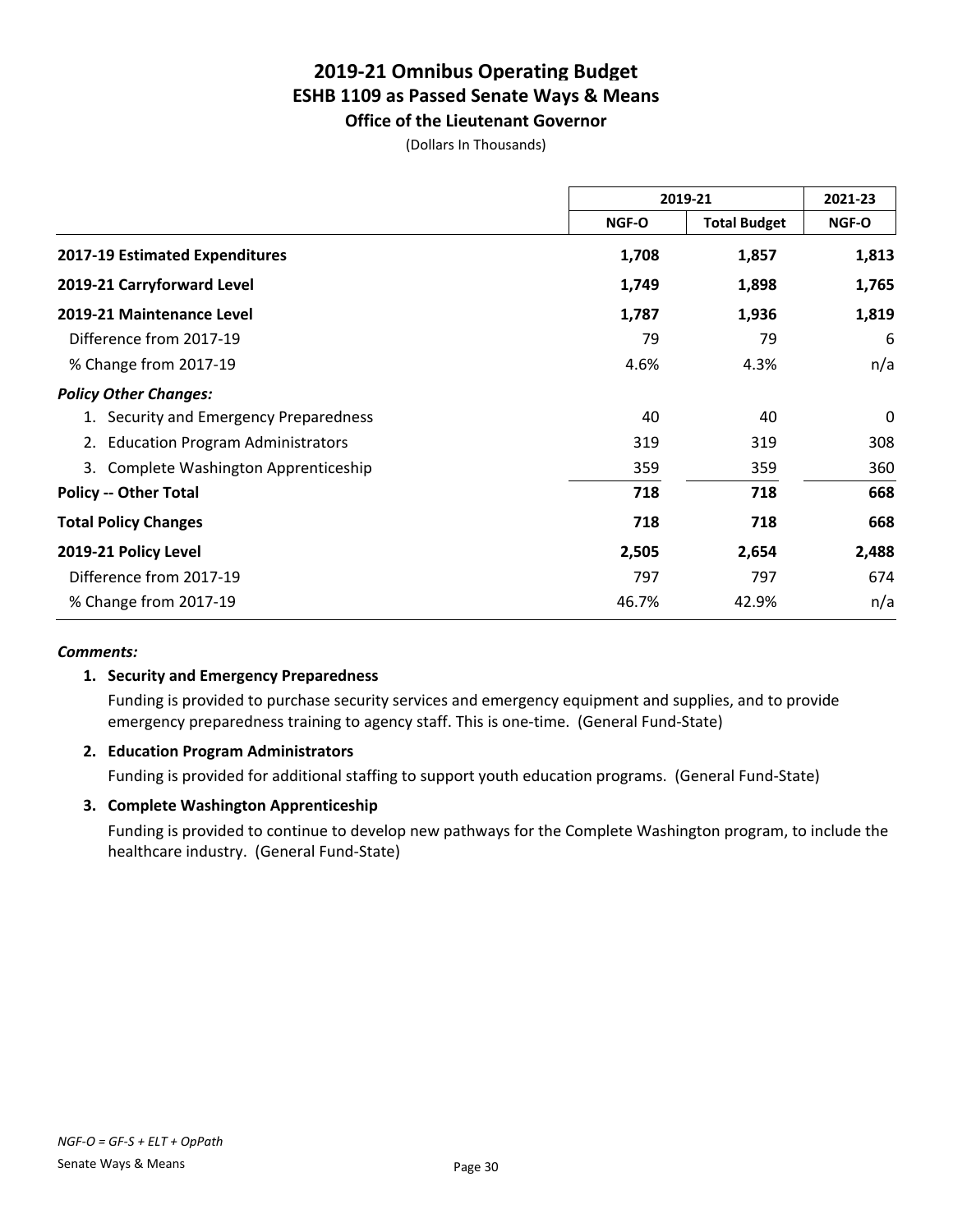**Public Disclosure Commission**

(Dollars In Thousands)

|                                           | 2019-21 |                     | 2021-23      |
|-------------------------------------------|---------|---------------------|--------------|
|                                           | NGF-O   | <b>Total Budget</b> | <b>NGF-O</b> |
| 2017-19 Estimated Expenditures            | 6,912   | 7,172               | 8,232        |
| 2019-21 Carryforward Level                | 7,996   | 8,256               | 7,799        |
| 2019-21 Maintenance Level                 | 9,252   | 9,572               | 9,061        |
| Difference from 2017-19                   | 2,340   | 2,400               | 829          |
| % Change from 2017-19                     | 33.9%   | 33.5%               | n/a          |
| <b>Policy Other Changes:</b>              |         |                     |              |
| 1. Political committee disclosures        | 0       | 24                  | 0            |
| <b>Campaign Treasurers Training</b><br>2. | 168     | 168                 | 167          |
| Legislature/code of conduct<br>3.         | 0       | 45                  | $\Omega$     |
| 4. Travel and Training                    | 0       | 25                  | 0            |
| <b>Policy -- Other Total</b>              | 168     | 262                 | 167          |
| <b>Total Policy Changes</b>               | 168     | 262                 | 167          |
| 2019-21 Policy Level                      | 9,420   | 9,834               | 9,228        |
| Difference from 2017-19                   | 2,508   | 2,662               | 996          |
| % Change from 2017-19                     | 36.3%   | 37.1%               | n/a          |

### *Comments:*

### **1. Political committee disclosures**

Funding is provided to implement the provisions of Senate Bill 5221 (political committee disclosures). (Public Disclosure Transparency Account-State)

### **2. Campaign Treasurers Training**

Funding is provided to implement the provisions of Substitute Senate Bill 5388 (campaign treasurers training). Funding will allow for development of a training course for campaign treasurers and deputy treasurers. (General Fund-State)

### **3. Legislature/code of conduct**

Funding is provided to implement the provisions of Substitute Senate Bill 5861 (legislature/code of conduct). (Public Disclosure Transparency Account-State)

### **4. Travel and Training**

Funding is provided for travel and training costs. (Public Disclosure Transparency Account-State)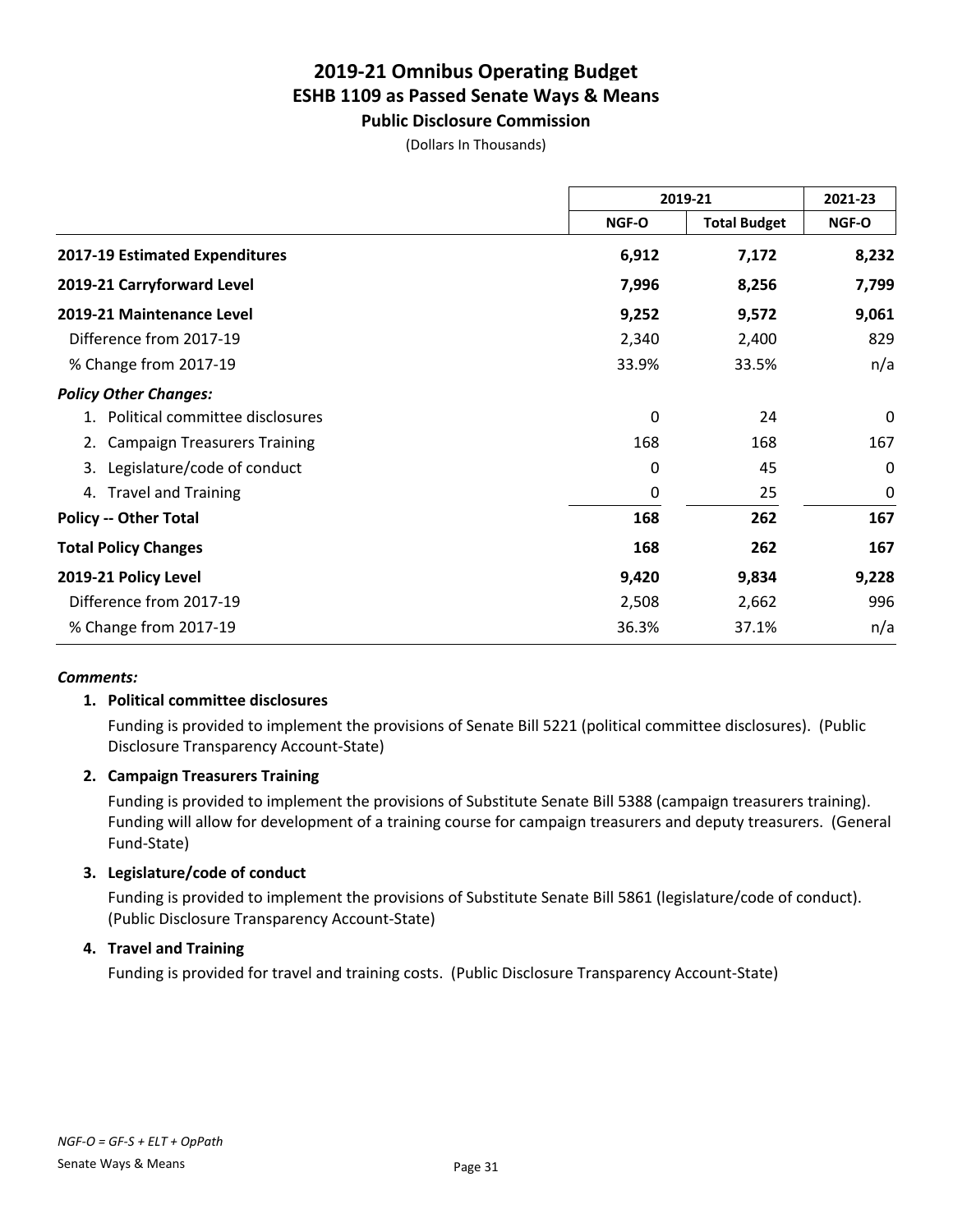**Office of the Secretary of State** (Dollars In Thousands)

|                                                |              | 2019-21             |             |
|------------------------------------------------|--------------|---------------------|-------------|
|                                                | NGF-O        | <b>Total Budget</b> | NGF-O       |
| 2017-19 Estimated Expenditures                 | 29,348       | 93,869              | 27,452      |
| 2019-21 Carryforward Level                     | 26,316       | 91,031              | 24,634      |
| 2019-21 Maintenance Level                      | 42,044       | 105,107             | 25,790      |
| Difference from 2017-19                        | 12,696       | 11,238              | $-1,662$    |
| % Change from 2017-19                          | 43.3%        | 12.0%               | n/a         |
| <b>Policy Other Changes:</b>                   |              |                     |             |
| <b>Digital Archives Functionality</b><br>1.    | 0            | 228                 | 0           |
| WA State Penitentiary Library<br>2.            | 0            | 258                 | $\pmb{0}$   |
| Nonprofit Outreach & Training<br>3.            | $\mathbf{0}$ | 227                 | 0           |
| <b>Election Reconciliation Reporting</b><br>4. | 159          | 159                 | 0           |
| <b>Election Security Improvements</b><br>5.    | 396          | 896                 | $\Omega$    |
| <b>Facilities Staffing</b><br>6.               | 0            | 200                 | 0           |
| Pre Paid Postage<br>7.                         | 4,821        | 4,821               | 4,311       |
| Native Americans/voting<br>8.                  | 25           | 25                  | 0           |
| Humanities Washington<br>9.                    | 100          | 100                 | $\mathbf 0$ |
| Civic Engagement for Elections<br>10.          | 500          | 500                 | $\mathbf 0$ |
| <b>Policy -- Other Total</b>                   | 6,001        | 7,414               | 4,311       |
| <b>Total Policy Changes</b>                    | 6,001        | 7,414               | 4,311       |
| 2019-21 Policy Level                           | 48,045       | 112,521             | 30,101      |
| Difference from 2017-19                        | 18,697       | 18,652              | 2,649       |
| % Change from 2017-19                          | 63.7%        | 19.9%               | n/a         |

### *Comments:*

### **1. Digital Archives Functionality**

Funding is provided for a replacement of the digital archive system. The archives provide public access to its collections via the internet and ensure the long-term accessibility of state records through data migration. (Public Records Efficiency, Preserv & Access Account-State; Local Government Archives Account-State)

### **2. WA State Penitentiary Library**

Funding is provided to purchase library materials and equipment for a branch library in the newly constructed program building at the Washington State Penitentiary (Washington State Heritage Center Account-State)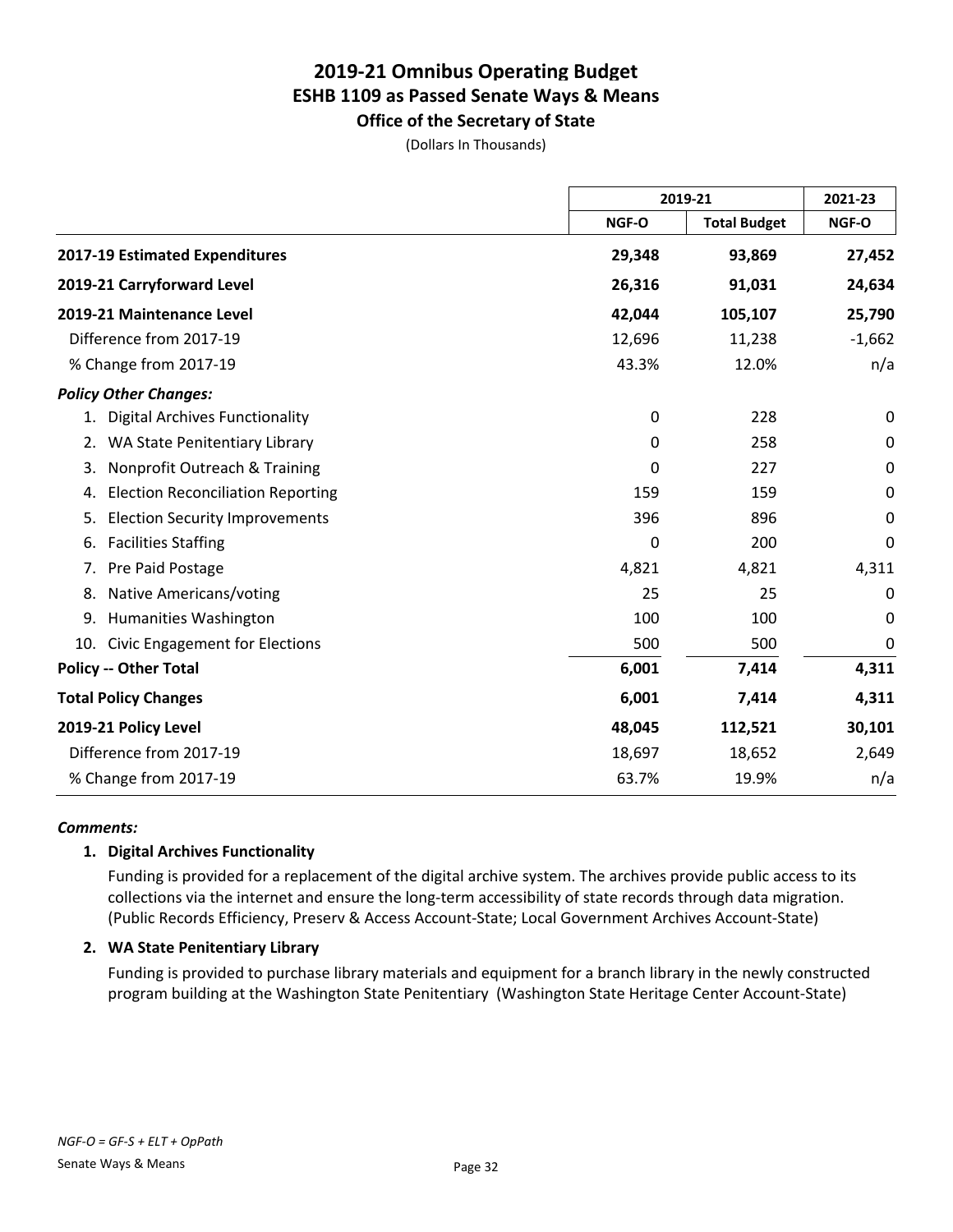**Office of the Secretary of State**

(Dollars In Thousands)

### **3. Nonprofit Outreach & Training**

Funding is provided for nonprofit outreach and education activities to enhance outreach efforts across the state, promote healthier nonprofit and charitable organizations, and enhance public trust when donating to these organizations. (Charitable Organization Education Account-State)

### **4. Election Reconciliation Reporting**

Funding is provided to compile county reconciliation reports, analyze the data, and to complete an annual statewide election reconciliation report for every state primary and general election. The report must include reasons for ballot rejection and an analysis of the ways ballots are received, counted and rejected that can be used by policymakers to better understand election administration. Funding is for project positions in 2019-21 only. (General Fund-State)

### **5. Election Security Improvements**

Funding is provided for a 5 percent state match required by the Help America Vote Act to enhance election technology and make election security improvements (General Fund-State; Election Account-Federal)

### **6. Facilities Staffing**

Funding is provided for staffing to maintain buildings. (Washington State Heritage Center Account-Non-Appr)

### **7. Pre Paid Postage**

Funding is provided to implement the provisions of Substitute Senate Bill 5063 (ballots, prepaid postage). Funding provided is for prepaid postage on return envelopes for elections, with county costs being reimbursed by the state. (General Fund-State)

### **8. Native Americans/voting**

Funding is provided to implement the provisions of Engrossed Substitute Senate Bill 5079 (native americans/voting). (General Fund-State)

### **9. Humanities Washington**

Funding is provided to enhance community engagement in local and state issues by expanding the Humanities Washington Speaker's Bureau Community Conversations programming in underserved areas of the state. Funds will be passed through to Humanities Washington, a 501(c)(3) nonprofit organization, and will be matched on a 1:1 basis with federal and private dollars. (General Fund-State)

### **10. Civic Engagement for Elections**

Funding is provided for civic engagement. The secretary of state and county auditors will collaborate to increase voter participation and educate voters about improvements to state election laws. This is one-time funding. (General Fund-State)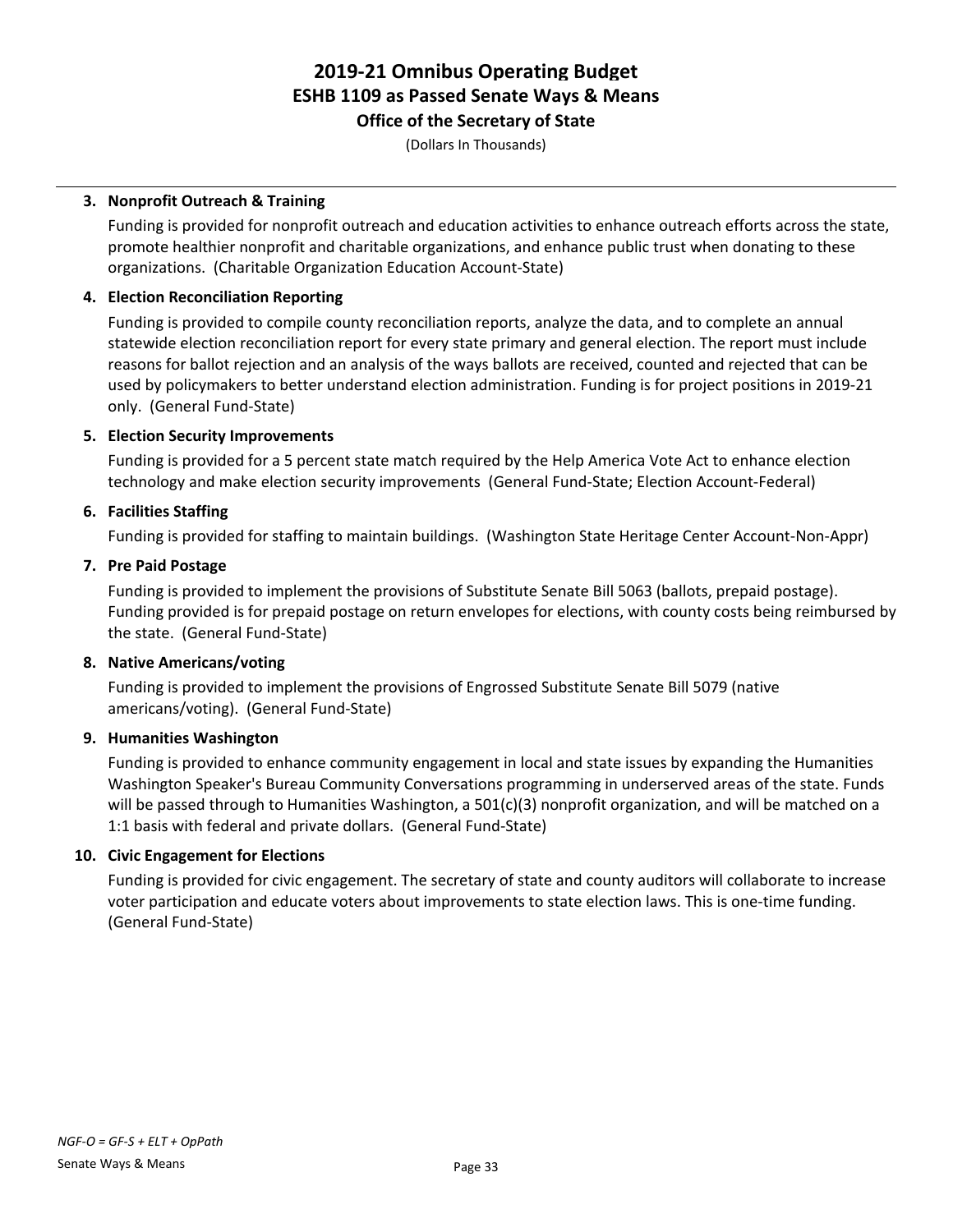**Governor's Office of Indian Affairs** (Dollars In Thousands)

|                                  | 2019-21 |                     | 2021-23     |
|----------------------------------|---------|---------------------|-------------|
|                                  | NGF-O   | <b>Total Budget</b> | NGF-O       |
| 2017-19 Estimated Expenditures   | 537     | 565                 | 529         |
| 2019-21 Carryforward Level       | 546     | 574                 | 533         |
| 2019-21 Maintenance Level        | 600     | 628                 | 594         |
| Difference from 2017-19          | 63      | 63                  | 64          |
| % Change from 2017-19            | 11.7%   | 11.2%               | n/a         |
| <b>Policy Other Changes:</b>     |         |                     |             |
| <b>Ethnic Studies Curriculum</b> | 12      | 12                  | $\mathbf 0$ |
| <b>Policy -- Other Total</b>     | 12      | 12                  | $\mathbf 0$ |
| Policy -- Comp Total             | 10      | 10                  | 10          |
| <b>Total Policy Changes</b>      | 22      | 22                  | 10          |
| 2019-21 Policy Level             | 622     | 650                 | 604         |
| Difference from 2017-19          | 85      | 85                  | 74          |
| % Change from 2017-19            | 15.8%   | 15.0%               | n/a         |

### *Comments:*

### **1. Ethnic Studies Curriculum**

Funding is provided to implement SSB 5023 (ethnic studies) whereby representatives will attend meetings of the newly created Ethnic Studies Committee. (General Fund-State)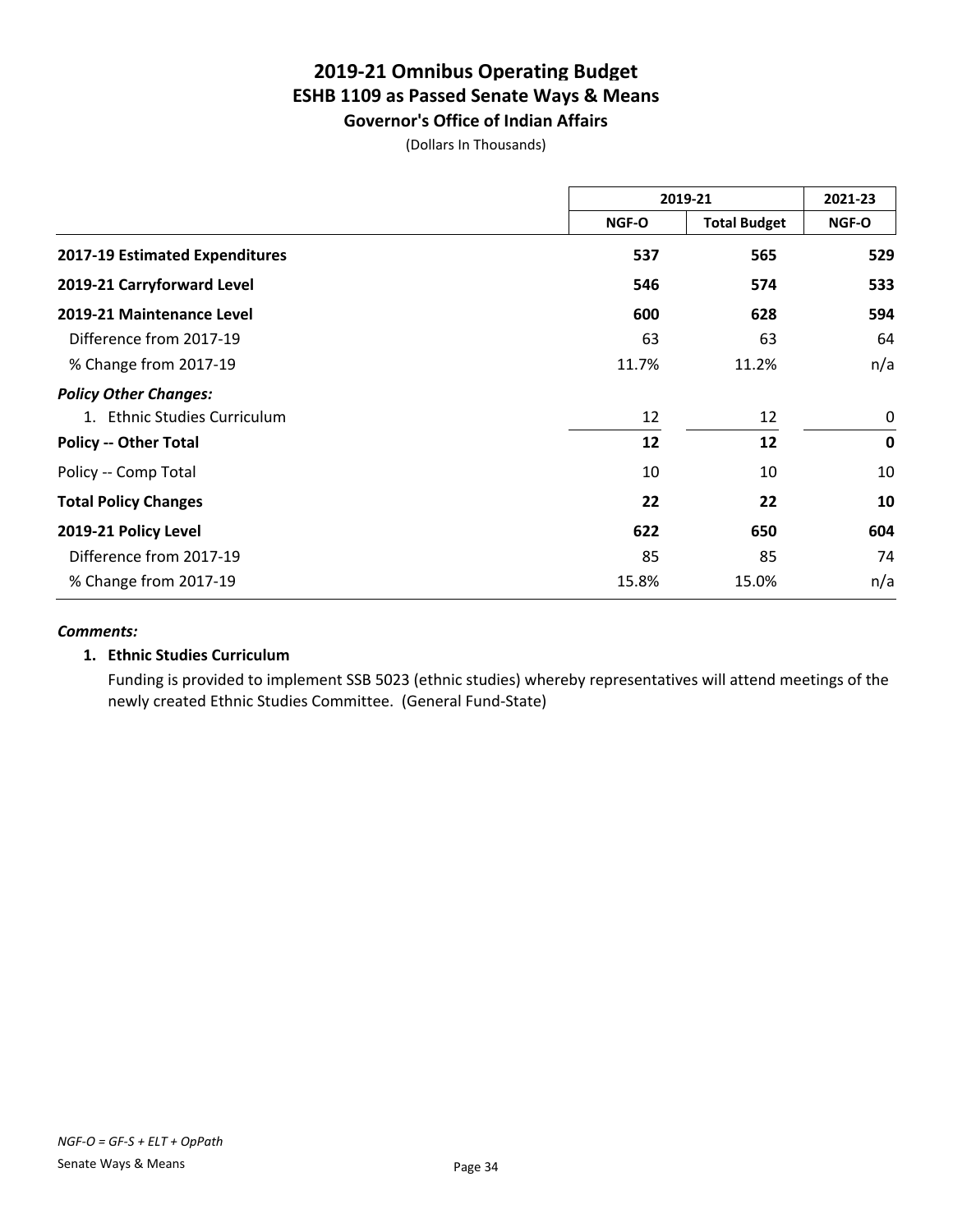**Comm on Asian-Pacific-American Affairs**

(Dollars In Thousands)

|                                | 2019-21 |                     | 2021-23 |
|--------------------------------|---------|---------------------|---------|
|                                | NGF-O   | <b>Total Budget</b> | NGF-O   |
| 2017-19 Estimated Expenditures | 495     | 521                 | 507     |
| 2019-21 Carryforward Level     | 503     | 529                 | 511     |
| 2019-21 Maintenance Level      | 551     | 577                 | 559     |
| Difference from 2017-19        | 56      | 56                  | 52      |
| % Change from 2017-19          | 11.3%   | 10.7%               | n/a     |
| <b>Policy Other Changes:</b>   |         |                     |         |
| 1. Civic Engagement            | 34      | 34                  | 34      |
| 2. Ethnic Studies Curriculum   | 5       | 5                   | 0       |
| <b>Policy -- Other Total</b>   | 39      | 39                  | 34      |
| Policy -- Comp Total           | 10      | 10                  | 10      |
| <b>Total Policy Changes</b>    | 49      | 49                  | 44      |
| 2019-21 Policy Level           | 600     | 626                 | 604     |
| Difference from 2017-19        | 105     | 105                 | 97      |
| % Change from 2017-19          | 21.2%   | 20.2%               | n/a     |

#### *Comments:*

#### **1. Civic Engagement**

Funding is provided to expand access to interpreter and translation services and support additional Commissioner travel to engage with limited English proficient populations. (General Fund-State)

### **2. Ethnic Studies Curriculum**

Funding is provided to implement SSB 5023 (ethnic studies) whereby representatives will attend meetings of the newly created Ethnic Studies Committee. (General Fund-State)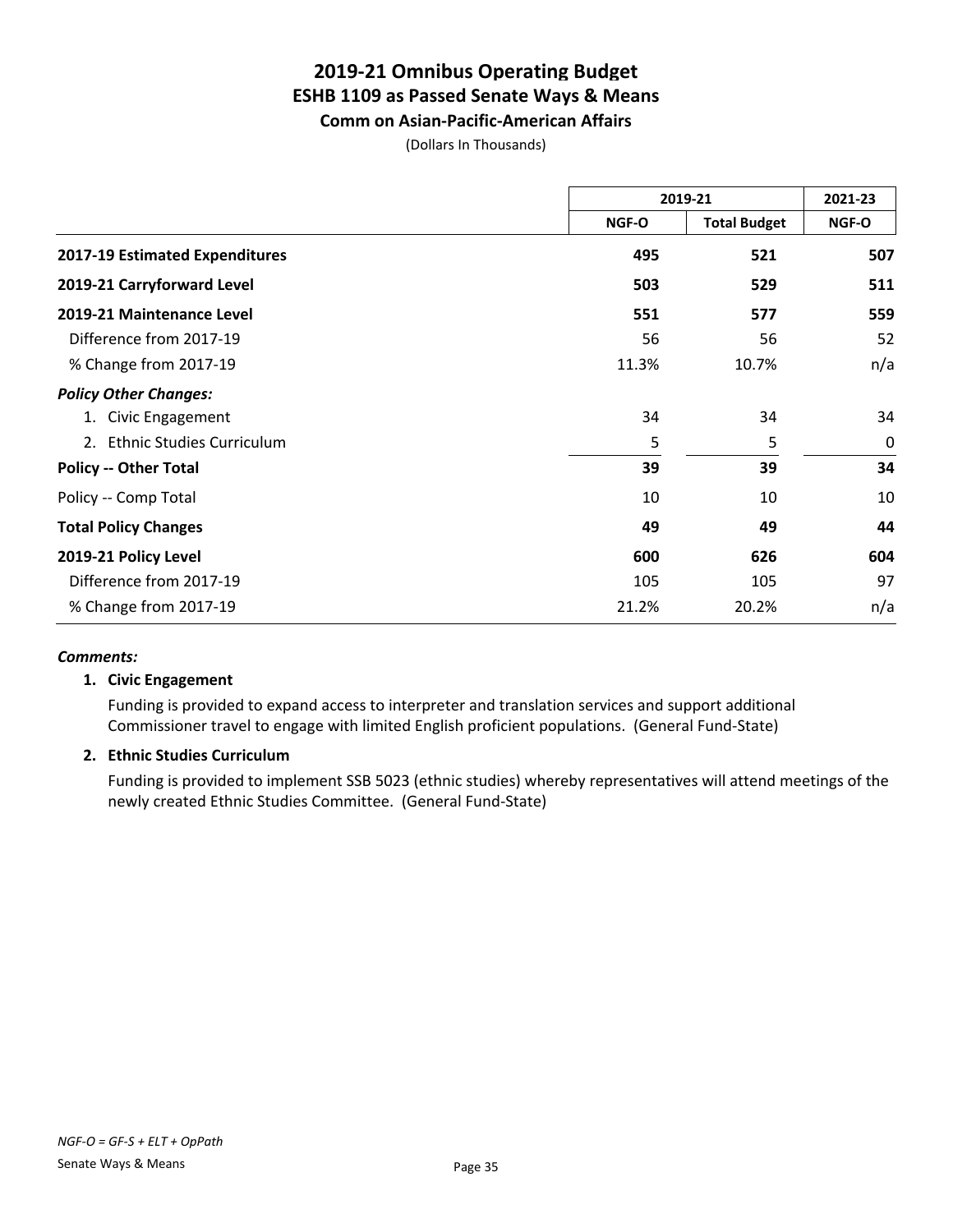**Office of the State Treasurer** (Dollars In Thousands)

|                                |              | 2019-21             |              |
|--------------------------------|--------------|---------------------|--------------|
|                                | <b>NGF-O</b> | <b>Total Budget</b> | <b>NGF-O</b> |
| 2017-19 Estimated Expenditures | 0            | 19,068              | 0            |
| 2019-21 Carryforward Level     | 0            | 19,091              | $\mathbf 0$  |
| 2019-21 Maintenance Level      | 0            | 18,914              | $\mathbf 0$  |
| Difference from 2017-19        | 0            | $-154$              | 0            |
| % Change from 2017-19          | n/a          | $-0.8%$             | n/a          |
| 2019-21 Policy Level           | 0            | 18,914              | $\mathbf 0$  |
| Difference from 2017-19        | 0            | $-154$              | 0            |
| % Change from 2017-19          | n/a          | $-0.8%$             | n/a          |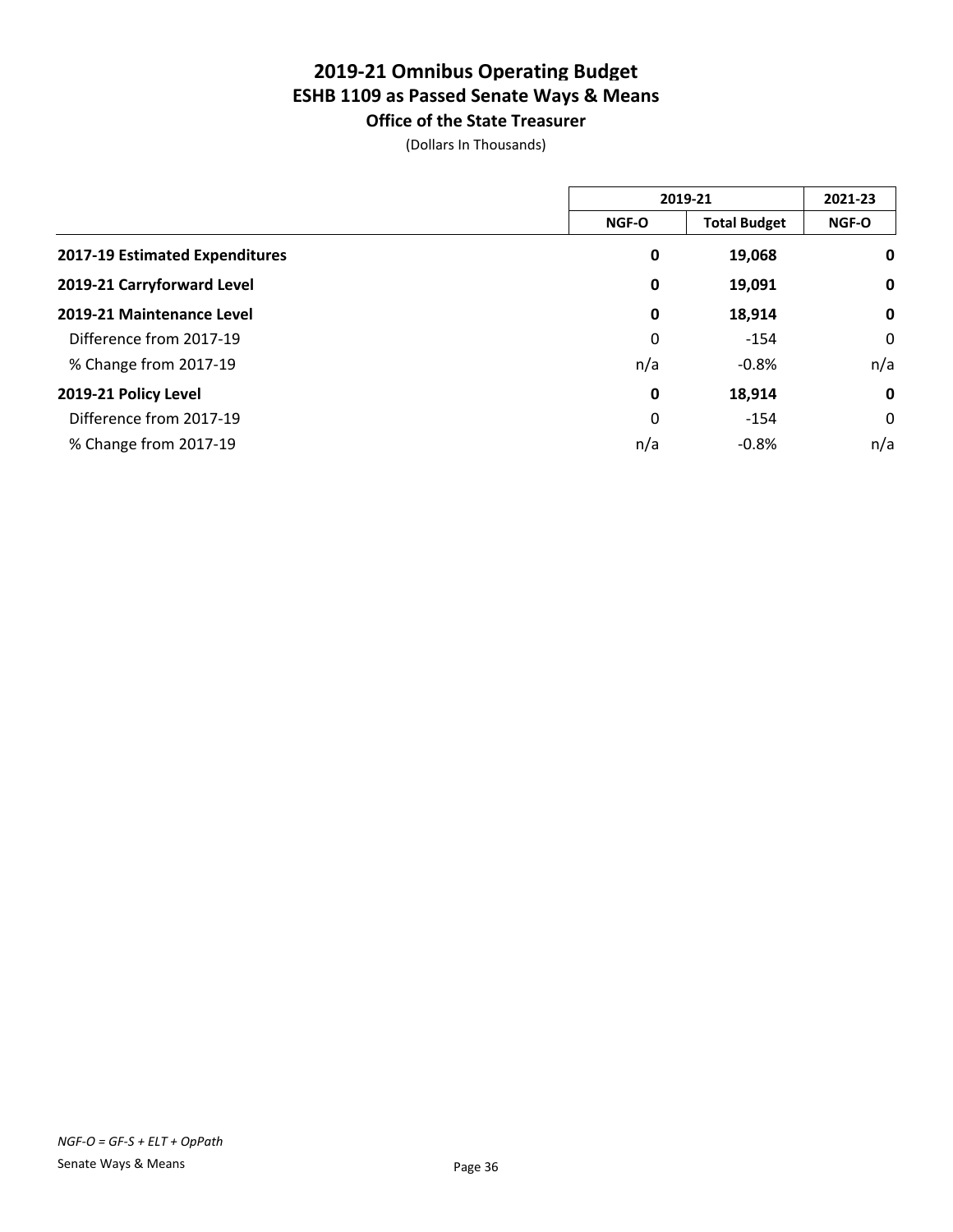**Office of the State Auditor** (Dollars In Thousands)

|                                      | 2019-21      |                     | 2021-23     |
|--------------------------------------|--------------|---------------------|-------------|
|                                      | <b>NGF-O</b> | <b>Total Budget</b> | NGF-O       |
| 2017-19 Estimated Expenditures       | 60           | 85,931              | 64          |
| 2019-21 Carryforward Level           | 60           | 94,020              | 64          |
| 2019-21 Maintenance Level            | 60           | 94,692              | 64          |
| Difference from 2017-19              | 0            | 8,761               | $\Omega$    |
| % Change from 2017-19                | 0.0%         | 10.2%               | n/a         |
| <b>Policy Other Changes:</b>         |              |                     |             |
| 1. Special Education Funding Audit   | 0            | 8                   | 0           |
| 2. Cyber Security Performance Audits | 0            | 1,290               | 0           |
| <b>Policy -- Other Total</b>         | 0            | 1,298               | $\mathbf 0$ |
| <b>Total Policy Changes</b>          | 0            | 1,298               | 0           |
| 2019-21 Policy Level                 | 60           | 95,990              | 64          |
| Difference from 2017-19              | 0            | 10,059              | $\Omega$    |
| % Change from 2017-19                | 0.0%         | 11.7%               | n/a         |

#### *Comments:*

#### **1. Special Education Funding Audit**

Funding is provided for implementation of the provisions in Engrossed Second Substitute Senate Bill 5091 (special education funding). (Municipal Revolving Account-Non-Appr)

#### **2. Cyber Security Performance Audits**

Funding is provided to conduct cyber security performance audits for state agencies and local governments to assess security controls within agencies and identify weaknesses in their security posture. This is one-time funding. (Performance Audits of Government Account-State)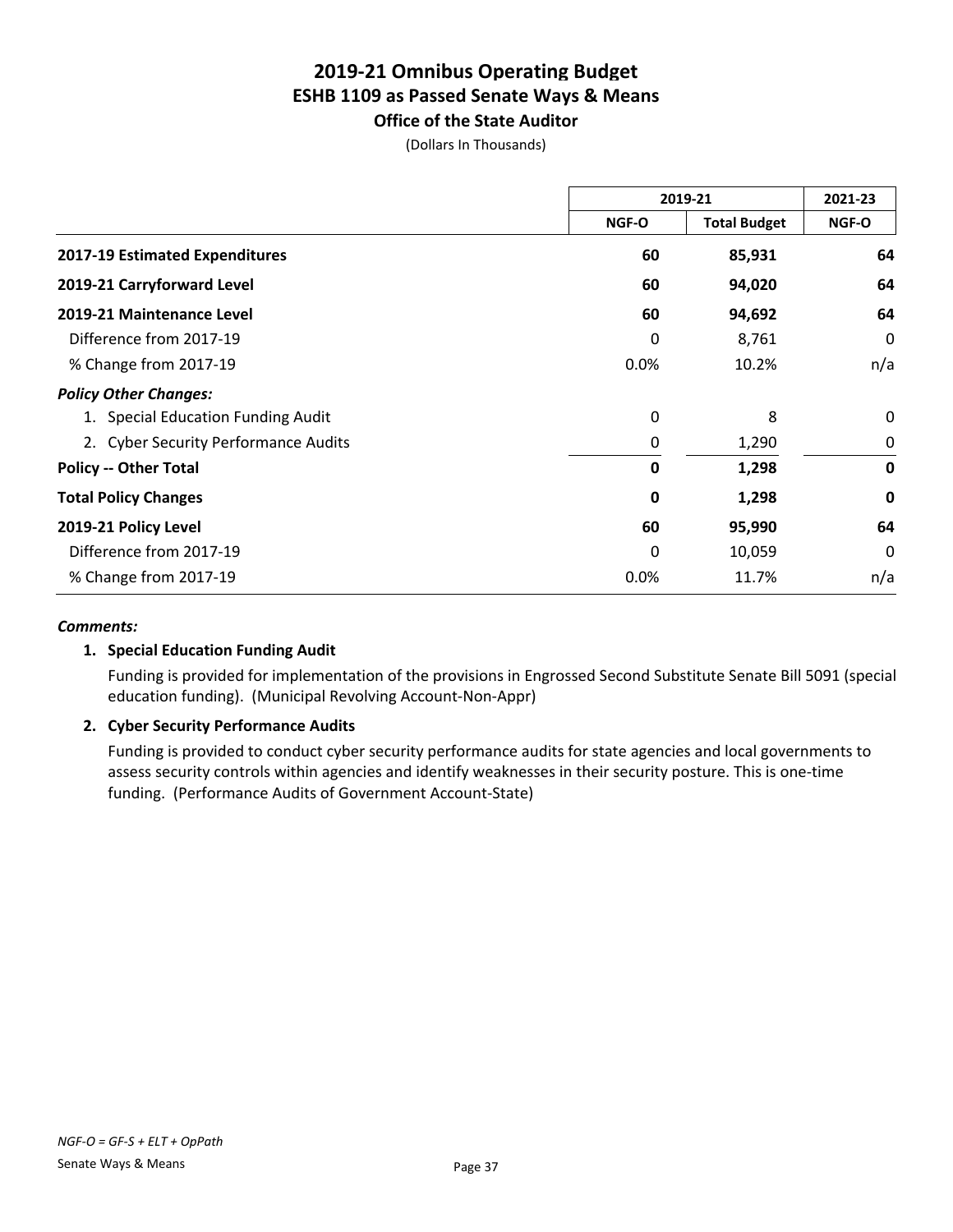**Commission on Salaries for Elected Officials**

(Dollars In Thousands)

|                                | 2019-21      |                     | 2021-23 |
|--------------------------------|--------------|---------------------|---------|
|                                | <b>NGF-O</b> | <b>Total Budget</b> | NGF-O   |
| 2017-19 Estimated Expenditures | 430          | 460                 | 437     |
| 2019-21 Carryforward Level     | 423          | 453                 | 435     |
| 2019-21 Maintenance Level      | 426          | 456                 | 437     |
| Difference from 2017-19        | $-4$         | $-4$                | 0       |
| % Change from 2017-19          | $-0.9%$      | $-0.9%$             | n/a     |
| 2019-21 Policy Level           | 426          | 456                 | 437     |
| Difference from 2017-19        | -4           | $-4$                | 0       |
| % Change from 2017-19          | $-0.9%$      | $-0.9%$             | n/a     |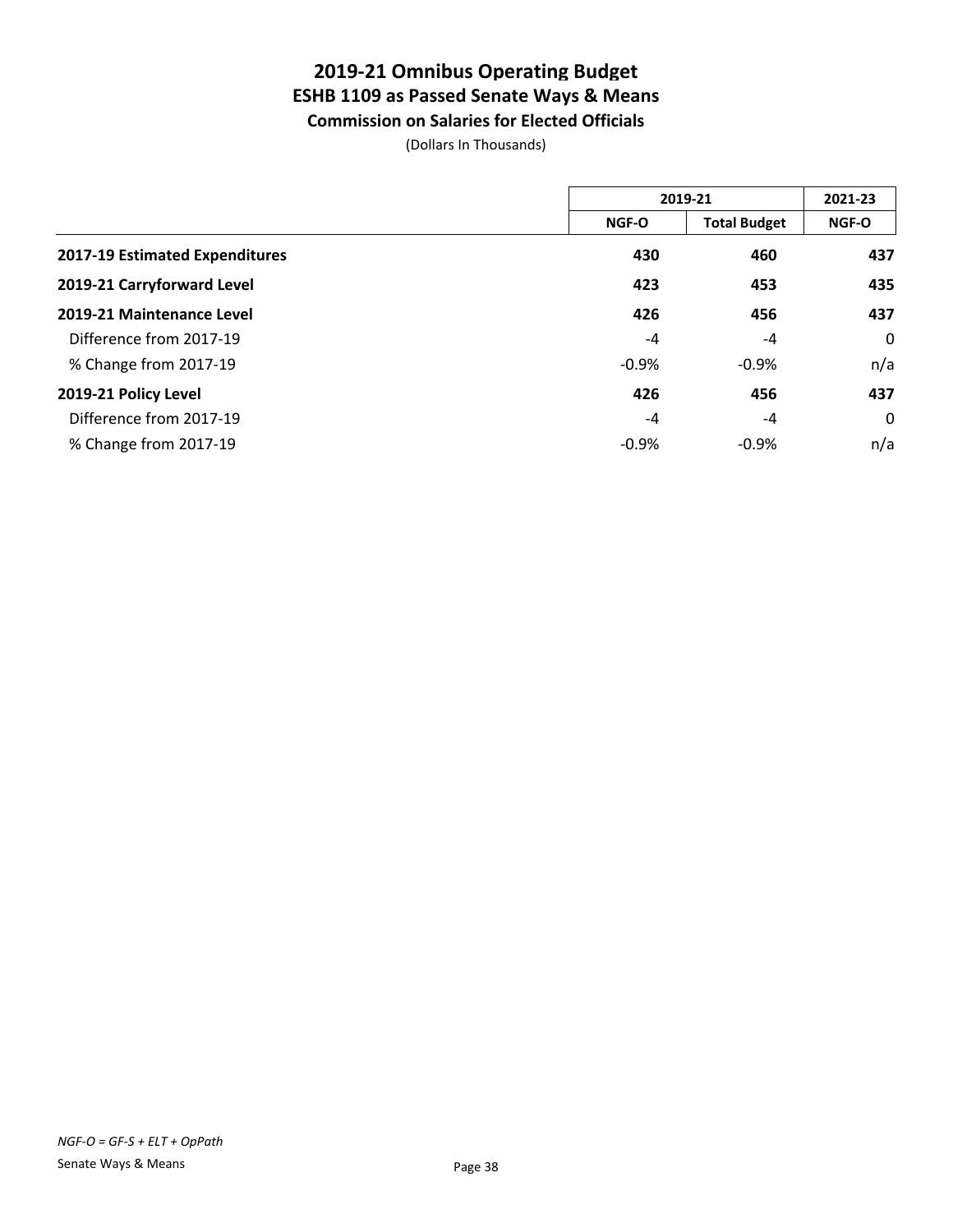**Office of the Attorney General** (Dollars In Thousands)

|                                           |              | 2019-21             |             |
|-------------------------------------------|--------------|---------------------|-------------|
|                                           | NGF-O        | <b>Total Budget</b> | NGF-O       |
| 2017-19 Estimated Expenditures            | 16,168       | 304,019             | 16,705      |
| 2019-21 Carryforward Level                | 24,873       | 296,607             | 25,107      |
| 2019-21 Maintenance Level                 | 26,144       | 306,132             | 25,588      |
| Difference from 2017-19                   | 9,976        | 2,113               | 8,883       |
| % Change from 2017-19                     | 61.7%        | 0.7%                | n/a         |
| <b>Policy Other Changes:</b>              |              |                     |             |
| 1. Clean energy                           | 0            | 639                 | 0           |
| Wrongful Injury or Death<br>2.            | 0            | 647                 | $\mathbf 0$ |
| <b>AGO Collective Bargaining</b><br>3.    | 173          | 517                 | 171         |
| Immigrants in the Workplace<br>4.         | 0            | 700                 | 0           |
| <b>Retirement Savings Program</b><br>5.   | $\mathbf{0}$ | 108                 | 0           |
| Child Permanency & Child Welfare<br>6.    | 0            | 4,292               | 0           |
| Ratepayer Advocacy<br>7.                  | 0            | 766                 | $\mathbf 0$ |
| <b>Mental Health Legal Services</b><br>8. | 0            | 551                 | $\mathbf 0$ |
| <b>Medicaid Fraud Control</b><br>9.       | 0            | 5,627               | $\mathbf 0$ |
| Lemon Law Administration<br>10.           | 0            | 528                 | $\mathbf 0$ |
| Confidential Tip Line Workgroup<br>11.    | 200          | 200                 | 0           |
| 12. Use of Force                          | 75           | 75                  | $\mathbf 0$ |
| <b>Policy -- Other Total</b>              | 448          | 14,650              | 171         |
| <b>Total Policy Changes</b>               | 448          | 14,650              | 171         |
| 2019-21 Policy Level                      | 26,592       | 320,782             | 25,759      |
| Difference from 2017-19                   | 10,424       | 16,763              | 9,054       |
| % Change from 2017-19                     | 64.5%        | 5.5%                | n/a         |

#### *Comments:*

#### **1. Clean energy**

Funding is provided to implement the provisions of Engrossed Second Substitute Senate Bill 5116 (clean energy). (Public Service Revolving Account-State; Legal Services Revolving Account-State)

#### **2. Wrongful Injury or Death**

Funding is provided to implement the provisions of Substitute Senate Bill 5163 (wrongful injury or death). (Legal Services Revolving Account-State)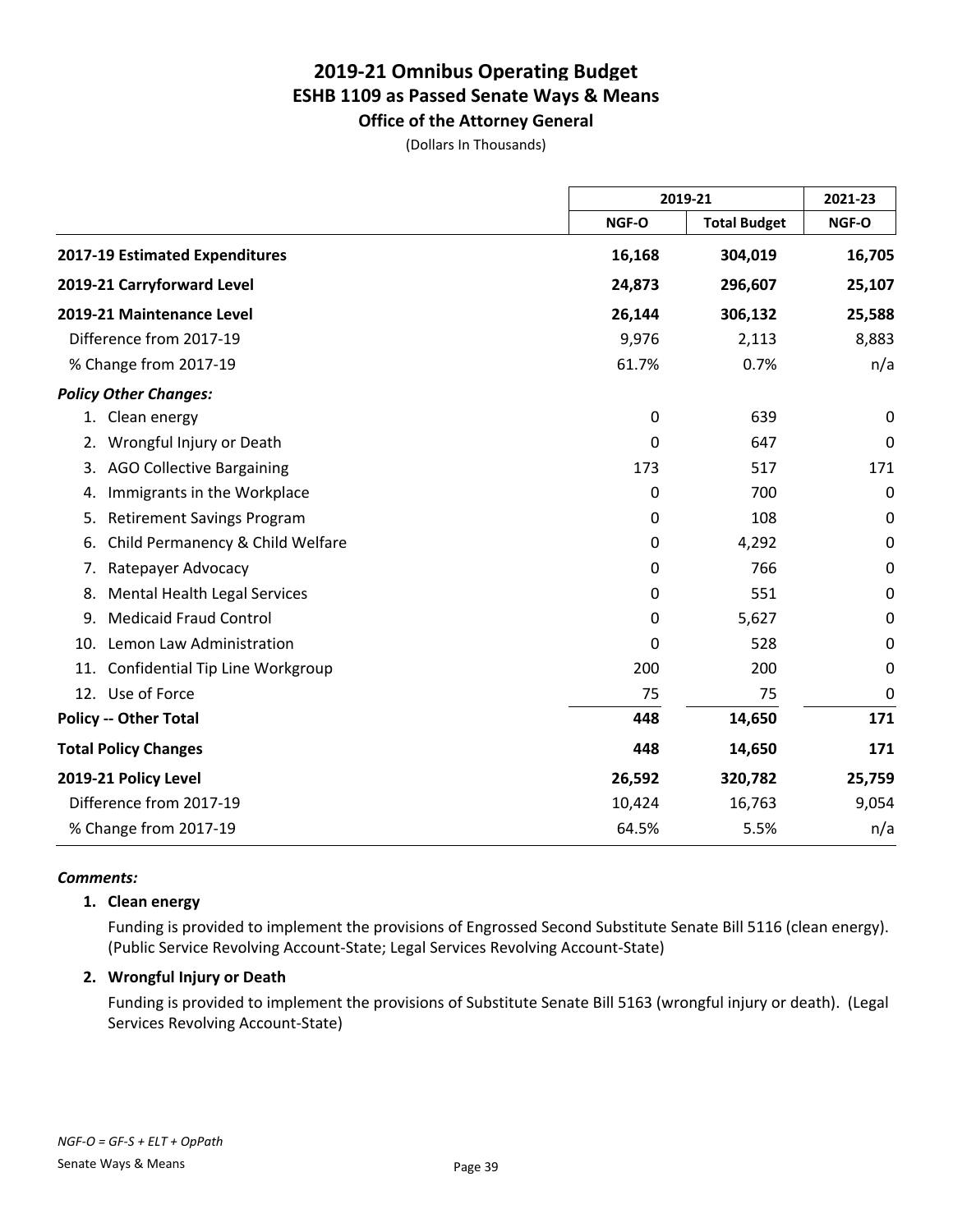**Office of the Attorney General**

(Dollars In Thousands)

#### **3. AGO Collective Bargaining**

Funding is provided to implement the provisions of Substitute Senate Bill 5297 (assistant AG bargaining). (General Fund-State; Legal Services Revolving Account-State)

#### **4. Immigrants in the Workplace**

Funding is provided to implement the provisions of Engrossed Second Substitute Senate Bill 5497 (immigrants in the workplace). (Legal Services Revolving Account-State)

#### **5. Retirement Savings Program**

Funding is provided to implement the provisions of Engrossed Second Substitute Senate Bill 5740 (retirement savings account). (Legal Services Revolving Account-State)

#### **6. Child Permanency & Child Welfare**

Funding is provided to address parental rights termination caseload demands. (Legal Services Revolving Account-State)

#### **7. Ratepayer Advocacy**

Funding is provided for increased demands as utility filings have escalated in number and complexity. (Public Service Revolving Account-State)

#### **8. Mental Health Legal Services**

Funding is provided for increased requests for mental health legal services. (Legal Services Revolving Account-State)

#### **9. Medicaid Fraud Control**

Funding is provided for additional staffing in the Medicaid fraud unit for investigations, which continue to increase in complexity and scope. (General Fund-Federal; Medicaid Fraud Penalty Account-State)

#### **10. Lemon Law Administration**

Funding is provided to address increased requests for arbitration and improve customer service for the Lemon Law Administration (program). (New Motor Vehicle Arbitration Account-State)

#### **11. Confidential Tip Line Workgroup**

Funding is provided for a workgroup to study and institute a statewide program for receiving reports and other information from the public regarding self harm and potential harm or criminal acts. (General Fund-State)

#### **12. Use of Force**

Funding is provided to develop an implementation plan to collect and disseminate data on the use of force by public law enforcement agencies and private security services. (General Fund-State)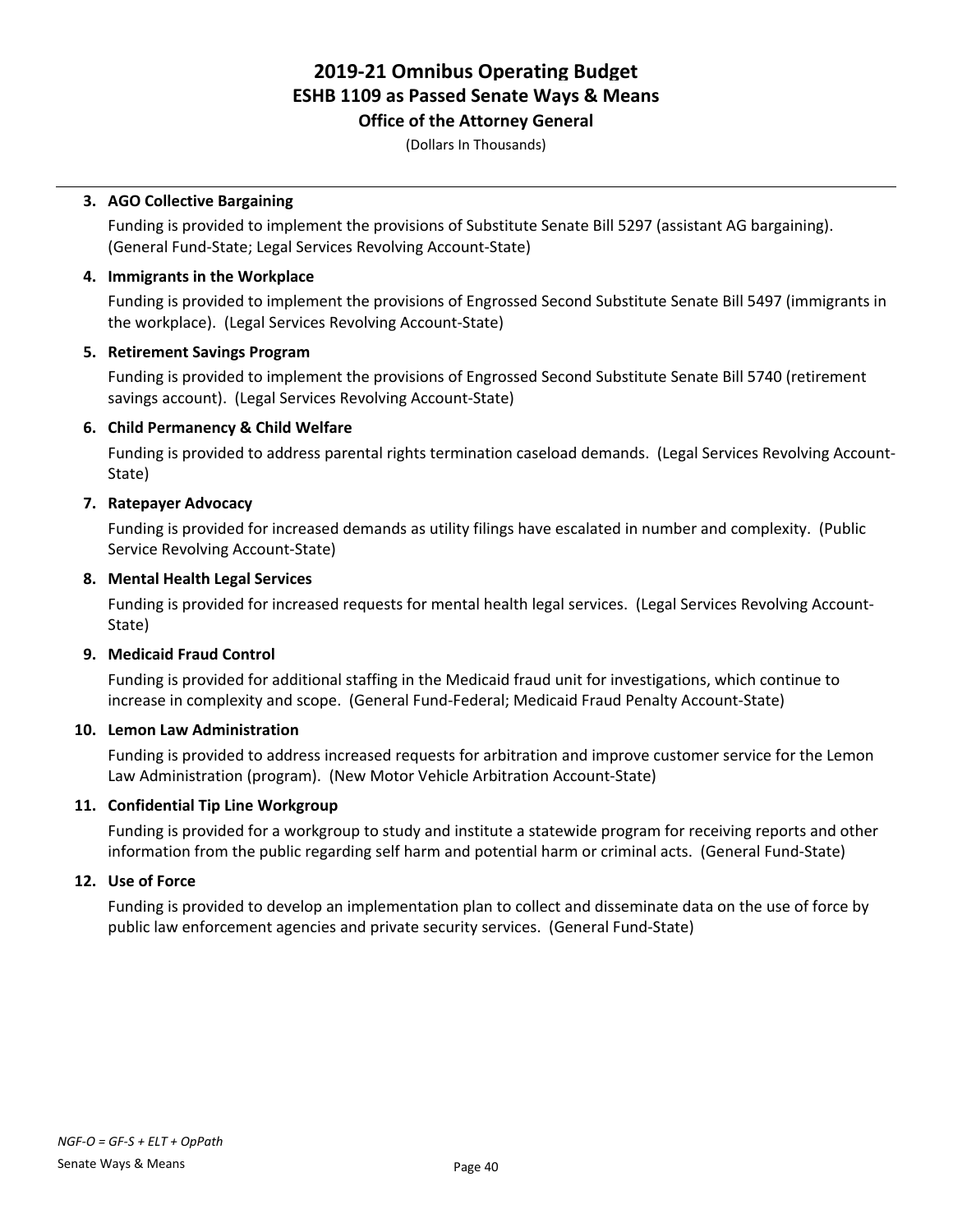**Caseload Forecast Council** (Dollars In Thousands)

|                                | 2019-21      |                     | 2021-23      |  |
|--------------------------------|--------------|---------------------|--------------|--|
|                                | <b>NGF-O</b> | <b>Total Budget</b> | <b>NGF-O</b> |  |
| 2017-19 Estimated Expenditures | 3,330        | 3,499               | 3,572        |  |
| 2019-21 Carryforward Level     | 3,441        | 3,609               | 3,448        |  |
| 2019-21 Maintenance Level      | 3,460        | 3,628               | 3,468        |  |
| Difference from 2017-19        | 130          | 129                 | $-105$       |  |
| % Change from 2017-19          | 3.9%         | 3.7%                | n/a          |  |
| 2019-21 Policy Level           | 3,460        | 3,628               | 3,468        |  |
| Difference from 2017-19        | 130          | 129                 | $-105$       |  |
| % Change from 2017-19          | 3.9%         | 3.7%                | n/a          |  |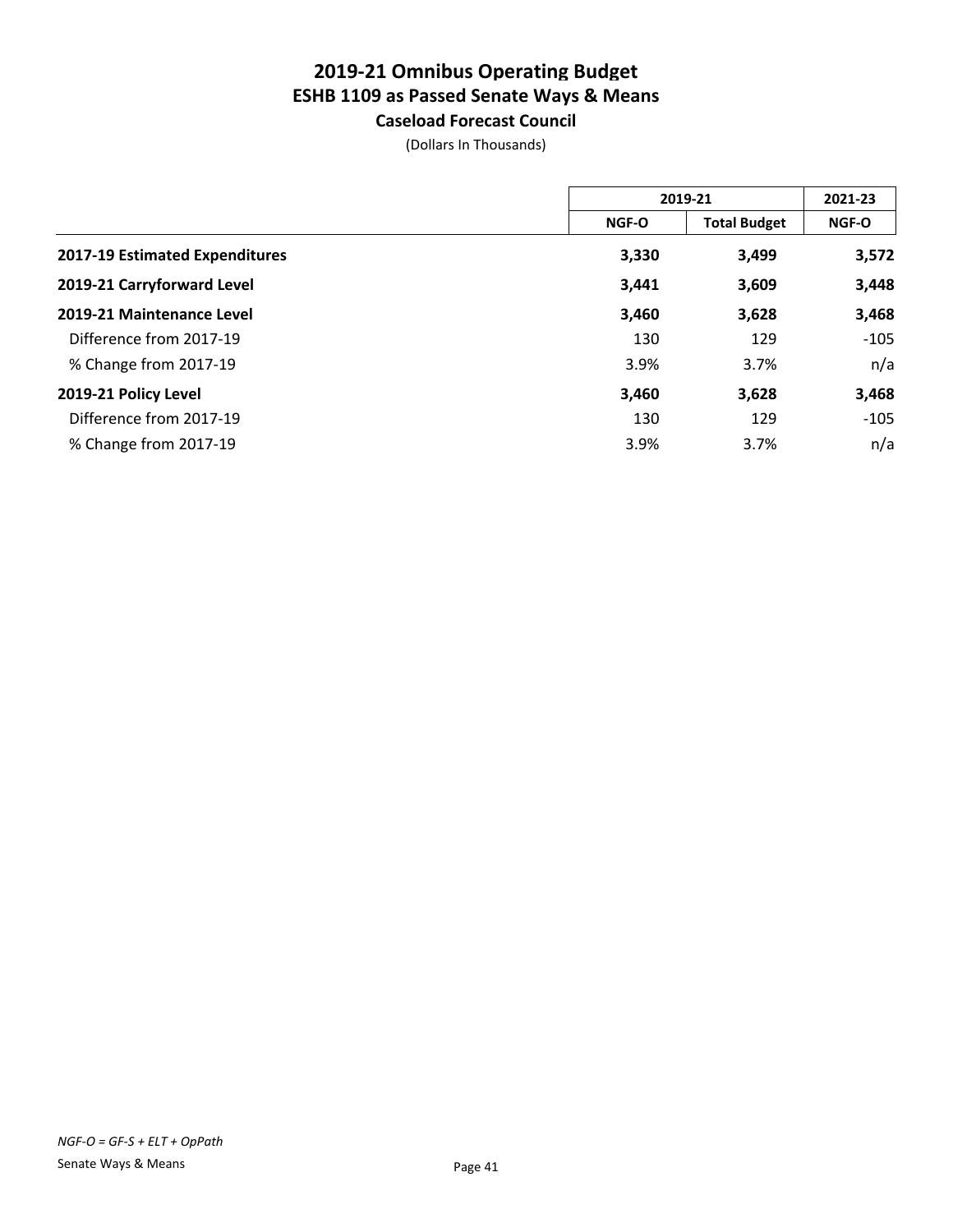**Department of Financial Institutions**

(Dollars In Thousands)

|                                        | 2019-21      |                     | 2021-23     |
|----------------------------------------|--------------|---------------------|-------------|
|                                        | NGF-O        | <b>Total Budget</b> | NGF-O       |
| 2017-19 Estimated Expenditures         | 0            | 54,031              | 0           |
| 2019-21 Carryforward Level             | 0            | 55,258              | 0           |
| 2019-21 Maintenance Level              | 0            | 55,754              | 0           |
| Difference from 2017-19                | 0            | 1,723               | 0           |
| % Change from 2017-19                  | n/a          | 3.2%                | n/a         |
| <b>Policy Other Changes:</b>           |              |                     |             |
| <b>Enhance Consumer Services Exams</b> | $\mathbf{0}$ | 740                 | 0           |
| 2. Improve Information Governance      | 0            | 486                 | 0           |
| <b>Policy -- Other Total</b>           | 0            | 1,226               | 0           |
| <b>Total Policy Changes</b>            | 0            | 1,226               | 0           |
| 2019-21 Policy Level                   | 0            | 56,980              | $\mathbf 0$ |
| Difference from 2017-19                | $\mathbf{0}$ | 2,949               | 0           |
| % Change from 2017-19                  | n/a          | 5.5%                | n/a         |

#### *Comments:*

#### **1. Enhance Consumer Services Exams**

Funding is provided for additional staff to help conduct the required number of examinations to maintain the agency's accreditations. (Financial Services Regulation Account-Non-Appr)

#### **2. Improve Information Governance**

Funding is provided for the agency to hire dedicated staff for records retention and disclosure obligations. (Financial Services Regulation Account-Non-Appr)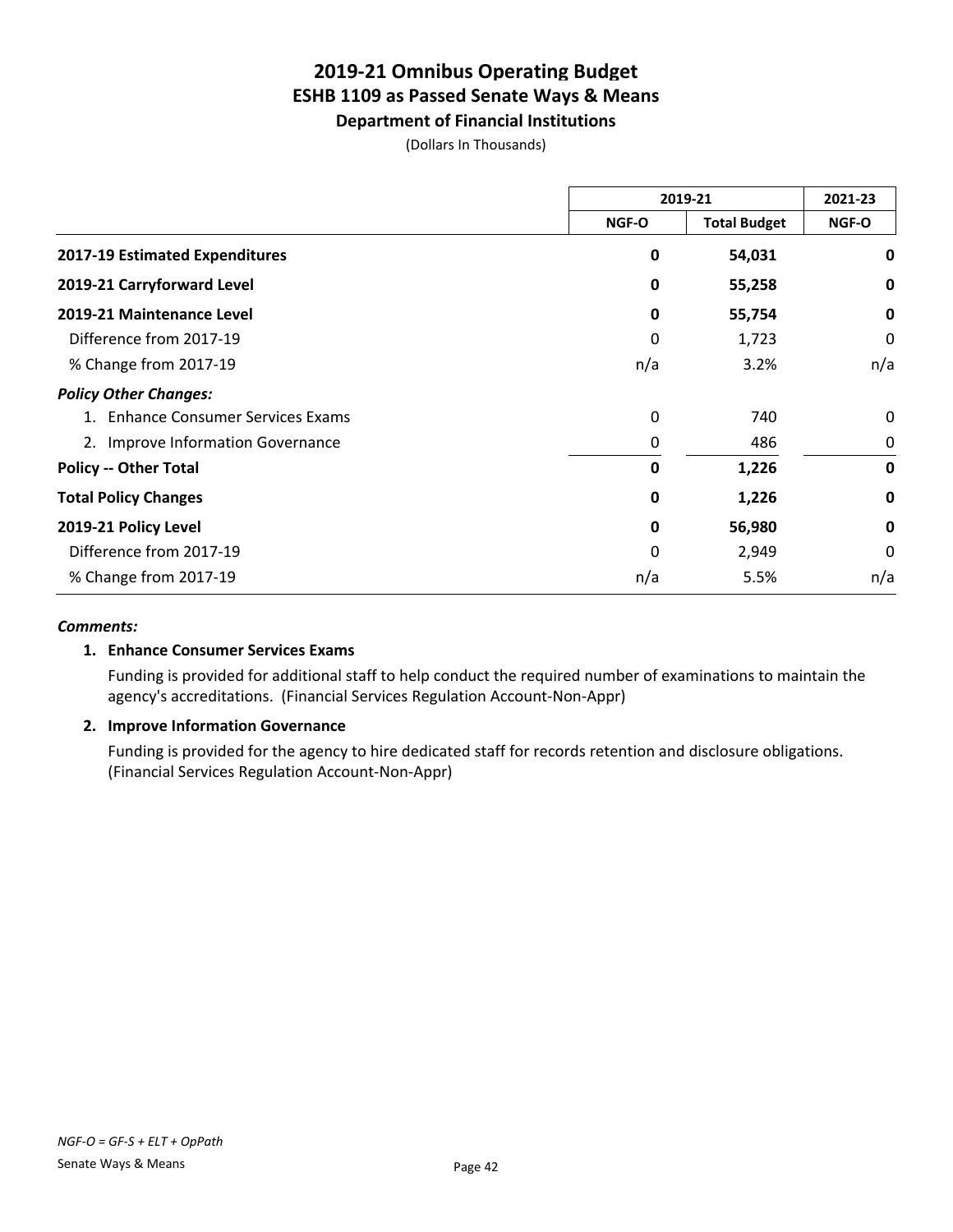**Department of Commerce** (Dollars In Thousands)

|     |                                         |          | 2019-21             |             |
|-----|-----------------------------------------|----------|---------------------|-------------|
|     |                                         | NGF-O    | <b>Total Budget</b> | NGF-O       |
|     | 2017-19 Estimated Expenditures          | 141,629  | 575,392             | 155,654     |
|     | 2019-21 Carryforward Level              | 134,232  | 580,773             | 134,727     |
|     | 2019-21 Maintenance Level               | 135,156  | 599,930             | 135,889     |
|     | Difference from 2017-19                 | $-6,473$ | 24,538              | $-19,764$   |
|     | % Change from 2017-19                   | $-4.6%$  | 4.3%                | n/a         |
|     | <b>Policy Other Changes:</b>            |          |                     |             |
|     | 1. Legal Support                        | 700      | 700                 | 704         |
| 2.  | <b>Clean Energy</b>                     | 2,502    | 2,502               | 687         |
| 3.  | Daylight Savings                        | 109      | 109                 | 0           |
| 4.  | Net-Metering                            | 94       | 94                  | 0           |
| 5.  | <b>Crisis Residential Centers</b>       | 0        | 4,500               | 0           |
| 6.  | <b>Homeless Student Support</b>         | 157      | 157                 | 153         |
| 7.  | Immigrants in the Workplace             | 200      | 200                 | 201         |
| 8.  | <b>Broadband Office</b>                 | 528      | 528                 | 531         |
| 9.  | <b>Industrial Symbioses</b>             | 100      | 100                 | 0           |
|     | 10. Lead Based Paint Enforcement        | 544      | 544                 | 0           |
|     | 11. Associate Development Organizations | 5,602    | 0                   | $\pmb{0}$   |
|     | 12. ADO Support                         | 0        | 1,000               | 0           |
|     | 13. Buildable Lands Program             | 2,805    | 4,305               | 0           |
|     | 14. Clean Buildings                     | 2,000    | 2,000               | 0           |
| 15. | Native Women Leadership                 | 500      | 500                 | 0           |
| 16. | <b>Smart Buildings</b>                  | 250      | 250                 | 252         |
|     | 17. Stormwater Management               | 250      | 250                 | 0           |
|     | 18. Homelessness: Municipal Hiring      | 200      | 200                 | 201         |
|     | 19. Dispute Resolution Services         | 1,000    | 1,000               | 1,006       |
|     | 20. Fathers and Family Reunification    | 500      | 500                 | 503         |
|     | 21. Wildfire Education                  | 200      | 200                 | $\mathbf 0$ |
|     | 22. Microenterprise Grants              | 500      | 500                 | 503         |
|     | 23. Centro Latino                       | 270      | 270                 | 0           |
|     | 24. Safe Streets                        | 250      | 250                 | 252         |
|     | 25. Financial Stability                 | 250      | 250                 | 0           |
|     | 26. Air Cargo                           | 150      | 150                 | 0           |
| 27. | <b>Mass Timber</b>                      | 200      | 200                 | 0           |
|     | 28. Homelessness: Families              | 5,200    | 9,200               | 10,466      |

*NGF-O = GF-S + ELT + OpPath*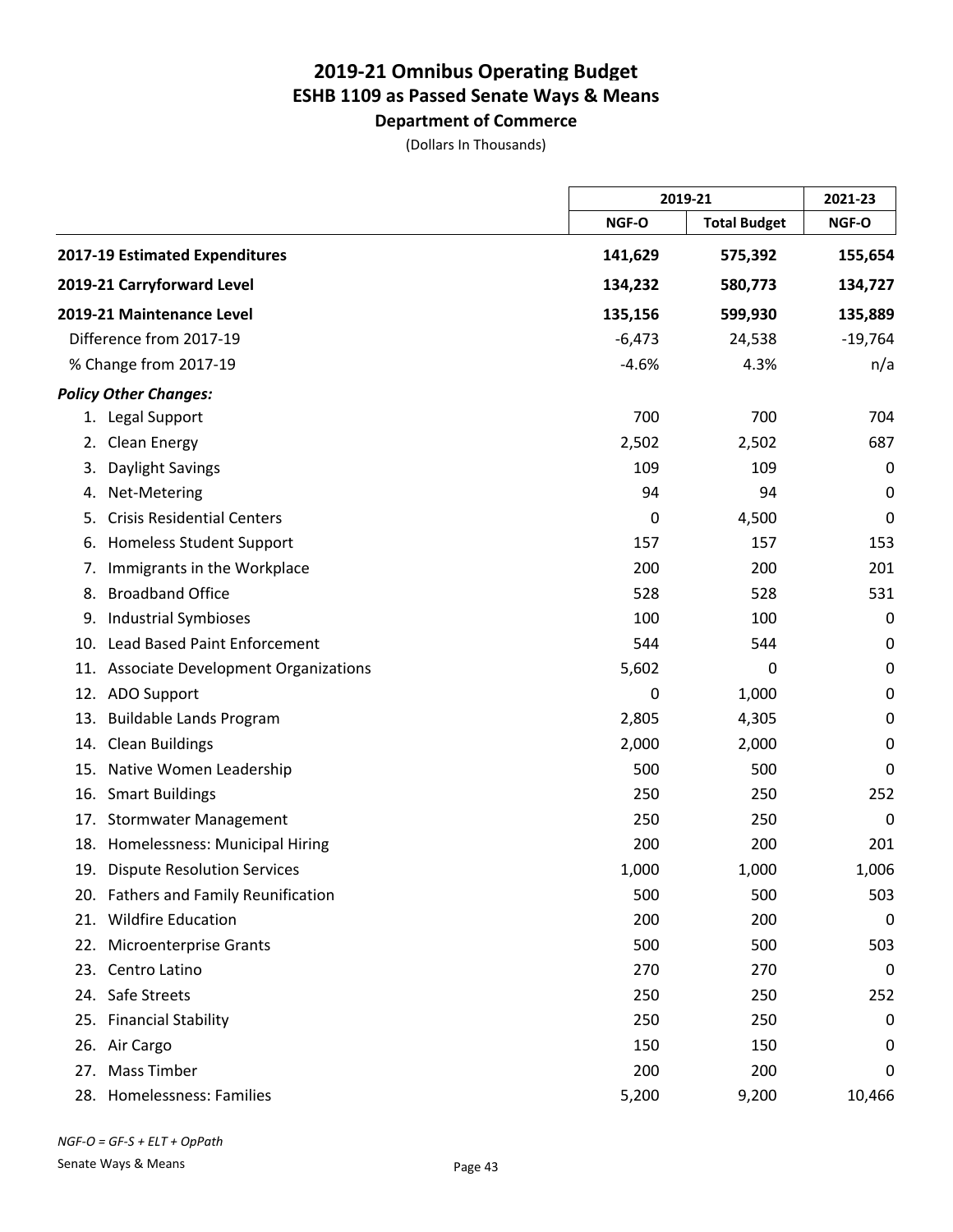**Department of Commerce** (Dollars In Thousands)

| 2019-21 |                     | 2021-23      |
|---------|---------------------|--------------|
| NGF-O   | <b>Total Budget</b> | <b>NGF-O</b> |
| 4,000   | 4,000               | 0            |
| 15,000  | 15,000              | 15,095       |
| 0       | 300                 | 0            |
| 750     | 750                 | 0            |
| 337     | 337                 | 332          |
| 45,148  | 50,846              | 30,886       |
| 45,148  | 50,846              | 30,886       |
| 180,304 | 650,776             | 166,776      |
| 38,675  | 75,384              | 11,122       |
| 27.3%   | 13.1%               | n/a          |
|         |                     |              |

#### *Comments:*

#### **1. Legal Support**

Additional funding is provided for the Department of Commerce (Department) to contract with an organization to provide legal representation and referral services for indigent persons who are in need of legal services for matters related to their immigration status. Persons eligible for assistance under this contract must be determined to be indigent under standards developed under chapter 10.101 RCW. (General Fund-State)

#### **2. Clean Energy**

Funding is provided to implement E2SSB 5116 (clean energy) and funds staff for the development of a state energy strategy; good and services; and professional services contracts. (General Fund-State)

#### **3. Daylight Savings**

Funding is provided to implement ESSB 5139 (daylight savings) whereby the Department must provide notice of the effective date of permanent daylight savings time on the second Sunday in March in the year following passage of the legislation to affected state parties. (General Fund-State)

#### **4. Net-Metering**

Funding is provided to implement E2SSB 5223 (net metering) whereby the Department will work with the State Building Code Council and local governments to conduct a study of the state building code and facilitate stakeholder engagement meetings. (General Fund-State)

#### **5. Crisis Residential Centers**

Funding is provided for Crisis Residential Centers (CRC) and Hope Center beds for youth ages 12-17 to provide temporary residence, assessment, referrals, and permanency planning services. Funding is provided from a transfer to the Home Security Fund from the Criminal Justice Treatment Account through FY2023. (Home Security Fund Account-State)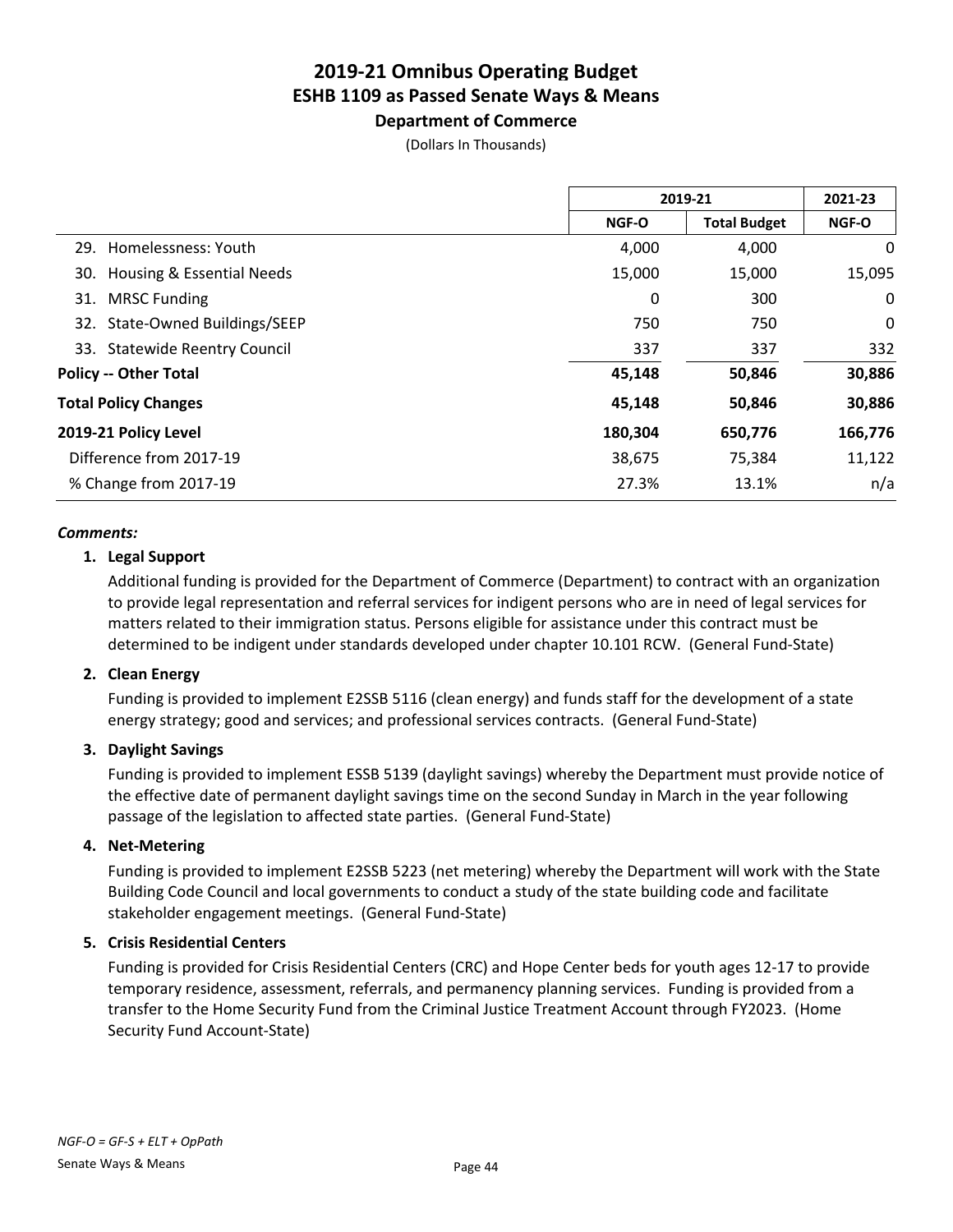**Department of Commerce**

(Dollars In Thousands)

#### **6. Homeless Student Support**

Funding is provided to implement SSB 5324 (homeless student support) whereby the Department will monitor a grant program and provide technical assistance and support to housing providers. (General Fund-State)

#### **7. Immigrants in the Workplace**

Funding is provided to implement E2SSB 5497 (immigrants in the workplace) whereby the Department will hire one FTE to staff the newly created Keep Washington Working statewide work group, to conduct research on career pathways for skilled immigrants, and develop an annual report to the Legislature. (General Fund-State)

#### **8. Broadband Office**

Funding is provided to implement 2SSB 5511 (broadband) to expand affordable, broadband service to enable economic development, public safety, health care, and education in Washington's communities. (General Fund-State)

#### **9. Industrial Symbioses**

Funding is provided to implement SSB 5936 (industrial symbioses) whereby the Department will produce a proposal and recommendations for establishing an industrial waste coordination program by December 1, 2019. The Department may make loans or grants for development of projects that encourage a cooperative use of waste heat, subject to appropriations. (General Fund-State)

#### **10. Lead Based Paint Enforcement**

Funding is continued for two FTEs within the lead-based paint program that regulates certification, accreditation, enforcement and compliance for firms and individuals who must use lead-safe work practices when working on pre-1978 homes or child-occupied facilities. (General Fund-State)

#### **11. Associate Development Organizations**

Funding for Associate Development Organizations (ADOs) is shifted from the Economic Development Strategic Reserve Fund to the General Fund-State. (General Fund-State; Economic Development Strategic Reserve Account-State)

#### **12. ADO Support**

Funding is provided for additional resources for Associate Development Organizations (ADOs). (Economic Development Strategic Reserve Account-State)

#### **13. Buildable Lands Program**

Additional funding is provided for the implementation of Chapter 16, Laws of 2017, 3rd sp. s. (E2SSB 5254), which created a new requirement, subject to funding, that counties, cities, and towns participating in the Buildable Lands program incorporate tools and policies to address affordable housing issues into their buildable lands analyses. Funding was provided in the enacted 2018 supplemental operating budget to begin this work. The additional funding will assist Whatcom, Pierce, King, Snohomish, Kitsap, Thurston and Clark counties in implementing the changes to their buildable lands programs. (General Fund-State; Real Estate Commission Account-State)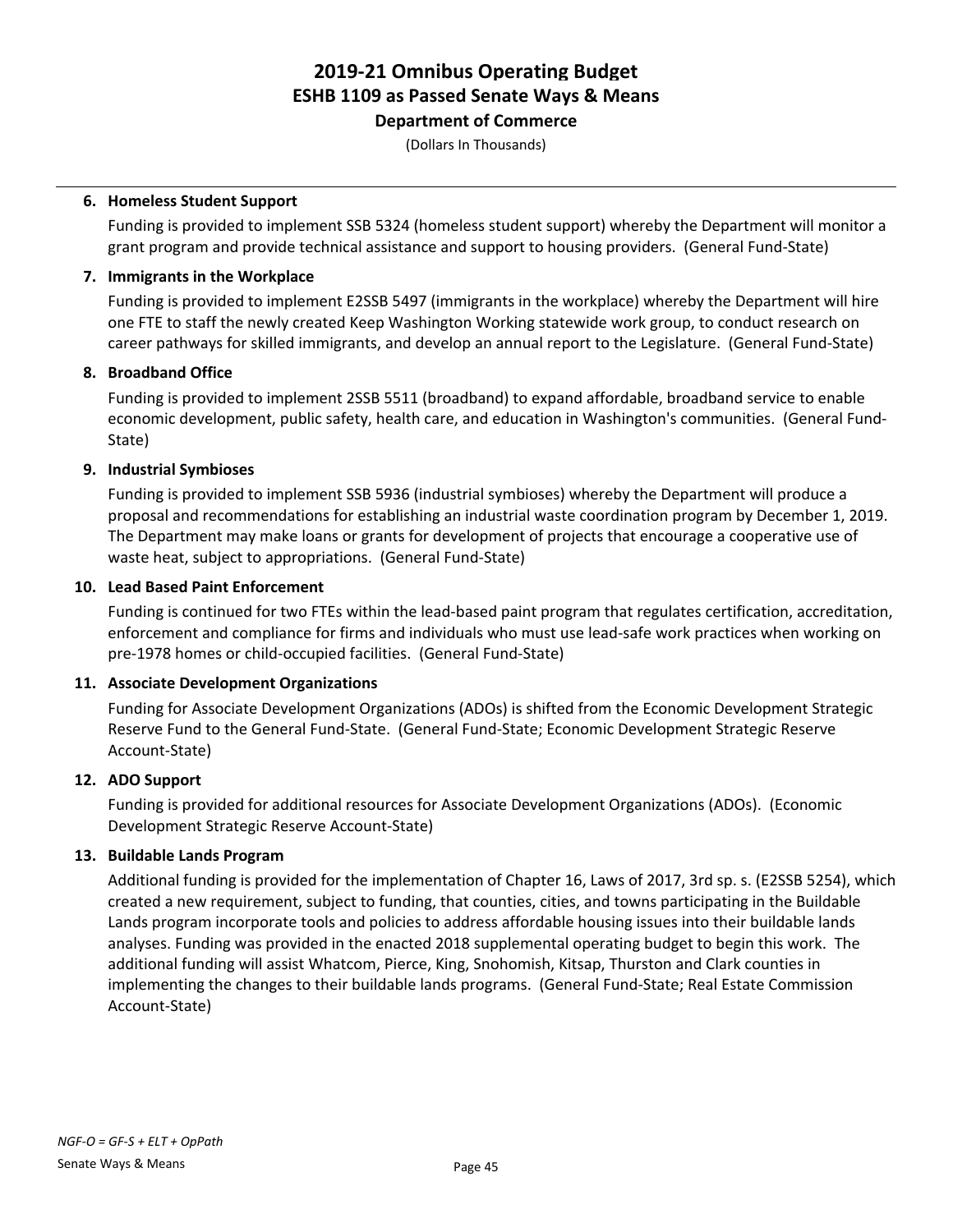**Department of Commerce**

(Dollars In Thousands)

#### **14. Clean Buildings**

Funding is provided to implement 2SHB 1257 (energy efficiency) whereby the Department shall establish by rule a state energy performance standard for covered commercial buildings by July 1, 2020. The Department must develop energy use intensity targets for covered commercial buildings and create a database of large building parcels. The Department will provide owners of the covered buildings with notification of compliance requirements by July 1, 2021 and develop a method for administering compliance reports to building owners. (General Fund-State)

#### **15. Native Women Leadership**

Funding is provided for a grant to the Native Action Network to promote leadership skills for Native women of all ages, support community development, civic engagement, and capacity building. (General Fund-State)

#### **16. Smart Buildings**

Funding is provided for a grant to the Smart Buildings Center Education Program to educate building owners and operators on smart building practices and technologies, including trainings on energy efficiency. (General Fund-State)

#### **17. Stormwater Management**

Funding is provided for a grant to the Port of Port Angeles for a stormwater management project to protect ancient Tribal burial sites and to maintain water-quality. (General Fund-State)

#### **18. Homelessness: Municipal Hiring**

Funding is provided for a grant to municipalities using a labor program model designed for providing jobs to individuals experiencing homelessness to lead to full-time employment and stable housing. (General Fund-State)

#### **19. Dispute Resolution Services**

Funding is increased for a grant to build statewide capacity for alternative dispute resolution centers and dispute resolution programs that guarantee that citizens have access to low-cost resolution as an alternative to litigation. (General Fund-State)

#### **20. Fathers and Family Reunification**

Funding is provided for a grant to Divine Alternatives for Dads Services to assist fathers transitioning from incarceration to family reunification. (General Fund-State)

#### **21. Wildfire Education**

Funding is provided to the Wildfire Project that promotes public education around wildfires to public school students of all ages. (General Fund-State)

#### **22. Microenterprise Grants**

Funding is provided for a grant to the Washington Microenterprise Association to assist people with limited incomes in non-metro areas of the state start and sustain small businesses. (General Fund-State)

#### **23. Centro Latino**

Funding is provided for a grant to Centro Latino in Tacoma for the enhancement, infrastructure, and general operations of the nonprofit organization. (General Fund-State)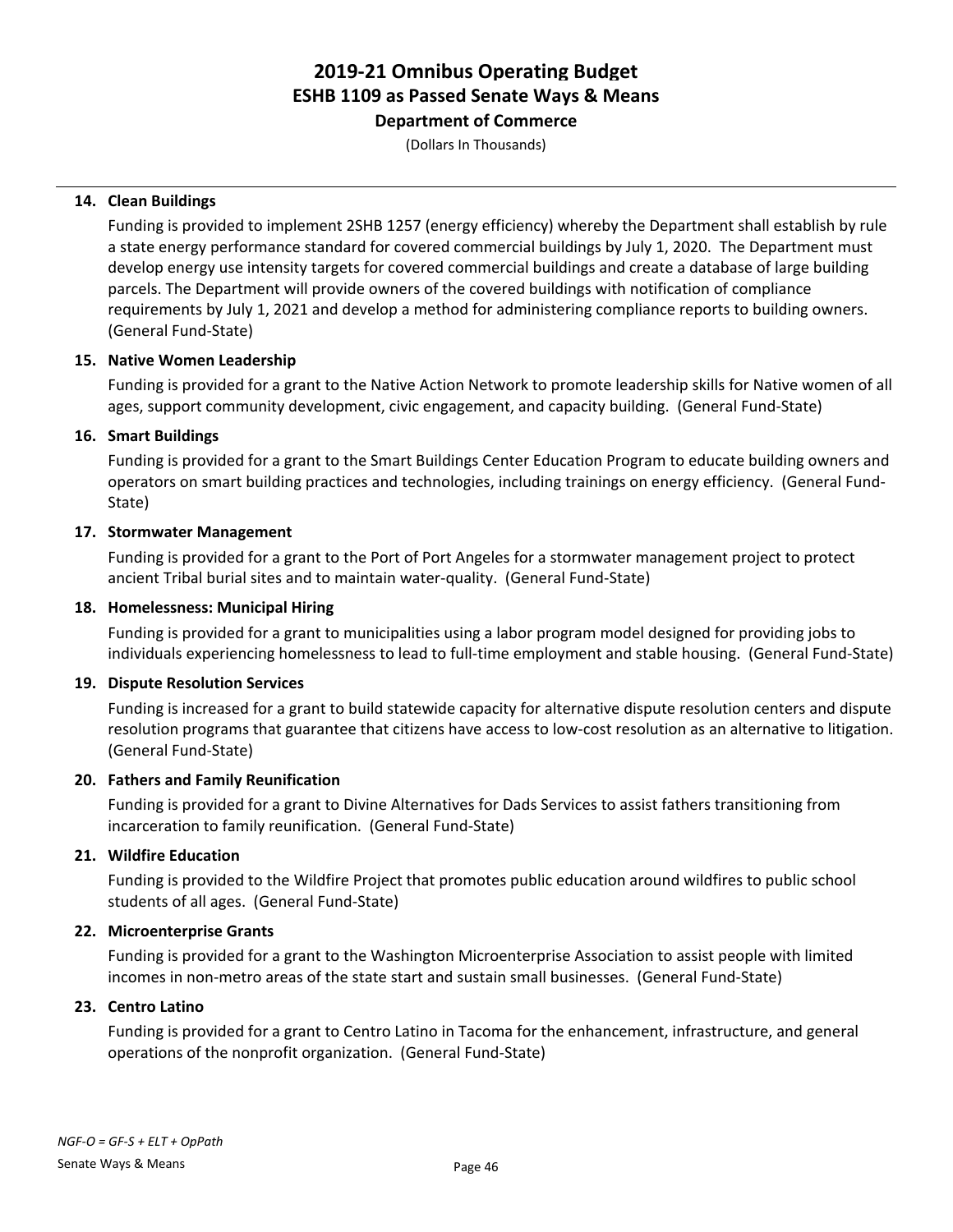**Department of Commerce**

(Dollars In Thousands)

#### **24. Safe Streets**

Funding is provided for a grant to the Safe Streets Campaign which fosters police-community relations to help reduce crime and violence in neighborhoods and school communities. (General Fund-State)

#### **25. Financial Stability**

Funding is provided to support the Washington asset building coalition to increase financial stability of low income Washingtonians through participation in children's education savings accounts, earned income tax credit and the Washington retirement marketplace. (General Fund-State)

#### **26. Air Cargo**

Funding is provided for one-half an FTE to implement recommendations by the Joint Transportation Committee's Washington State Air Cargo Movement Study to support an air cargo marketing program and an air cargo assistance program. The work shall assist airports in coordinating promotion activities at international trade shows, help airports attend air cargo events, and coordinate individual airport direct sales' efforts. (General Fund-State)

#### **27. Mass Timber**

Funding is provided for a grant to the Mass Timber Coalition to support education through mass timber summits, updates to the building code, and workforce development. (General Fund-State)

#### **28. Homelessness: Families**

Funding is provided for permanent supportive housing for 218 families in FY2020 and 284 families in FY2021 targeted at those families who are chronically homeless and where at least one member of the family has a disability. The Department will connect these families to Medicaid supportive services. (General Fund-State; Home Security Fund Account-State)

#### **29. Homelessness: Youth**

Funding is provided for the Anchor Community Initiative, a program to end youth homelessness in four Washington communities by 2022. (General Fund-State)

#### **30. Housing & Essential Needs**

Funding is provided to expand the Housing and Essential Needs (HEN) Program that provides grants to local governments and community organizations to pay limited rental and utility assistance and essential needs such as hygiene products to: 1) persons who are incapacitated and unable to work, but not eligible for federal aid assistance other than basic food and medical assistance, and 2) recipients of Medicaid Aged, Blind, or Disabled assistance program benefits. (General Fund-State)

#### **31. MRSC Funding**

Funding is provided for the Municipal Research and Services Center (MRSC) to provide technical assistance to local governments related to audit standards, bidding and purchasing laws, public records, and cybersecurity. (Liquor Revolving Account-State)

#### **32. State-Owned Buildings/SEEP**

Funding is provided for the Department to contract with the Washington State University energy program for work that supports the State Efficiency and Environmental Performance (SEEP) program. (General Fund-State)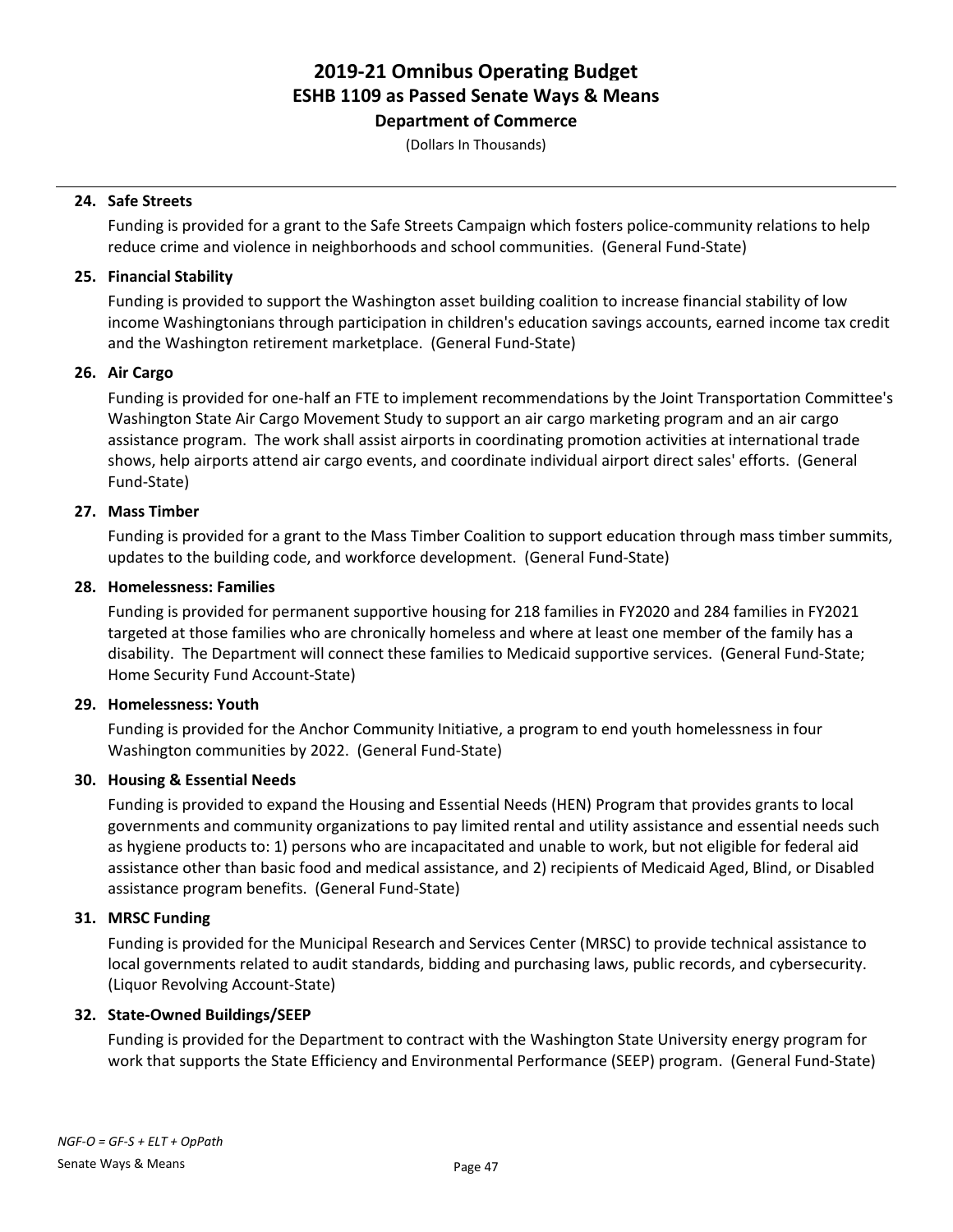**Department of Commerce**

(Dollars In Thousands)

#### **33. Statewide Reentry Council**

Funding is provided for the Washington Statewide Reentry Council for operational staff support, travel, and administrative costs. (General Fund-State)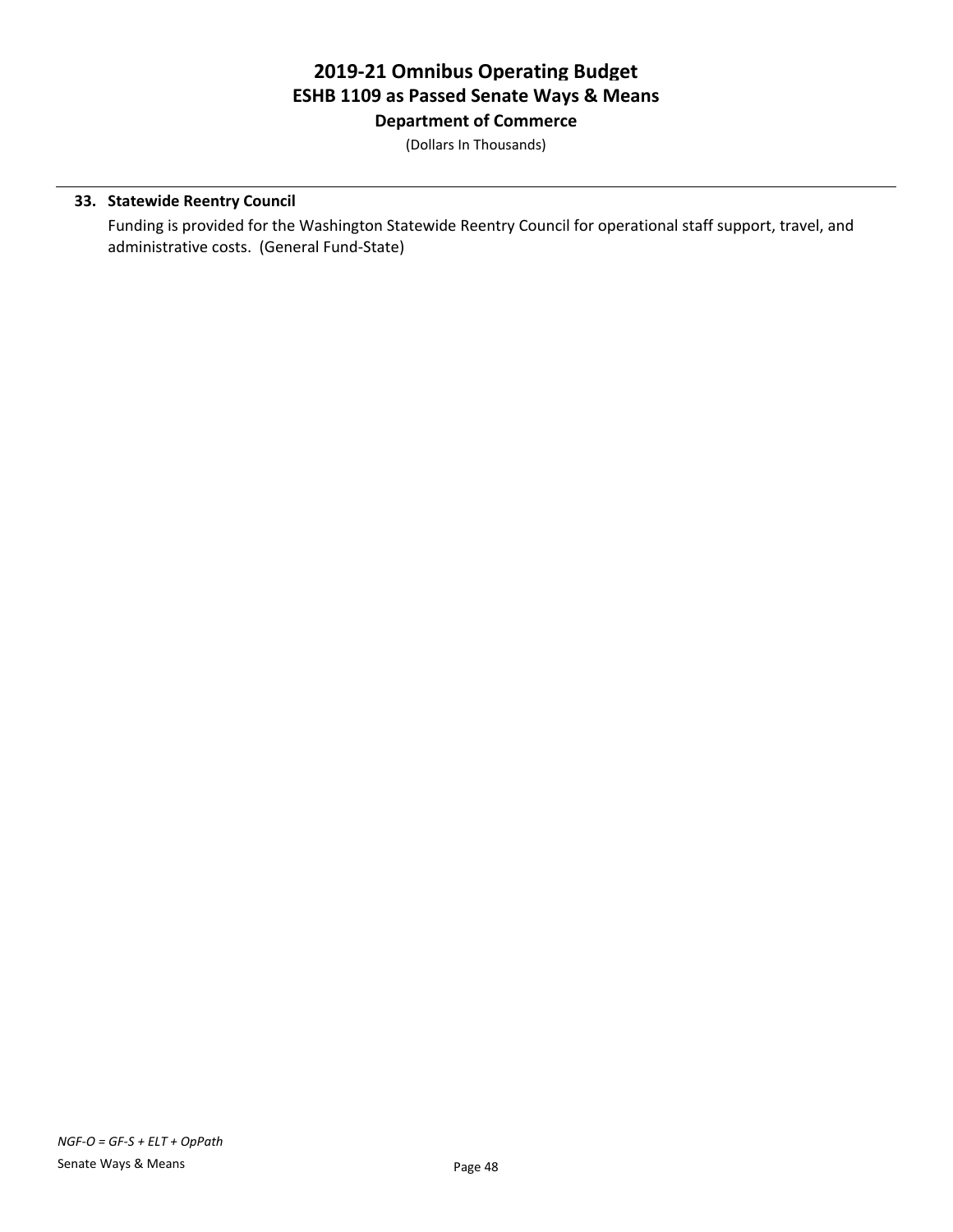**Economic & Revenue Forecast Council**

(Dollars In Thousands)

|                                | 2019-21      |                     | 2021-23      |
|--------------------------------|--------------|---------------------|--------------|
|                                | <b>NGF-O</b> | <b>Total Budget</b> | <b>NGF-O</b> |
| 2017-19 Estimated Expenditures | 1,652        | 1,804               | 1,717        |
| 2019-21 Carryforward Level     | 1,665        | 1,817               | 1,731        |
| 2019-21 Maintenance Level      | 1,664        | 1,816               | 1,683        |
| Difference from 2017-19        | 12           | 12                  | -34          |
| % Change from 2017-19          | 0.7%         | 0.7%                | n/a          |
| 2019-21 Policy Level           | 1,664        | 1,816               | 1,683        |
| Difference from 2017-19        | 12           | 12                  | $-34$        |
| % Change from 2017-19          | 0.7%         | 0.7%                | n/a          |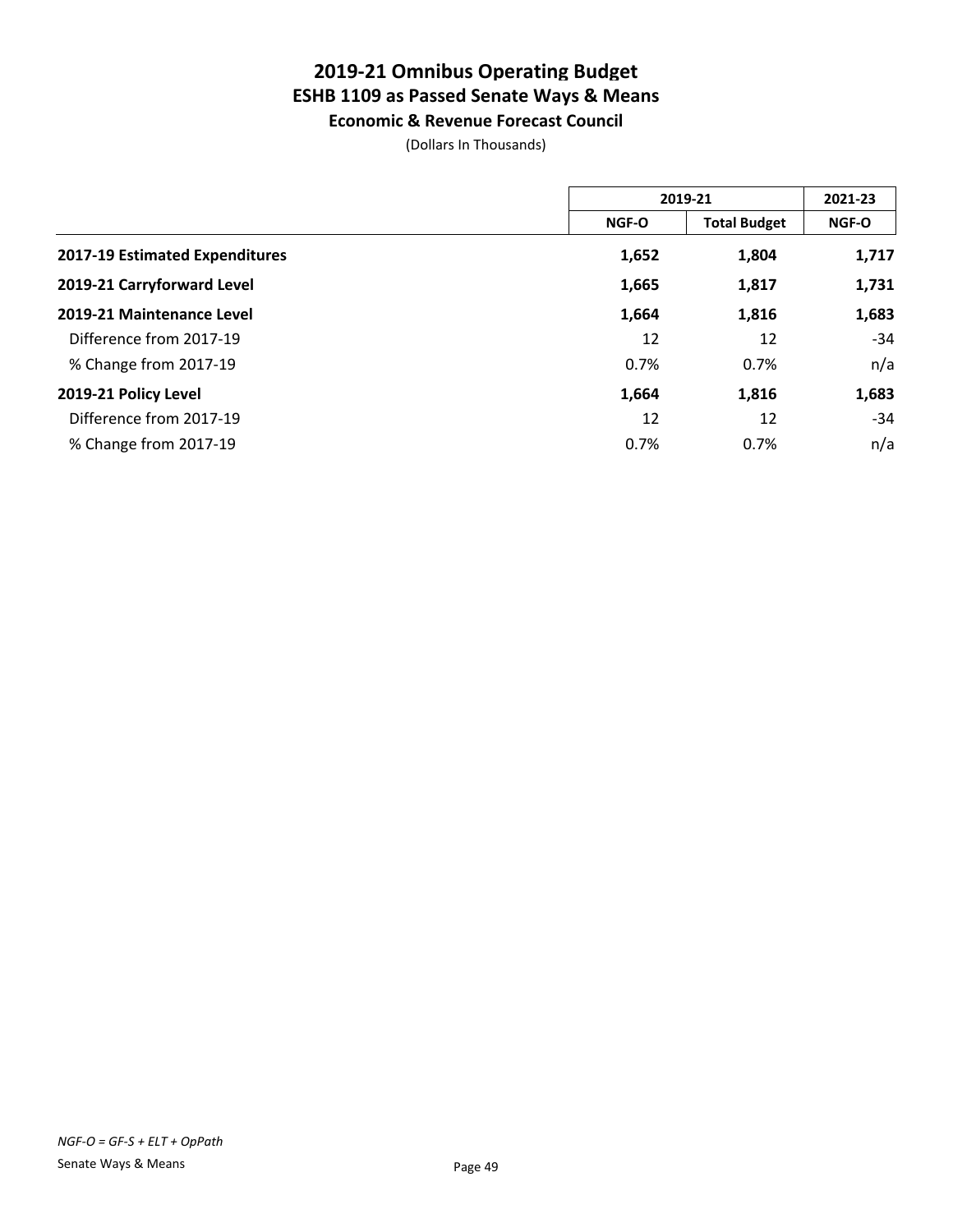**Office of Financial Management**

(Dollars In Thousands)

|                                           |              | 2019-21             |              |
|-------------------------------------------|--------------|---------------------|--------------|
|                                           | <b>NGF-O</b> | <b>Total Budget</b> | <b>NGF-O</b> |
| 2017-19 Estimated Expenditures            | 24,215       | 144,542             | 25,037       |
| 2019-21 Carryforward Level                | 22,689       | 128,628             | 22,630       |
| 2019-21 Maintenance Level                 | 23,013       | 128,913             | 22,951       |
| Difference from 2017-19                   | $-1,202$     | $-15,629$           | $-2,086$     |
| % Change from 2017-19                     | $-5.0%$      | $-10.8%$            | n/a          |
| <b>Policy Other Changes:</b>              |              |                     |              |
| 1. One Washington                         | 0            | 2,934               | 0            |
| Washington All Payer Claim Database<br>2. | 1,616        | 1,616               | 161          |
| 2020 Census Promotion<br>3.               | 20,159       | 25,159              | 0            |
| <b>ERDC Resources</b><br>4.               | 0            | 1,200               | 0            |
| <b>Statewide Lease Tracking</b><br>5.     | 0            | 345                 | 0            |
| Pay Equity & Investigations<br>6.         | 0            | 524                 | 0            |
| IT Cost Pool Staff<br>7.                  | 0            | 250                 | 0            |
| Lease Facility Spend Reporting<br>8.      | 4            | 4                   | 4            |
| <b>ORCA Transit Passes</b><br>9.          | 0            | 12,741              | 0            |
| 10. WSP Crime and Toxicology Lab Study    | 0            | 300                 | 0            |
| <b>Policy -- Other Total</b>              | 21,779       | 45,073              | 165          |
| Policy -- Transfer Total                  | 0            | 74,014              | 0            |
| <b>Total Policy Changes</b>               | 21,779       | 119,087             | 165          |
| 2019-21 Policy Level                      | 44,792       | 248,000             | 23,116       |
| Difference from 2017-19                   | 20,577       | 103,458             | $-1,921$     |
| % Change from 2017-19                     | 85.0%        | 71.6%               | n/a          |

#### *Comments:*

#### **1. One Washington**

Funding is provided to continue expanded readiness activities for the One Washington program to successfully integrate a cloud-based Enterprise Resource Planning (ERP) solution that provides finance, procurement, budget, and human resources services. (Statewide IT System Development Revolving Account-State)

#### **2. Washington All Payer Claim Database**

Funding is provided for implementation of the provisions of Engrossed Substitute Senate Bill 5741 (all payers claims database). (General Fund-State)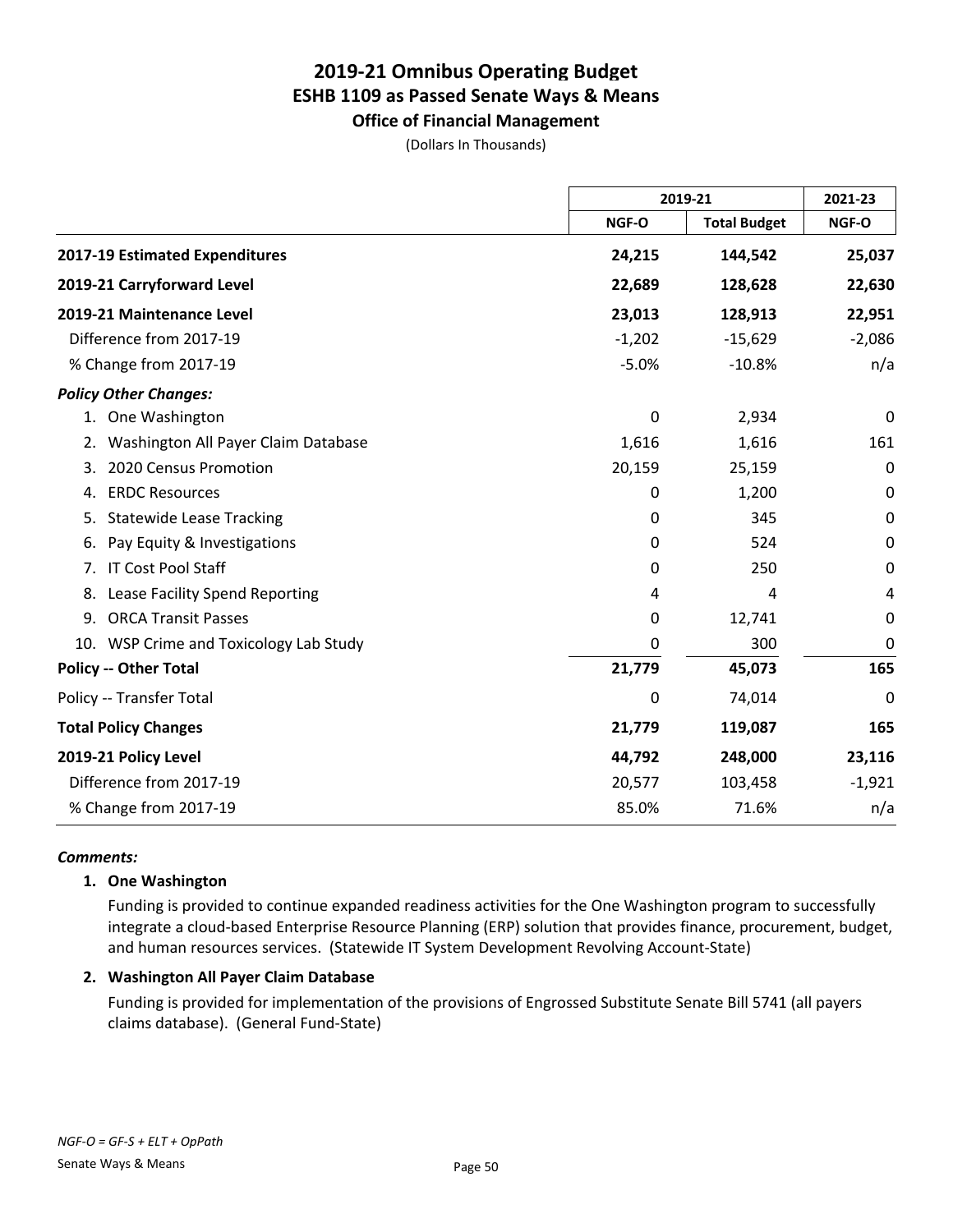#### **Office of Financial Management**

(Dollars In Thousands)

#### **3. 2020 Census Promotion**

Funding is provided to support expanded activities required to promote a complete an accurate census count in 2020. (General Fund-State; General Fund-Local)

#### **4. ERDC Resources**

Funding is provided for a data enclave and twenty-five user licenses. (OFM Central Services-State)

#### **5. Statewide Lease Tracking**

Funding is provided for technology to expand the facilities portfolio management tool used to track state leases of land, building, equipment, and vehicles in response to a Government Accounting Standards Board statement, effective fiscal year 2021. (Statewide IT Systems Maint & Ops Revolving Account-Non-Appr)

#### **6. Pay Equity & Investigations**

Funding is provided for staffing for statewide human resources to include a classification and compensation analyst, a compensation policy analyst and a support staff. (Personnel Service Account-State)

#### **7. IT Cost Pool Staff**

Funding is provided for a dedicated information technology cost pool budget staff. (OFM Central Services-State)

#### **8. Lease Facility Spend Reporting**

Funding is provided to compile reporting requirements for lease facility spending due each December, beginning December 2019. (General Fund-State)

#### **9. ORCA Transit Passes**

Funding is provided for administration of orca pass benefits included in the 2019-2021 collective bargaining agreements and provided to non-represented employees as identified in part 9 of this act. (Personnel Service Account-State)

#### **10. WSP Crime and Toxicology Lab Study**

Funding is provided to evaluate the Washington State Patrol crime and toxicology labs. (Performance Audits of Government Account-State)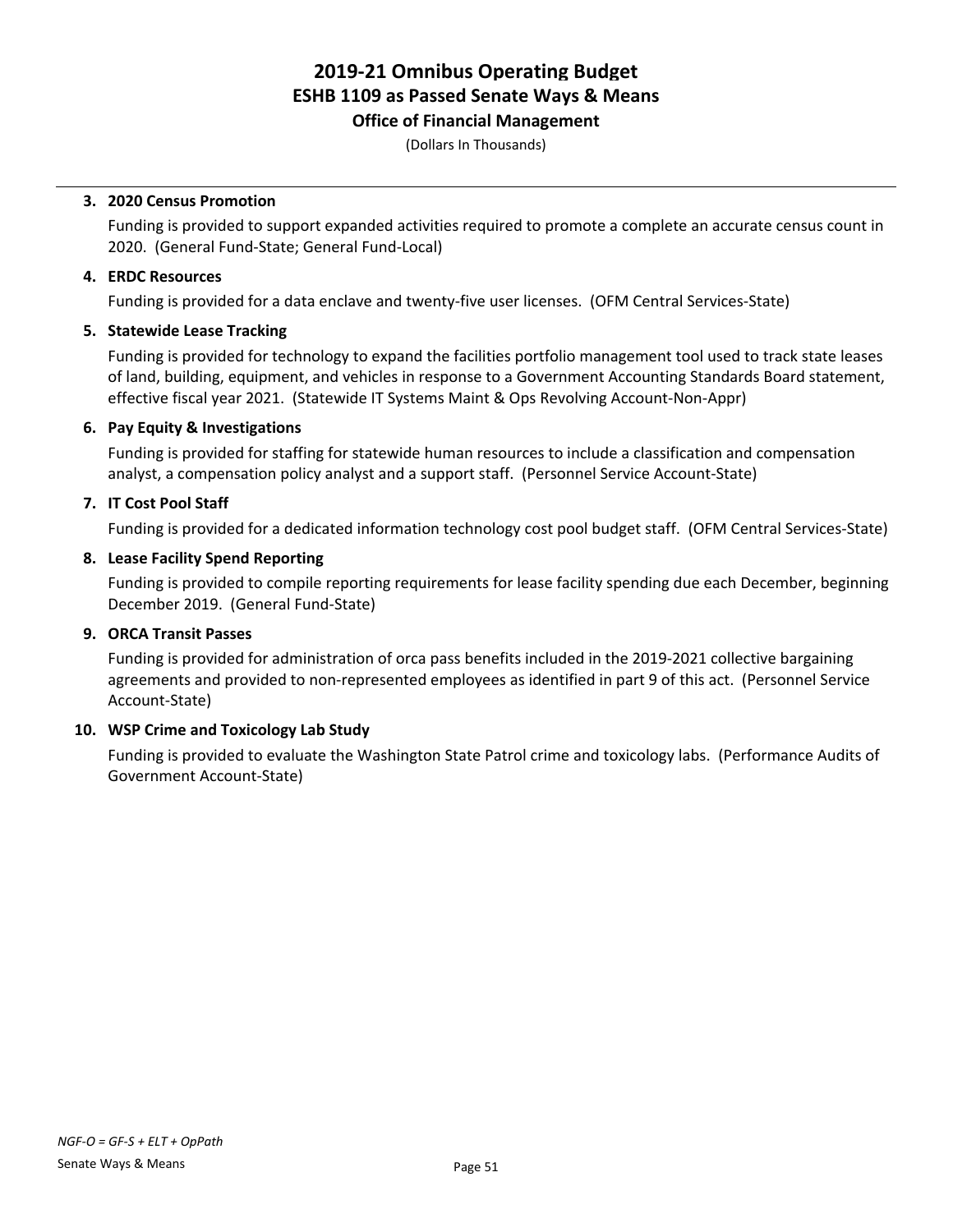**Office of Administrative Hearings**

(Dollars In Thousands)

|                                        | 2019-21      |                     | 2021-23      |
|----------------------------------------|--------------|---------------------|--------------|
|                                        | <b>NGF-O</b> | <b>Total Budget</b> | <b>NGF-O</b> |
| 2017-19 Estimated Expenditures         | 0            | 41,202              | 0            |
| 2019-21 Carryforward Level             | 0            | 40,000              | 0            |
| 2019-21 Maintenance Level              | 0            | 40,778              | 0            |
| Difference from 2017-19                | 0            | $-424$              | 0            |
| % Change from 2017-19                  | n/a          | $-1.0%$             | n/a          |
| <b>Policy Other Changes:</b>           |              |                     |              |
| 1. Paid Family & Medical Leave Appeals | 0            | 1,947               | $\Omega$     |
| 2. Privacy and Public Records Officer  | 0            | 240                 | 0            |
| <b>Policy -- Other Total</b>           | 0            | 2,187               | 0            |
| <b>Total Policy Changes</b>            | 0            | 2,187               | 0            |
| 2019-21 Policy Level                   | 0            | 42,965              | $\mathbf 0$  |
| Difference from 2017-19                | 0            | 1,763               | 0            |
| % Change from 2017-19                  | n/a          | 4.3%                | n/a          |

#### *Comments:*

#### **1. Paid Family & Medical Leave Appeals**

Funding is provided for appeals based on the Paid Family and Medical Leave insurance program. This workload assumes appeals from employers and employees. (Administrative Hearings Revolving Account-State)

#### **2. Privacy and Public Records Officer**

Funding is provided for a privacy and public records officer to respond to public records requests, safeguard privacy of nonagency litigations in hearings before the agency, and to develop public records requests and privacy training for agency staff. (Administrative Hearings Revolving Account-State)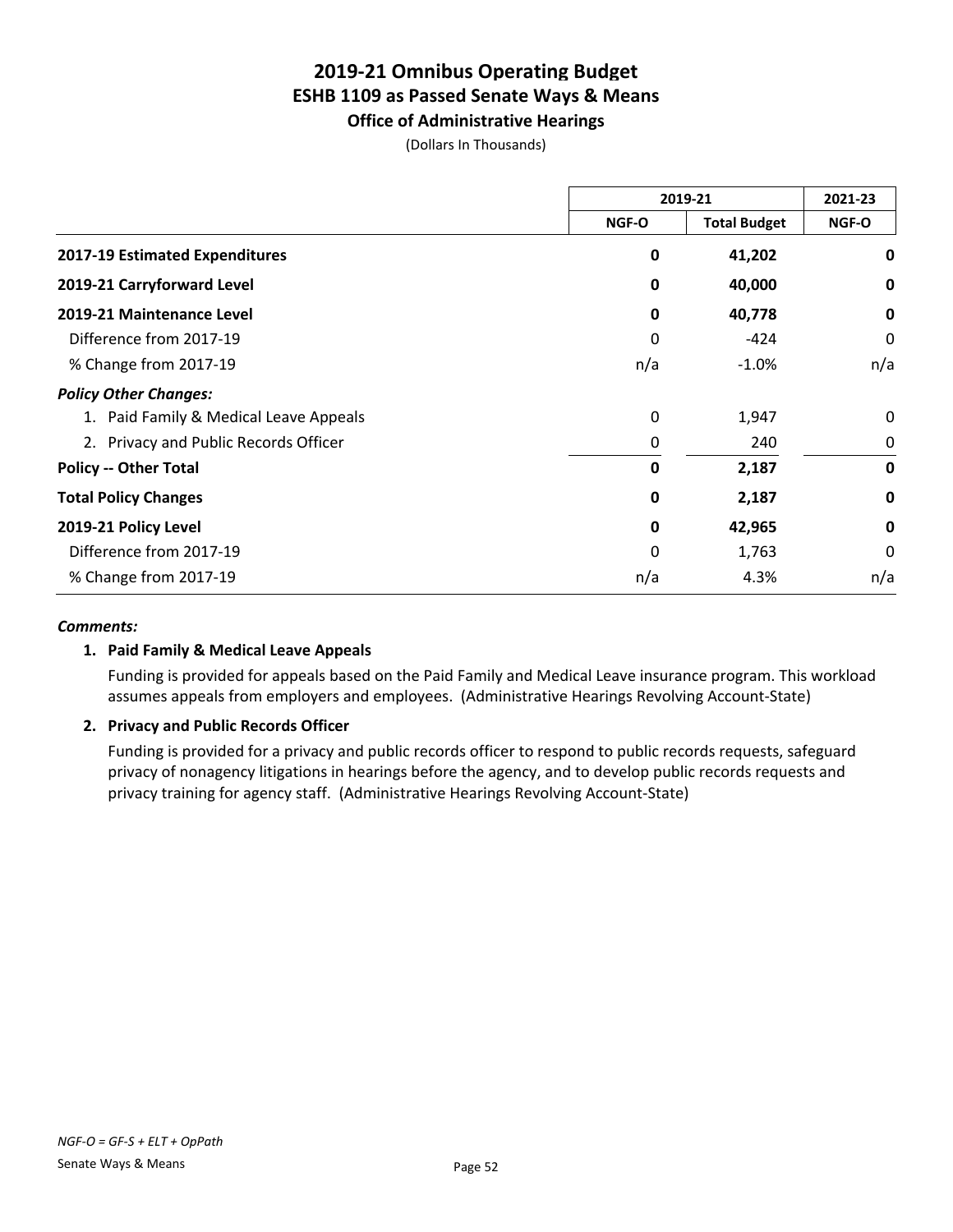**State Lottery Commission**

(Dollars In Thousands)

|                                | 2019-21      |                     | 2021-23     |
|--------------------------------|--------------|---------------------|-------------|
|                                | <b>NGF-O</b> | <b>Total Budget</b> | NGF-O       |
| 2017-19 Estimated Expenditures | 0            | 1,052,127           | 0           |
| 2019-21 Carryforward Level     | 0            | 1,055,424           | $\mathbf 0$ |
| 2019-21 Maintenance Level      | 0            | 1,162,654           | $\mathbf 0$ |
| Difference from 2017-19        | 0            | 110,527             | 0           |
| % Change from 2017-19          | n/a          | 10.5%               | n/a         |
| 2019-21 Policy Level           | 0            | 1,162,654           | $\mathbf 0$ |
| Difference from 2017-19        | 0            | 110,527             | 0           |
| % Change from 2017-19          | n/a          | 10.5%               | n/a         |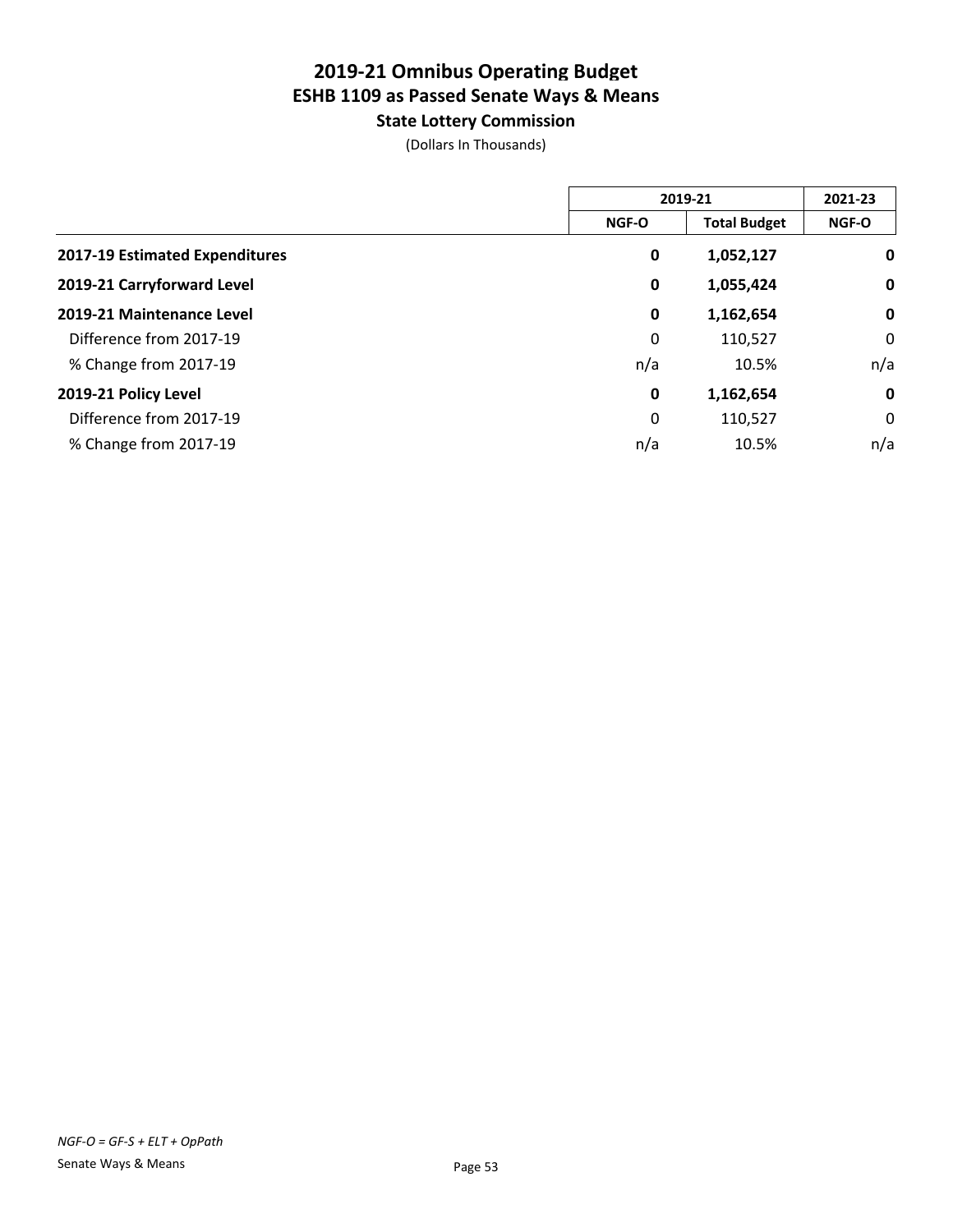**Washington State Gambling Commission**

(Dollars In Thousands)

|                                    | 2019-21 |                     | 2021-23     |
|------------------------------------|---------|---------------------|-------------|
|                                    | NGF-O   | <b>Total Budget</b> | NGF-O       |
| 2017-19 Estimated Expenditures     | 0       | 28,784              | 0           |
| 2019-21 Carryforward Level         | 0       | 29,160              | 0           |
| 2019-21 Maintenance Level          | 0       | 28,516              | 0           |
| Difference from 2017-19            | 0       | $-268$              | 0           |
| % Change from 2017-19              | n/a     | $-0.9%$             | n/a         |
| <b>Policy Other Changes:</b>       |         |                     |             |
| 1. Gambling Self-Exclusion Program | 0       | 47                  | 0           |
| <b>Policy -- Other Total</b>       | 0       | 47                  | $\mathbf 0$ |
| <b>Total Policy Changes</b>        | 0       | 47                  | 0           |
| 2019-21 Policy Level               | 0       | 28,563              | 0           |
| Difference from 2017-19            | 0       | $-221$              | 0           |
| % Change from 2017-19              | n/a     | $-0.8%$             | n/a         |

#### *Comments:*

#### **1. Gambling Self-Exclusion Program**

Funding is provided for agency request legislation to create a statewide self-exclusion program so that a person with a gambling disorder may submit an entry to exclude themselves from all house-banked card rooms or tribal casinos that opt into the program. (Gambling Revolving Account-Non-Appr)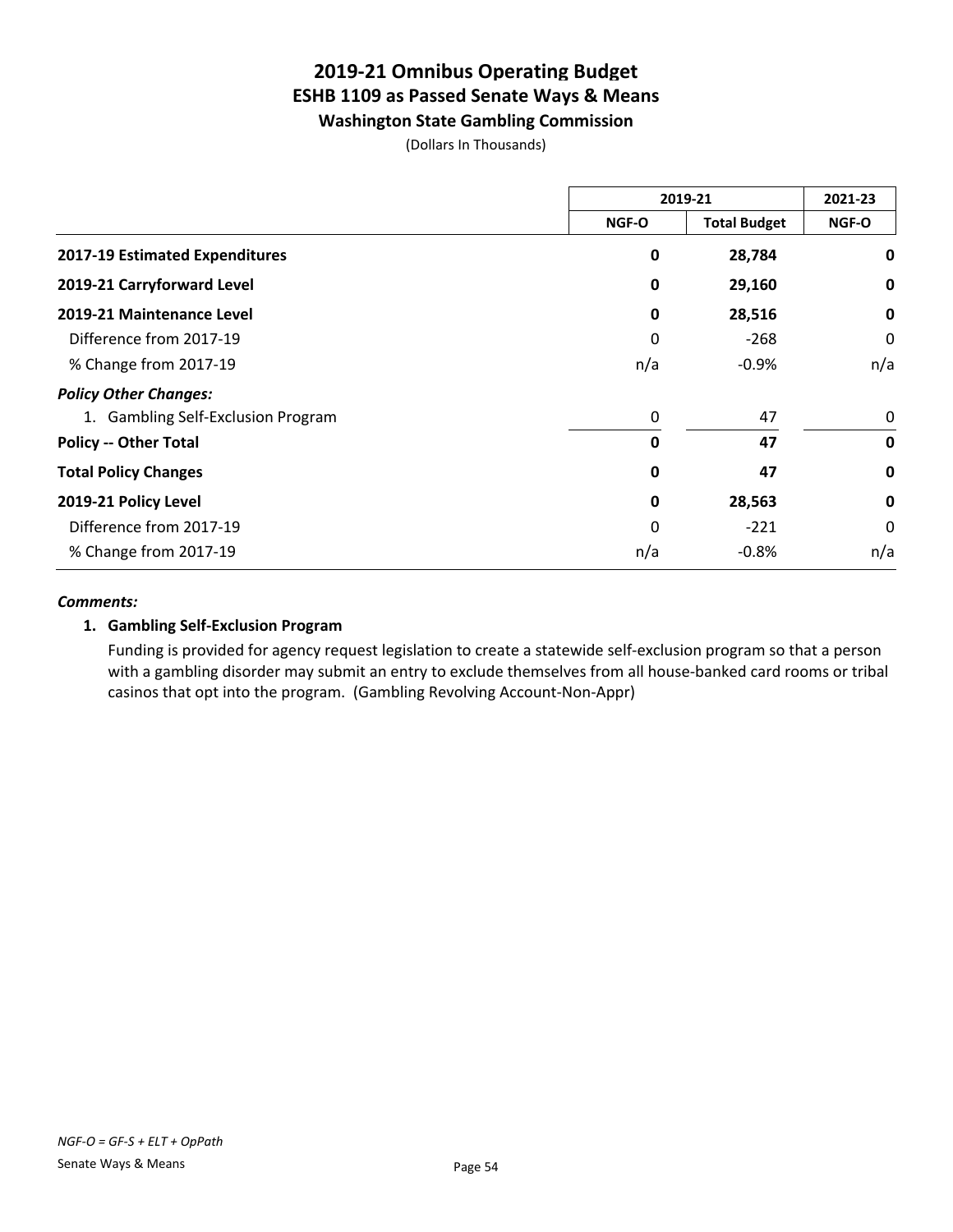**Washington State Commission on Hispanic Affairs**

(Dollars In Thousands)

|                                   | 2019-21 |                     | 2021-23     |
|-----------------------------------|---------|---------------------|-------------|
|                                   | NGF-O   | <b>Total Budget</b> | NGF-O       |
| 2017-19 Estimated Expenditures    | 510     | 536                 | 513         |
| 2019-21 Carryforward Level        | 508     | 534                 | 517         |
| 2019-21 Maintenance Level         | 557     | 583                 | 566         |
| Difference from 2017-19           | 47      | 47                  | 52          |
| % Change from 2017-19             | 9.2%    | 8.8%                | n/a         |
| <b>Policy Other Changes:</b>      |         |                     |             |
| <b>Communications Staff</b><br>1. | 190     | 190                 | 0           |
| 2. Ethnic Studies Curriculum      | 5       | 5                   | $\mathbf 0$ |
| <b>Policy -- Other Total</b>      | 195     | 195                 | $\mathbf 0$ |
| Policy -- Comp Total              | 10      | 10                  | 10          |
| <b>Total Policy Changes</b>       | 205     | 205                 | 10          |
| 2019-21 Policy Level              | 762     | 788                 | 576         |
| Difference from 2017-19           | 252     | 252                 | 62          |
| % Change from 2017-19             | 49.4%   | 47.0%               | n/a         |

#### *Comments:*

#### **1. Communications Staff**

Funding is provided for a communications manager to be the primary liaison for the Commission and the Latino/Latina/Hispanic community for issues and communications related to the 2020 Census. This position will also assist with providing current, accurate, and reliable data that will be used for advocating on behalf of the Latino/Latina/Hispanic community. (General Fund-State)

#### **2. Ethnic Studies Curriculum**

Funding is provided to implement SSB 5023 (ethnic studies) whereby representatives will attend meetings of the newly created Ethnic Studies Committee. (General Fund-State)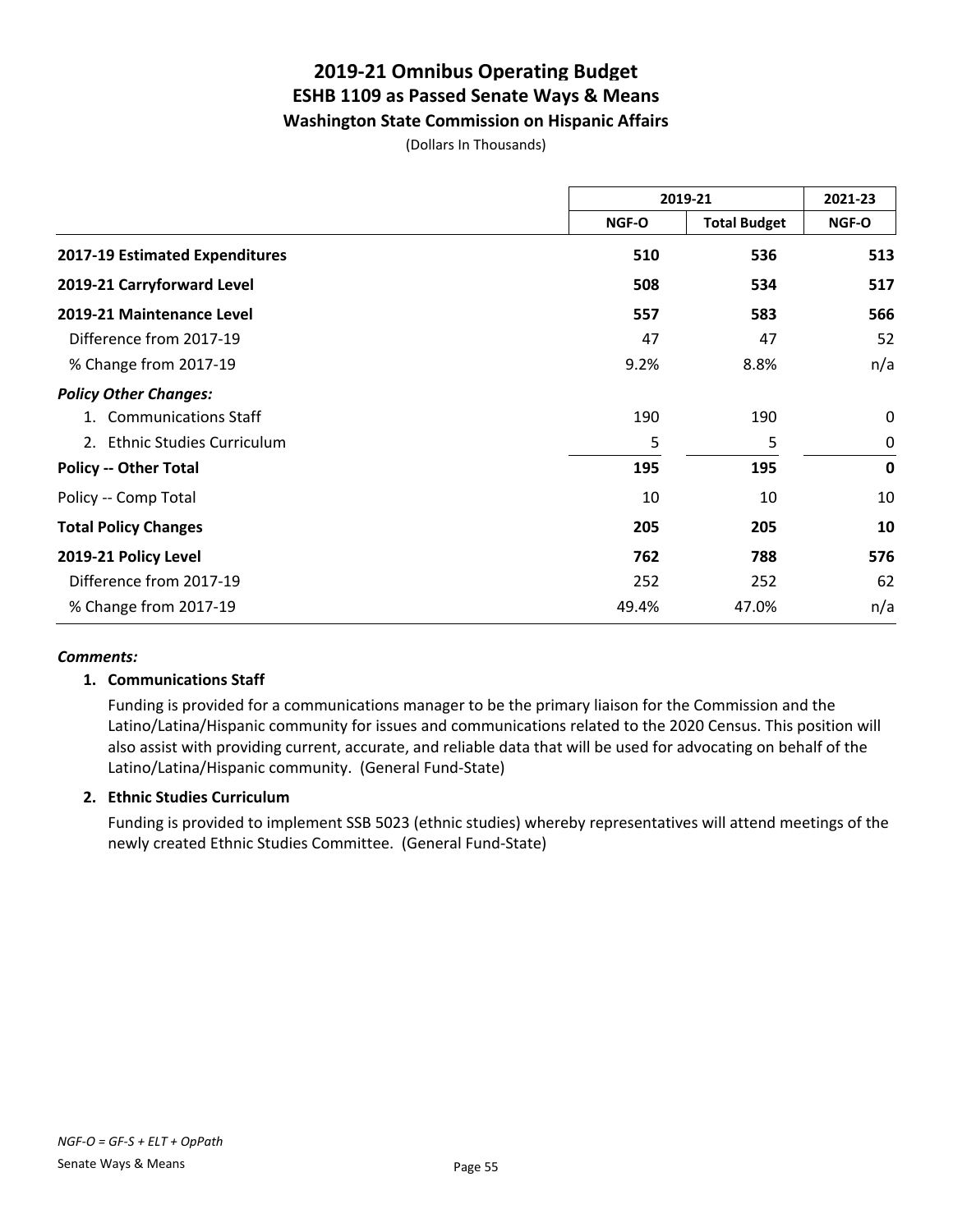### **2019-21 Omnibus Operating Budget ESHB 1109 as Passed Senate Ways & Means WA State Comm on African-American Affairs**

(Dollars In Thousands)

|                                | 2019-21      |                     | 2021-23 |
|--------------------------------|--------------|---------------------|---------|
|                                | <b>NGF-O</b> | <b>Total Budget</b> | NGF-O   |
| 2017-19 Estimated Expenditures | 510          | 536                 | 485     |
| 2019-21 Carryforward Level     | 512          | 538                 | 489     |
| 2019-21 Maintenance Level      | 558          | 584                 | 535     |
| Difference from 2017-19        | 48           | 48                  | 50      |
| % Change from 2017-19          | 9.4%         | 9.0%                | n/a     |
| Policy -- Comp Total           | 10           | 10                  | 10      |
| <b>Total Policy Changes</b>    | 10           | 10                  | 10      |
| 2019-21 Policy Level           | 568          | 594                 | 545     |
| Difference from 2017-19        | 58           | 58                  | 60      |
| % Change from 2017-19          | 11.4%        | 10.8%               | n/a     |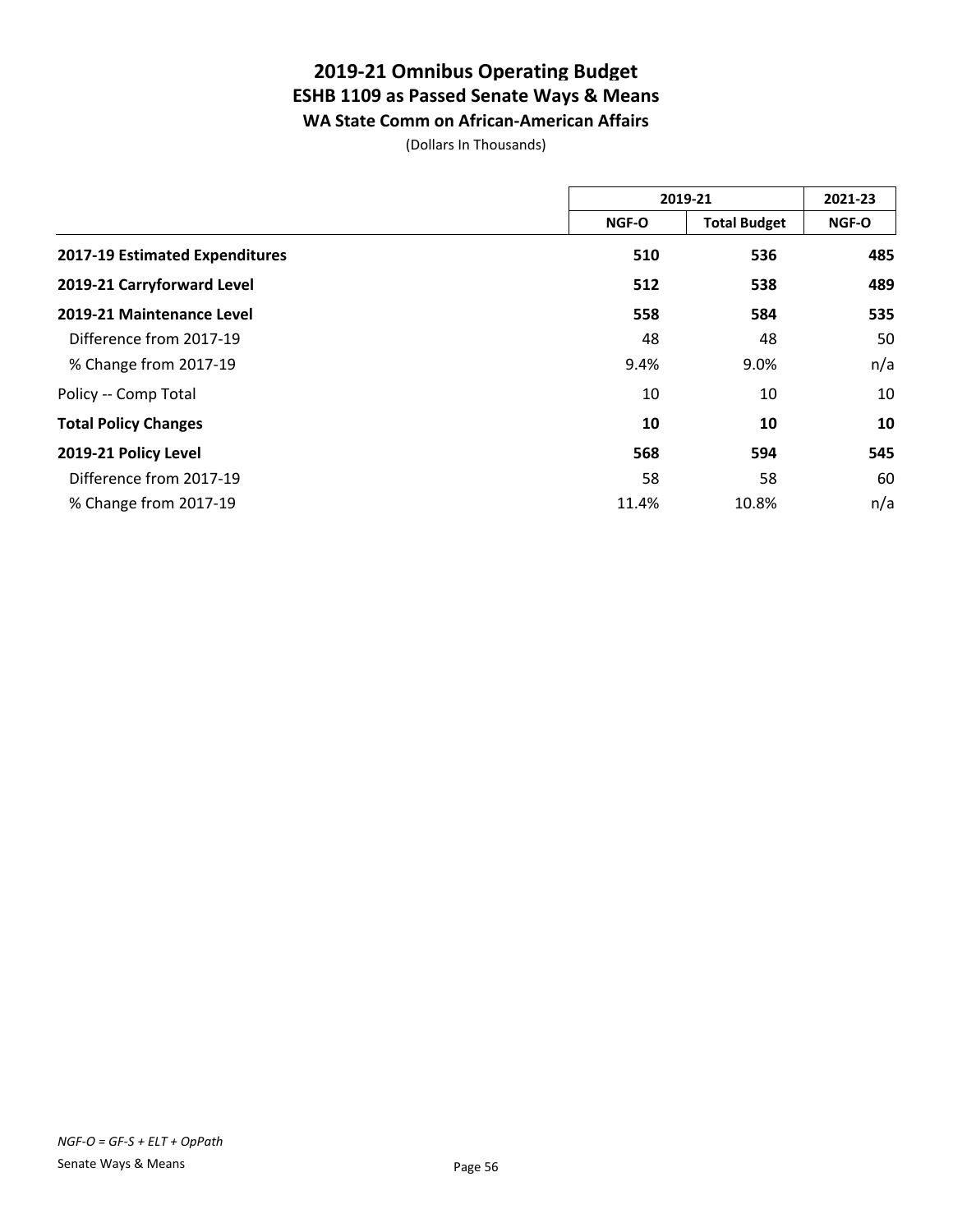**Department of Retirement Systems** (Dollars In Thousands)

|                                        | 2019-21     |                     | 2021-23     |
|----------------------------------------|-------------|---------------------|-------------|
|                                        | NGF-O       | <b>Total Budget</b> | NGF-O       |
| 2017-19 Estimated Expenditures         | 0           | 69,546              | 0           |
| 2019-21 Carryforward Level             | 0           | 66,848              | 0           |
| 2019-21 Maintenance Level              | 0           | 67,163              | 0           |
| Difference from 2017-19                | 0           | $-2,383$            | 0           |
| % Change from 2017-19                  | n/a         | $-3.4%$             | n/a         |
| <b>Policy Other Changes:</b>           |             |                     |             |
| 1. Optional Life Annuity               | 0           | 106                 | 0           |
| 2. Retirement System Default           | 0           | 139                 | 0           |
| Retirement System Opt Out<br>3.        | 0           | 287                 | 0           |
| <b>DRS Building Update</b><br>4.       | 0           | 857                 | 0           |
| Increasing Transactions/Workload<br>5. | 0           | 741                 | 0           |
| <b>Policy -- Other Total</b>           | 0           | 2,130               | 0           |
| <b>Total Policy Changes</b>            | 0           | 2,130               | 0           |
| 2019-21 Policy Level                   | $\mathbf 0$ | 69,293              | $\mathbf 0$ |
| Difference from 2017-19                | 0           | $-253$              | 0           |
| % Change from 2017-19                  | n/a         | $-0.4%$             | n/a         |

#### *Comments:*

#### **1. Optional Life Annuity**

Funding is provided for implementation of SB 5350 (Optional Life Annuity). If this bill is not enacted by June 30, 2019, this funding lapses (Dept of Retirement Systems Expense Account-State)

#### **2. Retirement System Default**

Funding is provided for implementation of SB 5360 (Retirement System Defaults). If this bill is not enacted by June 30, 2019, this funding lapses (Dept of Retirement Systems Expense Account-State)

#### **3. Retirement System Opt Out**

Funding is provided for implementation of SB 5687 (Retirement System Opt Out). If this bill is not enacted by June 30, 2019, this funding lapses. (Dept of Retirement Systems Expense Account-State)

#### **4. DRS Building Update**

The agency's lease on the space it occupies in Tumwater is being renewed with reconfiguration of the first floor, including revamping the customer service area and providing more secure building access. Funding is provided to support this update. (Dept of Retirement Systems Expense Account-State; OASI Revolving Account-Non-Appr; Deferred Compensation Administrative Account-Non-Appr)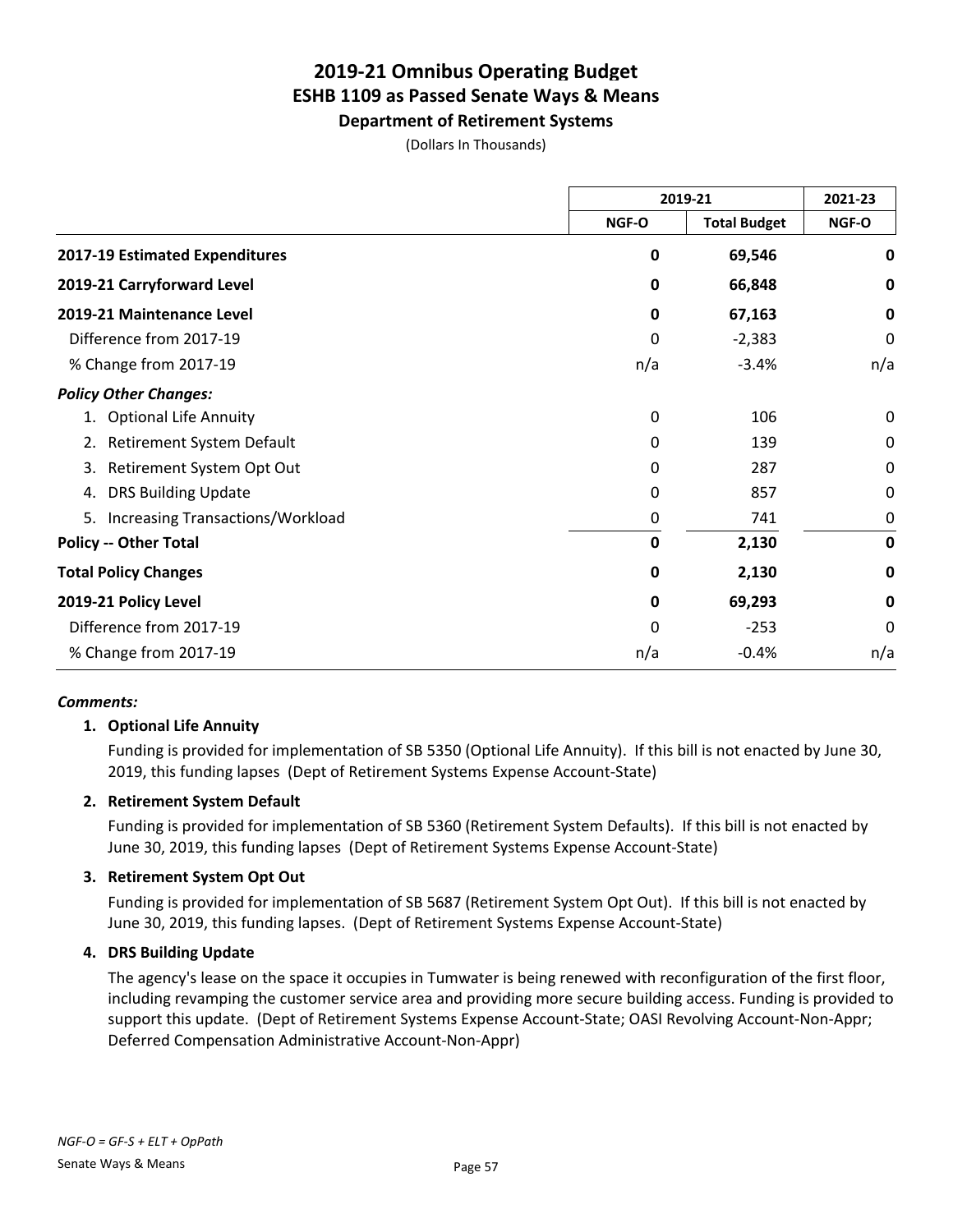### **2019-21 Omnibus Operating Budget ESHB 1109 as Passed Senate Ways & Means Department of Retirement Systems**

(Dollars In Thousands)

#### **5. Increasing Transactions/Workload**

Funding is provided for additional staff for increased workload due to the increased number of clients and customer transactions. (Dept of Retirement Systems Expense Account-State)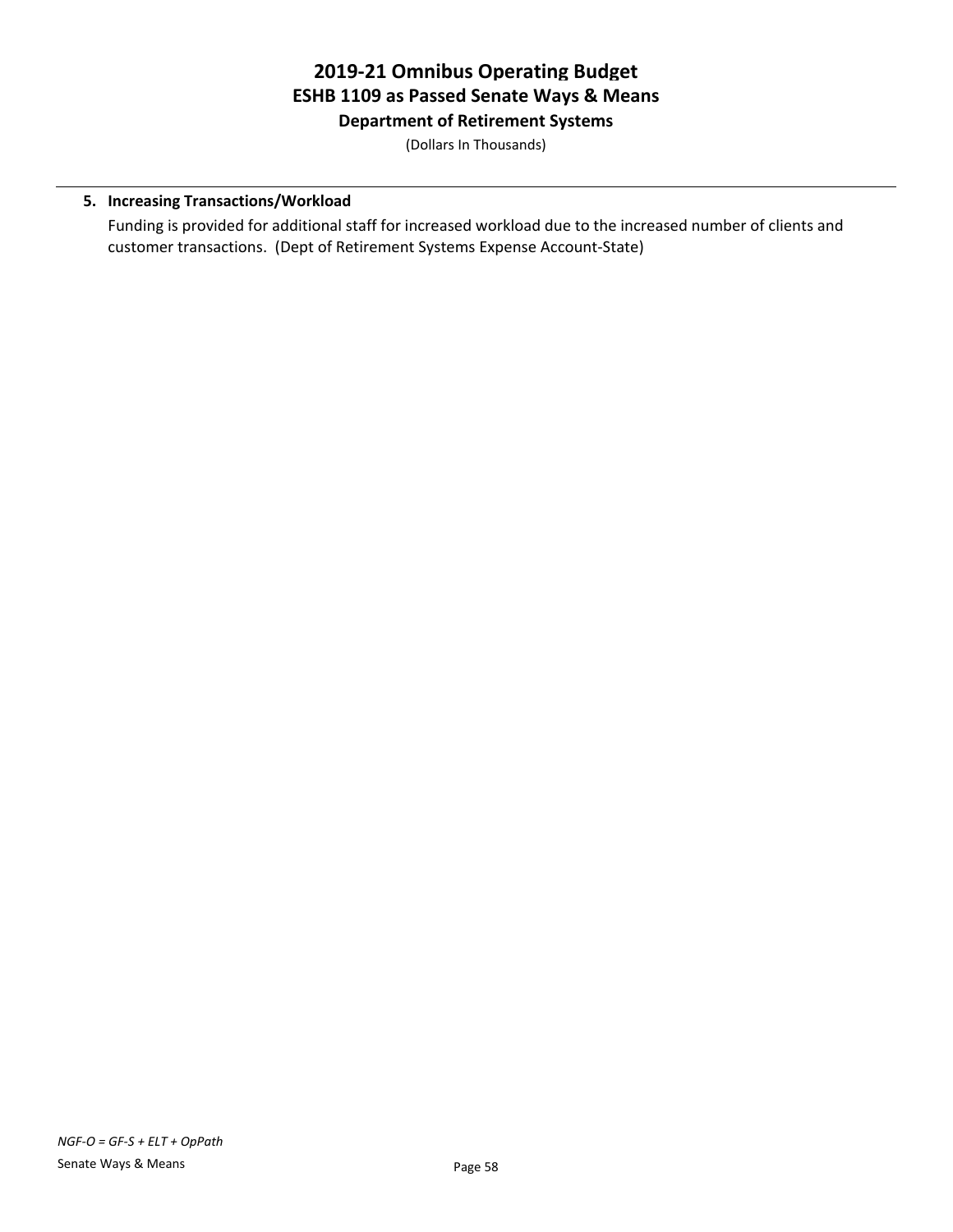**State Investment Board**

(Dollars In Thousands)

|                                        | 2019-21      |                     | 2021-23     |
|----------------------------------------|--------------|---------------------|-------------|
|                                        | NGF-O        | <b>Total Budget</b> | NGF-O       |
| 2017-19 Estimated Expenditures         | $\mathbf 0$  | 48,907              | 0           |
| 2019-21 Carryforward Level             | 0            | 50,355              | 0           |
| 2019-21 Maintenance Level              | 0            | 50,464              | 0           |
| Difference from 2017-19                | 0            | 1,557               | 0           |
| % Change from 2017-19                  | n/a          | 3.2%                | n/a         |
| <b>Policy Other Changes:</b>           |              |                     |             |
| 1. Improve Performance & Data Delivery | 0            | 2,609               | 0           |
| <b>Policy -- Other Total</b>           | $\mathbf 0$  | 2,609               | $\mathbf 0$ |
| Policy -- Comp Total                   | 0            | 1,401               | 0           |
| <b>Total Policy Changes</b>            | $\mathbf 0$  | 4,010               | $\mathbf 0$ |
| 2019-21 Policy Level                   | 0            | 54,474              | $\mathbf 0$ |
| Difference from 2017-19                | $\mathbf{0}$ | 5,567               | 0           |
| % Change from 2017-19                  | n/a          | 11.4%               | n/a         |

#### *Comments:*

#### **1. Improve Performance & Data Delivery**

Funding is provided for additional investment officers to improve performance and for data analytics. (State Investment Board Expense Account-State)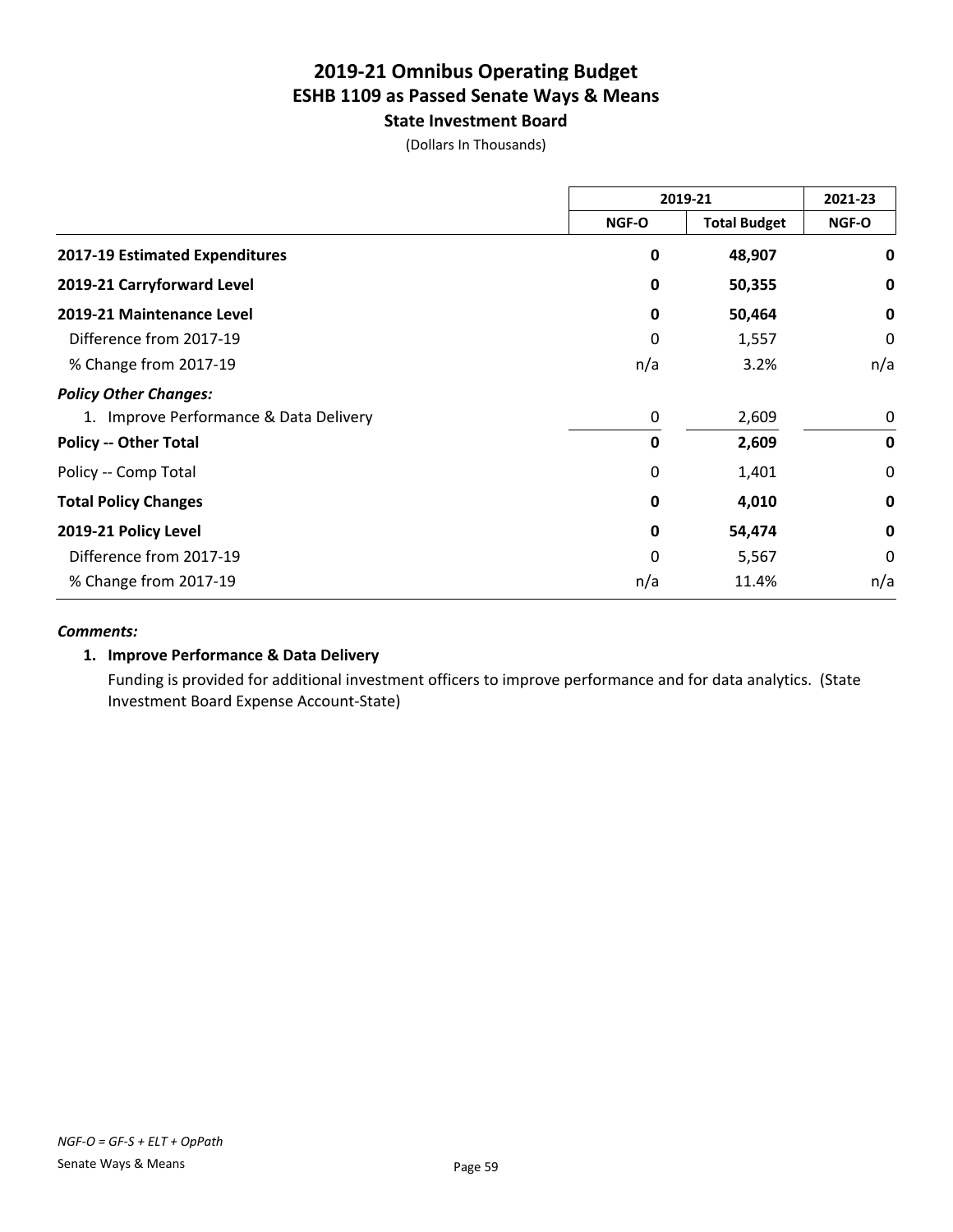# **Department of Revenue**

(Dollars In Thousands)

|                                        | 2019-21 |                     | 2021-23  |  |
|----------------------------------------|---------|---------------------|----------|--|
|                                        | NGF-O   | <b>Total Budget</b> | NGF-O    |  |
| 2017-19 Estimated Expenditures         | 265,095 | 321,305             | 272,106  |  |
| 2019-21 Carryforward Level             | 272,059 | 327,209             | 265,979  |  |
| 2019-21 Maintenance Level              | 274,751 | 330,248             | 267,749  |  |
| Difference from 2017-19                | 9,656   | 8,943               | $-4,357$ |  |
| % Change from 2017-19                  | 3.6%    | 2.8%                | n/a      |  |
| <b>Policy Other Changes:</b>           |         |                     |          |  |
| 1. Limited Cooperative Assocs.         | 70      | 70                  | $\Omega$ |  |
| Clean Energy<br>2.                     | 111     | 111                 | 0        |  |
| Sr's, disab. vets/prop tx ex<br>3.     | 597     | 597                 | 580      |  |
| Lodging Special Excise Taxes<br>4.     | 84      | 84                  | 16       |  |
| <b>Plastic Bags</b><br>5.              | 174     | 174                 | 6        |  |
| Immigrants in the Workplace<br>6.      | 70      | 70                  | 8        |  |
| 7. Wayfair                             | 740     | 740                 | 169      |  |
| 8. Transfer MTCA to MTO Thru Maint Lvl | 0       | 0                   | 0        |  |
| <b>Policy -- Other Total</b>           | 1,846   | 1,846               | 779      |  |
| <b>Total Policy Changes</b>            | 1,846   | 1,846               | 779      |  |
| 2019-21 Policy Level                   | 276,597 | 332,094             | 268,528  |  |
| Difference from 2017-19                | 11,502  | 10,789              | $-3,578$ |  |
| % Change from 2017-19                  | 4.3%    | 3.4%                | n/a      |  |

#### *Comments:*

#### **1. Limited Cooperative Assocs.**

Funding is provided to implement Senate Bill 5002 (limited cooperative associations). (General Fund-State)

#### **2. Clean Energy**

Funding is provided for implementing the provisions of Engrossed Second Substitute Senate Bill 5116. (General Fund-State)

#### **3. Sr's, disab. vets/prop tx ex**

Funding is provided to implement Engrossed Substitute Senate Bill 5160 (senior citizen, veterans, and disabled persons property tax exemption). (General Fund-State)

#### **4. Lodging Special Excise Taxes**

Funding is provided to implement Engrossed Substitute Senate Bill 5228 (lodging special excise taxes). (General Fund-State)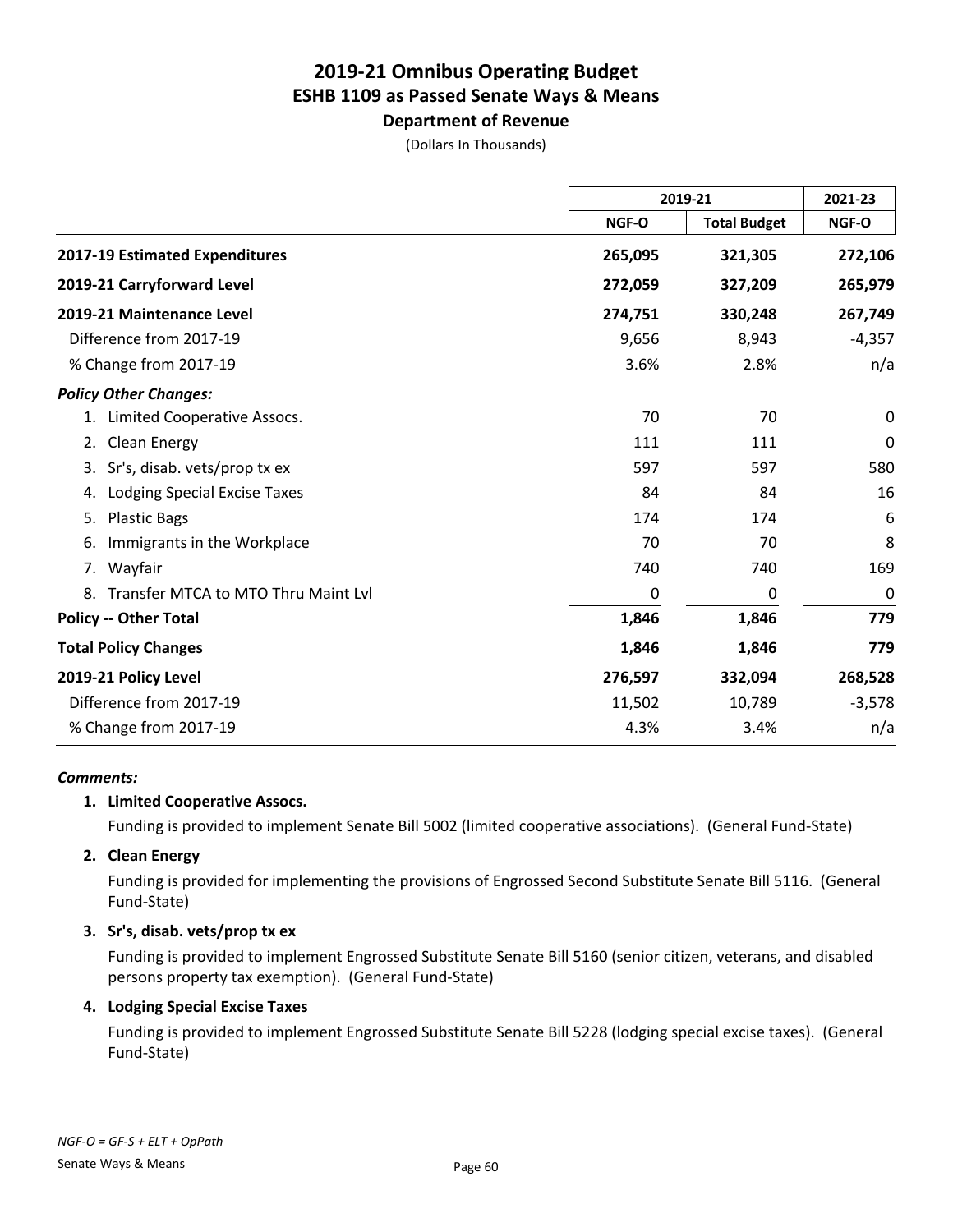### **Department of Revenue**

(Dollars In Thousands)

#### **5. Plastic Bags**

Funding is provided for implementing the provisions of Substitute Senate Bill 5323. (General Fund-State)

#### **6. Immigrants in the Workplace**

Funding is provided to implement Engrossed Second Substitute Senate Bill 5497 (immigrants in the workplace) for legal services to review confidentiality policies and to develop model policies related to immigration enforcement at public schools, state health facilities, courthouses, and shelters. (General Fund-State)

#### **7. Wayfair**

Funding is provided to implement chapter 8, Laws of 2019 (SSB 5581) (Wayfair). (General Fund-State)

#### **8. Transfer MTCA to MTO Thru Maint Lvl**

Funding is transferred to a new account to align with Substitute Senate Bill 5993 (model toxics control program). (State Toxics Control Account-State; Model Toxics Control Operating Account-State)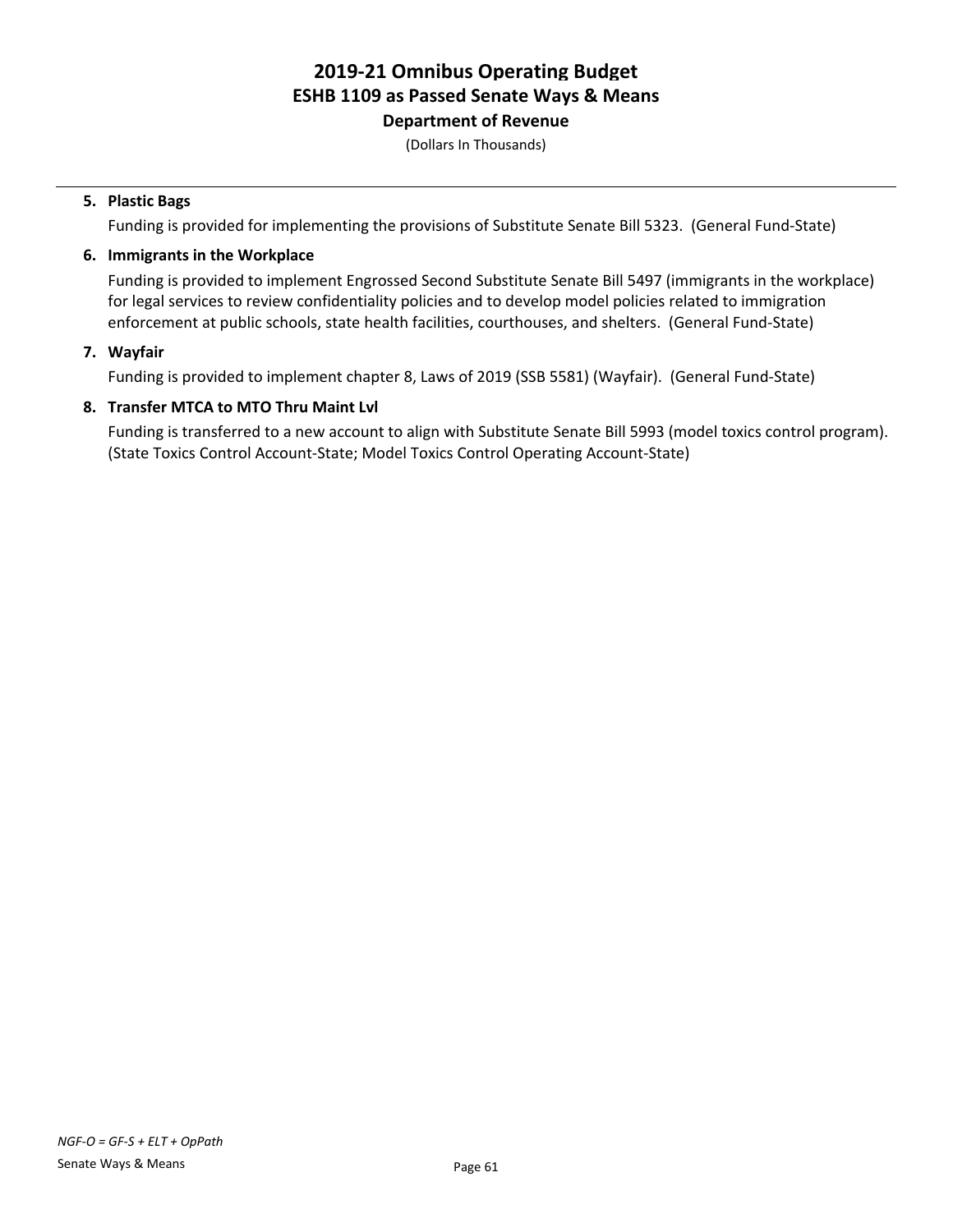### **Board of Tax Appeals**

(Dollars In Thousands)

|                                | 2019-21 |                     | 2021-23     |
|--------------------------------|---------|---------------------|-------------|
|                                | NGF-O   | <b>Total Budget</b> | NGF-O       |
| 2017-19 Estimated Expenditures | 3,819   | 3,981               | 4,536       |
| 2019-21 Carryforward Level     | 4,198   | 4,360               | 4,220       |
| 2019-21 Maintenance Level      | 4,231   | 4,393               | 4,257       |
| Difference from 2017-19        | 412     | 412                 | $-280$      |
| % Change from 2017-19          | 10.8%   | 10.3%               | n/a         |
| <b>Policy Other Changes:</b>   |         |                     |             |
| 1. Case Management Software    | 39      | 39                  | 0           |
| <b>Policy -- Other Total</b>   | 39      | 39                  | $\mathbf 0$ |
| Policy -- Comp Total           | 145     | 145                 | 144         |
| <b>Total Policy Changes</b>    | 184     | 184                 | 144         |
| 2019-21 Policy Level           | 4,415   | 4,577               | 4,401       |
| Difference from 2017-19        | 596     | 596                 | $-136$      |
| % Change from 2017-19          | 15.6%   | 15.0%               | n/a         |

#### *Comments:*

#### **1. Case Management Software**

Funding is provided for agency platforms through WaTech and to conduct a feasibility study on replacing their central operations program. (General Fund-State)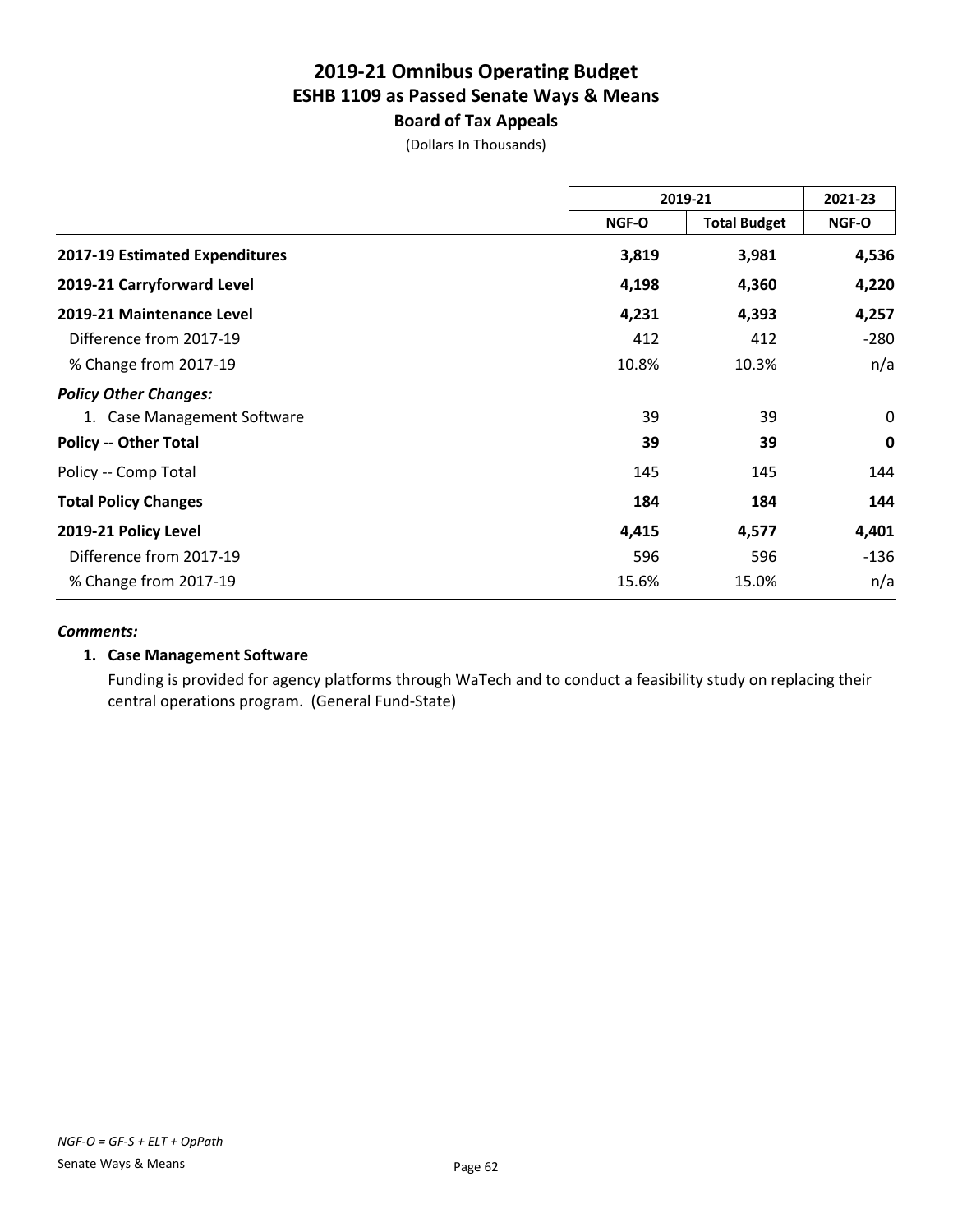**Office of Minority & Women's Business Enterprises**

(Dollars In Thousands)

|                                | 2019-21     |                     | 2021-23      |
|--------------------------------|-------------|---------------------|--------------|
|                                | NGF-O       | <b>Total Budget</b> | <b>NGF-O</b> |
| 2017-19 Estimated Expenditures | 0           | 4,926               | $\mathbf 0$  |
| 2019-21 Carryforward Level     | 0           | 4,962               | $\mathbf 0$  |
| 2019-21 Maintenance Level      | 0           | 4,904               | $\mathbf 0$  |
| Difference from 2017-19        | 0           | $-22$               | 0            |
| % Change from 2017-19          | n/a         | $-0.4%$             | n/a          |
| 2019-21 Policy Level           | $\mathbf 0$ | 4,904               | $\mathbf 0$  |
| Difference from 2017-19        | 0           | $-22$               | 0            |
| % Change from 2017-19          | n/a         | $-0.4%$             | n/a          |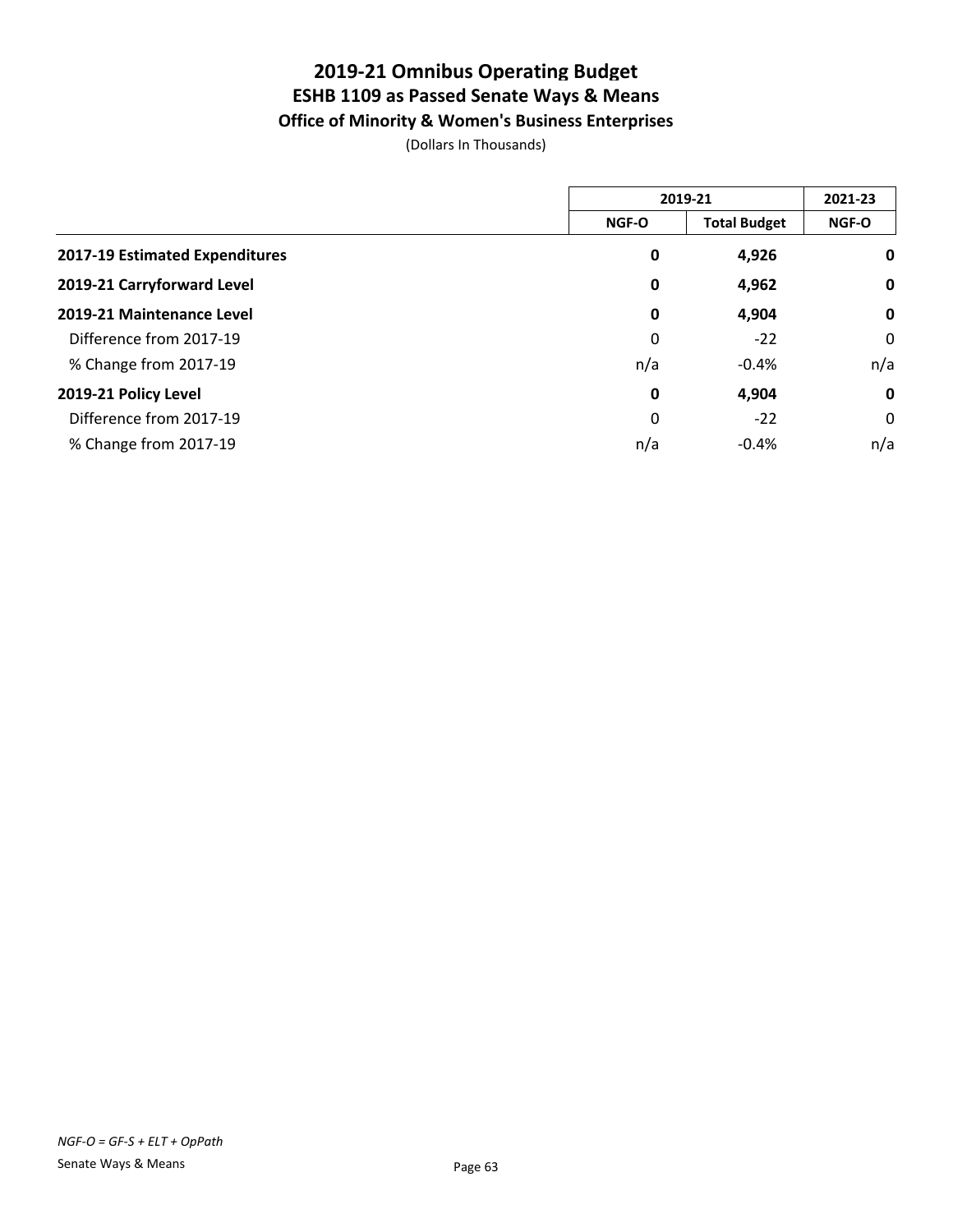**Office of Insurance Commissioner**

(Dollars In Thousands)

|                                           |             | 2019-21             |             |
|-------------------------------------------|-------------|---------------------|-------------|
|                                           | NGF-O       | <b>Total Budget</b> | NGF-O       |
| 2017-19 Estimated Expenditures            | 0           | 64,923              | $\mathbf 0$ |
| 2019-21 Carryforward Level                | 0           | 65,478              | 0           |
| 2019-21 Maintenance Level                 | 0           | 66,057              | 0           |
| Difference from 2017-19                   | 0           | 1,134               | 0           |
| % Change from 2017-19                     | n/a         | 1.7%                | n/a         |
| <b>Policy Other Changes:</b>              |             |                     |             |
| 1. Service Contract Providers             | 0           | 60                  | $\Omega$    |
| <b>Natural Disaster Mitigation</b><br>2.  | 0           | 125                 | 0           |
| <b>Telemedicine Payment Parity</b><br>3.  | 0           | 477                 | 0           |
| Individual Health Insurance Market<br>4.  | 0           | 536                 | 0           |
| Reproductive Health Care<br>5.            | 0           | 125                 | 0           |
| <b>Insurance Communications</b><br>6.     | 0           | 84                  | 0           |
| <b>Consumer Access to Providers</b><br>7. | 0           | 1,177               | 0           |
| Criminal Insurance Fraud Expansion<br>8.  | 0           | 853                 | 0           |
| 9. Actuarial Staffing                     | 0           | 486                 | 0           |
| <b>Policy -- Other Total</b>              | $\mathbf 0$ | 3,923               | $\mathbf 0$ |
| <b>Total Policy Changes</b>               | 0           | 3,923               | 0           |
| 2019-21 Policy Level                      | 0           | 69,980              | $\mathbf 0$ |
| Difference from 2017-19                   | 0           | 5,057               | 0           |
| % Change from 2017-19                     | n/a         | 7.8%                | n/a         |

#### *Comments:*

#### **1. Service Contract Providers**

Funding is provided for Substitute Senate Bill 5030 (service contract providers) for application review and rulemaking for solvency and reporting requirements for service contract providers. (Insurance Commissioner's Regulatory Account-State)

#### **2. Natural Disaster Mitigation**

Funding is provided for Substitute Senate Bill No. 5106 (natural disaster mitigation) for staffing and support of the natural disaster and resiliency workgroup. (Insurance Commissioner's Regulatory Account-State)

#### **3. Telemedicine Payment Parity**

Funding is provided for Substitute Senate Bill 5385 (telemedicine payment parity) for compensation exhibit review based on new filing requirements. (Insurance Commissioner's Regulatory Account-State)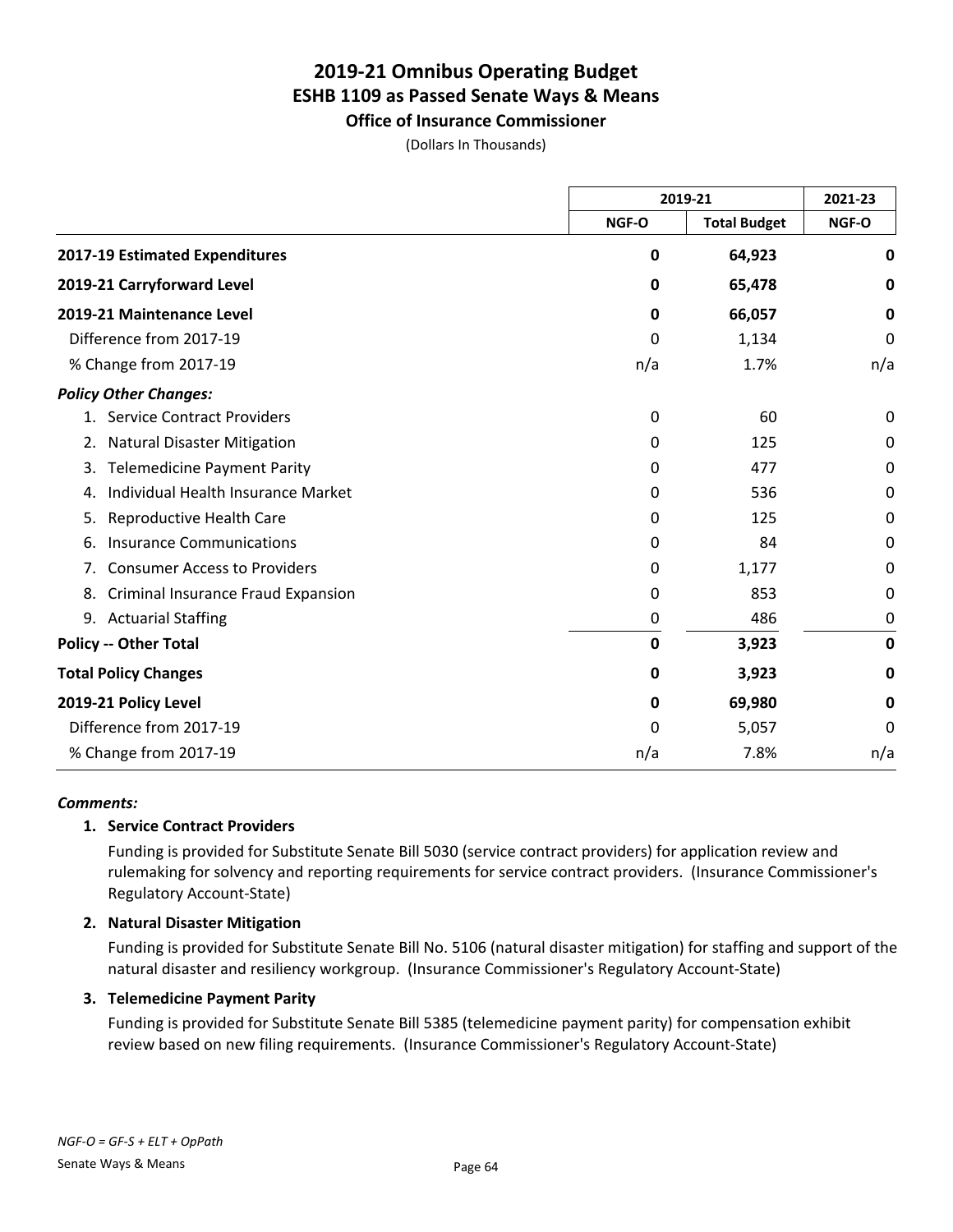### **Office of Insurance Commissioner**

(Dollars In Thousands)

#### **4. Individual Health Insurance Market**

Funding is provided for Engrossed Substitute Senate Bill 5526 (individual insurance market) for consultation in establishing standardized health plans. (Insurance Commissioner's Regulatory Account-State)

#### **5. Reproductive Health Care**

Funding is provided for Second Substitute Senate Bill 5602 (reproductive health care) for rule making related to reproductive health care benefits. (Insurance Commissioner's Regulatory Account-State)

#### **6. Insurance Communications**

Funding is provided for Substitute Senate Bill 5889 (insurance communications confidentiality) for form development and rule making activity related to confidential communications requests. (Insurance Commissioner's Regulatory Account-State)

#### **7. Consumer Access to Providers**

Funding is provided for five FTEs to address the increasing volume and complexity of provider contracts, provider networks and consumer complaints, and to provide speed to market for provider contracts and cost-effective networks. (Insurance Commissioner's Regulatory Account-State)

#### **8. Criminal Insurance Fraud Expansion**

Funding is provided for detective and research staff to enhance the work of the agency's criminal investigations unit. (Insurance Commissioner's Regulatory Account-State)

#### **9. Actuarial Staffing**

Funding is provided for two actuarial analyst positions to address this increased workload and increase the speed to market of property and casualty insurance products. (Insurance Commissioner's Regulatory Account-State)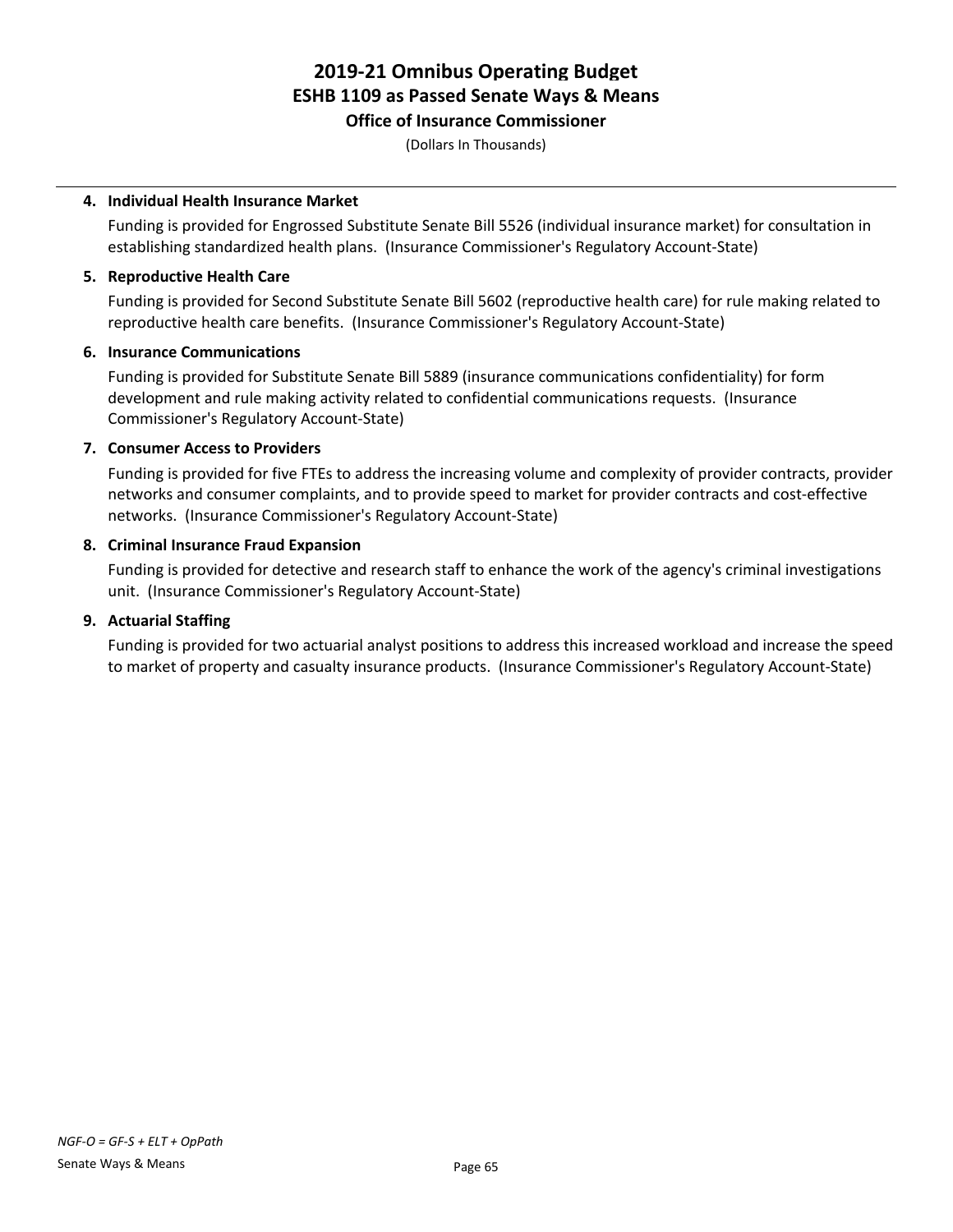**Consolidated Technology Services**

(Dollars In Thousands)

|                                                |          | 2019-21             |       |
|------------------------------------------------|----------|---------------------|-------|
|                                                | NGF-O    | <b>Total Budget</b> | NGF-O |
| 2017-19 Estimated Expenditures                 | 375      | 306,704             | 378   |
| 2019-21 Carryforward Level                     | 376      | 306,244             | 378   |
| 2019-21 Maintenance Level                      | 376      | 306,500             | 378   |
| Difference from 2017-19                        | 1        | $-204$              | 0     |
| % Change from 2017-19                          | 0.3%     | $-0.1%$             | n/a   |
| <b>Policy Other Changes:</b>                   |          |                     |       |
| 1. Cloud Computing                             | 0        | 750                 | 0     |
| <b>State Data Center Operations</b><br>2.      | 3,122    | 3,122               | 3,142 |
| <b>Computer Emergency Readiness Team</b><br>3. | 0        | 800                 | 0     |
| <b>Enterprise Apps Transfer Backfill</b><br>4. | 3,000    | 3,000               | 0     |
| SAW - IBM Passport License Increase<br>5.      | 0        | 424                 | 0     |
| <b>Small Agency IT Services</b><br>6.          | 0        | 1,598               | 0     |
| 1500 Jefferson<br>7.                           | 2,412    | 2,412               | 2,427 |
| Logging and Monitoring<br>8.                   | 0        | 1,524               | 0     |
| <b>Encrypted State Network Threats</b><br>9.   | 0        | 768                 | 0     |
| <b>OCS Security Design Reviews</b><br>10.      | 0        | 608                 | 0     |
| Statewide IT Project Dashboard<br>11.          | 0        | 250                 | 0     |
| IT Project Team<br>12.                         | 0        | 2,000               | 0     |
| 13. Vulnerability Assessment Program           | 0        | 1,000               | 0     |
| <b>Policy -- Other Total</b>                   | 8,534    | 18,256              | 5,569 |
| Policy -- Transfer Total                       | 0        | $-74,014$           | 0     |
| <b>Total Policy Changes</b>                    | 8,534    | $-55,758$           | 5,569 |
| 2019-21 Policy Level                           | 8,910    | 250,742             | 5,947 |
| Difference from 2017-19                        | 8,535    | $-55,962$           | 5,569 |
| % Change from 2017-19                          | 2,276.0% | $-18.2%$            | n/a   |

#### *Comments:*

#### **1. Cloud Computing**

Funding is provided to implement the provisions of Engrossed Second Substitute Senate Bill 5662 (cloud computing). The OCIO must complete a cloud readiness assessment. (Consolidated Technology Services Revolving Account-State)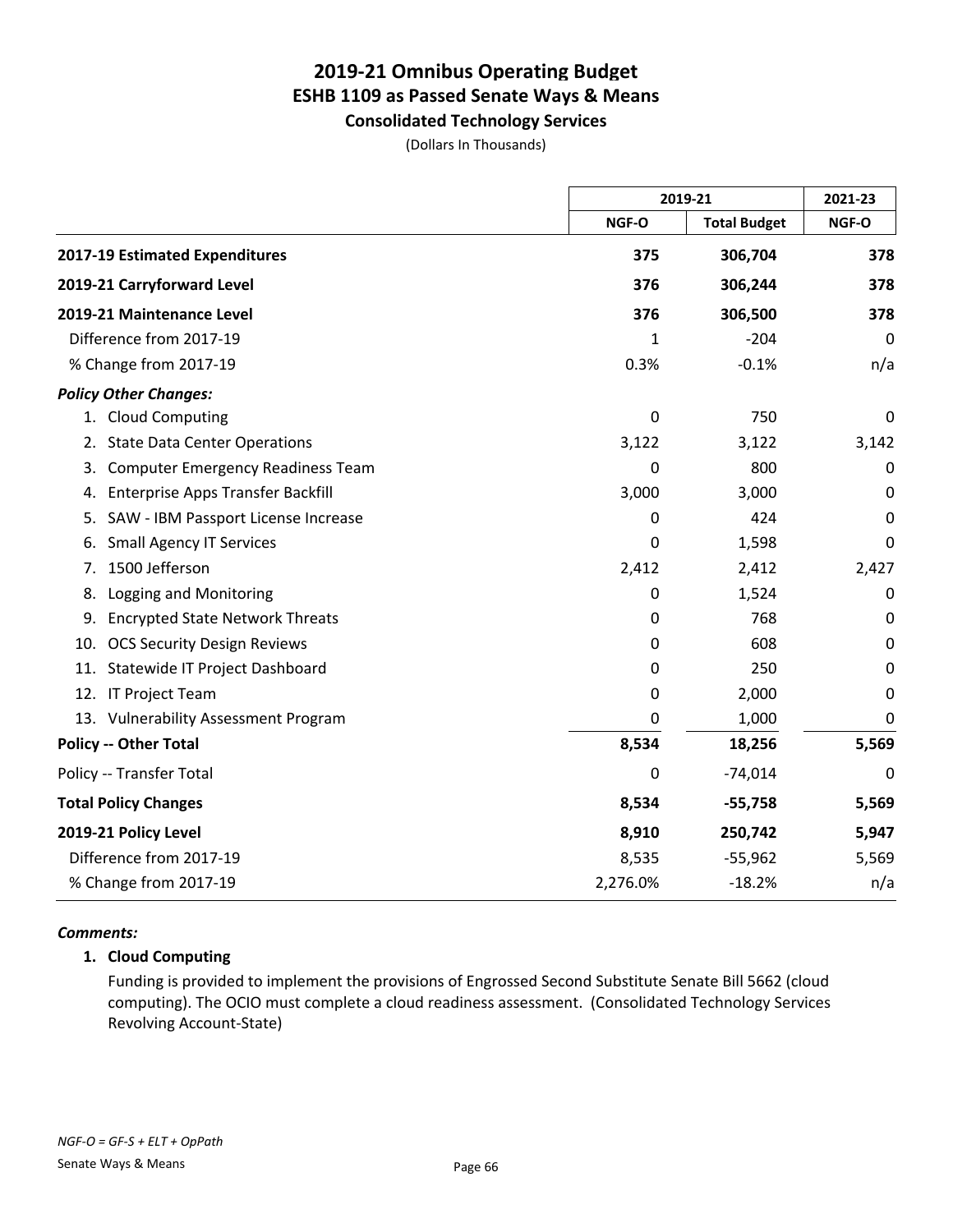**Consolidated Technology Services**

(Dollars In Thousands)

#### **2. State Data Center Operations**

Funding is provided to cover the cost of the Consolidated Technology Services' (WaTech) operation of the state data center (SDC). Agency migrations to the SDC have been significantly slower than anticipated when the building was constructed and revenues from current agency customers do not cover the cost of operations. (General Fund-State)

#### **3. Computer Emergency Readiness Team**

Funding is provided for the Computer Emergency Readiness Team (CERT) to meet ongoing demand and resolve a workload backlog concerning independent third party cybersecurity risk assessments of state agency systems and applications to identify vulnerabilities, opportunities for system hardening, and other issues. CERT is the state's central cyber defense, incident response, and security operations center. (Consolidated Technology Services Revolving Account-State)

#### **4. Enterprise Apps Transfer Backfill**

Funding is provided to cover the budget gaps incurred due to the transfer of funding from the enterprise service fee from WaTech to the Office of Financial Management. This will give the agency time to evaluate rate adjustments necessary to cover overhead and other costs. Funding is one-time. (General Fund-State)

#### **5. SAW - IBM Passport License Increase**

Funding is provided in the security gateway allocation to cover increased costs of IBM passport licenses under contract for the Secure Access Washington (SAW) program. (Consolidated Technology Services Revolving Account-Non-Appr)

#### **6. Small Agency IT Services**

Funding is provided through a new allocation for the creation of a service tailored to meet the IT needs of small agencies. Services include full service desktop support, server assistance, security, and consultation. The initial roll-out assumes a client base of 14 small agencies. (Consolidated Technology Services Revolving Account-Non-Appr)

#### **7. 1500 Jefferson**

Funding is provided, in addition to the refinancing of the 1500 Jefferson Building, to align the cost per square foot amount paid by tenants to the Helen Sommers Building. (General Fund-State)

#### **8. Logging and Monitoring**

Funding is provided through the network allocation for expansion of the current logging and monitoring service to improve network, system, application, and security log visibility. It will also enable additional report and alert capabilities for agencies, Consolidated Technology Services (WaTech), and the Office of Cyber Security on abnormal traffic detection in near real-time. (Consolidated Technology Services Revolving Account-Non-Appr)

#### **9. Encrypted State Network Threats**

Funding is provided to the Office of Cyber Security to procure and install an appliance to decrypt network traffic to identify and evaluate payloads for malicious activity and threats before they can cause harm to state IT assets and/or extract confidential and personal information. (Consolidated Technology Services Revolving Account-State)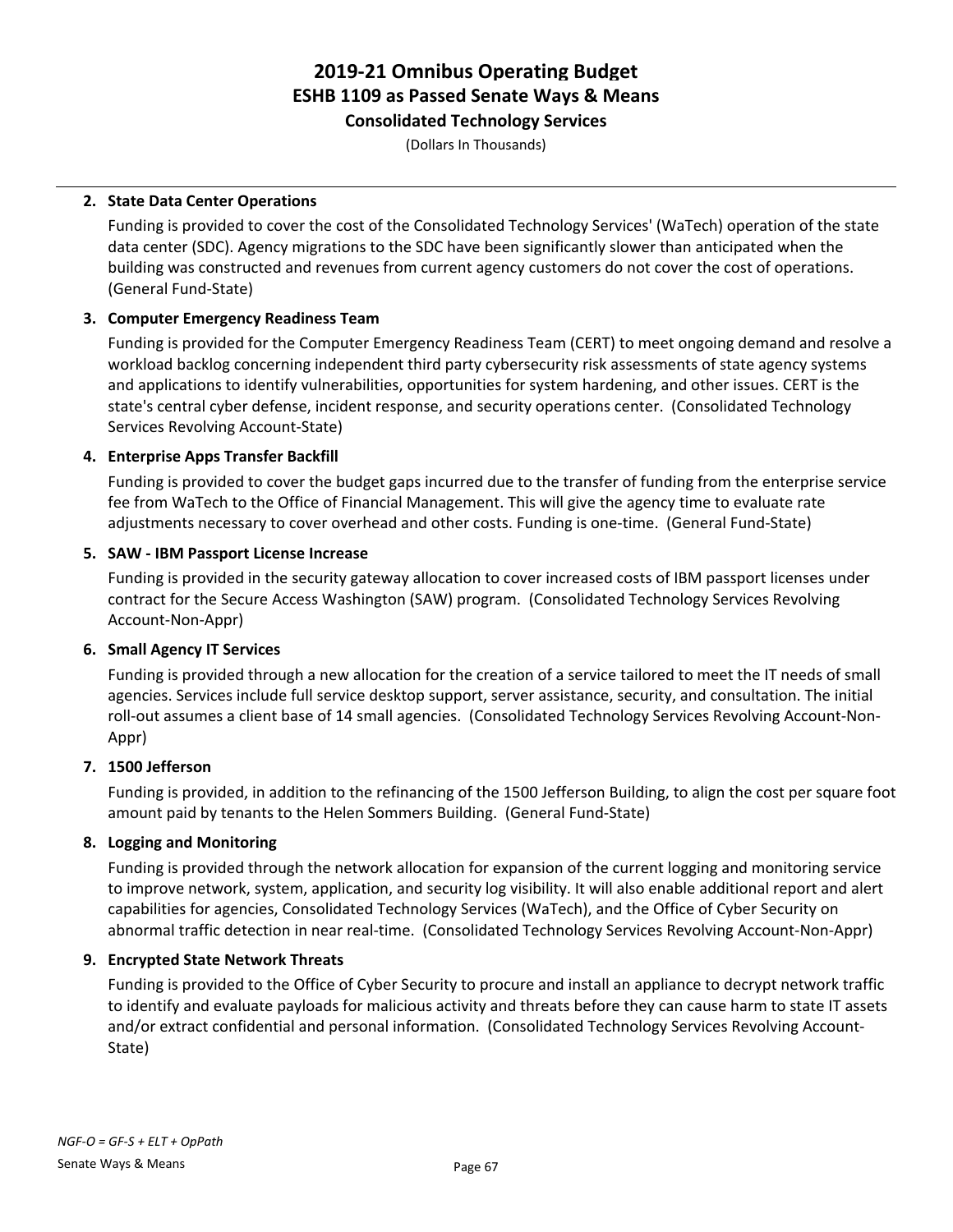#### **Consolidated Technology Services**

(Dollars In Thousands)

#### **10. OCS Security Design Reviews**

Funding is provided to the Office of Cyber Security to expedite review and resolve backlog issues for cyber security designs for new platforms, databases, and applications to ensure they are secure and less vulnerable to malicious cyber activities. Security design reviews provide recommendations for agencies to harden systems, meet state cyber policy, implement best practices, and comply with applicable laws and regulations. (Consolidated Technology Services Revolving Account-State)

#### **11. Statewide IT Project Dashboard**

Funding is provided to create a more extensible and nimble statewide information technology (IT) project dashboard. (Consolidated Technology Services Revolving Account-State)

#### **12. IT Project Team**

Funding is provided for experienced information technology (IT) subject matter experts to provide oversight and guidance to agencies with IT projects. (Consolidated Technology Services Revolving Account-State)

#### **13. Vulnerability Assessment Program**

Funding is provided to expand vulnerability assessment services and improve network analysis to continually identify security breaches, issues, and misconfigured/unpatched devices through the use of a hardware and software scanning platform service. This service is a cybersecurity complement to the Computer Emergency Readiness Team (CERT). (Consolidated Technology Services Revolving Account-Non-Appr)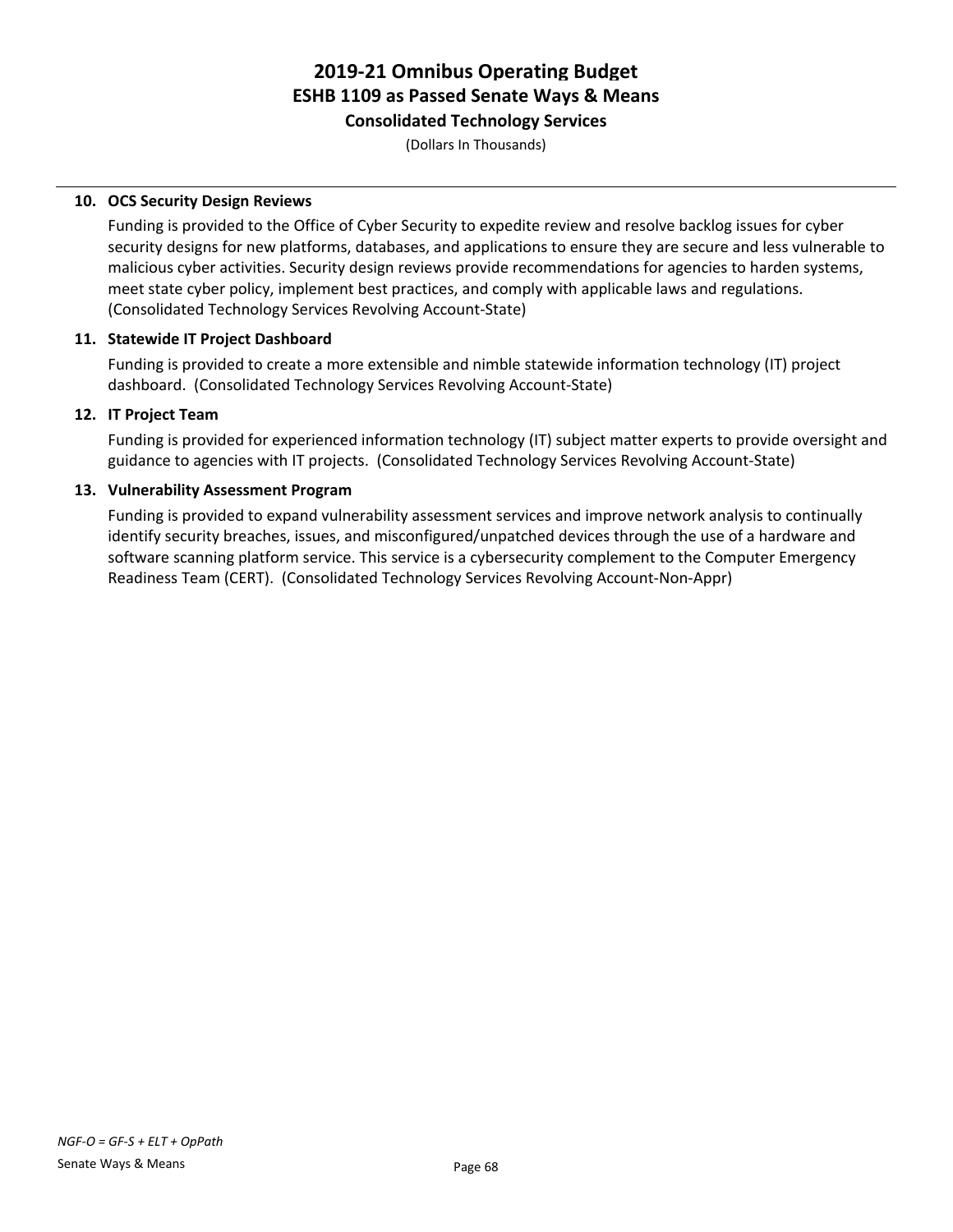**State Board of Accountancy**

(Dollars In Thousands)

|                                | 2019-21      |                     | 2021-23      |
|--------------------------------|--------------|---------------------|--------------|
|                                | <b>NGF-O</b> | <b>Total Budget</b> | <b>NGF-O</b> |
| 2017-19 Estimated Expenditures | 0            | 3,244               | $\mathbf 0$  |
| 2019-21 Carryforward Level     | 0            | 3,316               | $\mathbf 0$  |
| 2019-21 Maintenance Level      | 0            | 3,323               | $\mathbf 0$  |
| Difference from 2017-19        | 0            | 79                  | 0            |
| % Change from 2017-19          | n/a          | 2.4%                | n/a          |
| 2019-21 Policy Level           | $\mathbf 0$  | 3,323               | $\mathbf 0$  |
| Difference from 2017-19        | 0            | 79                  | 0            |
| % Change from 2017-19          | n/a          | 2.4%                | n/a          |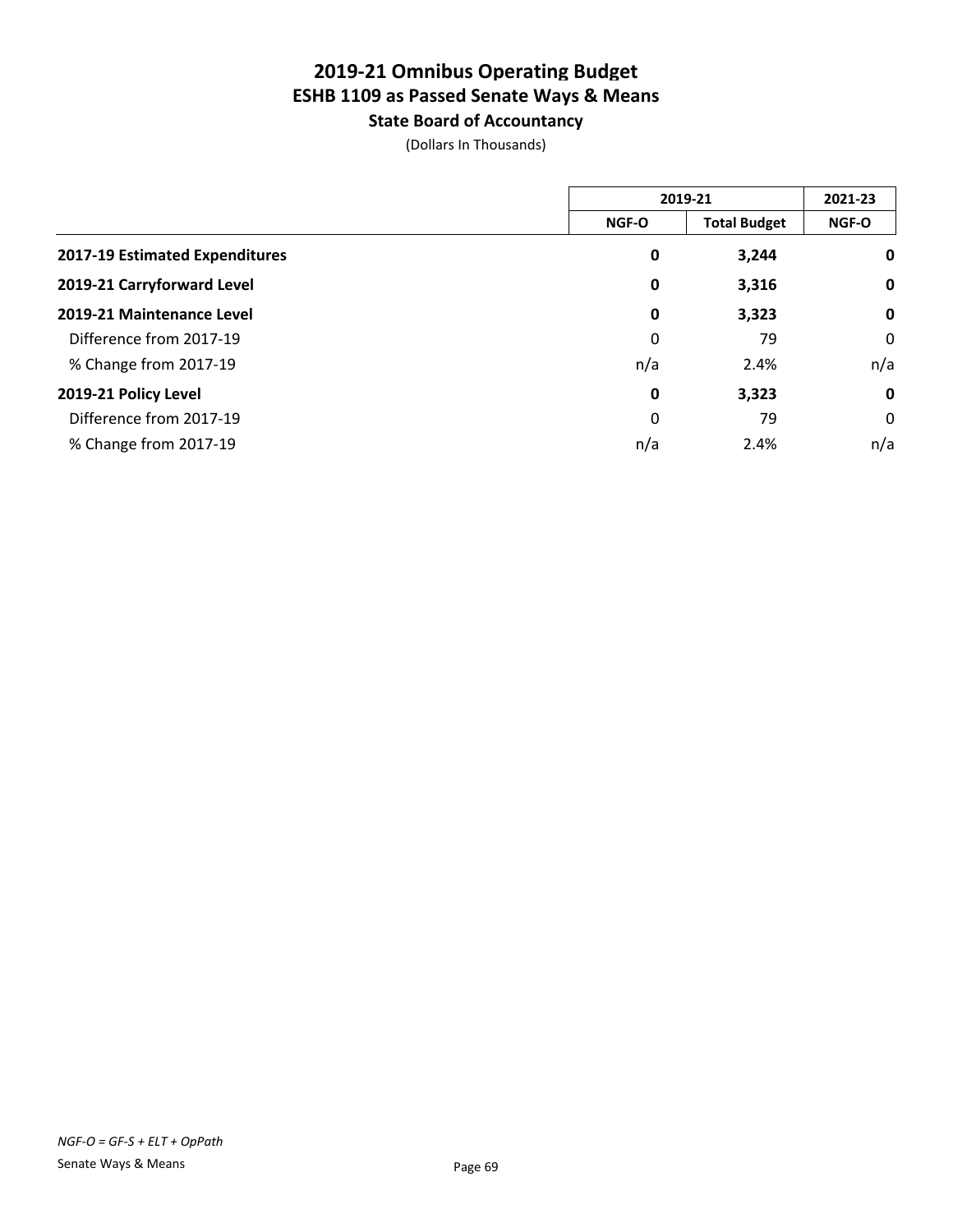**Forensic Investigations Council**

(Dollars In Thousands)

|                                | 2019-21      |                     | 2021-23      |
|--------------------------------|--------------|---------------------|--------------|
|                                | <b>NGF-O</b> | <b>Total Budget</b> | <b>NGF-O</b> |
| 2017-19 Estimated Expenditures | 0            | 633                 | 0            |
| 2019-21 Carryforward Level     | 0            | 632                 | 0            |
| 2019-21 Maintenance Level      | 0            | 691                 | $\mathbf 0$  |
| Difference from 2017-19        | 0            | 58                  | 0            |
| % Change from 2017-19          | n/a          | 9.2%                | n/a          |
| 2019-21 Policy Level           | 0            | 691                 | $\mathbf 0$  |
| Difference from 2017-19        | 0            | 58                  | 0            |
| % Change from 2017-19          | n/a          | 9.2%                | n/a          |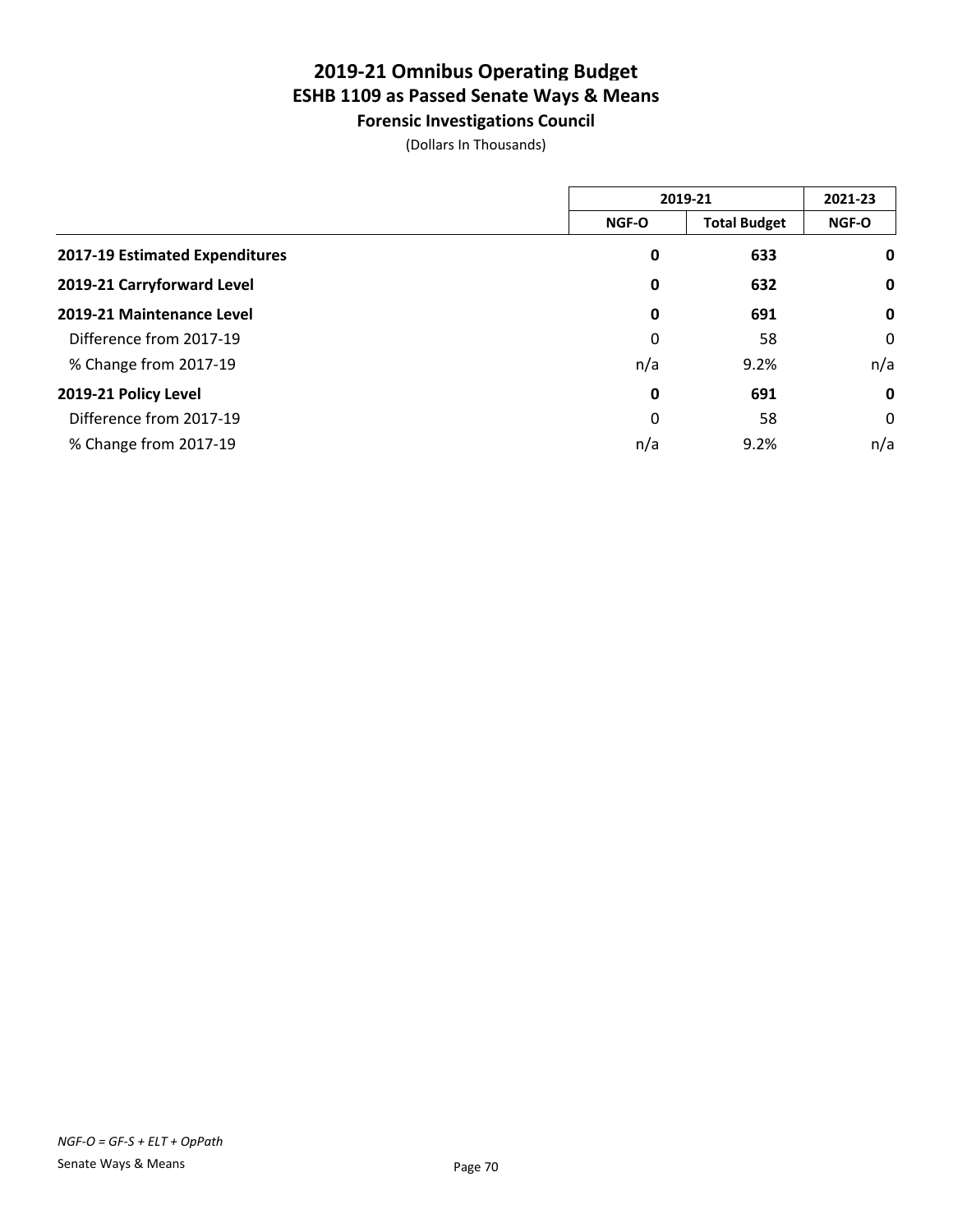**Department of Enterprise Services**

(Dollars In Thousands)

|                                           |       | 2019-21             |              |
|-------------------------------------------|-------|---------------------|--------------|
|                                           | NGF-O | <b>Total Budget</b> | <b>NGF-O</b> |
| 2017-19 Estimated Expenditures            | 8,879 | 370,545             | 9,085        |
| 2019-21 Carryforward Level                | 8,756 | 375,589             | 8,811        |
| 2019-21 Maintenance Level                 | 8,876 | 376,674             | 8,918        |
| Difference from 2017-19                   | $-3$  | 6,129               | $-167$       |
| % Change from 2017-19                     | 0.0%  | 1.7%                | n/a          |
| <b>Policy Other Changes:</b>              |       |                     |              |
| Wrongful injury or death                  | 0     | 6,767               | 0            |
| <b>CMS Rate Adjustment</b><br>2.          | 0     | 2,298               | 0            |
| <b>Campus Contracts</b><br>3.             | 0     | 1,848               | $\mathbf 0$  |
| Small Agency Cyber Insurance<br>4.        | 200   | 200                 | 201          |
| <b>Glyphosate Usage Reporting</b><br>5.   | 10    | 10                  | $\Omega$     |
| <b>Small Agency Human Resources</b><br>6. | 0     | 374                 | 0            |
| <b>Policy -- Other Total</b>              | 210   | 11,497              | 201          |
| <b>Total Policy Changes</b>               | 210   | 11,497              | 201          |
| 2019-21 Policy Level                      | 9,086 | 388,171             | 9,119        |
| Difference from 2017-19                   | 207   | 17,626              | 34           |
| % Change from 2017-19                     | 2.3%  | 4.8%                | n/a          |

#### *Comments:*

#### **1. Wrongful injury or death**

Funding is provided to implement the provisions of Substitute Senate Bill 5163 (wrongful injury or death). (Liability Account-Non-Appr)

#### **2. CMS Rate Adjustment**

Funding is provided to realign the existing fee structure to match the cost of providing centralized mail services to state agencies. Decreasing mail volumes and increasing costs have contributed to a significant imbalance in cost recovery. (Enterprise Services Account-Non-Appr)

#### **3. Campus Contracts**

Funding is provided to cover increased contracted costs for the Capitol campus, including the Washington State Patrol (WSP), Olympia Fire Department, and the elevator contractor. WSP increases include adjustments for higher compensation paid to troopers, new vehicles, and a part-time detective to perform investigations on campus. (Enterprise Services Account-Non-Appr)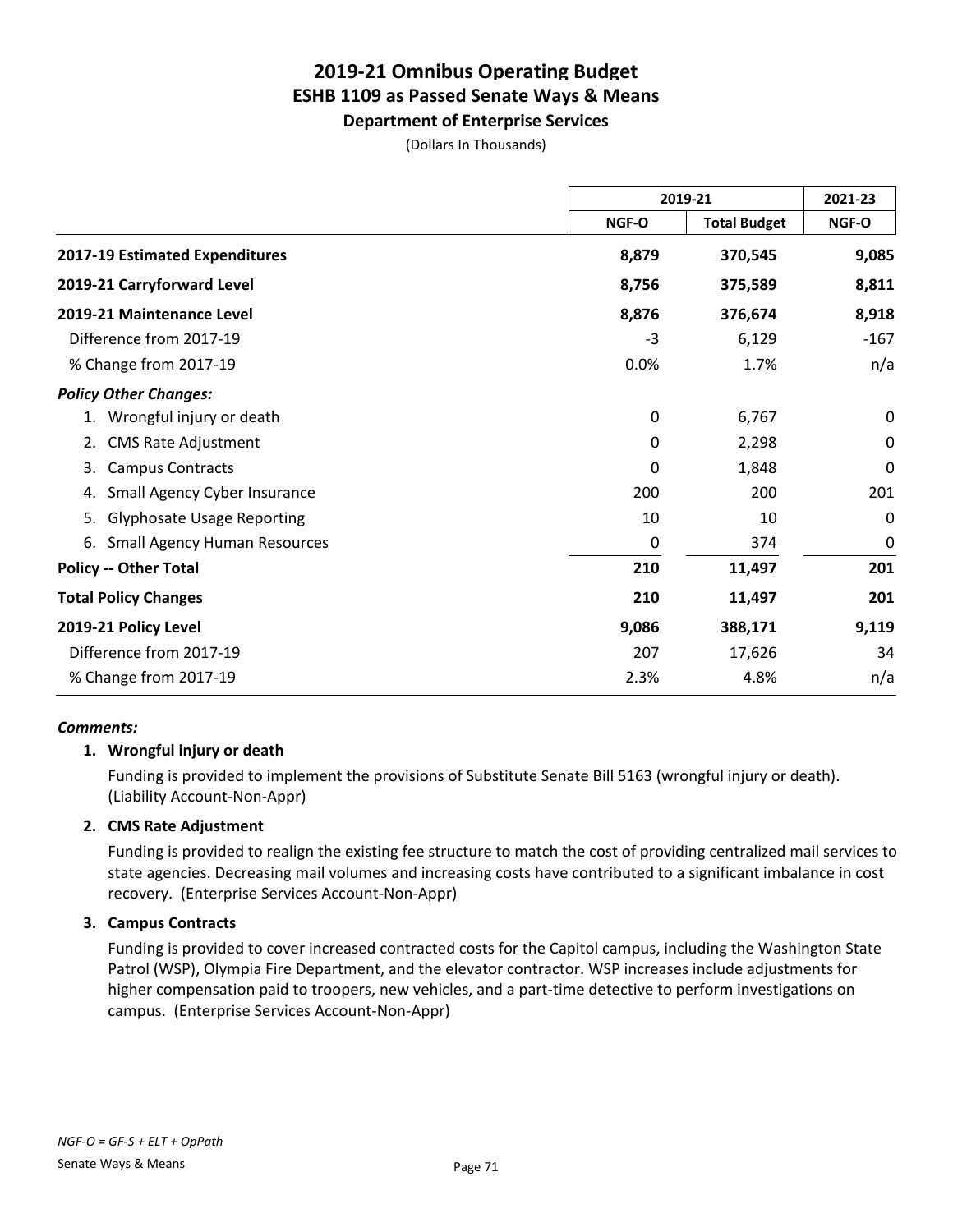**Department of Enterprise Services**

(Dollars In Thousands)

# **4. Small Agency Cyber Insurance**

Funding is provided to buy cyber incident insurance for 43 small and medium-sized agencies currently without insurance to mitigate the impact of potential cyber risks. (General Fund-State)

# **5. Glyphosate Usage Reporting**

Funding is provided to identify each agency that uses glyphosate for vegetation control, and report to the legislature. (General Fund-State)

### **6. Small Agency Human Resources**

Funding is provided for additional human resource staff to small agencies. (Enterprise Services Account-Non-Appr)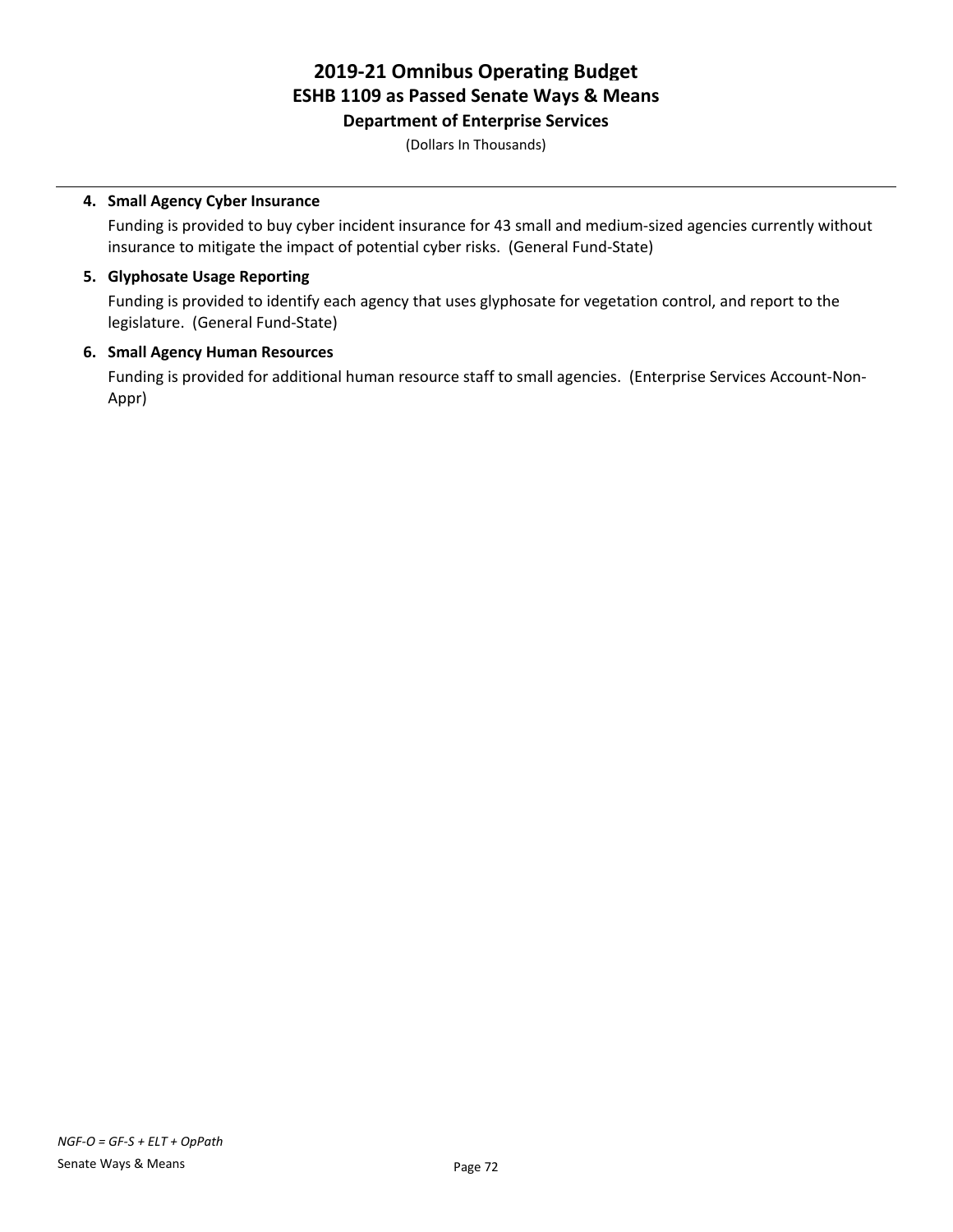**Washington Horse Racing Commission**

(Dollars In Thousands)

|                                | 2019-21      |                     | 2021-23     |
|--------------------------------|--------------|---------------------|-------------|
|                                | <b>NGF-O</b> | <b>Total Budget</b> | NGF-O       |
| 2017-19 Estimated Expenditures | 0            | 6,034               | $\mathbf 0$ |
| 2019-21 Carryforward Level     | 0            | 6,089               | $\mathbf 0$ |
| 2019-21 Maintenance Level      | $\mathbf 0$  | 5,662               | $\mathbf 0$ |
| Difference from 2017-19        | 0            | $-372$              | 0           |
| % Change from 2017-19          | n/a          | $-6.2%$             | n/a         |
| 2019-21 Policy Level           | $\mathbf 0$  | 5,662               | $\mathbf 0$ |
| Difference from 2017-19        | 0            | $-372$              | 0           |
| % Change from 2017-19          | n/a          | $-6.2%$             | n/a         |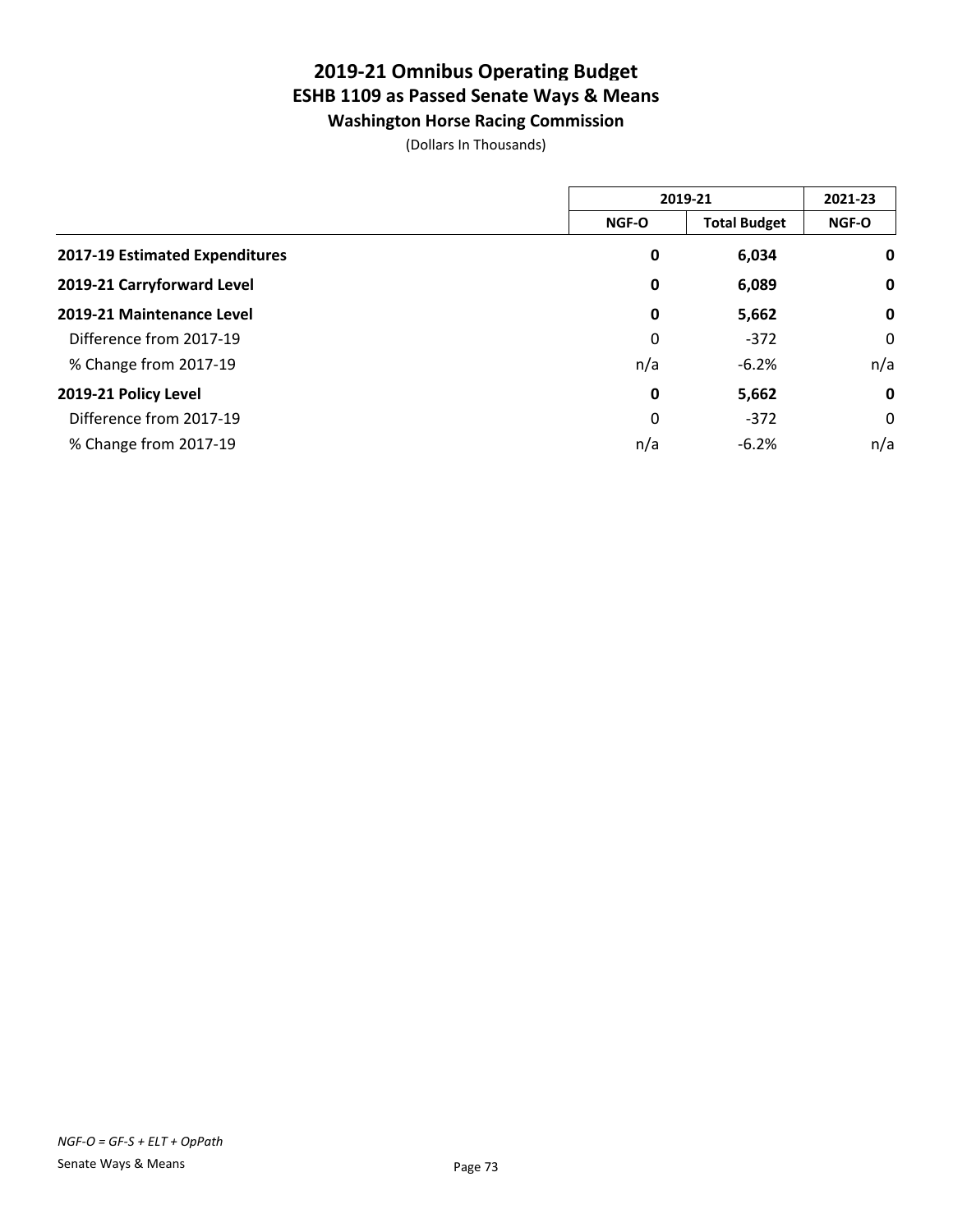**Liquor and Cannabis Board**

|  | (Dollars In Thousands) |
|--|------------------------|
|--|------------------------|

|                                           | 2019-21     |                     | 2021-23     |  |
|-------------------------------------------|-------------|---------------------|-------------|--|
|                                           | NGF-O       | <b>Total Budget</b> | NGF-O       |  |
| 2017-19 Estimated Expenditures            | 683         | 96,622              | 702         |  |
| 2019-21 Carryforward Level                | 689         | 96,621              | 716         |  |
| 2019-21 Maintenance Level                 | 698         | 96,981              | 724         |  |
| Difference from 2017-19                   | 15          | 359                 | 22          |  |
| % Change from 2017-19                     | 2.2%        | 0.4%                | n/a         |  |
| <b>Policy Other Changes:</b>              |             |                     |             |  |
| <b>Cannabis Enforcement and Licensing</b> | 0           | 700                 | 0           |  |
| 2. Marijuana License Compliance           | 0           | 1,313               | 0           |  |
| Marijuana Potency Tax Study<br>3.         | 0           | 100                 | $\mathbf 0$ |  |
| 4. System Modernization Project           | 0           | 1,200               | 0           |  |
| <b>Policy -- Other Total</b>              | $\mathbf 0$ | 3,313               | $\mathbf 0$ |  |
| Policy -- Transfer Total                  | 0           | $-1,270$            | $\mathbf 0$ |  |
| <b>Total Policy Changes</b>               | 0           | 2,043               | $\mathbf 0$ |  |
| 2019-21 Policy Level                      | 698         | 99,024              | 724         |  |
| Difference from 2017-19                   | 15          | 2,402               | 22          |  |
| % Change from 2017-19                     | 2.2%        | 2.5%                | n/a         |  |

#### *Comments:*

### **1. Cannabis Enforcement and Licensing**

Funding is provided for the agency to hire additional staff for cannabis enforcement and licensing activities due to the continued growth in cannabis licensees. (Dedicated Marijuana Account-State)

### **2. Marijuana License Compliance**

Funding is provided to implement ESB 5318 (marijuana license compliance). (Dedicated Marijuana Account-State)

### **3. Marijuana Potency Tax Study**

Funding is provided for the board to convene a workgroup to determine the feasibility of and make recommendations for varying the marijuana excise tax rate based on product potency. The workgroup must submit a report to the legislature by December 1, 2019. (Dedicated Marijuana Account-State)

#### **4. System Modernization Project**

One-time expenditure authority is provided for the remaining balance from the Licensing and Enforcement System Modernization Project Account. (Licensing & Enforcement System Modern Proj Account-Non-Appr)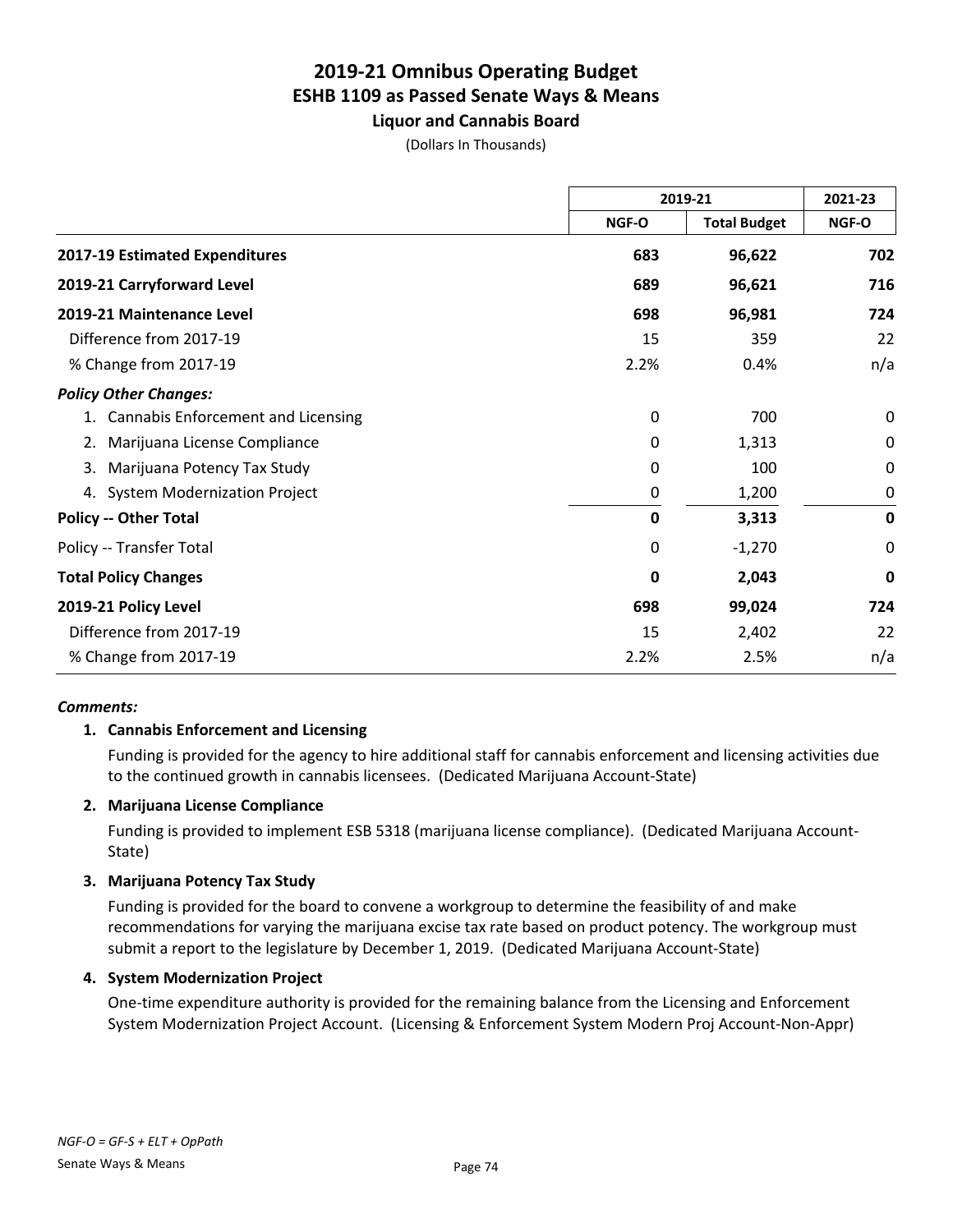# **Utilities and Transportation Commission**

(Dollars In Thousands)

|                                      | 2019-21     |                     | 2021-23     |
|--------------------------------------|-------------|---------------------|-------------|
|                                      | NGF-O       | <b>Total Budget</b> | NGF-O       |
| 2017-19 Estimated Expenditures       | 0           | 73,075              | 0           |
| 2019-21 Carryforward Level           | $\mathbf 0$ | 71,635              | 0           |
| 2019-21 Maintenance Level            | $\mathbf 0$ | 61,514              | $\mathbf 0$ |
| Difference from 2017-19              | 0           | $-11,561$           | 0           |
| % Change from 2017-19                | n/a         | $-15.8\%$           | n/a         |
| <b>Policy Other Changes:</b>         |             |                     |             |
| <b>Clean Energy</b>                  | 0           | 966                 | 0           |
| <b>Broadband Office</b><br>2.        | 0           | 3,948               | 0           |
| 3. Reduce Hydroflurocarbon Emissions | 0           | 14                  | 0           |
| <b>Policy -- Other Total</b>         | 0           | 4,928               | $\mathbf 0$ |
| <b>Total Policy Changes</b>          | 0           | 4,928               | 0           |
| 2019-21 Policy Level                 | 0           | 66,442              | $\mathbf 0$ |
| Difference from 2017-19              | 0           | $-6,633$            | 0           |
| % Change from 2017-19                | n/a         | $-9.1%$             | n/a         |

### *Comments:*

### **1. Clean Energy**

Funding is provided for implementing the provisions of Engrossed Second Substitute Senate Bill 5116 (clean energy). (General Fund-Local; Public Service Revolving Account-State)

### **2. Broadband Office**

Funding is provided for implementing the provisions of Second Substitute Senate Bill 5511 (broadband office). (Public Service Revolving Account-State)

### **3. Reduce Hydroflurocarbon Emissions**

Hydrofluorocarbons (HFCs) are greenhouse gases commonly used in refrigeration, air-conditioning and other applications. Funding is provided to implement Engrossed Second Substitute House Bill 1112 (hydrofluorocarbon emissions). (Public Service Revolving Account-State)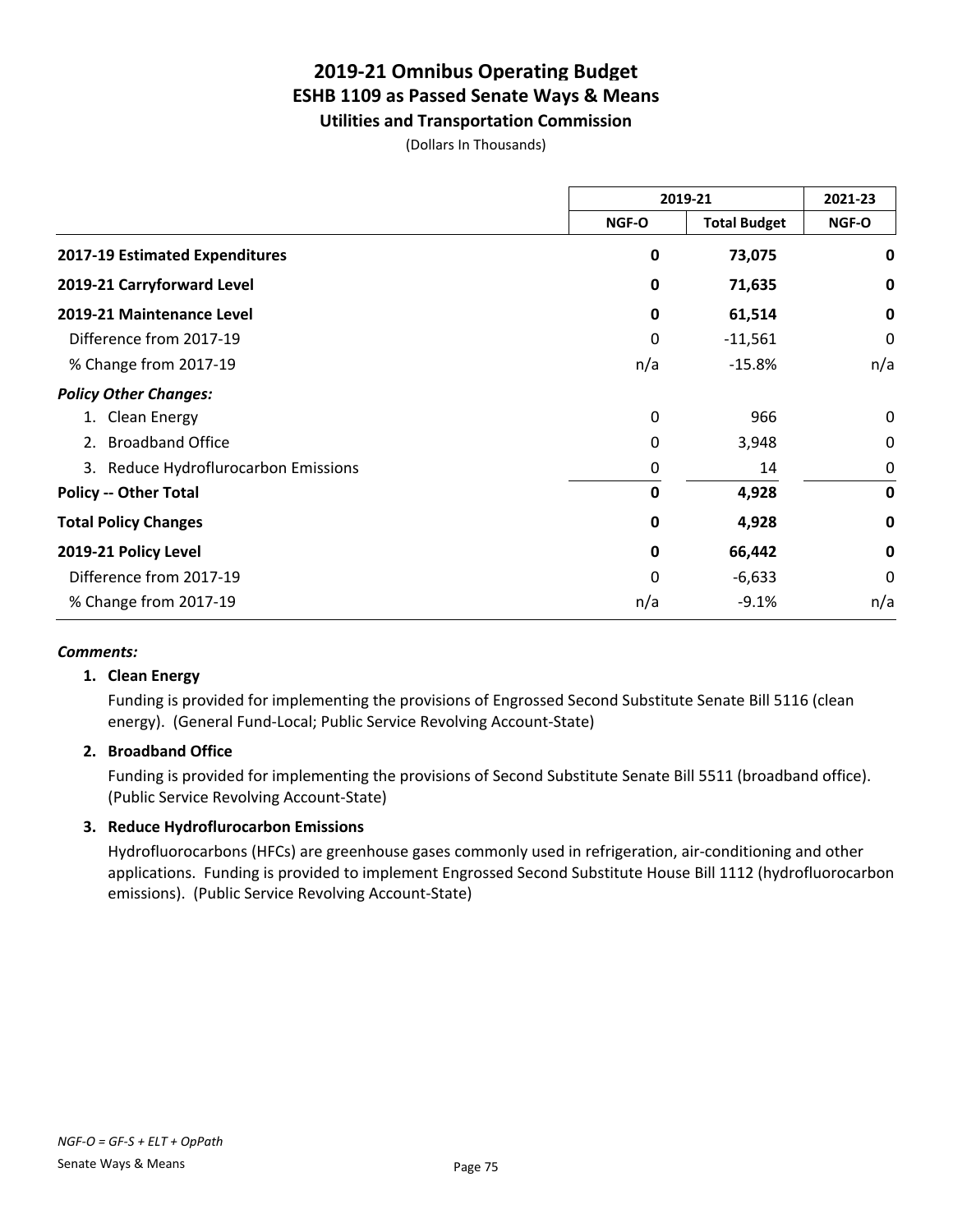**Board for Volunteer Firefighters** (Dollars In Thousands)

|                                | 2019-21      |                     | 2021-23      |
|--------------------------------|--------------|---------------------|--------------|
|                                | <b>NGF-O</b> | <b>Total Budget</b> | <b>NGF-O</b> |
| 2017-19 Estimated Expenditures | 0            | 1,217               | $\mathbf 0$  |
| 2019-21 Carryforward Level     | 0            | 976                 | $\mathbf 0$  |
| 2019-21 Maintenance Level      | 0            | 963                 | $\mathbf 0$  |
| Difference from 2017-19        | 0            | $-254$              | 0            |
| % Change from 2017-19          | n/a          | $-20.9%$            | n/a          |
| 2019-21 Policy Level           | 0            | 963                 | $\mathbf 0$  |
| Difference from 2017-19        | 0            | $-254$              | 0            |
| % Change from 2017-19          | n/a          | $-20.9%$            | n/a          |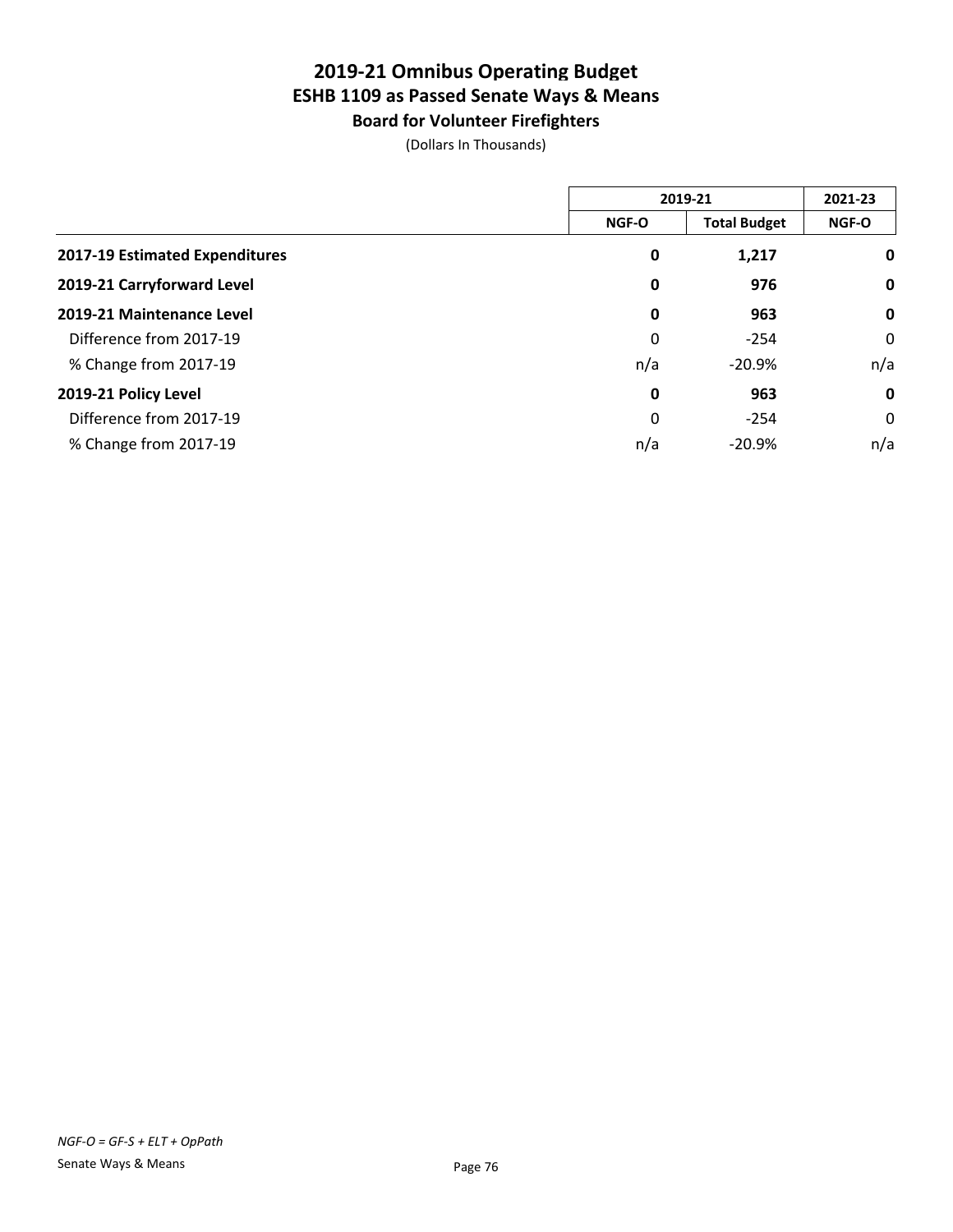# **Military Department**

(Dollars In Thousands)

|                                                |          | 2019-21             |          |
|------------------------------------------------|----------|---------------------|----------|
|                                                | NGF-O    | <b>Total Budget</b> | NGF-O    |
| 2017-19 Estimated Expenditures                 | 16,032   | 352,674             | 18,097   |
| 2019-21 Carryforward Level                     | 14,718   | 186,941             | 14,763   |
| 2019-21 Maintenance Level                      | 14,947   | 187,494             | 14,987   |
| Difference from 2017-19                        | $-1,085$ | $-165,180$          | $-3,111$ |
| % Change from 2017-19                          | $-6.8%$  | $-46.8%$            | n/a      |
| <b>Policy Other Changes:</b>                   |          |                     |          |
| 1. Governmental Continuity                     | 236      | 236                 | 237      |
| <b>Natural Disaster Mitigation</b><br>2.       | 103      | 103                 | 0        |
| <b>Catastrophic Incident Plans</b><br>3.       | 1,040    | 1,040               | 1,047    |
| <b>Tsunami Sirens for Coastal Cities</b><br>4. | 928      | 928                 | 0        |
| <b>ShakeAlert Monitoring Stations</b><br>5.    | 5,000    | 5,000               | 0        |
| Disaster Response Account<br>6.                | 0        | 118,215             | 0        |
| ShakeAlert Public Outreach<br>7.               | 240      | 240                 | 242      |
| Hazardous Materials Program<br>8.              | 0        | 0                   | 0        |
| <b>Policy -- Other Total</b>                   | 7,547    | 125,762             | 1,526    |
| Policy -- Transfer Total                       | $-200$   | $-200$              | $-200$   |
| <b>Total Policy Changes</b>                    | 7,347    | 125,562             | 1,326    |
| 2019-21 Policy Level                           | 22,294   | 313,056             | 16,312   |
| Difference from 2017-19                        | 6,262    | $-39,618$           | $-1,785$ |
| % Change from 2017-19                          | 39.1%    | $-11.2%$            | n/a      |

#### *Comments:*

### **1. Governmental Continuity**

Funding is provided to implement the provisions of Substitute Senate Bill No. 5012 (governmental continuity). (General Fund-State)

### **2. Natural Disaster Mitigation**

Funding is provided to implement the provisions of Substitute Sentate Bill No. 5106 (natural disaster mitigation). (General Fund-State)

### **3. Catastrophic Incident Plans**

Funding is provided to implement the provisions of Substitute Senate Bill 5247 (catastrophic incident plans). (General Fund-State)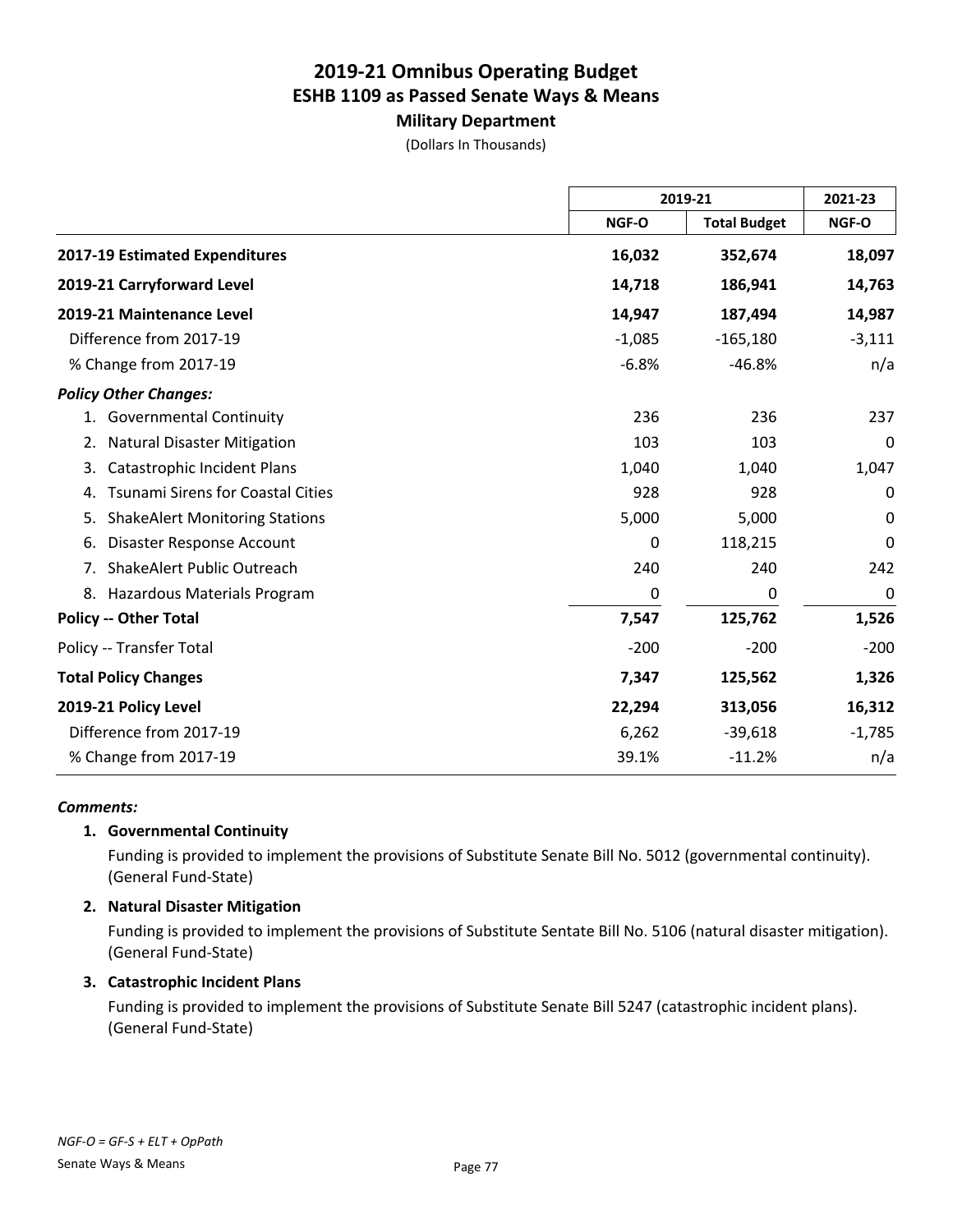### **Military Department**

(Dollars In Thousands)

### **4. Tsunami Sirens for Coastal Cities**

Funding is provided to procure and install 16 all-hazard alert broadcast (AHAB) sirens to increase inundation zone coverage. AHAB sirens will alert individuals of an impending tsunami or other disaster within a 1.5 mile radius. (General Fund-State)

### **5. ShakeAlert Monitoring Stations**

Funding is provided for the procurement and installation of seismic monitoring stations and global navigation satellite systems that integrate with the early warning system known as ShakeAlert. (General Fund-State)

# **6. Disaster Response Account**

Funding is provided to continue recovery efforts for seven open presidentially declared disasters, including completion of ongoing state, local and tribal infrastructure projects. (Disaster Response Account-State; Disaster Response Account-Federal; Wildfire Prevention and Suppression Account-State)

# **7. ShakeAlert Public Outreach**

Funding is provided to support an education and public outreach program in advance of the new early earthquake warning system known as "ShakeAlert." (General Fund-State)

# **8. Hazardous Materials Program**

Funding is transferred between accounts to continue assisting local emergency planning committees statewide with hazardous materials plans that meet minimum federal requirements. (Oil Spill Prevention Account-State; Model Toxics Control Operating Account-State)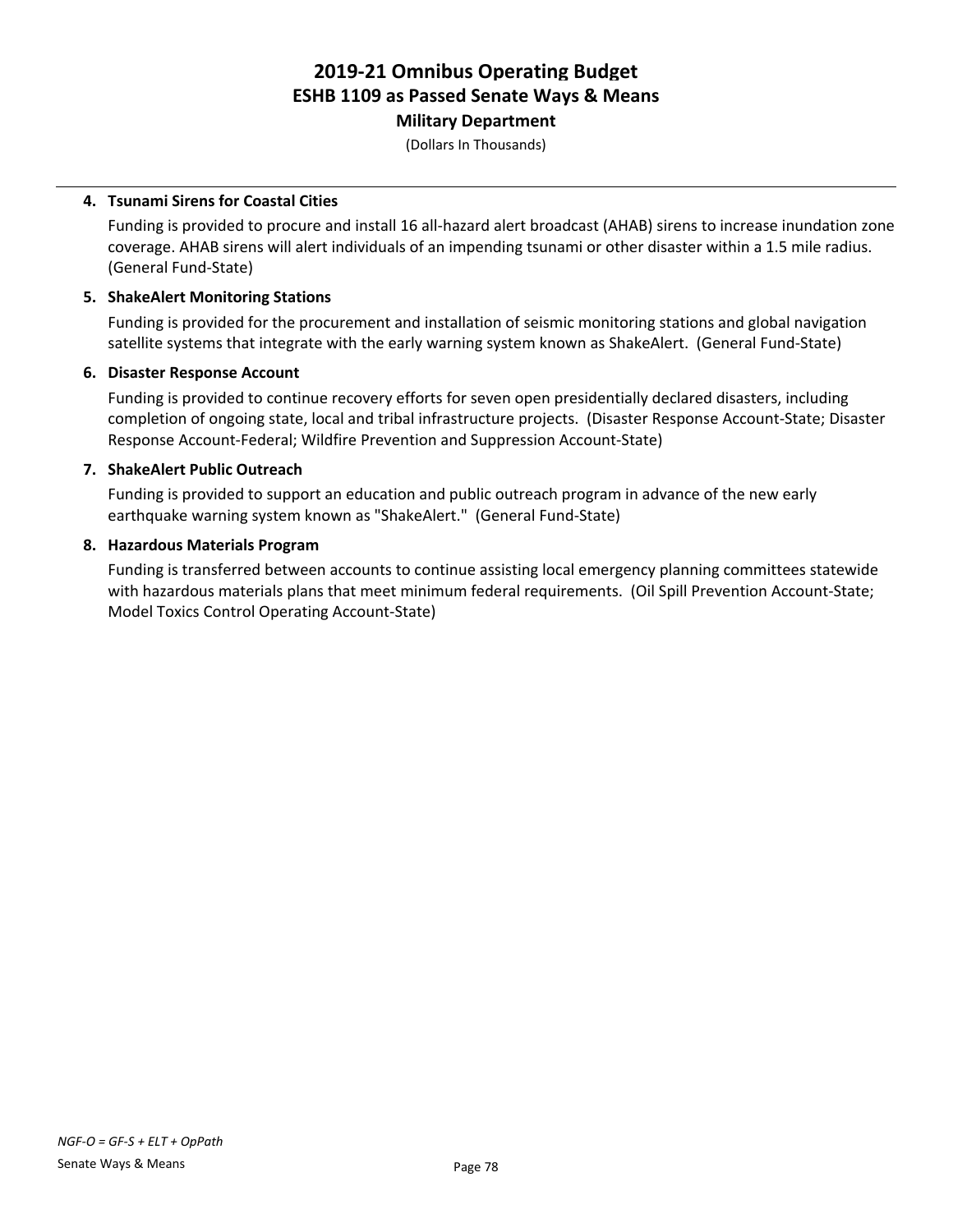# **Public Employment Relations Commission**

(Dollars In Thousands)

|                                | 2019-21 |                     | 2021-23 |
|--------------------------------|---------|---------------------|---------|
|                                | NGF-O   | <b>Total Budget</b> | NGF-O   |
| 2017-19 Estimated Expenditures | 4,101   | 9,685               | 4,305   |
| 2019-21 Carryforward Level     | 4,175   | 9,855               | 4,194   |
| 2019-21 Maintenance Level      | 4,149   | 9,811               | 4,168   |
| Difference from 2017-19        | 48      | 126                 | $-137$  |
| % Change from 2017-19          | 1.2%    | 1.3%                | n/a     |
| <b>Policy Other Changes:</b>   |         |                     |         |
| 1. AAG Bargaining              | 86      | 86                  | 76      |
| <b>Policy -- Other Total</b>   | 86      | 86                  | 76      |
| <b>Total Policy Changes</b>    | 86      | 86                  | 76      |
| 2019-21 Policy Level           | 4,235   | 9,897               | 4,244   |
| Difference from 2017-19        | 134     | 212                 | -60     |
| % Change from 2017-19          | 3.3%    | 2.2%                | n/a     |

#### *Comments:*

# **1. AAG Bargaining**

Funding is provided for implementation of SB 5297 (AAG Bargaining). If this bill is not enacted by June 30, 2019, this funding lapses (General Fund-State)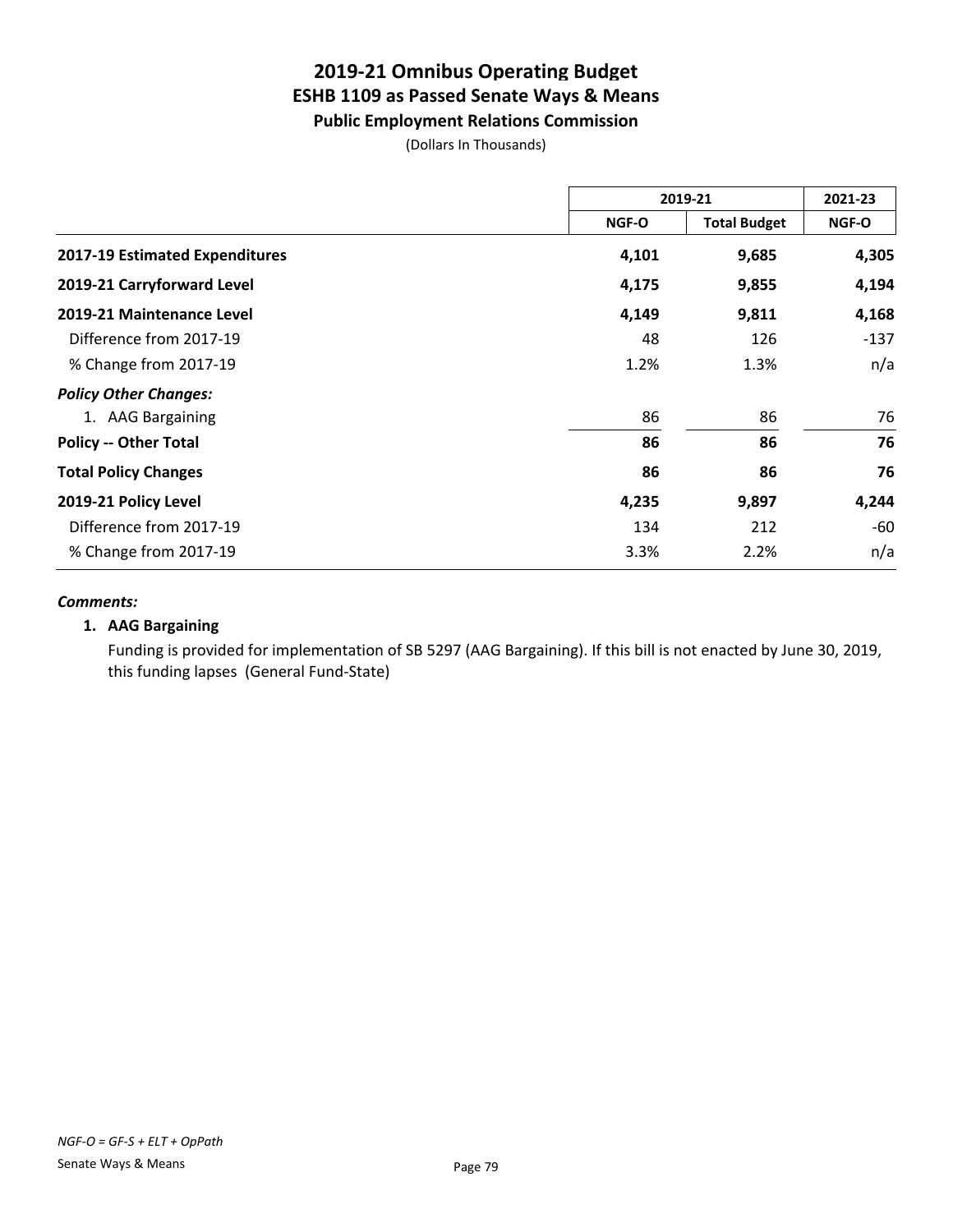# **2019-21 Omnibus Operating Budget ESHB 1109 as Passed Senate Ways & Means LEOFF 2 Retirement Board**

(Dollars In Thousands)

|                                | 2019-21      |                     | 2021-23     |
|--------------------------------|--------------|---------------------|-------------|
|                                | <b>NGF-O</b> | <b>Total Budget</b> | NGF-O       |
| 2017-19 Estimated Expenditures | 0            | 2,460               | 0           |
| 2019-21 Carryforward Level     | 0            | 2,473               | 0           |
| 2019-21 Maintenance Level      | 0            | 2,469               | $\mathbf 0$ |
| Difference from 2017-19        | 0            | 9                   | 0           |
| % Change from 2017-19          | n/a          | 0.4%                | n/a         |
| 2019-21 Policy Level           | 0            | 2,469               | $\mathbf 0$ |
| Difference from 2017-19        | 0            | 9                   | 0           |
| % Change from 2017-19          | n/a          | 0.4%                | n/a         |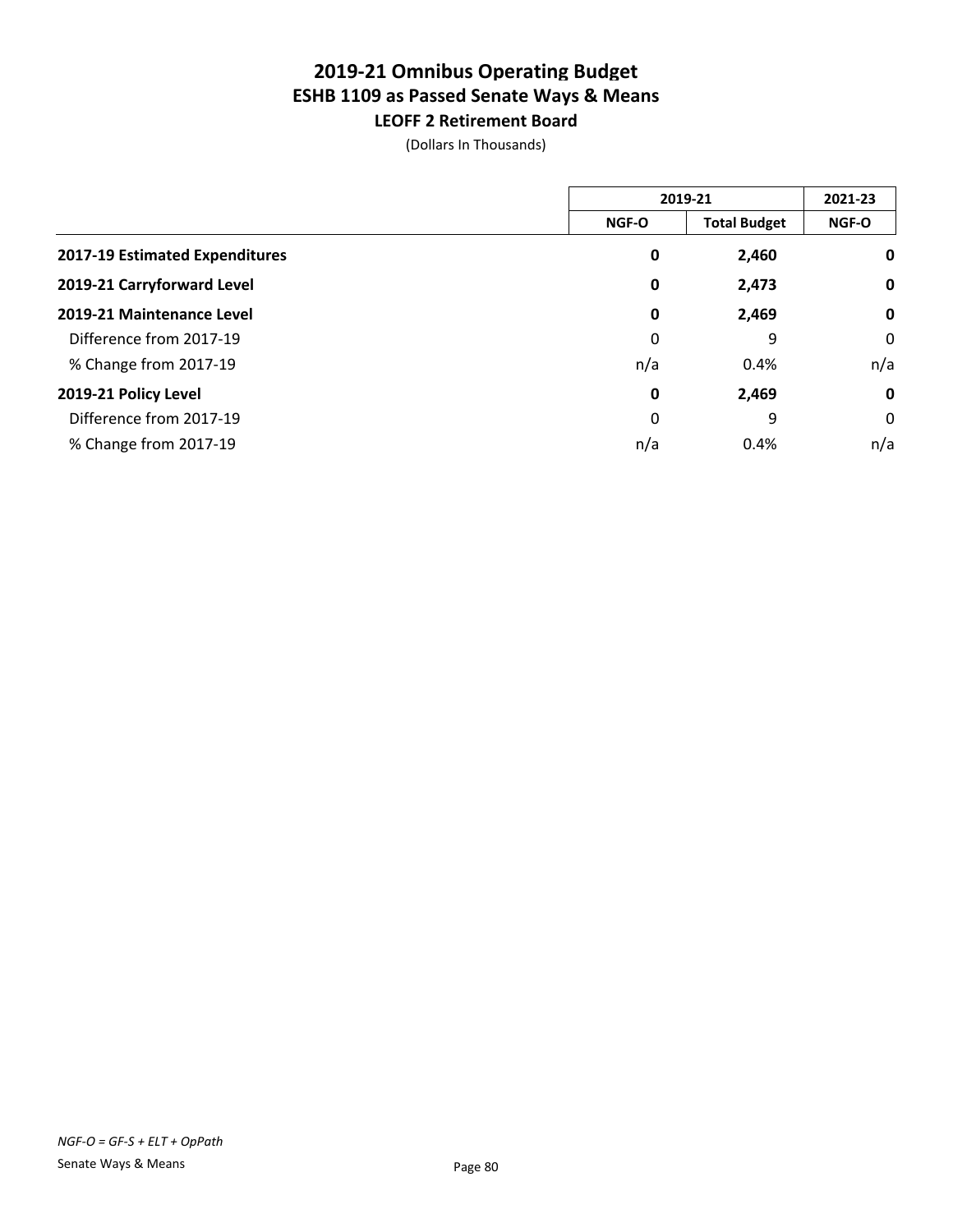# **2019-21 Omnibus Operating Budget ESHB 1109 as Passed Senate Ways & Means Department of Archaeology & Historic Preservation**

(Dollars In Thousands)

|                                  | 2019-21      |                     | 2021-23      |
|----------------------------------|--------------|---------------------|--------------|
|                                  | <b>NGF-O</b> | <b>Total Budget</b> | <b>NGF-O</b> |
| 2017-19 Estimated Expenditures   | 3,217        | 5,983               | 3,313        |
| 2019-21 Carryforward Level       | 3,143        | 5,692               | 3,172        |
| 2019-21 Maintenance Level        | 3,167        | 5,722               | 3,194        |
| Difference from 2017-19          | -50          | $-261$              | $-119$       |
| % Change from 2017-19            | $-1.6%$      | $-4.4%$             | n/a          |
| <b>Policy Other Changes:</b>     |              |                     |              |
| <b>Disaster Recovery</b>         | 41           | 41                  | 0            |
| <b>GIS and Lease Costs</b><br>2. | 85           | $-12$               | 87           |
| Main Street Program<br>3.        | 240          | 240                 | 242          |
| <b>Policy -- Other Total</b>     | 366          | 269                 | 328          |
| <b>Total Policy Changes</b>      | 366          | 269                 | 328          |
| 2019-21 Policy Level             | 3,533        | 5,991               | 3,522        |
| Difference from 2017-19          | 316          | 8                   | 209          |
| % Change from 2017-19            | 9.8%         | 0.1%                | n/a          |

### *Comments:*

### **1. Disaster Recovery**

Funding is provided for the agency to mirror its digital repository for architectural and archaeological resources in the Quincy Data Center for disaster recovery operations. This will allow federal, state, and tribal agencies to use real-time data to see where Washington's cultural assets are located during a catastrophic event. (General Fund-State)

### **2. GIS and Lease Costs**

Funding is provided for geographic information system (GIS) repairs and for increased lease costs. (General Fund-State; General Fund-Federal)

### **3. Main Street Program**

Funding is provided for additional resources for the Washington State Main Street Program, which helps rural communities develop strategies for economic growth. (General Fund-State)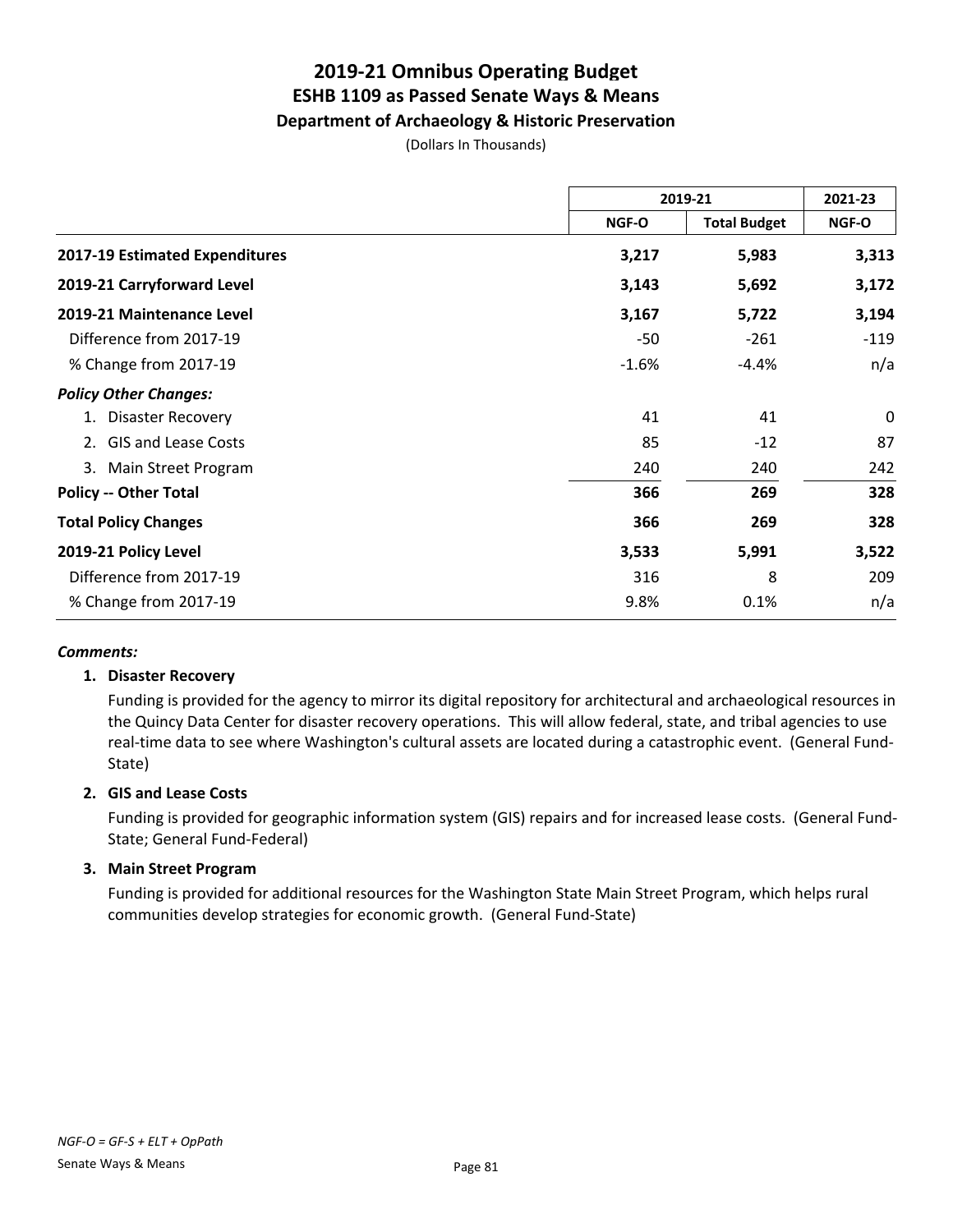# **2019-21 Omnibus Operating Budget ESHB 1109 as Passed Senate Ways & Means Bd of Reg for Prof Engineers & Land Surveyors**

(Dollars In Thousands)

|                                | 2019-21 |                     | 2021-23     |
|--------------------------------|---------|---------------------|-------------|
|                                | NGF-O   | <b>Total Budget</b> | NGF-O       |
| 2017-19 Estimated Expenditures | 0       | $\pmb{0}$           | 0           |
| 2019-21 Carryforward Level     | 0       | 0                   | 0           |
| 2019-21 Maintenance Level      | 0       | 0                   | 0           |
| Difference from 2017-19        | 0       | 0                   | 0           |
| % Change from 2017-19          | n/a     | n/a                 | n/a         |
| Policy -- Transfer Total       | 0       | 3,992               | 0           |
| <b>Total Policy Changes</b>    | 0       | 3,992               | 0           |
| 2019-21 Policy Level           | 0       | 3,992               | $\mathbf 0$ |
| Difference from 2017-19        | 0       | 3,992               | 0           |
| % Change from 2017-19          | n/a     | n/a                 | n/a         |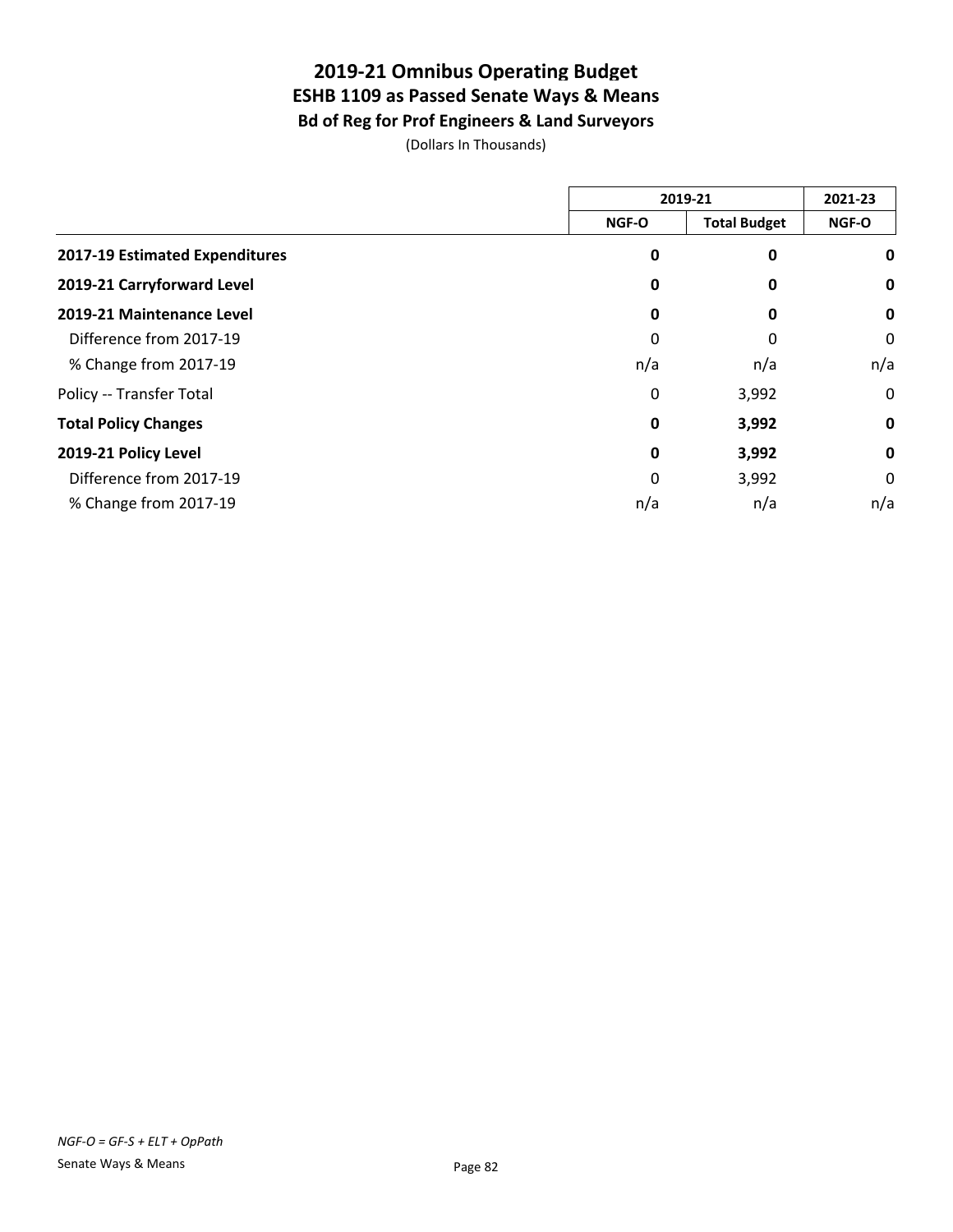**Washington State Health Care Authority**

(Dollars In Thousands)

|                                                  |           | 2019-21             |             |
|--------------------------------------------------|-----------|---------------------|-------------|
|                                                  | NGF-O     | <b>Total Budget</b> | NGF-O       |
| 2017-19 Estimated Expenditures                   | 4,662,347 | 19,160,021          | 5,494,798   |
| 2019-21 Carryforward Level                       | 5,260,974 | 20,556,813          | 5,540,095   |
| 2019-21 Maintenance Level                        | 5,782,531 | 21,051,652          | 6,548,789   |
| Difference from 2017-19                          | 1,120,184 | 1,891,631           | 1,053,992   |
| % Change from 2017-19                            | 24.0%     | 9.9%                | n/a         |
| <b>Policy Other Changes:</b>                     |           |                     |             |
| 1. Maintain Hospital Safety Net                  | 0         | $\mathbf 0$         | $-292,000$  |
| TB Misd. Diversion<br>2.                         | 5,000     | 5,000               | 10,496      |
| TB Outpatient Comp Restoration<br>3.             | 3,148     | 3,148               | 6,611       |
| TB Housing Vouchers & Supports<br>4.             | 3,962     | 3,962               | 8,321       |
| TB Headquarters Staffing<br>5.                   | 1,063     | 1,063               | 1,056       |
| <b>TB Crisis Services</b><br>6.                  | 8,451     | 12,153              | 17,741      |
| TB Intensive Case Managers<br>$\prime$ .         | 4,742     | 4,742               | 9,954       |
| TB Workforce Peer Supports<br>8.                 | 404       | 404                 | 423         |
| <b>Benefit Education and Communication</b><br>9. | 0         | 150                 | 0           |
| <b>Managed Care Dental</b><br>10.                | $-2,068$  | $-5,202$            | $-2,384$    |
| <b>Suicide Prevention</b><br>11.                 | 1,614     | 3,080               | 1,679       |
| Newborn Screening Pompe and MPS-1<br>12.         | 300       | 818                 | 342         |
| Newborn screening X-ALD<br>13.                   | 60        | 162                 | 63          |
| Benefits Staff - Employee & Retiree<br>14.       | 0         | 1,899               | 0           |
| <b>SEBB Dependent Verification</b><br>15.        | 0         | 512                 | 0           |
| 16. Centers of Excellence                        | 0         | 2,368               | 0           |
| 17. SEBB TPA Payments                            | 0         | 17,286              | $\mathbf 0$ |
| 18. PEBB Administrative Fees                     | 0         | 6,035               | 0           |
| 19. Low Income Health Care/I-502                 | $-10,323$ | 0                   | $-36,668$   |
| <b>Trafficking Victims Assistance</b><br>20.     | 72        | 72                  | $\mathbf 0$ |
| <b>Involuntary Treatment Procedures</b><br>21.   | 36        | 72                  | 38          |
| <b>COFA Dental</b><br>22.                        | 1,756     | 1,756               | 1,432       |
| <b>Prescription Drug Transparency</b><br>23.     | 455       | 455                 | 344         |
| Opioid Use Disorder<br>24.                       | 1,003     | 5,826               | 250         |
| Indian Health Improvement<br>25.                 | $-426$    | 1,744               | $-5,862$    |
| <b>Developmental Disability Services</b><br>26.  | 700       | 700                 | 0           |
| Immigrants in the Workplace<br>27.               | 27        | 119                 | 6           |
| Individual Health Insurance Market<br>28.        | 100       | 1,148               | 0           |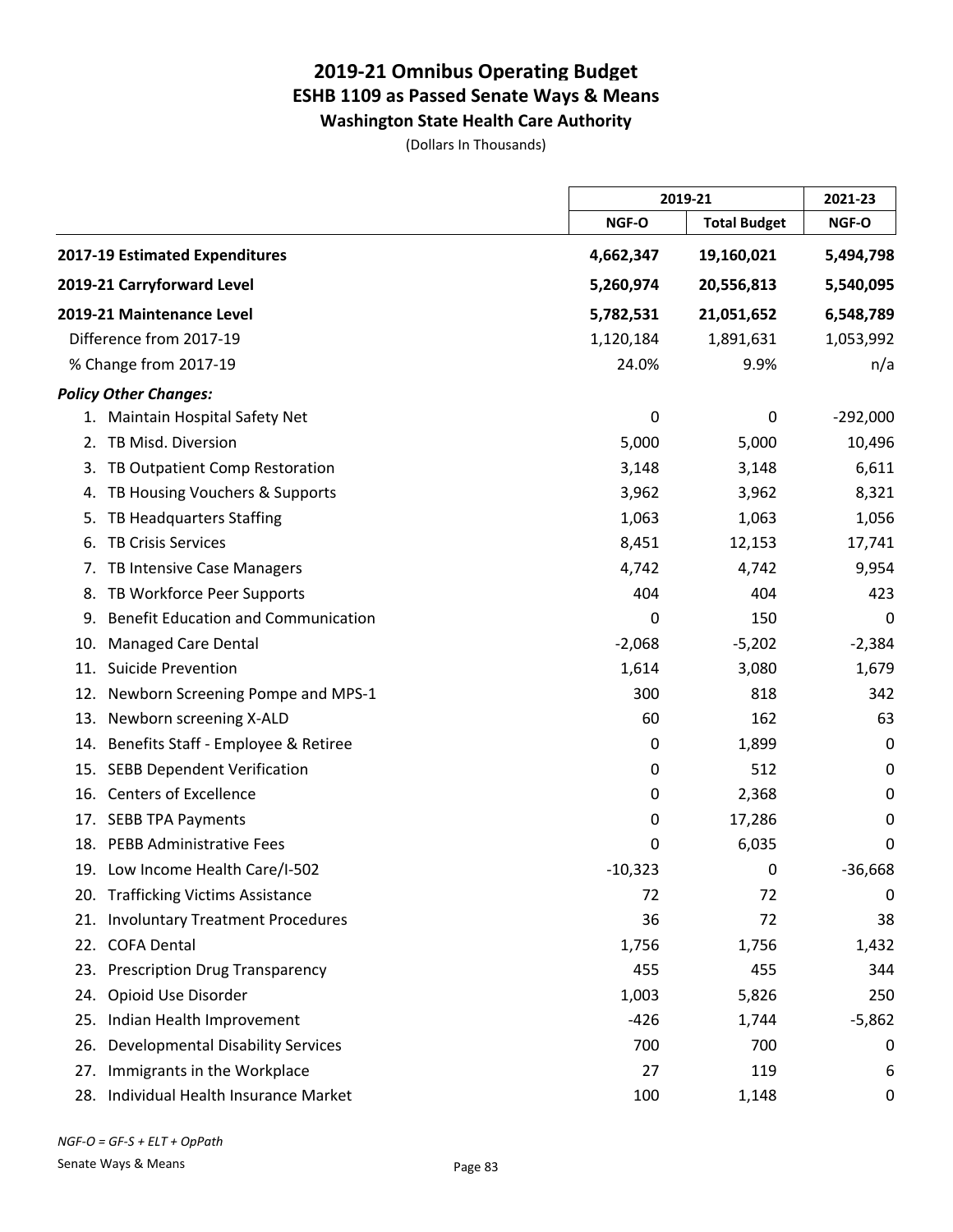**Washington State Health Care Authority**

(Dollars In Thousands)

|     |                                           |            | 2019-21             |            |
|-----|-------------------------------------------|------------|---------------------|------------|
|     |                                           | NGF-O      | <b>Total Budget</b> | NGF-O      |
| 29. | Reproductive Health Care                  | 1,588      | 1,588               | 5,335      |
| 30. | All Payer Claims Database                 | 3,538      | 3,538               | 4,908      |
| 31. | <b>Universal Health Care</b>              | 500        | 500                 | 0          |
| 32. | Children's Mental Health                  | 300        | 300                 | 315        |
| 33. | <b>Behavioral Health Grants</b>           | 0          | 45,111              | 0          |
| 34. | Clubhouses                                | 3,658      | 15,808              | 5,886      |
| 35. | <b>Dental Savings Restoration</b>         | 11,262     | 29,353              | 10,765     |
| 36. | <b>DSH Delay</b>                          | $-46,134$  | 118,972             | $-86,703$  |
| 37. | <b>Intensive BH Treatment Facilities</b>  | 2,856      | 6,066               | 5,884      |
| 38. | <b>Finance Staffing</b>                   | 622        | 1,502               | 626        |
| 39. | <b>Family Planning Clinic Rates</b>       | 916        | 916                 | 956        |
| 40. | <b>Assertive Community Treatment</b>      | 6,021      | 18,598              | 8,048      |
| 41. | <b>Community Long-Term Inpatient Beds</b> | 57,978     | 86,337              | 100,725    |
| 42. | <b>Community Health Centers I-502</b>     | $-1,032$   | 0                   | $-3,666$   |
| 43. | Mental Health Drop-In Facilities          | 708        | 1,507               | 3,208      |
| 44. | <b>Intensive Outpatient Treatment</b>     | 4,473      | 12,089              | 9,390      |
| 45. | <b>BHO Reserve Savings</b>                | $-35,000$  | $-61,000$           | 0          |
| 46. | <b>Secure Detoxification Facitilities</b> | 4,443      | 10,080              | 6,743      |
| 47. | <b>Discharge Wraparound Services</b>      | 2,816      | 8,754               | 2,987      |
| 48. | Federal IV&V Requirements                 | 0          | 558                 | 0          |
| 49. | Language Access Providers CBA             | 531        | 1,328               | 524        |
| 50. | <b>IMD Federal Waiver</b>                 | $-16,238$  | 0                   | $-34,086$  |
| 51. | Managed Care Performance Withhold         | $-48,981$  | $-166,342$          | $-69,949$  |
| 52. | <b>MCS Dental</b>                         | 395        | 395                 | 938        |
| 53. | <b>Medicaid Fraud Penalty Account</b>     | 16,000     | 0                   | 16,700     |
|     | 54. PPW Residential Treatment Start Up    | 1,256      | 2,942               | 2,637      |
|     | 55. Tort Recovery FTEs                    | $-1,376$   | $-4,760$            | $-1,436$   |
|     | 56. Assisted Outpatient Tx Pilot          | 450        | 450                 | 472        |
| 57. | Sole Community Hospital                   | 2,800      | 9,800               | 0          |
| 58. | Chiropractic Care for Spinal Pain         | 5,063      | 10,153              | 7,045      |
|     | 59. Program Integrity                     | $-101,796$ | $-351,572$          | $-145,639$ |
|     | <b>Policy -- Other Total</b>              | $-102,307$ | $-127,557$          | $-425,542$ |
|     | Policy -- Transfer Total                  | $-4,064$   | $-4,064$            | $-4,064$   |
|     | <b>Total Policy Changes</b>               | $-106,371$ | $-131,621$          | $-429,606$ |

 $\overline{a}$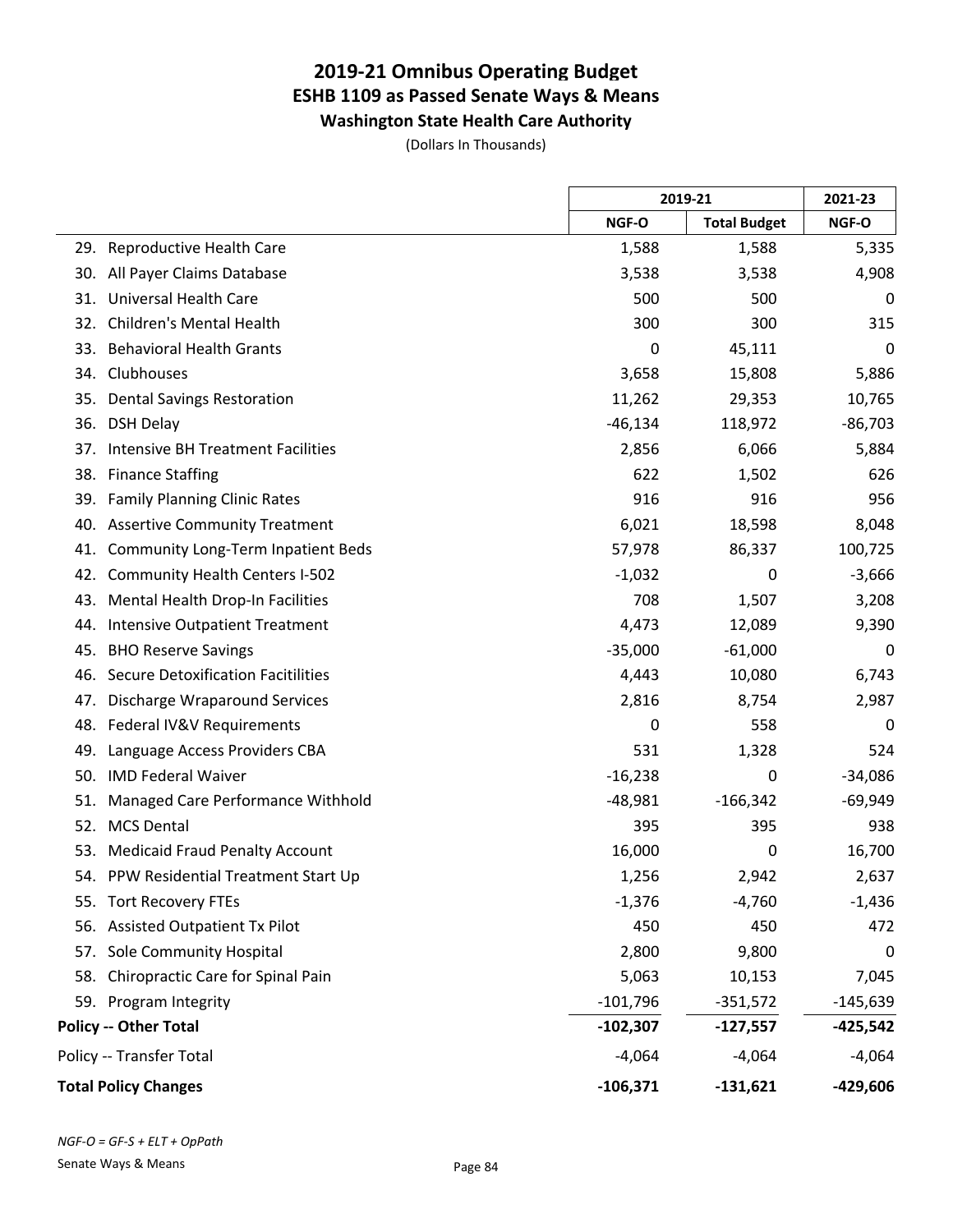**Washington State Health Care Authority**

(Dollars In Thousands)

|                         |           | 2019-21             |              |
|-------------------------|-----------|---------------------|--------------|
|                         | NGF-O     | <b>Total Budget</b> | <b>NGF-O</b> |
| 2019-21 Policy Level    | 5,676,160 | 20,920,031          | 6,119,183    |
| Difference from 2017-19 | 1,013,813 | 1,760,010           | 624,386      |
| % Change from 2017-19   | 21.7%     | 9.2%                | n/a          |

#### *Comments:*

### **1. Maintain Hospital Safety Net**

The Hospital Safety Net Assessment program (HSNA) allows the Health Care Authority (HCA) to collect assessments from Washington State hospitals and use the proceeds for payments to hospitals. Under current law, the HSNA would sunset in July 2021 resulting in reduced payments. Funding is adjusted to maintain the HSNA through June 30, 2023. (General Fund-State; Medical Aid Account-State)

#### **2. TB Misd. Diversion**

Funding is provided for efforts to divert individuals with behavioral health issues arrested for misdemeanor crimes from the forensic system in the phase I regions under the settlement filed in the case of Trueblood et. al. v. DSHS. The budget outlook assumes funding for the phase II region. (General Fund-State)

### **3. TB Outpatient Comp Restoration**

Funding is provided for four outpatient restoration teams in the phase I regions identified in the settlement filed in the case of Trueblood et. al. v. DSHS. The budget outlook assumes funding for the phase II region. (General Fund-State)

### **4. TB Housing Vouchers & Supports**

Funding is provided for four forensic HARPs teams in the phase I regions under the settlement filed in the case of Trueblood et. al. v. DSHS. The budget outlook assumes funding for the phase II region. (General Fund-State)

#### **5. TB Headquarters Staffing**

Funding is provided for four FTE to ensure the programs required under the settlement agreement in the case Trueblood et. al. v. DSHS are implemented. (General Fund-State)

### **6. TB Crisis Services**

Funding is provided to enhance crisis services in the phase I regions identified in the settlement filed in the case of Trueblood et. al. v. DSHS. This includes funding for a new 16 bed crisis triage facility in Spokane, funding to enhance crisis triage rates in the Pierce and Southwest regions, and funding for three new mobile crisis teams in the regions. The budget outlook assumes funding for the phase II region. (General Fund-State; General Fund-Medicaid)

### **7. TB Intensive Case Managers**

Funding is provided to enhance supports for high utilizers in the phase I regions as identified in the settlement filed in the case of Trueblood et. al. v. DSHS. The budget outlook assumes funding for the phase II region. (General Fund-State)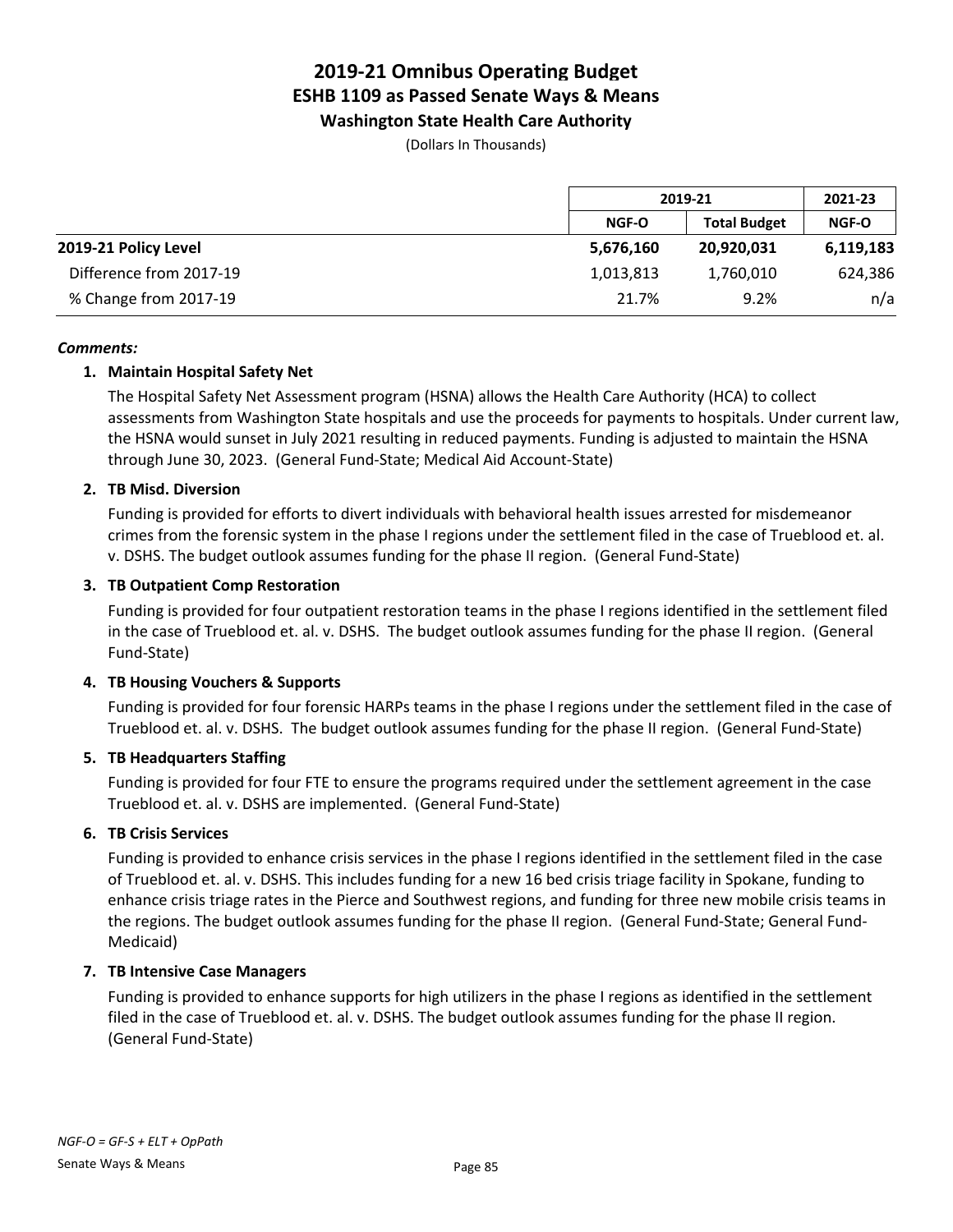**Washington State Health Care Authority**

(Dollars In Thousands)

#### **8. TB Workforce Peer Supports**

Funding is provided for 1 FTE and the cost of training materials to develop a forensic peer support certification process as identified in the settlement filed in the case of Trueblood et. al. v. DSHS. (General Fund-State)

#### **9. Benefit Education and Communication**

Funding is provided for the preparation and distribution of information to assist school employees enrolling in the School Employees' Benefits Board (SEBB) program. (School Employees' Insurance Admin Account-State)

#### **10. Managed Care Dental**

Funding is provided to support the move of Medicaid dental from fee-for-service to managed care as required in Substitute Senate Bill (SSB) 5883. (General Fund-State; General Fund-Medicaid)

#### **11. Suicide Prevention**

Funding is proposed to implement the State Action Alliance for Suicide Prevention recommendations for the performance and administration of clinical services for suicide assessment, treatment, and management of suicide prevention grants to community groups and coalitions throughout Washington State. (General Fund-State; General Fund-Medicaid)

#### **12. Newborn Screening Pompe and MPS-1**

The Washington State Board of Health added Pompe Disease (PD) and Mucopolysaccharidosis Type - I (MPS-I), both genetic disorders, to the mandatory newborn screening panel in 2017. The Department of Health has requested a fee increase to cover costs related to inclusion of these tests. Funding is provided for the fee increase for the mandatory newborn screening panels for all covered medical births. (General Fund-State; General Fund-Medicaid)

#### **13. Newborn screening X-ALD**

The Washington State Board of Health added X-linked adrenoleukodystrophy (X-ALD), a genetic disorder, to the mandatory newborn screening panel in 2018. The Department of Health has requested a fee increase to cover costs related to inclusion of this test. Funding is provided for the fee increase for the mandatory newborn screening panels for all covered medical births. (General Fund-State; General Fund-Medicaid)

### **14. Benefits Staff - Employee & Retiree**

Funding is provided for additional staffing for customer service, contract management, and program and benefit support, due to increasing enrollment and complexity in employee and retiree insurance programs. (St Health Care Authority Admin Account-State; School Employees' Insurance Admin Account-State)

### **15. SEBB Dependent Verification**

Funding is provided for the dependent verification of approximately 150,000 dependents of school employees prior to enrollment in the School Employees' Benefits Board program. (School Employees' Insurance Admin Account-State)

### **16. Centers of Excellence**

Funding is provided for three components in the Centers of Excellence bundled payment program, including an increase in the administrative rate for the total joint replacement, establishment of an ongoing administrative rate for a lumbar fusion bundle, and evaluation of a possible third bundle for bariatric surgeries. (Uniform Medical Plan Benefits Administration Account-Non-Appr; SEBB Medical Benefits Admin Account-Non-Appr)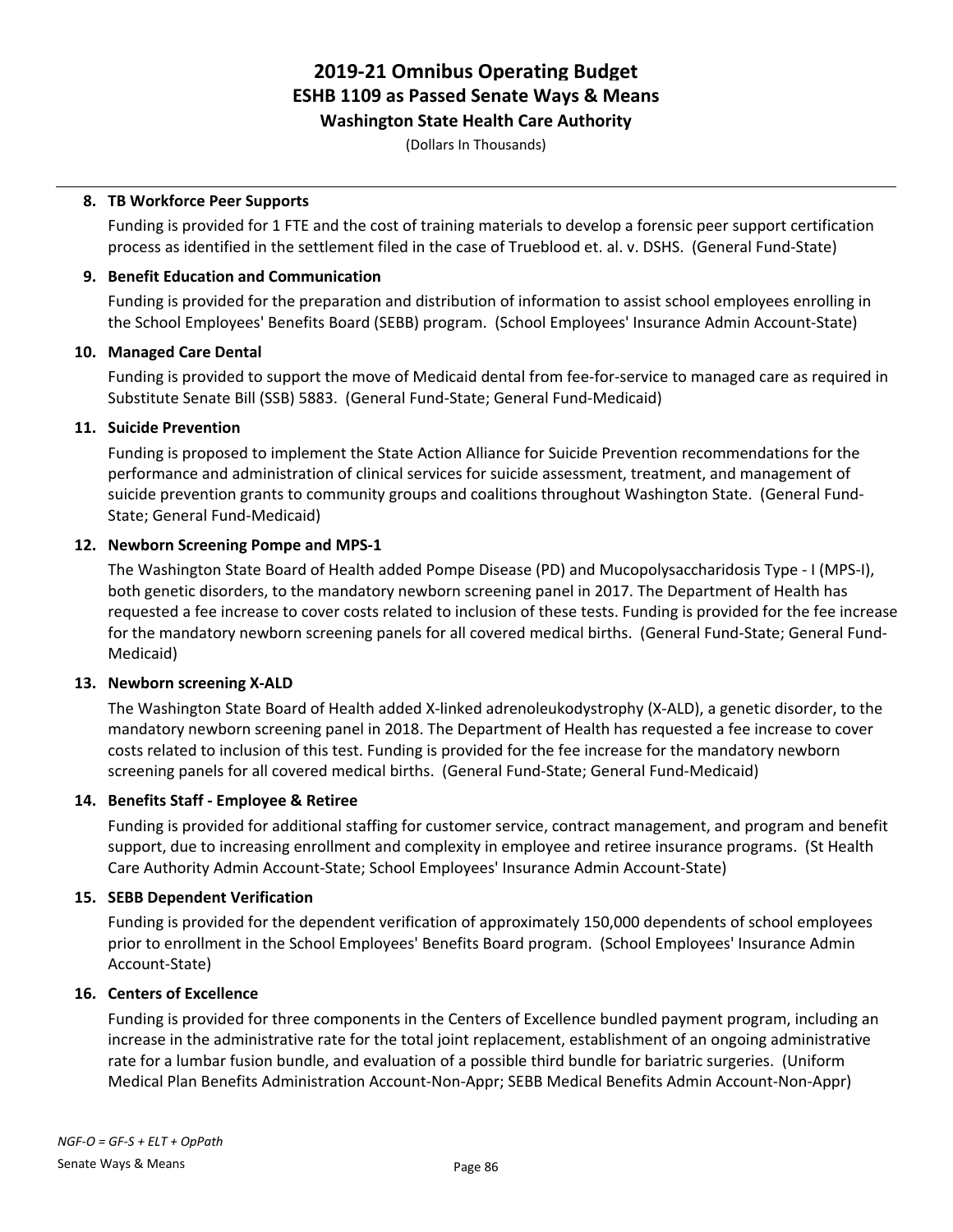**Washington State Health Care Authority**

(Dollars In Thousands)

#### **17. SEBB TPA Payments**

Funding is provided for third party administrator fees for the new SEBB Program. (SEBB Flex Spend Dep Care Admin Account-Non-Appr; SEBB Dental Benefits Admin Account-Non-Appr; SEBB Medical Benefits Admin Account-Non-Appr)

#### **18. PEBB Administrative Fees**

Funding is provided for cost increases in the third party administrator fees and administrator charges for the Uniform Medical Plan, Uniform Dental Plan, Flexible Spending Arrangement, and Dependent Care Assistance Program. (Flexible Spending Administrative Account-Non-Appr; Uniform Dental Plan Benefits Administration Account-Non-Appr; Uniform Medical Plan Benefits Administration Account-Non-Appr)

#### **19. Low Income Health Care/I-502**

Initiative 502 directed a portion of the revenue from taxes on the sale of marijuana into the Basic Health Trust Account. Those dollars are used in lieu of General Fund-State dollars for capitation payments for Medicaid clients enrolled in managed care plans. Funding is adjusted to reflect updated estimates of marijuana-related revenue. (General Fund-State; Basic Health Plan Trust Account-Non-Appr)

### **20. Trafficking Victims Assistance**

Funding is provided for Substitute Senate Bill 5164 (trafficking victims assistance) for one-time IT costs necessary to implement this program, which will provide state funded public assistance to certain victims of human trafficking while that person is in the process of applying for a T or U Visa or seeking asylum (General Fund-State)

#### **21. Involuntary Treatment Procedures**

Funding is provided to implement Substitute Senate Bill No. 5181 (involuntary treatment procedures). (General Fund-State; General Fund-Medicaid)

### **22. COFA Dental**

Funding is provided for Engrossed Senate Bill 5274 (pacific islander dental) for premium payments for dental insurance purchased through the Health Benefit Exchange (HBE) for pacific islanders who meet the requirements of the premium assistance payment program. One-time funding is provided for HBE to make systems changes needed to implement this program. (General Fund-State)

#### **23. Prescription Drug Transparency**

Funding is provided for Second Substitute Senate bill 5292 (prescription drug transparency) for staff costs related to data collection and reporting on prescription drug transparency. (General Fund-State)

#### **24. Opioid Use Disorder**

Funding is provided to implement Substitute Senate Bill No. 5380 (opioid use disorder) to include diversion grants for establishing new Law Enforcement Assisted Diversion programs outside King County. (General Fund-State; General Fund-Federal)

#### **25. Indian Health Improvement**

Funding is provided for Senate Bill 5415 (indian health improvement) for the creation of the Indian Health Improvement Reinvestment Account. Funds in this account, which are dervied from savings in based on recent federal legislation, are to be used to fund programs, projects and activities that are identified in the Indian Health Improvement Advisory Plan. (General Fund-State; General Fund-Medicaid; Indian Health Account-Non-Appr)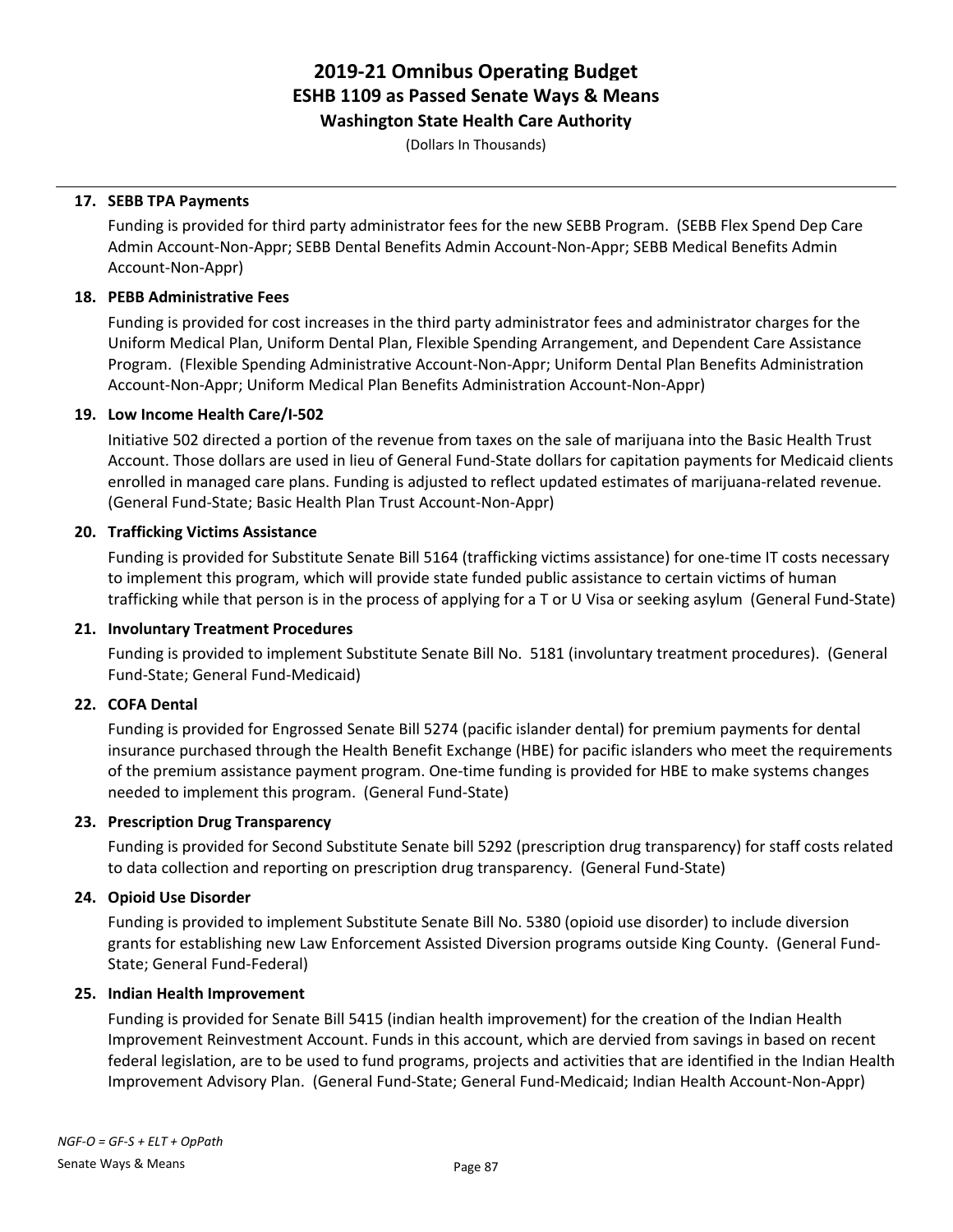# **Washington State Health Care Authority**

(Dollars In Thousands)

### **26. Developmental Disability Services**

Funding is provided to the HCA to provide behavioral health services and supports for individuals with developmental disabilities who are offered crisis stabilization services, pursuant to Engrossed Second Substitute Senate Bill 5483 (developmental disability services). (General Fund-State)

#### **27. Immigrants in the Workplace**

Funding is provided for Engrossed Second Substitute Senate Bill 5497 (immigrants in the workplace) for legal fees associated with implementing this program. If this bill is not enacted by June 30, 2019, this funding lapses. (General Fund-State; General Fund-Federal; St Health Care Authority Admin Account-State)

#### **28. Individual Health Insurance Market**

Funding is provided for Engrossed Substitute Senate Bill 5526 (individual insurance market) for the Health Benefit Exchange to develop standardized health benefit plans. (General Fund-State; Health Benefit Exchange Account-State)

#### **29. Reproductive Health Care**

Funding is provided for Second Substitute Senate Bill 5602 (reproductive health care) for Health Care Authority to implement a Take Charge-like program for individuals who would be eligible for this program except for their immigration status. (General Fund-State)

#### **30. All Payer Claims Database**

Funding is provided for Engrossed Substitute Senate Bill 5741 (all payer claims data base) to transition the All Payer Claims Database from the Office of Financial Management to the Health Care Authority. (General Fund-State)

### **31. Universal Health Care**

Funding is provided for Second Substitute Senate Bill 5822 (universal health care) for actuarial and financial analysis for the workgroup on universal health care in Washington State. A report is due to the Legislature by November 15, 2020. (General Fund-State)

### **32. Children's Mental Health**

Funding is provided for one FTE to implement and manage an online training on parent initiated treatment for providers and to conduct an annual survey on the implementation of House Bill No. 1874 should it be enacted, pursuant to Second Substitute Senate Bill No. 5903 (children's mental Health). (General Fund-State)

### **33. Behavioral Health Grants**

Federal expenditure authority is provided for multiple federal grant awards to address and combat substance use disorder. (General Fund-Federal)

#### **34. Clubhouses**

Funding is provided for 18 clubhouse programs statewide based on the Clubhouse International model and as part of the Medicaid State Plan. (General Fund-State; General Fund-Medicaid)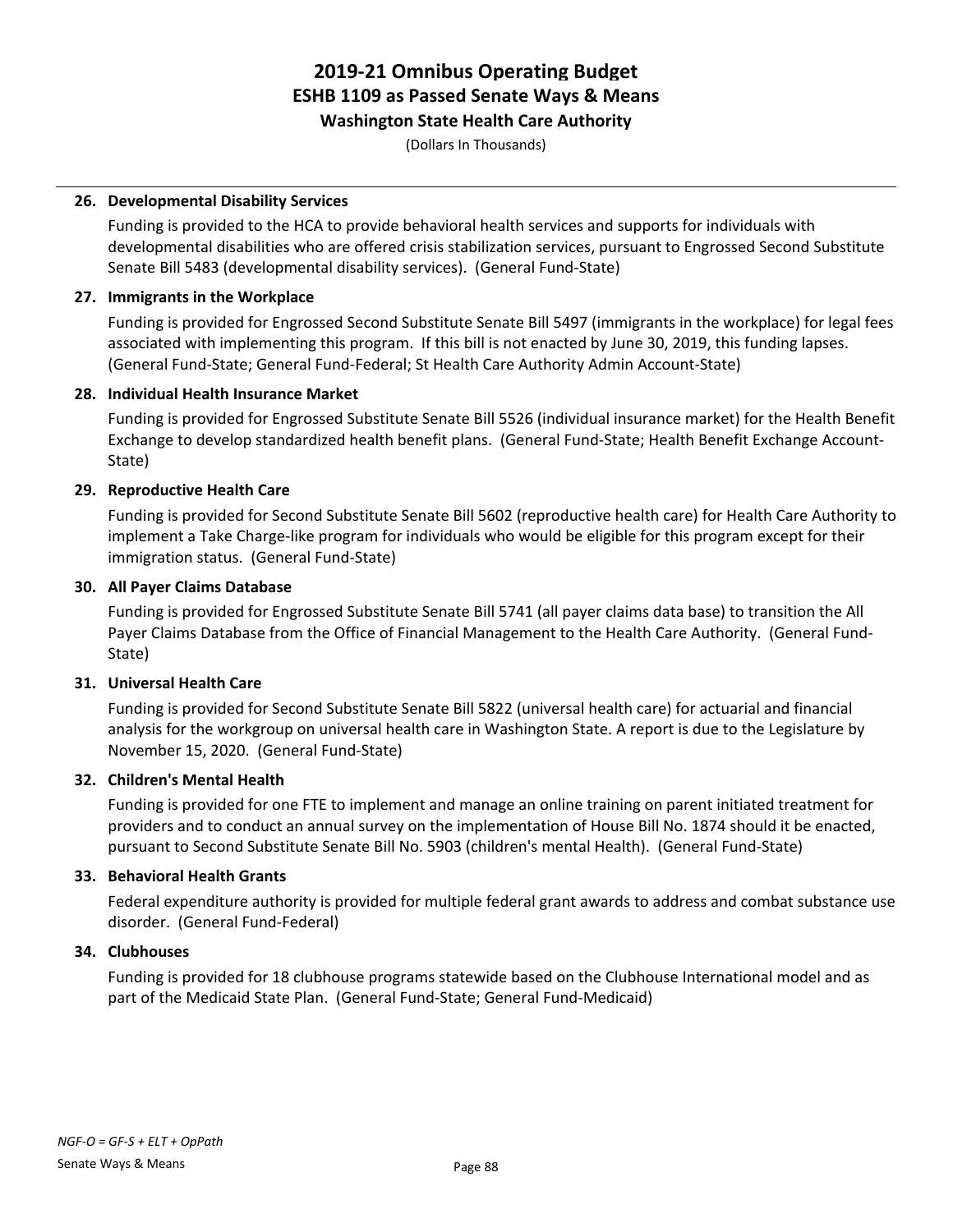**Washington State Health Care Authority**

(Dollars In Thousands)

### **35. Dental Savings Restoration**

The Health Care Authority has named apparently successful bidders to transition services from fee for service to managed care. Savings from reduced emergency department utilization as a result were assumed in the current budget; however, the savings assumptions in the current budget will not be achieved at the level or within the timeline originally anticipated. Funding is provided to restore a portion of the assumed savings. (General Fund-State; General Fund-Medicaid)

### **36. DSH Delay**

Under the Affordable Care Act, disproportionate share hospital (DSH) funding was scheduled to be reduced beginning in 2014. The federal government has extended this reduction to federal fiscal year 2020. Funding is adjusted for both the certified public expenditure hold harmless payment and federal DSH appropriation in anticipation of another federal extension. (General Fund-State; General Fund-Medicaid)

# **37. Intensive BH Treatment Facilities**

Funding is provided for a new community facility type to address the need for additional discharge placements for individuals leaving the state psychiatric hospitals. Intensive behavioral health (BH) treatment facilities serve individuals who possess higher levels of behavioral challenges that existing alternative behavioral health facilities cannot accommodate. (General Fund-State; General Fund-Medicaid)

# **38. Finance Staffing**

Funding is provided for additional staff to address skill shortfalls in the financial services division. (General Fund-State; General Fund-Medicaid; St Health Care Authority Admin Account-State; other accounts)

### **39. Family Planning Clinic Rates**

Funding is provided to increase reimbursement rates for reproductive health services ineligible for federal matching funds. (General Fund-State)

# **40. Assertive Community Treatment**

Funding is provided for eight additional Assertive Community Treatment (ACT) teams statewide, three full teams and two half teams in FY 2020 and for an additional three full teams in FY 2021. (General Fund-State; General Fund-Medicaid)

### **41. Community Long-Term Inpatient Beds**

Funding is provided for 140 community beds in the 2019-21 biennium to provide inpatient services for individuals on a 90 or 180 day commitment. It is assumed that these beds will be a mix of community hospital and evaluation and treatment center settings. (General Fund-State; General Fund-Medicaid)

### **42. Community Health Centers I-502**

Initiative 502, passed by voters in 2012, authorizes the regulation, sale, and taxation of marijuana for adults over the age of 21. The initiative directed a portion of the tax revenue to fund primary, dental, migrant, and maternity health care services through contracts with community health centers. The Health Care Authority (HCA) will use the tax revenue in lieu of state general fund payments to community health centers for services provided to medical assistance clients. (General Fund-State; Dedicated Marijuana Account-State)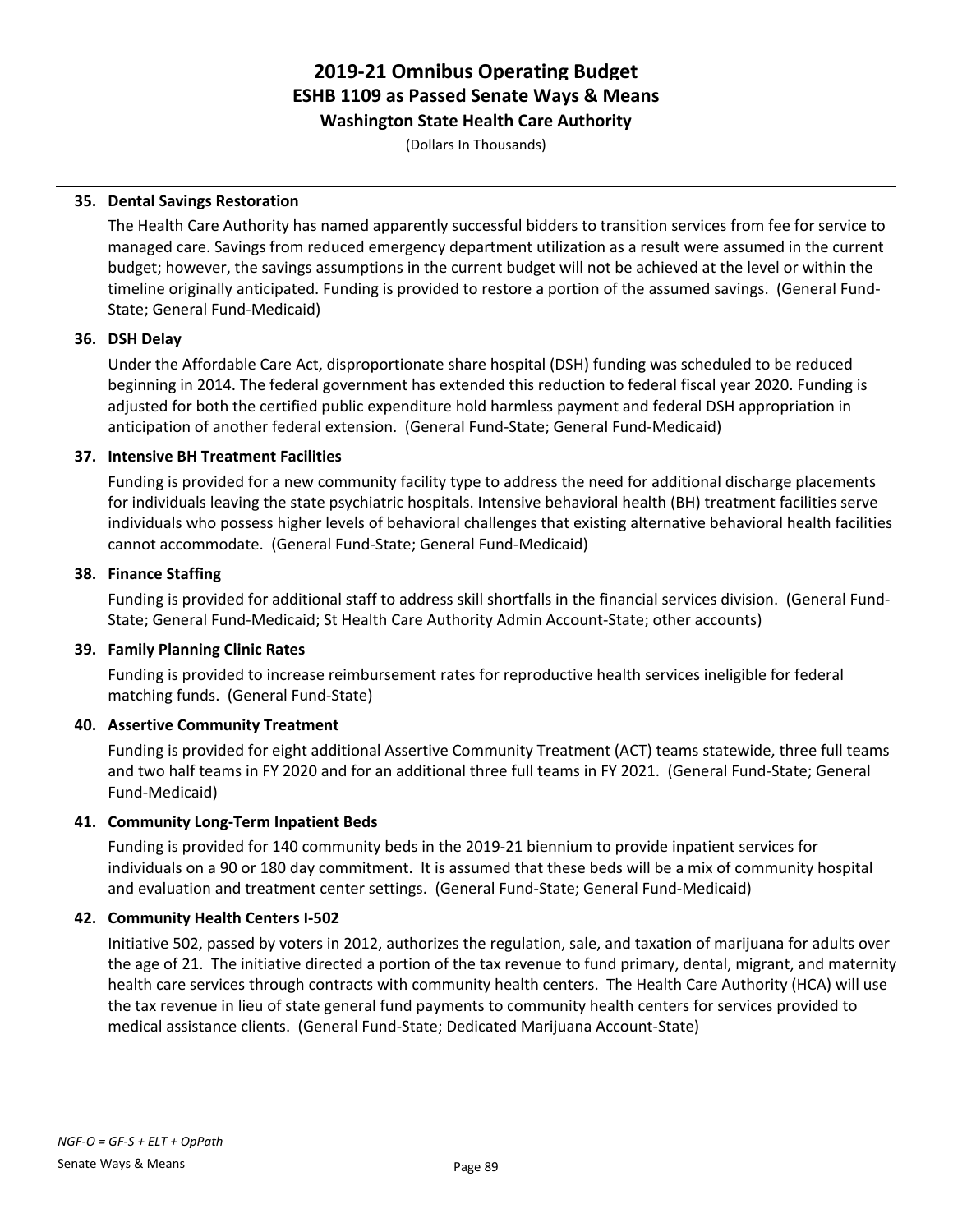**Washington State Health Care Authority**

(Dollars In Thousands)

### **43. Mental Health Drop-In Facilities**

Funding is provided for five mental health peer service centers across the state to divert individuals from crisis services and an inpatient level of care (General Fund-State; General Fund-Medicaid)

### **44. Intensive Outpatient Treatment**

Funding is provided for intensive outpatient treatment programs (IOPs). The services are assumed to be provided by acute or psychiatric hospitals and tailored to individual patient treatment needs once they are discharged from inpatient psychiatric facilities. (General Fund-State; General Fund-Medicaid)

### **45. BHO Reserve Savings**

Effective January 1, 2020, all regions of the state are required to transition to fully integrated physical and behavioral health care, meaning funding for these services will shift from Behavioral Health Organizations (BHOs) to fully integrated managed care contracts. The current BHOs are required to return state and federal Medicaid reserves remaining after termination of their contract, resulting in a one-time savings. (General Fund-State; General Fund-Medicaid)

# **46. Secure Detoxification Facitilities**

Funding is provided for one 16-bed facility and to increase the rates for current secure detoxification beds in the system. (General Fund-State; General Fund-Medicaid)

### **47. Discharge Wraparound Services**

Funding is provided for wraparound services for adults discharging from the state psychiatric hospitals into alternative community placements. (General Fund-State; General Fund-Medicaid)

### **48. Federal IV&V Requirements**

The Health Care Authority (HCA) must meet new federal requirements for enterprise-wide Independent Validation and Verification (IV&V) contracted services. Funding is added to the Health Benefit Exchange to support the enterprise-wide IV&V processes, independent contractor quality and risk mitigation services. (General Fund-Medicaid; Health Benefit Exchange Account-State)

### **49. Language Access Providers CBA**

Funding is adjusted for interpreter services based upon the language access providers' collective bargaining agreement for the 2019-21 biennium. (General Fund-State; General Fund-Medicaid)

### **50. IMD Federal Waiver**

The Health Care Authority is assumed to obtain a federal waiver through the CMS to allow up to 30 days of inpatient care to be reimbursed by Medicaid beginning July 1, 2020. (General Fund-State; General Fund-Medicaid)

### **51. Managed Care Performance Withhold**

Beginning January 1, 2020, funding is reduced to reflect savings from Substitute Senate Bill 5523 (managed care performance) equal to 2 percent of managed care premiums (General Fund-State; General Fund-Medicaid)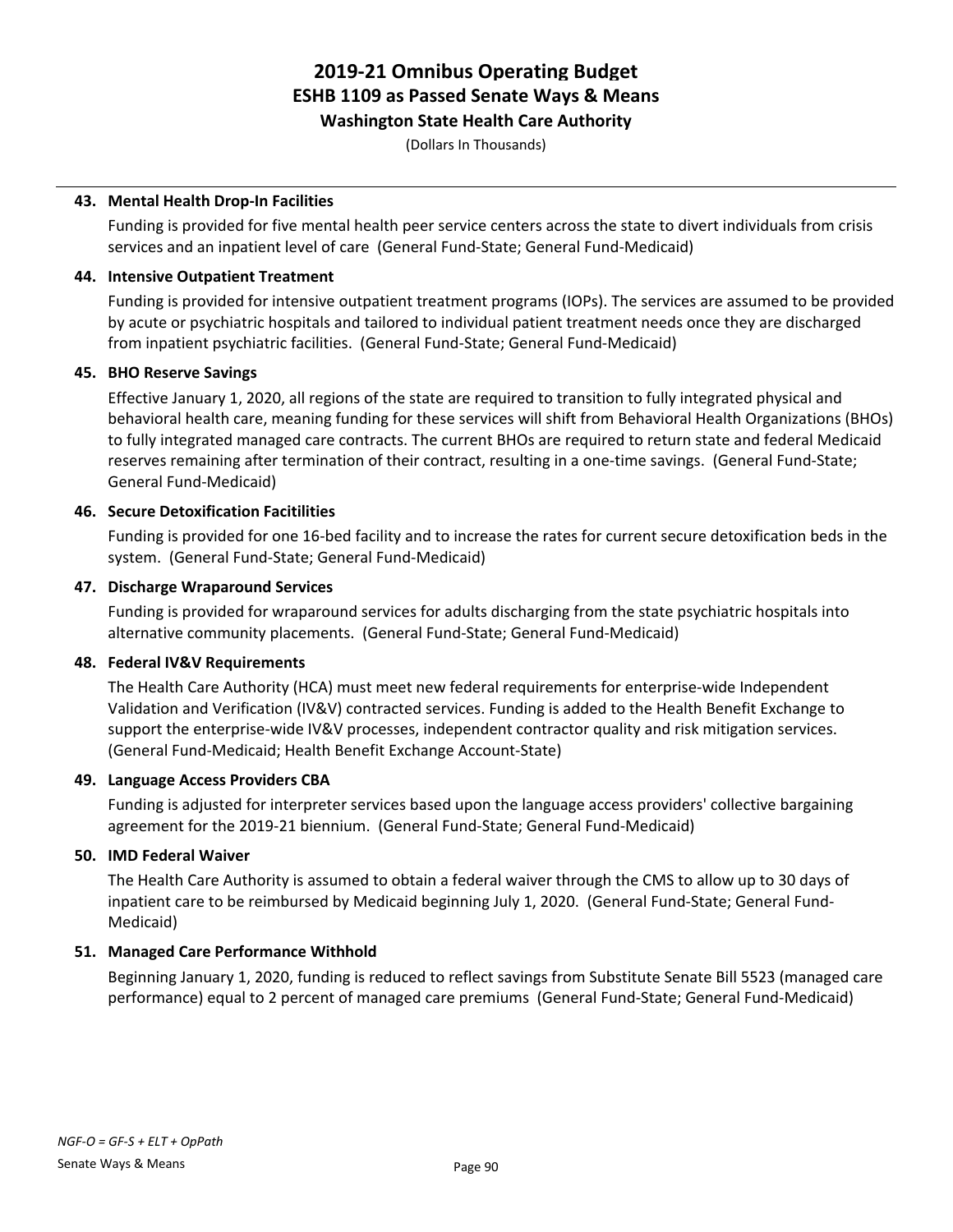#### **Washington State Health Care Authority**

(Dollars In Thousands)

### **52. MCS Dental**

Funding is provided to implement a full dental benefit for clients in the Medical Care Services Program. This assumes a January 1, 2020 start date. (General Fund-State)

#### **53. Medicaid Fraud Penalty Account**

Funding is shifted from the Medicaid Fraud Penalty Account to the state general fund on a one-time basis. (General Fund-State; Medicaid Fraud Penalty Account-State)

#### **54. PPW Residential Treatment Start Up**

Funding is provided for two 16-bed pregnant and parenting women (PPW) Residential Treatment sites. (General Fund-State; General Fund-Federal; General Fund-Medicaid)

### **55. Tort Recovery FTEs**

Staffing is provided for tort recovery work, which will produce General Fund-State savings. (General Fund-State; General Fund-Medicaid)

#### **56. Assisted Outpatient Tx Pilot**

Funding is provided to continue one pilot project in Pierce County to promote increased utilization of assisted outpatient treatment programs through the Behavioral Helath Administrative Services Organization. (General Fund-State)

#### **57. Sole Community Hospital**

One-time funding is provided to increase the rates paid to rural hospitals that were certified by the Centers for Medicare and Medicaid Services as sole community hospitals as of January 1, 2013, with less than one hundred fifty acute care licensed beds in FY 2011 to 150 percent of the hospitals fee-for-service rate. (General Fund-State; General Fund-Medicaid)

### **58. Chiropractic Care for Spinal Pain**

Funding is provided for an adult chiropractic care benefit, effective January 1, 2020. (General Fund-State; General Fund-Medicaid)

### **59. Program Integrity**

Beginning January 1, 2020, funding is reduced to reflect savings from program integrity activity recoveries from managed care plans in accordance with recommendations from the Centers for Medicare and Medicaid Services. (General Fund-State; General Fund-Medicaid; Medicaid Fraud Penalty Account-State)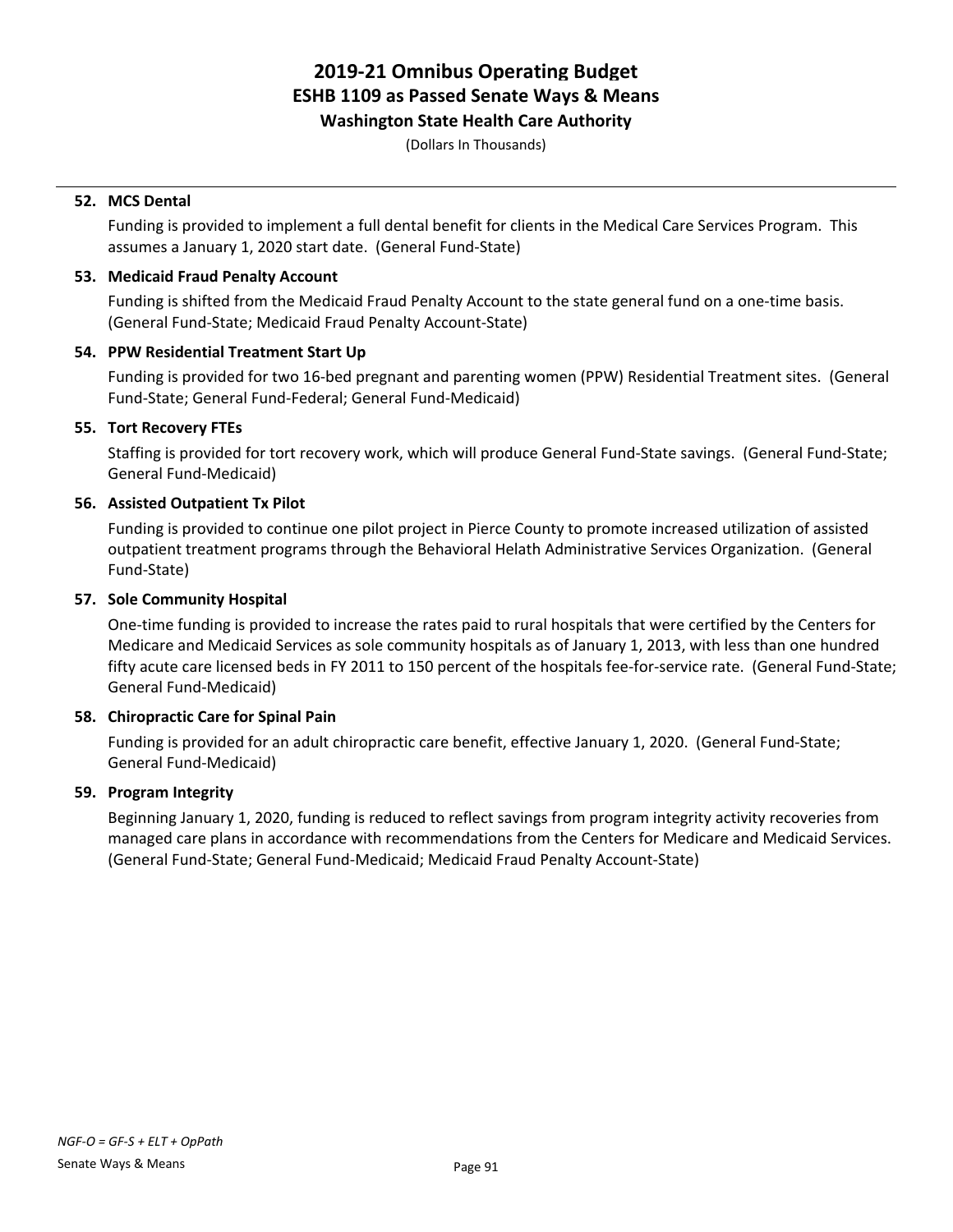**Human Rights Commission** (Dollars In Thousands)

|                                | 2019-21      |                     | 2021-23 |
|--------------------------------|--------------|---------------------|---------|
|                                | <b>NGF-O</b> | <b>Total Budget</b> | NGF-O   |
| 2017-19 Estimated Expenditures | 4,517        | 7,129               | 4,615   |
| 2019-21 Carryforward Level     | 4,579        | 7,231               | 4,607   |
| 2019-21 Maintenance Level      | 4,395        | 7,067               | 4,428   |
| Difference from 2017-19        | $-122$       | $-62$               | $-187$  |
| % Change from 2017-19          | $-2.7%$      | $-0.9%$             | n/a     |
| <b>Policy Other Changes:</b>   |              |                     |         |
| 1. Reproductive Health Care    | 200          | 200                 | 195     |
| 2. Administrative Support      | 169          | 169                 | 165     |
| <b>Policy -- Other Total</b>   | 369          | 369                 | 360     |
| <b>Total Policy Changes</b>    | 369          | 369                 | 360     |
| 2019-21 Policy Level           | 4,764        | 7,436               | 4,788   |
| Difference from 2017-19        | 247          | 307                 | 173     |
| % Change from 2017-19          | 5.5%         | 4.3%                | n/a     |

### *Comments:*

### **1. Reproductive Health Care**

Funding is provided to implement 2SSB 5602 (reproductive health care) for investigation of reproductive health care-related discrimination complaints. (General Fund-State)

### **2. Administrative Support**

Funding is provided for an administrative services manager to oversee human resources, state reports, budgeting matters, and public records. (General Fund-State)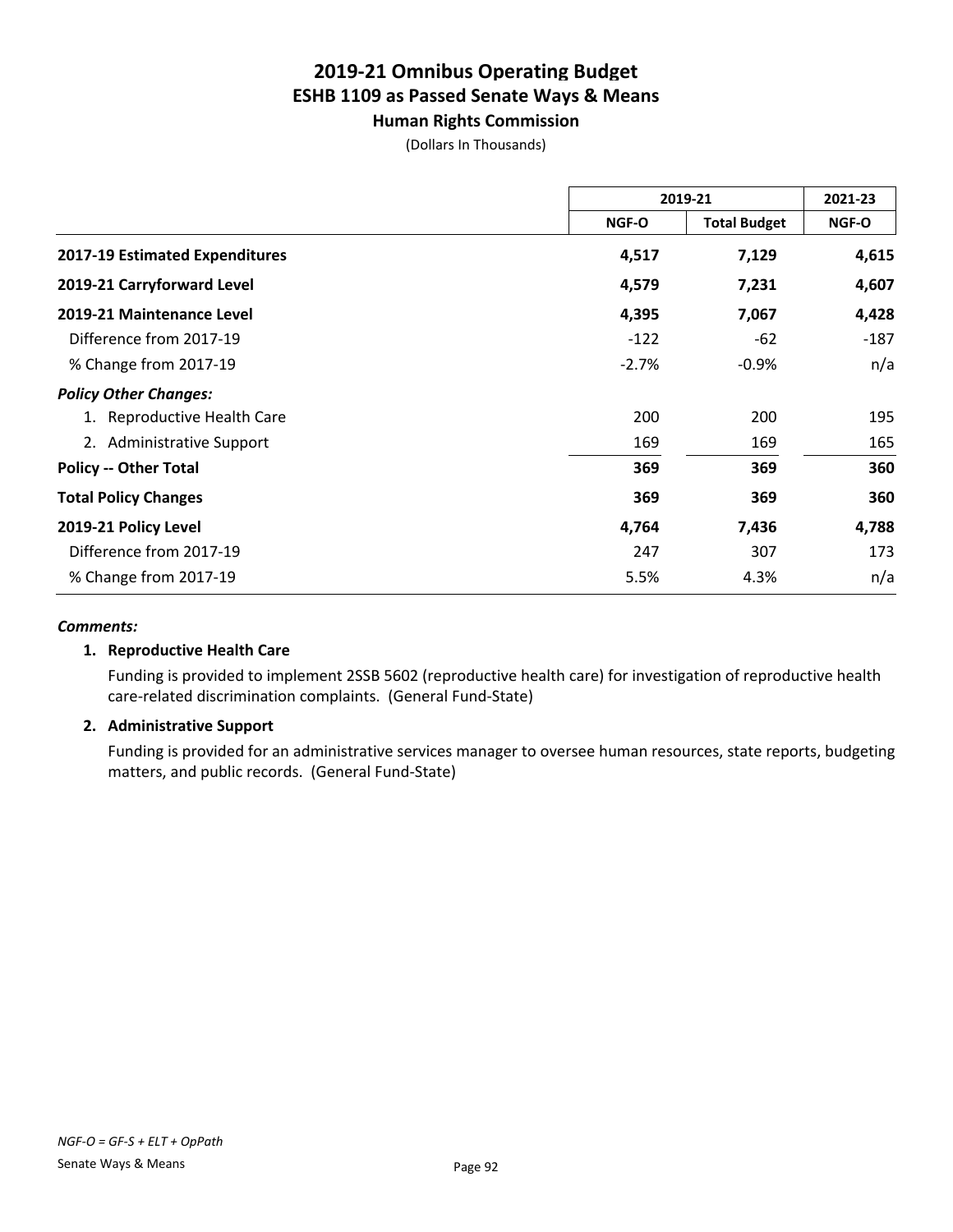**Board of Industrial Insurance Appeals**

(Dollars In Thousands)

|                                     | 2019-21     |                     | 2021-23     |
|-------------------------------------|-------------|---------------------|-------------|
|                                     | NGF-O       | <b>Total Budget</b> | NGF-O       |
| 2017-19 Estimated Expenditures      | 0           | 45,141              | 0           |
| 2019-21 Carryforward Level          | 0           | 46,062              | 0           |
| 2019-21 Maintenance Level           | $\mathbf 0$ | 46,608              | $\mathbf 0$ |
| Difference from 2017-19             | 0           | 1,467               | 0           |
| % Change from 2017-19               | n/a         | 3.2%                | n/a         |
| <b>Policy Other Changes:</b>        |             |                     |             |
| 1. One-Time Lease Adjustments/Moves | 0           | 40                  | 0           |
| <b>Policy -- Other Total</b>        | 0           | 40                  | $\mathbf 0$ |
| <b>Total Policy Changes</b>         | 0           | 40                  | $\mathbf 0$ |
| 2019-21 Policy Level                | $\mathbf 0$ | 46,648              | $\mathbf 0$ |
| Difference from 2017-19             | 0           | 1,507               | 0           |
| % Change from 2017-19               | n/a         | 3.3%                | n/a         |

#### *Comments:*

# **1. One-Time Lease Adjustments/Moves**

Funding is provided for one-time relocation and project costs for the Moses Lake and Bellingham office locations. (Accident Account-State; Medical Aid Account-State)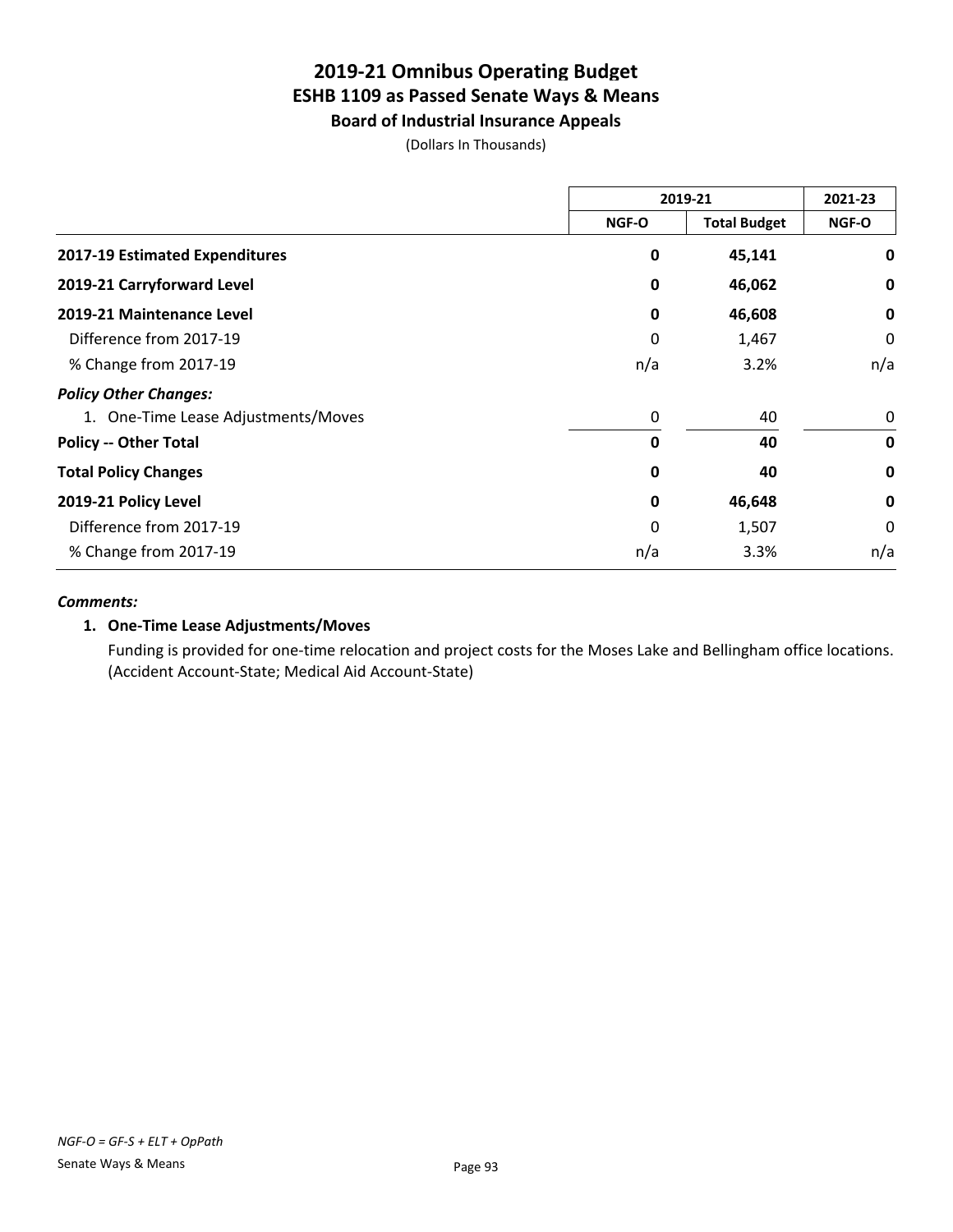**WA State Criminal Justice Training Commission**

(Dollars In Thousands)

|                                        | 2019-21  |                     | 2021-23  |  |
|----------------------------------------|----------|---------------------|----------|--|
|                                        | NGF-O    | <b>Total Budget</b> | NGF-O    |  |
| 2017-19 Estimated Expenditures         | 44,807   | 60,735              | 46,570   |  |
| 2019-21 Carryforward Level             | 40,458   | 54,288              | 40,597   |  |
| 2019-21 Maintenance Level              | 40,482   | 54,338              | 40,644   |  |
| Difference from 2017-19                | $-4,325$ | $-6,397$            | $-5,926$ |  |
| % Change from 2017-19                  | $-9.7%$  | $-10.5%$            | n/a      |  |
| <b>Policy Other Changes:</b>           |          |                     |          |  |
| Death Investigation Curriculum         | 0        | 534                 | $\Omega$ |  |
| <b>Basic Law Enforcement Academy</b>   | 4,517    | 6,442               | 0        |  |
| Food Vendor Rate Increase<br>3.        | 32       | 42                  | 44       |  |
| <b>Trueblood CIT Training</b><br>4.    | 899      | 899                 | 1,887    |  |
| Trueblood Mental Health Response<br>5. | 4,000    | 4,000               | 8,397    |  |
| <b>Policy -- Other Total</b>           | 9,448    | 11,917              | 10,328   |  |
| <b>Total Policy Changes</b>            | 9,448    | 11,917              | 10,328   |  |
| 2019-21 Policy Level                   | 49,930   | 66,255              | 50,972   |  |
| Difference from 2017-19                | 5,123    | 5,520               | 4,402    |  |
| % Change from 2017-19                  | 11.4%    | 9.1%                | n/a      |  |

### *Comments:*

### **1. Death Investigation Curriculum**

Funding is provided to update and expand the medicolegal forensic investigation training currently provided to coroners and medical examiners from 80 hours to 240 hours to meet the recommendations of the National Commission on Forensic Science for certification and accreditation. Funding is provided as a result of the passage of ESSB 5332 (vital statistics) which increased the vital records certificate fee by \$5. (Death Investigations Account-State)

### **2. Basic Law Enforcement Academy**

Funding is provided for nine additional Basic Law Enforcement Academy classes each fiscal year of the 2019-21 biennium increasing the number of classes from 10 to 19. (General Fund-State; General Fund-Local)

#### **3. Food Vendor Rate Increase**

Funding is provided for a vendor rate increase on the daily meals provided to Basic Law Enforcement Academy recruits during their training. (General Fund-State; General Fund-Local)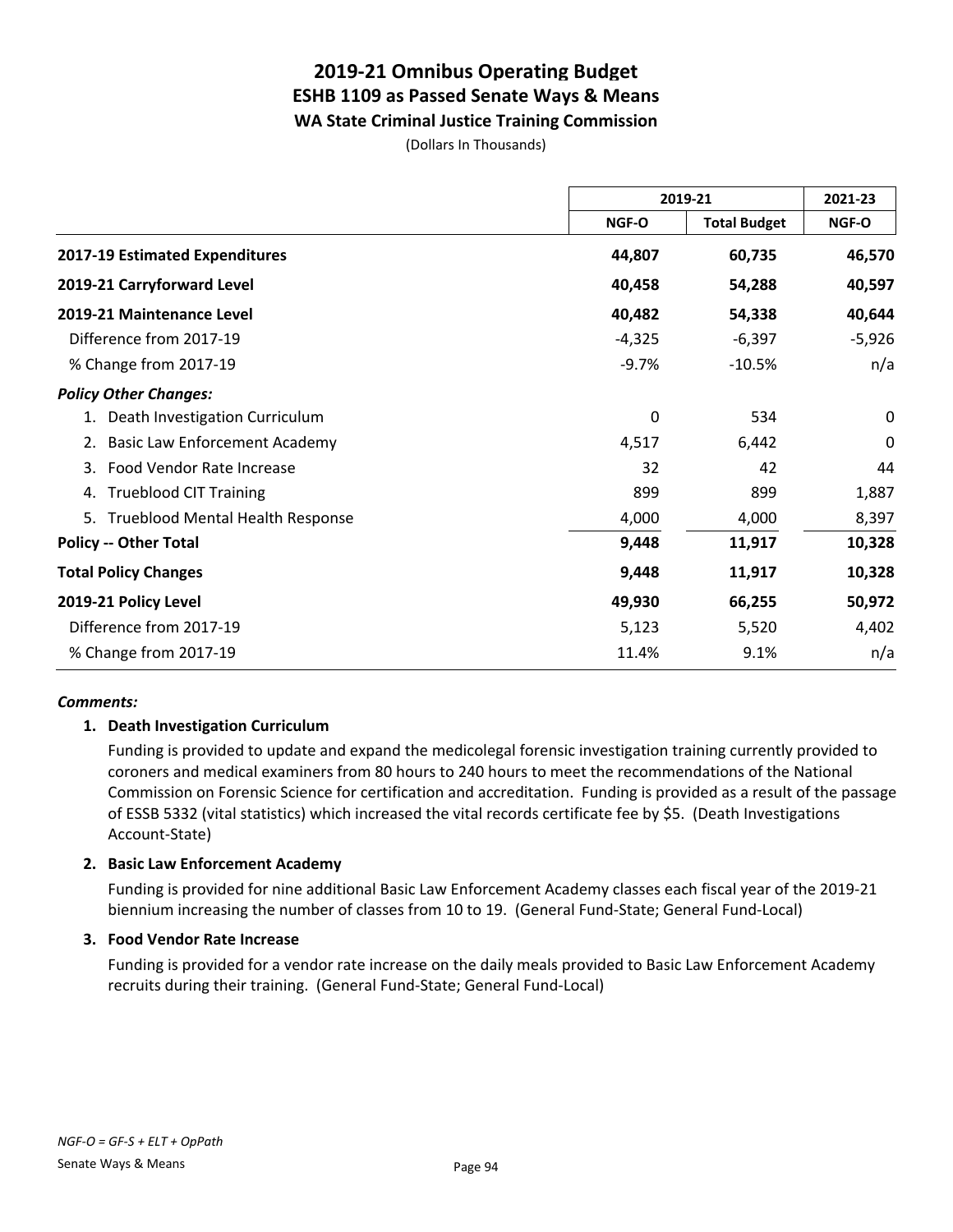# **2019-21 Omnibus Operating Budget ESHB 1109 as Passed Senate Ways & Means WA State Criminal Justice Training Commission**

(Dollars In Thousands)

### **4. Trueblood CIT Training**

Funding is provided for crisis intervention training (CIT) under the Trueblood v. Department of Social and Health Services settlement agreement. (General Fund-State)

### **5. Trueblood Mental Health Response**

Funding is provided for the Mental Health Field Response program, administered by the Washington Association of Sheriffs and Police Chiefs, for grants to the phase one regions as outlined in the settlement agreement under Trueblood v. Department of Social and Health Services, as well as an annual report that includes best practice recommendations on field response and shall include outcome measures on awarded grants. (General Fund-State)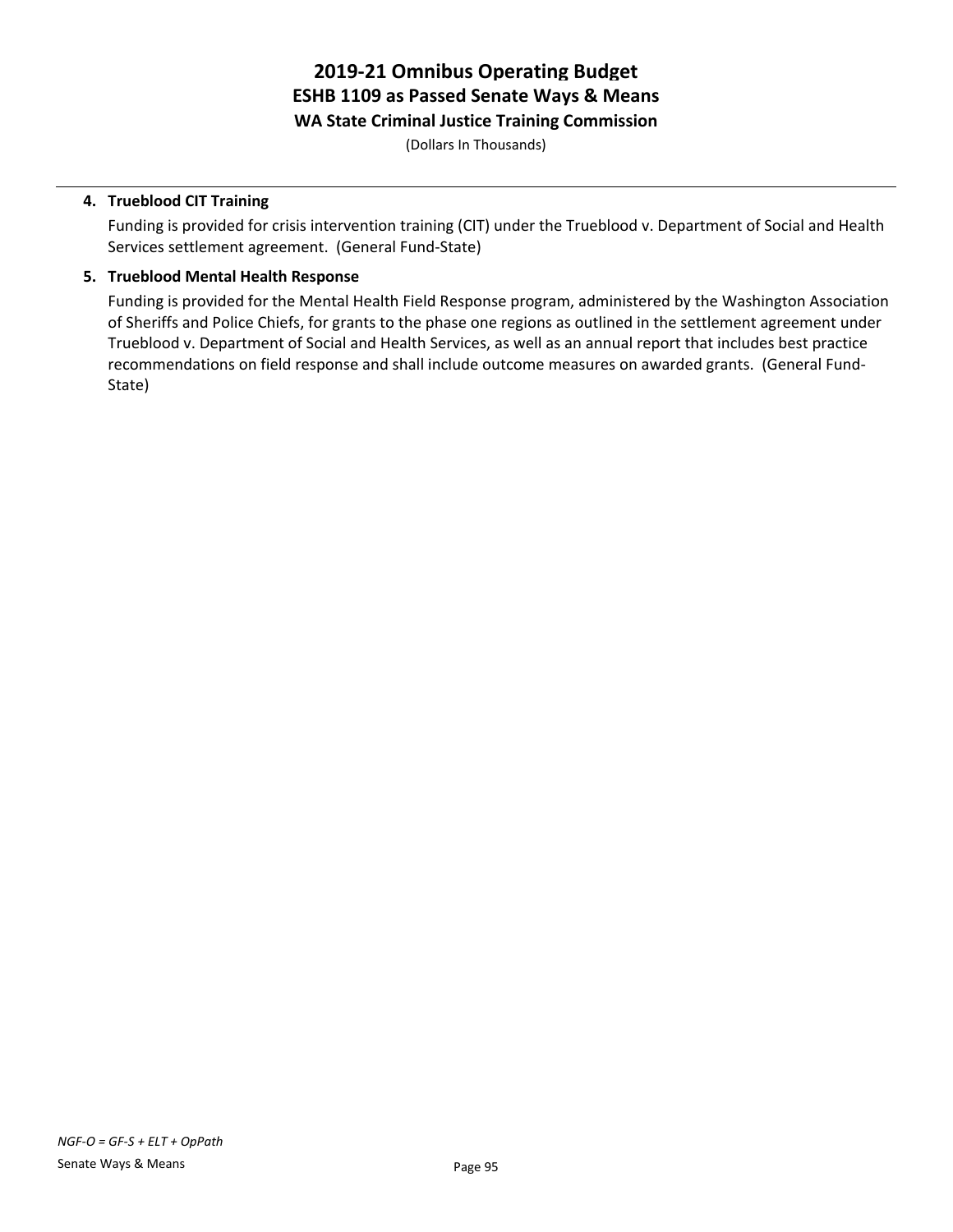**Department of Labor and Industries**

(Dollars In Thousands)

|                                                  | 2019-21 |                     | 2021-23 |
|--------------------------------------------------|---------|---------------------|---------|
|                                                  | NGF-O   | <b>Total Budget</b> | NGF-O   |
| 2017-19 Estimated Expenditures                   | 15,798  | 807,634             | 18,687  |
| 2019-21 Carryforward Level                       | 17,725  | 800,820             | 18,884  |
| 2019-21 Maintenance Level                        | 17,755  | 808,456             | 18,946  |
| Difference from 2017-19                          | 1,957   | 822                 | 259     |
| % Change from 2017-19                            | 12.4%   | 0.1%                | n/a     |
| <b>Policy Other Changes:</b>                     |         |                     |         |
| 1. Prevailing wage laws                          | 0       | 2,497               | 0       |
| Firefighter safety<br>2.                         | 0       | 909                 | 0       |
| 3. Apprenticeships                               | 0       | 237                 | 0       |
| Immigrants in the workplace<br>4.                | 0       | 70                  | 0       |
| Apprenticeship Workload Increase<br>5.           | 0       | 928                 | 0       |
| Workers' Comp System Replacement<br>6.           | 0       | 81,974              | 0       |
| <b>Enhancing Claims Management</b><br>7.         | 0       | 6,149               | 0       |
| <b>Customer Service Workload</b><br>8.           | 0       | 1,488               | 0       |
| <b>Crime Victims Provider Rates</b><br>9.        | 6,768   | 6,768               | 4,210   |
| 10. Company-wide Wage Investigations             | 0       | 1,260               | 0       |
| <b>Custodial and Maintenance Staffing</b><br>11. | 0       | 298                 | 0       |
| 12. Health Care Apprenticeships                  | 0       | 1,600               | 0       |
| <b>Office Moves</b><br>13.                       | 0       | 1,298               | 0       |
| 14. Worker Hospitalizations Research             | 0       | 546                 | 0       |
| 15. Prevailing Wage Improvements                 | 0       | 1,672               | 0       |
| 16. Small Business Outreach                      | 0       | 1,700               | 0       |
| 17. Technology Apprenticeship                    | 0       | 2,000               | 0       |
| 18. Workplace Safety and Health                  | 0       | 4,038               | 0       |
| <b>Policy -- Other Total</b>                     | 6,768   | 115,432             | 4,210   |
| <b>Total Policy Changes</b>                      | 6,768   | 115,432             | 4,210   |
| 2019-21 Policy Level                             | 24,523  | 923,888             | 23,157  |
| Difference from 2017-19                          | 8,725   | 116,254             | 4,470   |
| % Change from 2017-19                            | 55.2%   | 14.4%               | n/a     |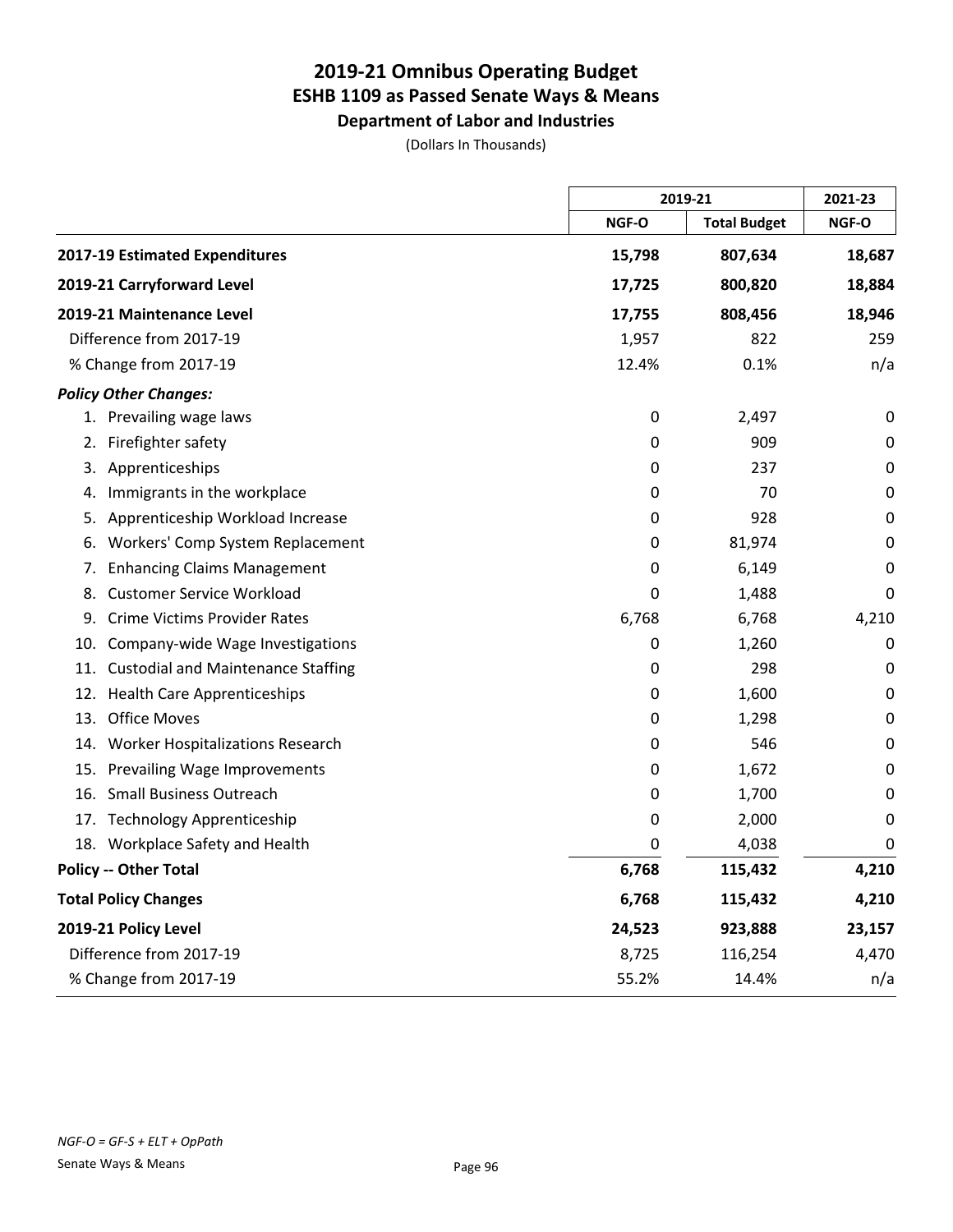**Department of Labor and Industries**

(Dollars In Thousands)

| 2019-21 |                     | 2021-23 |  |
|---------|---------------------|---------|--|
| NGF-O   | <b>Total Budget</b> | NGF-O   |  |

#### *Comments:*

### **1. Prevailing wage laws**

Funding is provided to implement the provisions of Engrossed Substitute Senate Bill 5035 (prevailing wage laws). (Public Works Administration Account-State)

# **2. Firefighter safety**

Funding is provided to implement the provisions of Substitute Senate Bill 5175 (firefighter safety). (Accident Account-State; Medical Aid Account-State)

# **3. Apprenticeships**

Funding is provided to implement the provisions of Second Substitute Senate Bill 5236 (apprenticeships). This allows for LNI to hire an apprenticeship coordinator. (Accident Account-State; Medical Aid Account-State)

# **4. Immigrants in the workplace**

Funding is provided to implement Engrossed Second Substitute Senate Bill 5497 (immigrants in the workforce). This pays for legal services to review confidentiality policies and to develop model policies related to immigration enforcement at public schools, state health facilities, courthouses, and shelters. (Accident Account-State; Medical Aid Account-State)

### **5. Apprenticeship Workload Increase**

Funding is provided for additional apprenticeship staffing to respond to inquiries and to process registrations. (Accident Account-State; Medical Aid Account-State)

### **6. Workers' Comp System Replacement**

Funding and staff are provided to begin the Workers' Compensation System replacement project, including foundational work and the implementation of systems that support employer accounts. This funding covers costs associated with staffing, contracting, lease and one-time facility costs. (Accident Account-State; Medical Aid Account-State)

### **7. Enhancing Claims Management**

Funding is provided for additional claims management staffing to reduce caseloads. (Accident Account-State; Medical Aid Account-State)

### **8. Customer Service Workload**

Funding is provided for staffing at six field offices. (Accident Account-State; Medical Aid Account-State)

### **9. Crime Victims Provider Rates**

Funding is provided to increase rates for crime victim compensation payments to providers of medical and health care services. (General Fund-State)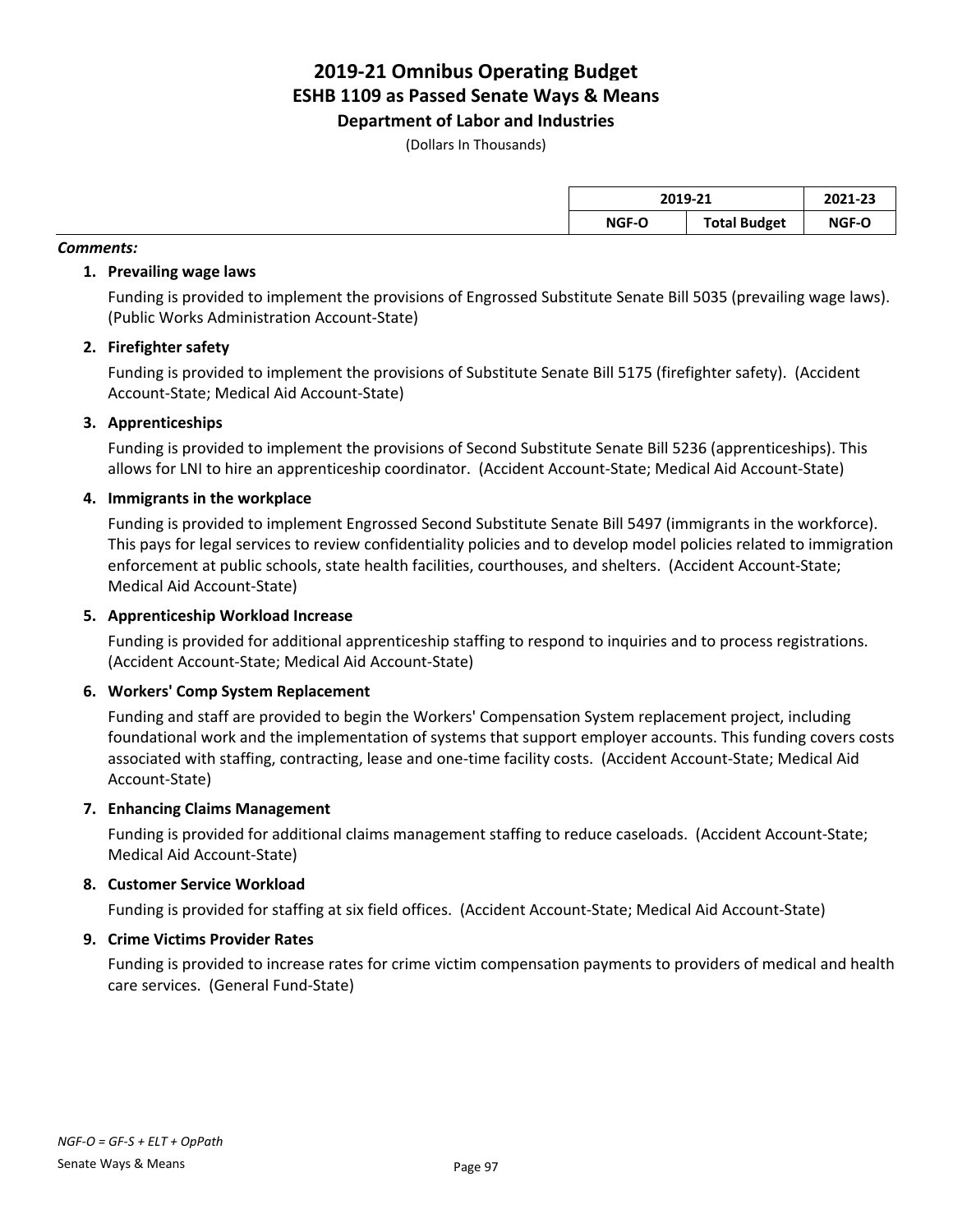**Department of Labor and Industries**

(Dollars In Thousands)

# **10. Company-wide Wage Investigations**

Funding is provided for staffing to increase capacity to conduct company-wide investigations where it appears workers are not receiving the wages, breaks and/or paid sick leave they are owed. Funding is also provided for contract services needed to add a new complaint type to the Complaint Activity Tracking System so companywide investigations can be tracked electronically. (Accident Account-State; Medical Aid Account-State)

# **11. Custodial and Maintenance Staffing**

Funding is provided for maintenance and custodial staffing, which was previously provided by DES as a service agreement. (Accident Account-State; Medical Aid Account-State)

# **12. Health Care Apprenticeships**

Funding is provided to create a new health care apprenticeships program. (Accident Account-State; Medical Aid Account-State)

# **13. Office Moves**

Funding is provided for relocation and project costs for the Yakima and Seattle field offices. Funding is one-time. (Electrical License Account-State; Public Works Administration Account-State; Accident Account-State; other accounts)

# **14. Worker Hospitalizations Research**

Funding is provided to conduct research aimed at preventing the types of work-related injuries that require immediate hospitalization. (Accident Account-State; Medical Aid Account-State)

# **15. Prevailing Wage Improvements**

Funding is provided for additional staffing, training, and agency and contractor outreach for the Prevailing Wage Program. Funding is also provided for updating the Prevailing Wage IT system. (Public Works Administration Account-State)

### **16. Small Business Outreach**

Funding is provided to issue and manage contracts with customer-trusted groups to develop and deliver information to small businesses and their workers about workplace rights, regulations and services administered by the agency. (Accident Account-State; Medical Aid Account-State)

### **17. Technology Apprenticeship**

Funding is provided to contract with a technology industry entity for required supplemental instruction for information technology apprentices. The contractor will collaborate with the State Board for Community and Technical Colleges to offer and integrate this required supplemental instruction through one or more Washington community or technical colleges by the 2020-21 academic year. Funding is one-time. (Accident Account-State; Medical Aid Account-State)

### **18. Workplace Safety and Health**

Funding is provided to phase-in additional workplace safety and health consultants, inspectors and investigators. The additional staff will investigate workplace accidents and to reverse a steep decline in the number of inspections and consultations aimed at preventing workplace injuries and deaths. (Accident Account-State; Medical Aid Account-State)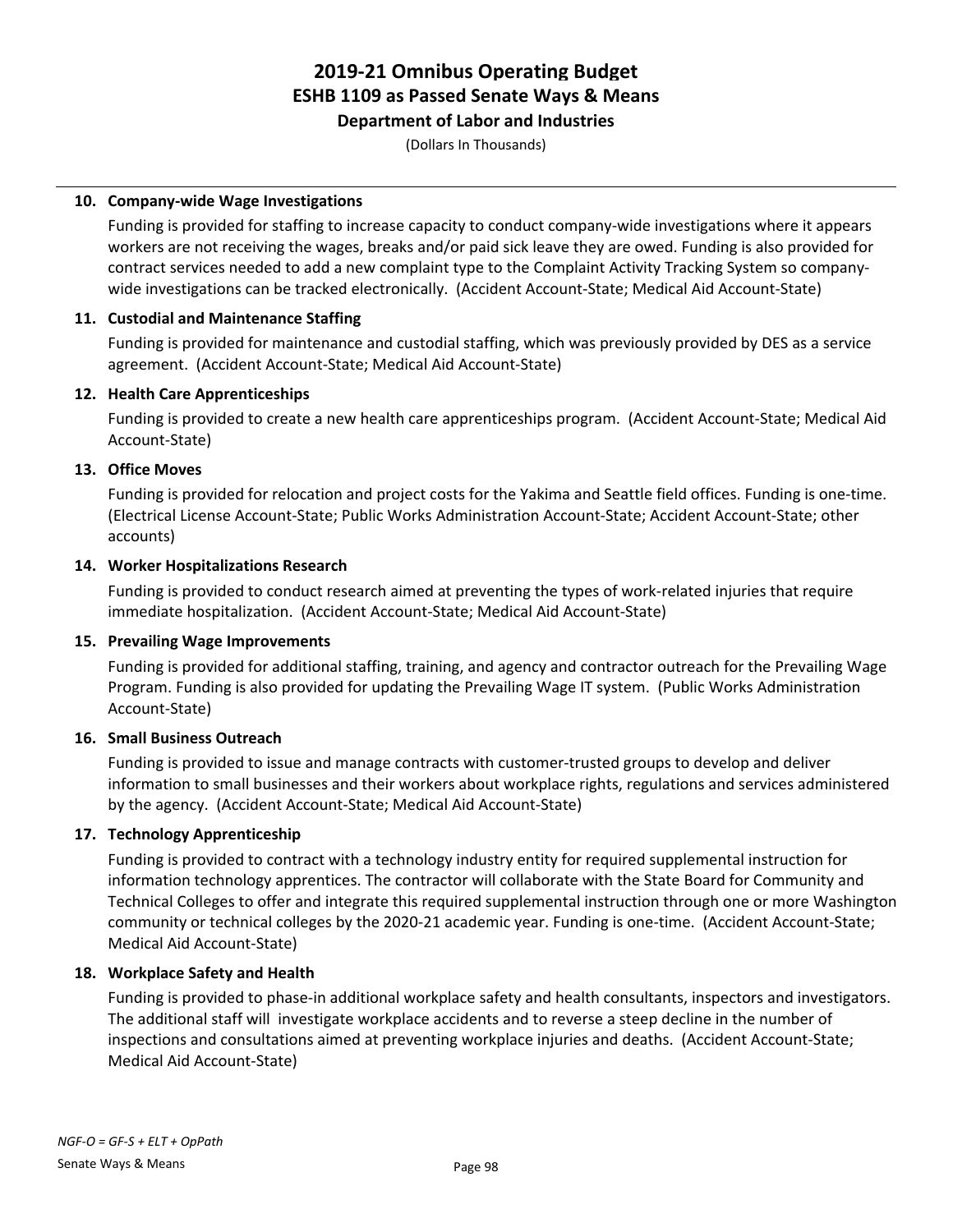# **Department of Health**

(Dollars In Thousands)

|     |                                        | 2019-21   |                     | 2021-23     |
|-----|----------------------------------------|-----------|---------------------|-------------|
|     |                                        | NGF-O     | <b>Total Budget</b> | NGF-O       |
|     | 2017-19 Estimated Expenditures         | 149,285   | 1,246,682           | 158,228     |
|     | 2019-21 Carryforward Level             | 130,543   | 1,222,587           | 131,247     |
|     | 2019-21 Maintenance Level              | 132,277   | 1,214,621           | 132,941     |
|     | Difference from 2017-19                | $-17,008$ | $-32,061$           | $-25,287$   |
|     | % Change from 2017-19                  | $-11.4%$  | $-2.6%$             | n/a         |
|     | <b>Policy Other Changes:</b>           |           |                     |             |
|     | 1. Foundational Public Health/DOH      | 2,000     | 2,000               | 2,013       |
| 2.  | Foundational Public Health/Local       | 9,000     | 9,000               | 10,063      |
| 3.  | FPH: Youth Tobacco/Vapor Prevention    | 0         | 1,000               | 0           |
| 4.  | Monitor Group B Water Systems          | 1,012     | 1,012               | 1,018       |
| 5.  | <b>Maternity Mortality Review</b>      | 344       | 344                 | 346         |
| 6.  | Newborn Screening/Pompe/MPS-1          | 0         | 1,606               | 0           |
| 7.  | Modernize Vital Records Law            | 0         | 399                 | 0           |
| 8.  | <b>AIDS/Community Services</b>         | 0         | 18,000              | $\mathbf 0$ |
| 9.  | Align Drinking Water Funding           | 0         | 834                 | $\mathbf 0$ |
| 10. | Improve License Processing Times       | 0         | 2,010               | $\mathbf 0$ |
| 11. | Newborn Screening/X-ALD                | 0         | 332                 | $\mathbf 0$ |
| 12. | <b>WMC Increased AG Costs</b>          | 0         | 1,123               | 0           |
| 13. | <b>WMC Clinical Investigator Costs</b> | 0         | 1,310               | $\mathbf 0$ |
| 14. | <b>NCQAC Increased Legal Costs</b>     | 0         | 3,210               | $\pmb{0}$   |
| 15. | <b>CQAC Increased Legal Costs</b>      | 0         | 500                 | 0           |
| 16. | Public Health Supplemental Account     | 0         | 350                 | $\mathbf 0$ |
| 17. | <b>Prescription Monitoring Program</b> | 0         | 330                 | 0           |
| 18. | <b>Clean Energy</b>                    | 94        | 94                  | 0           |
|     | 19. Opioid Use Disorder                | 74        | 219                 | 44          |
|     | 20. Environmental Health Disparities   | 500       | 500                 | 0           |
| 21. | Immigrants in the Workplace            | 87        | 119                 | 14          |
|     | 22. Pesticide Application Safety Wkgrp | 0         | 414                 | 0           |
| 23. | <b>International Medical Graduates</b> | 14        | 14                  | 0           |
| 24. | FPH: Vapor/Heated Tobacco Tax          | 0         | 3,058               | 0           |
| 25. | <b>Cancer Education/Support</b>        | 250       | 250                 | 0           |
| 26. | <b>SEATAC Comm Health Impact Study</b> | 125       | 125                 | 0           |
| 27. | DAC: Public Health Education           | 300       | 300                 | 302         |
|     | 28. Generic Prescription Drugs Study   | 20        | 20                  | 0           |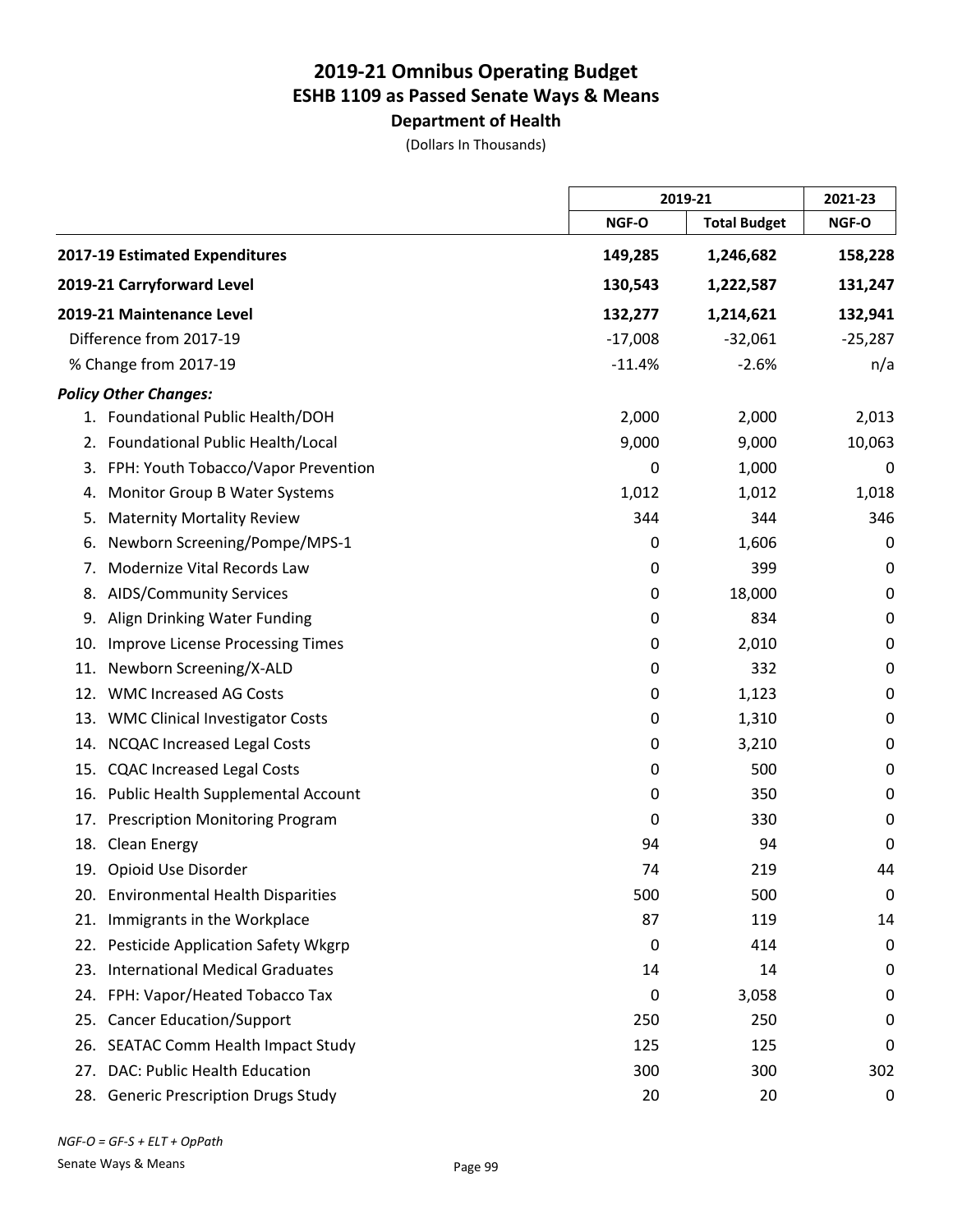# **Department of Health**

(Dollars In Thousands)

|                                         |          | 2019-21             |              |
|-----------------------------------------|----------|---------------------|--------------|
|                                         | NGF-O    | <b>Total Budget</b> | <b>NGF-O</b> |
| 29. Hepatits B Provider Training        | 175      | 175                 | 175          |
| 30. Transfer MTCA to MTO Thru Maint Lvl | 0        | 0                   | 0            |
| Midwifery Licensure Supplement<br>31.   | 300      | 300                 | 302          |
| 32. Palliative Care Road Map            | 25       | 25                  | 0            |
| 33. Safer Homes, Suicide Aware          | 500      | 500                 | 503          |
| <b>Policy -- Other Total</b>            | 14,820   | 49,473              | 14,781       |
| <b>Total Policy Changes</b>             | 14,820   | 49,473              | 14,781       |
| 2019-21 Policy Level                    | 147,097  | 1,264,094           | 147,721      |
| Difference from 2017-19                 | $-2,188$ | 17,412              | $-10,507$    |
| % Change from 2017-19                   | $-1.5%$  | 1.4%                | n/a          |
|                                         |          |                     |              |

#### *Comments:*

### **1. Foundational Public Health/DOH**

Funding is provided to the Department of Health (DOH) as part of foundational public health services, to implement strategies to control the spread of communicable diseases and other health threats. This step continues the funding from the 2017-19 biennium. DOH and representatives of local health jurisdictions must work together to arrive at a mutually acceptable allocation and distribution of funds and to determine the best accountability measures to ensure efficient and effective use of funds, emphasizing use of shared services. (General Fund-State)

### **2. Foundational Public Health/Local**

Funding is provided to the Department of Health (DOH) to support the local health jurisdictions to improve their ability to address communicable disease monitoring and prevention and chronic disease and injury and prevention. This step continues the funding from the 2017-19 biennium. (General Fund-State)

### **3. FPH: Youth Tobacco/Vapor Prevention**

One-time funding is provided, as part of foundational public health services, to support local health jurisdictions provide youth tobacco and vapor prevention programs, including the necessary outreach and education for T-21 (Engrossed House Bill 1074). (Youth Tobacco & Vapor Products Prevention Account-State)

### **4. Monitor Group B Water Systems**

Funding is provided for the Department of Health to provide grants to local health jurisdictions for better monitoring of Group B public water systems, which are systems that have fewer than 15 connections and serve fewer than 25 persons. (General Fund-State)

### **5. Maternity Mortality Review**

Funding is provided for the Maternity Mortality Review Panel, pursuant to Substitute Senate Bill 5425 (maternal mortality reviews). (General Fund-State)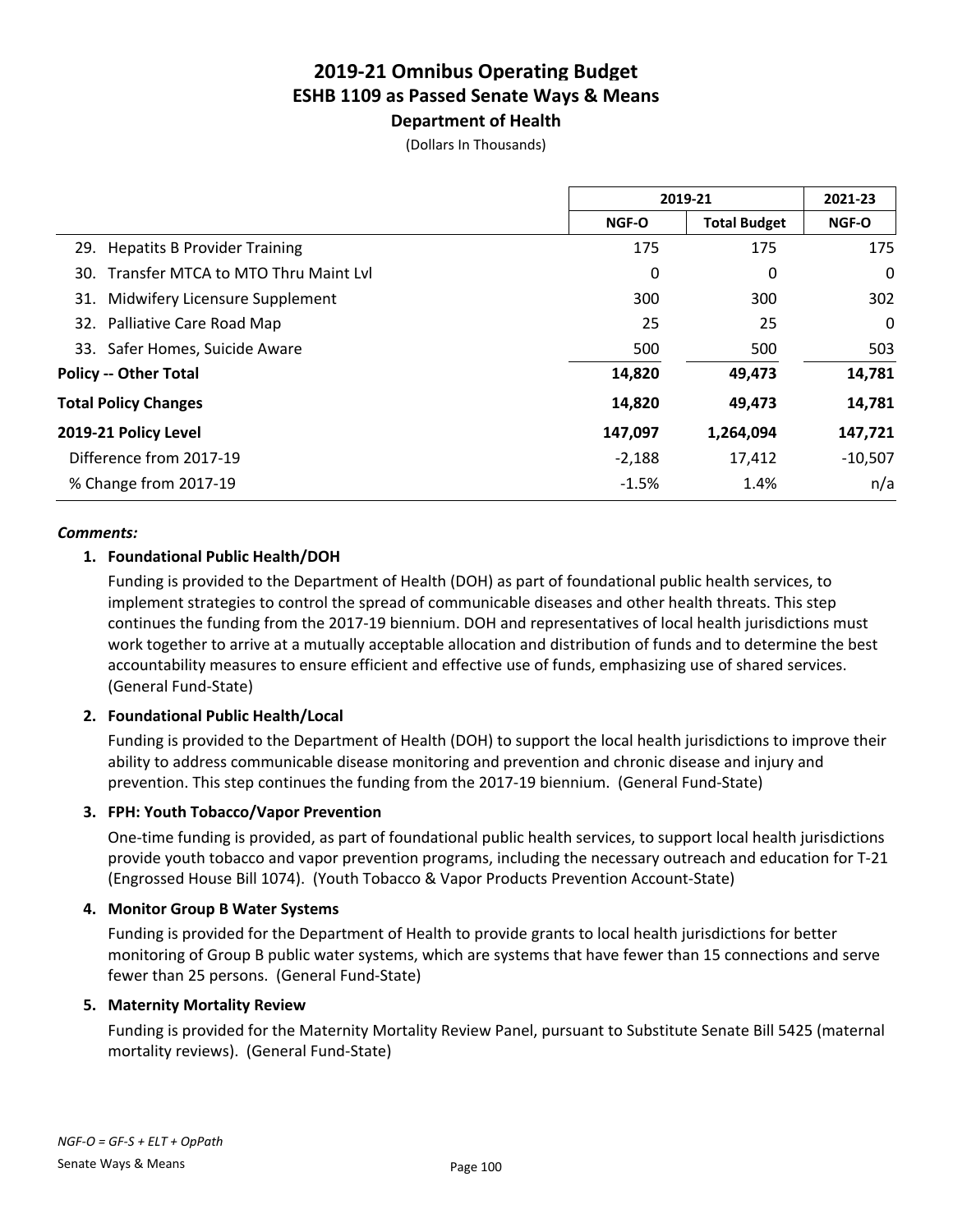# **Department of Health**

(Dollars In Thousands)

### **6. Newborn Screening/Pompe/MPS-1**

Funding is provided for staff, equipment, testing supplies, and materials necessary to add Pompe disease and MPS-I to the mandatory newborn screening panel. The department is authorized to increase the newborn screening fee by \$10.50. (General Fund-Local)

### **7. Modernize Vital Records Law**

Funding is provided for the provisions of Engrossed Substitute Senate Bill 5332 (vital statistics). (General Fund-Local)

# **8. AIDS/Community Services**

Funding is provided for increased program costs for community services for individuals living with Human Immunodeficiency Virus (HIV), including core medical services, case management, and support services. (General Fund-Local)

# **9. Align Drinking Water Funding**

Expenditure authority is provided from the Drinking Water Assistance Administrative Account to align funding with staffing costs and to provide consolidation grants to water utilities to study the feasibility of owning, operating, and maintaining smaller failing water systems within their service areas. (Drinking Water Assistance Administrative Account-State)

### **10. Improve License Processing Times**

Expenditure authority is provided to continue increased staffing levels funded as one-time in the 2018 Supplemental Operating Budget for credentialing staff in the Health Systems Quality Assurance (HSQA) unit at the Department of Health. These staff reduce wait times and accelerate the licensing process for 85 health professions throughout the state. (Health Professions Account-State)

### **11. Newborn Screening/X-ALD**

Additional funding is provided for testing supplies necessary to perform x-linked adrenoleukodystrophy newborn screening panel testing. The department is authorized to increase the newborn screening fee by \$1.90. (General Fund-Local)

### **12. WMC Increased AG Costs**

Funding is provided to the Washington Medical Commission for increased litigation costs. (Health Professions Account-State)

### **13. WMC Clinical Investigator Costs**

Funding is provided to the Washington Medical Commission for a new investigator class, the Clinical Health Care Investigator. The new investigator class was included in the 2017-19 collective bargaining agreement, however, additional funding was not include for the additional staff. (Health Professions Account-State)

### **14. NCQAC Increased Legal Costs**

Funding is provided to the Nursing Care Quality Assurance Commission (NCQAC) to address the complaint backlog and to investigate the growing number of complaints received. (Health Professions Account-State)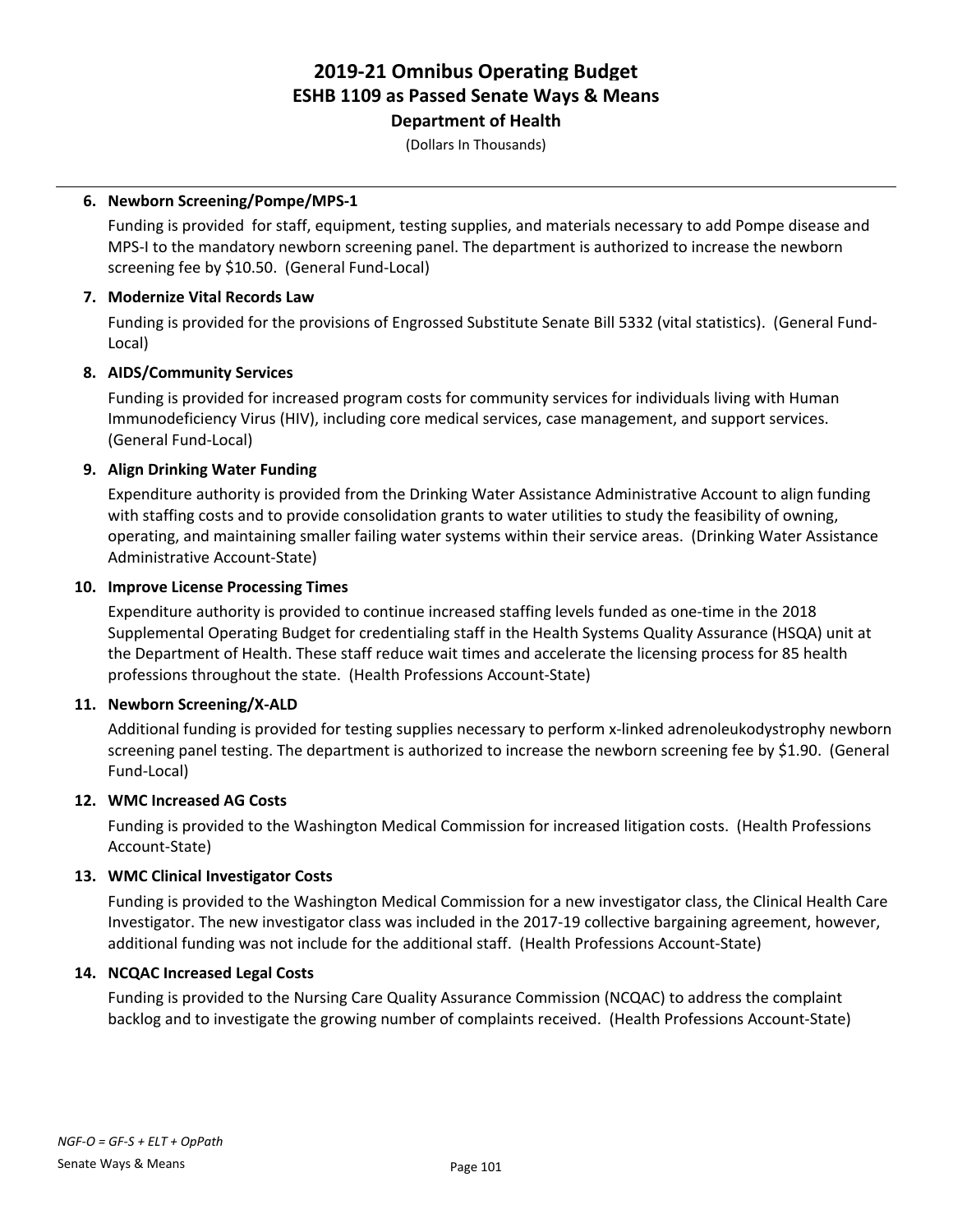# **Department of Health**

(Dollars In Thousands)

# **15. CQAC Increased Legal Costs**

Funding is provided to the Chiropractic Quality Assurance Commission (CQAC) for a projected increase in costs for legal services. (Health Professions Account-State)

### **16. Public Health Supplemental Account**

Expenditure authority is provided to the Department of Health to use funds from the Public Health Supplemental Account for a behavioral health risk factor surveillance system, a grant to integrate palliative care into rural community settings, to continue the Telehealth Case Consultation pilot, and for the x-ray inspection program in Environmental Public Health. (Public Health Supplemental Account-Local)

### **17. Prescription Monitoring Program**

Funding is provided to continue the additional staff, funded as one-time in the 2018 Supplemental Operating Budget, needed to coordinate the integration of the Prescription Monitoring Program (PMP) data into the federally-certified electronic health systems statewide. (Medicaid Fraud Penalty Account-State)

# **18. Clean Energy**

Funding is provided for implementing the provisions of Engrossed Second Substitute Senate Bill 5116 (clean energy). (General Fund-State)

### **19. Opioid Use Disorder**

Funding is provided to implement the provisions of Substitute Senate Bill No. 5380 (opioid use disorder). (General Fund-State; General Fund-Local; Health Professions Account-State; other accounts)

### **20. Environmental Health Disparities**

Funding is provided to implement the provisions of Second Substitute Senate Bill No. 5489 (environmental health disparities). (General Fund-State)

### **21. Immigrants in the Workplace**

Funding is provided to implement Engrossed Second Substitute Senate Bill 5497 (immigrants in the workplace) for legal services to review confidentiality policies and to develop model policies related to immigration enforcement at public schools, state health facilities, courthouses, and shelters. (General Fund-State; Health Professions Account-State)

### **22. Pesticide Application Safety Wkgrp**

Funding is provided for the pesticide application safety workgroup, pursuant to Substitute Senate Bill 5550 (pesticide application safety). (Accident Account-State; Medical Aid Account-State)

### **23. International Medical Graduates**

Funding is provided for the international medical graduates workgroup, pursuant to Second Substitute Senate Bill 5486 (international medical graduates). (General Fund-State)

### **24. FPH: Vapor/Heated Tobacco Tax**

Funding is provided for foundational public health services, pursuant to Senate Bill 5896 (vapor/heated tobacco tax). (Foundational Public Health Services-State)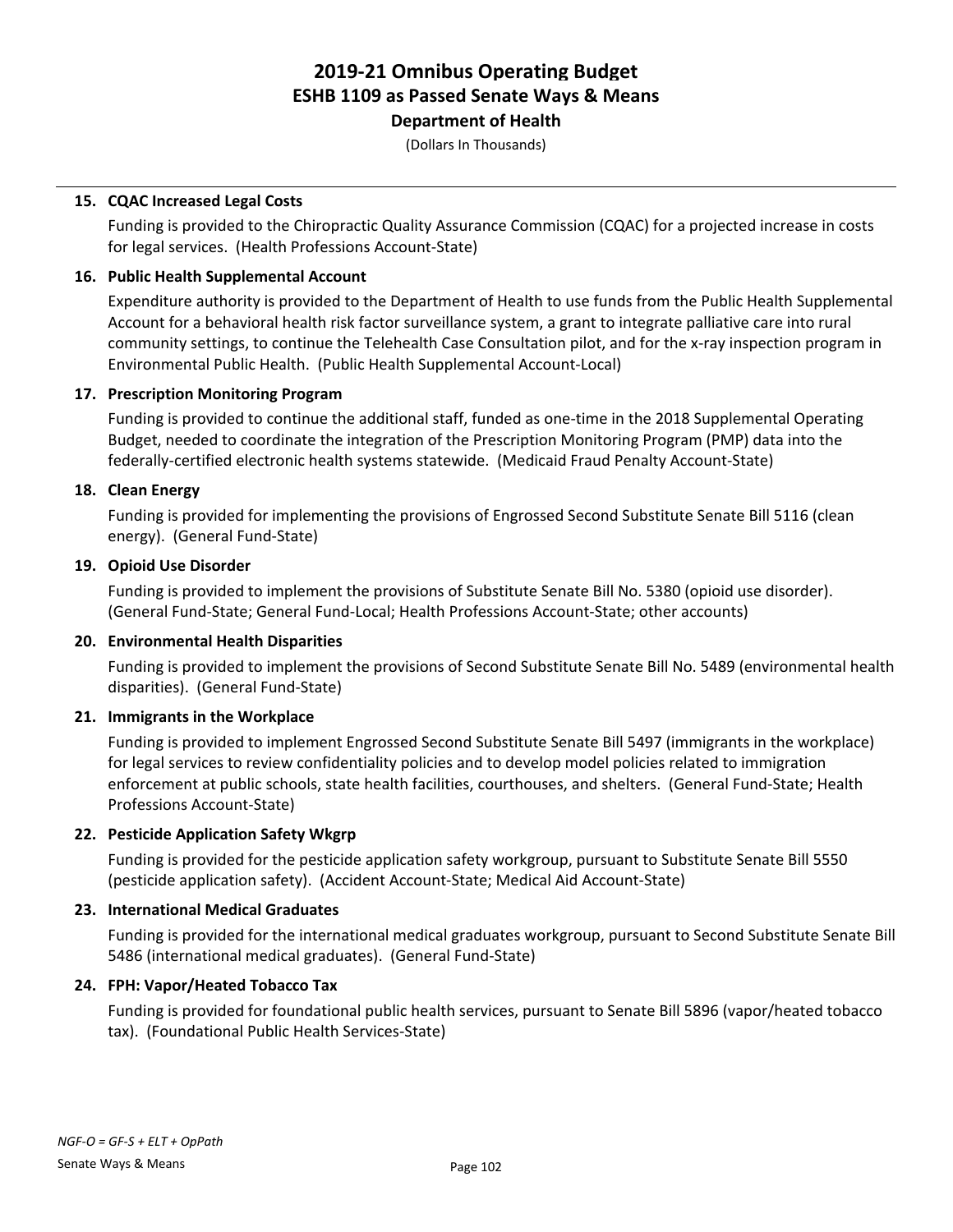**Department of Health**

(Dollars In Thousands)

### **25. Cancer Education/Support**

One-time funding is provided for the Department of Health to contract with a nonprofit organization that provides support and education for adults, children and families impacted by cancer. (General Fund-State)

#### **26. SEATAC Comm Health Impact Study**

Funding is provided for the Seattle and King County local health jurisdiction to conduct a study of the potential health effects of the SEATAC International Airport on surrounding communities. A report is due to the Legislature by December 1, 2020. (General Fund-State)

#### **27. DAC: Public Health Education**

Funding is provided to expand dementia public health education for racial and ethnic groups at an increased risk for dementia. (General Fund-State)

#### **28. Generic Prescription Drugs Study**

One-time funding is provided for the Department of Health to conduct a study on the state producing generic prescription drugs, with a priority on insulin. A report to the Legislature is due by December 1, 2019. (General Fund-State)

#### **29. Hepatits B Provider Training**

Funding is provided for Hepatitis B provider training through Project ECHO. (General Fund-State)

#### **30. Transfer MTCA to MTO Thru Maint Lvl**

Funding is transferred from the State Toxics Control Account to the Model Toxics Control Operating Account, pursuant to Senate Bill 5993. (State Toxics Control Account-State; Model Toxics Control Operating Account-State)

#### **31. Midwifery Licensure Supplement**

Funding is provided for the midwifery licensure and regulatory program to supplement revenue from fees. (General Fund-State)

#### **32. Palliative Care Road Map**

One-time funding is provided for the development of a palliative care road map to provide information and guidance to providers, patients, families, and caregivers of individuals living with a serious or life-threatening illness. (General Fund-State)

#### **33. Safer Homes, Suicide Aware**

Funding is provided for the expansion of the Safer Homes, Suicide Aware program to support industries and professions with the highest suicide rates. The program is to provide online resources, trainings for industries with the highest suicide rates who are unable to pay for trainings, and a workplace suicide prevention summit. (General Fund-State)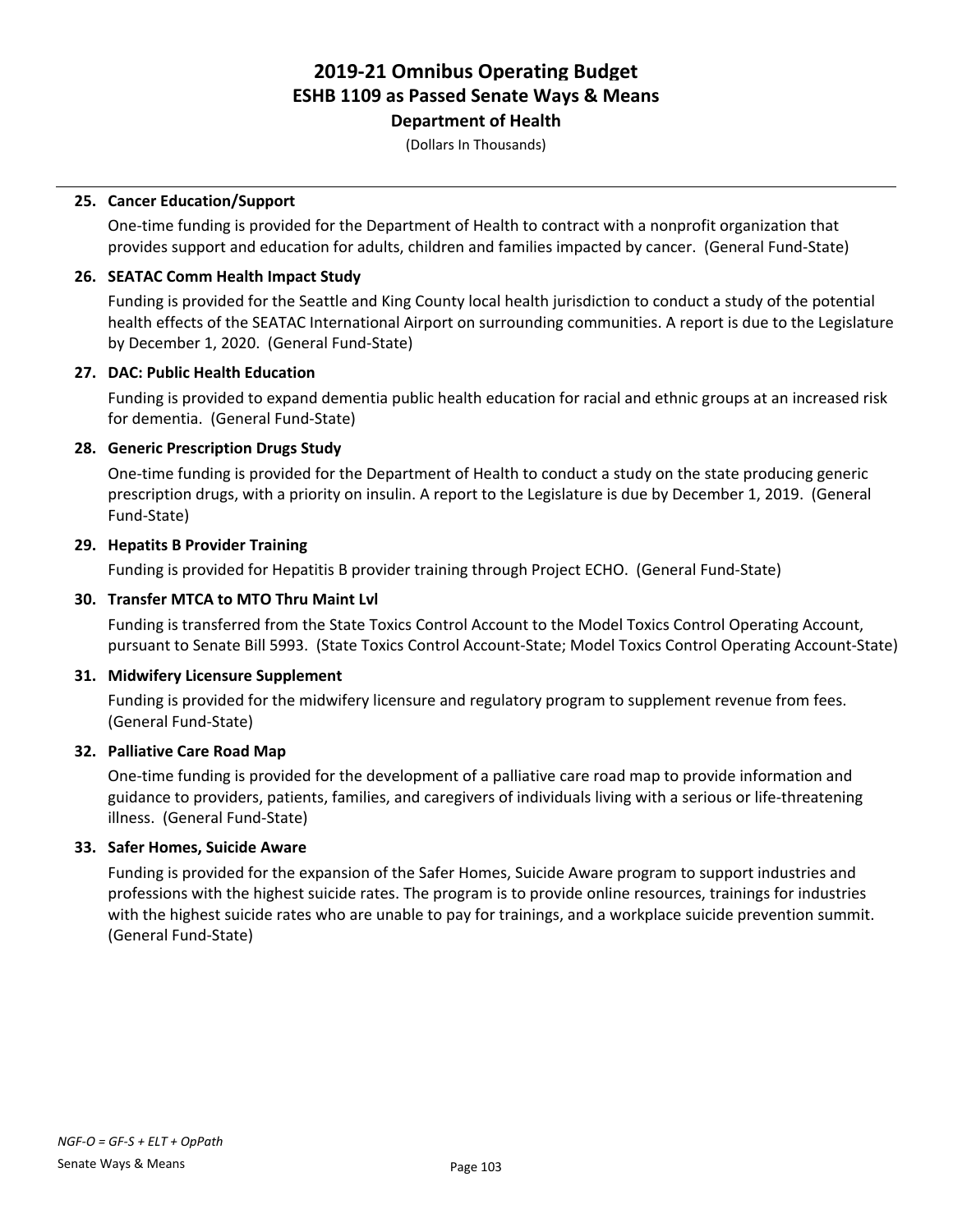**Department of Veterans' Affairs** (Dollars In Thousands)

|                                                 |              | 2019-21             |             |
|-------------------------------------------------|--------------|---------------------|-------------|
|                                                 | NGF-O        | <b>Total Budget</b> | NGF-O       |
| 2017-19 Estimated Expenditures                  | 33,779       | 157,664             | 27,903      |
| 2019-21 Carryforward Level                      | 27,879       | 158,549             | 27,969      |
| 2019-21 Maintenance Level                       | 33,023       | 164,733             | 33,178      |
| Difference from 2017-19                         | $-756$       | 7,069               | 5,275       |
| % Change from 2017-19                           | $-2.2%$      | 4.5%                | n/a         |
| <b>Policy Other Changes:</b>                    |              |                     |             |
| 1. Revenue Shortfall/Orting                     | 1,136        | 1,136               | 763         |
| Revenue Shortfall/Walla Walla<br>2.             | 780          | 780                 | 523         |
| <b>Homeless Veterans Grants</b><br>3.           | $\mathbf{0}$ | 2,000               | 0           |
| <b>Increase Transitional Housing</b><br>4.      | 0            | 1,458               | $\mathbf 0$ |
| <b>Veterans Innovation Program Grants</b><br>5. | 0            | 100                 | 0           |
| 6. Veterans TBI Program                         | 300          | 300                 | 302         |
| <b>Policy -- Other Total</b>                    | 2,216        | 5,774               | 1,588       |
| <b>Total Policy Changes</b>                     | 2,216        | 5,774               | 1,588       |
| 2019-21 Policy Level                            | 35,239       | 170,507             | 34,766      |
| Difference from 2017-19                         | 1,460        | 12,843              | 6,863       |
| % Change from 2017-19                           | 4.3%         | 8.1%                | n/a         |

### *Comments:*

### **1. Revenue Shortfall/Orting**

Funding is provided for a General Fund-State backfill at the Washington Soldiers Home (WSH) in Orting for decreased revenue collections. Historically, the census at WSH has hovered between 95 percent and 100 percent. In FY 2017, due in part to quality of care issues discovered during a survey conducted by the Department of Social and Health Services, the census dipped to approximately 50 percent. It is assumed that the census will improve in the 2019-21 biennium. (General Fund-State)

#### **2. Revenue Shortfall/Walla Walla**

Funding is provided for a General Fund-State backfill at the Walla Walla Veterans Home due to a delayed phase-in of clients during FY 2018. It is assumed that the phase-in will continue, and the census will improve, in the 2019- 21 biennium. (General Fund-State)

#### **3. Homeless Veterans Grants**

One-time funding is provided for homeless veterans grants. (Veterans Stewardship Account-State)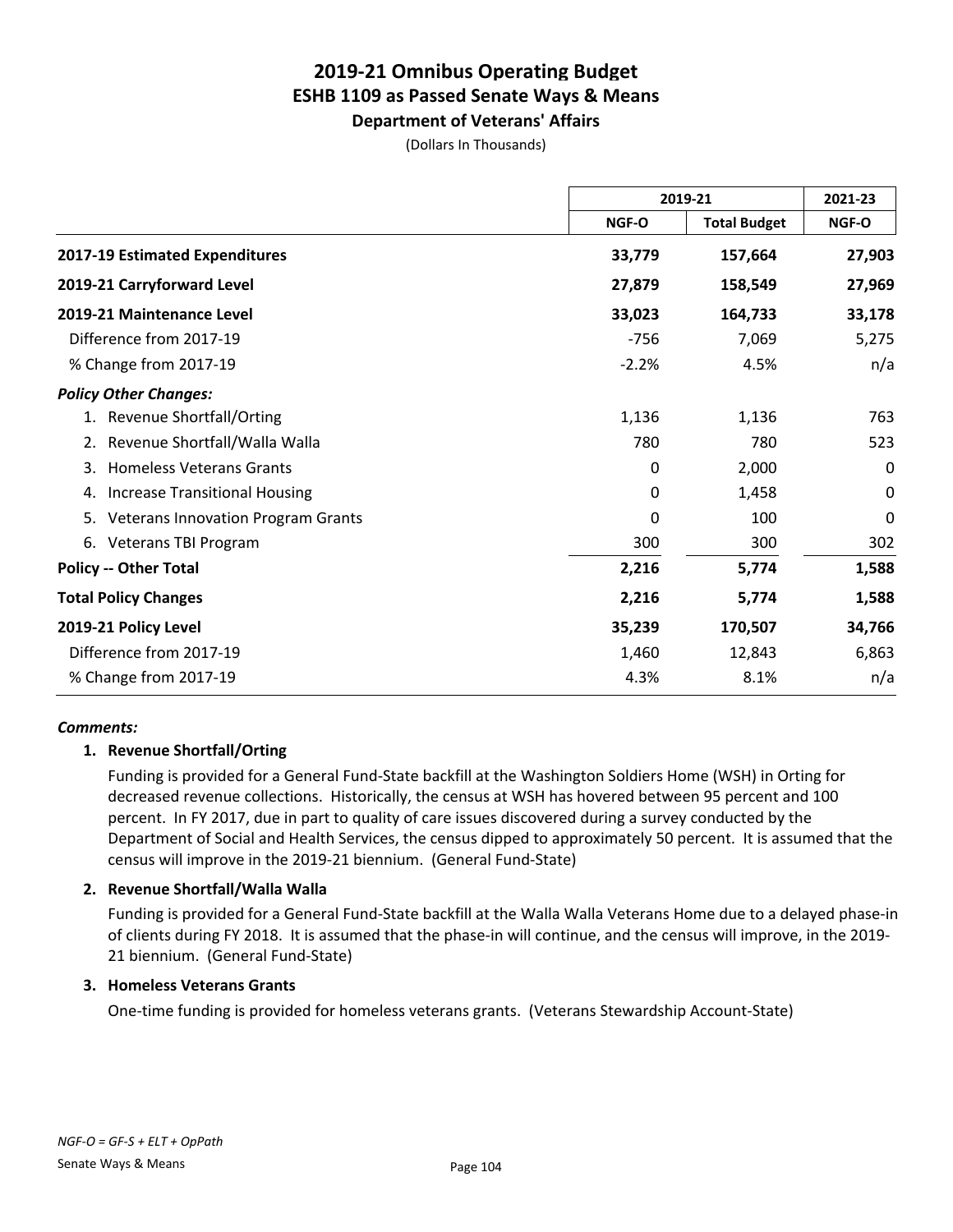**Department of Veterans' Affairs**

(Dollars In Thousands)

### **4. Increase Transitional Housing**

Expenditure authority is provided for a federal grant awarded by the U.S. Department of Veterans Affairs to expand the transitional housing program by 40 beds at the Roosevelt Barracks at the Washington Soldiers Home in Orting. (General Fund-Federal; General Fund-Local)

### **5. Veterans Innovation Program Grants**

One-time funding is provided to expand the veterans' innovation program to provide grants for crisis and emergency relief and education, training, and employment assistance to veterans and their families in their communities. (Veterans' Innovations Program Account-State)

# **6. Veterans TBI Program**

Funding is provided for the Veteran's Traumatic Brain Injury program for a program coordinator and outreach coordinator for Eastern Washington. (General Fund-State)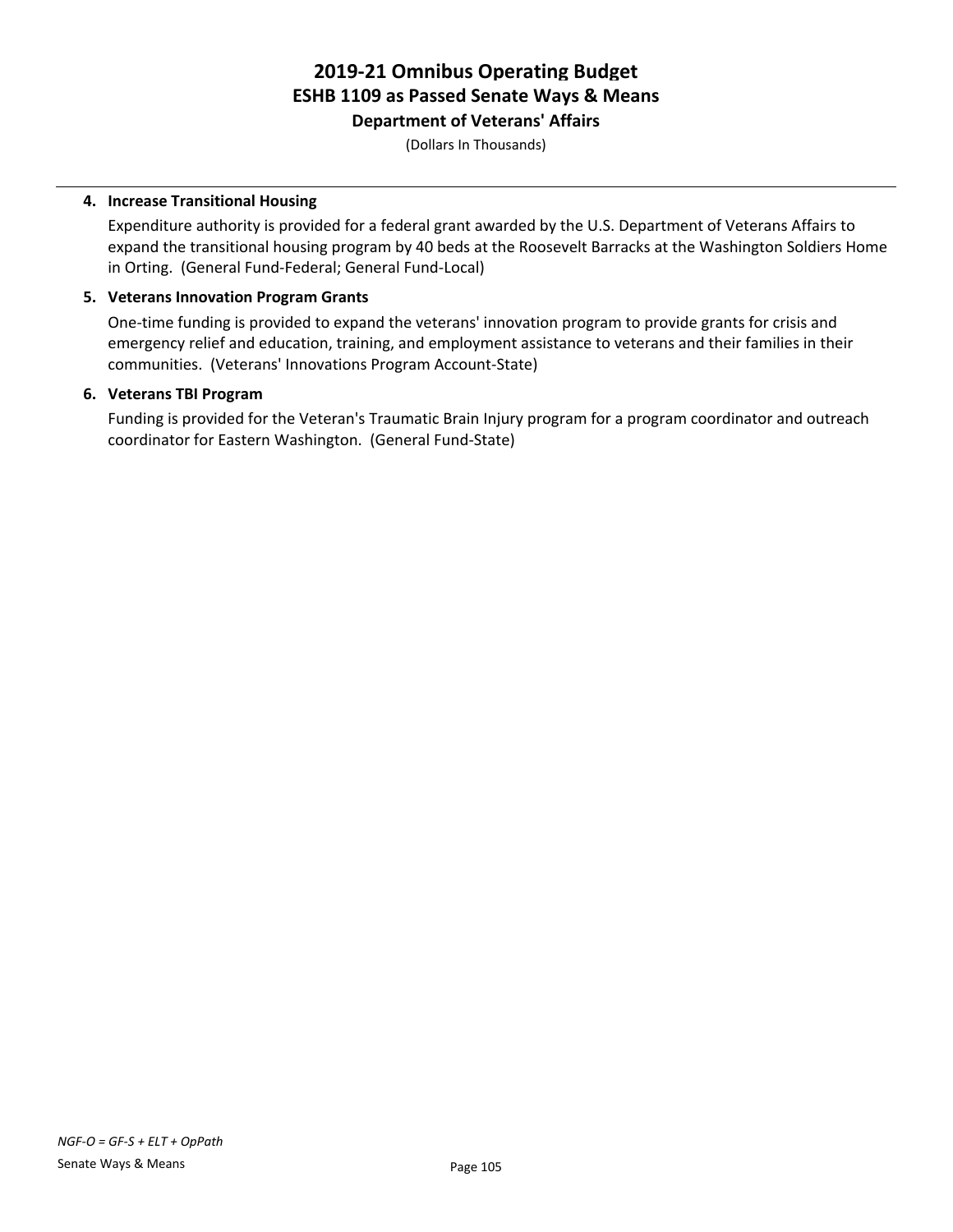**Department of Children, Youth, and Families**

(Dollars In Thousands)

|                                                |           | 2019-21             |           |
|------------------------------------------------|-----------|---------------------|-----------|
|                                                | NGF-O     | <b>Total Budget</b> | NGF-O     |
| 2017-19 Estimated Expenditures                 | 594,501   | 1,040,733           | 1,196,503 |
| 2019-21 Carryforward Level                     | 1,199,144 | 2,105,602           | 1,202,543 |
| 2019-21 Maintenance Level                      | 1,579,244 | 2,609,725           | 1,616,389 |
| Difference from 2017-19                        | 984,743   | 1,568,992           | 419,885   |
| % Change from 2017-19                          | 165.6%    | 150.8%              | n/a       |
| <b>Policy Other Changes:</b>                   |           |                     |           |
| 1. Family Child Care CBA                       | 52,849    | 52,849              | 62,296    |
| Federal Funding for Legal Services<br>2.       | 0         | 10,202              | 0         |
| Immigrants in the Workplace<br>3.              | 70        | 70                  | 14        |
| <b>Child Welfare Housing Assistance</b><br>4.  | 1,533     | 1,533               | 766       |
| <b>WCCC-Homeless Child Care</b><br>5.          | 4,104     | 4,104               | 4,130     |
| <b>Children Mental Health</b><br>6.            | 2,053     | 2,053               | 5,967     |
| <b>Equipment Replacement Costs</b><br>7.       | 308       | 308                 | 0         |
| <b>Auto Theft Prevention Account</b><br>8.     | 196       | 0                   | 197       |
| <b>Increase BRS Rates</b><br>9.                | 19,840    | 32,967              | 20,096    |
| Child Care Rate Increase<br>10.                | 28,035    | 28,035              | 37,570    |
| One-time Fund Swap<br>11.                      | $-42,967$ | 0                   | 0         |
| <b>Early Achievers</b><br>12.                  | 0         | 5,795               | 0         |
| <b>ECEAP Expansion</b><br>13.                  | 12,444    | 12,444              | 10,500    |
| <b>ECEAP Rate Increase</b><br>14.              | 12,967    | 12,967              | 13,304    |
| <b>Acute Mental Health Staffing</b><br>15.     | 1,197     | 1,197               | 1,206     |
| <b>Expand Home Visiting</b><br>16.             | 0         | 9,956               | 0         |
| <b>ECLIPSE Program</b><br>17.                  | 3,228     | 4,304               | 0         |
| <b>Family First Prevention Services</b><br>18. | 0         | 7,586               | 0         |
| 19. Foster Youth Work Group                    | 125       | 125                 | 0         |
| 20. Wendy's Wonderful Kids                     | $-667$    | $-667$              | $-805$    |
| 21. Team Child                                 | 224       | 224                 | 225       |
| 22. Language Access Providers CBA              | 10        | 26                  | 10        |
| 23. Preschool Development Grant                | 0         | 3,689               | 0         |
| CD/SUD Specialist<br>24.                       | 200       | 200                 | 201       |
| 25. Increase Staff at JR Facilities            | 9,418     | 9,418               | 9,477     |
| 26. Alternative Detention Facilities           | 100       | 100                 | 101       |
| Child Advocacy Center<br>27.                   | 510       | 510                 | 513       |
| 28. Facilitated Play Groups                    | 1,000     | 1,000               | 1,006     |

*NGF-O = GF-S + ELT + OpPath*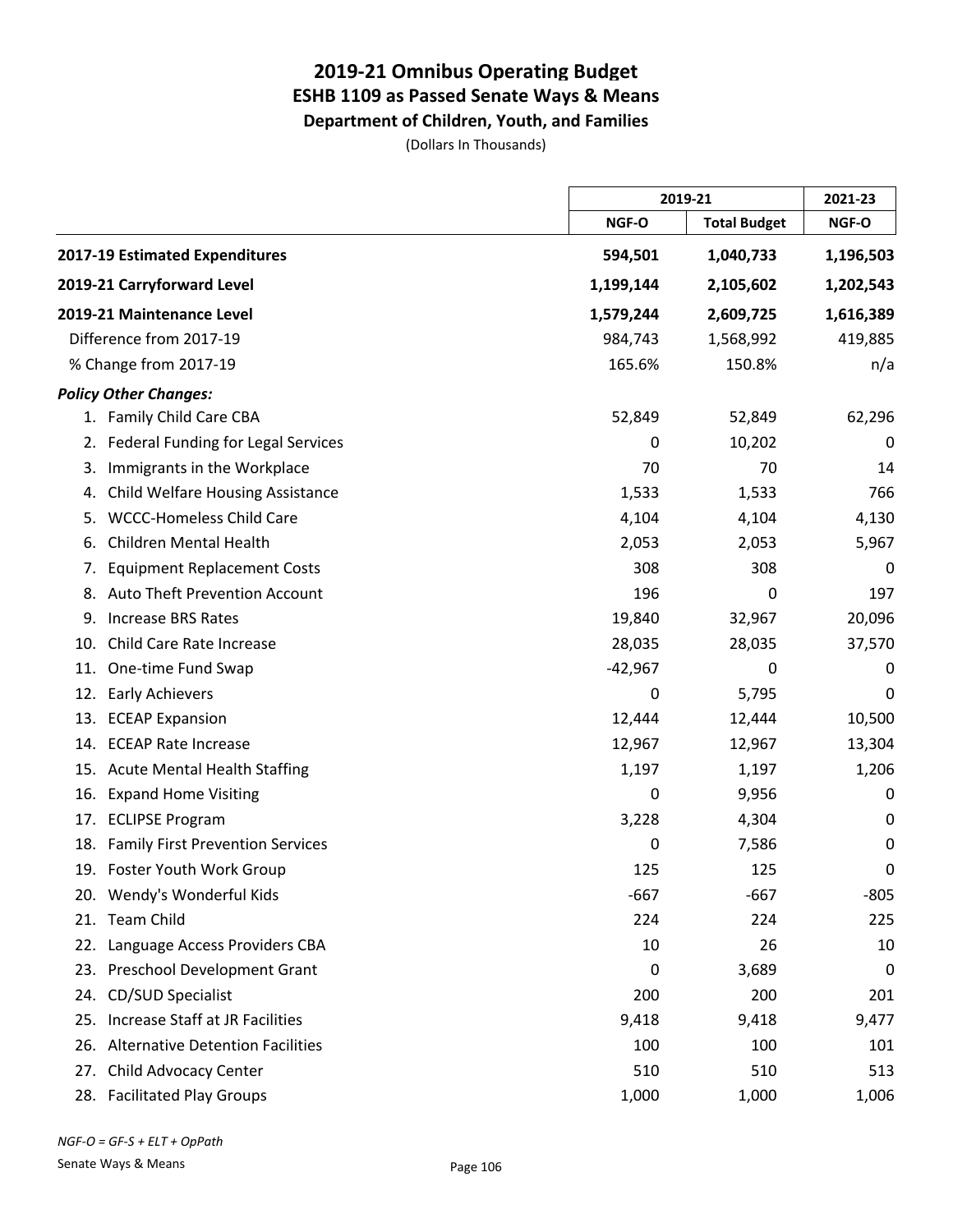**Department of Children, Youth, and Families**

(Dollars In Thousands)

|                                    | 2019-21   |                     | 2021-23      |  |
|------------------------------------|-----------|---------------------|--------------|--|
|                                    | NGF-O     | <b>Total Budget</b> | <b>NGF-O</b> |  |
| 29. Family Reconciliation Services | 826       | 1,652               | 831          |  |
| Legal Services Staff<br>30.        | 1,116     | 1,717               | 1,123        |  |
| 31. Supportive Visitation Model    | 1,000     | 1,000               | 1,006        |  |
| 32. Treehouse                      | 3,500     | 3,500               | 4,025        |  |
| <b>Policy -- Other Total</b>       | 113,219   | 208,864             | 173,761      |  |
| Policy -- Transfer Total           | $-12,262$ | $-18,652$           | $-12,262$    |  |
| <b>Total Policy Changes</b>        | 100,957   | 190,212             | 161,499      |  |
| 2019-21 Policy Level               | 1,680,201 | 2,799,937           | 1,777,888    |  |
| Difference from 2017-19            | 1,085,700 | 1,759,204           | 581,384      |  |
| % Change from 2017-19              | 182.6%    | 169.0%              | n/a          |  |

#### *Comments:*

### **1. Family Child Care CBA**

Consistent with the 2019-21 Collective Bargaining Agreement with the Service Employees International Union Local 925, funding is provided for base rate and tiered reimbursement rate increases for licensed family home providers; hourly wage rate increases for Family, Friend and Neighbor providers; removing the cap on the nonstandard hours bonus; a \$500 per provider increase to the quality improvement awards; increased access to the substitute pool; additional training needs; and increased health care premium coverage. (General Fund-State)

#### **2. Federal Funding for Legal Services**

Federal funding is provided in response to recent federal guidance that allows the use of Title IV-E funding for legal representation services of eligible parents and children involved in the child welfare system. A corresponding reduction to General Fund-State is assumed in the Office of Public Defense (OPD) and the Office of Civil Legal Aid (OCLA). The department must implement an interagency agreement with OPD and OCLA for the use of these federal funds. (General Fund-Fam Supt)

#### **3. Immigrants in the Workplace**

Funding is provided pursuant to 2SSB 5497 (immigrants in the workplace) for legal services to review confidentiality policies and to develop model policies related to immigration enforcement at public schools, state health facilities, courthouses, and shelters. (General Fund-State)

### **4. Child Welfare Housing Assistance**

Pursuant to 2SSB 5718 (child welfare housing assistance), funding is provided to implement a Child Welfare Housing Assistance Pilot Program to provide housing vouchers, rental assistance, navigation, and other support services to eligible families. The pilot program expires on June 30, 2022. (General Fund-State)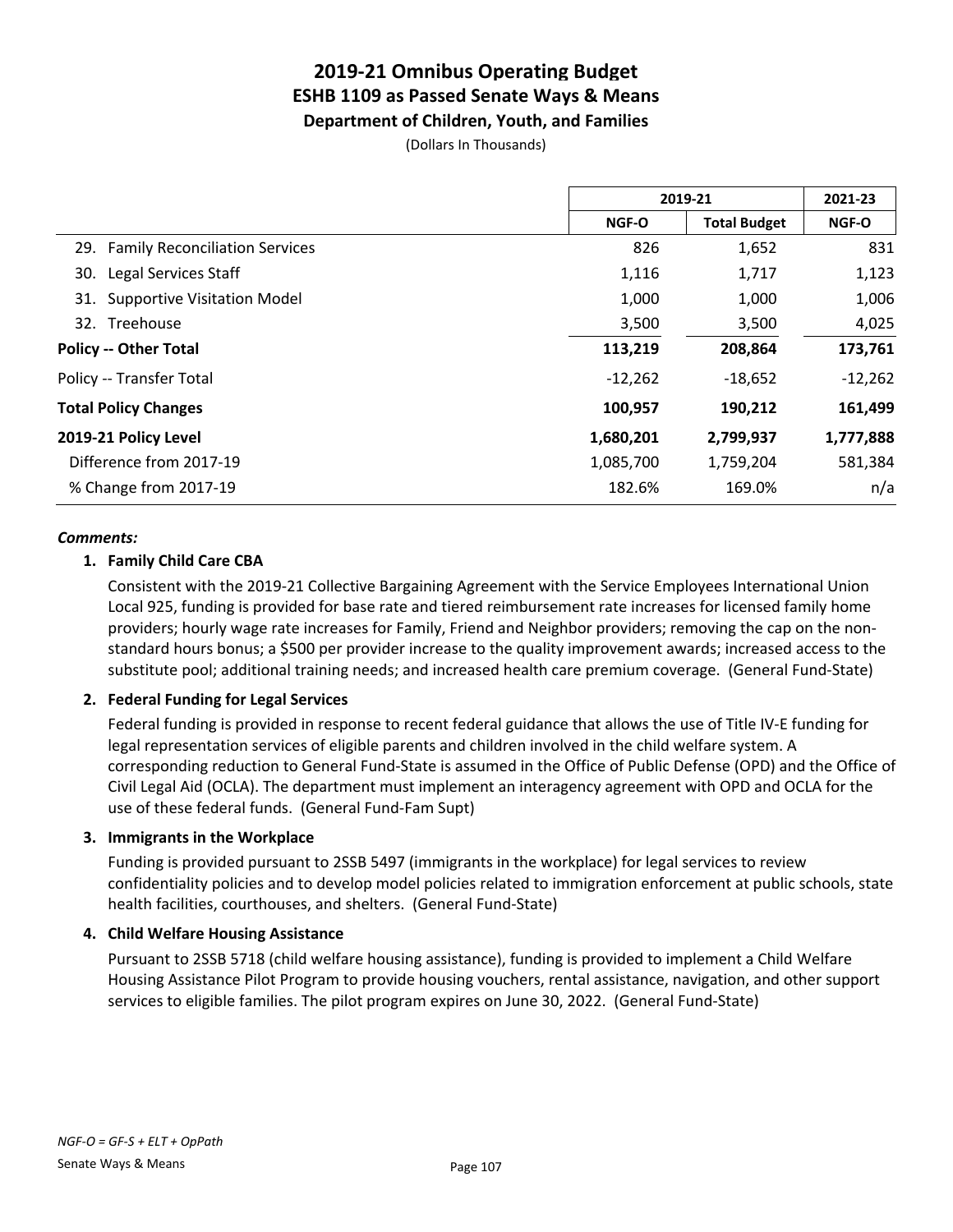**Department of Children, Youth, and Families**

(Dollars In Thousands)

### **5. WCCC-Homeless Child Care**

Funding is provided for 2SSB 5820 (Vulnerable children/care), which designates homeless children as a vulnerable population for the Working Connections Child Care program making them eligible to be authorized for 12 months of subsidized child care. (General Fund-State)

### **6. Children Mental Health**

Funding is provided pursuant to 2SSB 5903 (children's mental health) for the department to develop an infant and early childhood mental health consultation model for children ages birth to five years old. The model must include a workforce development plan that addresses initial training and ongoing professional development for infant and early childhood mental health consultants. The department is required to provide the model to the Governor and the Legislature by November 1, 2019 and to implement the model in at least two regions by July 1, 2020, with statewide implementation by December 31, 2023. (General Fund-State)

### **7. Equipment Replacement Costs**

One-time funding is provided for new equipment at juvenile rehabilitation facilities. (General Fund-State)

### **8. Auto Theft Prevention Account**

This item replaces Washington Auto Theft Prevention Authority Account funds with General Fund-State funds due to a projected shortfall in revenue. (General Fund-State; Washington Auto Theft Prevention Authority-State)

### **9. Increase BRS Rates**

A rate increase is provided to Behavioral Rehabilitation Services providers and the rate structure is changed from one based on acuity level to placement setting. The department shall implement this new rate structure in accordance with the methodology outlined in the December 2018 rate study and shall establish appropriate utlization percentages, caseload ratios, training allowances, and make any other necessary adjustments in order to stay within these appropriation levels. (General Fund-State; General Fund-Fam Supt; General Fund-Medicaid)

### **10. Child Care Rate Increase**

Funding is provided for subsidy rate increases to Working Connections Child Care providers to achieve at a level 3 standard of quality: 1) the 55th percentile of their corresponding markets in FY 2020, and 2) the 60th percentile of their corresponding markets in FY 2021. For licensed family home providers, this funding is additive to the Collective Bargaining Agreement with Service Employees International Union Local 925. (General Fund-State)

### **11. One-time Fund Swap**

A one-time reduction of General Fund-State is offset by using available federal Child Care Development Funds. (General Fund-State; General Fund-Federal)

### **12. Early Achievers**

Available federal funding is utilized to increase coaching support and needs-based grants in the Early Achievers program. In addition, \$100,000 in grant funding is utilized for the re-launch of coaching companaion and for a contract with Child Care Aware to embed expanded learning opportunities into Early Achievers. (General Fund-Federal; General Fund-Local)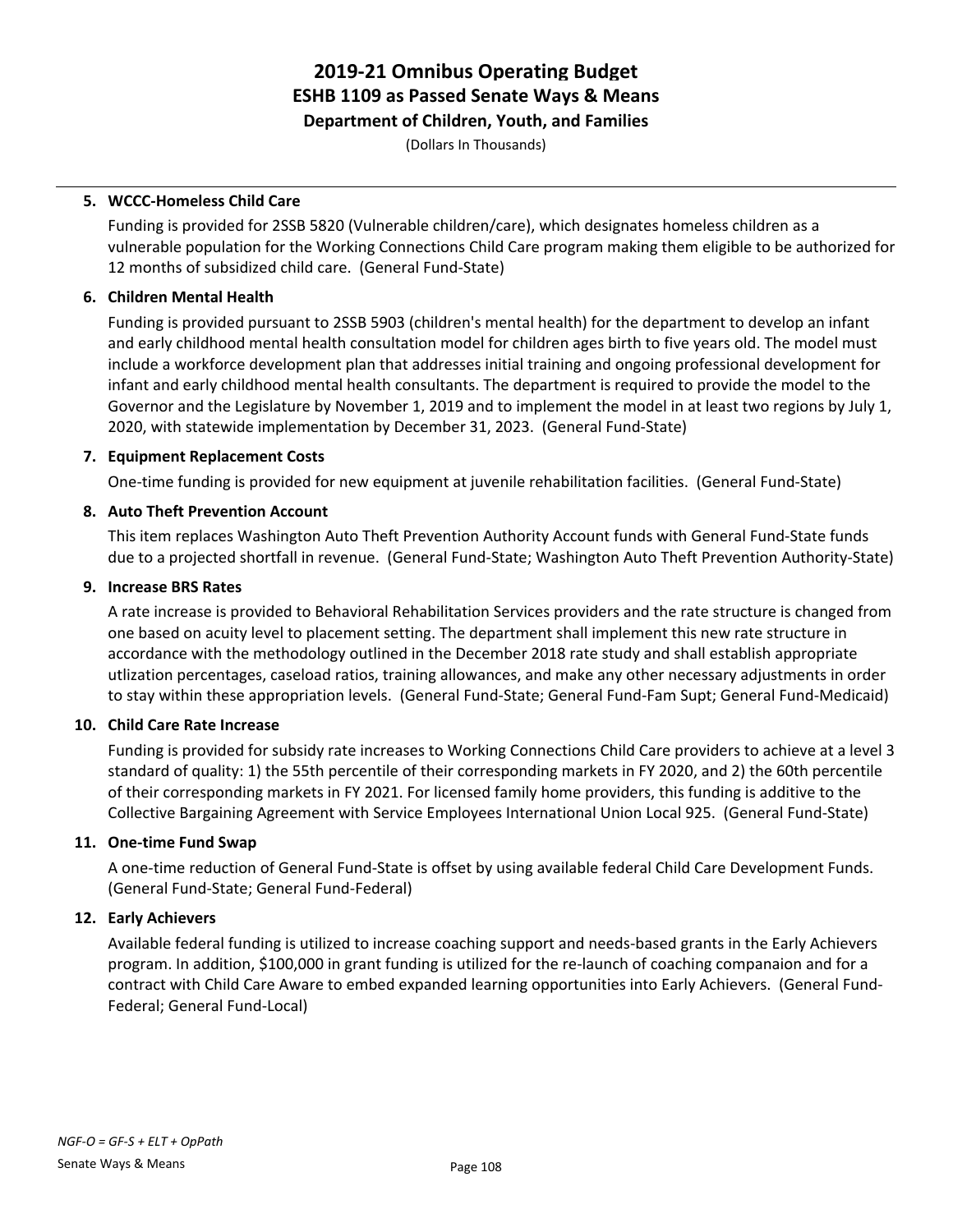**Department of Children, Youth, and Families**

(Dollars In Thousands)

### **13. ECEAP Expansion**

Funding is provided for 380 Early Childhood Education and Assistance Program (ECEAP) full day slots in FY 2020 and 380 ECEAP full day slots in FY 2021, for a total of 760 new slots. (General Fund-State)

### **14. ECEAP Rate Increase**

Funding is provided: 1) for a three percent ECEAP rate increase effective July 1, 2019, and 2) to cover costs to full and extended day ECEAP slots associated with child care center rate increases that went into effect in February 2019. Beginning in school year 2019-20, slot rates will be delinked from Working Connections Child Care and, as a statewide average, will be \$8,004 for partial day slots, \$11,557 for full day slots, and \$19,130 for extended day slots. (General Fund-State)

### **15. Acute Mental Health Staffing**

The acute mental health pod for female youth at Echo Glen Children's Center was recently remodeled, per the Legislature's direction in the 2015-17 capital budget. Funding is provided to hire 5.6 counselor assistants and 2.0 security officers to operate the new pod and to provide mental health treatment programs to the youth housed within. (General Fund-State)

### **16. Expand Home Visiting**

Funding is provided for an additional 830 home visiting slots beginning in FY 2020. (General Fund-Federal; Home Visiting Services Account-State)

### **17. ECLIPSE Program**

Additional one-time state funding is provided to continue delivering the Early Childhood Intervention Prevention Services (ECLIPSE) program (formerly known as the Medicaid Treatment Child Care Program). Use of federal Medicaid dollars to support this program was disallowed in 2014. The ECLIPSE program provides early intervention and treatment for children exposed to environmental, familial and biological risk factors that impact development, behavior and mental health. (General Fund-State; General Fund-Federal)

### **18. Family First Prevention Services**

Federal appropriation authority is provided to expand prevention services for families with children at risk of foster care placement by leveraging federal Title IV-E reimbursement that may be available under the Family First Prevention Services Act, effective October 1, 2019. (General Fund-Fam Supt)

### **19. Foster Youth Work Group**

Funding is provided for the department to establish a work group to review and make recommendations regarding the needs of foster youth to ensure a successful transition to adulthood. No later than July 1, 2020, the work group shall submit to the Governor and the appropriate committees of the Legislature recommendations on the development of a developmentally appropriate curriculum and staffing model to address the needs of foster youth transitioning to adulthood; the specific needs of children and youth of color and those who identify as LGBTQ+ who have special education and disability related needs; and development of an optimal continuum of independent living and transition support services for foster youth aged 14 to 23. (General Fund-State)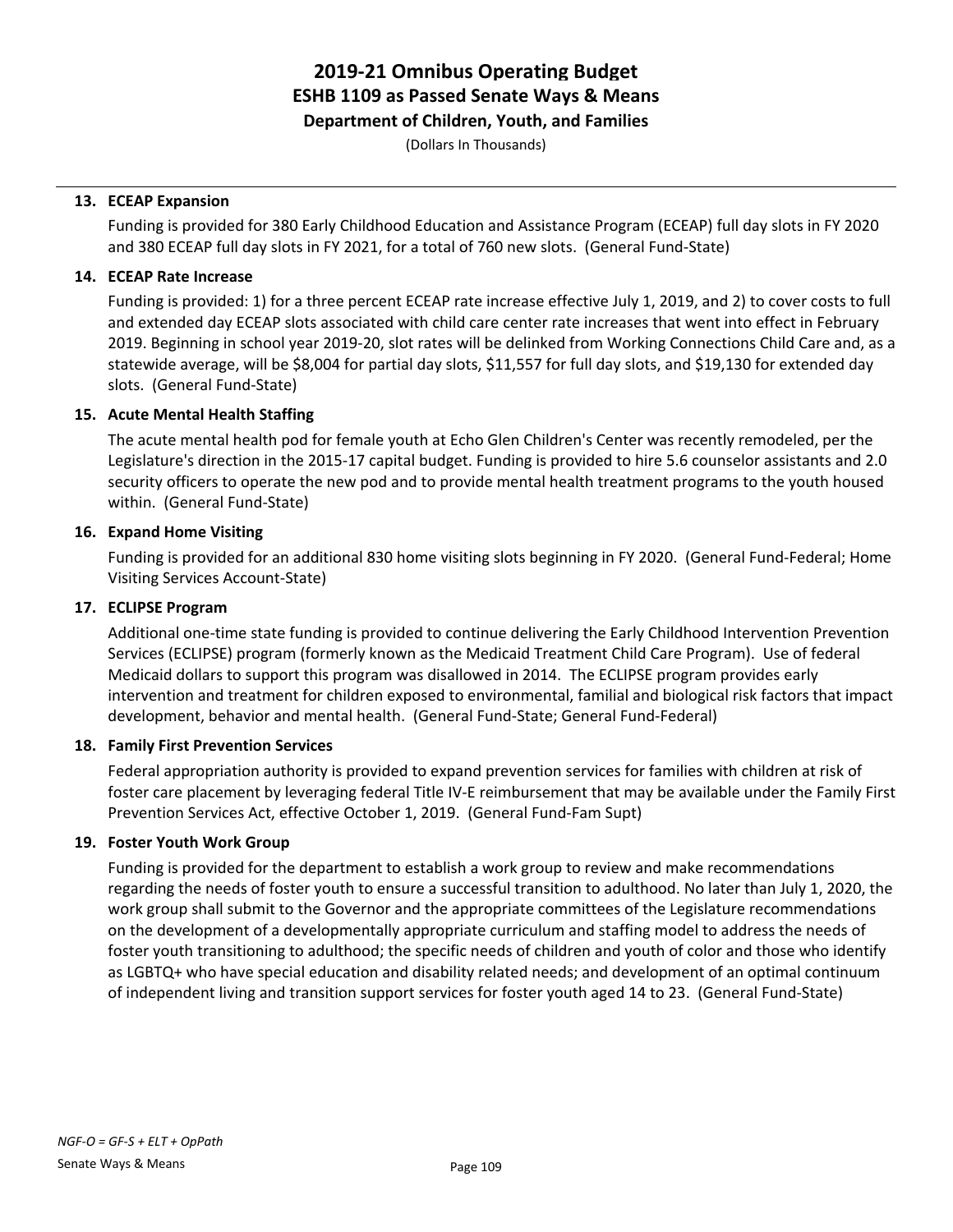**Department of Children, Youth, and Families**

(Dollars In Thousands)

### **20. Wendy's Wonderful Kids**

Funding for a contract with Wendy's Wonderful Kids, an organization that aims to find adoptive placements for legally-free children, is eliminated when the current contract ends on October 31, 2019. (General Fund-State)

### **21. Team Child**

Funding is provided for the Team Child program, which provides civil legal representation services and advocacy for youth involved or at high risk of involvement in the juvenile justice system. (General Fund-State)

### **22. Language Access Providers CBA**

Funding is adjusted for interpreter services based upon the language access providers collective bargaining agreement for the 2019-21 biennium. (General Fund-State; General Fund-Fam Supt)

### **23. Preschool Development Grant**

Funding made available from receipt of a federal Preschool Development Grant is utilized to develop a statewide birth through five years old needs assessment and to develop and implement a strategic plan that facilitates increased collaboration and coordination among existing programs. (General Fund-Federal)

### **24. CD/SUD Specialist**

Funding is provided for one full-time employee to coordinate policies and programs to support pregnant and parenting individuals receiving chemical dependency or substance use disorder treatment. (General Fund-State)

### **25. Increase Staff at JR Facilities**

The interim Prison Rape Elimination Act (PREA) audit conducted in October 2018 found that Juvenile Rehabilitation (JR) failed to meet PREA standard 115.313 (c), which requires each secure juvenile facility to maintain staffing ratios of a minimum of 1:8 during waking hours and 1:16 during sleeping hours. FTEs are provided to bring all three JR facilities into compliance with this standard. (General Fund-State)

### **26. Alternative Detention Facilities**

Funding is provided for grants to county juvenile courts to establish alternative detention facilities that will provide less restrictive confinement alternatives to youth in their local communities. (General Fund-State)

### **27. Child Advocacy Center**

Funding is provided to expand access to Child Advocacy Center services and supports for child victims of abuse in Washington state. (General Fund-State)

### **28. Facilitated Play Groups**

Funding is provided to increase the number of facilitated play groups offered statewide to Family, Friend, and Neighbor child care providers to support early brain development and kindergarten readiness. These groups meet weekly, are led by trained facilitators, and are offered in multiple languages. (General Fund-State)

### **29. Family Reconciliation Services**

Funding is provided to expand Family Reconciliation Services for at-risk youth, children in need of services, or other youth who are in confict with their families. (General Fund-State; General Fund-Fam Supt)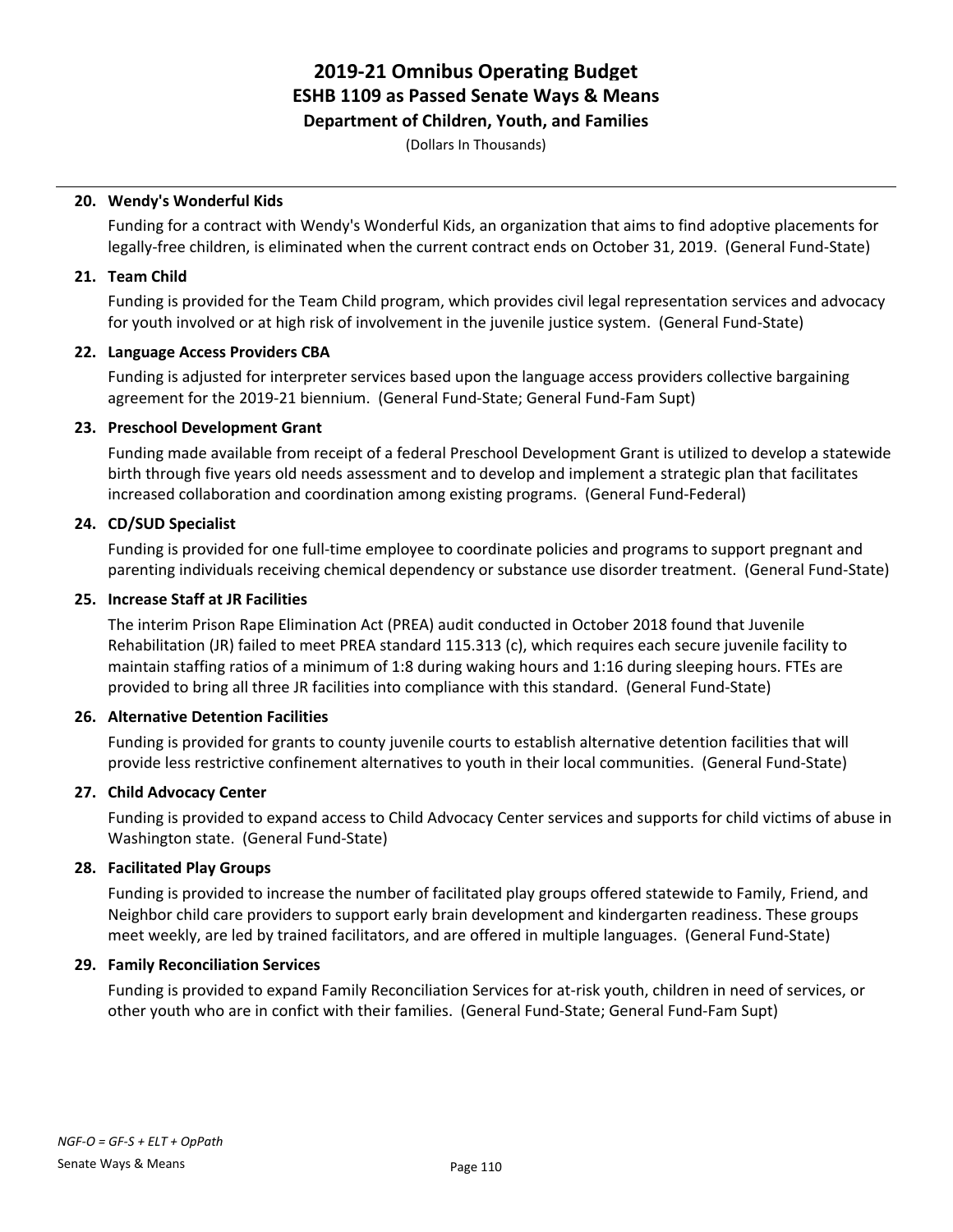**Department of Children, Youth, and Families**

(Dollars In Thousands)

### **30. Legal Services Staff**

Funding is provided for 20 child welfare and permanency staff at the Office of the Attorney General. (General Fund-State; General Fund-Fam Supt)

### **31. Supportive Visitation Model**

Funding is provided to implement the supportive visitation model jointly developed by the University of Washington and the department for children in foster care. This model uses a manualized curriculum and incorporates trained visit navigators to provide a structured and positive visitation experience for children and their parents. (General Fund-State)

### **32. Treehouse**

Funding is provided to expand the Treehouse Graduation Success Program to help increase foster youth graduation rates. (General Fund-State)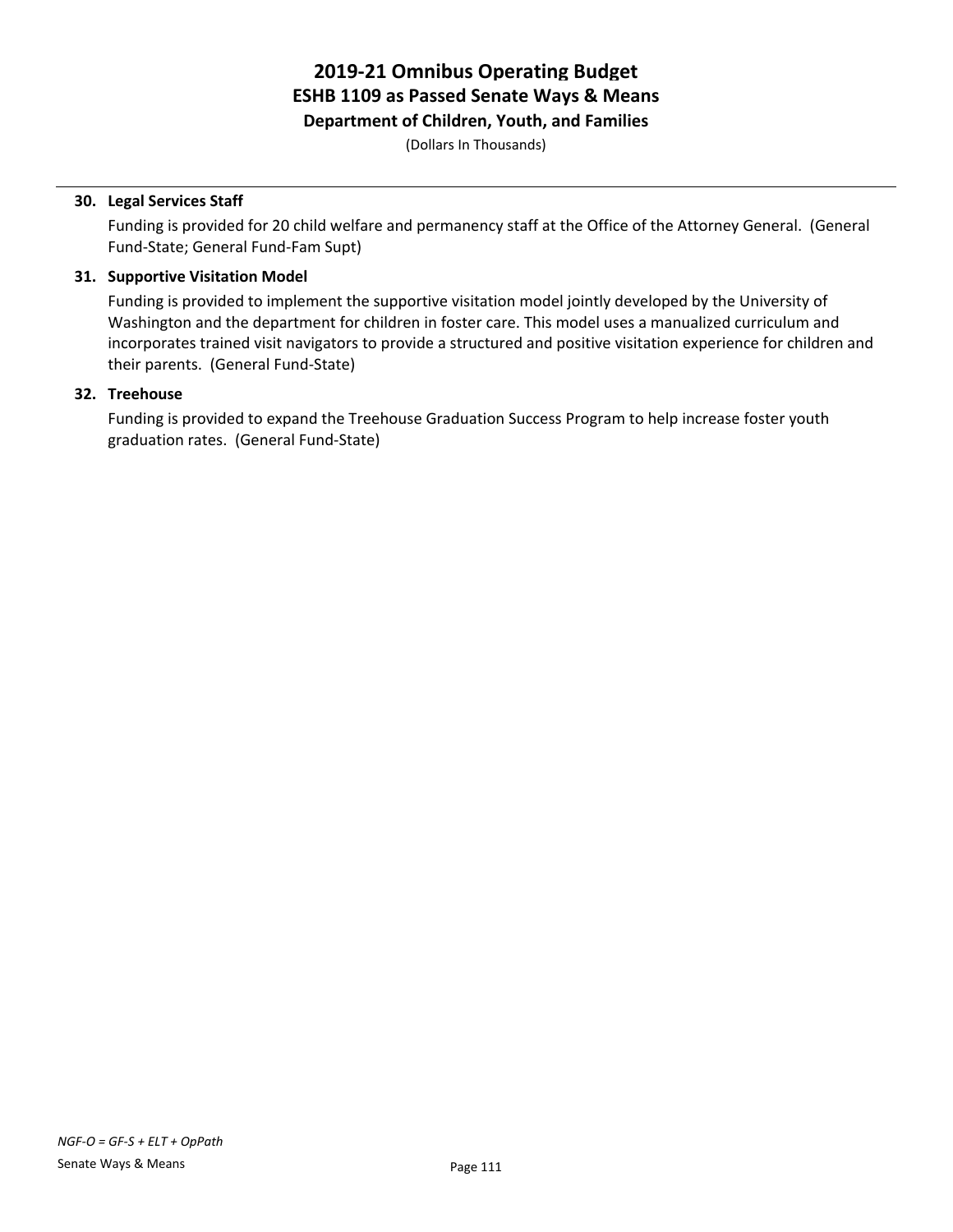**Department of Corrections** (Dollars In Thousands)

|                                                   |           | 2019-21             |           |
|---------------------------------------------------|-----------|---------------------|-----------|
|                                                   | NGF-O     | <b>Total Budget</b> | NGF-O     |
| 2017-19 Estimated Expenditures                    | 2,005,579 | 2,108,138           | 2,076,570 |
| 2019-21 Carryforward Level                        | 2,042,578 | 2,146,054           | 2,080,095 |
| 2019-21 Maintenance Level                         | 2,130,686 | 2,234,185           | 2,171,674 |
| Difference from 2017-19                           | 125,107   | 126,047             | 95,104    |
| % Change from 2017-19                             | 6.2%      | 6.0%                | n/a       |
| <b>Policy Other Changes:</b>                      |           |                     |           |
| 1. Persistent Offenders                           | $-1,331$  | $-1,331$            | $-1,932$  |
| <b>Impaired Driving</b><br>2.                     | 2,044     | 2,044               | 5,814     |
| DOC Post Secondary Education<br>3.                | 9         | 9                   | 0         |
| <b>Rental Vouchers</b><br>4.                      | 1,000     | 1,000               | 1,020     |
| <b>DOC Women's Division</b><br>5.                 | 460       | 460                 | 0         |
| <b>Facility Maintenance</b><br>6.                 | 914       | 914                 | 0         |
| Lease Adjustments < 20,000 sq. ft.<br>7.          | 131       | 131                 | 211       |
| <b>Capital Project Operating Costs</b><br>8.      | 20,592    | 20,592              | 23,663    |
| Direct Patient Care: DVC Adjustment<br>9.         | 4,000     | 4,000               | 4,080     |
| <b>Custody Staff: Health Care Delivery</b><br>10. | 7,715     | 7,715               | 7,503     |
| <b>Nursing Relief</b><br>11.                      | 2,447     | 2,447               | 1,049     |
| <b>CRCC Safety and Security Electronic</b><br>12. | 1,427     | 1,427               | 1,353     |
| Yakima Jail Women's TC<br>13.                     | 2,066     | 2,066               | 2,107     |
| <b>BAR</b> unit staffing<br>14.                   | 3,679     | 3,679               | 3,429     |
| <b>Work Release Expansion</b><br>15.              | 6,213     | 6,213               | 10,349    |
| Food & Staff Safety Improvements<br>16.           | 1,400     | 1,400               | 1,428     |
| Violator Bed Rate Increase<br>17.                 | 7,869     | 7,869               | 10,592    |
| <b>Equipment and Vehicle Replacement</b><br>18.   | $-2,358$  | $-2,358$            | $-2,336$  |
| 19. SUD Assessment                                | 406       | 406                 | 404       |
| 20. Discharge Planners                            | 640       | 640                 | 643       |
| 21. Concurrent Supervision                        | $-9,158$  | $-9,158$            | $-14,629$ |
| <b>Policy -- Other Total</b>                      | 50,165    | 50,165              | 54,749    |
| Policy -- Comp Total                              | 3,814     | 3,814               | 3,968     |
| <b>Total Policy Changes</b>                       | 53,979    | 53,979              | 58,717    |
| 2019-21 Policy Level                              | 2,184,665 | 2,288,164           | 2,230,390 |
| Difference from 2017-19                           | 179,086   | 180,026             | 153,821   |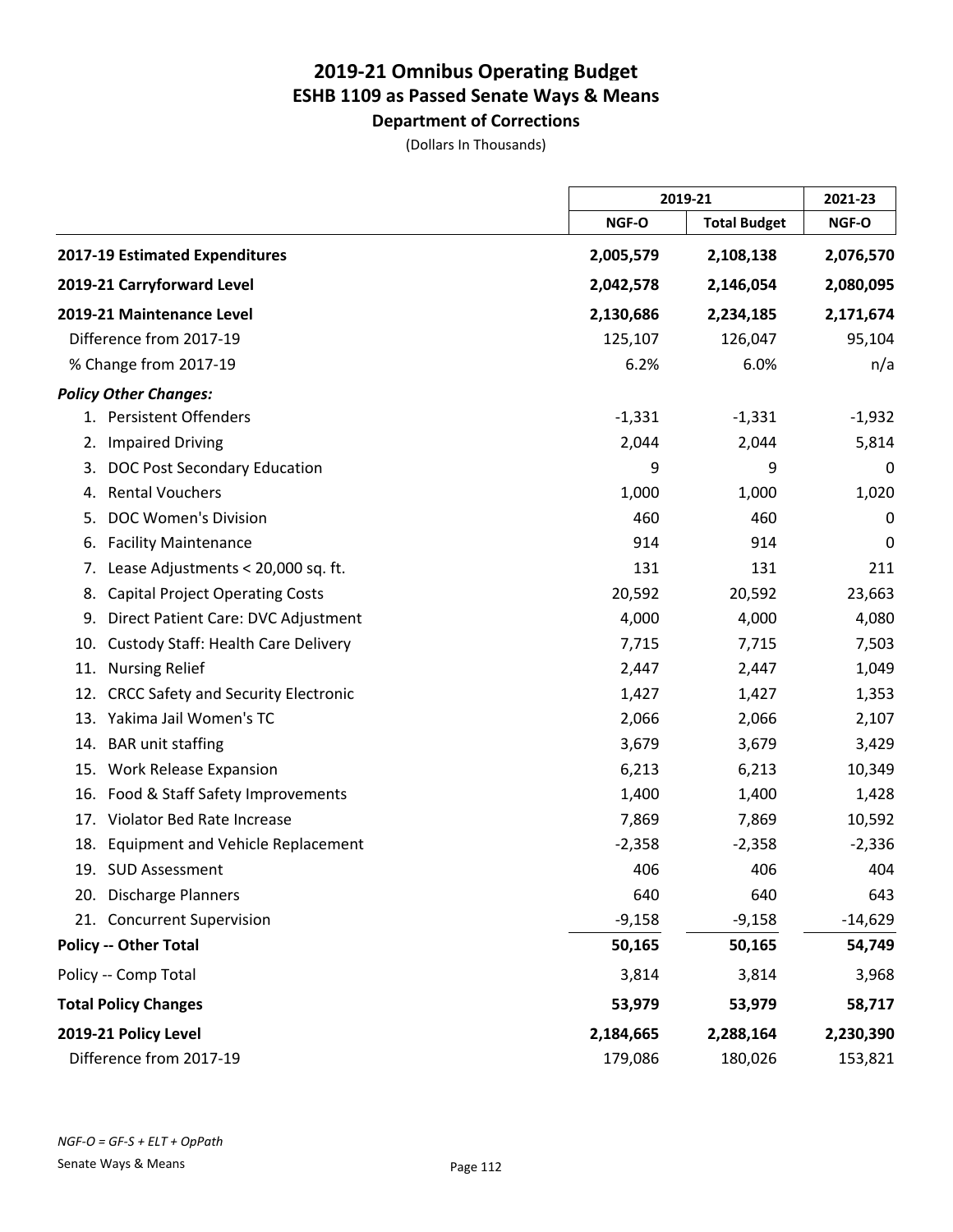**Department of Corrections**

(Dollars In Thousands)

|                       | 2019-21 |                     | 2021-23 |
|-----------------------|---------|---------------------|---------|
|                       | NGF-O   | <b>Total Budget</b> | NGF-O   |
| % Change from 2017-19 | 8.9%    | 8.5%                | n/a     |

### *Comments:*

### **1. Persistent Offenders**

Funding is adjusted to account for sentencing changes made pursuant to Substitute Senate Bill No. 5288 (persistent offenders). (General Fund-State)

### **2. Impaired Driving**

Funding is provided to implement Substitute Senate Bill No. 5299 (impaired driving). (General Fund-State)

### **3. DOC Post Secondary Education**

Funding is provided to implement Second Substitute Senate Bill No. 5433 (post secondary education) which requires a report back to the legislature on secure internet connections for the prisons to allow for increased postsecondary opportunites. (General Fund-State)

### **4. Rental Vouchers**

Funding is provided to allow up to six months of rental vouchers for indviduals leaving the department's custody when deemed necessary for successful reentry. (General Fund-State)

### **5. DOC Women's Division**

Funding is provided for an FTE to staff a workgroup tasked with making recommendations on implementing women specific programs and gender-responsive and trauma-informed practices for specified operations pursuant to Substitute Senate Bill No. 5876 (DOC women's division) and to contract wtih a national expert. (General Fund-State)

### **6. Facility Maintenance**

Funding is provided for facility maintenance projects for new items rather than repair. (General Fund-State)

### **7. Lease Adjustments < 20,000 sq. ft.**

Funding is provided for new leases within the department. (General Fund-State)

### **8. Capital Project Operating Costs**

Funding is provided for the operating costs related to several capital projects that were funded in the 2017-19 capital budget and are anticipated to be completed before or during the 2019-21 biennium. These are critical capacity projects needed to reduce overcrowding in prisons and include the addition of programming space at the Washington State Penitentiary (#30001101), a 128-bed minimum security prison at Maple Lane (#30001168) and the Ahtanum View work release 41-bed expansion (#30001166). (General Fund-State)

### **9. Direct Patient Care: DVC Adjustment**

Funding is provided to revise the current model for funding direct patient health care for incarcerated individuals, and to adjust DOC's base budget for health services up to actual expenditure levels. (General Fund-State)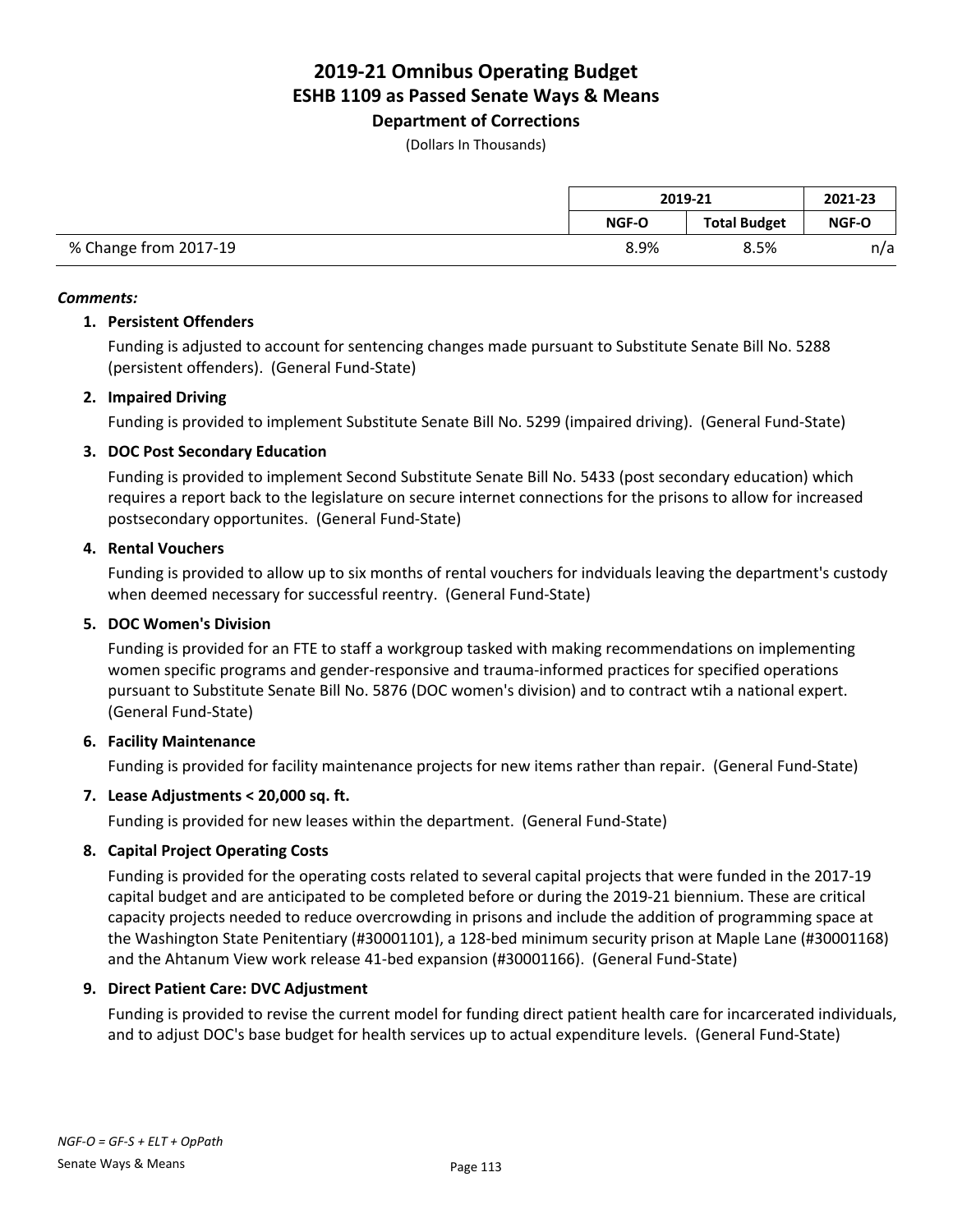### **Department of Corrections**

(Dollars In Thousands)

### **10. Custody Staff: Health Care Delivery**

Funding is provided for security positions in prison facilities to address the medical and mental health needs of incarcerated individuals. (General Fund-State)

### **11. Nursing Relief**

Funding is provided for additional on-call and overtime staff to cover required nursing posts and to provide health care to incarcerated individuals. (General Fund-State)

### **12. CRCC Safety and Security Electronic**

Funding is provided for the debt service associated with a certificate of participation (COP) for the equipment associated with the Coyote Ridge Corrections Center (CRCC) security electronics network (SEN) project funded in the 2017-19 capital budget. (General Fund-State)

### **13. Yakima Jail Women's TC**

Funding is provided to cover the increased contract costs and to establish a substance abuse recovery therapeutic community (TC) with on-site case management as the incarcerated female population move from the older Yakima County Jail to the newer facility. (General Fund-State)

### **14. BAR unit staffing**

Funding is provided for additional staff necessary to supervise individuals with greater out-of-cell time and to facilitate access to programming, treatment, and other required activities at the Washington State Penitentiary. (General Fund-State)

### **15. Work Release Expansion**

Funding is provided for 150-bed work release expansion through facilities sited around the state by the end of fiscal year 2021. (General Fund-State)

### **16. Food & Staff Safety Improvements**

Funding is provided to reinstate traditional hot breakfast at the five facilities under Correctional Industries (CI) management and to provide additional food options. (General Fund-State)

### **17. Violator Bed Rate Increase**

Funding is provided for increased jail bed rates for local jails that house individuals who have violated the conditions of their community supervision. (General Fund-State)

### **18. Equipment and Vehicle Replacement**

Funding for replacement of equipment and vehicles provided at maintenane level is reduced. (General Fund-State)

### **19. SUD Assessment**

Funding is provided to hire two chemical dependency professionals to complete approximately 2,000 more substance use disorder (SUD) assessments per year at the Department of Corrections' reception centers. (General Fund-State)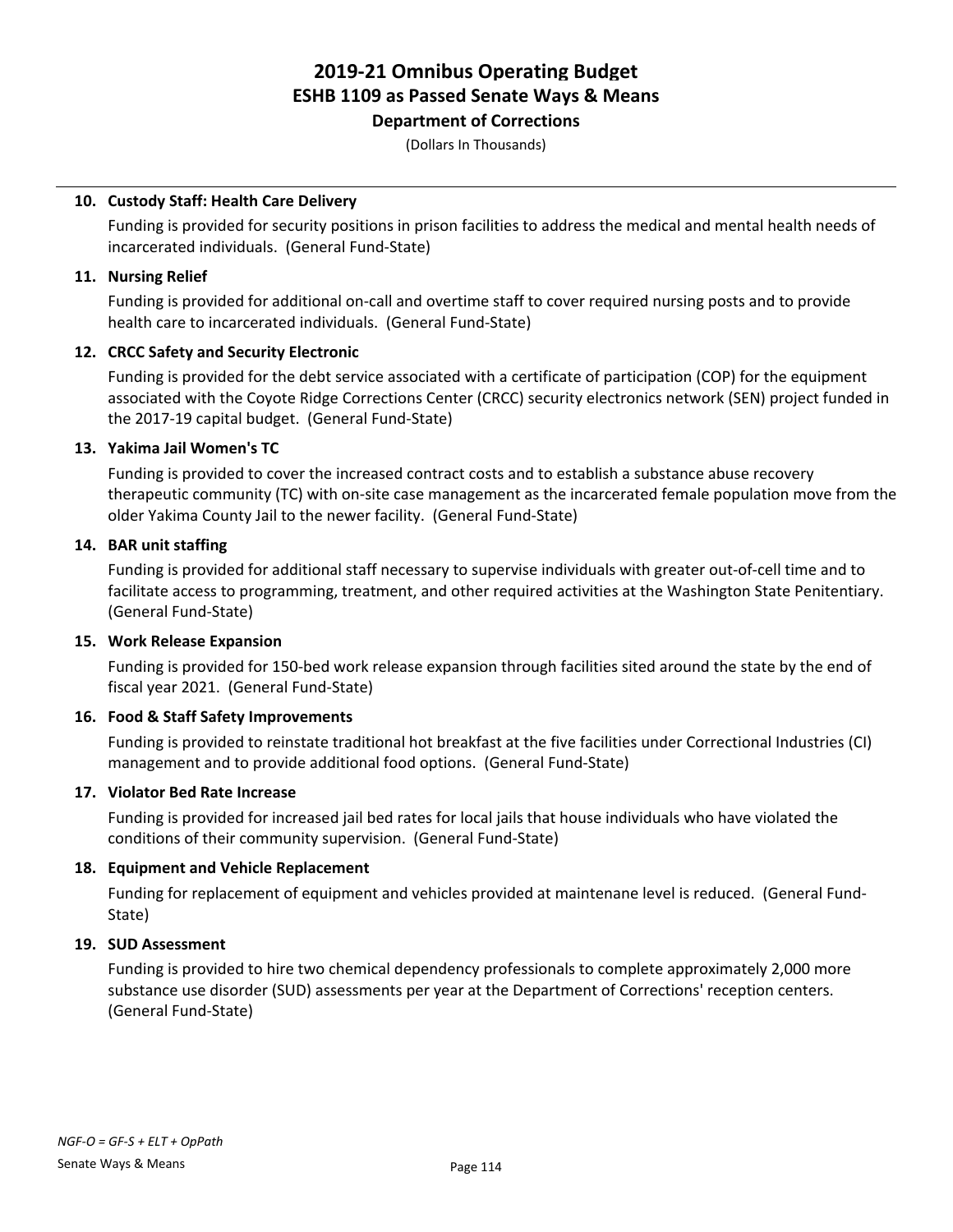**Department of Corrections**

(Dollars In Thousands)

### **20. Discharge Planners**

Funding is provided to hire four registered nurses to help support releasing individuals who have medication needs and will require behavioral health services or substance use disorder treatment upon release. (General Fund-State)

### **21. Concurrent Supervision**

The community supervision population is reduced by presuming supervision terms run concurrently, unless expressly ordered by the court to run consecutively. Current sentences that have confinement terms that are run consecutively must also have the supervision terms run consecutively. This change would be applied both retrospectively to those offenders currently on supervision and prospectively to those releasing into supervision. (General Fund-State)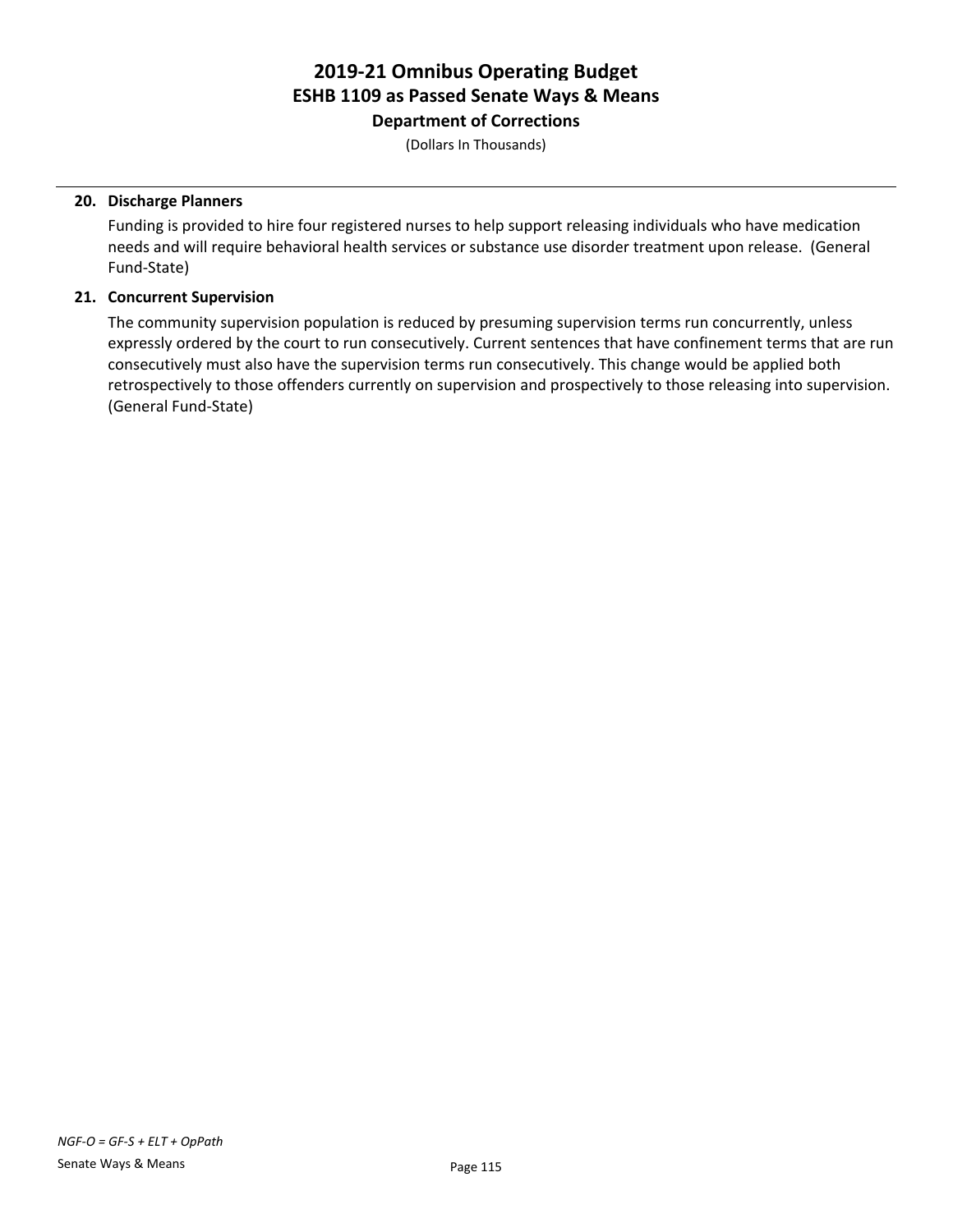**Department of Services for the Blind**

(Dollars In Thousands)

|                                   |       | 2019-21             | 2021-23 |
|-----------------------------------|-------|---------------------|---------|
|                                   | NGF-O | <b>Total Budget</b> | NGF-O   |
| 2017-19 Estimated Expenditures    | 5,019 | 32,511              | 5,162   |
| 2019-21 Carryforward Level        | 4,877 | 32,590              | 4,927   |
| 2019-21 Maintenance Level         | 5,405 | 33,118              | 5,125   |
| Difference from 2017-19           | 386   | 607                 | $-37$   |
| % Change from 2017-19             | 7.7%  | 1.9%                | n/a     |
| <b>Policy Other Changes:</b>      |       |                     |         |
| 1. VR Employment Services         | 1,100 | 1,100               | 1,107   |
| Independent Living Services<br>2. | 460   | 460                 | 463     |
| <b>Policy -- Other Total</b>      | 1,560 | 1,560               | 1,570   |
| <b>Total Policy Changes</b>       | 1,560 | 1,560               | 1,570   |
| 2019-21 Policy Level              | 6,965 | 34,678              | 6,695   |
| Difference from 2017-19           | 1,946 | 2,167               | 1,533   |
| % Change from 2017-19             | 38.8% | 6.7%                | n/a     |

### *Comments:*

### **1. VR Employment Services**

Funding is provided to maintain vocational rehabilitation supported employment services for approximately 175 eligible clients with visual disabilities annually, who would otherwise be placed on the federally required orderof-selection waiting list. (General Fund-State)

### **2. Independent Living Services**

Funding is provided to serve an additional 300 individuals annually in the independent living program. (General Fund-State)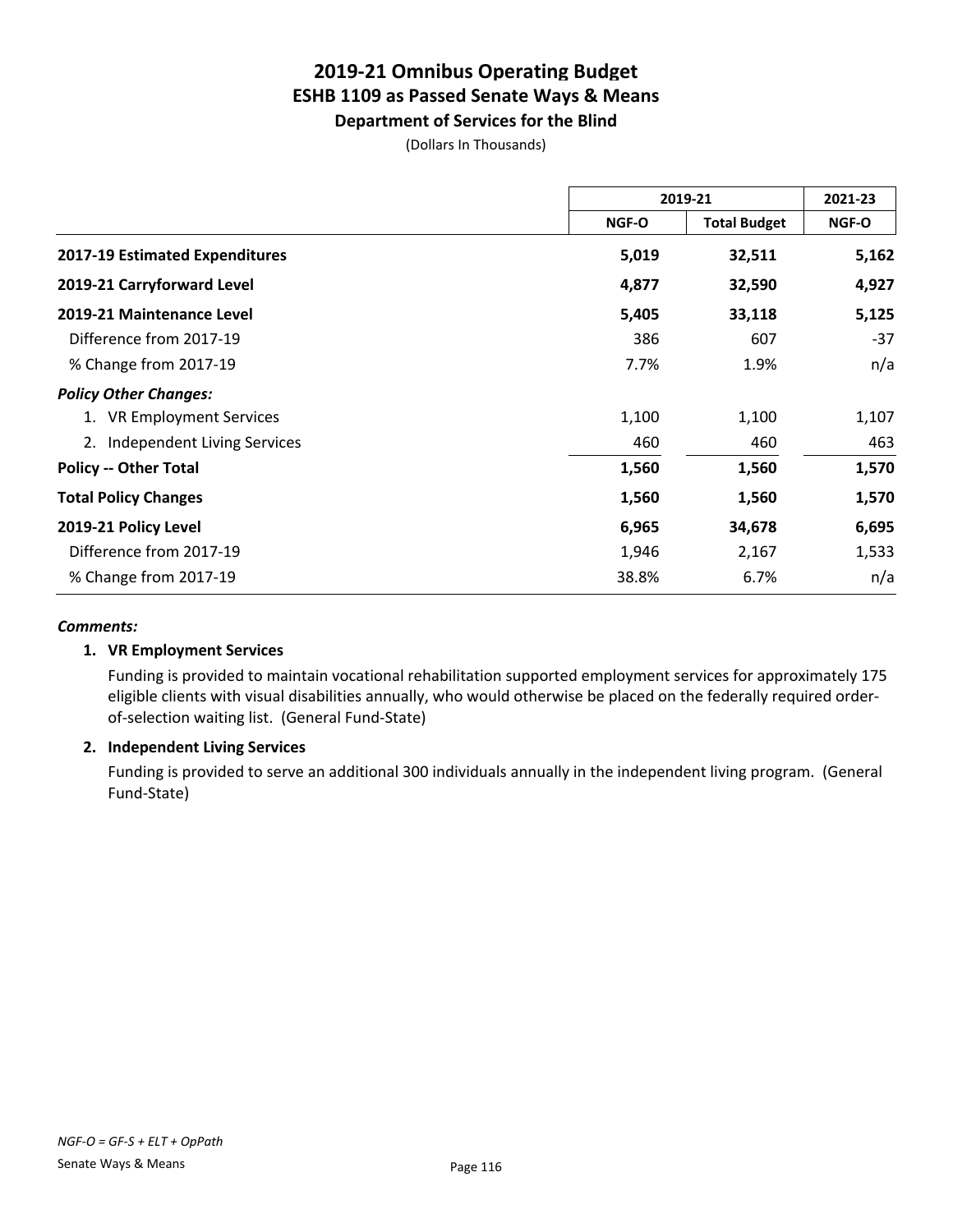**Employment Security Department**

(Dollars In Thousands)

|                                    | 2019-21 |                     | 2021-23     |
|------------------------------------|---------|---------------------|-------------|
|                                    | NGF-O   | <b>Total Budget</b> | NGF-O       |
| 2017-19 Estimated Expenditures     | 35      | 670,759             | 70          |
| 2019-21 Carryforward Level         | 70      | 665,310             | 70          |
| 2019-21 Maintenance Level          | 70      | 693,370             | 70          |
| Difference from 2017-19            | 35      | 22,611              | 0           |
| % Change from 2017-19              | 100.0%  | 3.4%                | n/a         |
| <b>Policy Other Changes:</b>       |         |                     |             |
| H2A Program                        | 0       | 4,116               | 0           |
| Immigrants in the workplace<br>2.  | 0       | 70                  | 0           |
| <b>PFML Adjustments</b><br>3.      | 0       | 162                 | $\Omega$    |
| Statewide Reentry Initiative<br>4. | 0       | 4,636               | 0           |
| <b>Policy -- Other Total</b>       | 0       | 8,984               | $\mathbf 0$ |
| <b>Total Policy Changes</b>        | 0       | 8,984               | $\mathbf 0$ |
| 2019-21 Policy Level               | 70      | 702,354             | 70          |
| Difference from 2017-19            | 35      | 31,595              | $\Omega$    |
| % Change from 2017-19              | 100.0%  | 4.7%                | n/a         |

### *Comments:*

### **1. H2A Program**

Funding is provided to implement the provisions of Engrossed Second Substitute Senate Bill 5438 (agricultural and seasonal workforce services). (Employment Services Administrative Account-State)

### **2. Immigrants in the workplace**

Funding is provided to implement Engrossed Second Substitute Senate Bill 5497 (immigrants in the workforce). This pays for legal services to review confidentiality policies and to develop model policies related to immigration enforcement at public schools, state health facilities, courthouses, and shelters. (Employment Services Administrative Account-State)

### **3. PFML Adjustments**

Funding is provided for ESD agency request legislation that amends the Paid Family Medical Leave program, RCW 50A.04. The purpose of the technical corrections is to improve the customer experience, avoid unnecessary adverse impacts on employees and implement the law. Funding is provided for legal services in anticipation of an increase in appeals. (Family and Medical Leave Insurance Account-State)

### **4. Statewide Reentry Initiative**

Funding is provided to continue and increase staffing to connect incarcerated individuals to employment resources before release. (Employment Services Administrative Account-State)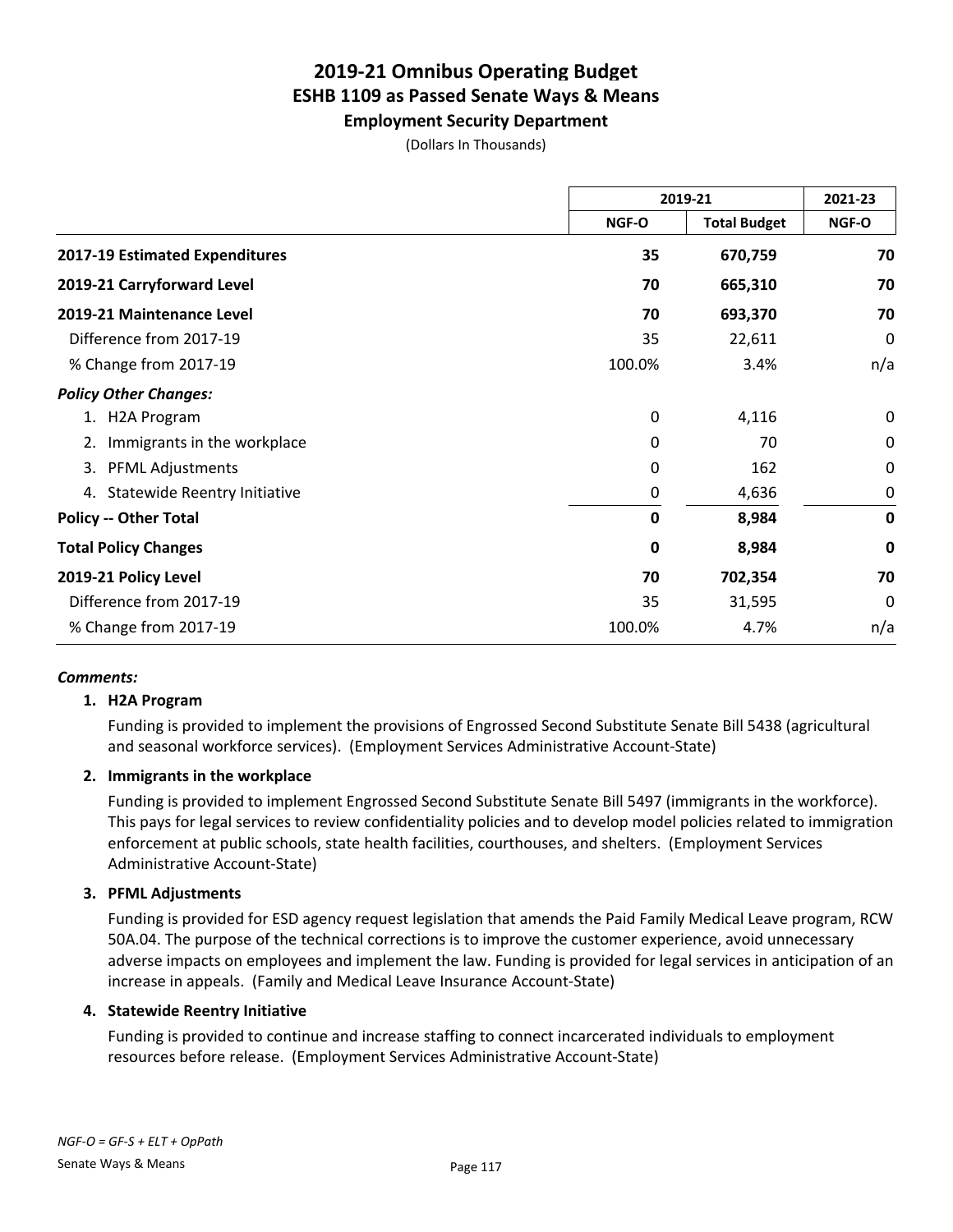### **2019-21 Omnibus Operating Budget ESHB 1109 as Passed Senate Ways & Means Department of Social and Health Services Children and Family Services**

|                                |              | 2019-21             | 2021-23      |
|--------------------------------|--------------|---------------------|--------------|
|                                | <b>NGF-O</b> | <b>Total Budget</b> | <b>NGF-O</b> |
| 2017-19 Estimated Expenditures | 345,901      | 636,643             | 0            |
| 2019-21 Carryforward Level     | 0            | 0                   | $\mathbf 0$  |
| 2019-21 Maintenance Level      | 0            | 0                   | $\mathbf 0$  |
| Difference from 2017-19        | $-345.901$   | $-636,643$          | 0            |
| % Change from 2017-19          | $-100.0\%$   | $-100.0\%$          | n/a          |
| 2019-21 Policy Level           | 0            | 0                   | $\mathbf 0$  |
| Difference from 2017-19        | $-345.901$   | $-636.643$          | 0            |
| % Change from 2017-19          | $-100.0%$    | $-100.0\%$          | n/a          |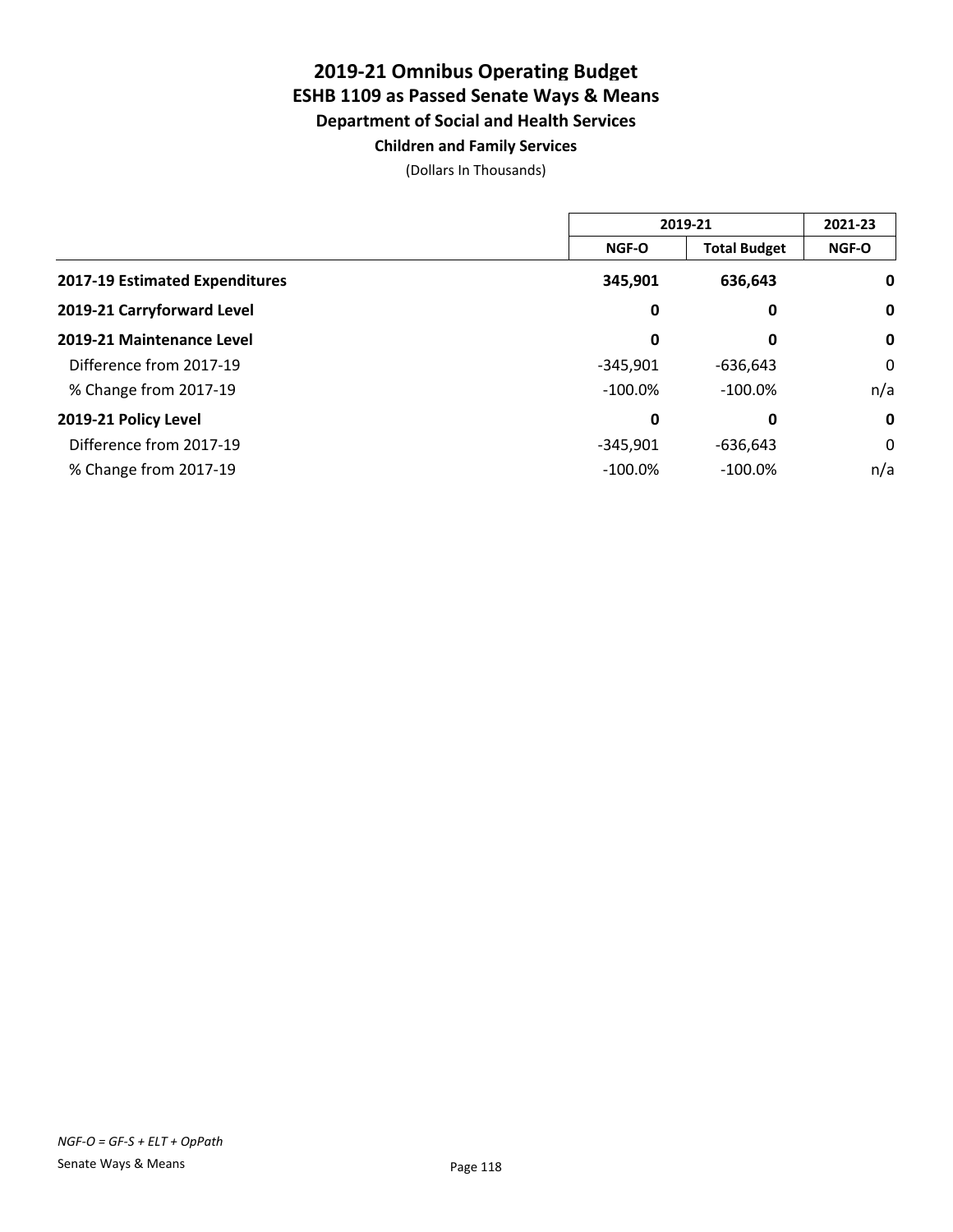### **Juvenile Rehabilitation**

|                                |              | 2019-21             |              |
|--------------------------------|--------------|---------------------|--------------|
|                                | <b>NGF-O</b> | <b>Total Budget</b> | <b>NGF-O</b> |
| 2017-19 Estimated Expenditures | 184,907      | 199,273             | 188,502      |
| 2019-21 Carryforward Level     | 186,513      | 200,520             | 187,506      |
| 2019-21 Maintenance Level      | 0            | 0                   | 1,176        |
| Difference from 2017-19        | $-184,907$   | $-199,273$          | $-187,326$   |
| % Change from 2017-19          | $-100.0\%$   | $-100.0\%$          | n/a          |
| 2019-21 Policy Level           | 0            | 0                   | 1,176        |
| Difference from 2017-19        | $-184,907$   | $-199,273$          | $-187,326$   |
| % Change from 2017-19          | $-100.0%$    | $-100.0%$           | n/a          |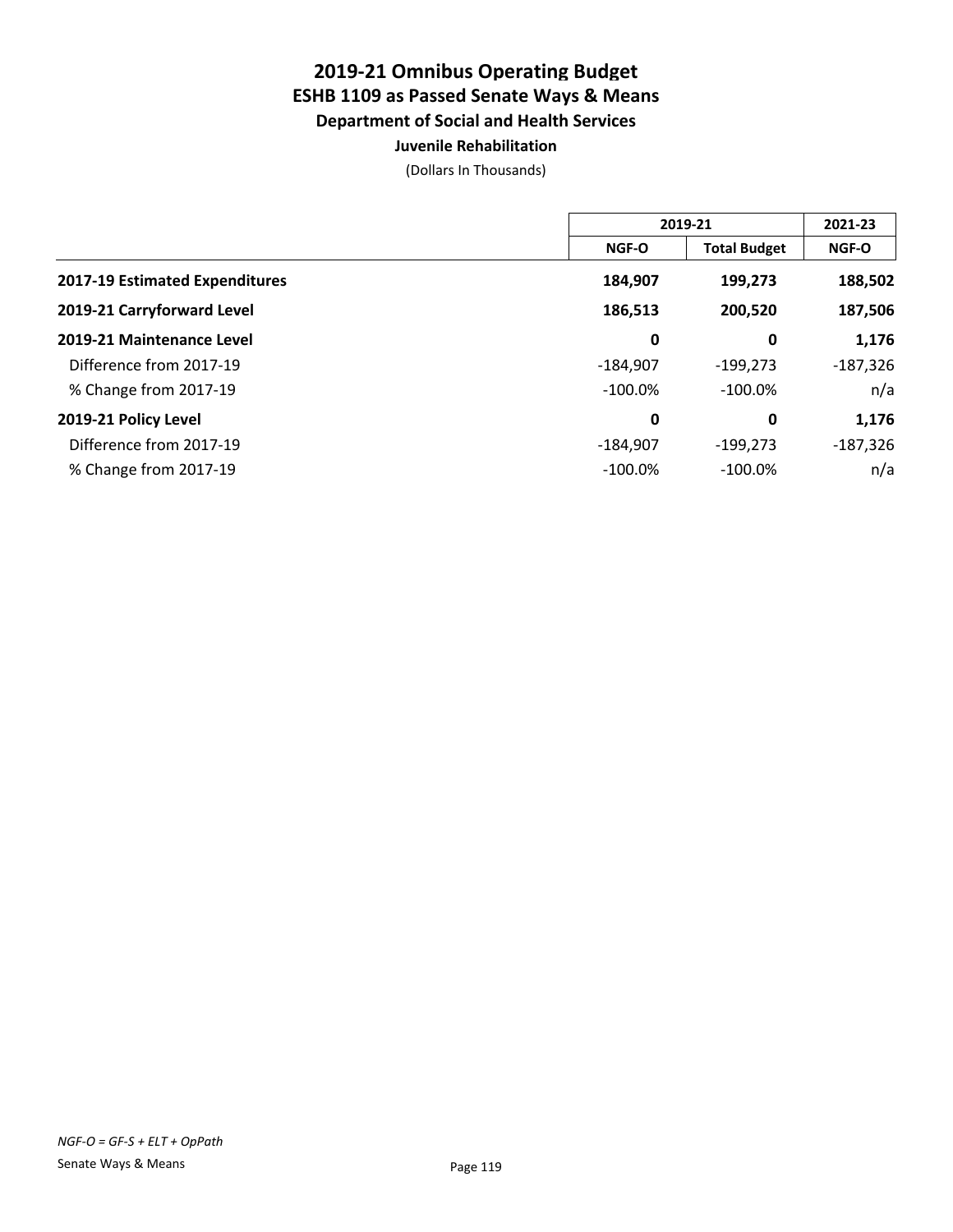**Mental Health**

|     |                                          |            | 2019-21             |           |
|-----|------------------------------------------|------------|---------------------|-----------|
|     |                                          | NGF-O      | <b>Total Budget</b> | NGF-O     |
|     | 2017-19 Estimated Expenditures           | 984,017    | 1,768,195           | 550,595   |
|     | 2019-21 Carryforward Level               | 527,072    | 808,589             | 552,361   |
|     | 2019-21 Maintenance Level                | 763,861    | 910,021             | 820,231   |
|     | Difference from 2017-19                  | $-220,156$ | $-858,174$          | 269,636   |
|     | % Change from 2017-19                    | $-22.4%$   | $-48.5%$            | n/a       |
|     | <b>Policy Other Changes:</b>             |            |                     |           |
|     | 1. Competency Restoration - BLDG 27      | 6,080      | 6,080               | 6,381     |
| 2.  | <b>BHA Administration Support</b>        | 2,618      | 2,618               | 2,742     |
| 3.  | Competency Restoration - Unit 1N3        | 8,452      | 12,678              | 8,871     |
| 4.  | <b>State Hospital Operations</b>         | 55,000     | 55,000              | 41,983    |
| 5.  | Competency Restoration 60 Bed Unit       | 0          | 0                   | 17,259    |
| 6.  | <b>Competency Restoration - Unit 3N3</b> | 7,748      | 11,974              | 8,871     |
| 7.  | <b>DSH Delay</b>                         | $-28,621$  | 0                   | $-60,080$ |
| 8.  | <b>Community Policing Program</b>        | 29         | 29                  | 42        |
| 9.  | <b>Trueblood Fines</b>                   | $-96,000$  | $-96,000$           | $-96,000$ |
| 10. | <b>WSH Enclose Nurses Stations</b>       | 910        | 910                 | 882       |
|     | 11. WSH STAR & Step Up Wards             | 19,106     | 19,106              | 19,388    |
|     | 12. WSH Security Guards                  | 896        | 896                 | 940       |
|     | 13. WSH Safety Training                  | 954        | 954                 | 1,001     |
| 14. | TB Competency Evaluators                 | 5,439      | 5,439               | 6,552     |
| 15. | TB Headquarters Staff                    | 2,978      | 2,978               | 2,372     |
| 16. | <b>TB Navigators</b>                     | 2,667      | 2,667               | 10,038    |
| 17. | TB Technical Assistance to Jails         | 633        | 633                 | 665       |
|     | 18. TB Forensic Workforce Deveopment     | 653        | 653                 | 686       |
|     | 19. TB Yakima Program Closure            | 0          | 0                   | $-15,038$ |
|     | 20. Consolidated Maintenance/Operations  | 2,296      | 2,296               | 2,410     |
|     | 21. CSTC - New Cottage Operating Costs   | 4,262      | 6,406               | 8,073     |
|     | 22. Ross Lawsuit                         | 6,188      | 6,188               | 6,507     |
|     | 23. Contracted Forensic Beds             | 3,124      | 3,124               | 3,279     |
|     | 24. Western Civil Ward Closure           | 0          | 0                   | $-31,110$ |
|     | <b>Policy -- Other Total</b>             | 5,412      | 44,629              | $-53,287$ |
|     | Policy -- Transfer Total                 | 4,064      | 0                   | 4,064     |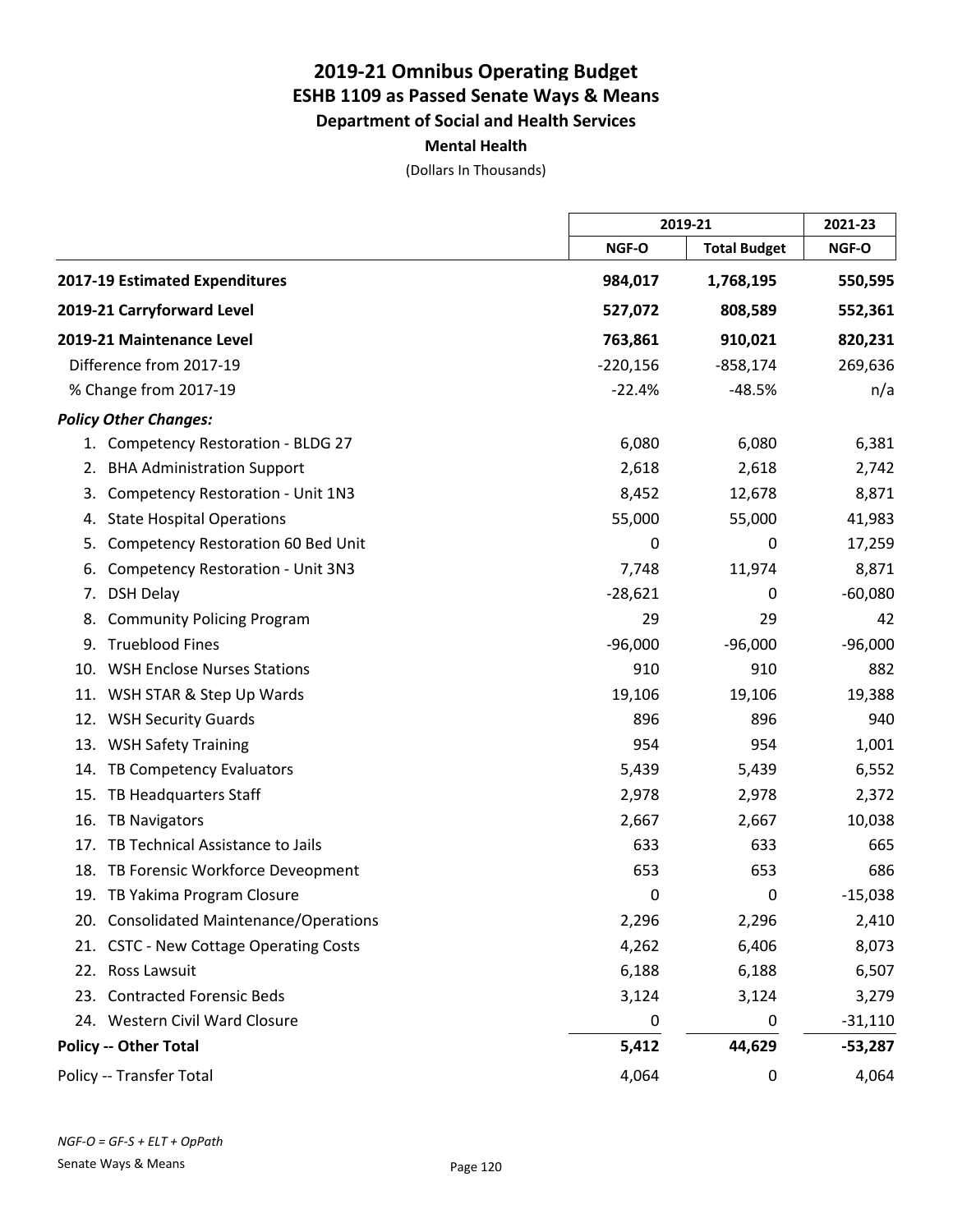### **Mental Health**

(Dollars In Thousands)

|                             | 2019-21      |                     | 2021-23      |
|-----------------------------|--------------|---------------------|--------------|
|                             | <b>NGF-O</b> | <b>Total Budget</b> | <b>NGF-O</b> |
| <b>Total Policy Changes</b> | 9,476        | 44.629              | $-49,223$    |
| 2019-21 Policy Level        | 773,337      | 954.650             | 771,008      |
| Difference from 2017-19     | $-210,680$   | $-813.545$          | 220,413      |
| % Change from 2017-19       | $-21.4%$     | $-46.0%$            | n/a          |

### *Comments:*

### **1. Competency Restoration - BLDG 27**

Funding is increased above the 2018 supplemental operating budget level to open 30 beds in building 27 on the grounds of Western State Hospital. (General Fund-State)

### **2. BHA Administration Support**

Funding is provided to adequately staff the core business functions and processes of the Behavioral Health Administration (BHA). This includes oversight of daily operations, tribal relations, policy development and analysis, and records management. (General Fund-State)

### **3. Competency Restoration - Unit 1N3**

Funding is provided to open a 25 bed competency restoration unit at Eastern State Hospital. (General Fund-State; General Fund-Local; General Fund-Medicaid)

### **4. State Hospital Operations**

Funding is provided to cover costs for increased staffing at Western State Hospital and Eastern State Hospital. (General Fund-State)

### **5. Competency Restoration 60 Bed Unit**

Funds for the operating cost of one 30 bed unit is provided in the outlook only. (General Fund-State)

### **6. Competency Restoration - Unit 3N3**

Funding is provided to open a 25 bed competency restoration unit at Eastern State Hospital. (General Fund-State; General Fund-Local; General Fund-Medicaid)

### **7. DSH Delay**

Federal funding is restored under the assumption that the federal Affordable Care Act delays any action on changes in federal grants to states for Disproportionate Share Hospitals (DSH) (General Fund-State; General Fund-Medicaid)

### **8. Community Policing Program**

Funding is provided for a 3% increase to cover the costs of inflation for the Lakewood Community Policing program. (General Fund-State)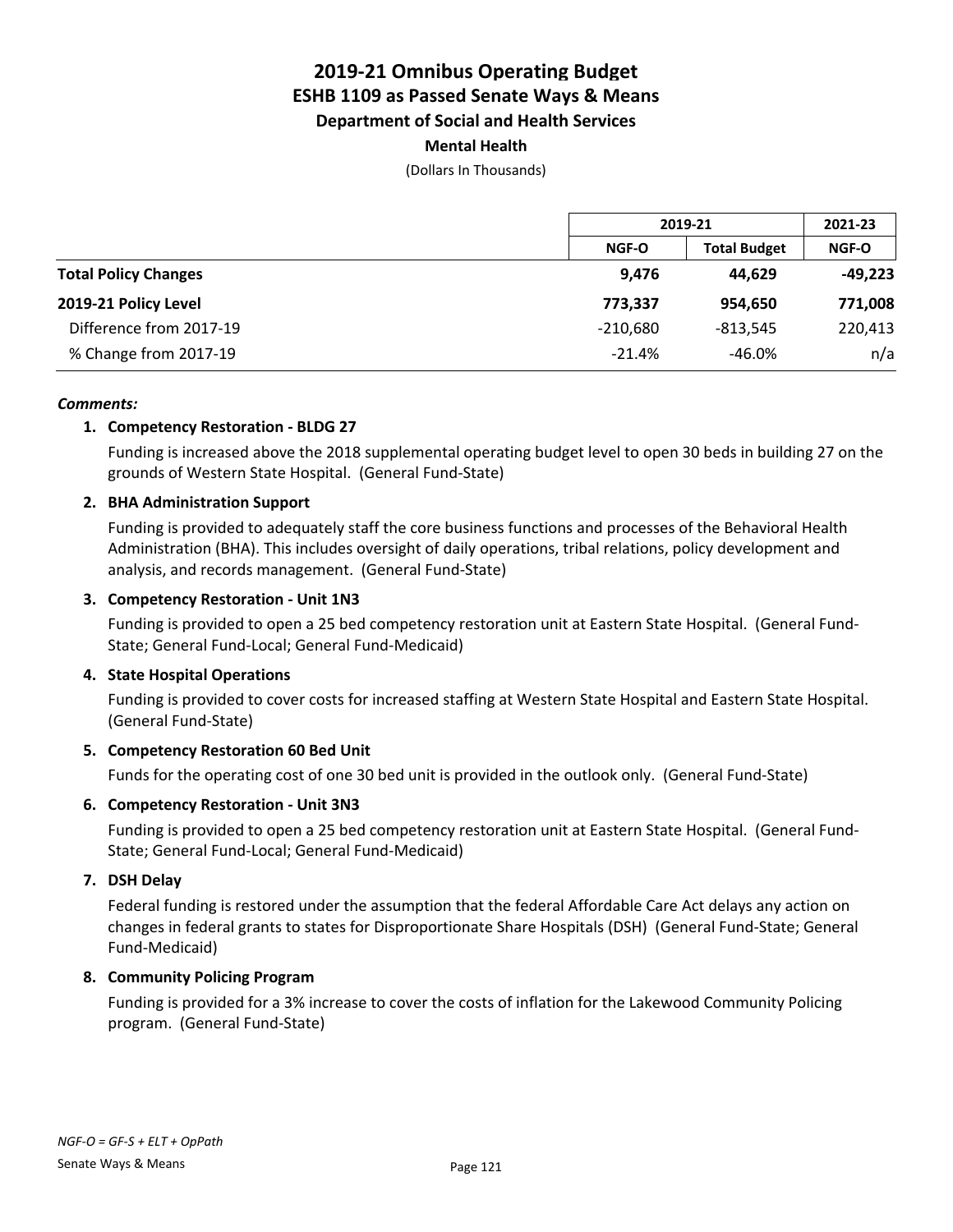(Dollars In Thousands)

### **9. Trueblood Fines**

A settlement agreement was reached between the parties of the Trueblood et. al v. DSHS lawsuit in August 2018 which proposes the suspension of fines beginning December 2018, provided the state maintains substantial compliance with the terms laid out in the settlement agreement. The settlement agreement was approved by the U.S. District Court - Western District on December 11, 2018. Appropriations are adjusted to reflect the suspension of fines beginning in December 2018. (General Fund-State)

### **10. WSH Enclose Nurses Stations**

Funding is provided to enclose nurses stations at Western State Hospital. (General Fund-State)

### **11. WSH STAR & Step Up Wards**

Funding is provided to create the STAR/STEP up program to serve assaultive patients on civil wards at WSH. (General Fund-State)

### **12. WSH Security Guards**

Funding is provided for 5.4 FTE security guards at Western State Hospital. (General Fund-State)

### **13. WSH Safety Training**

Funding is provided for 5 FTEs to provide enhanced safety training at Western State Hospital. (General Fund-State)

### **14. TB Competency Evaluators**

Funding is provided for 18 additional competency evaluators pursuant to the Trueblood settlement agreement. (General Fund-State)

### **15. TB Headquarters Staff**

Funding is provided for staff at department headquarters to manage the programs implemented through the Trueblood settlement agreement. (General Fund-State)

### **16. TB Navigators**

Funding is provided for 11 forensic navigators to serve the phase I regions, which is a new role established under the settlement agreement filed in the case of Trueblood et. al v. DSHS. (General Fund-State)

### **17. TB Technical Assistance to Jails**

Funding is provided to provide technical assistance to jails regarding diversion and stabilization utilizing peer specialists. (General Fund-State)

### **18. TB Forensic Workforce Deveopment**

Funding is provided to develop an enhanced peer support program specializing in the criminal justice system and to assess need for training, degrees and training programs. (General Fund-State)

### **19. TB Yakima Program Closure**

Funding is reduced in the outlook to account for the closure of competency restoration beds in the contracted Yakima program. (General Fund-State)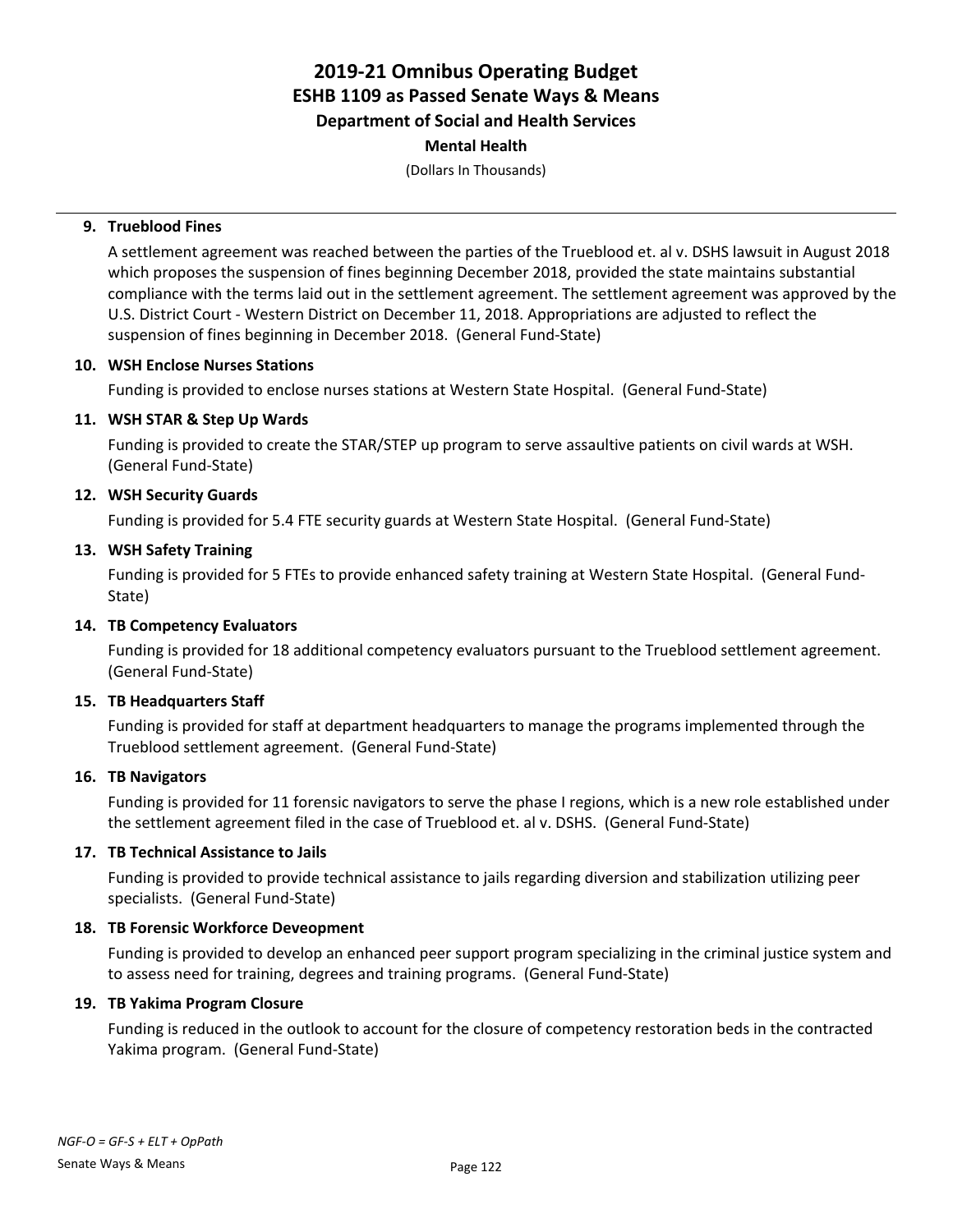(Dollars In Thousands)

### **20. Consolidated Maintenance/Operations**

Funding is provided for Consolidated Maintenance and Operations staff to perform preventative maintenance at Western State Hospital and Eastern State Hospital. (General Fund-State)

### **21. CSTC - New Cottage Operating Costs**

Funding is provided for staff to operate a new 18-bed cottage at the Child Study and Treatment Center (CSTC). CSTC serves the most acute children in the state in the Children's Long-term Inpatient Program (CLIP). (General Fund-State; General Fund-Medicaid)

### **22. Ross Lawsuit**

Funding is provided to staff the agreement with plaintiffs in the litigation Ross v. Lashway, related to patients who are found not guilty by reason of insanity, residing at the state hospitals. (General Fund-State)

### **23. Contracted Forensic Beds**

Funding is provided for increased costs at the contracted forensic mental health programs in Yakima and at the Maple Lane facility. (General Fund-State)

### **24. Western Civil Ward Closure**

Funding is adjusted in the four-year outlook to account for the closure of civil wards as individuals move into community long-term inpatient settings. (General Fund-State)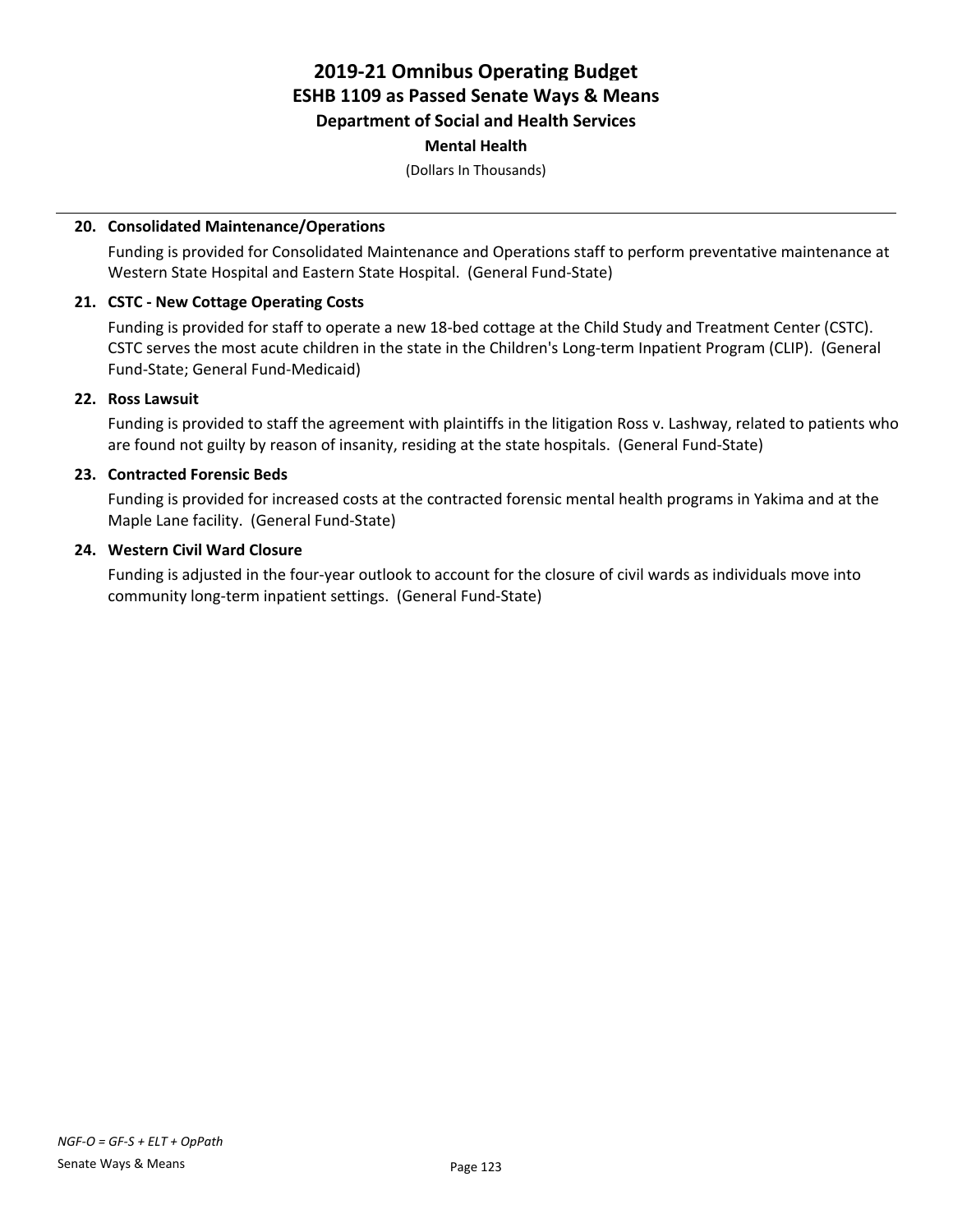**Developmental Disabilities**

|                                                  |           | 2019-21             |             |
|--------------------------------------------------|-----------|---------------------|-------------|
|                                                  | NGF-O     | <b>Total Budget</b> | NGF-O       |
| 2017-19 Estimated Expenditures                   | 1,475,427 | 3,029,727           | 1,620,160   |
| 2019-21 Carryforward Level                       | 1,557,454 | 3,194,147           | 1,635,807   |
| 2019-21 Maintenance Level                        | 1,626,816 | 3,340,104           | 1,731,405   |
| Difference from 2017-19                          | 151,389   | 310,377             | 111,245     |
| % Change from 2017-19                            | 10.3%     | 10.2%               | n/a         |
| <b>Policy Other Changes:</b>                     |           |                     |             |
| 1. Community Transition - SOLAs                  | 0         | 0                   | $-7,477$    |
| <b>Community Respite Beds</b><br>2.              | 4,393     | 5,191               | 4,559       |
| <b>Community Respite Rate Increase</b><br>3.     | 903       | 1,081               | 947         |
| <b>Developmental Disability Services</b><br>4.   | 6,316     | 12,404              | 10,270      |
| Agency Provider Administrative Rate<br>5.        | 211       | 479                 | 227         |
| Complete 47 SOLA Placements<br>6.                | 6,388     | 12,634              | 10,517      |
| <b>High School Transition Students</b><br>7.     | 2,232     | 4,029               | 4,284       |
| Supported Living Investigators<br>8.             | 0         | 6,980               | 0           |
| RHC ICF Medicaid Compliance<br>9.                | 12,574    | 25,148              | 10,559      |
| Rainier PAT A<br>10.                             | 1,123     | 406                 | $-563$      |
| Rainier PAT A: SOLA Transition<br>11.            | 165       | 165                 | 0           |
| <b>Electronic Visit Verification</b><br>12.      | 932       | 2,109               | 1,006       |
| 13. Assisted Living Facility Rates               | 502       | 1,142               | 527         |
| 14. Adult Family Homes Award/Agreement           | 8,383     | 18,827              | 9,401       |
| In-Home Care Providers Agreement<br>15.          | 23,619    | 53,608              | 38,417      |
| <b>Agency Provider Parity</b><br>16.             | 3,303     | 7,506               | 5,443       |
| <b>Enhance Community Residential Rate</b><br>17. | 17,724    | 75,237              | 28,561      |
| 18. Remove Indirect Staff Funding                | $-2,207$  | $-3,828$            | $-2,439$    |
| 19. Parent to Parent Program                     | 100       | 100                 | 105         |
| 20. Supp Living Safety Net Assessment            | 0         | 40,600              | $\mathbf 0$ |
| <b>Policy -- Other Total</b>                     | 86,661    | 263,818             | 114,344     |
| <b>Total Policy Changes</b>                      | 86,661    | 263,818             | 114,344     |
| 2019-21 Policy Level                             | 1,713,477 | 3,603,922           | 1,845,749   |
| Difference from 2017-19                          | 238,050   | 574,195             | 225,589     |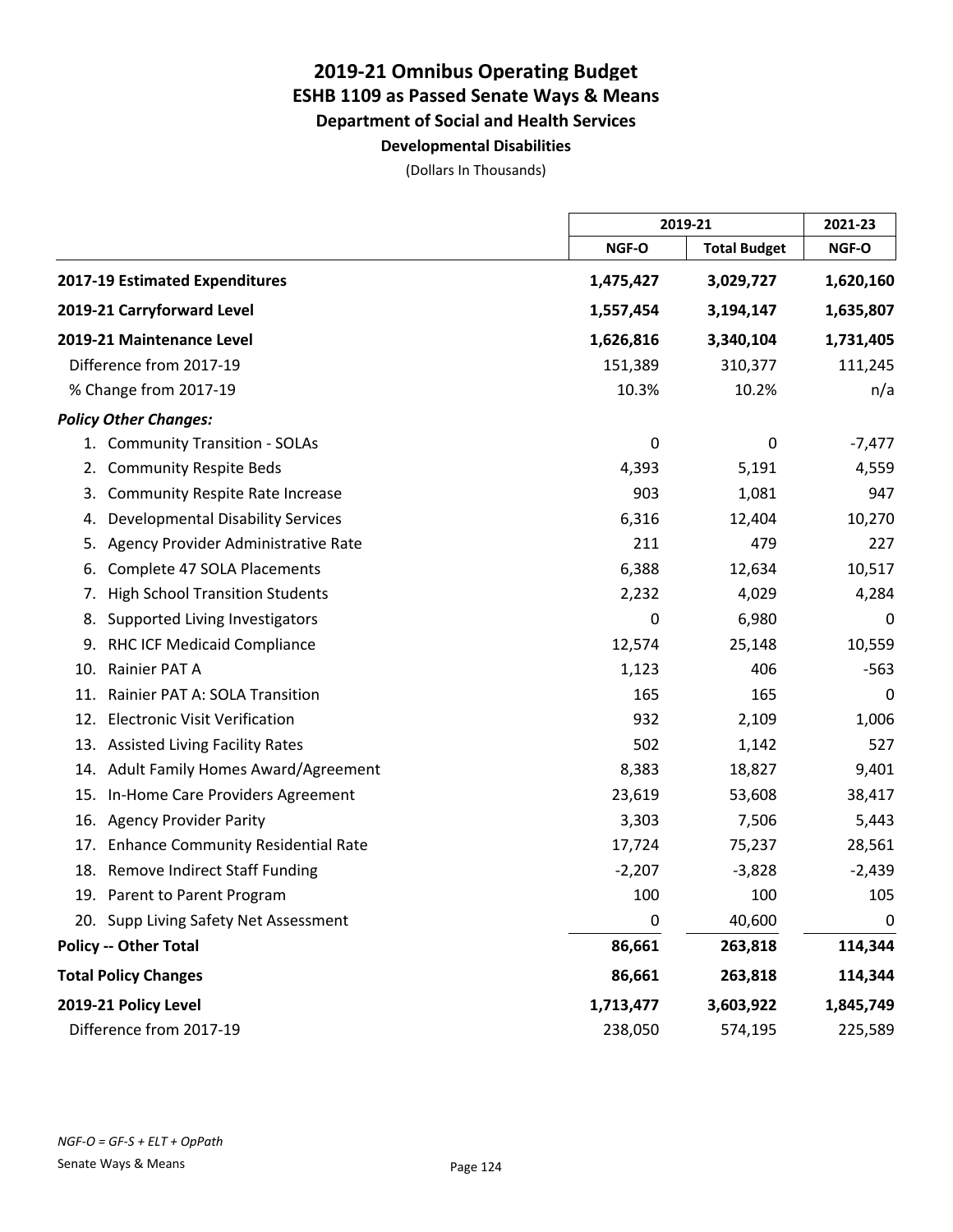**Department of Social and Health Services**

### **Developmental Disabilities**

(Dollars In Thousands)

|                       | 2019-21 |                     | 2021-23      |
|-----------------------|---------|---------------------|--------------|
|                       | NGF-O   | <b>Total Budget</b> | <b>NGF-O</b> |
| % Change from 2017-19 | 16.1%   | 19.0%               | n/a          |

### *Comments:*

### **1. Community Transition - SOLAs**

In Developmental Disabilities (DD) Community Services, funding is provided for the transition of over 40 Residential Habilitation Centers (RHCs) residents to State-Operated Living Alternative (SOLA) homes in the community over a two-year period. A cost offset in the 2021-23 biennium is assumed for RHC beds that will no longer be used when residents move to the community. (General Fund-State)

### **2. Community Respite Beds**

Funding is provided to expand beds for Overnight Planned Respite Services (OPRS) for adults and Enhanced Respite Services (ERS) for children by six beds each. The increase in the daily rate is included for the new beds. (General Fund-State; General Fund-Medicaid)

### **3. Community Respite Rate Increase**

Funding is provided to increase the daily rate for existing beds for OPRS and ERS. Rates are increased from \$350- \$448 to \$400-\$510 for OPRS for adults and from \$374 to \$450-\$550 for ERS for children. (General Fund-State; General Fund-Medicaid)

### **4. Developmental Disability Services**

Funding is provided for 25 State Operated Living Alternatives (SOLAs) placements for the transition of clients to an alternative community setting, when a provider is unable to manage the client's care after crisis stabilization services have been offered, pursuant to Engrossed Second Substitute Senate Bill 5483 (developmental disability services ). (General Fund-State; General Fund-Medicaid)

### **5. Agency Provider Administrative Rate**

Funding is provided for a ten cents per hour increase in the administrative rate for home care agency providers, effective July 1, 2019. (General Fund-State; General Fund-Medicaid)

### **6. Complete 47 SOLA Placements**

Funding is provided to complete the move of 47 clients from the Residential Habilitation Centers (RHCs) into community settings. Clients will phase into SOLA placements over a three-year period, ending in FY 2021. (General Fund-State; General Fund-Medicaid)

### **7. High School Transition Students**

Funding is provided for Developmental Disabilities Administration (DDA) clients who will be leaving high school, but are not currently receiving services authorized under a Medicaid waiver, to participate in employment programs in the 2019-21 biennium. Approximately 350 clients will receive employment services through this funding. At maintenance level, funding is assumed for an additional 570 existing Medicaid waiver clients who will be leaving high school to participate in employment programs in the 2019-21 biennium. (General Fund-State; General Fund-Medicaid)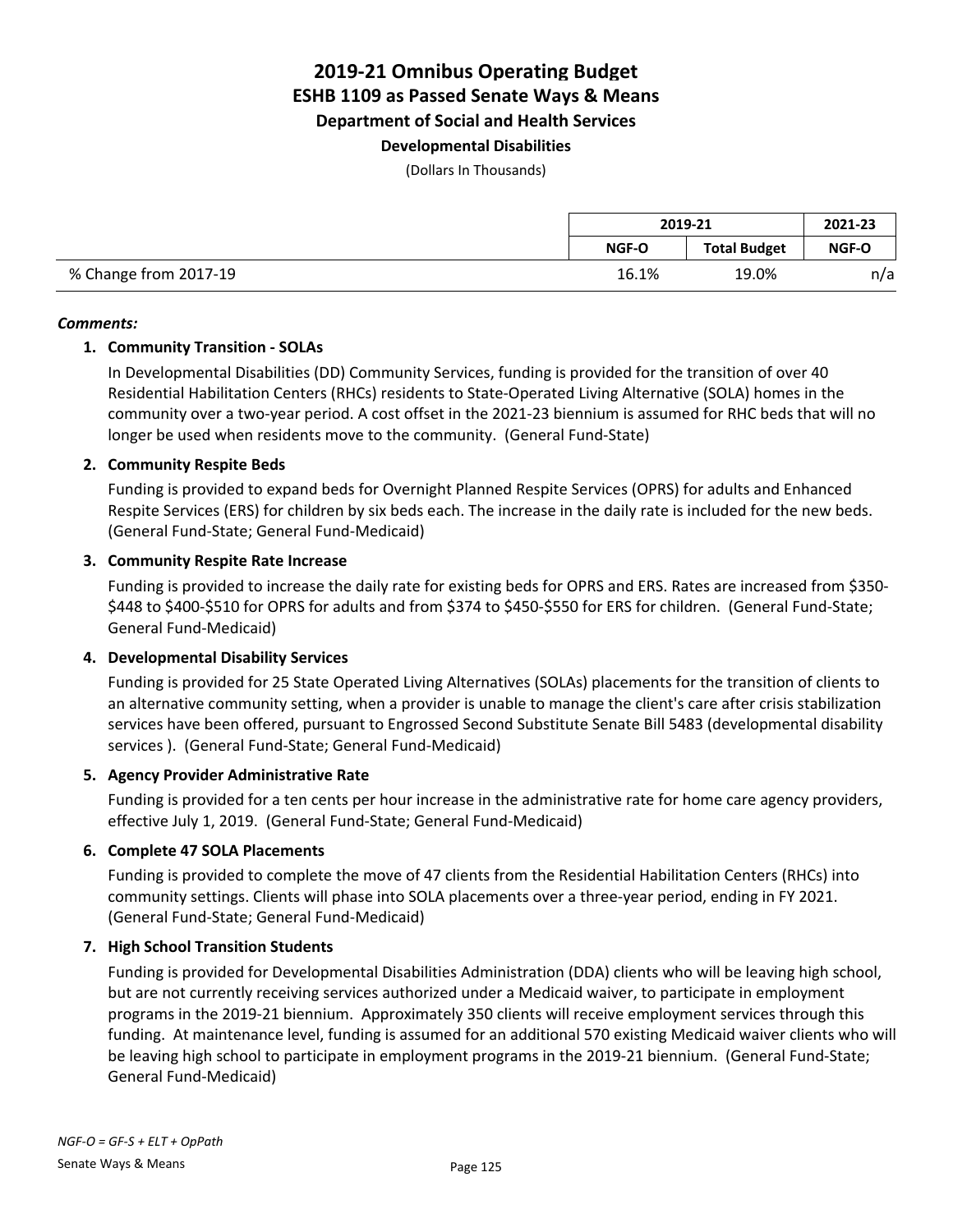### **2019-21 Omnibus Operating Budget ESHB 1109 as Passed Senate Ways & Means Department of Social and Health Services Developmental Disabilities**

(Dollars In Thousands)

### **8. Supported Living Investigators**

Pursuant to Senate Bill 5359 (supported living/investigate), fee authority is provided for supported living providers to cover oversight and investigation costs for clients residing in supported living settings. Provider rates are increased to cover the cost of the fee, which is eligible for federal matching funds, resulting in a net General Fund-State savings when combining the Developmental Disabilities Administration and Aging and Long-Term Support Administration. (General Fund-Local; General Fund-Medicaid)

### **9. RHC ICF Medicaid Compliance**

Funding is provided for additional staff at the Residential Habilitation Centers (RHCs) and State Operated Living Alternatives (SOLAs) during the 2019-21 biennium to comply with active treatment, health and safety, client rights, and other Centers for Medicare and Medicaid Services (CMS) requirements for Intermediate Care Facilities (ICFs). (General Fund-State; General Fund-Medicaid)

### **10. Rainier PAT A**

Funding is provided for the loss of federal revenue and the transition of residents due to the decertification of Rainier School PAT A ICF by CMS in calendar year 2019. (General Fund-State; General Fund-Medicaid)

### **11. Rainier PAT A: SOLA Transition**

In DD Community Services, funding is provided for the transition of 15 Rainier School Pat A residents to SOLA homes. A cost offset is assumed for RHC beds that will no longer be used when residents move to the community. (General Fund-State; General Fund-Medicaid)

### **12. Electronic Visit Verification**

Funding is provided to assist home care agencies to implement the Electronic Visit Verification (EVV) system in compliance with the federal 21st Century Cures Act. The Act requires the system to be in effect by January 1, 2020 or states will receive a federal Medicaid match rate reduction from 0.25 percent in 2020 up to 1 percent by 2024. (General Fund-State; General Fund-Medicaid)

### **13. Assisted Living Facility Rates**

Funding is provided for a contracted provider rate increase for employees in assisted living facilities (ALFs). The funding is equivalent to a 6 percent increase in the FY 2019 weighted daily rate. Adult Residential Care (ARC) facilities and Enhanced Adult Residential Care (EARC) facilities that serve DDA clients and are licensed as ALFs are included in the rate increase. (General Fund-State; General Fund-Medicaid)

### **14. Adult Family Homes Award/Agreement**

Funding is provided to implement the 2019-21 collective-bargaining agreement with adult family homes (AFHs). (General Fund-State; General Fund-Medicaid)

### **15. In-Home Care Providers Agreement**

Funding is provided to implement the 2019-21 collective bargaining agreement with individual providers (IPs) of in-home personal care services. (General Fund-State; General Fund-Medicaid)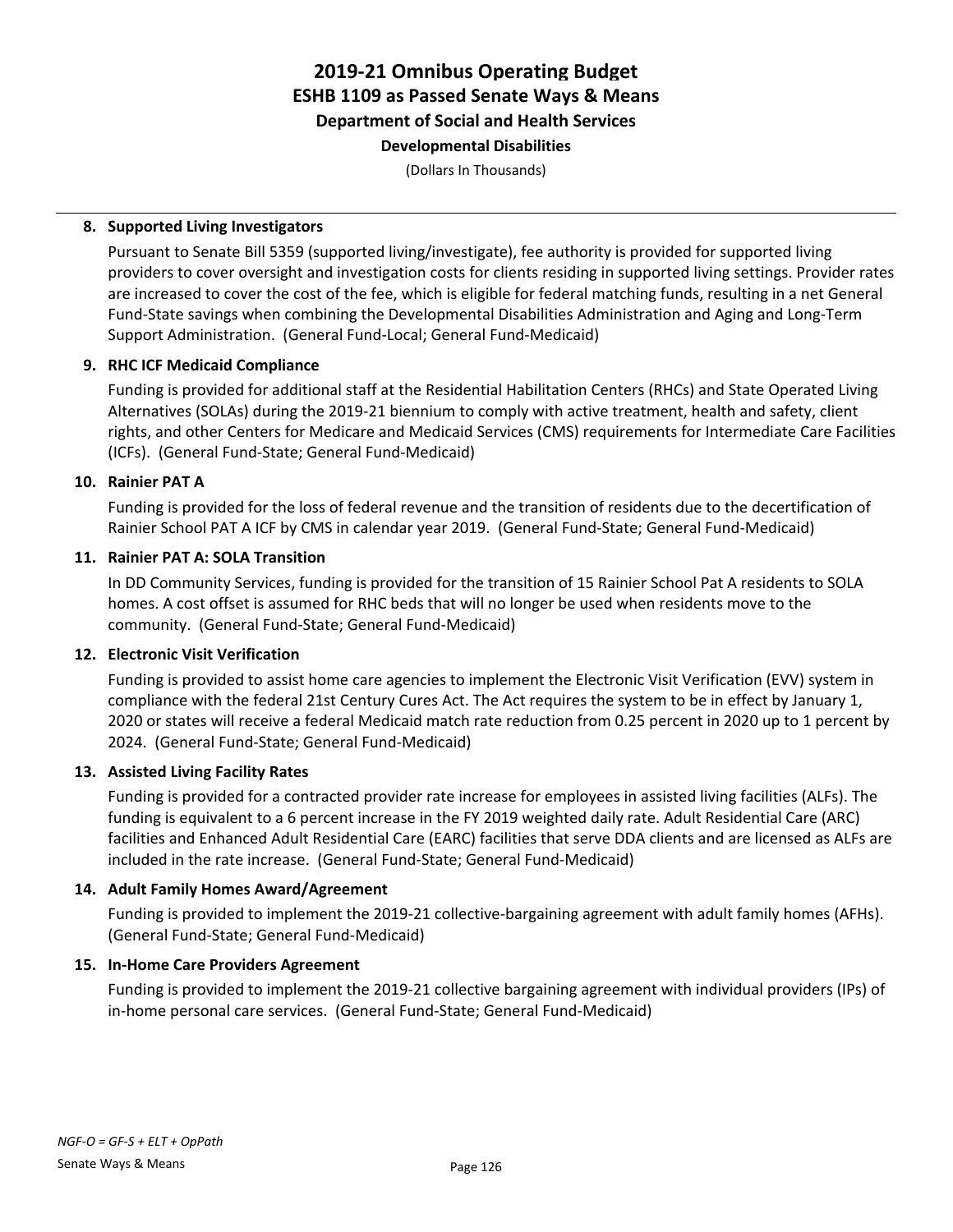### **2019-21 Omnibus Operating Budget ESHB 1109 as Passed Senate Ways & Means Department of Social and Health Services Developmental Disabilities**

(Dollars In Thousands)

### **16. Agency Provider Parity**

Funding is provided for increases in the home care agency rate that corresponds to the tentative agreement between the Service Employees International Union Healthcare 775NW and the state of Washington. RCW 74.39A.310 requires that home care agency providers receive wage and benefit parity with individual home care providers. (General Fund-State; General Fund-Medicaid)

### **17. Enhance Community Residential Rate**

Funding is provided to increase the rate for community residential service providers in supported living, group homes, and licensed staffed residential homes. Funding is sufficient for the statewide minimum wage adjustments established in Initiative 1433. (General Fund-State; General Fund-Medicaid; DD Community Residential Investment Account-State)

### **18. Remove Indirect Staff Funding**

Savings is captured as a result of removing funding added at maintenance level for additional indirect staff for workload growth associated with anticipated caseload growth in development disabilities settings. (General Fund-State; General Fund-Medicaid)

### **19. Parent to Parent Program**

Funding is provided to establish Parent-to-Parent programs that serve parents of children with developmental disabilities in Ferry County, Pend Oreille County, Stevens County, San Juan County, and Wahkiakum County. (General Fund-State)

### **20. Supp Living Safety Net Assessment**

Funding is provided for payments to community residential service businesses, including supported living providers, to reimburse the public utility tax assessed on community residential service businesses, pursuant to Senate Bill 5990 (safety net assessment). (General Fund-Medicaid; DD Community Residential Investment Account-State)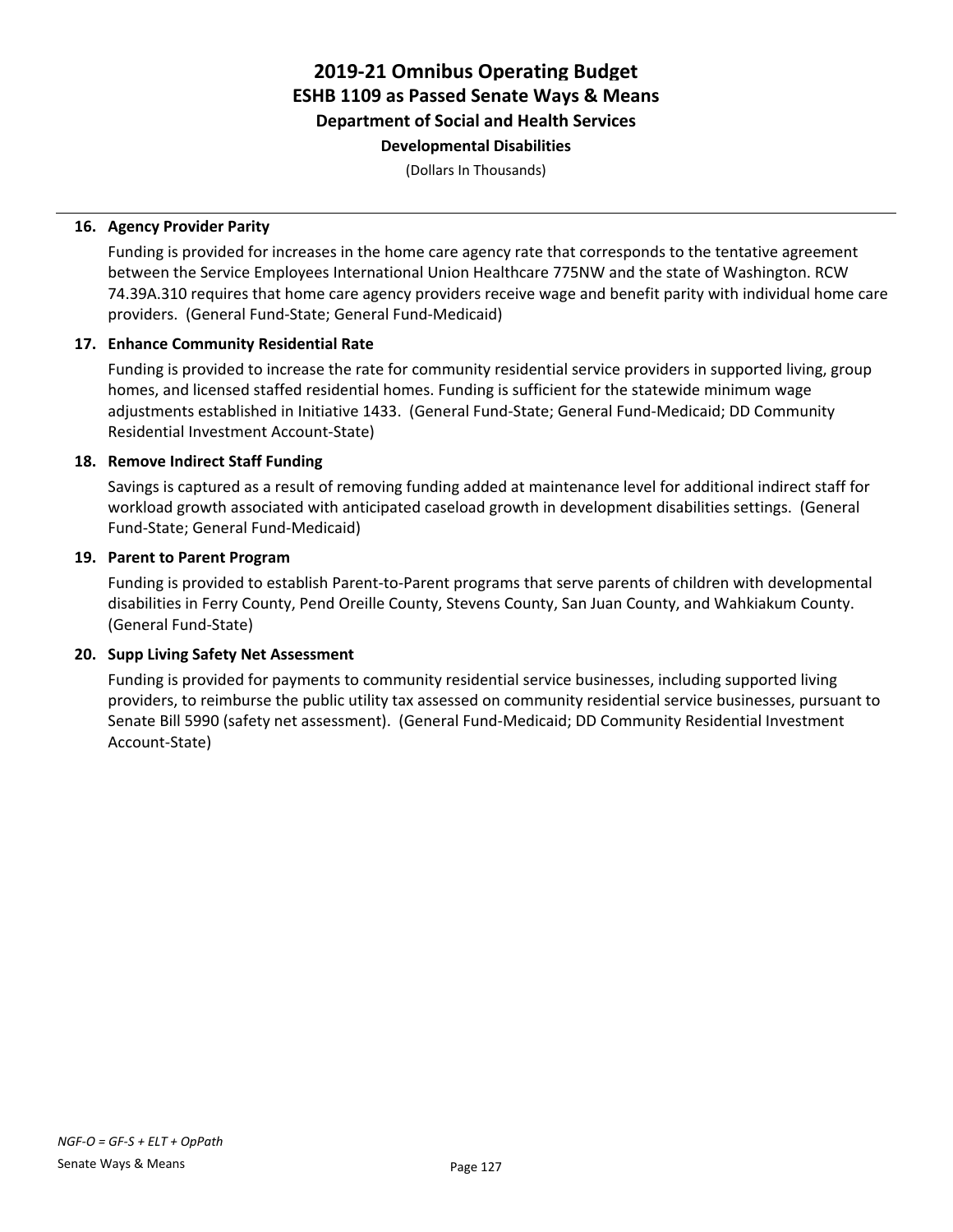**Long-Term Care**

|     |                                          |           | 2019-21             |           |
|-----|------------------------------------------|-----------|---------------------|-----------|
|     |                                          | NGF-O     | <b>Total Budget</b> | NGF-O     |
|     | 2017-19 Estimated Expenditures           | 2,285,528 | 5,314,827           | 2,536,468 |
|     | 2019-21 Carryforward Level               | 2,442,199 | 5,674,731           | 2,562,353 |
|     | 2019-21 Maintenance Level                | 2,642,853 | 6,095,615           | 2,897,843 |
|     | Difference from 2017-19                  | 357,325   | 780,788             | 361,374   |
|     | % Change from 2017-19                    | 15.6%     | 14.7%               | n/a       |
|     | <b>Policy Other Changes:</b>             |           |                     |           |
|     | 1. Brain Injury Fee Increase             | 0         | 3,573               | 0         |
| 2.  | <b>Adult Day Rate</b>                    | 573       | 1,146               | 567       |
| 3.  | <b>Update Facility Definition - APS</b>  | $-10,714$ | $-15,641$           | $-10,962$ |
| 4.  | Agency Provider Administrative Rate      | 1,247     | 2,833               | 1,333     |
| 5.  | DAC: Dementia Care Direct Services       | 3,000     | 3,000               | 3,149     |
| 6.  | Dementia Beds                            | 5,554     | 11,109              | 17,218    |
| 7.  | Supported Living Investigators           | $-2,330$  | 2,078               | $-2,446$  |
| 8.  | <b>Electronic Visit Verification</b>     | 5,451     | 12,463              | 5,823     |
| 9.  | IT Systems Modernization                 | 200       | 400                 | 0         |
|     | 10. Assisted Living Facility Rates       | 9,450     | 21,480              | 9,919     |
| 11. | <b>ESF Bed Capacity</b>                  | 9,353     | 18,461              | 21,024    |
|     | 12. Adult Family Homes Award/Agreement   | 29,194    | 65,584              | 34,379    |
|     | 13. In-Home Care Providers Agreement     | 48,772    | 111,070             | 73,818    |
|     | 14. Agency Provider Parity               | 19,462    | 44,230              | 30,910    |
|     | 15. BH: Additional Enhanced Discharge    | 7,844     | 15,688              | 22,907    |
| 16. | Kinship Care Support Program             | 500       | 500                 | 525       |
| 17. | <b>ADRC Business Case Grant</b>          | 0         | 128                 | 0         |
|     | 18. Homeless Personal Care Services      | 188       | 188                 | 0         |
|     | 19. Remove Indirect Staff Funding        | $-12,063$ | $-18,827$           | $-21,892$ |
|     | 20. Kinship Navigator Programs           | $-680$    | 0                   | $-1,904$  |
| 21. | <b>Nursing Home Discharge</b>            | $-15,830$ | $-29,479$           | $-34,762$ |
| 22. | <b>SNF: Staffing and Rates Workgroup</b> | 100       | 100                 | 0         |
|     | 23. Assisted Living Quality              | 241       | 481                 | 128       |
|     | <b>Policy -- Other Total</b>             | 99,512    | 250,565             | 149,733   |
|     | <b>Total Policy Changes</b>              | 99,512    | 250,565             | 149,733   |
|     | 2019-21 Policy Level                     | 2,742,365 | 6,346,180           | 3,047,576 |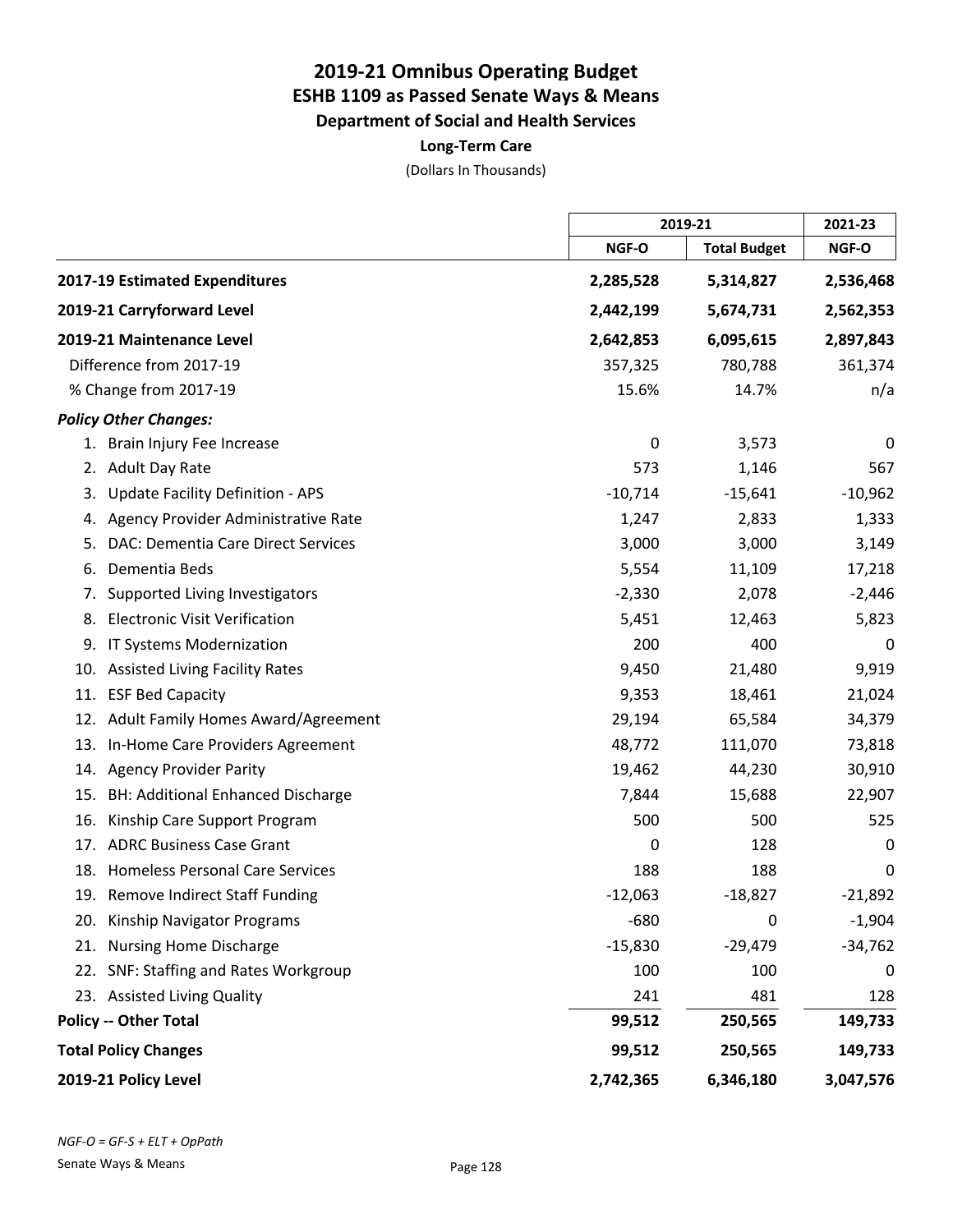### **Long-Term Care**

(Dollars In Thousands)

|                         | 2019-21 |                     | 2021-23      |
|-------------------------|---------|---------------------|--------------|
|                         | NGF-O   | <b>Total Budget</b> | <b>NGF-O</b> |
| Difference from 2017-19 | 456.837 | 1,031,353           | 511,108      |
| % Change from 2017-19   | 20.0%   | 19.4%               | n/a          |

### *Comments:*

### **1. Brain Injury Fee Increase**

Expenditure authority is increased as a result of Engrossed Substitute Senate Bill 5127 (brain injury fee increase) to provide a variety of services for individuals with a traumatic brain injury and for prevention and screening efforts. (Traumatic Brain Injury Account-State)

### **2. Adult Day Rate**

Funding is provided for a vendor rate increase for Adult Day Health services. (General Fund-State; General Fund-Medicaid)

### **3. Update Facility Definition - APS**

Cost avoidance is captured as a result of removing Department of Health licensed or certified facilities from the definition of "facility," pursuant to Engrossed Second Substitute Senate Bill 5432 (behavioral health/integrate). This step is a reversal of a maintenance level step that adds funding for the expanded definition of "facility," pursuant to Chapter 201, Laws of 2018. (General Fund-State; General Fund-Medicaid)

### **4. Agency Provider Administrative Rate**

Funding is provided for a ten cents per hour increase in the administrative rate for home care agency providers, effective July 1, 2019. (General Fund-State; General Fund-Medicaid)

### **5. DAC: Dementia Care Direct Services**

Funding is provided for local dementia care direct services that address the early stage needs of individuals with dementia. (General Fund-State)

### **6. Dementia Beds**

Funding is provided for up to 150 additional community placement beds for individuals with specialized dementia needs to be utilized for discharging patients out of the state psychiatric hospitals. (General Fund-State; General Fund-Medicaid)

### **7. Supported Living Investigators**

Pursuant to Senate Bill 5359 (supported living/investigate), fee authority is provided for supported living providers to cover oversight and investigation costs for clients residing in supported living settings. Provider rates are increased to cover the cost of the fee, which is eligible for federal matching funds, resulting in a net General Fund-State savings when combining the Developmental Disabilities Administration and Aging and Long-Term Support Administration. (General Fund-State; General Fund-Local; General Fund-Medicaid)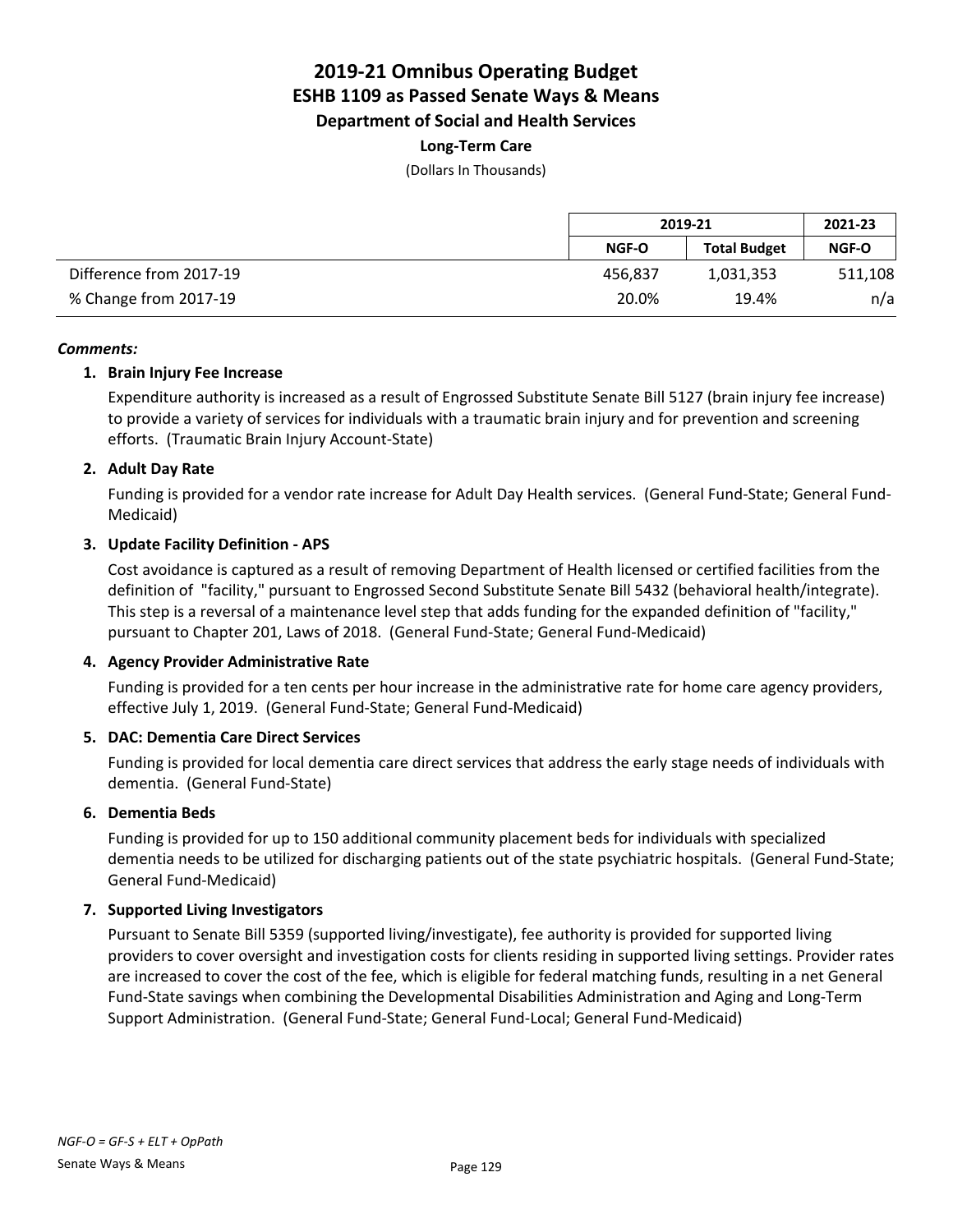### **Long-Term Care**

(Dollars In Thousands)

### **8. Electronic Visit Verification**

Funding is provided to assist home care agencies to implement the Electronic Visit Verification (EVV) system in compliance with the federal 21st Century Cures Act. The Act requires the system to be in effect by January 1, 2020 or states will receive a federal Medicaid match rate reduction from 0.25 percent in 2020 up to 1 percent by 2024. (General Fund-State; General Fund-Medicaid)

### **9. IT Systems Modernization**

Funding is provided to replace outdated network switches in Aging and Long Term Support Administration (ALTSA) offices throughout the state. (General Fund-State; General Fund-Medicaid)

### **10. Assisted Living Facility Rates**

Funding is provided for a contracted provider rate increase for employees in assisted living facilities (ALFs). The funding is equivalent to a 6 percent increase in the FY 2019 weighted daily rate. (General Fund-State; General Fund-Medicaid)

### **11. ESF Bed Capacity**

Funding is provided for increased payment rates and capacity of up to 94 beds for long-term care services provided in Enhanced Services Facilities (ESF). (General Fund-State; General Fund-Medicaid)

### **12. Adult Family Homes Award/Agreement**

Funding is provided to implement the 2019-21 collective-bargaining agreement with adult family homes (AFHs). (General Fund-State; General Fund-Medicaid)

### **13. In-Home Care Providers Agreement**

Funding is provided to implement the 2019-21 collective bargaining agreement with individual providers (IPs) of in-home personal care services. (General Fund-State; General Fund-Medicaid)

### **14. Agency Provider Parity**

Funding is provided for increases in the home care agency rate that corresponds to the tentative agreement between the Service Employees International Union Healthcare 775NW and the state of Washington. RCW 74.39A.310 requires that home care agency providers receive wage and benefit parity with individual home care providers. (General Fund-State; General Fund-Medicaid)

### **15. BH: Additional Enhanced Discharge**

Funding is provided for additional community placement beds for discharging patients out of the state psychiatric hospitals, including placement options such as adult family homes, skilled nursing facilities, shared supportive housing, assisted living facilities. (General Fund-State; General Fund-Medicaid)

### **16. Kinship Care Support Program**

Funding is provided for the Kinship Care Support Program, which assists low-income caregivers with short-term financial support. (General Fund-State)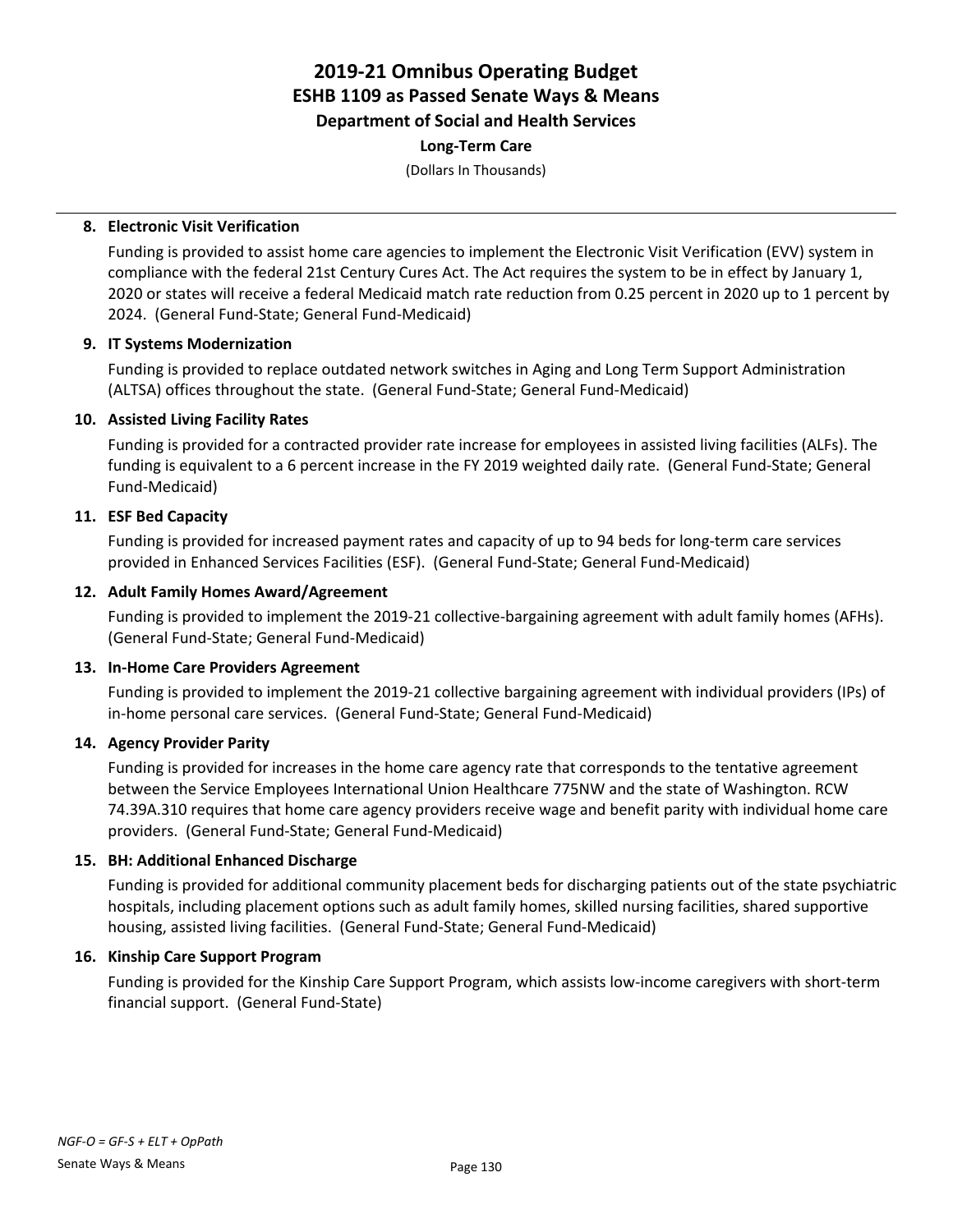### **Long-Term Care**

(Dollars In Thousands)

### **17. ADRC Business Case Grant**

Increased federal authority is provided for the Aging and Disability Resource Center (ADRC) No Wrong Door (NWD) business case development grant awarded for the period of September 2018 through August 2019. (General Fund-Federal)

### **18. Homeless Personal Care Services**

One-time funding is provided to establish a pilot project to provide personal care services to homeless seniors and persons with disabilities in a homeless shelter. A report is due to the Governor and the Legislature by December 1, 2020. (General Fund-State)

### **19. Remove Indirect Staff Funding**

Savings is captured as a result of removing funding added at maintenance level for additional indirect staff for workload growth associated with anticipated caseload growth in long term care settings. (General Fund-State; General Fund-Medicaid)

### **20. Kinship Navigator Programs**

General Fund-State savings are captured as a result of federal IV-E match funding for kinship navigator programs made available with passage of the federal Families First Prevention Services Act. (General Fund-State; General Fund-Federal)

### **21. Nursing Home Discharge**

Savings is assumed from the addition of staff who will facilitate the discharge of clients from nursing homes into community settings. (General Fund-State; General Fund-Medicaid)

### **22. SNF: Staffing and Rates Workgroup**

One-time funding is provided for the Department to convene a skilled nursing facility staffing and rates work group. A report is due to the Legislature by August 1, 2020. (General Fund-State)

### **23. Assisted Living Quality**

Funding is provided to implement Chapter 173, Laws of 2018 (Engrossed House Bill 2750), regarding Assisted Living Facility Quality Assurance. (General Fund-State; General Fund-Medicaid)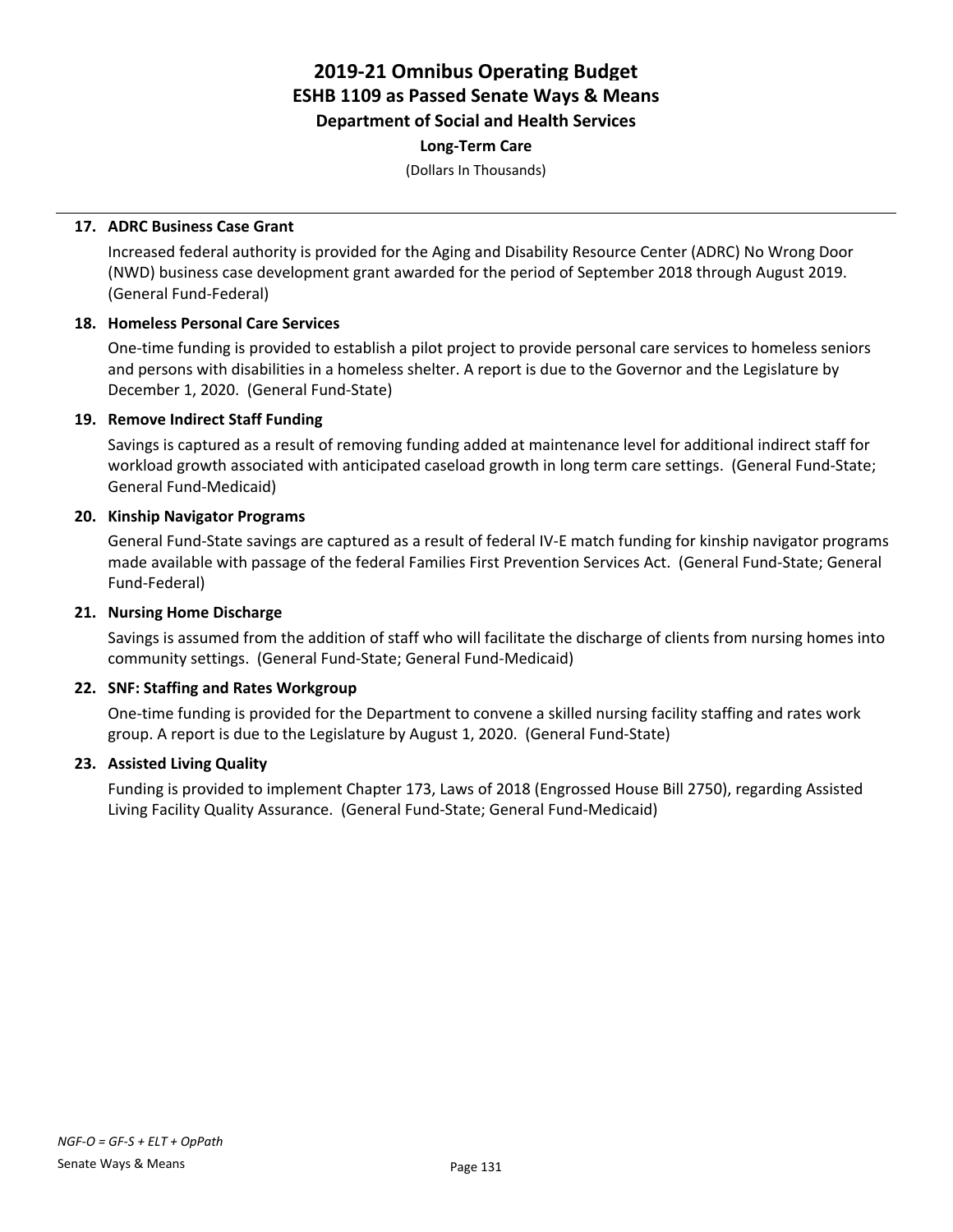**Economic Services Administration**

(Dollars In Thousands)

|                                                  |           | 2019-21             |             |
|--------------------------------------------------|-----------|---------------------|-------------|
|                                                  | NGF-O     | <b>Total Budget</b> | NGF-O       |
| 2017-19 Estimated Expenditures                   | 735,666   | 2,219,185           | 783,106     |
| 2019-21 Carryforward Level                       | 787,468   | 2,236,368           | 825,309     |
| 2019-21 Maintenance Level                        | 678,691   | 2,137,610           | 729,317     |
| Difference from 2017-19                          | $-56,975$ | $-81,575$           | $-53,788$   |
| % Change from 2017-19                            | $-7.7%$   | $-3.7%$             | n/a         |
| <b>Policy Other Changes:</b>                     |           |                     |             |
| 1. Trafficking Victims Assistance                | 226       | 226                 | 148         |
| 2. Automatic Voter Registration                  | 459       | 647                 | 191         |
| TANF/WorkFirst: Employment Services<br>3.        | $-4,000$  | $\mathbf 0$         | $\mathbf 0$ |
| <b>Domestic Violence TBI</b><br>4.               | 0         | 18                  | $\mathbf 0$ |
| Families Forward Washington Grant<br>5.          | 0         | 481                 | 0           |
| Child Support Annual Fee Increase<br>6.          | $-251$    | $-738$              | $-382$      |
| <b>Naturalization Services Increase</b><br>7.    | 1,777     | 1,777               | 1,866       |
| <b>PWA Grant Increase</b><br>8.                  | 300       | 300                 | 327         |
| <b>Reallocation to Diversion Cash Asst</b><br>9. | 3,441     | 3,441               | 3,611       |
| <b>Reduction to WF Partner Contracts</b><br>10.  | $-4,128$  | $-4,128$            | $-4,333$    |
| 11. Reallocation to Other WF Services            | 687       | 687                 | 722         |
| 12. WIN 211                                      | 500       | 500                 | $\mathbf 0$ |
| <b>Policy -- Other Total</b>                     | $-989$    | 3,211               | 2,151       |
| Policy -- Transfer Total                         | 12,262    | 18,652              | 12,262      |
| <b>Total Policy Changes</b>                      | 11,273    | 21,863              | 14,413      |
| 2019-21 Policy Level                             | 689,964   | 2,159,473           | 743,730     |
| Difference from 2017-19                          | $-45,702$ | $-59,712$           | $-39,376$   |
| % Change from 2017-19                            | $-6.2%$   | $-2.7%$             | n/a         |

### *Comments:*

### **1. Trafficking Victims Assistance**

Pursuant to SSB 5164 (trafficking victims assistance), funding is provided for expanding eligibility of the State Food Assistance for legal immigrants and State Family Assistance Programs to include certain victims of human trafficking. (General Fund-State)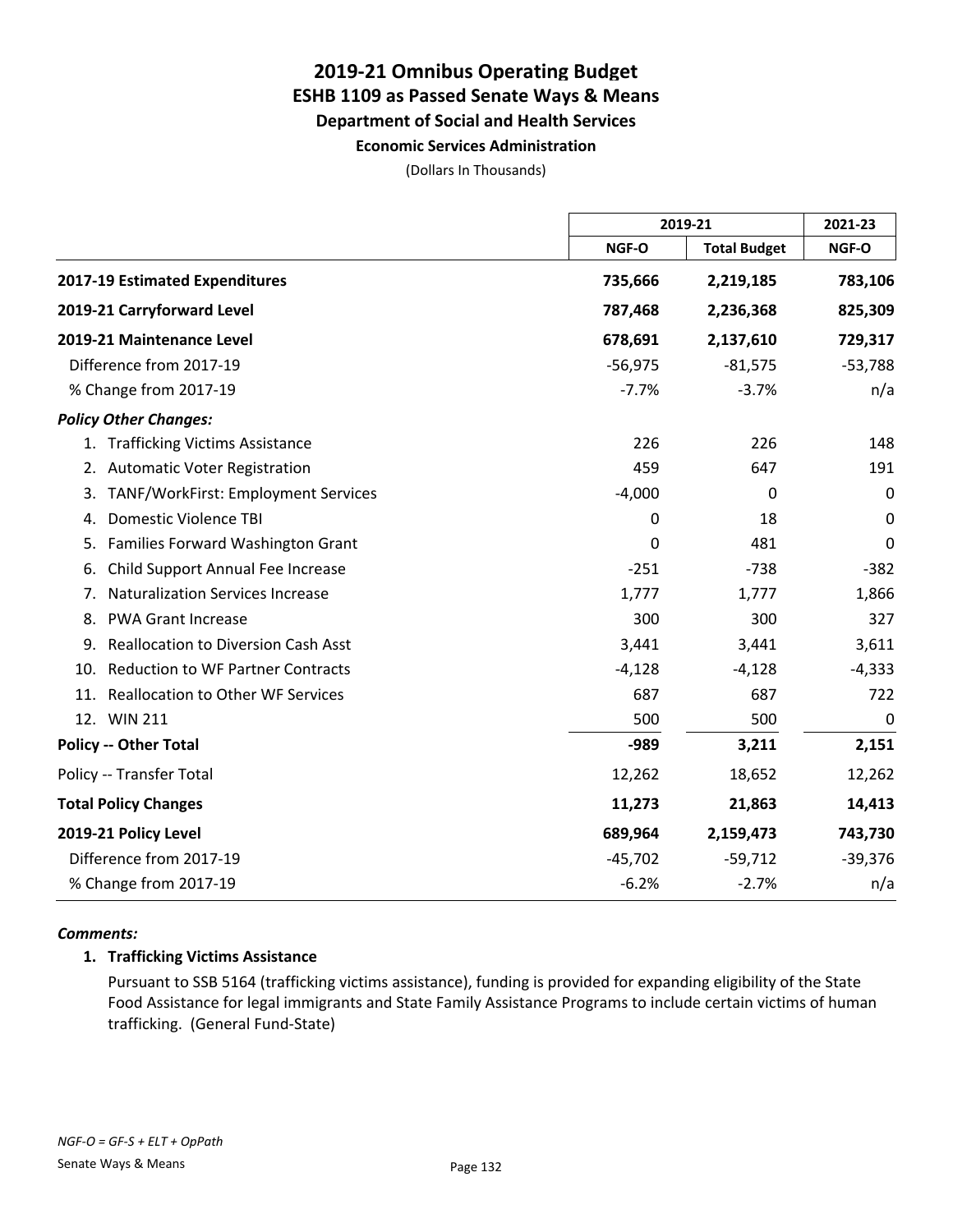### **Economic Services Administration**

(Dollars In Thousands)

### **2. Automatic Voter Registration**

Funding is provided for staffing and information technology impacts associated with the implementation of automatic voter registration, consistent with Chapter 110, Laws of 2018. (General Fund-State; General Fund-Federal)

### **3. TANF/WorkFirst: Employment Services**

Administrative Contingency Account funding is provided to replace General Fund-State for WorkFirst activities on a one-time basis. (General Fund-State; Administrative Contingency Account-State)

### **4. Domestic Violence TBI**

Pursuant to ESB 5573 (domestic violence TBIs), funding is provided from the Traumatic Brain Injury Account for the department to establish, design, and develop a web site to improve the statewide response to traumatic brain injuries suffered by domestic violence survivors. (Traumatic Brain Injury Account-State)

### **5. Families Forward Washington Grant**

One-time federal expenditure authority is increased to implement the Families Forward Washington grant, a multi-year grant that the Division of Child Support (DCS) received through the W.K. Kellogg Foundation. This demonstration project allows DCS to test strategies through contracting with local partners to provide occupational skills training, financial education and asset building, and case management services to noncustodial parents in Benton and Franklin counties who owe child support and have difficulty meeting their obligations due to low earnings. (General Fund-Local; General Fund-Fam Supt)

### **6. Child Support Annual Fee Increase**

Funding is adjusted for staffing, system modifications, and client communications needed to implement a federal policy requiring the Division of Child Support to increase the annual non-assistance user fee from \$25 to \$35, and to increase the threshold level of support collections that trigger the annual fee from \$500 to \$550 in any federal fiscal year. (General Fund-State; General Fund-Fam Supt)

### **7. Naturalization Services Increase**

Funding is provided for the Naturalization Services Program to assist an additional 1,600 individuals per year to become United States citizens. (General Fund-State)

### **8. PWA Grant Increase**

Funding is provided to increase the Pregnant Women Assistance program grant standard from a maximum of \$197 per month to a maximum of \$363 per month (General Fund-State)

### **9. Reallocation to Diversion Cash Asst**

Part of the underspending in the WorkFirst partner contracts is reallocated to the Diversion Cash Assistance program to provide temporary cash assistance to approximately 131 additional families per month to prevent them from having to participate in the Temporary Assistance for Needy Families program. (General Fund-State)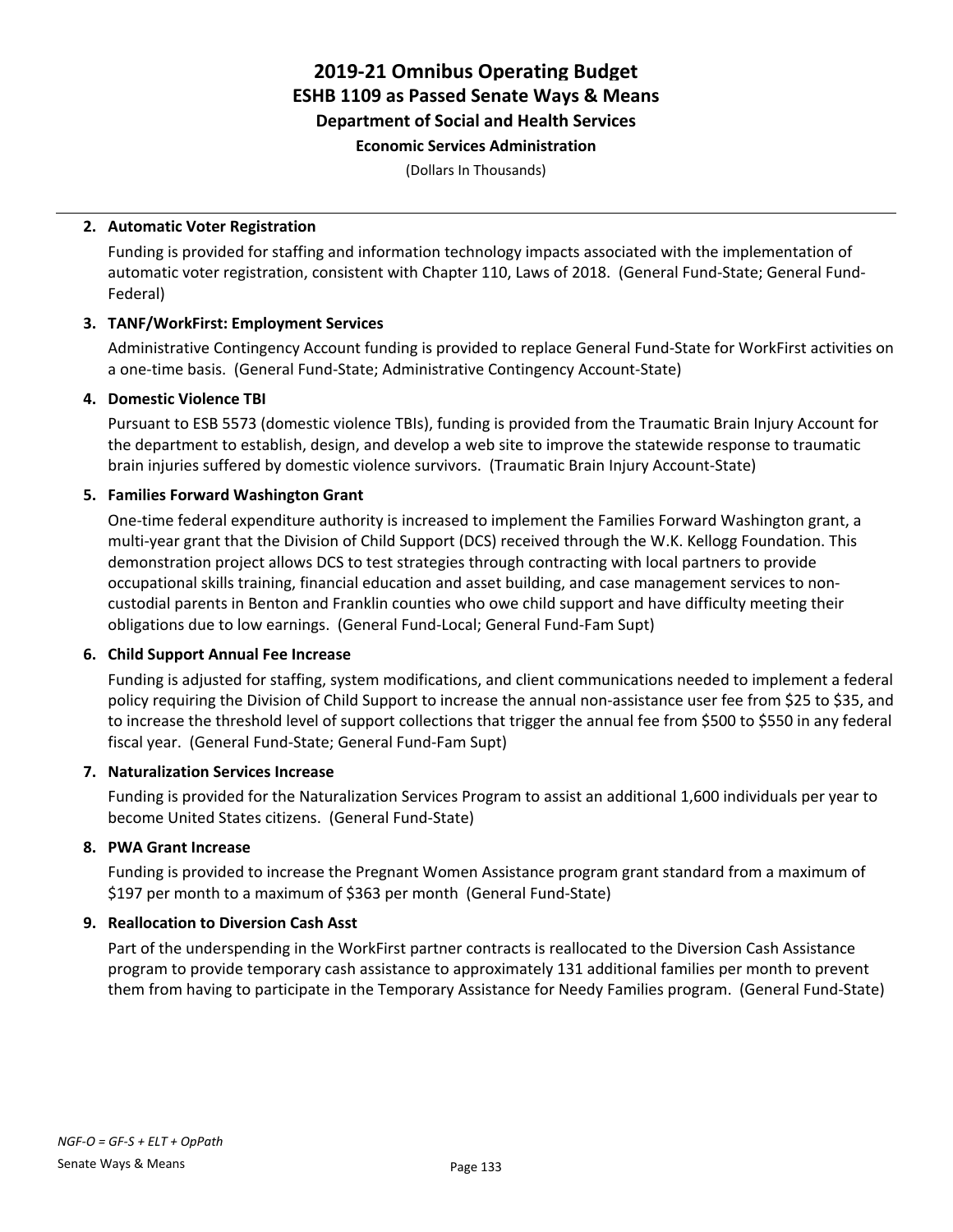### **Economic Services Administration**

(Dollars In Thousands)

### **10. Reduction to WF Partner Contracts**

As a result of underspending in the WorkFirst partner contracts, funding is reduced and reallocated to other services. (General Fund-State)

### **11. Reallocation to Other WF Services**

Part of the underspending in the WorkFirst partner contracts is reallocated to expand the transportation pilot, which provides assistance to TANF participants to reduce barriers to their participation in the workforce. (General Fund-State)

### **12. WIN 211**

One-time funding is provided to the Washington Information Network (WIN) 211 to enhance the statewide information and referral system for health and human services. (General Fund-State)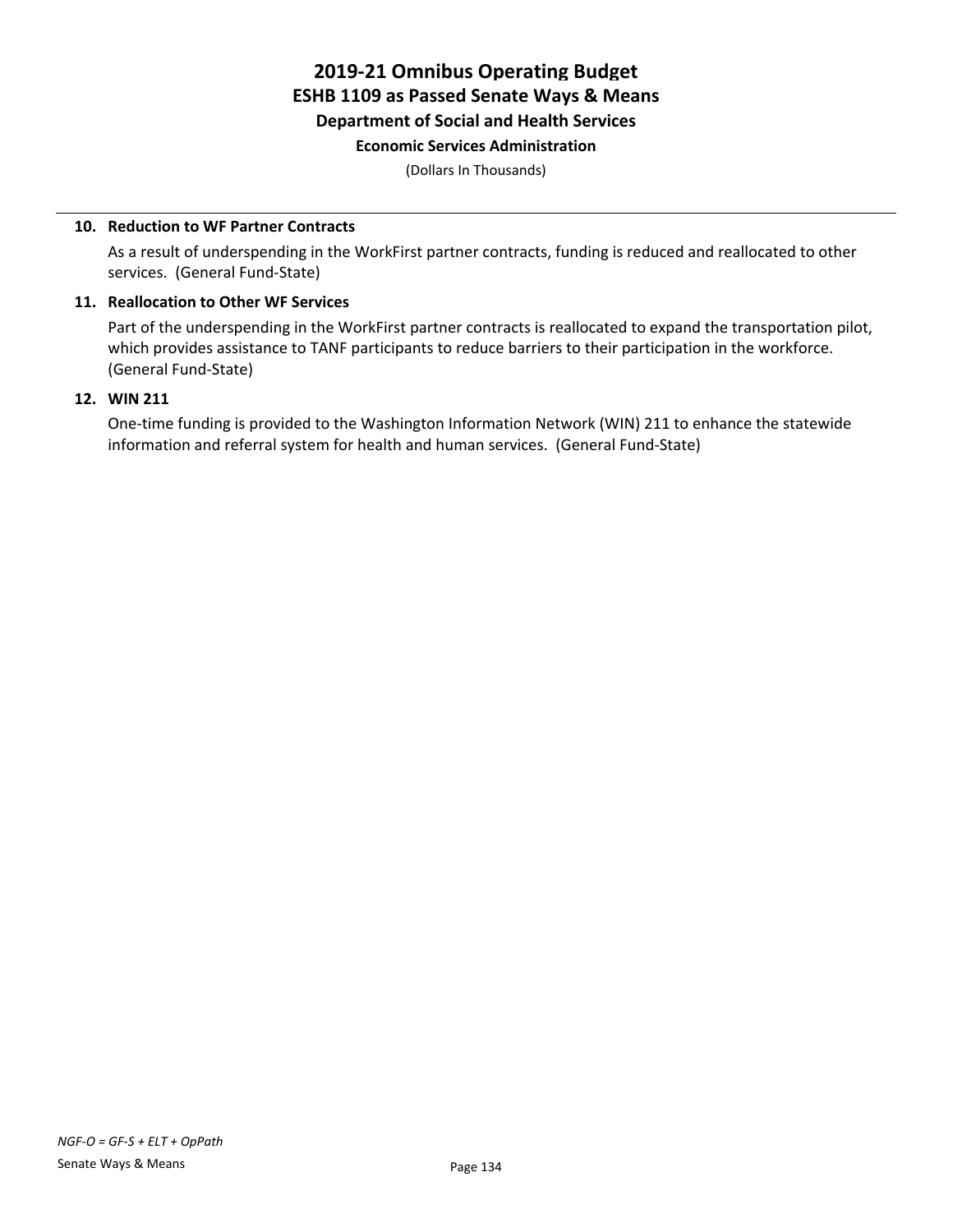### **2019-21 Omnibus Operating Budget ESHB 1109 as Passed Senate Ways & Means Department of Social and Health Services Alcohol and Substance Abuse**

|                                | 2019-21      |                     | 2021-23      |
|--------------------------------|--------------|---------------------|--------------|
|                                | <b>NGF-O</b> | <b>Total Budget</b> | <b>NGF-O</b> |
| 2017-19 Estimated Expenditures | 96,763       | 440,383             | 0            |
| 2019-21 Carryforward Level     | 0            | 0                   | $\mathbf 0$  |
| 2019-21 Maintenance Level      | 0            | 0                   | $\mathbf 0$  |
| Difference from 2017-19        | $-96,763$    | $-440,383$          | 0            |
| % Change from 2017-19          | $-100.0\%$   | $-100.0\%$          | n/a          |
| 2019-21 Policy Level           | 0            | 0                   | $\mathbf 0$  |
| Difference from 2017-19        | $-96,763$    | $-440,383$          | 0            |
| % Change from 2017-19          | $-100.0\%$   | $-100.0\%$          | n/a          |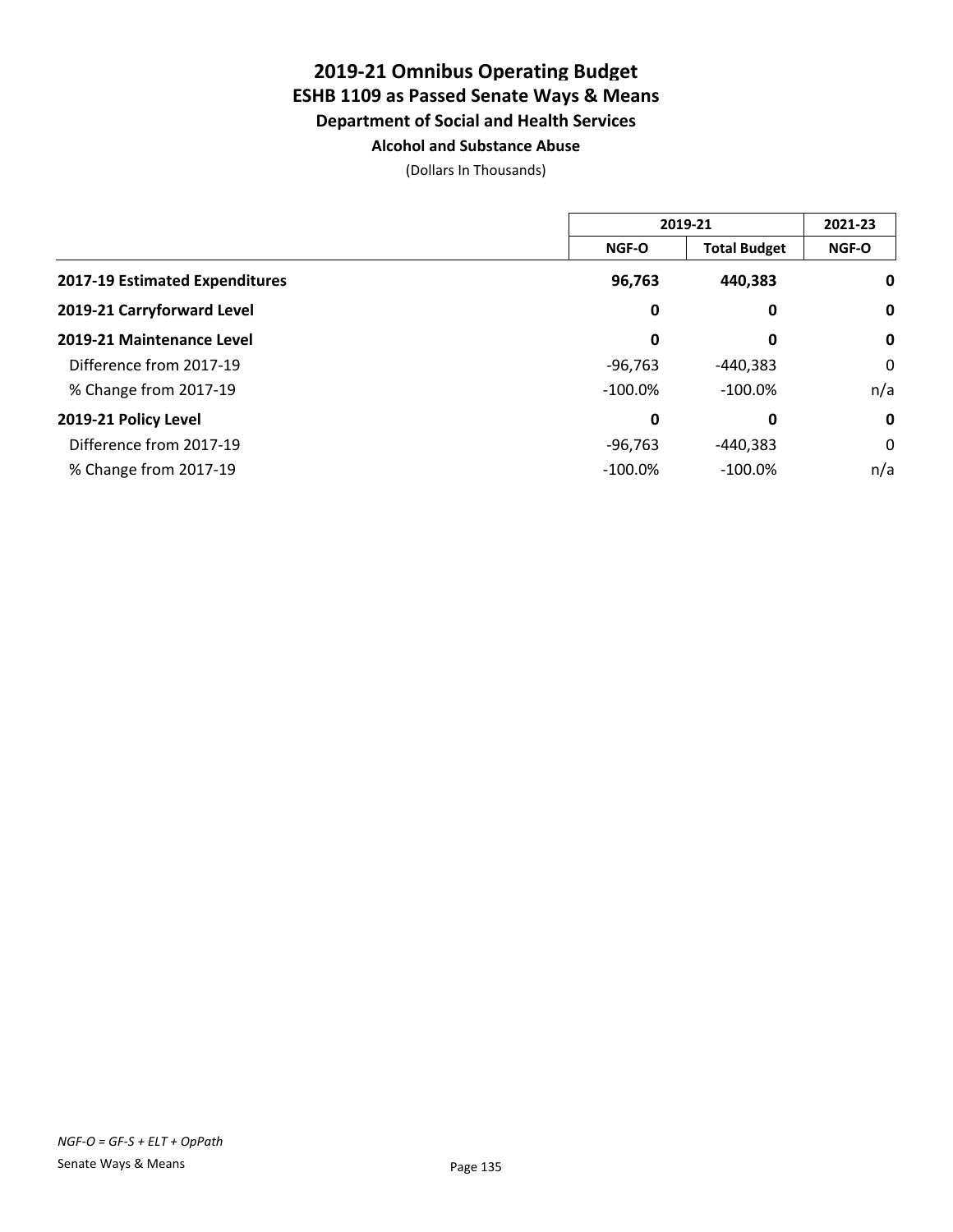### **Vocational Rehabilitation**

(Dollars In Thousands)

|                                       | 2019-21 |                     | 2021-23      |
|---------------------------------------|---------|---------------------|--------------|
|                                       | NGF-O   | <b>Total Budget</b> | <b>NGF-O</b> |
| <b>2017-19 Estimated Expenditures</b> | 28,333  | 140,087             | 30,318       |
| 2019-21 Carryforward Level            | 29,412  | 141,007             | 30,820       |
| 2019-21 Maintenance Level             | 30,089  | 141,684             | 31,610       |
| Difference from 2017-19               | 1,756   | 1,597               | 1,292        |
| % Change from 2017-19                 | 6.2%    | 1.1%                | n/a          |
| <b>Policy Other Changes:</b>          |         |                     |              |
| 1. Supported Employment Services      | 2,000   | 2,000               | 2,099        |
| <b>Policy -- Other Total</b>          | 2,000   | 2,000               | 2,099        |
| <b>Total Policy Changes</b>           | 2,000   | 2,000               | 2,099        |
| 2019-21 Policy Level                  | 32,089  | 143,684             | 33,710       |
| Difference from 2017-19               | 3,756   | 3,597               | 3,391        |
| % Change from 2017-19                 | 13.3%   | 2.6%                | n/a          |

### *Comments:*

### **1. Supported Employment Services**

Funding is provided to maintain supported employment services for approximately 430 eligible clients with the most significant disabilities annually, who would otherwise be placed on the federally required order-of-selection waiting list. (General Fund-State)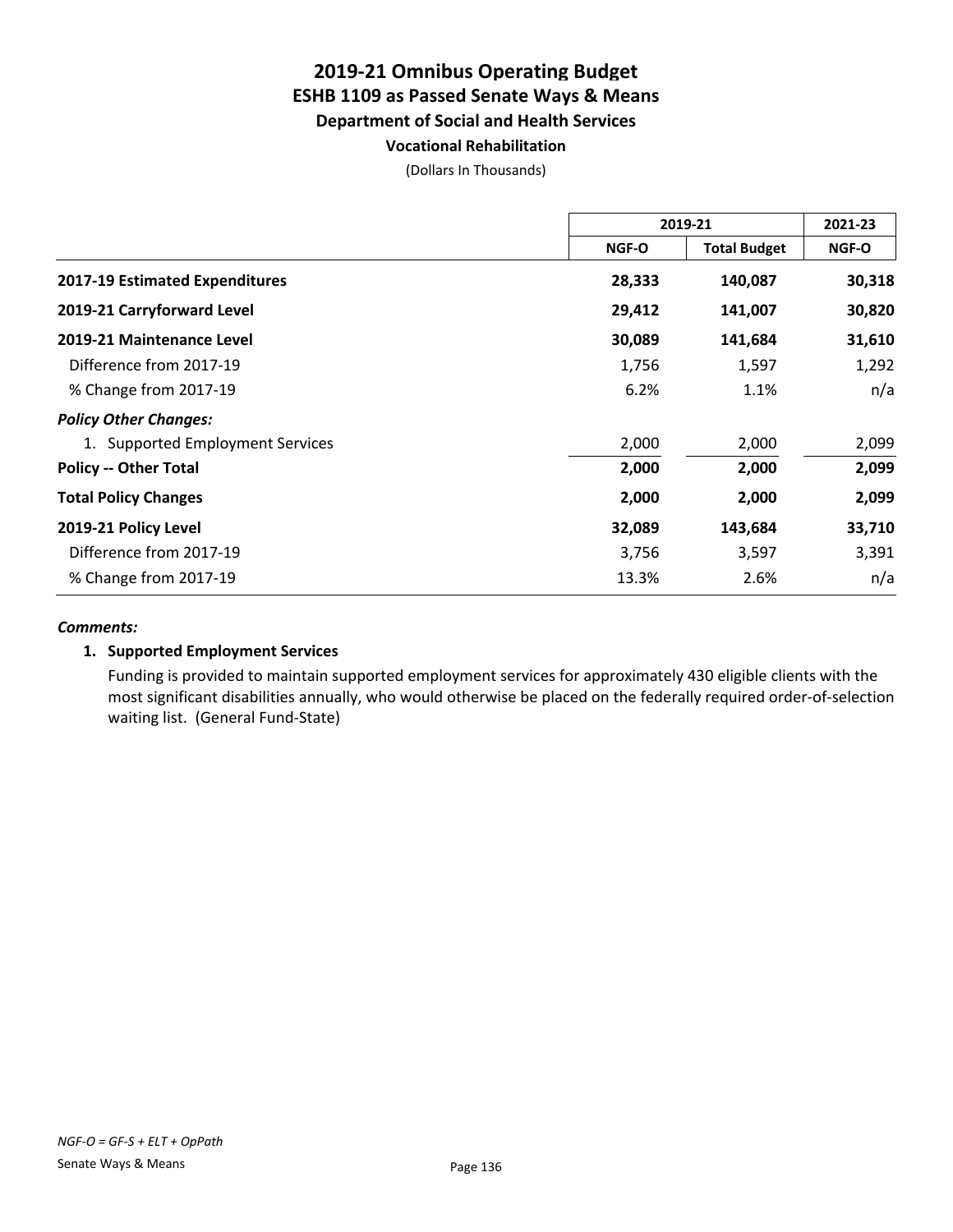### **Administration and Supporting Services**

(Dollars In Thousands)

|                                       | 2019-21  |                     | 2021-23      |
|---------------------------------------|----------|---------------------|--------------|
|                                       | NGF-O    | <b>Total Budget</b> | <b>NGF-O</b> |
| <b>2017-19 Estimated Expenditures</b> | 63,076   | 113,154             | 61,640       |
| 2019-21 Carryforward Level            | 58,484   | 106,979             | 60,861       |
| 2019-21 Maintenance Level             | 59,113   | 108,350             | 61,619       |
| Difference from 2017-19               | $-3,963$ | $-4,804$            | $-21$        |
| % Change from 2017-19                 | $-6.3%$  | $-4.2%$             | n/a          |
| <b>Policy Other Changes:</b>          |          |                     |              |
| 1. Language Access Providers CBA      | 94       | 236                 | 94           |
| <b>Policy -- Other Total</b>          | 94       | 236                 | 94           |
| <b>Total Policy Changes</b>           | 94       | 236                 | 94           |
| 2019-21 Policy Level                  | 59,207   | 108,586             | 61,713       |
| Difference from 2017-19               | $-3,869$ | -4,568              | 73           |
| % Change from 2017-19                 | $-6.1%$  | $-4.0%$             | n/a          |

### *Comments:*

### **1. Language Access Providers CBA**

Funding is adjusted for interpreter services based upon the language access providers collective bargaining agreement (CBA) for the 2019-21 biennium. (General Fund-State; General Fund-Federal)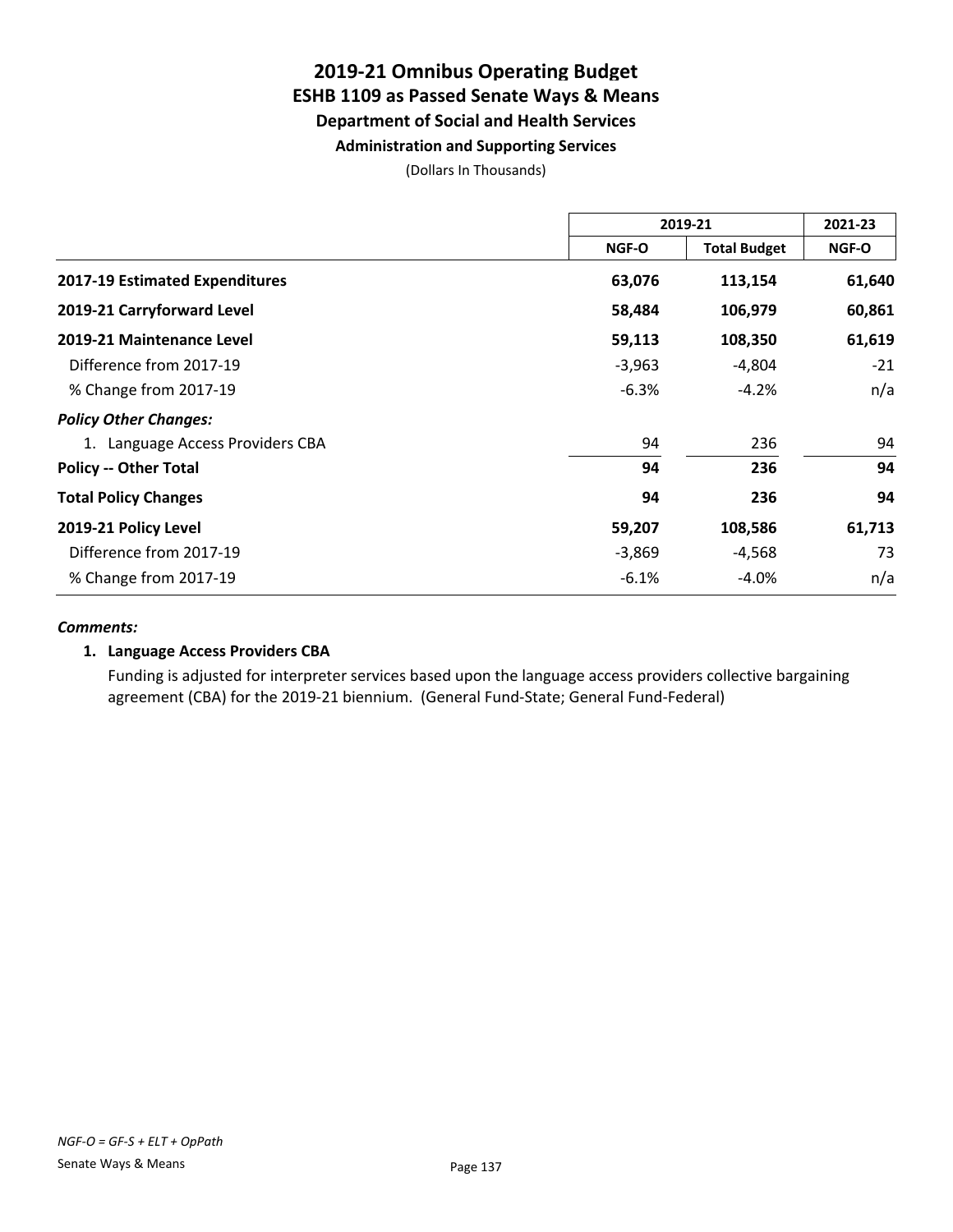# **Special Commitment Center**

(Dollars In Thousands)

|                                                 | 2019-21 |                     | 2021-23 |
|-------------------------------------------------|---------|---------------------|---------|
|                                                 | NGF-O   | <b>Total Budget</b> | NGF-O   |
| 2017-19 Estimated Expenditures                  | 93,359  | 98,217              | 98,991  |
| 2019-21 Carryforward Level                      | 94,566  | 99,146              | 99,064  |
| 2019-21 Maintenance Level                       | 99,814  | 104,394             | 104,204 |
| Difference from 2017-19                         | 6,455   | 6,177               | 5,214   |
| % Change from 2017-19                           | 6.9%    | 6.3%                | n/a     |
| <b>Policy Other Changes:</b>                    |         |                     |         |
| <b>Community Transition Administrator</b>       | 310     | 310                 | 325     |
| King County Expansion<br>2.                     | 1,359   | 1,359               | 1,646   |
| <b>Transport and Hospital Watch Staff</b><br>3. | 435     | 435                 | 441     |
| <b>Policy -- Other Total</b>                    | 2,104   | 2,104               | 2,412   |
| <b>Total Policy Changes</b>                     | 2,104   | 2,104               | 2,412   |
| 2019-21 Policy Level                            | 101,918 | 106,498             | 106,616 |
| Difference from 2017-19                         | 8,559   | 8,281               | 7,626   |
| % Change from 2017-19                           | 9.2%    | 8.4%                | n/a     |

### *Comments:*

### **1. Community Transition Administrator**

Funding is provided for one FTE to manage the siting process for new secure community transition facilities. (General Fund-State)

### **2. King County Expansion**

Funding is provided to open the King County secure community transition facility (SCTF) six-bed expansion project funded in the 2017-19 capital budget. (General Fund-State)

### **3. Transport and Hospital Watch Staff**

Funding is provided for 2.5 FTE for security guards to assist the Special Commitment Center transport teams in performing hospital watches for residents who are admitted into local area hospitals as required by state law. (General Fund-State)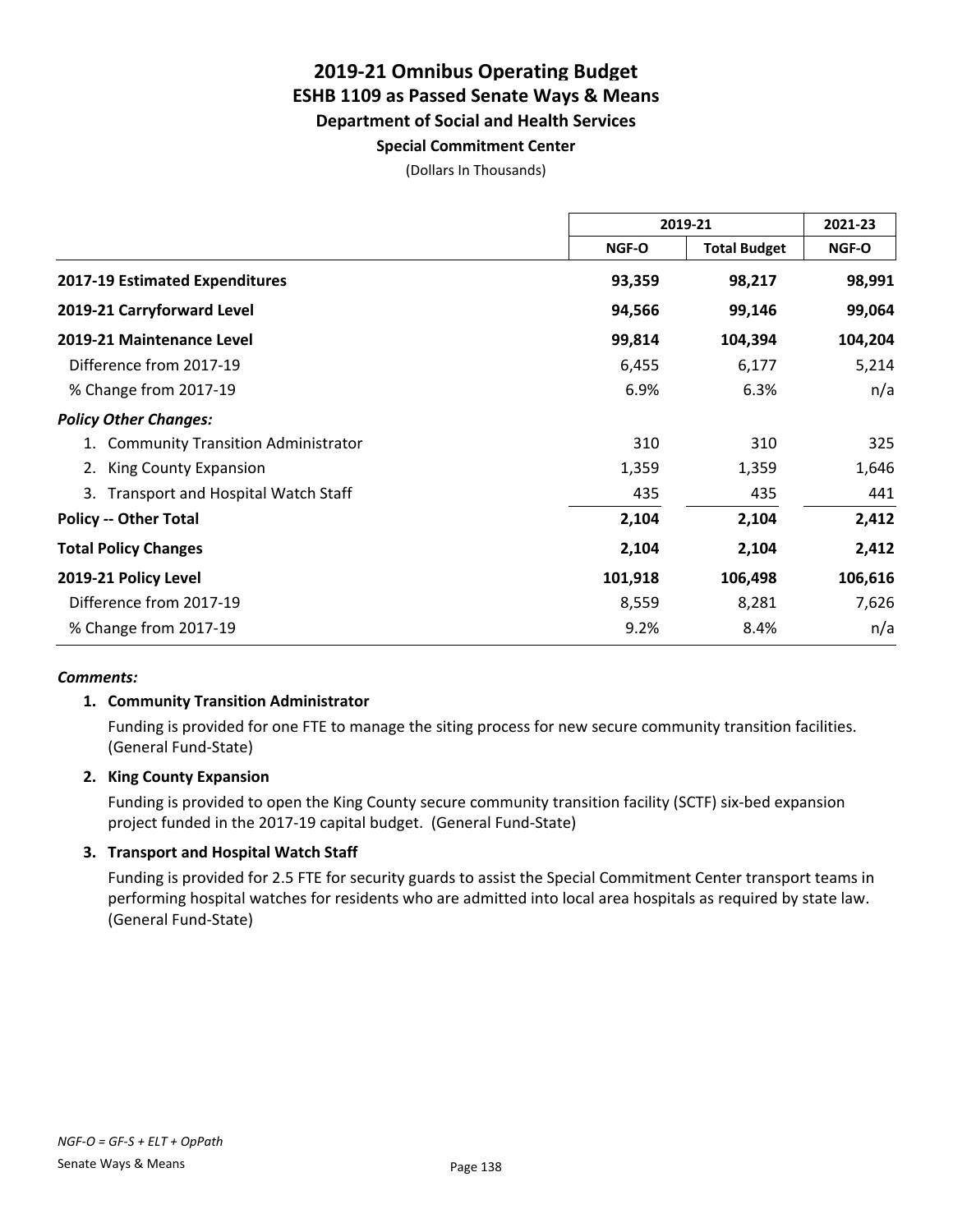### **Payments to Other Agencies**

(Dollars In Thousands)

|                                | 2019-21   |                     | 2021-23   |
|--------------------------------|-----------|---------------------|-----------|
|                                | NGF-O     | <b>Total Budget</b> | NGF-O     |
| 2017-19 Estimated Expenditures | 125,028   | 182,109             | 89,809    |
| 2019-21 Carryforward Level     | 79,982    | 121,894             | 85,484    |
| 2019-21 Maintenance Level      | 64,033    | 101,494             | 68,778    |
| Difference from 2017-19        | $-60,995$ | $-80,615$           | $-21,031$ |
| % Change from 2017-19          | -48.8%    | -44.3%              | n/a       |
| <b>Policy Other Changes:</b>   |           |                     |           |
| Immigrants in the Workplace    | 70        | 70                  | 15        |
| <b>Policy -- Other Total</b>   | 70        | 70                  | 15        |
| <b>Total Policy Changes</b>    | 70        | 70                  | 15        |
| 2019-21 Policy Level           | 64,103    | 101,564             | 68,792    |
| Difference from 2017-19        | $-60,925$ | $-80,545$           | $-21,017$ |
| % Change from 2017-19          | -48.7%    | $-44.2%$            | n/a       |

### *Comments:*

### **1. Immigrants in the Workplace**

Funding is provided to implement Engrossed Second Substitute Senate Bill 5497 (immigrants in the workplace) for legal services to review confidentiality policies and to develop model policies related to immigration enforcement at public schools, state health facilities, courthouses, and shelters. (General Fund-State)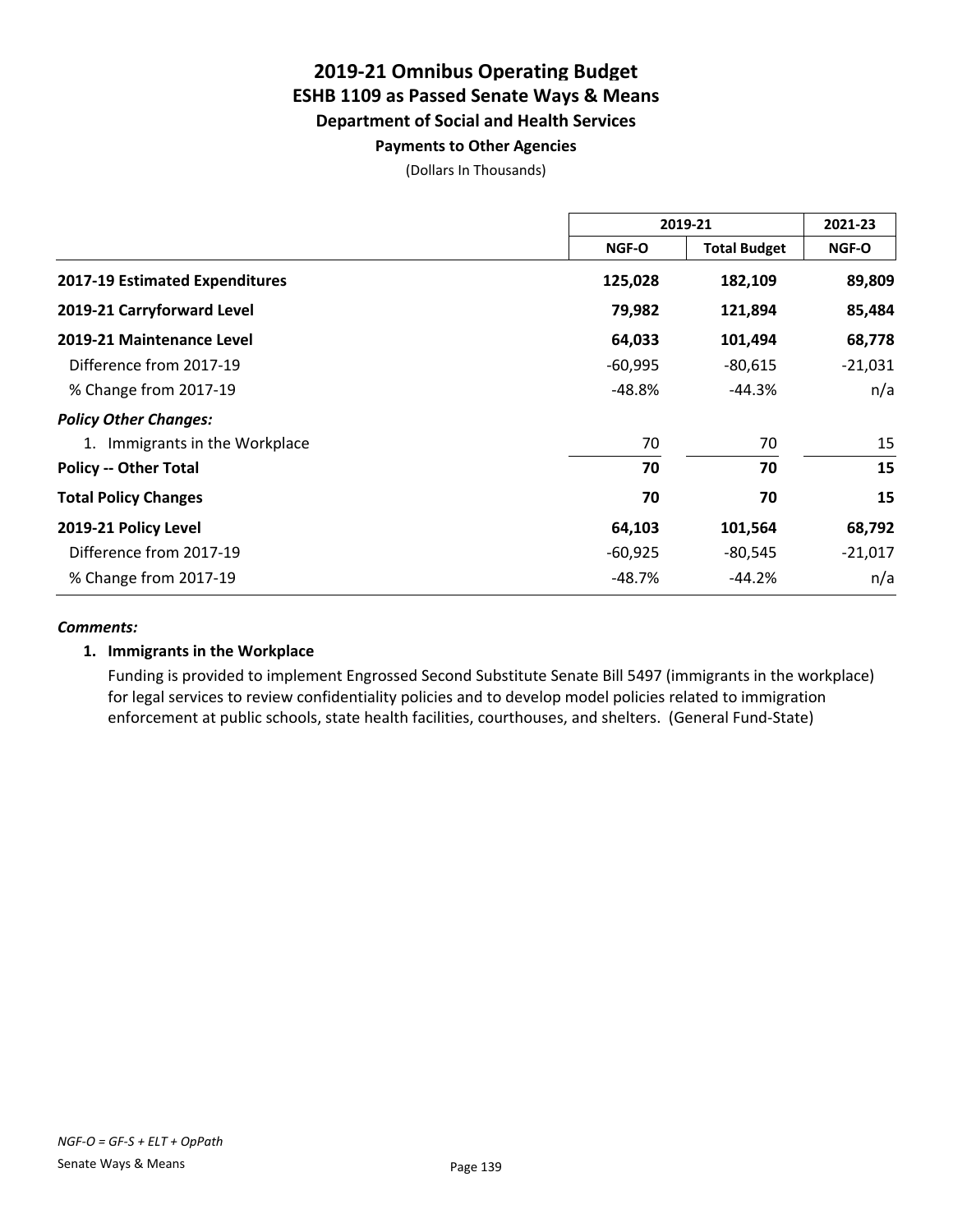**Columbia River Gorge Commission**

(Dollars In Thousands)

|                                          | 2019-21      |                     | 2021-23      |
|------------------------------------------|--------------|---------------------|--------------|
|                                          | <b>NGF-O</b> | <b>Total Budget</b> | <b>NGF-O</b> |
| 2017-19 Estimated Expenditures           | 964          | 2,020               | 998          |
| 2019-21 Carryforward Level               | 1,007        | 2,106               | 1,032        |
| 2019-21 Maintenance Level                | 988          | 2,069               | 1,002        |
| Difference from 2017-19                  | 24           | 49                  | 4            |
| % Change from 2017-19                    | 2.5%         | 2.4%                | n/a          |
| <b>Policy Other Changes:</b>             |              |                     |              |
| Land Use Planning Support                | 90           | 180                 | 91           |
| Donated Funds - Landowner Outreach<br>2. | 0            | 10                  | 0            |
| Match Oregon Funding Level<br>3.         | $-2$         | -4                  | $-2$         |
| <b>Policy -- Other Total</b>             | 88           | 186                 | 89           |
| <b>Total Policy Changes</b>              | 88           | 186                 | 89           |
| 2019-21 Policy Level                     | 1,076        | 2,255               | 1,091        |
| Difference from 2017-19                  | 112          | 235                 | 93           |
| % Change from 2017-19                    | 11.6%        | 11.6%               | n/a          |

### *Comments:*

### **1. Land Use Planning Support**

Ongoing funding is provided for a land use planner to conduct compliance monitoring on approved development projects, develop and track measures on the commission's effectiveness in implementing the National Scenic Area Management Plan. (General Fund-State; General Fund-Local)

### **2. Donated Funds - Landowner Outreach**

One-time funding is provided for the commission to partner with the Underwood Conservation District to provide outreach to landowners in Skamania and Klickitat counties regarding National Scenic Area (NSA) requirements and advice on resource-protective approaches regarding development of their lands. (General Fund-Local)

### **3. Match Oregon Funding Level**

Ongoing funding is reduced to match an anticipated reduction in Oregon state government service charges. The reductions are included in Governor Kate Brown's 2019-21 biennial budget recommendation to the Oregon State Legislature. (General Fund-State; General Fund-Local)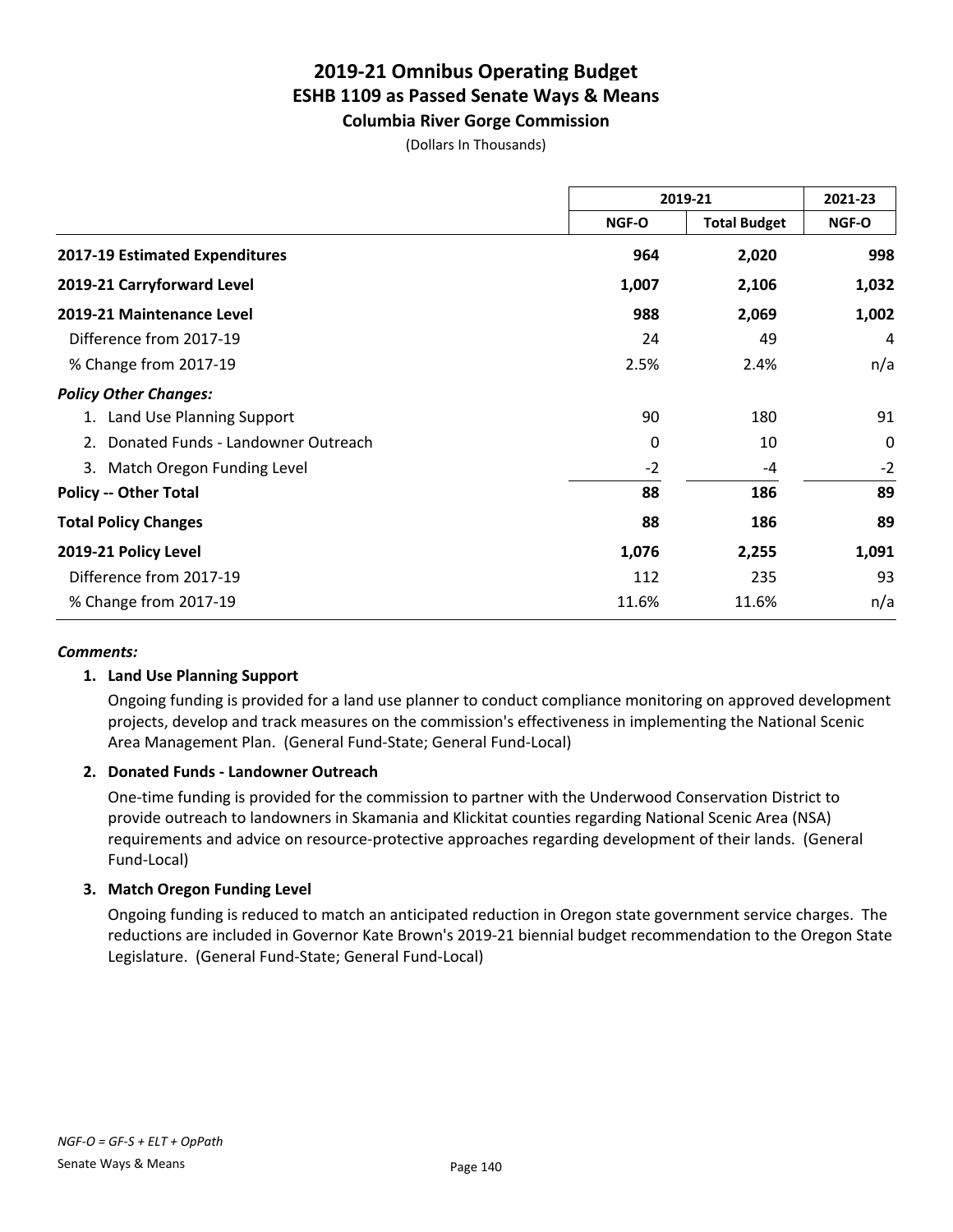**Department of Ecology**

(Dollars In Thousands)

|     |                                         |        | 2019-21             |             |
|-----|-----------------------------------------|--------|---------------------|-------------|
|     |                                         | NGF-O  | <b>Total Budget</b> | NGF-O       |
|     | 2017-19 Estimated Expenditures          | 42,240 | 505,209             | 45,294      |
|     | 2019-21 Carryforward Level              | 47,320 | 527,128             | 46,801      |
|     | 2019-21 Maintenance Level               | 49,654 | 532,814             | 47,480      |
|     | Difference from 2017-19                 | 7,414  | 27,605              | 2,186       |
|     | % Change from 2017-19                   | 17.6%  | 5.5%                | n/a         |
|     | <b>Policy Other Changes:</b>            |        |                     |             |
|     | 1. Clean Energy                         | 187    | 187                 | 167         |
| 2.  | <b>Toxic Pollution</b>                  | 0      | 807                 | 0           |
| 3.  | <b>Plastic Bags</b>                     | 0      | 540                 | 0           |
| 4.  | <b>Plastic Packaging</b>                | 0      | 392                 | $\mathbf 0$ |
| 5.  | Crude Oil Volatility/Rail               | 0      | 244                 | 0           |
| 6.  | Clean Car Standards & Program           | 0      | 254                 | 0           |
| 7.  | Sustainable Farms and Fields            | 14     | 14                  | 14          |
| 8.  | Hanford Air Permit and Compliance       | 0      | 168                 | 0           |
| 9.  | <b>Emergency Flood Assistance</b>       | 0      | 250                 | 0           |
| 10. | <b>Biosolids Permitting</b>             | 0      | 334                 | $\mathbf 0$ |
| 11. | <b>GHG Reporting Workload Changes</b>   | 0      | 184                 | 0           |
| 12. | Air Operating Permit                    | 0      | 624                 | 0           |
| 13. | Office of Chehalis Basin                | 1,464  | 1,464               | 1,473       |
| 14. | <b>Washington Conservation Corps</b>    | 0      | 1,259               | 0           |
| 15. | <b>Expanded Cleanup Site Capacity</b>   | 0      | 2,094               | 0           |
| 16. | <b>Puget Sound Observation Network</b>  | 682    | 682                 | 875         |
| 17. | <b>Woodstove Standards and Fees</b>     | 0      | 192                 | 0           |
|     | 18. Chemical Action Plan Implementation | 0      | 4,482               | 0           |
|     | 19. Water Right Adjudication Options    | 0      | 592                 | 0           |
|     | 20. Support Voluntary Cleanups          | 0      | 432                 | 0           |
| 21. | Litter Control and Waste Reduction      | 0      | 4,056               | $\pmb{0}$   |
|     | 22. Recycling Markets                   | 0      | 1,944               | 0           |
|     | 23. HFC Emissions Reduction             | 0      | 961                 | 0           |
| 24. | <b>Tug Escort Rule</b>                  | 0      | 1,374               | 0           |
| 25. | <b>Shoreline Armor Assistance</b>       | 638    | 638                 | 642         |
|     | 26. Low Carbon Fuels                    | 1,827  | 1,827               | 716         |
| 27. | Pharmaceuticals & Wastewater            | 236    | 236                 | 237         |
|     | 28. Dissolved Gas Rulemaking            | 580    | 580                 | 292         |

*NGF-O = GF-S + ELT + OpPath*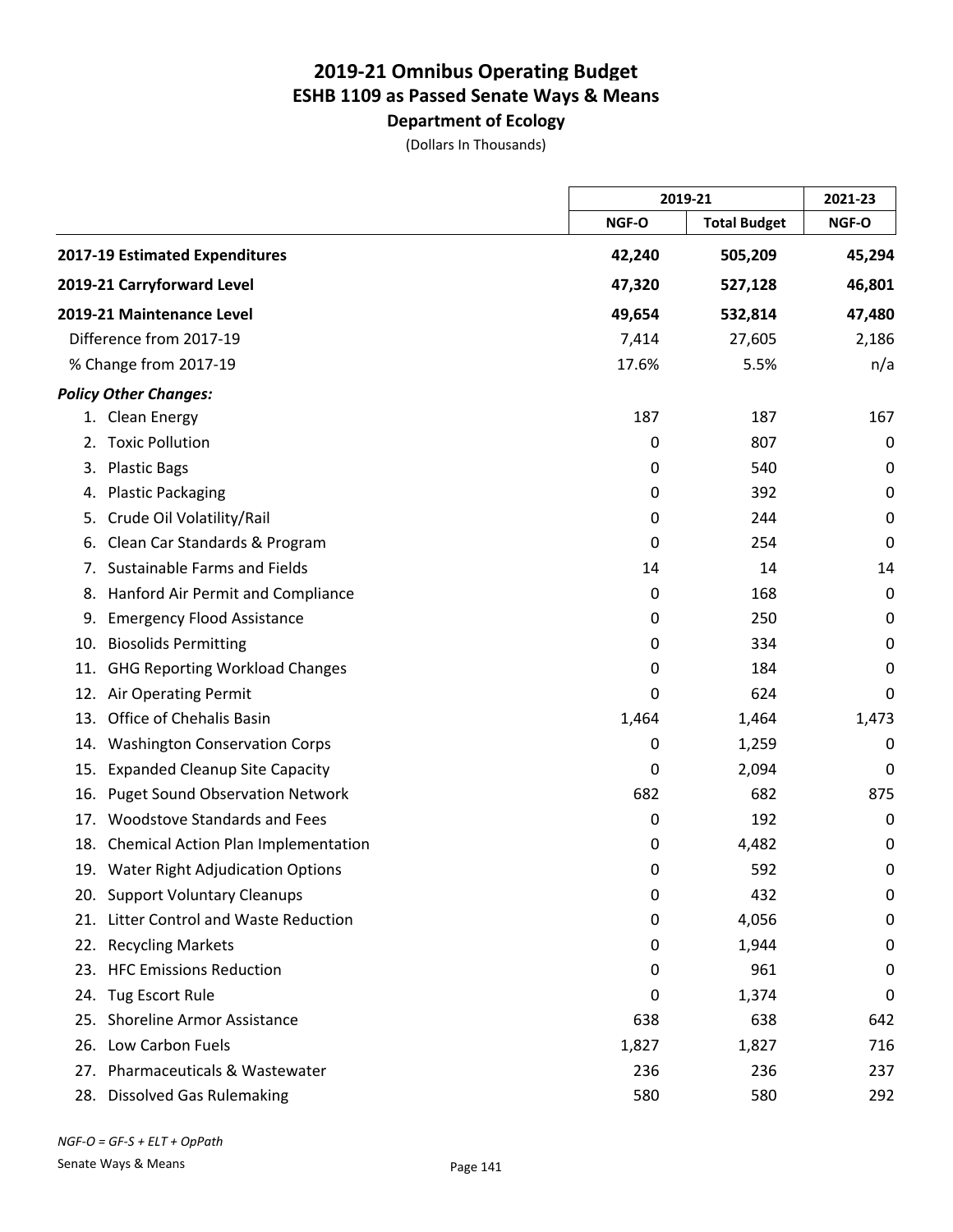# **Department of Ecology**

(Dollars In Thousands)

|                                            | 2019-21      |                     | 2021-23      |
|--------------------------------------------|--------------|---------------------|--------------|
|                                            | <b>NGF-O</b> | <b>Total Budget</b> | <b>NGF-O</b> |
| Balance to Available Revenue<br>29.        | 0            | $-532$              | 0            |
| Transfer MTCA to MTO Thru Maint Lyl<br>30. | 0            | 0                   | 0            |
| <b>Northwest Straits Commission</b><br>31. | 910          | 910                 | 916          |
| Dedge Port of Bellingham<br>32.            | 250          | 250                 | 0            |
| Local Solid Waste Financial Assist<br>33.  | 0            | 28,400              | 0            |
| Spokane River Task Force<br>34.            | 0            | 500                 | 0            |
| 35. Walla Walla Watershed                  | 514          | 514                 | 0            |
| <b>Policy -- Other Total</b>               | 7,302        | 56,853              | 5,334        |
| <b>Total Policy Changes</b>                | 7,302        | 56,853              | 5,334        |
| 2019-21 Policy Level                       | 56,956       | 589,667             | 52,814       |
| Difference from 2017-19                    | 14,716       | 84,458              | 7,520        |
| % Change from 2017-19                      | 34.8%        | 16.7%               | n/a          |
|                                            |              |                     |              |

### *Comments:*

### **1. Clean Energy**

Funding is provided for implementing the provisions of Engrossed Second Substitute Senate Bill 5116 (clean energy). (General Fund-State)

### **2. Toxic Pollution**

Funding is provided for implementing the provisions of Substitute Senate Bill 5135 (toxic pollution). (Model Toxics Control Operating Account-State)

### **3. Plastic Bags**

Funding is provided for implementing the provisions of Substitute Senate Bill 5323 (plastic bags). (Waste Reduction/Recycling/Litter Control-State)

### **4. Plastic Packaging**

Funding is provided for implementing the provisions of Second Substitute Senate Bill 5397 (plastic packaging). (Waste Reduction/Recycling/Litter Control-State)

### **5. Crude Oil Volatility/Rail**

Funding is provided for implementing the provisions of Engrossed Substitute Senate Bill 5579 (crude oil volatility/rail). (Model Toxics Control Operating Account-State)

### **6. Clean Car Standards & Program**

Funding is provided for implementing the provisions of Senate Bill 5811 (clean car standards and program). (Model Toxics Control Operating Account-State)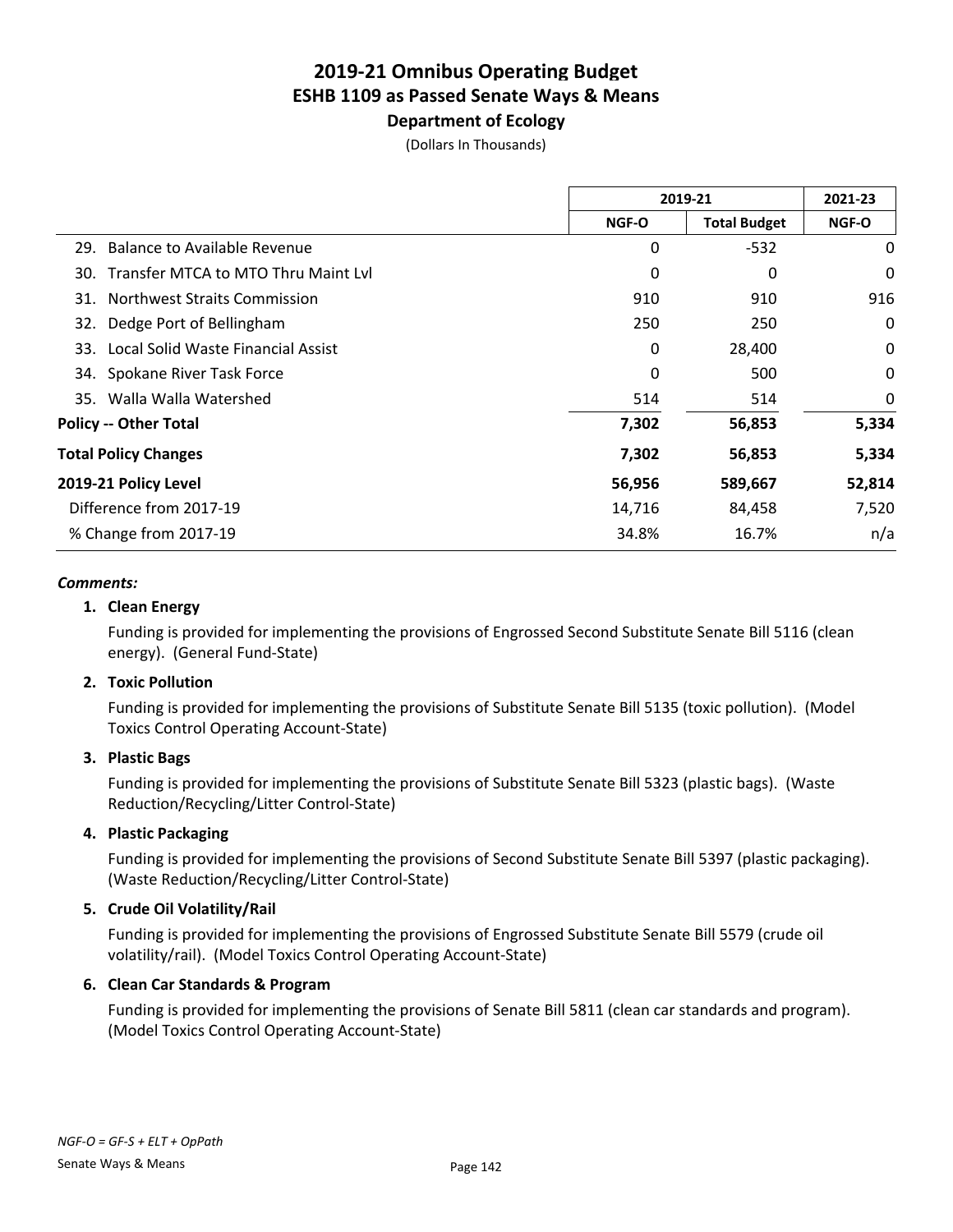**Department of Ecology**

(Dollars In Thousands)

### **7. Sustainable Farms and Fields**

Funding is provided for implementing the provisions of Substitute Senate Bill 5947 (sustainable farms and fields). (General Fund-State)

### **8. Hanford Air Permit and Compliance**

Funding is provided to develop and manage permits for new air emissions sources for the U.S. Department of Energy's construction and operation of the tank waste treatment complex at the Hanford site, as well as implementing new controls over tank vapor emissions. (Air Pollution Control Account-State)

### **9. Emergency Flood Assistance**

Funding is provided for the Washington Conservation Corps to carry out emergency activities to respond to flooding by repairing levees, preventing or mitigating an impending flood hazard or filling and stacking sandbags. It also will provide for grants to local governments for emergency response needs, including the removal of structures and repair of small-scale levees and tidegates. (Flood Control Assistance Account-State)

### **10. Biosolids Permitting**

Funding is provided to issue new general perimits to remove the backlog of permit issues for 227 sewage treatment facilities. (Biosolids Permit Account-State)

### **11. GHG Reporting Workload Changes**

Funding is provided for the department to cure errors in reported green house gas (GHG) emissions from GHG emitters, by increasing compliance work in data verification, quality assurance, emmissions tracking, and data analysis. (Air Pollution Control Account-State)

### **12. Air Operating Permit**

Funding is provided to match the workload of the Air Operating Permit (AOP) program as it sets air pollution limits for large industrial facilities. Regulated entities are required by law to pay the full costs of the program. Each biennium, the department prepares a workload model to determine the budget and fees necessary to operate the program. (Air Operating Permit Account-State)

### **13. Office of Chehalis Basin**

Funding is provided to support the Office of the Chehalis Basin. The Office is charged with the implementation of an integrated strategy to reduce long-term damage from floods and restore aquatic species habitat in the basin. (General Fund-State)

### **14. Washington Conservation Corps**

Funding is provided to cover increased costs for WCC member living allowances, vehicles used to transport crews to worksites and costs unsupported by static federal AmeriCorps grant reimbursement. This funding will allow Ecology to field 380 WCC members while holding project sponsor costs at 75 percent of crew costs. (Model Toxics Control Operating Account-State)

### **15. Expanded Cleanup Site Capacity**

Funding is provided for six additional toxic clean up managers to help address a backlog of 5,900 contaminated sites. (Model Toxics Control Operating Account-State)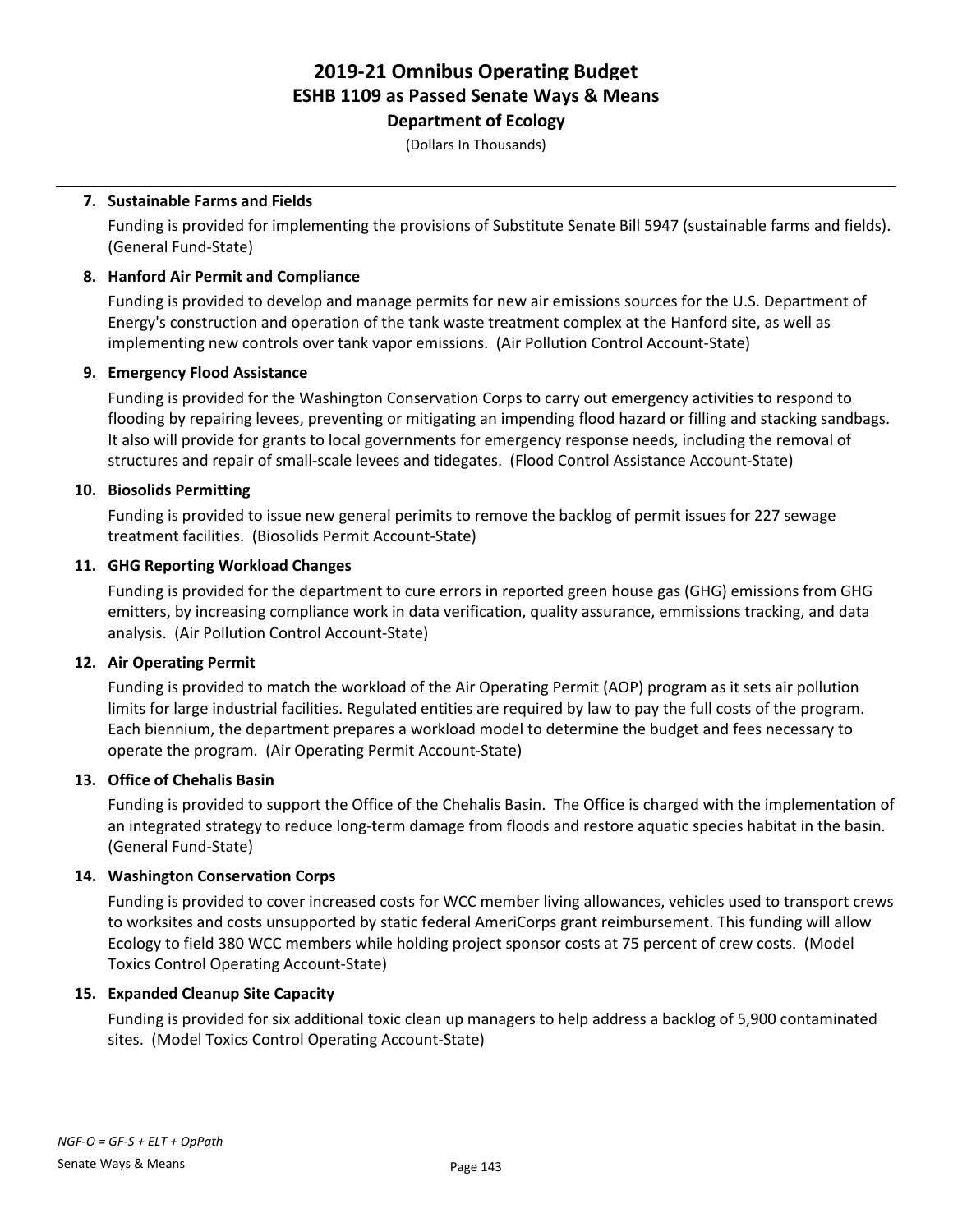# **Department of Ecology**

(Dollars In Thousands)

### **16. Puget Sound Observation Network**

Funding is provided to monitor nutrient cycling and ocean acidification parameters at 20 marine stations in Puget Sound and Hood Canal. (General Fund-State)

### **17. Woodstove Standards and Fees**

Funding is provided to implement the provisions of Substitute Senate Bill 5697 (solid fuel burning devices). (Wood Stove Education & Enforcement Account-State)

### **18. Chemical Action Plan Implementation**

Funding is provided to implement recommendations that come from department lead chemical action plans (CAP), such as the interim recommendations addressing PFAS (per- and polyfluorinated alkyl substances) contamination in drinking water and sources of that contamination. (Model Toxics Control Operating Account-State)

### **19. Water Right Adjudication Options**

Funding is provided to assess and explore opportunities to resolve water rights uncertainties and disputes through adjudications in selected basins where tribal senior water rights, unquantified claims, and similar uncertainties about the seniority, quantity, and validity of water rights exist. (Reclamation Account-State)

### **20. Support Voluntary Cleanups**

Funding is provided to implement the provisions of Substitute House Bill No. 1290 (voluntary cleanups/hazardouse waste). (Model Toxics Control Operating Account-State)

### **21. Litter Control and Waste Reduction**

Expenditure authority in the Waste Reduction Recycling and Litter Control Account (WRRLCA) is increased to address litter prevention and recycling programs, and in response to new China-imposed restrictions on the import of recyclable materials. Activities funded from this increase include litter pickup by Ecology youth crews, local governments and other state agencies, and litter prevention public education campaigns. (Waste Reduction/Recycling/Litter Control-State)

### **22. Recycling Markets**

Ongoing funding is provided to implement Engrossed Second Substitute House Bill 1543 (recycling). Specific costs include operating a Recycling Development Center and creating a statewide Contamination Reduction and Outreach Plan. The funding also includes pass-through funds for the Department of Commerce for recycling market development work and grants to local governments. (Waste Reduction/Recycling/Litter Control-State)

### **23. HFC Emissions Reduction**

Hydrofluorocarbons (HFCs) are greenhouse gases commonly used in refrigeration, air-conditioning and other applications. A combination of one-time and ongoing funding is provided to implement Engrossed Second Substitute House Bill 1112 (Hydrofluorocarbon emissions), including adopting rules governing a new HFC regulatory program, carrying out related monitoring and compliance work, and contributing to a legislative report. (Air Pollution Control Account-State; Model Toxics Control Operating Account-State)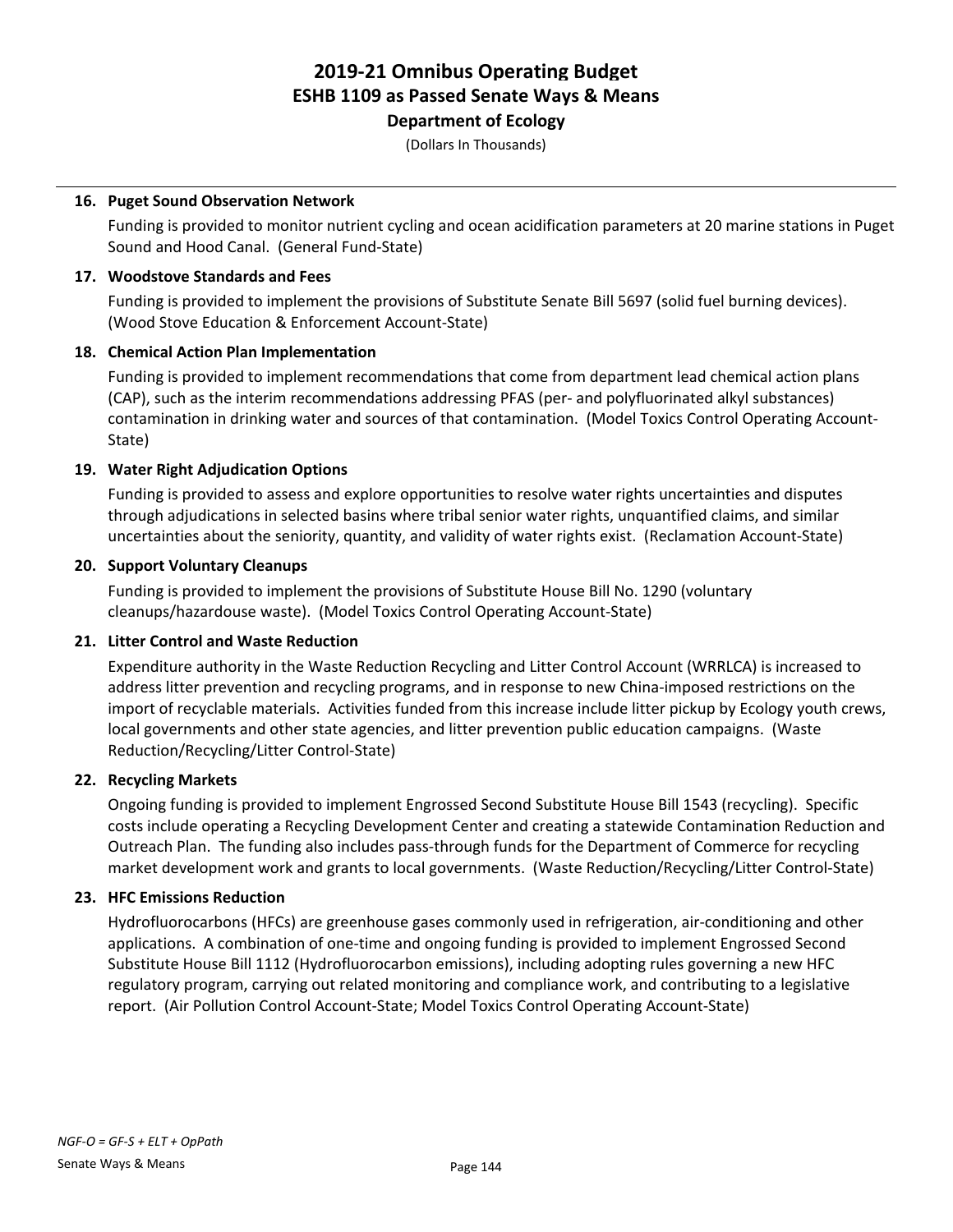**Department of Ecology**

(Dollars In Thousands)

### **24. Tug Escort Rule**

Funding is provided to implement the provisions of Engrossed Substitute House Bill No. 1578 (oil transportation emissions). (Model Toxics Control Operating Account-State)

### **25. Shoreline Armor Assistance**

Funding is provided to increase coordination in reviewing shoreline armoring proposals to better protect forage fish. (General Fund-State)

### **26. Low Carbon Fuels**

Funding is provided to implement Engrossed Second Substitute House Bill 1110 (greenhouse gas/transportation fuels), including rulemaking, tracking and monitoring compliance for a low-carbon fuel standard, and development of a registration system for affected fuel producers and importers. (General Fund-State)

### **27. Pharmaceuticals & Wastewater**

Funding is provided for the agency to convene a stakeholder workgroup to identify actions to decrease loading of priority pharmaceuticals into Puget Sound; contract for technical experts to provide literature review, analysis and best practices for addressing pharmaceutical discharges; and carry out laboratory testing and analysis. (General Fund-State)

### **28. Dissolved Gas Rulemaking**

Funding is provided for rulemaking to change standards to allow for a higher volume of water to be spilled over Columbia River and Snake River dams to increase total dissolved gas for the benefit of Chinook salmon and other salmonids. (General Fund-State)

### **29. Balance to Available Revenue**

Funding is reduced in the Underground Storage Tank Account and Coastal Protection Account to align expenditures with available revenue. (Underground Storage Tank Account-State; Coastal Protection Account-Non-Appr)

### **30. Transfer MTCA to MTO Thru Maint Lvl**

Funding is transferred to a new account to align with Senate Bill 5993 (model toxics contol program). (State Toxics Control Account-State; State Toxics Control Account-Local; Local Toxics Control Account-State; other accounts)

### **31. Northwest Straits Commission**

Funding is provided for the Department of Ecology to provide funding to the Northwest Straits Commission. The funding must be distributed equally among the seven Marine Resource Committees. (General Fund-State)

### **32. Dedge Port of Bellingham**

Funding is provided to assist in a dredging project at the Port of Bellingham. (General Fund-State)

### **33. Local Solid Waste Financial Assist**

Funding is provided for the department to provide operating support for local government to implement solid waste plans, including residential hazardous substance collections. (Model Toxics Control Operating Account-State)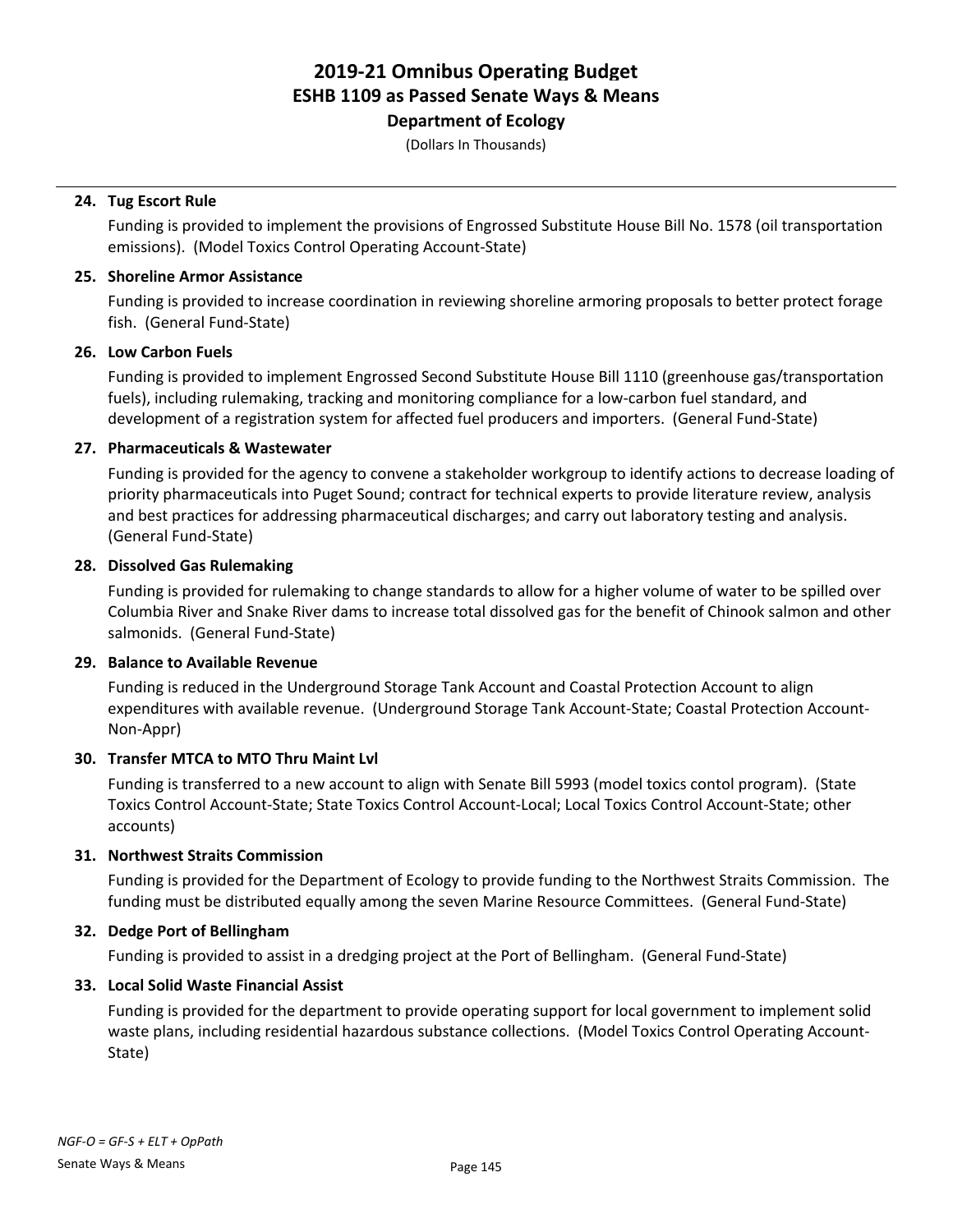**Department of Ecology**

(Dollars In Thousands)

### **34. Spokane River Task Force**

The Spokane River Toxics Task Force is a group of governmental agencies, private industries, and environmental organizations that has been developing a plan to bring the Spokane River into compliance with water quality standards for polychlorindated biphenyls (PCBs). One-time funding is provided for the Task Force to identify and remove sources of PCBs in the Spokane River. (Model Toxics Control Operating Account-Local)

### **35. Walla Walla Watershed**

Funding is provided for the department to pass-through to the Walla Walla Water Management Partnership, to develop water banking, implement the local water plan process, support the integrated flow enhancement study and develop a thirty-year integrated water resource management plan consistent with Engrossed Substitute Senate Bill No. 5352 (walla walla watershed pilot). (General Fund-State)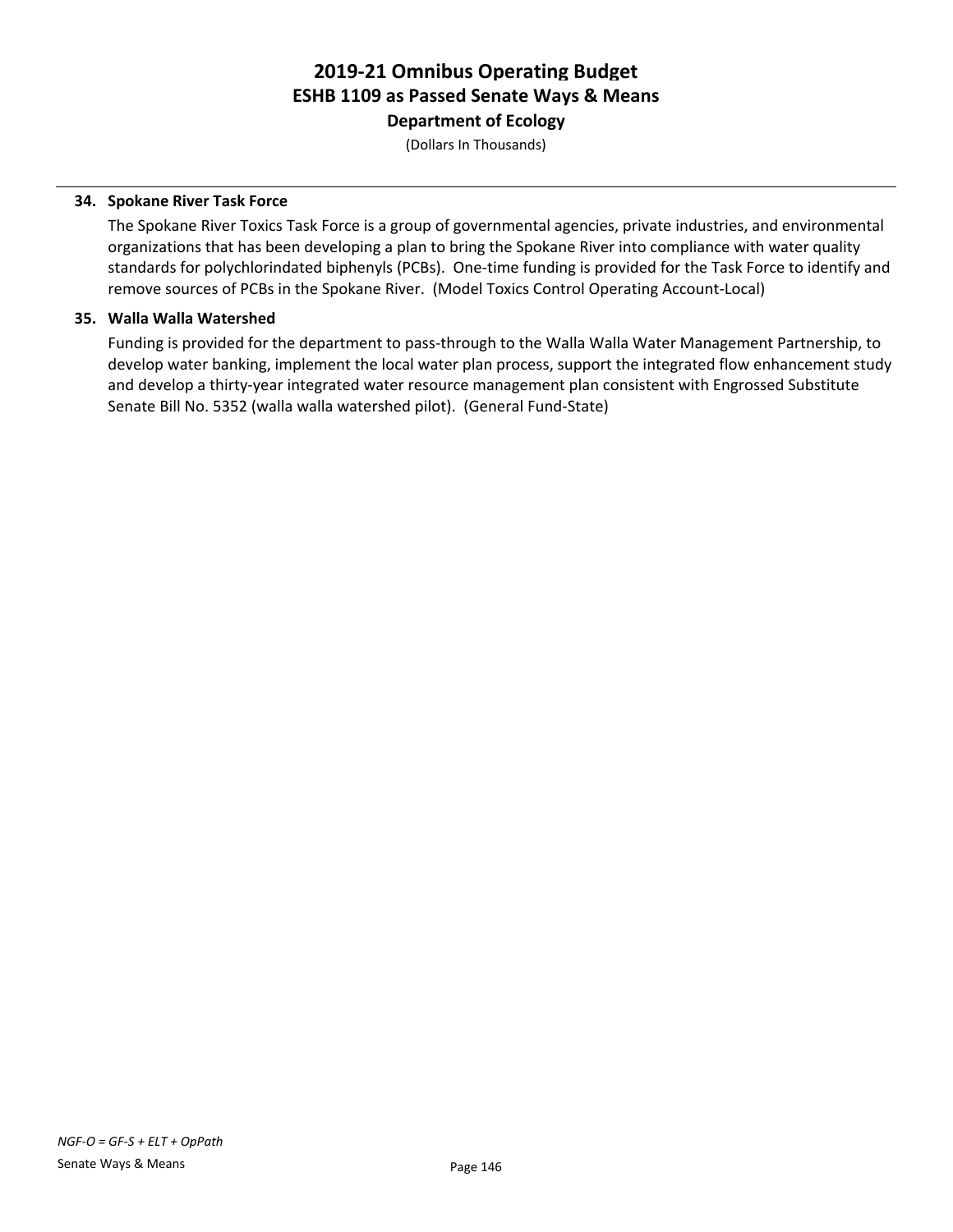# **Washington Pollution Liability Insurance Program**

(Dollars In Thousands)

|                                  | 2019-21      |                     | 2021-23     |
|----------------------------------|--------------|---------------------|-------------|
|                                  | <b>NGF-O</b> | <b>Total Budget</b> | NGF-O       |
| 2017-19 Estimated Expenditures   | 0            | 2,565               | 0           |
| 2019-21 Carryforward Level       | 0            | 2,875               | 0           |
| 2019-21 Maintenance Level        | 0            | 3,036               | 0           |
| Difference from 2017-19          | 0            | 471                 | 0           |
| % Change from 2017-19            | n/a          | 18.4%               | n/a         |
| <b>Policy Other Changes:</b>     |              |                     |             |
| 1. Tank Insurance Programs Study | 0            | 100                 | 0           |
| <b>Policy -- Other Total</b>     | 0            | 100                 | $\mathbf 0$ |
| <b>Total Policy Changes</b>      | 0            | 100                 | $\mathbf 0$ |
| 2019-21 Policy Level             | 0            | 3,136               | $\mathbf 0$ |
| Difference from 2017-19          | 0            | 571                 | 0           |
| % Change from 2017-19            | n/a          | 22.3%               | n/a         |

#### *Comments:*

### **1. Tank Insurance Programs Study**

Funding is provided to complete a performance evaluation of the commercial underground storage tank reinsurance and heating oil insurance programs. The purpose of the study is to assess performance, compare outcomes to peer programs in other states and provide recommendations on steps to improve the programs. (Pollution Liab Insurance Prog Trust Account-State)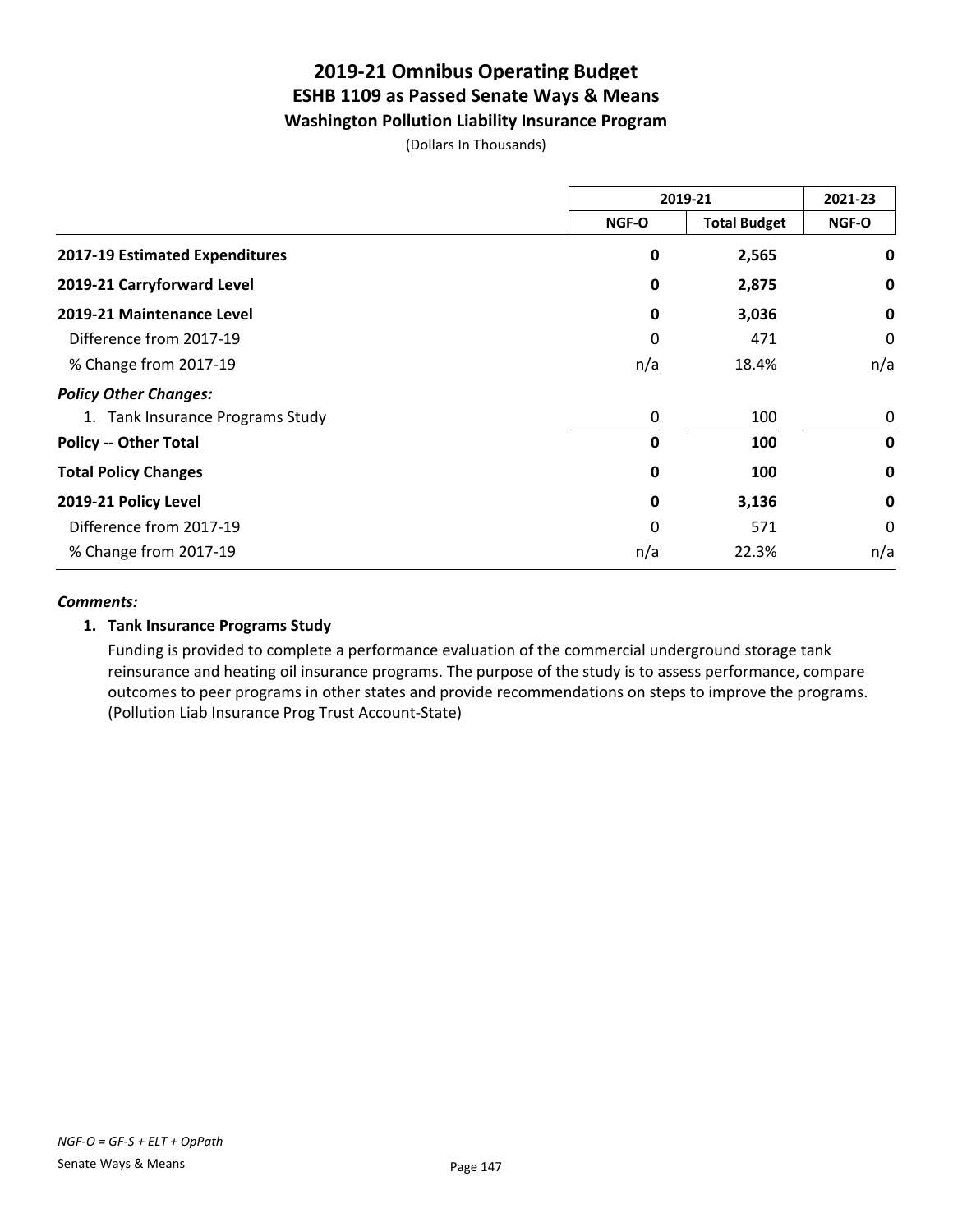**State Parks and Recreation Commission**

(Dollars In Thousands)

|                                              | 2019-21 |                     | 2021-23  |
|----------------------------------------------|---------|---------------------|----------|
|                                              | NGF-O   | <b>Total Budget</b> | NGF-O    |
| 2017-19 Estimated Expenditures               | 19,321  | 165,454             | 20,786   |
| 2019-21 Carryforward Level                   | 18,679  | 156,726             | 18,798   |
| 2019-21 Maintenance Level                    | 18,857  | 158,269             | 18,976   |
| Difference from 2017-19                      | $-464$  | $-7,185$            | $-1,810$ |
| % Change from 2017-19                        | $-2.4%$ | $-4.3%$             | n/a      |
| <b>Policy Other Changes:</b>                 |         |                     |          |
| 1. Whale Watching Guidelines                 | 0       | 250                 | 81       |
| <b>Equipment Replacement Costs</b><br>2.     | 1,831   | 2,000               | 0        |
| <b>Capital Project Operating Costs</b><br>3. | 468     | 790                 | 435      |
| <b>Customer Service</b><br>4.                | 598     | 598                 | 586      |
| <b>Vacation Leave Costs</b><br>5.            | 0       | 308                 | 0        |
| <b>Maintain Park Services</b><br>6.          | 5,000   | 10,000              | 10,063   |
| Land Management<br>7.                        | 0       | 949                 | 0        |
| <b>Preventative Maintenance</b><br>8.        | 2,500   | 2,500               | 4,224    |
| <b>Technology Costs</b><br>9.                | 0       | 428                 | 0        |
| <b>Technology Systems Maintenance</b><br>10. | 0       | 204                 | 0        |
| No Child Left Inside<br>11.                  | 0       | 500                 | 0        |
| <b>Policy -- Other Total</b>                 | 10,397  | 18,527              | 15,388   |
| <b>Total Policy Changes</b>                  | 10,397  | 18,527              | 15,388   |
| 2019-21 Policy Level                         | 29,254  | 176,796             | 34,364   |
| Difference from 2017-19                      | 9,933   | 11,342              | 13,578   |
| % Change from 2017-19                        | 51.4%   | 6.9%                | n/a      |

#### *Comments:*

### **1. Whale Watching Guidelines**

Funding is provided for implementing the provisions of Senate Bill 5918 (whale watching guidelines). (General Fund-State; State Parks Education & Enhancement Account-State)

### **2. Equipment Replacement Costs**

Funding is provided for the commission to replace major equipment with an emphasis on fire response equipment and law enforcement vehicles that have over 15 years in useful life. (General Fund-State; Parks Renewal and Stewardship Account-State)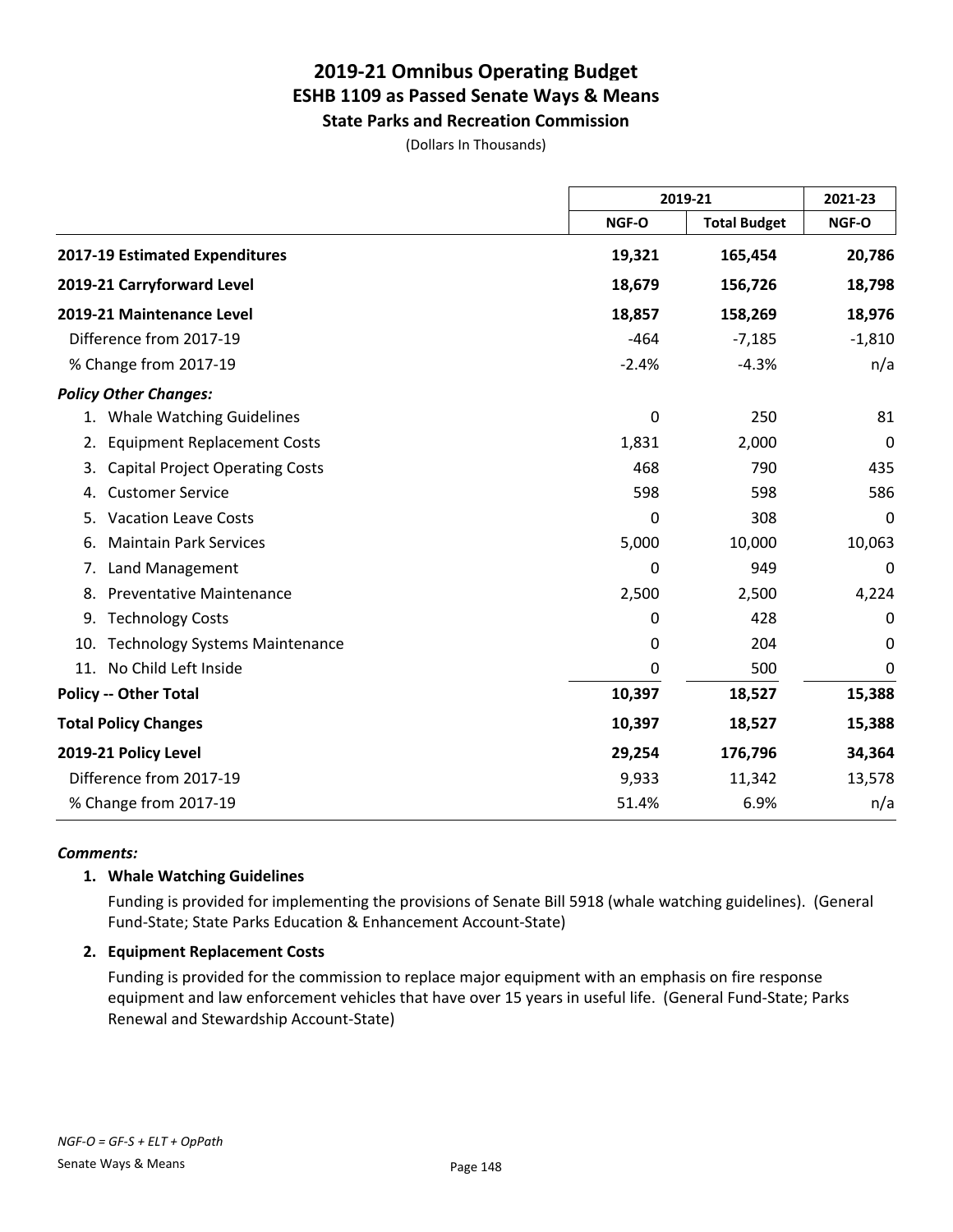### **State Parks and Recreation Commission**

(Dollars In Thousands)

### **3. Capital Project Operating Costs**

Ongoing funding is provided for operating budget impacts from capital budget projects funded in the 2017-19 biennium. (General Fund-State; Parks Renewal and Stewardship Account-State)

### **4. Customer Service**

Funding is provided to hire 11 additional park rangers and park aides. (General Fund-State)

### **5. Vacation Leave Costs**

Due to changes in vacation leave accrual and use, ongoing funding is provided to the State Parks and Recreation Commission to backfill for seasonal employees that use their vacation leave during employment and to cash out vacation leave when the seasonal employment ends. (Parks Renewal and Stewardship Account-State)

### **6. Maintain Park Services**

Funding is provided to maintain current service levels for park functions such as customer service, facility maintenance, and law enforcement. (General Fund-State; Parks Renewal and Stewardship Account-State)

### **7. Land Management**

Funding is provided to conduct forest health treatments on 500 acres of forestland each year, add stewardship staff capacity in the northwest region, and conduct vegetation surveys to identify rare and sensitive plants. Onetime funding is also provided to replace a fire truck in the eastern region. (Wildfire Prevention and Suppression Account-State)

### **8. Preventative Maintenance**

Funding is provided to hire construction and maintenance staff to address the backlog of preventative maintenance at state parks. (General Fund-State)

### **9. Technology Costs**

Ongoing funding is provided for increased technology costs associated with providing field staff with access to the state government network, providing law enforcement personnel remote access to law enforcement records, and providing public Wi-Fi services at Dry Falls, Pacific Beach and Potholes State Parks. (Parks Renewal and Stewardship Account-State)

### **10. Technology Systems Maintenance**

Funding is provided for increased costs to maintain State Parks' central reservation system, law enforcement records management system, and Discover Pass automated pay stations. (Parks Renewal and Stewardship Account-State)

### **11. No Child Left Inside**

Funding is increased for a total of \$2,000,000 for the no child left inside program. (Outdoor Education & Recreation Account-Non-Appr)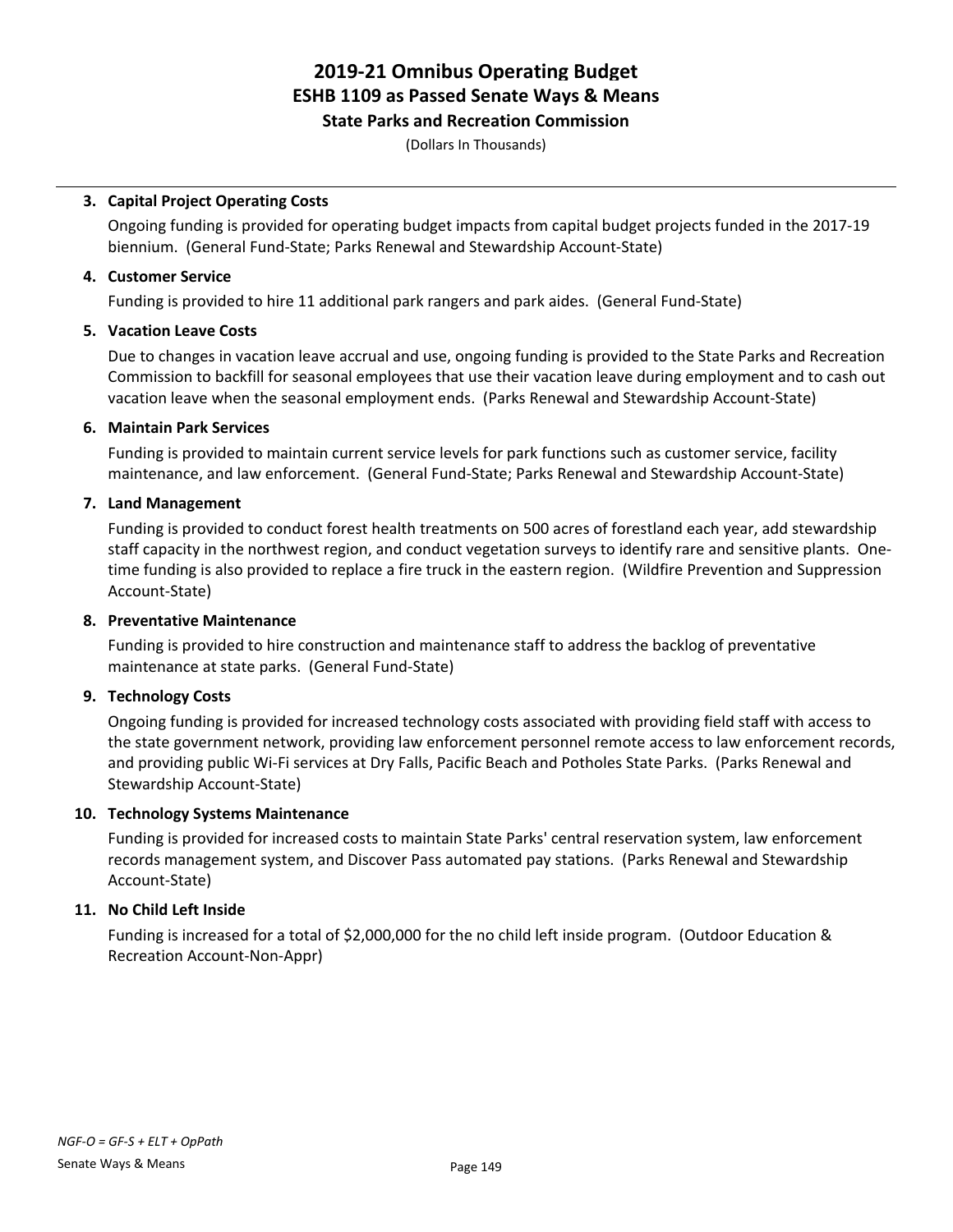**Recreation and Conservation Funding Board**

(Dollars In Thousands)

|                                        | 2019-21                             |              | 2021-23  |
|----------------------------------------|-------------------------------------|--------------|----------|
|                                        | <b>Total Budget</b><br><b>NGF-O</b> | <b>NGF-O</b> |          |
| <b>2017-19 Estimated Expenditures</b>  | 2,884                               | 11,829       | 2,985    |
| 2019-21 Carryforward Level             | 1,699                               | 10,773       | 1,672    |
| 2019-21 Maintenance Level              | 1,751                               | 10,960       | 1,723    |
| Difference from 2017-19                | $-1,133$                            | -869         | $-1,262$ |
| % Change from 2017-19                  | $-39.3%$                            | $-7.3%$      | n/a      |
| <b>Policy Other Changes:</b>           |                                     |              |          |
| 1. ALEA Grant Management Adjustment    | 0                                   | $-175$       | 0        |
| <b>Lead Entities</b><br>2.             | 2,400                               | 2,400        | 2,413    |
| 3. Nisqually Watershed Stewardship Pln | 418                                 | 418          | 421      |
| <b>Policy -- Other Total</b>           | 2,818                               | 2,643        | 2,834    |
| <b>Total Policy Changes</b>            | 2,818                               | 2,643        | 2,834    |
| 2019-21 Policy Level                   | 4,569                               | 13,603       | 4,557    |
| Difference from 2017-19                | 1,685                               | 1,774        | 1,572    |
| % Change from 2017-19                  | 58.4%                               | 15.0%        | n/a      |

### *Comments:*

### **1. ALEA Grant Management Adjustment**

Expenditure authority is reduced to reflect the administrative needs of managing the capital appropriation from the Aquatic Lands Enhancement Account (ALEA). Funding is provided at 4.12 percent of the capital reappropriation in the 2019-21 proposed budget. (Aquatic Lands Enhancement Account-State)

### **2. Lead Entities**

Funding is provided to maintain the lead entity program as described in Chapter 77.85 RCW. Funding previously supported in the capital budget is shifted to the operating budget. (General Fund-State)

### **3. Nisqually Watershed Stewardship Pln**

One-time funding is provided for the Nisqually River Foundation for implementation of the Nisqually Watershed Stewardship Plan. (General Fund-State)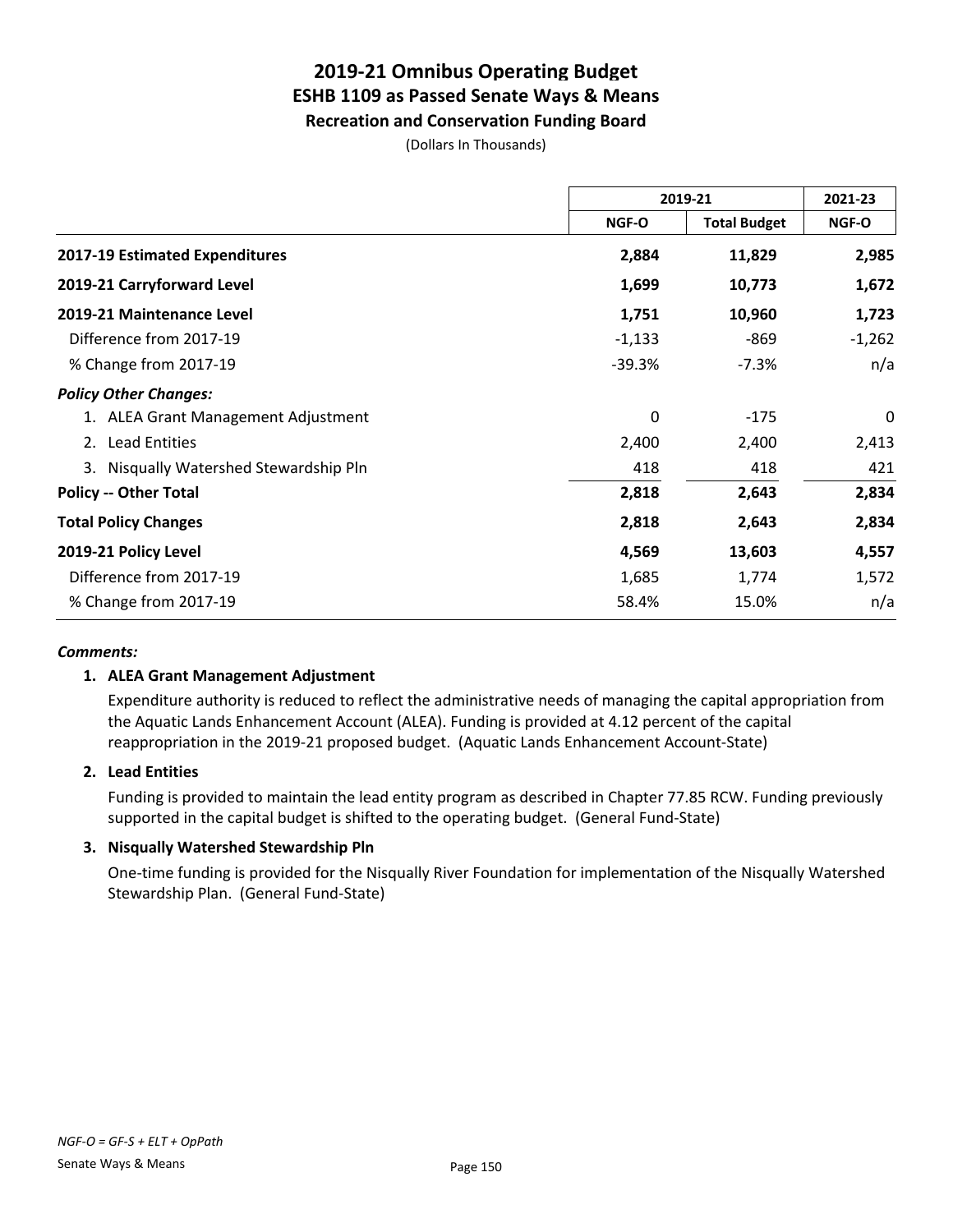# **2019-21 Omnibus Operating Budget ESHB 1109 as Passed Senate Ways & Means Environmental and Land Use Hearings Office**

(Dollars In Thousands)

|                                | 2019-21 |                     | 2021-23 |
|--------------------------------|---------|---------------------|---------|
|                                | NGF-O   | <b>Total Budget</b> | NGF-O   |
| 2017-19 Estimated Expenditures | 4,435   | 4,690               | 4,518   |
| 2019-21 Carryforward Level     | 4,513   | 4,767               | 4,555   |
| 2019-21 Maintenance Level      | 4,410   | 4,664               | 4,450   |
| Difference from 2017-19        | $-25$   | $-26$               | -69     |
| % Change from 2017-19          | $-0.6%$ | $-0.6%$             | n/a     |
| <b>Policy Other Changes:</b>   |         |                     |         |
| 1. Indexing Decisions          | 170     | 170                 | 171     |
| <b>Policy -- Other Total</b>   | 170     | 170                 | 171     |
| <b>Total Policy Changes</b>    | 170     | 170                 | 171     |
| 2019-21 Policy Level           | 4,580   | 4,834               | 4,621   |
| Difference from 2017-19        | 145     | 144                 | 103     |
| % Change from 2017-19          | 3.3%    | 3.1%                | n/a     |

#### *Comments:*

### **1. Indexing Decisions**

Funding is provided for the office to index the rulings of their boards on the web. (General Fund-State)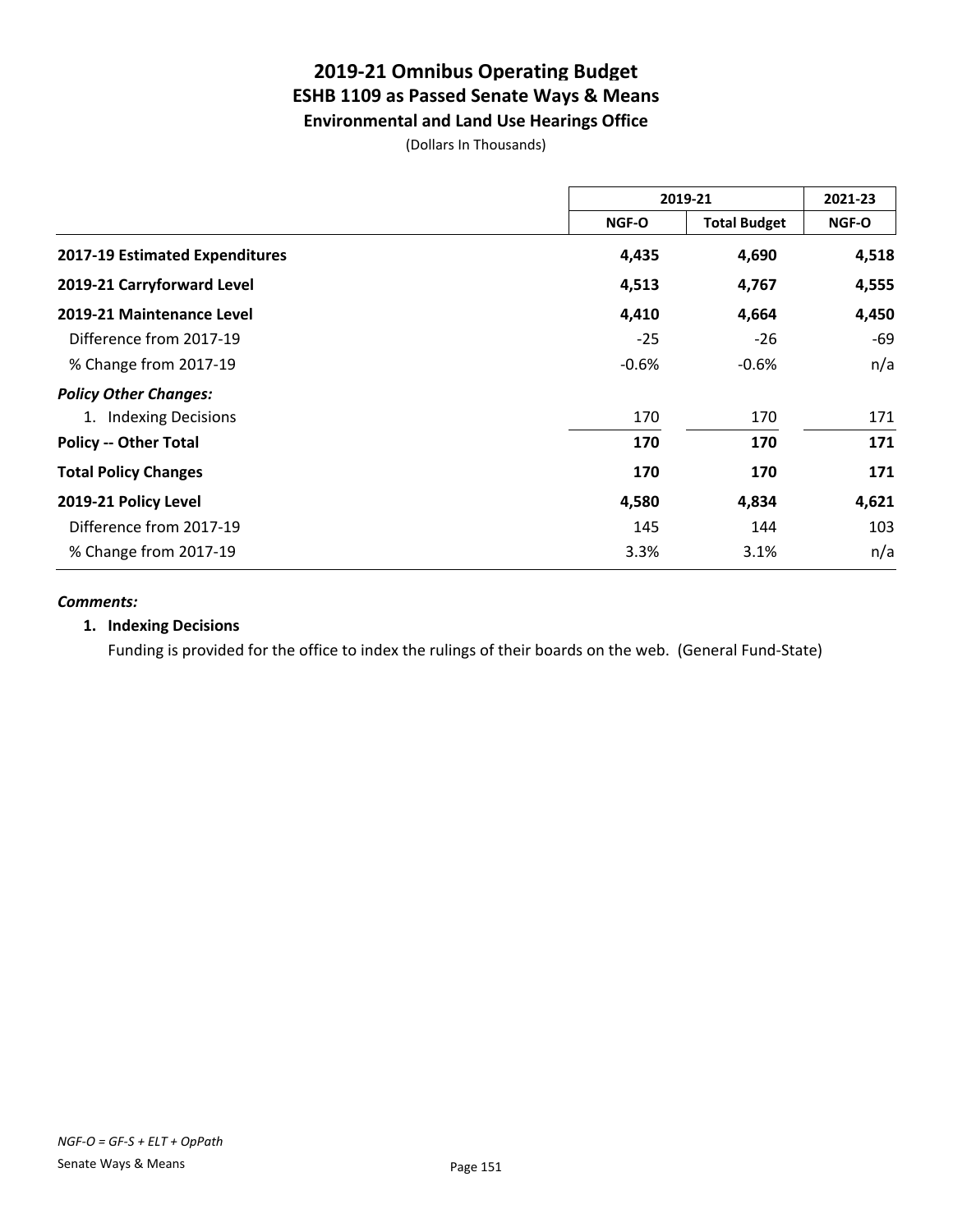**State Conservation Commission**

(Dollars In Thousands)

|                                                | 2019-21      |                     | 2021-23  |
|------------------------------------------------|--------------|---------------------|----------|
|                                                | <b>NGF-O</b> | <b>Total Budget</b> | NGF-O    |
| 2017-19 Estimated Expenditures                 | 14,403       | 25,577              | 14,750   |
| 2019-21 Carryforward Level                     | 14,378       | 25,557              | 14,457   |
| 2019-21 Maintenance Level                      | 14,359       | 25,540              | 14,430   |
| Difference from 2017-19                        | -44          | $-37$               | $-320$   |
| % Change from 2017-19                          | $-0.3%$      | $-0.1%$             | n/a      |
| <b>Policy Other Changes:</b>                   |              |                     |          |
| Transfer MTCA to MTO Thru Maint Lyl            | 0            | 0                   | $\Omega$ |
| <b>Voluntary Stewardship Program</b><br>2.     | 0            | 801                 | 0        |
| <b>Conservation Technical Assistance</b><br>3. | 1,000        | 1,000               | 1,006    |
| <b>Policy -- Other Total</b>                   | 1,000        | 1,801               | 1,006    |
| <b>Total Policy Changes</b>                    | 1,000        | 1,801               | 1,006    |
| 2019-21 Policy Level                           | 15,359       | 27,341              | 15,437   |
| Difference from 2017-19                        | 956          | 1,764               | 686      |
| % Change from 2017-19                          | 6.6%         | 6.9%                | n/a      |

### *Comments:*

### **1. Transfer MTCA to MTO Thru Maint Lvl**

Funding is transferred to a new account to align with Senate Bill 5993 (model toxics contol program). (State Toxics Control Account-State; Model Toxics Control Operating Account-State)

### **2. Voluntary Stewardship Program**

Funding is provided to expand a pilot project to monitor the Voluntary Stewardship Program by the Department of Fish and Wildlife by conducting a high resolution aerial imagery change detection analysis of the landscape within the counties in the program. By knowing the size, nature and location of land use changes, counties will be able to assess whether voluntary measures are protecting critical areas identified in the local plans. (Public Works Assistance Account-State)

### **3. Conservation Technical Assistance**

Funding is provided to increase conservation district capacity and increase landowner participation in voluntary actions that protect habitat to benefit salmon and Southern Resident orcas. (General Fund-State)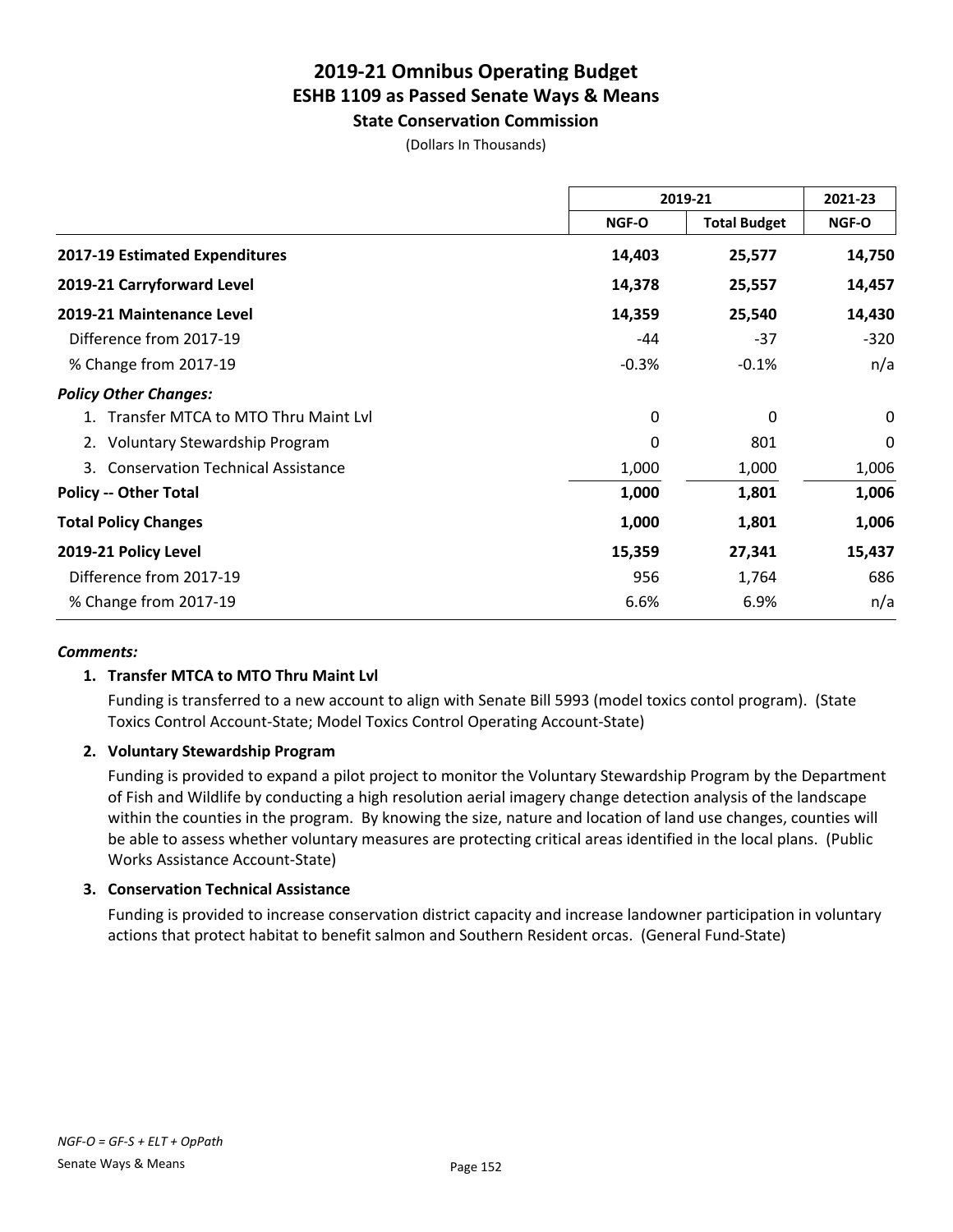**Department of Fish and Wildlife** (Dollars In Thousands)

|                                                 |          | 2019-21             |           |
|-------------------------------------------------|----------|---------------------|-----------|
|                                                 | NGF-O    | <b>Total Budget</b> | NGF-O     |
| 2017-19 Estimated Expenditures                  | 94,429   | 457,577             | 95,738    |
| 2019-21 Carryforward Level                      | 86,307   | 458,458             | 83,632    |
| 2019-21 Maintenance Level                       | 88,352   | 460,428             | 84,635    |
| Difference from 2017-19                         | $-6,077$ | 2,851               | $-11,103$ |
| % Change from 2017-19                           | $-6.4%$  | 0.6%                | n/a       |
| <b>Policy Other Changes:</b>                    |          |                     |           |
| 1. Whitetail Deer Population                    | 0        | 33                  | 0         |
| Orca Whales and Vessels<br>2.                   | 1,342    | 1,366               | 1,198     |
| <b>Capital Project Operating Costs</b><br>3.    | 311      | 311                 | 312       |
| Authority Adjustment to Revenue<br>4.           | 0        | $-13,400$           | 0         |
| Maintain Wildlife Conflict Response<br>5.       | 4,360    | 4,360               | 4,388     |
| Maintain Shellfish & Public Safety<br>6.        | 2,524    | 2,524               | 2,540     |
| <b>Maintain Land Management</b><br>7.           | 2,640    | 2,640               | 2,657     |
| <b>Maintain Fishing and Hatcheries</b><br>8.    | 3,732    | 3,732               | 3,756     |
| <b>Maintain Conservation</b><br>9.              | 3,392    | 3,392               | 3,413     |
| <b>Maintain Customer Service</b><br>10.         | 1,872    | 1,872               | 1,886     |
| <b>Enhance RFEGs</b><br>11.                     | 700      | 1,471               | 704       |
| <b>Conflict Transformation and LDPAs</b><br>12. | 870      | 870                 | 0         |
| 13.<br>Network Upgrades                         | 1,114    | 1,224               | 1,121     |
| <b>Maintain Technology Access</b><br>14.        | 331      | 826                 | 0         |
| Transfer MTCA to MTO Thru Maint Lvl<br>15.      | 0        | 0                   | 0         |
| <b>Global Wildlife Trafficking</b><br>16.       | 0        | 298                 | 300       |
| Skagit Elk Fencing<br>17.                       | 400      | 400                 | 0         |
| 18.<br><b>PILT Payments</b>                     | $-3,232$ | $-3,232$            | 0         |
| <b>Native Shellfish Restoration</b><br>19.      | 900      | 900                 | 906       |
| 20. Transfer GFS to Fire thru ML                | $-338$   | $\mathbf 0$         | $-469$    |
| <b>Increase Salmon Populations</b><br>21.       | 10,530   | 10,530              | 10,596    |
| <b>Policy -- Other Total</b>                    | 31,448   | 20,117              | 33,307    |
| <b>Total Policy Changes</b>                     | 31,448   | 20,117              | 33,307    |
| 2019-21 Policy Level                            | 119,800  | 480,545             | 117,942   |
| Difference from 2017-19                         | 25,371   | 22,968              | 22,204    |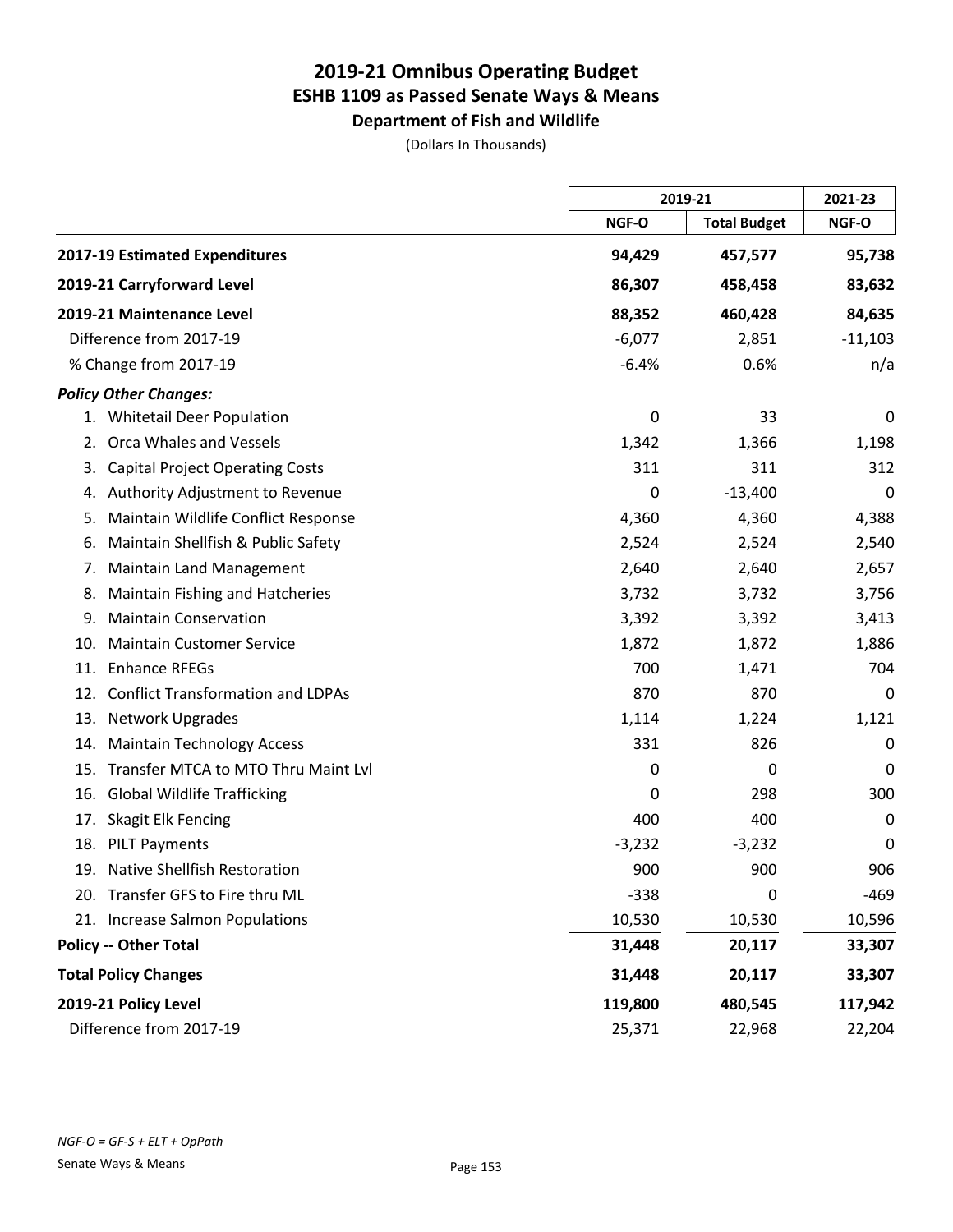**Department of Fish and Wildlife**

(Dollars In Thousands)

|                       | 2019-21      |                     | 2021-23      |
|-----------------------|--------------|---------------------|--------------|
|                       | <b>NGF-O</b> | <b>Total Budget</b> | <b>NGF-O</b> |
| % Change from 2017-19 | 26.9%        | 5.0%                | n/a          |

#### *Comments:*

### **1. Whitetail Deer Population**

Funding is provided for implementing the provisions of Substitute Senate Bill 5525 (whitetail deer population). (State Wildlife Account-State)

### **2. Orca Whales and Vessels**

Funding is provided for implementing the provisions of Substitue Senate Bill 5577 (orca whales/vessels). (General Fund-State; State Wildlife Account-State)

### **3. Capital Project Operating Costs**

Ongoing funding is provided for operating budget impacts from capital budget projects funded in the 2017-19 biennium. (General Fund-State)

### **4. Authority Adjustment to Revenue**

Expenditure authority in the State Wildlife Account is reduced to align expenditures with current projected revenues. (State Wildlife Account-State)

### **5. Maintain Wildlife Conflict Response**

Funding is provided to preserve current levels of service provided by the department's law enforcement officers and wildlife conflict specialists. (General Fund-State)

### **6. Maintain Shellfish & Public Safety**

Funding is provided to preserve current staffing levels to conduct shellfish bed patrols. (General Fund-State)

### **7. Maintain Land Management**

Funding is provided to preserve current land management practices. (General Fund-State)

### **8. Maintain Fishing and Hatcheries**

Funding is provided to help maintain services in the fish programs and protect wild fish species. (General Fund-State)

### **9. Maintain Conservation**

Funding is provided to preserve current levels of service provided by the department's habitat program, including applying science to land use decisions, conducting large-scale restoration activities, integrating climate science into wildlife and land management, evaluating the status of species of concern, managing aquatic invasive species, and removing derelict fishing gear and shellfish pots. (General Fund-State)

### **10. Maintain Customer Service**

Funding is provided to answer and respond to calls from the public during weekend and non-business hours regarding information about wildlife, commercial fishing licenses, recreational fishing and hunting licenses, Discover Passes, and outdoor recreation opportunities. (General Fund-State)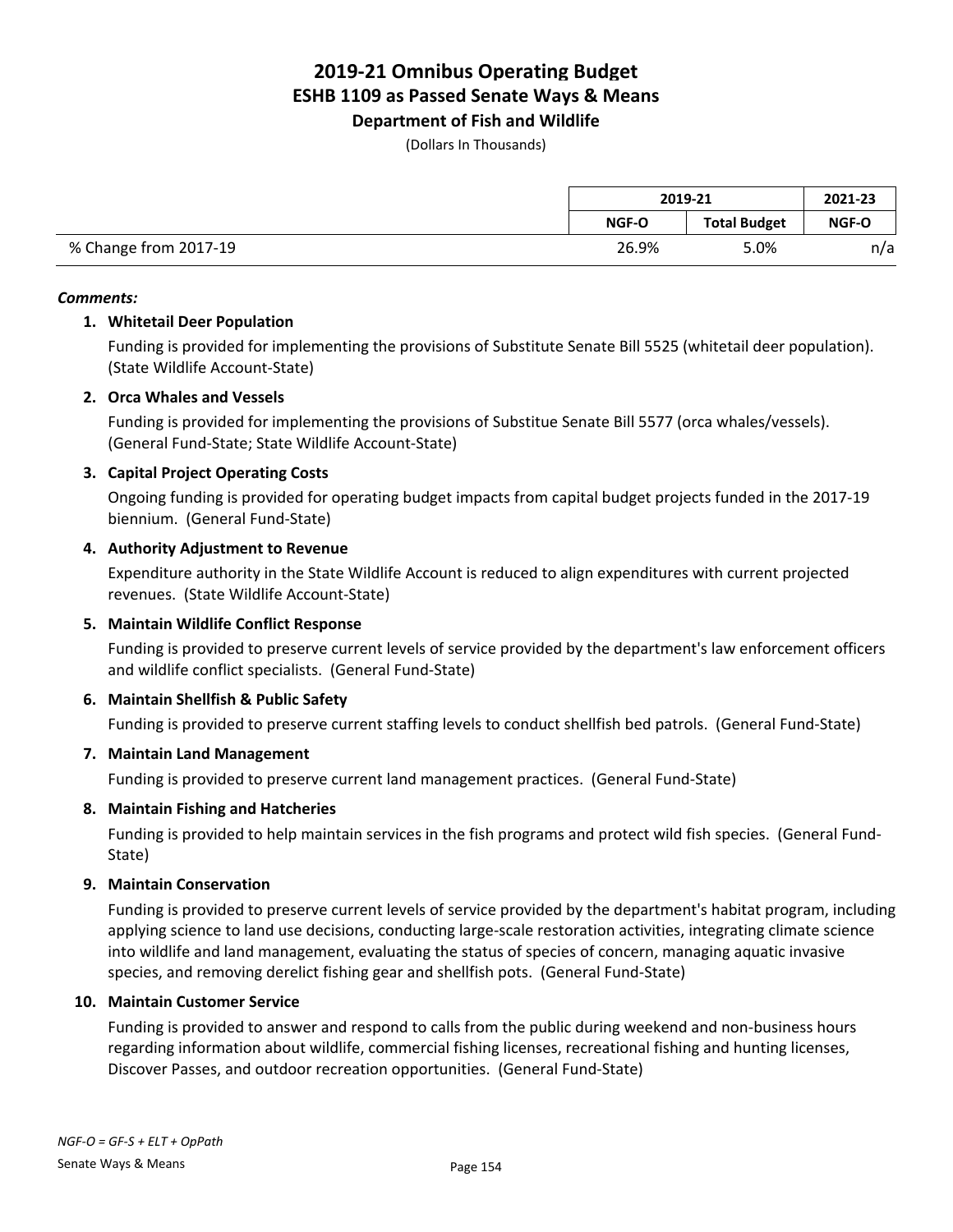**Department of Fish and Wildlife**

(Dollars In Thousands)

### **11. Enhance RFEGs**

Funding is provided for the department to increase the work of regional fisheries enhancement groups (RFEGs) which are non-profit organizations that implement salmon recovery and wildlife habitat restoration projects across the entire state. Base funding comes from a portion of commercial and recreational fishing license fees and the sale of salmon carcasses and eggs. (General Fund-State; Regional Fisheries Enhancement Group Account-Non-Appr)

### **12. Conflict Transformation and LDPAs**

Funding is provided for non-lethal deterrents to mitigate wolf-livestock conflicts, staffing to respond to increased wolf conflicts, and SEPA timeline extension for evaluating translocation of wolves. (General Fund-State)

### **13. Network Upgrades**

In the 2017-2019 biennium, the department will complete its information technology project to rebuild its network infrastructure. Ongoing funding is provided to pay for costs to maintain the upgraded network and pay the debt service on purchased equipment. (General Fund-State; State Wildlife Account-State)

### **14. Maintain Technology Access**

Funding is provided for new service or vendor costs, including PC leases, mobile devices, a Remote Management System, IT issue tracking technology, and Virtual Private Network (VPN) services. (General Fund-State; State Wildlife Account-State)

### **15. Transfer MTCA to MTO Thru Maint Lvl**

Funding is transferred to a new account to align with Senate Bill 5993 (model toxics contol program). (Environmental Legacy Stewardship Account-State; Model Toxics Control Operating Account-State)

### **16. Global Wildlife Trafficking**

Funding is provided for the department to increase enforcement actions to prohibit global trafficking in nonnative endangered species parts and products. These prohibitions were enacted by Initiative No. 1401 in November 2015. Activities include outreach and education, coordination with federal and other state enforcement agencies, inspections, and investigation and staff training. (General Fund-State; Fish & Wildlife Enforcement Reward Account-Non-Appr)

### **17. Skagit Elk Fencing**

Funding is provided to pilot new styles of elk fencing at two locations in Skagit County. (General Fund-State)

### **18. PILT Payments**

Authority for making payment-in-lieu-of-taxes is transfered from the department to the state treasurer. (General Fund-State)

### **19. Native Shellfish Restoration**

Funding is provided for the department to develop a pinto abalone recovery plan, expand field work, conduct genetics and disease assessments, and establish three satellite grow-out facilities. \$300,000 is for competitive grants to non-profit organizations to assist in recovery and restoration work of native shellfish. (General Fund-State)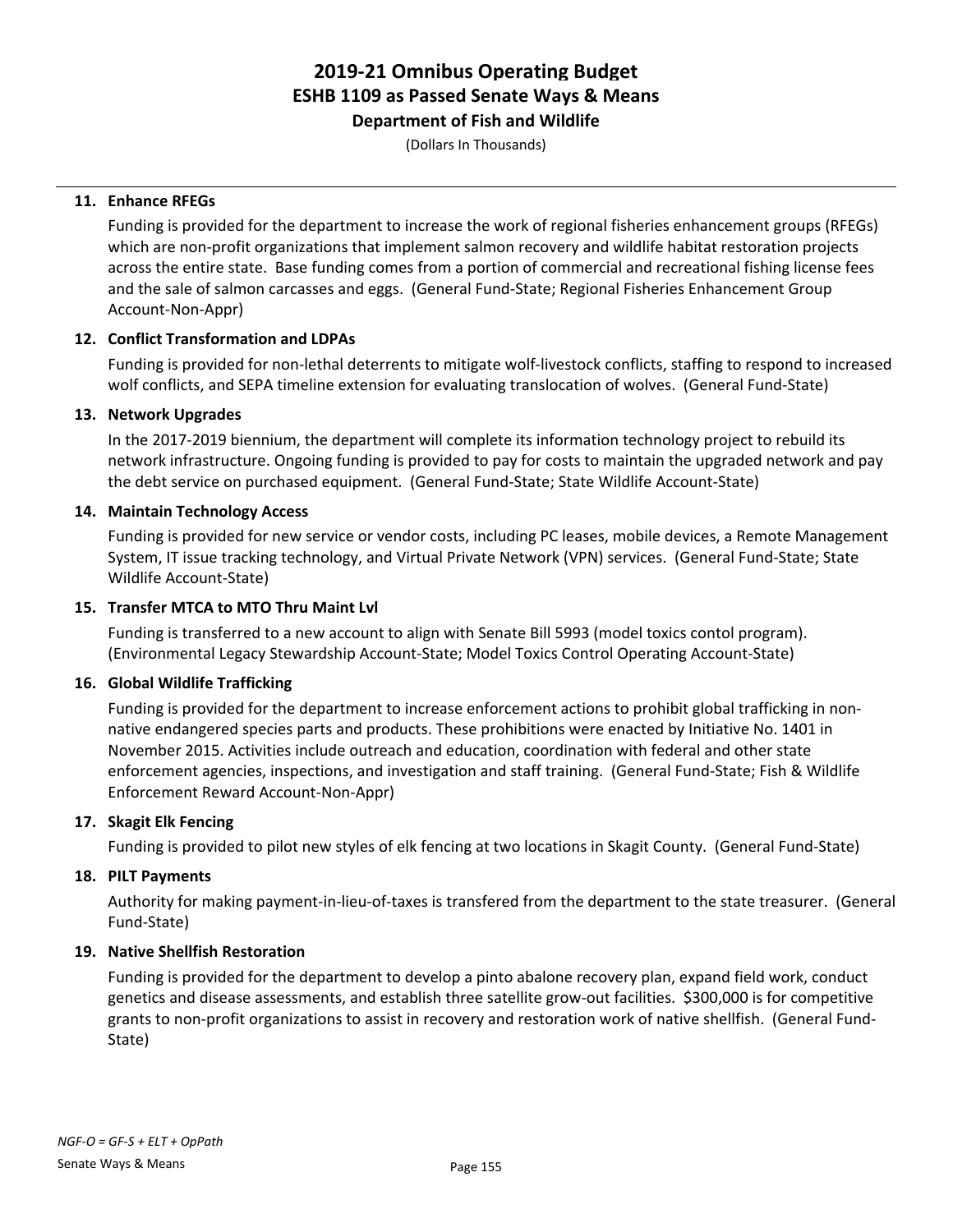**Department of Fish and Wildlife**

(Dollars In Thousands)

### **20. Transfer GFS to Fire thru ML**

Funding is transferred to a new account to align with the new wildfire funding bill. (General Fund-State; Wildfire Prevention and Suppression Account-State)

### **21. Increase Salmon Populations**

Funding is provided to the department to increase the availability of salmon for Southern Resident orcas. Actions include increases in salmon hatchery production, prioritization of fish barrier removals, reduced salmon predation, management of forage fish populations, and protection of wild salmon stocks. (General Fund-State)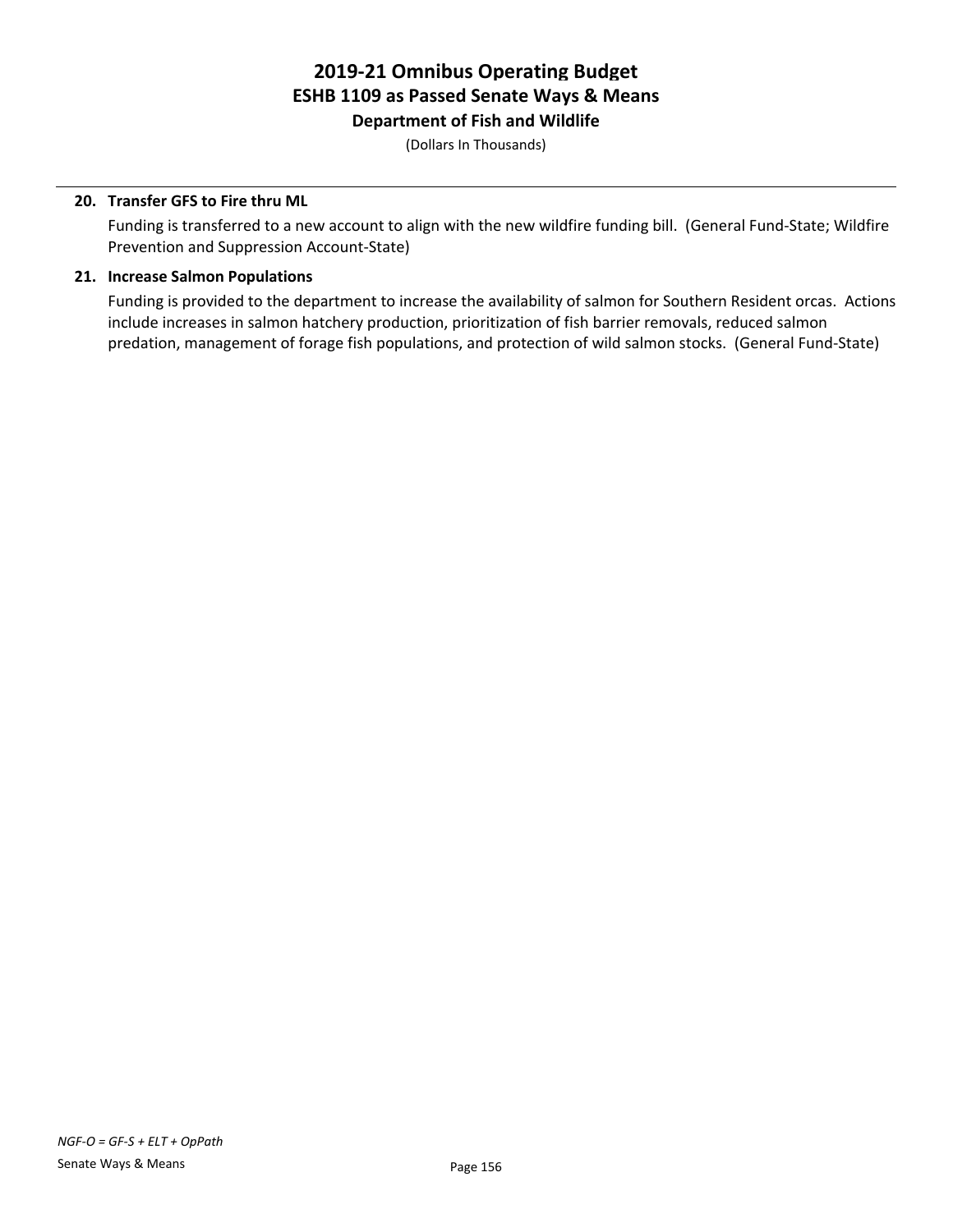**Puget Sound Partnership**

|                                              |         | 2019-21             |       |
|----------------------------------------------|---------|---------------------|-------|
|                                              | NGF-O   | <b>Total Budget</b> | NGF-O |
| 2017-19 Estimated Expenditures               | 5,309   | 18,060              | 5,084 |
| 2019-21 Carryforward Level                   | 5,160   | 20,107              | 5,140 |
| 2019-21 Maintenance Level                    | 5,077   | 20,022              | 5,058 |
| Difference from 2017-19                      | $-232$  | 1,962               | $-26$ |
| % Change from 2017-19                        | $-4.4%$ | 10.9%               | n/a   |
| <b>Policy Other Changes:</b>                 |         |                     |       |
| 1. Accountability Measures                   | 0       | 834                 | 839   |
| Update Salmon Recovery Plans                 | 977     | 977                 | 0     |
| <b>Monitor Recovery Efforts</b><br>3.        | 1,296   | 1,296               | 1,304 |
| <b>Puget Sound Scientific Research</b><br>4. | 2,222   | 2,222               | 2,236 |
| Transfer MTCA to MTO Thru Maint Lvl<br>5.    | 0       | 0                   | 0     |
| <b>Policy -- Other Total</b>                 | 4,495   | 5,329               | 4,379 |
| <b>Total Policy Changes</b>                  | 4,495   | 5,329               | 4,379 |
| 2019-21 Policy Level                         | 9,572   | 25,351              | 9,437 |
| Difference from 2017-19                      | 4,263   | 7,291               | 4,353 |
| % Change from 2017-19                        | 80.3%   | 40.4%               | n/a   |

### *Comments:*

### **1. Accountability Measures**

Funding is provided for the agency to evaluate the programs, actions and investments made by the various organizations related to Puget Sound recovery. This evaluation is based on the recommendations of the Joint Legislative Audit and Review Committee (JLARC) to increase accountability and effectiveness across the network of recovery partners. (General Fund-State; Performance Audits of Government Account-State)

#### **2. Update Salmon Recovery Plans**

Funding is provided to coordinate updates to the outdated Puget Sound Chinook Salmon Recovery Plan, provide support for adaptive management of local watershed chapters, and advance regional work on salmon and ecosystem recovery through local integrating organizations. (General Fund-State)

#### **3. Monitor Recovery Efforts**

Funding is provided for evaluating ongoing monitoring and assessment of recovery actions, as well as solicitations and awards designed to fill monitoring gaps to evaluate progress toward recovery goals. (General Fund-State)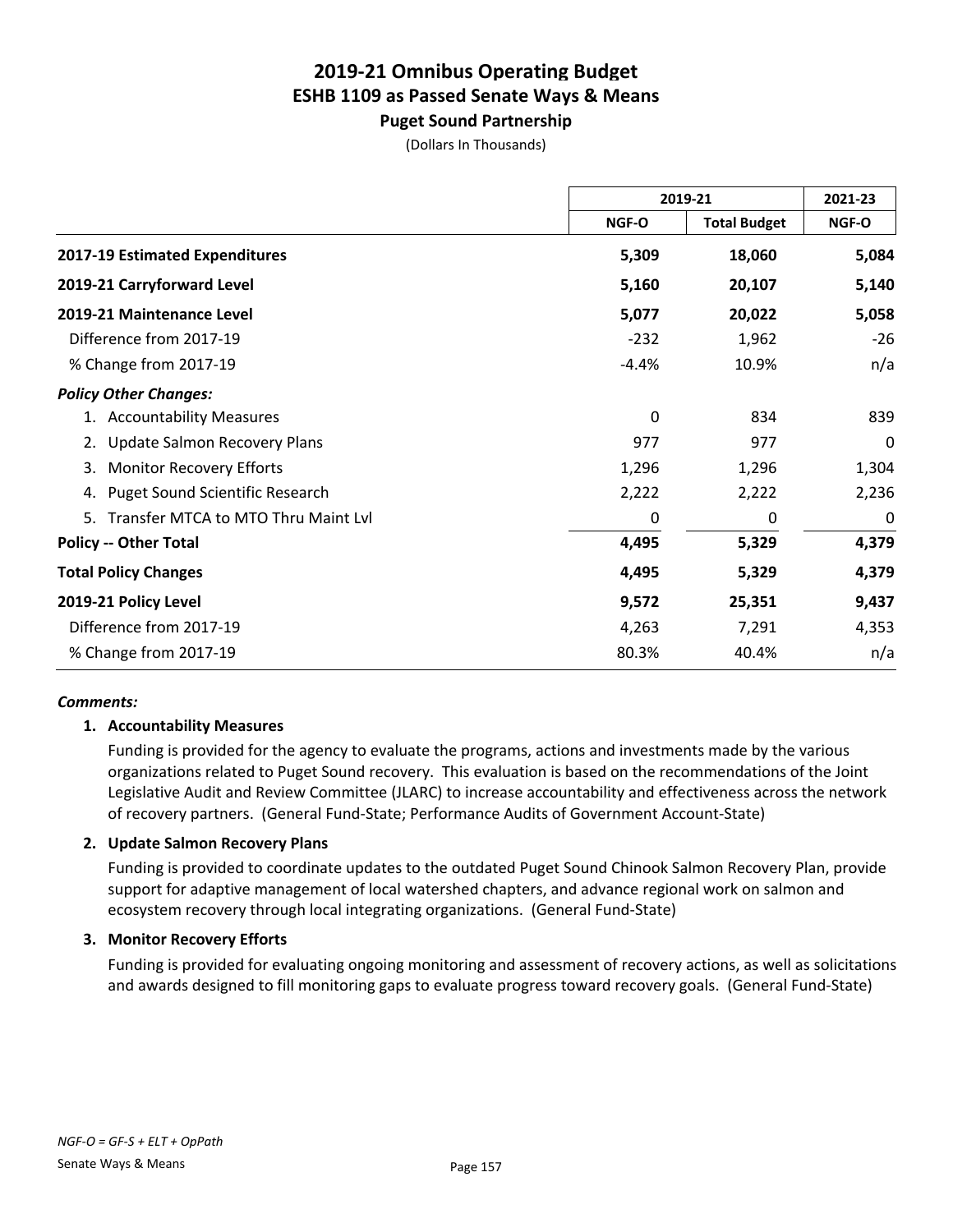**Puget Sound Partnership**

(Dollars In Thousands)

### **4. Puget Sound Scientific Research**

Funding is provided for a competitive, peer-reviewed process for soliciting, prioritizing and funding research projects designed to advance scientific understanding of Puget Sound recovery. (General Fund-State)

### **5. Transfer MTCA to MTO Thru Maint Lvl**

Funding is transferred to a new account to align with Senate Bill 5993 (model toxics contol program). (State Toxics Control Account-State; Model Toxics Control Operating Account-State)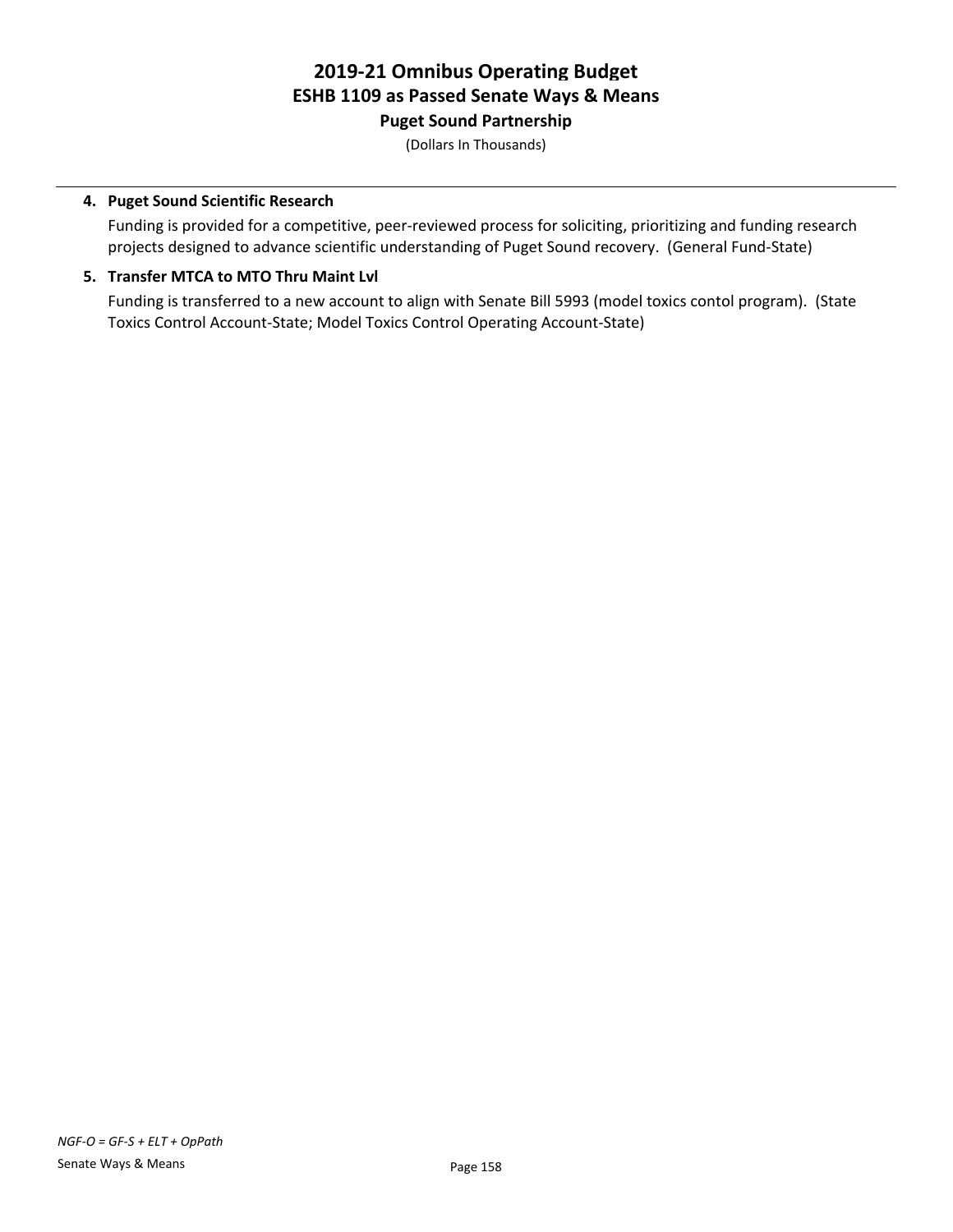**Department of Natural Resources**

(Dollars In Thousands)

|     |                                        |           | 2019-21             |           |
|-----|----------------------------------------|-----------|---------------------|-----------|
|     |                                        | NGF-O     | <b>Total Budget</b> | NGF-O     |
|     | 2017-19 Estimated Expenditures         | 123,171   | 545,143             | 97,497    |
|     | 2019-21 Carryforward Level             | 97,538    | 481,360             | 97,109    |
|     | 2019-21 Maintenance Level              | 110,714   | 517,957             | 110,374   |
|     | Difference from 2017-19                | $-12,457$ | $-27,186$           | 12,877    |
|     | % Change from 2017-19                  | $-10.1%$  | $-5.0%$             | n/a       |
|     | <b>Policy Other Changes:</b>           |           |                     |           |
|     | 1. Virtual Private Network             | 66        | 97                  | 0         |
| 2.  | <b>Natural Disaster Mitigation</b>     | 63        | 63                  | 0         |
| 3.  | Clean Energy                           | 53        | 53                  | 0         |
| 4.  | Pesticide Application Safety Wkgrp     | 0         | 24                  | 0         |
| 5.  | Aerial Herbicide Application           | 52        | 52                  | 0         |
| 6.  | Sustainable Farms and Fields           | 53        | 53                  | 54        |
| 7.  | <b>Capital Project Operating Costs</b> | 96        | 503                 | 87        |
| 8.  | Agricultural College Trust Mgmt.       | 326       | 263                 | 328       |
| 9.  | Adaptive Management Program            | $-1,066$  | $-1,066$            | $-1,073$  |
| 10. | <b>Amateur Radio Lease Rates</b>       | 371       | 371                 | 372       |
| 11. | <b>Balance to Available Revenue</b>    | 0         | $-1,242$            | 0         |
|     | 12. Environmental Resilience           | 0         | 7,986               | 0         |
|     | 13. Forest Lands Management            | 0         | $-5,700$            | 0         |
|     | 14. Fairview Remediation               | 0         | 304                 | 0         |
| 15. | <b>Coastal Marine Advisory Council</b> | 0         | $-33$               | 0         |
| 16. | Transfer MTCA to MTO Thru Maint Lvl    | 0         | 0                   | 0         |
| 17. | Post Wildfire Landslide Team           | 220       | 220                 | 221       |
|     | 18. Forest Practices Fund Swap         | 0         | 0                   | 0         |
|     | 19. Bull Kelp Restoration              | 150       | 150                 | 0         |
|     | 20. Leader Lake Recreation             | 325       | 325                 | 0         |
|     | 21. Swiss Needle Cast Mitigation Plan  | 375       | 375                 | 376       |
|     | 22. Fund Shift Park Land Rev for GFund | $-1,000$  | 0                   | 0         |
|     | 23. Increase Fire Response Capability  | 0         | 21,003              | 4,025     |
|     | 24. Forest Health                      | 0         | 7,797               | 0         |
|     | 25. Transfer GFS to Fire thru ML       | $-29,357$ | 0                   | $-46,874$ |
|     | <b>Policy -- Other Total</b>           | $-29,273$ | 31,598              | -42,482   |
|     | <b>Total Policy Changes</b>            | $-29,273$ | 31,598              | $-42,482$ |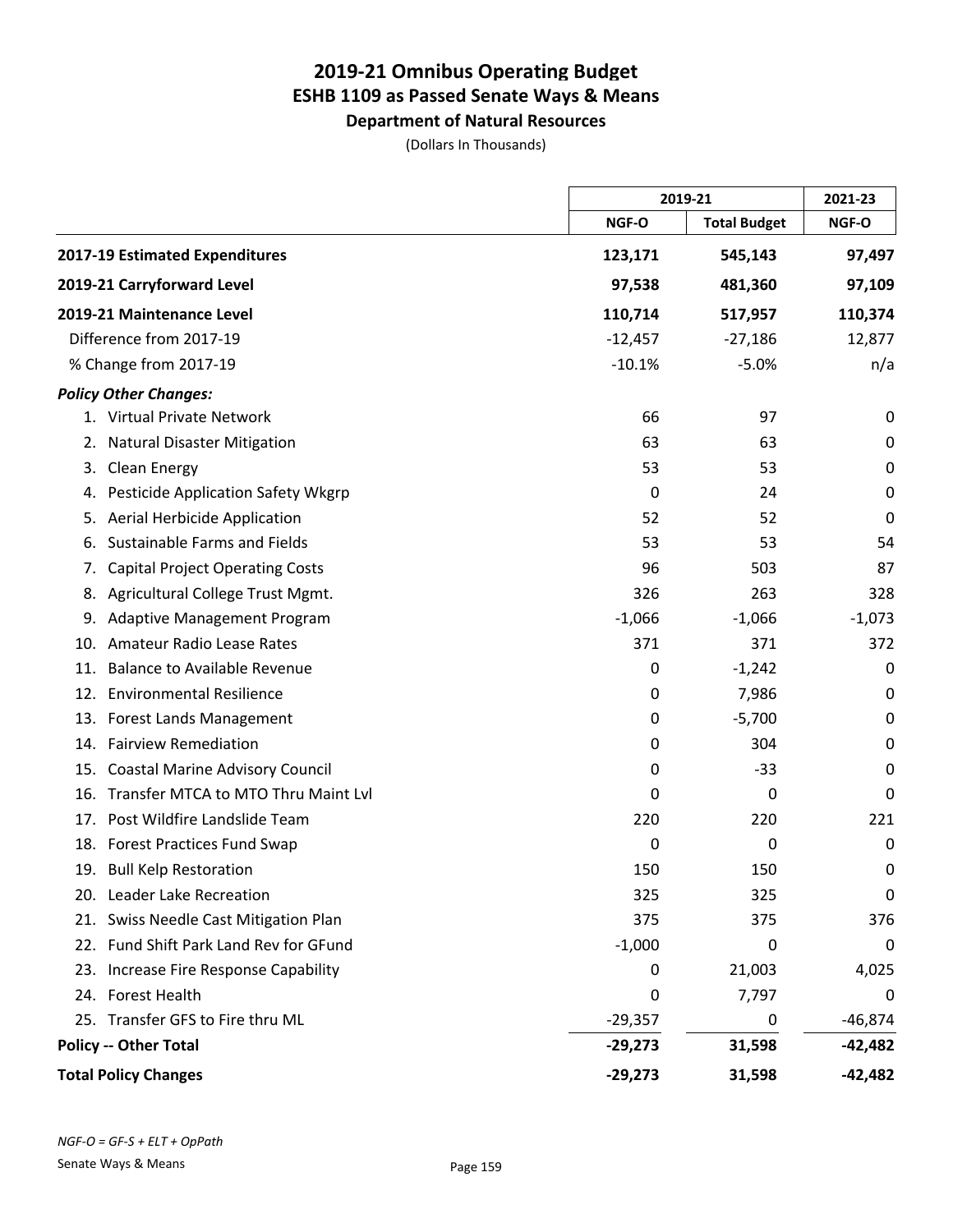**Department of Natural Resources**

(Dollars In Thousands)

|                         |              | 2019-21             |              |
|-------------------------|--------------|---------------------|--------------|
|                         | <b>NGF-O</b> | <b>Total Budget</b> | <b>NGF-O</b> |
| 2019-21 Policy Level    | 81.441       | 549.555             | 67,892       |
| Difference from 2017-19 | -41.730      | 4.412               | $-29,606$    |
| % Change from 2017-19   | $-33.9%$     | 0.8%                | n/a          |

### *Comments:*

### **1. Virtual Private Network**

Funding is provided to pay for the increased costs of virtual private network access. (General Fund-State; Forest Development Account-State; Aquatic Lands Enhancement Account-State; other accounts)

### **2. Natural Disaster Mitigation**

Funding is provided for implementing the provisions of Substitute Senate Bill 5106 (natural disaster mitigation). (General Fund-State)

### **3. Clean Energy**

Funding is provided for implementing the provisions of Engrossed Second Substitute Senate Bill 5116 (clean energy). (General Fund-State)

### **4. Pesticide Application Safety Wkgrp**

Funding is provided for implementing the provisions of Senate Bill 5550 (pesticide application safety). (Accident Account-State; Medical Aid Account-State)

### **5. Aerial Herbicide Application**

Funding is provided for implementing the provisions of Substitute Senate Bill 5597 (aerial herbicide application). (General Fund-State)

### **6. Sustainable Farms and Fields**

Funding is provided for implementing the provisions of Substitute Senate Bill 5947 (sustainable farms and fields). (General Fund-State)

### **7. Capital Project Operating Costs**

Ongoing funding is provided for operating budget impacts from capital budget projects funded in the 2015-17 and 2017-19 biennium. (General Fund-State; Aquatic Lands Enhancement Account-State; Park Land Trust Revolving Account-Non-Appr; other accounts)

#### **8. Agricultural College Trust Mgmt.**

Funding is provided for expenditure into the Agricultural College Trust Management Account for the increased costs of managing the assets of the Agricultural School Trust per RCW 79.64.090. The costs of managing agricultural trust lands increased due to higher self-insurance premiums, pension and retirement rate changes, employee benefit changes and cost-of-living adjustments. (General Fund-State; Agricultural College Trust Management Account-State)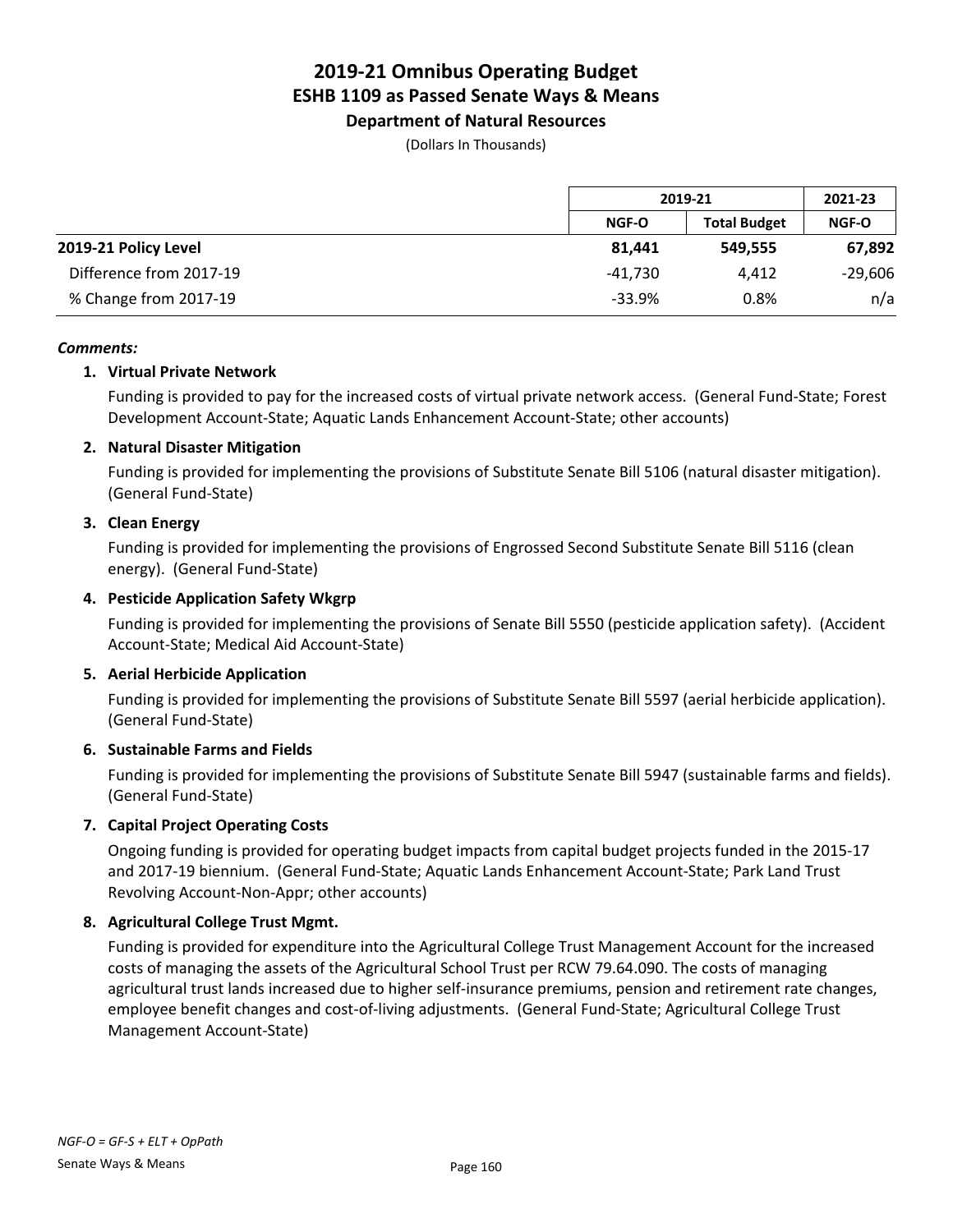**Department of Natural Resources**

(Dollars In Thousands)

### **9. Adaptive Management Program**

The Adaptive Management Program was created to provide science-based recommendations and technical information to assist the Forest Practices Board in achieving the water quality and habitat goals of the forest practice rules. Funding is adjusted to align with the program's work schedule. (General Fund-State)

### **10. Amateur Radio Lease Rates**

Funding is provided to compensate the Trusts and department for lost revenue from leases to Amateur radio operators who use space on the department's radio towers for their equipment. The department is authorized to lease sites at the rate of up to one hundred dollars per year, per site, per lessee. The Legislature appropriates funds to fulfill the remaining costs of the leases at market rate per RCW 79.13.510 (General Fund-State)

### **11. Balance to Available Revenue**

Funding is adjusted to align expenditures with available revenue. This will result in a reduced level of work in managing the state's trust lands and regulating surface mining. (Resources Management Cost Account-State; Surface Mining Reclamation Account-State)

### **12. Environmental Resilience**

Ongoing funding is increased to accelerate the removal of creosote pilings and debris from the marine environment and to continue monitoring zooplankton and eelgrass beds on state-owned aquatic lands managed by the department. (Aquatic Lands Enhancement Account-State; Model Toxics Control Operating Account-State)

### **13. Forest Lands Management**

The Forest Development Account is used for the Department of Natural Resources' management costs for state forest lands. Spending authority in the account is adjusted based on projected revenue. (Forest Development Account-State)

#### **14. Fairview Remediation**

Funding is provided for increased costs associated with the cleanup of the Fairview Avenue site near Lake Union in Seattle. The aquatic site is contaminated with lead, chromium and arsenic. This will be the department's final payment toward remediation costs. (Model Toxics Control Operating Account-State)

### **15. Coastal Marine Advisory Council**

Funding for the Washington Coastal Marine Advisory Council is reduced to align with the work planned for the biennium. (Aquatic Lands Enhancement Account-State)

### **16. Transfer MTCA to MTO Thru Maint Lvl**

Funding is transferred to a new account to align with Senate Bill 5993 (model toxics contol program). (State Toxics Control Account-State; Model Toxics Control Operating Account-State)

### **17. Post Wildfire Landslide Team**

Funding is provided for the department to conduct post wildfire landslide hazard assessments and reports. (General Fund-State)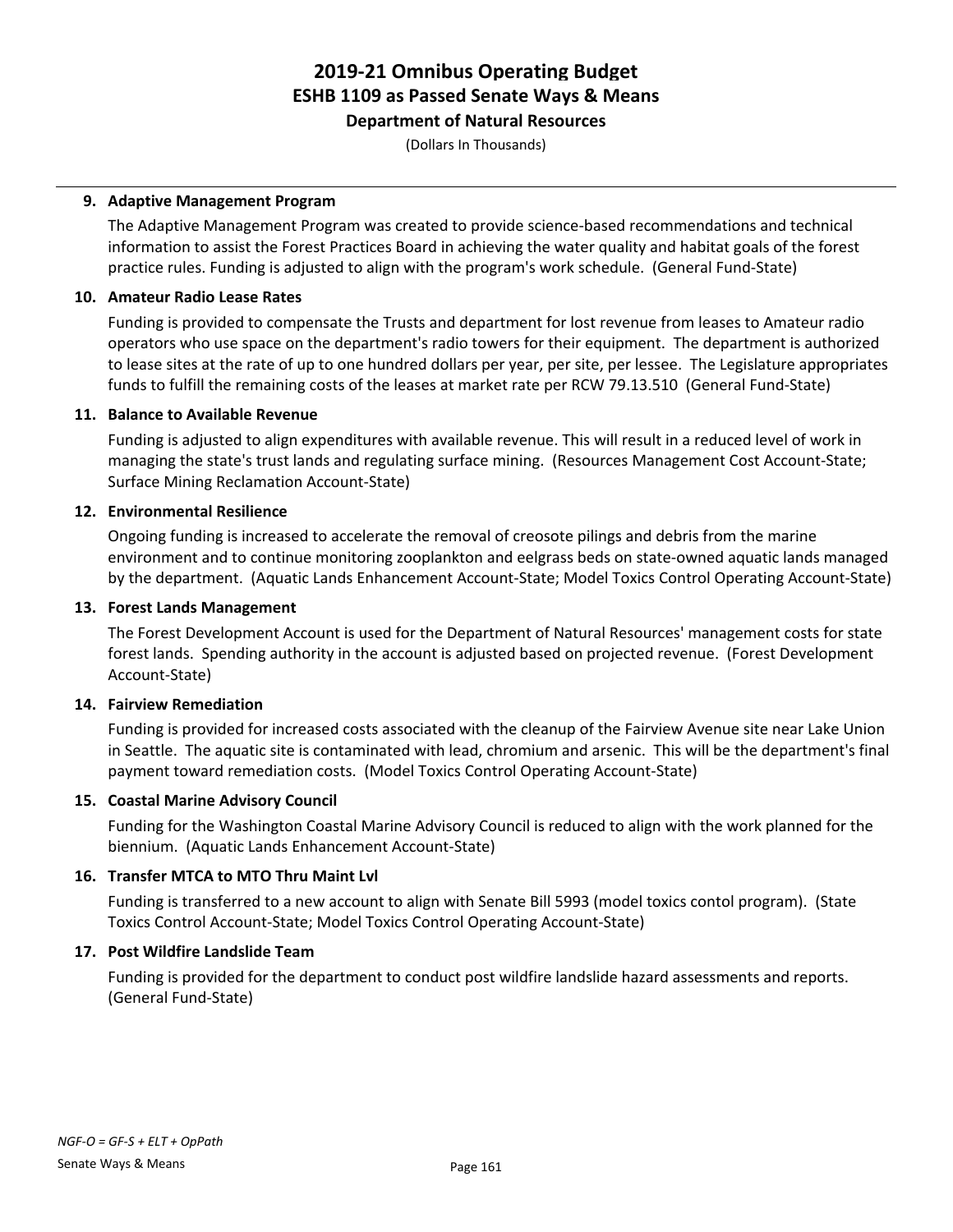**Department of Natural Resources**

(Dollars In Thousands)

### **18. Forest Practices Fund Swap**

Funding amounts are swapped, from the Forest and Fish Support Account for Model Toxics Control Account. (Forest and Fish Support Account-State; Model Toxics Control Operating Account-State)

### **19. Bull Kelp Restoration**

Funding is provided for the department to identify priority kelp restoration locations in central Puget Sound, based on historic locations, and monitor the role of natural kelp beds in moderating pH conditions in Puget Sound. (General Fund-State)

### **20. Leader Lake Recreation**

Funding is provided for paving the road access to Leader Lake. (General Fund-State)

### **21. Swiss Needle Cast Mitigation Plan**

Funding is provided for the department to parnter with the olympic natural resource center to study, survey and develop strategies for emerging ecosystem threats like Swiss needlecast disease. (General Fund-State)

### **22. Fund Shift Park Land Rev for GFund**

One-time state general fund savings are made by a fund swap for discover pass proceeds in the Park Land Trust Revolving account. (General Fund-State; Park Land Trust Revolving Account-State)

### **23. Increase Fire Response Capability**

Funding is provided to improve wildfire response, include funding 15 full-time fire engine leaders, increasing the number of correctional camp fire crews in western Washington, purchasing two helicopters, providing dedicated staff to conduct fire response training, and creating a fire prevention outreach program. (General Fund-State; Forest Fire Protection Assessment Account-State; Wildfire Prevention and Suppression Account-State)

#### **24. Forest Health**

Funding is provided for landowner technical assistance, including conducting forest health treatments on federal lands and implementing the department's 20-year forest health strategic plan. The department will also plan forest health treatments as required in RCW 76.06.200. (Wildfire Prevention and Suppression Account-State)

### **25. Transfer GFS to Fire thru ML**

Funding is transferred to a new account to align with the new wildfire funding bill. (General Fund-State; Disaster Response Account-State; Wildfire Prevention and Suppression Account-State)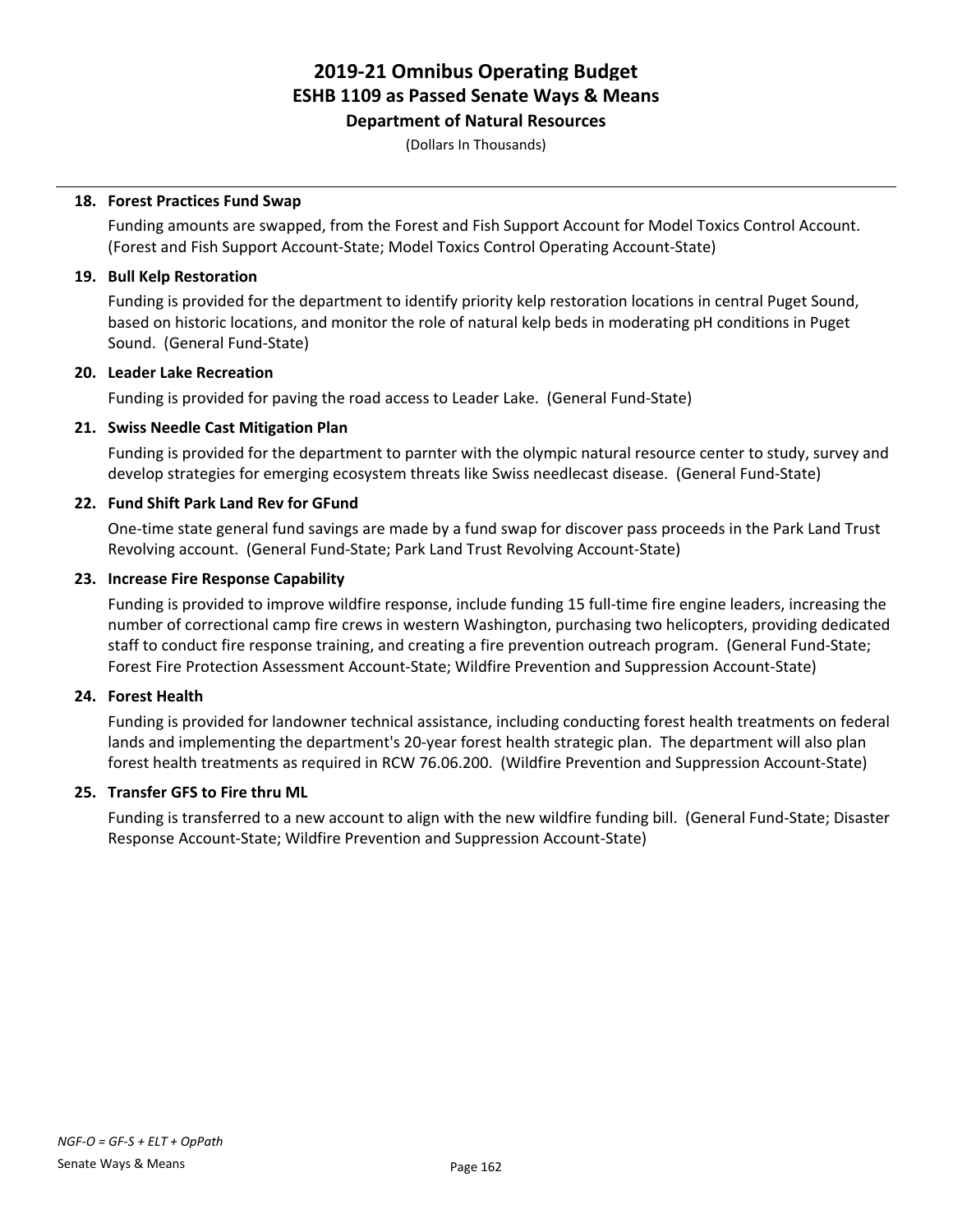**Department of Agriculture**

|  | (Dollars In Thousands) |
|--|------------------------|
|--|------------------------|

|                                           |         | 2019-21             |             |
|-------------------------------------------|---------|---------------------|-------------|
|                                           | NGF-O   | <b>Total Budget</b> | NGF-O       |
| 2017-19 Estimated Expenditures            | 34,353  | 200,305             | 35,150      |
| 2019-21 Carryforward Level                | 33,961  | 200,566             | 34,120      |
| 2019-21 Maintenance Level                 | 34,245  | 202,124             | 34,409      |
| Difference from 2017-19                   | $-108$  | 1,819               | $-742$      |
| % Change from 2017-19                     | $-0.3%$ | 0.9%                | n/a         |
| <b>Policy Other Changes:</b>              |         |                     |             |
| 1. Electronic Tracking of Cattle          | 0       | 698                 | 0           |
| Spartina Program Reduction<br>2.          | 0       | $-400$              | $\mathbf 0$ |
| <b>Hemp Production</b><br>3.              | 0       | 418                 | $\pmb{0}$   |
| Dairy Milk Assessment Fee<br>4.           | 0       | 297                 | $\mathbf 0$ |
| Pesticide Application Safety Wrkgrp<br>5. | 0       | 206                 | 0           |
| Pollinators<br>6.                         | 399     | 399                 | 407         |
| <b>Aerial Herbicide Application</b><br>7. | 36      | 36                  | 0           |
| <b>Balance to Available Revenue</b><br>8. | 0       | $-36$               | 0           |
| Transfer MTCA to MTO Thru Maint Lvl<br>9. | 0       | 0                   | 0           |
| NW Washington Fair - Youth Ed<br>10.      | 500     | 500                 | 0           |
| <b>Regional Markets Program</b><br>11.    | 500     | 500                 | 503         |
| 12. Agreements For Non-Lethal Wolf Mgt    | 0       | 512                 | $\mathbf 0$ |
| <b>Policy -- Other Total</b>              | 1,435   | 3,130               | 910         |
| Policy -- Transfer Total                  | 0       | 1,270               | 0           |
| <b>Total Policy Changes</b>               | 1,435   | 4,400               | 910         |
| 2019-21 Policy Level                      | 35,680  | 206,524             | 35,318      |
| Difference from 2017-19                   | 1,327   | 6,219               | 168         |
| % Change from 2017-19                     | 3.9%    | 3.1%                | n/a         |

#### *Comments:*

### **1. Electronic Tracking of Cattle**

Contingent on passage of agency request legislation Engrossed Substitute Senate Bill 5959 (livestock inspection), expenditure authority is provided to expand the use of electronic tracking of cattle for animal health and disease traceability. The expansion will allow other cattle owners to register with the department and provide electronic reporting of any cattle transactions. (Agricultural Local Account-Non-Appr)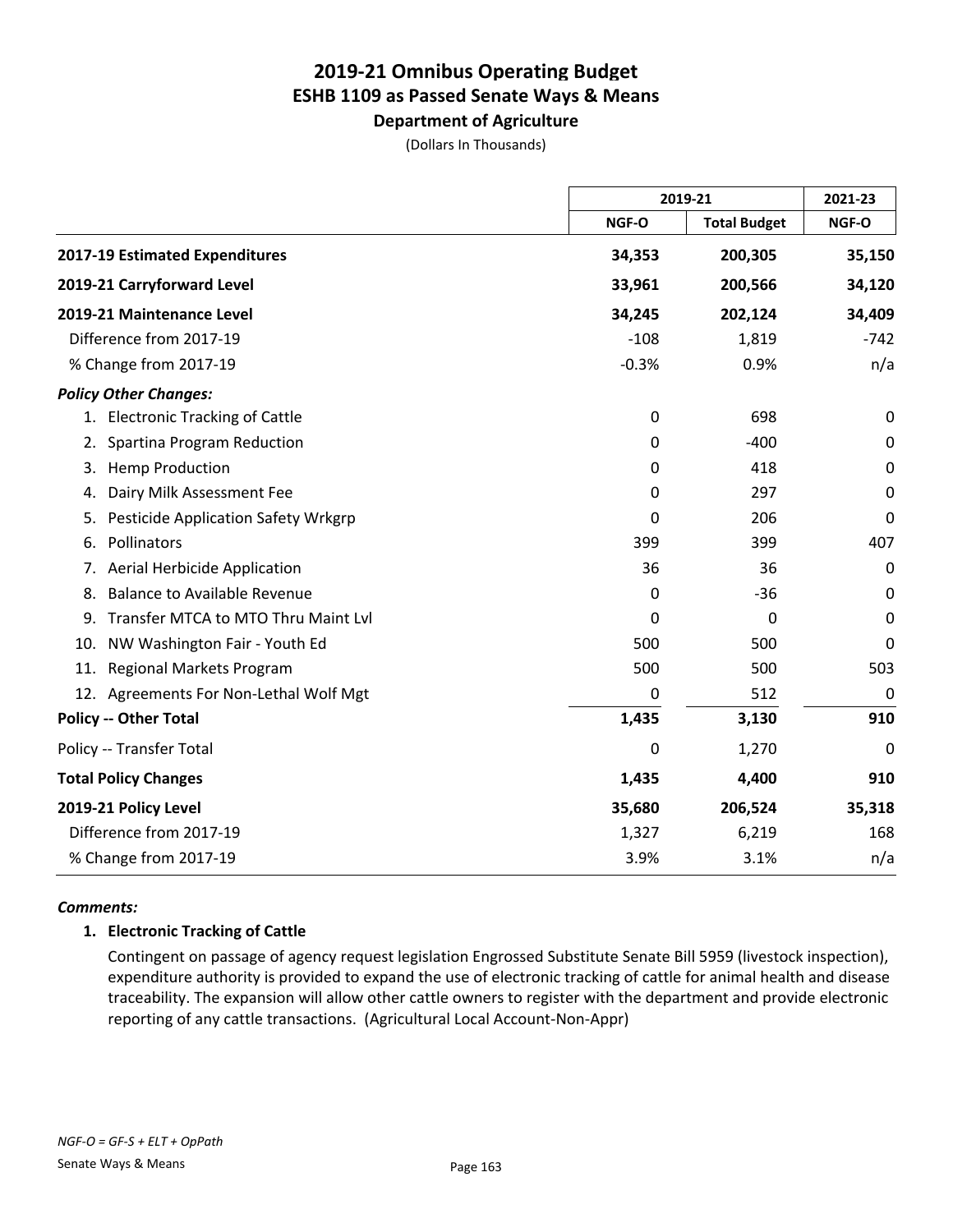# **Department of Agriculture**

(Dollars In Thousands)

### **2. Spartina Program Reduction**

The department coordinates statewide efforts to eradicate spartina and control invasive knotweed and other selected weeds. Funding to control spartina and other noxious weeds are reduced one-time to address a shortfall in the Aquatic Lands Enhancement Account. The results will be a reduced level of work managing aquatic invasive species and noxious weeds. (Aquatic Lands Enhancement Account-State)

### **3. Hemp Production**

Expenditure authority is provided for implementation of Engrossed Second Substitute Senate Bill 5276 (hemp production), including the creation of a new non-appropriated account. (Hemp Regulatory Account-Non-Appr)

### **4. Dairy Milk Assessment Fee**

Expenditure authority is provided to implement the provisions of Senate Bill 5447 (dairy milk assessment fee). (Agricultural Local Account-Non-Appr)

### **5. Pesticide Application Safety Wrkgrp**

Funding is provided for implementing the provisions of Senate Bill 5550 (pesticide application safety). (Accident Account-State; Medical Aid Account-State)

### **6. Pollinators**

Funding is provided for implementing the provisions of Substitute Senate Bill No. 5552 (Pollinators). (General Fund-State)

## **7. Aerial Herbicide Application**

Funding is provided for implementing the provisions of Substitute Senate Bill 5597 (aerial herbicide application). (General Fund-State)

## **8. Balance to Available Revenue**

Ongoing funding is reduced in the Fair Account to align expenditures with available revenue. This will result in slightly reduced grants to 66 fairs across the state. (Fair Account-Non-Appr)

## **9. Transfer MTCA to MTO Thru Maint Lvl**

Funding is transferred to a new account to align with Senate Bill 5993 (model toxics contol program). (State Toxics Control Account-State; Model Toxics Control Operating Account-State)

### **10. NW Washington Fair - Youth Ed**

Funding is provided for youth education programs at the Northwest Washington Fairgrounds. (General Fund-State)

### **11. Regional Markets Program**

Funding is provided for implementing a regional markets program. (General Fund-State)

### **12. Agreements For Non-Lethal Wolf Mgt**

One-time funding is provided to the Department of Agriculture to maintain cost-sharing agreements with livestock producers to support non-lethal measures that can be used to minimize livestock loss from wolves and other carnivores. \$80,000 of the provided amounts is for grants to Ferry and Stevens county sheriff's office wolf support. (Northeast Washington Wolf-Livestock Management Acc-Non-Appr)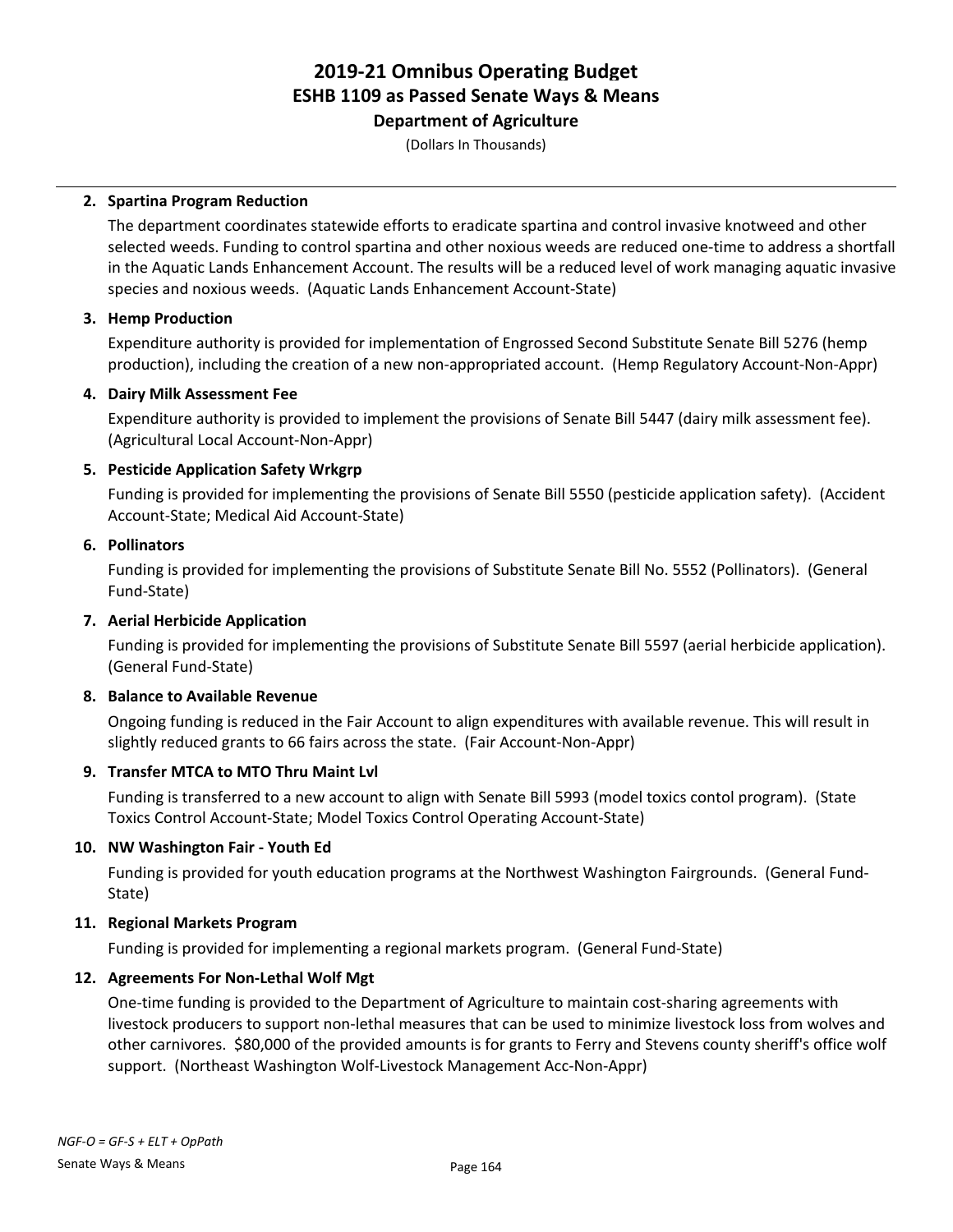**Washington State Patrol**

(Dollars In Thousands)

|                                                |           | 2019-21             |             |
|------------------------------------------------|-----------|---------------------|-------------|
|                                                | NGF-O     | <b>Total Budget</b> | NGF-O       |
| 2017-19 Estimated Expenditures                 | 90,462    | 179,269             | 93,913      |
| 2019-21 Carryforward Level                     | 91,664    | 174,225             | 93,102      |
| 2019-21 Maintenance Level                      | 94,945    | 175,676             | 96,448      |
| Difference from 2017-19                        | 4,483     | $-3,593$            | 2,535       |
| % Change from 2017-19                          | 5.0%      | $-2.0%$             | n/a         |
| <b>Policy Other Changes:</b>                   |           |                     |             |
| 1. Involuntary Treatment                       | 734       | 734                 | 513         |
| Immigrants in the Workplace<br>2.              | 15        | 15                  | 2           |
| Marijuana Misdemeanors<br>3.                   | 200       | 200                 | $\pmb{0}$   |
| <b>Pension Rate Changes</b><br>4.              | $-627$    | $-627$              | $\pmb{0}$   |
| W2 Replacement Project<br>5.                   | $\pmb{0}$ | 2,878               | $\mathbf 0$ |
| Forensic Supplies & Equipment Maint<br>6.      | 712       | 1,010               | 716         |
| <b>Criminal Investigation Technology</b><br>7. | 39        | 39                  | $\pmb{0}$   |
| <b>County Criminal Justice Services</b><br>8.  | 0         | 510                 | 0           |
| <b>Interagency Bomb Squad Suits</b><br>9.      | 2         | 2                   | 0           |
| Missing/Exploited Child Task Force<br>10.      | 0         | 1,500               | 0           |
| <b>Toxicology Laboratory Staffing</b><br>11.   | 2,356     | 2,356               | 2,371       |
| 12. Sexual Assault Kits                        | 9,013     | 10,290              | 3,146       |
| Drug and Gang Task Force<br>13.                | 0         | 700                 | 0           |
| 14. I-1639 Gun Violence Protection             | 203       | 203                 | 131         |
| 15. Transfer MTCA to MTO Thru Maint Lvl        | 0         | 0                   | 0           |
| 16. Transfer GFS to Fire thru ML               | $-2,095$  | 0                   | $-2,731$    |
| <b>Policy -- Other Total</b>                   | 10,552    | 19,810              | 4,148       |
| <b>Total Policy Changes</b>                    | 10,552    | 19,810              | 4,148       |
| 2019-21 Policy Level                           | 105,497   | 195,486             | 100,596     |
| Difference from 2017-19                        | 15,035    | 16,217              | 6,683       |
| % Change from 2017-19                          | 16.6%     | 9.0%                | n/a         |

#### *Comments:*

### **1. Involuntary Treatment**

Funding is provided to implement SSB 5181 (invol. treatment procedures) whereby Washington State Patrol (WSP) will develop a new system to submit information to the National Instant Criminal Background Check System (NICS) and fund additional staff hours. (General Fund-State)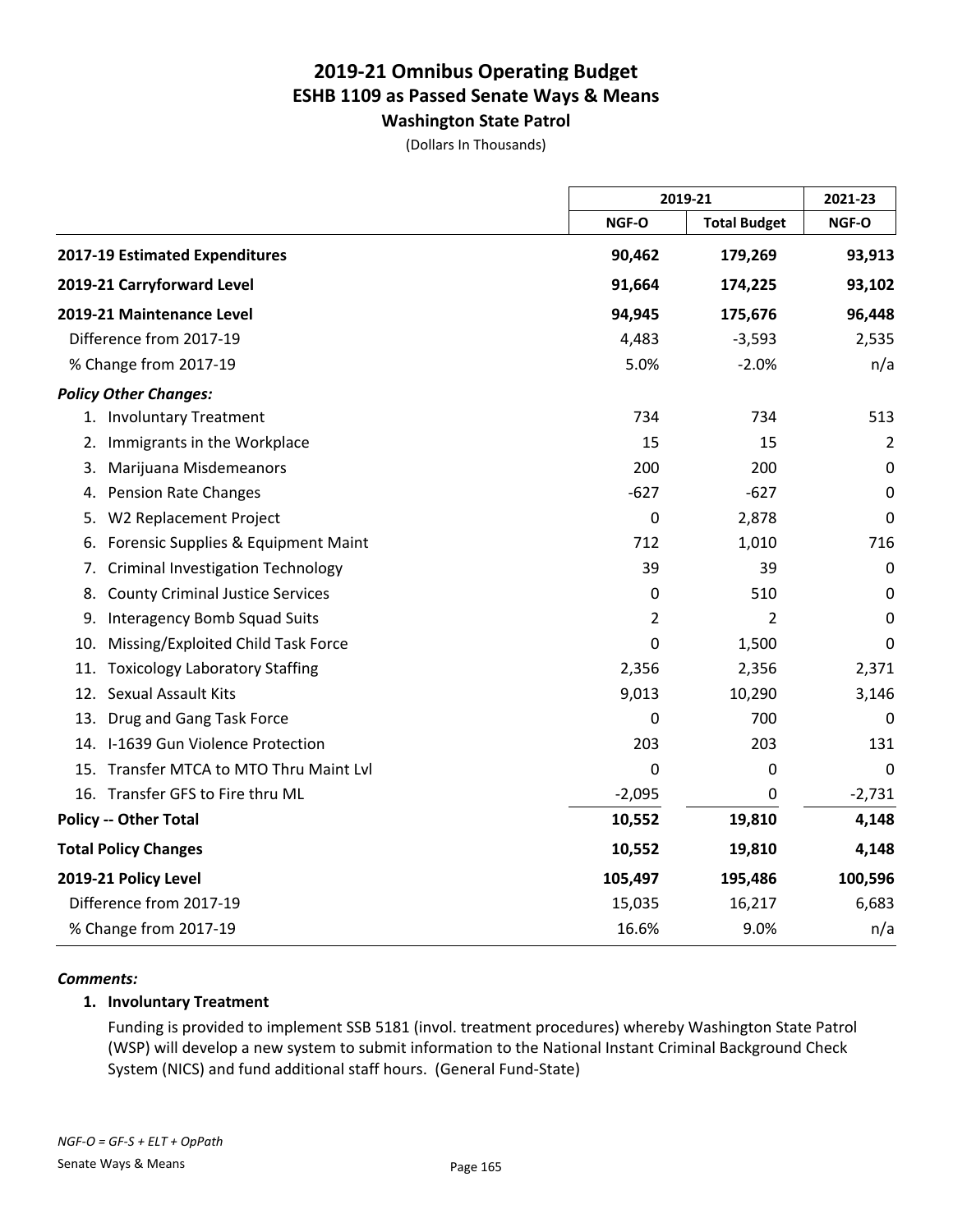**Washington State Patrol**

(Dollars In Thousands)

### **2. Immigrants in the Workplace**

Funding is provided to implement 2SSB 5497 (immigrants in the workplace) for legal services to review confidentiality policies and to develop model policies related to immigration enforcement at public schools, state health facilities, courthouses, and shelters. (General Fund-State)

### **3. Marijuana Misdemeanors**

Funding is provided to implement SB 5605 (marijuana misdemeanors) whereby WSP will hire one temporary FTE to remove marijuana misdemeanor conviction records for individuals previously convicted of a marijuana misdemeanor offense who apply for a vacation of the record of conviction of the offense. (General Fund-State)

### **4. Pension Rate Changes**

In WSP's base budget, \$1.4 million in funding was provided for pension contribution increases, primarily associated with a plan to pay for pension related costs for recent salary increases. Funding is reduced to reflect legislative adoption of a pension funding rate of 17.5 percent for the 2019-21 biennium rather than the rate adopted by the Pension Funding Council of 22.13 percent for the WSP Retirement System. The rate is reduced based on the Legislature's intent to smooth the cost of recent salary increases over a six year period. (General Fund-State)

### **5. W2 Replacement Project**

Funding is provided to complete the Washington State Identification System and Washington Crime Information Center, collectively known as the W2 system. (Fingerprint Identification Account-State)

## **6. Forensic Supplies & Equipment Maint**

Funding is provided for increased supply and maintenance costs for the Crime Laboratory Division and Toxicology Laboratory Division. (General Fund-State; Death Investigations Account-State)

### **7. Criminal Investigation Technology**

Funding is provided for software licensing and maintenance, annual certification, repairs, and replacement of criminal investigation tools. (General Fund-State)

## **8. County Criminal Justice Services**

Funding is provided for investigative assistance and report services to local police, sheriffs' departments, and multi-agency task forces. (County Criminal Justice Assistance Account-State)

### **9. Interagency Bomb Squad Suits**

Funding is provided to replace five Explosive Ordinance Disposal (EOD) bomb suits. (General Fund-State)

## **10. Missing/Exploited Child Task Force**

Funding is provided to the Missing/Exploited Children's Task Force that targets child predators through the internet and makes arrests using undercover operations. (Washington Internet Crimes Against Children Account-State)

### **11. Toxicology Laboratory Staffing**

Funding is provided for additional staff to address a backlog of drug and alcohol tests for coroners, medical examiners, law enforcement agencies, prosecuting attorneys, and the State Liquor Cannabis Board. (General Fund-State)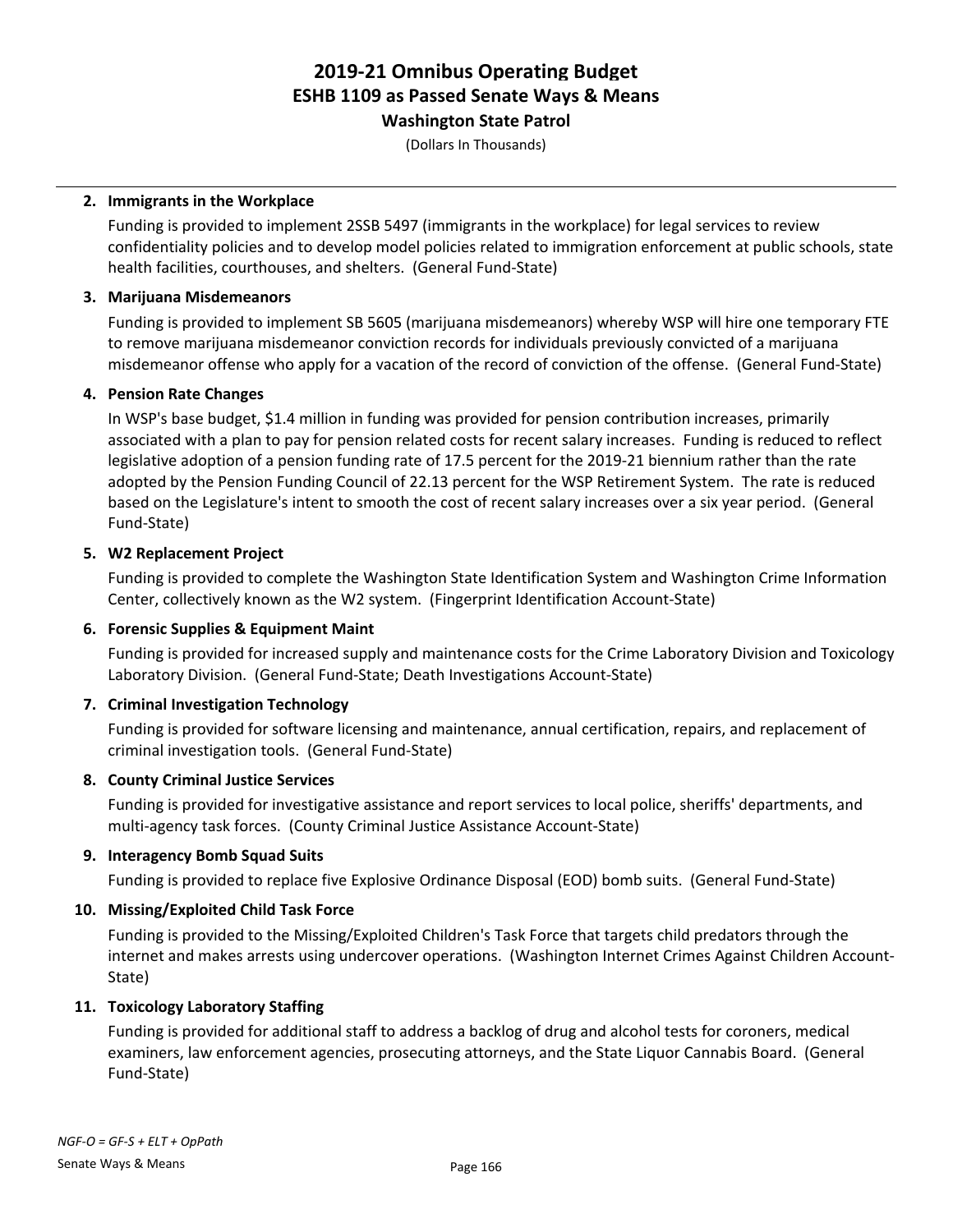**Washington State Patrol**

(Dollars In Thousands)

### **12. Sexual Assault Kits**

Funding is provided for additional crime laboratory staff, equipment, supplies, and outsourcing to address a backlog of sexual assault kits waiting for testing. (General Fund-State; Death Investigations Account-State)

### **13. Drug and Gang Task Force**

Funding is provided for a case management system for WSP to enter data to analyze patterns, trends, and links to identify connections on criminal investigations including efforts to dismantle drug trafficking organizations and for one intelligence analyst to focus on gang activity. (Dedicated Marijuana Account-State)

### **14. I-1639 Gun Violence Protection**

Funding is provided to meet the requirements of the 2018 voter approved Initiative Measure No. 1639, related to firearm safety. (General Fund-State)

### **15. Transfer MTCA to MTO Thru Maint Lvl**

Funding is transferred to the new Model Toxics Control Operating Account. (State Toxics Control Account-State; Model Toxics Control Operating Account-State)

### **16. Transfer GFS to Fire thru ML**

Funding is transferred to the new Wildfire Prevention and Suppression Account to align with the new wildfire funding bill. (General Fund-State; Model Toxics Control Operating Account-State; Wildfire Prevention and Suppression Account-State)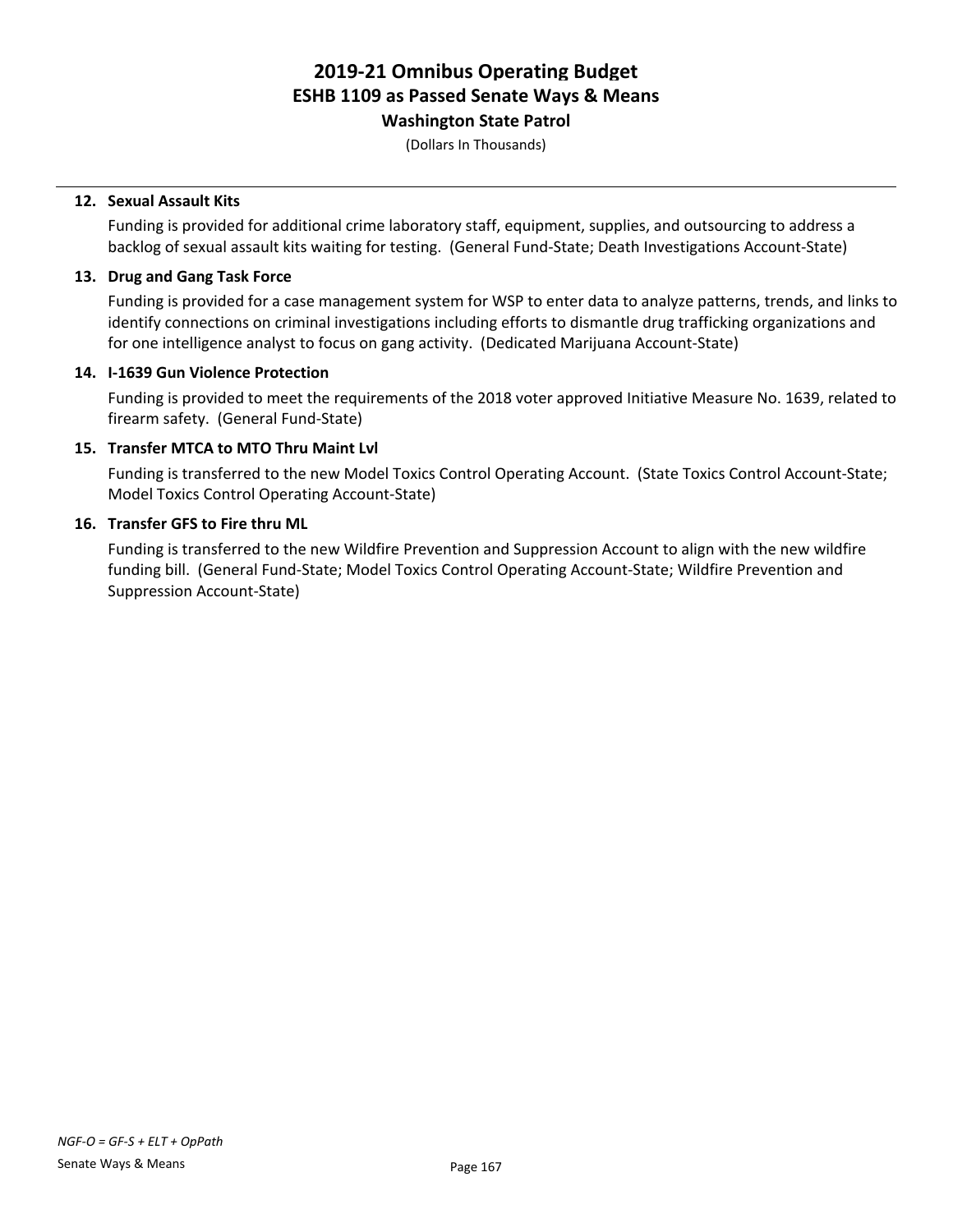**Department of Licensing**

(Dollars In Thousands)

|                                                 |          | 2019-21             |             |
|-------------------------------------------------|----------|---------------------|-------------|
|                                                 | NGF-O    | <b>Total Budget</b> | NGF-O       |
| 2017-19 Estimated Expenditures                  | 3,833    | 51,758              | 4,317       |
| 2019-21 Carryforward Level                      | 3,108    | 49,780              | 3,057       |
| 2019-21 Maintenance Level                       | 3,153    | 49,079              | 3,059       |
| Difference from 2017-19                         | $-680$   | $-2,679$            | $-1,258$    |
| % Change from 2017-19                           | $-17.7%$ | $-5.2%$             | n/a         |
| <b>Policy Other Changes:</b>                    |          |                     |             |
| <b>Real Estate Appraisers</b><br>1.             | 0        | 72                  | 0           |
| <b>Manicuring for Diabetics</b><br>2.           | 0        | 229                 | $\mathbf 0$ |
| Uniform Law on Notarial Acts<br>3.              | 0        | 144                 | $\mathbf 0$ |
| <b>Equipment Maintenance and Software</b><br>4. | 7        | 102                 | $\pmb{0}$   |
| <b>BTM3 Adjustments</b><br>5.                   | 0        | 4,604               | 0           |
| <b>Technical Correction</b><br>6.               | 0        | 0                   | $\mathbf 0$ |
| <b>Vessel Renewal Reminders</b><br>7.           | 194      | 194                 | 199         |
| Implementation of I-1639<br>8.                  | 1,691    | 1,691               | 334         |
| 9. Replace Legacy Firearms System               | 4,053    | 4,053               | 342         |
| <b>Policy -- Other Total</b>                    | 5,945    | 11,089              | 875         |
| Policy -- Transfer Total                        | 0        | $-3,992$            | 0           |
| <b>Total Policy Changes</b>                     | 5,945    | 7,097               | 875         |
| 2019-21 Policy Level                            | 9,098    | 56,176              | 3,935       |
| Difference from 2017-19                         | 5,265    | 4,418               | $-382$      |
| % Change from 2017-19                           | 137.4%   | 8.5%                | n/a         |

#### *Comments:*

### **1. Real Estate Appraisers**

Funding is provided to implement ESSB 5480 (real estate appraisers) whereby the Department of Licensing (DOL) will hire temporary staff to draft rulemaking, coordinate implementation efforts, and set fees for licensees. (Real Estate Appraiser Commission Account-State)

#### **2. Manicuring for Diabetics**

Funding is provided to implement ESB 5616 (manicuring for diabetics) which requires DOL to develop mandatory training for manicurists regarding the risks associated with performing manicure services for people with diabetes. (Business & Professions Account-State)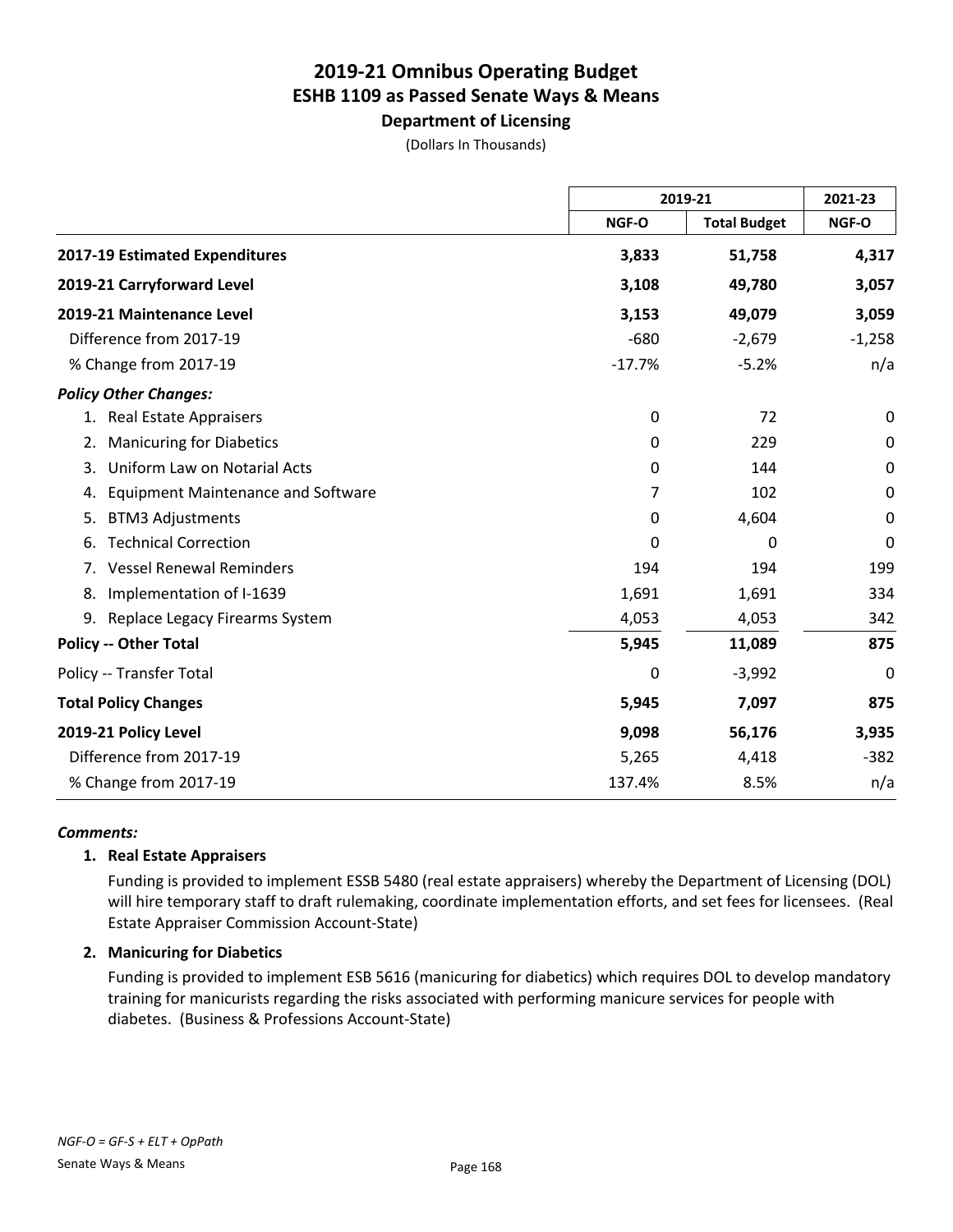**Department of Licensing**

(Dollars In Thousands)

### **3. Uniform Law on Notarial Acts**

Funding is provided to implement SB 5641 (uniform law on notarial acts) whereby DOL will draft rulemaking, maintain remote notarization software, and manage customer inquiries. (Business & Professions Account-State)

### **4. Equipment Maintenance and Software**

Funding is provided for software licenses and hardware and software maintenance contracts increases. (General Fund-State; Architects' License Account-State; Real Estate Commission Account-State; other accounts)

### **5. BTM3 Adjustments**

Funding is provided for increased project costs in FY 2020 for Phase 3 of the Business and Technology Modernization (BTM) project, which will replace the agency's current business and professions IT systems. (Architects' License Account-State; Real Estate Commission Account-State; Real Estate Appraiser Commission Account-State; other accounts)

### **6. Technical Correction**

Funding is provided to correct a technical issue for several fund sources. (Business & Professions Account-State; Ignition Interlock Device Revolving Account-State)

### **7. Vessel Renewal Reminders**

Funding is provided for mailing vessel registration renewal reminders. (General Fund-State)

### **8. Implementation of I-1639**

Funding is provided to meet the requirements of the 2018 voter approved Initiative Measure No. 1639, related to firearm safety. (General Fund-State)

### **9. Replace Legacy Firearms System**

Funding is provided to procure a commercial off-the-shelf solution to replace the legacy firearms system. (General Fund-State)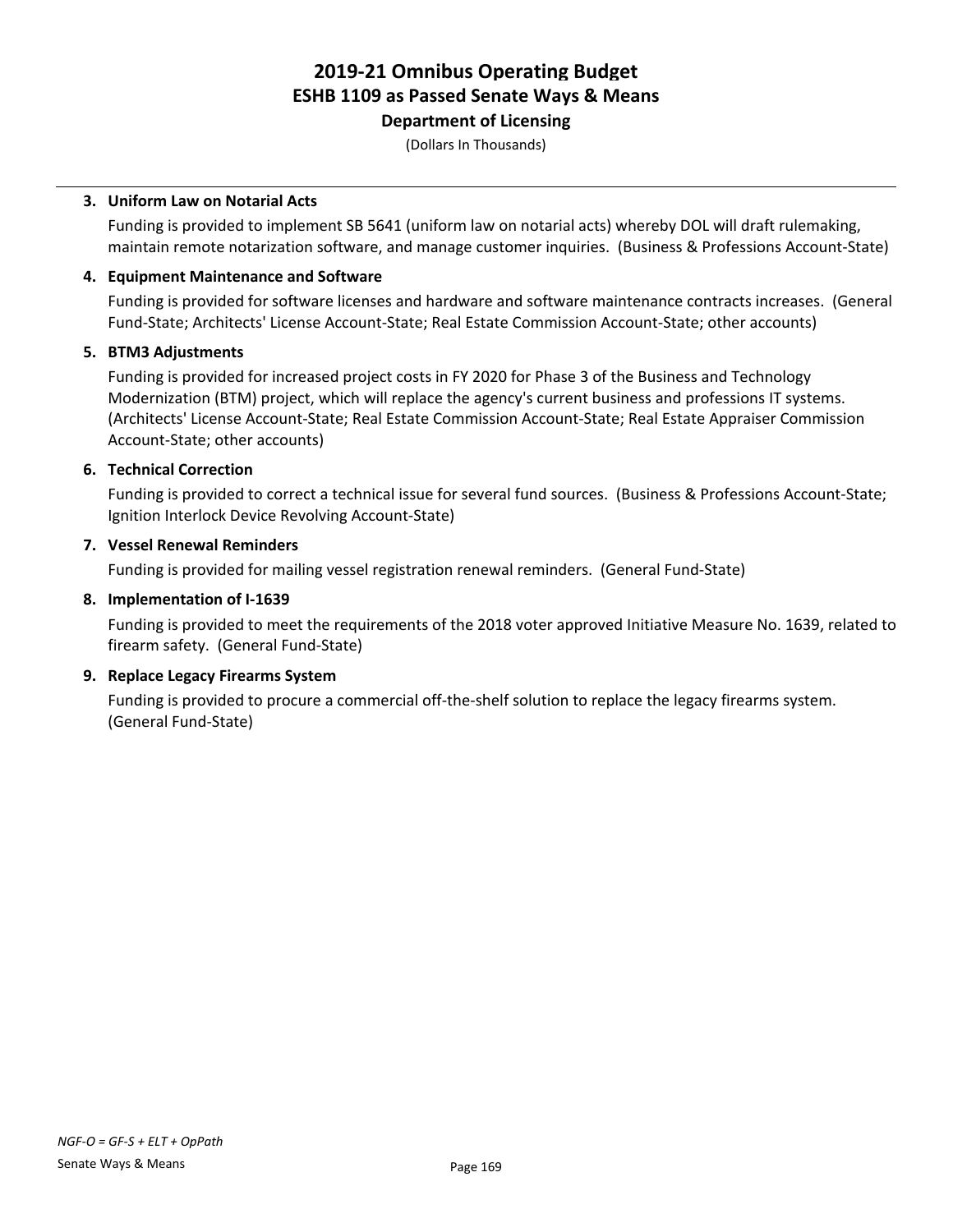# **Public Schools**

(Dollars In Thousands)

|     |                                            | 2019-21    |                     | 2021-23      |
|-----|--------------------------------------------|------------|---------------------|--------------|
|     |                                            | NGF-O      | <b>Total Budget</b> | <b>NGF-O</b> |
|     | 2017-19 Estimated Expenditures             | 22,703,351 | 24,798,560          | 24,788,712   |
|     | 2019-21 Carryforward Level                 | 25,663,502 | 27,704,295          | 25,642,318   |
|     | 2019-21 Maintenance Level                  | 26,638,580 | 28,679,589          | 28,414,498   |
|     | Difference from 2017-19                    | 3,935,229  | 3,881,029           | 3,625,786    |
|     | % Change from 2017-19                      | 17.3%      | 15.7%               | n/a          |
|     | <b>Policy Other Changes:</b>               |            |                     |              |
|     | 1. Ethnic Studies                          | 61         | 61                  | 0            |
| 2.  | <b>Social Emotional Learning</b>           | 400        | 400                 | 400          |
| 3.  | <b>Special Education Funding</b>           | 29,574     | 29,574              | 29,574       |
| 4.  | <b>School Resource Officers</b>            | 100        | 100                 | 0            |
| 5.  | Catastrophic Incident Plans                | 48         | 48                  | 48           |
| 6.  | Student Safety and Well-being              | 2,928      | 2,928               | 2,928        |
| 7.  | Highly Capable Student Prgs.               | 3,800      | 3,800               | 3,800        |
| 8.  | Immigrants in the Workplace                | 70         | 70                  | 0            |
| 9.  | <b>Special Education</b>                   | 6,300      | 6,300               | 6,700        |
| 10. | <b>Holocaust Education</b>                 | 191        | 191                 | 3            |
| 11. | <b>Children's Mental Health</b>            | 42         | 42                  | 32           |
| 12. | Equivalencies: Core Plus Staff             | 305        | 305                 | 300          |
| 13. | <b>ESD Regional Leadership</b>             | 2,200      | 2,200               | 2,200        |
| 14. | <b>FIRST Robotics Increase</b>             | $-575$     | $-575$              | $-1,650$     |
| 15. | <b>Align Fund Sources</b>                  | 68         | 0                   | 0            |
| 16. | <b>Graham Kapowsin Secondary Education</b> | 250        | 250                 | 250          |
| 17. | Remove Forest Revenue Deduction            | 13,350     | 13,350              | $\mathbf 0$  |
| 18. | Kitsap Apprenticeship Pathways             | 700        | 700                 | 0            |
|     | 19. Math Improvement Pilot Program         | 510        | 510                 | $\mathbf 0$  |
| 20. | Media Literacy                             | 500        | 500                 | 0            |
| 21. | Next Gen Science Standards                 | 2,000      | 2,000               | $-2,000$     |
| 22. | <b>Performance Based Evaluations</b>       | $-496$     | $-496$              | $-496$       |
| 23. | <b>Biliteracy Seal Adjustment</b>          | $-20$      | $-20$               | $-20$        |
| 24. | <b>Paraeducator Training</b>               | 21,104     | 23,104              | 1,587        |
| 25. | <b>Civic Education Grant</b>               | 20         | 20                  | 21           |
| 26. | <b>Outdoor Education Adjustment</b>        | $-500$     | $-500$              | $-1,000$     |
| 27. | Computer Science Ed Adjst.                 | $-1,000$   | $-1,000$            | $-2,000$     |
| 28. | Computer Science Ed Grant Adjst.           | $-62$      | $-62$               | $-124$       |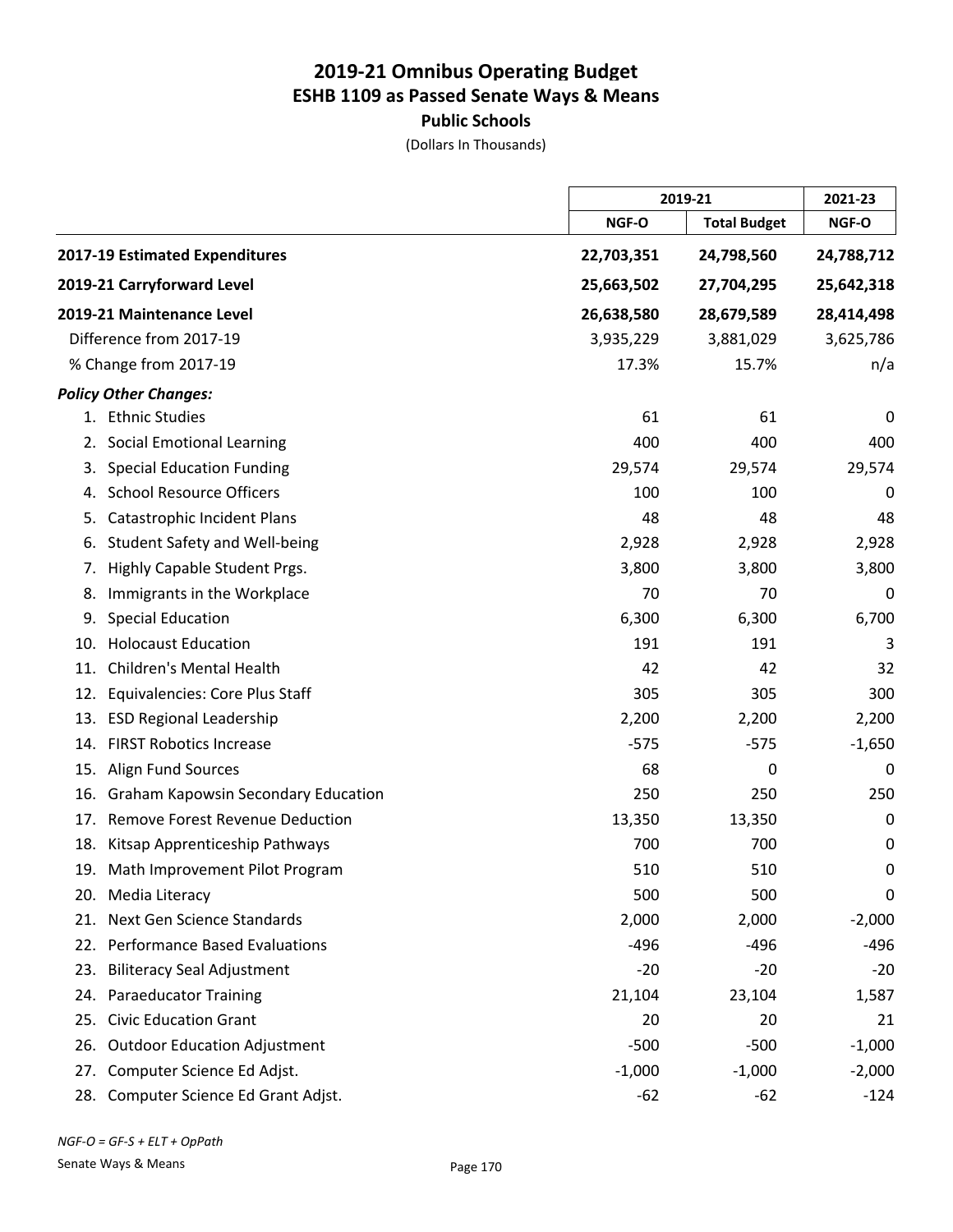**Public Schools**

(Dollars In Thousands)

|                                                |            | 2019-21             |            |
|------------------------------------------------|------------|---------------------|------------|
|                                                | NGF-O      | <b>Total Budget</b> | NGF-O      |
| 29. SBE Competency Based Diploma               | 242        | 242                 | 0          |
| <b>Dropout Early Warning Data</b><br>30.       | 250        | 250                 | 0          |
| <b>Seattle Education Access</b><br>31.         | 1,000      | 1,000               | 0          |
| <b>School Emergencies</b><br>32.               | $-458$     | $-458$              | $-458$     |
| 33.<br><b>Special Education Safety Net</b>     | 34,310     | 34,310              | 0          |
| <b>School Funding Audits Adjustment</b><br>34. | $-500$     | $-500$              | 0          |
| 35.<br><b>Financial Literacy Increase</b>      | 100        | 100                 | 100        |
| WA Innovation Schools Adjst.<br>36.            | $-20$      | $-20$               | $-20$      |
| 37.<br>Institute for Community Leadership      | 80         | 80                  | 80         |
| Integrated Math Adjustment<br>38.              | $-125$     | $-125$              | $-250$     |
| 39.<br><b>Enhanced Institution Funding</b>     | 4,773      | 4,773               | 5,984      |
| 40.<br>IT Academy Adjustment                   | $-3,000$   | $-3,000$            | $-6,000$   |
| 41.<br><b>LASER Adjustment</b>                 | $-356$     | $-356$              | $-712$     |
| 42.<br>Mobius Science Center Adjustment        | $-100$     | $-100$              | $-200$     |
| Children's Mental Health Adjustment<br>43.     | $-204$     | $-204$              | $-408$     |
| <b>Special Education Multiplier</b><br>44.     | 85,722     | 85,722              | 102,010    |
| Project Lead the Way Adjustment<br>45.         | $-250$     | $-250$              | $-500$     |
| State Data Center Backup App.<br>46.           | 46         | 46                  | 0          |
| <b>State Data Center Network</b><br>47.        | 44         | 44                  | 88         |
| 48. STEM Grant Program                         | 6,600      | 6,600               | 13,200     |
| <b>STEM Lighthouses Adjustment</b><br>49.      | $-135$     | $-135$              | $-270$     |
| 50. Achievers Scholars Increase                | 2,000      | 2,000               | 2,000      |
| 51. OSPI Website Maintenance                   | 55         | 55                  | 110        |
| 52. Project Citizen Increase                   | 120        | 120                 | 120        |
| <b>Policy -- Other Total</b>                   | 212,062    | 213,994             | 155,427    |
| Policy -- Comp Total                           | 318,482    | 318,482             | 507,862    |
| <b>Total Policy Changes</b>                    | 530,544    | 532,476             | 663,289    |
| 2019-21 Policy Level                           | 27,169,124 | 29,212,065          | 29,077,787 |
| Difference from 2017-19                        | 4,465,773  | 4,413,505           | 4,289,075  |
| % Change from 2017-19                          | 19.7%      | 17.8%               | n/a        |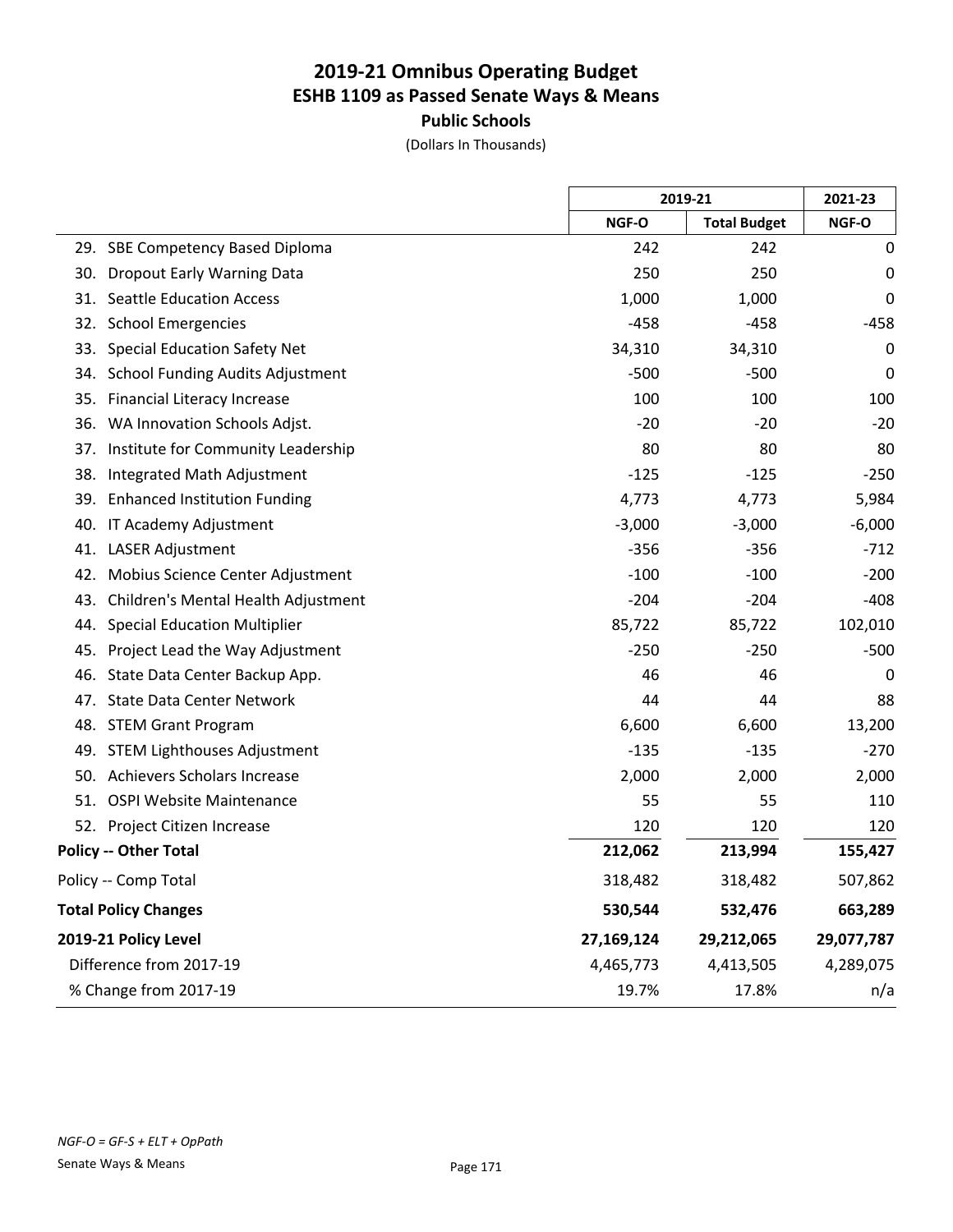### **Public Schools**

(Dollars In Thousands)

| 2019-21 |                     | 2021-23 |  |
|---------|---------------------|---------|--|
| NGF-O   | <b>Total Budget</b> | NGF-O   |  |

### *Comments:*

### **1. Ethnic Studies**

One-time funding is provided for implementation of Substitute Senate Bill No. 5023 (ethnic studies). The office of the superintendent of public instruction (OSPI) will convene a workgroup to develop ethnic studies curriculum to be made available for grades 7-12. (General Fund-State)

### **2. Social Emotional Learning**

Funding is provided for implementation of Substitute Senate Bill No. 5082 (social emotional learning). (General Fund-State)

### **3. Special Education Funding**

Funding is provided for the implementation of Engrossed Second Substitute Senate Bill 5091 (state and federal special education funding) to remove federal funding from the special education safety net. (General Fund-State)

### **4. School Resource Officers**

Funding is provided for implementation of Second Substitute Senate Bill No. 5141 (school resource officers). OSPI will administer a grant program to for mandatory training. (General Fund-State)

### **5. Catastrophic Incident Plans**

Funding is provided for implementation of Substitute Senate Bill No. 5247 (catastrophic incidents). OSPI must consult with the military department to develop guidance to school districts for catastrophic incident plans. (General Fund-State)

### **6. Student Safety and Well-being**

Funding is provided for student safety and well-being. OSPI will maintain the state school safety center, convene a student safety and well-being committee, and provide funding for 1.0 FTE at each ESD for behavioral health coordination. (General Fund-State)

### **7. Highly Capable Student Prgs.**

Funding is provided for implementation of Substitute Senate Bill No. 5354 (highly capable student prgms.). Funding is provided for universal highly capable screenings. (General Fund-State)

### **8. Immigrants in the Workplace**

One-time funding is provided for implementation of Engrossed Second Substitute Senate Bill No.5497 (immigrants in the workplace) for legal services to review confidentiality policies and to develop model policies related to immigration enforcement at public schools. (General Fund-State)

### **9. Special Education**

Funding is provided for the implementation of Substitute Senate Bill 5532 (special education) which, among other provisions, provides assistance with transitional planning and establishes an advisory committee. (General Fund-State)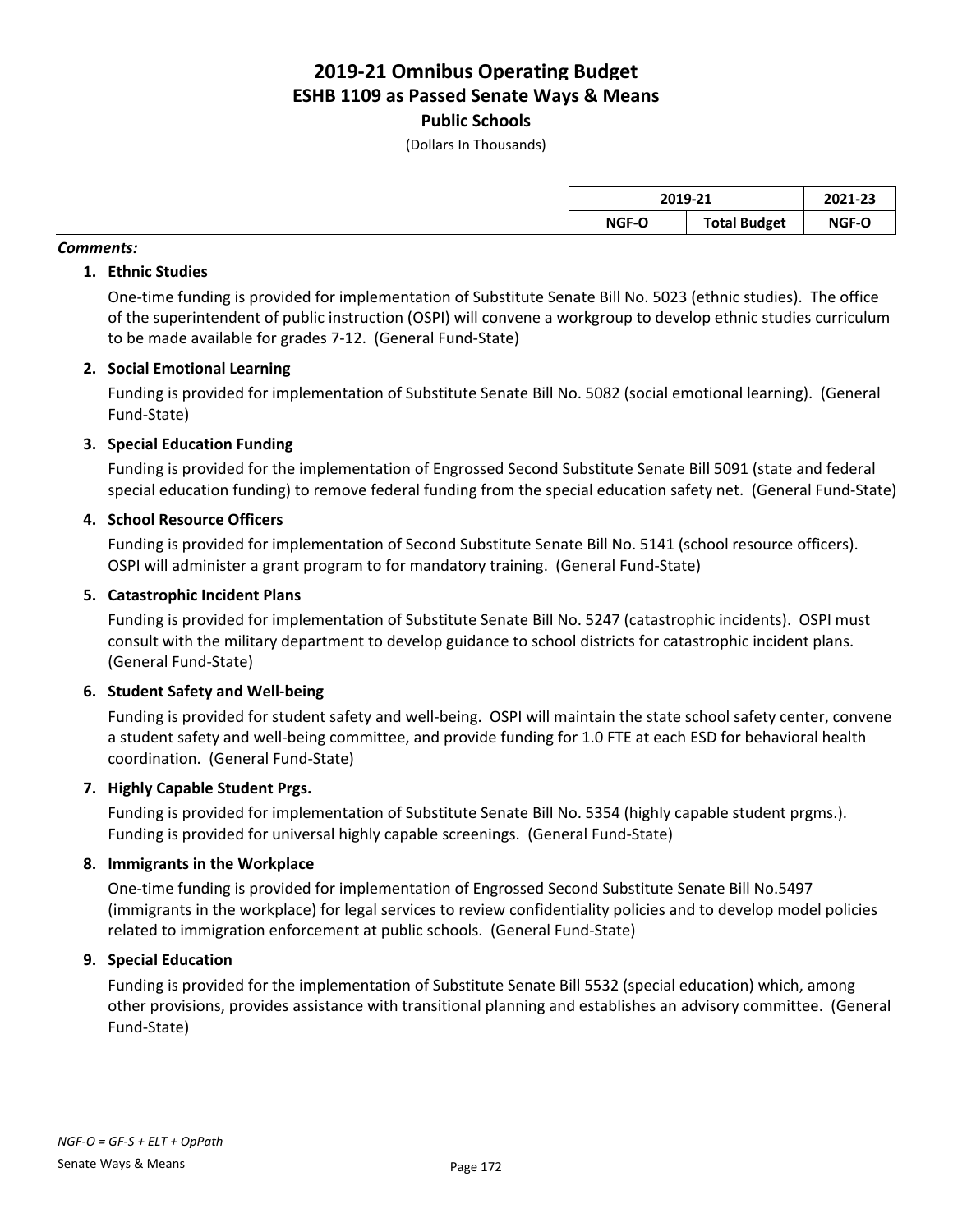### **Public Schools**

(Dollars In Thousands)

### **10. Holocaust Education**

Funding is provided for implementation of Substitute Senate Bill No. 5612 (holocaust education). (General Fund-State)

### **11. Children's Mental Health**

Funding is provide for implementation of Second Substitute Senate Bill No. 5903 (children's mental health). OSPI will participate in implementation of a two-year pilot program called the Partnership Access Line (PAL) for schools. (General Fund-State)

### **12. Equivalencies: Core Plus Staff**

Funding is provided for implementation of Engrossed Second Substitute Senate Bill No.5327 (career connected learning). To expand core plus grants for equipment and professional development related to the manufacturing, aerospace, and maritime trades. (General Fund-State)

### **13. ESD Regional Leadership**

Funding is provided for implementation of Engrossed Second Substitute Senate Bill No. 5327 (career connected learning). Each educational service district must employ one full time employee to convene and manage regional, cross-industry networks. (General Fund-State)

### **14. FIRST Robotics Increase**

Increased funding is provided for FY 2020 for the FIRST Robotics grant program. Funding is moved into the competitive STEM and outdoor education grant program beginning FY 2021. (General Fund-State)

### **15. Align Fund Sources**

Funding is adjusted to align fund sources, decreasing appropriations from the Education Legacy Trust Account-State and increasing allocations to the state general fund. (General Fund-State; Education Legacy Trust Account-State; WA Opportunity Pathways Account-State; other accounts)

### **16. Graham Kapowsin Secondary Education**

Funding is provided for the Bethel School District to expand post-secondary education opportunities at Graham-Kapowsin High School (General Fund-State)

### **17. Remove Forest Revenue Deduction**

The Office of Superintendent of Public Instruction adopted a rule change in April 2018 allowing districts to retain state forest revenues without incurring a reduction to state allocations. This amount reflects forest payments not deducted in the 2018-19 and 2019-20 school years. (General Fund-State)

#### **18. Kitsap Apprenticeship Pathways**

One-time Funding is provided to the South Kitsap School District to develop pathways for high school diplomas and post-secondary credentials through controls programmer apprenticeships. (General Fund-State)

### **19. Math Improvement Pilot Program**

Funding is provided for a math improvement pilot program to improve math scores. Equal amounts are appropriated to the Spokane, Bremerton, and Chehalis school districts. (General Fund-State)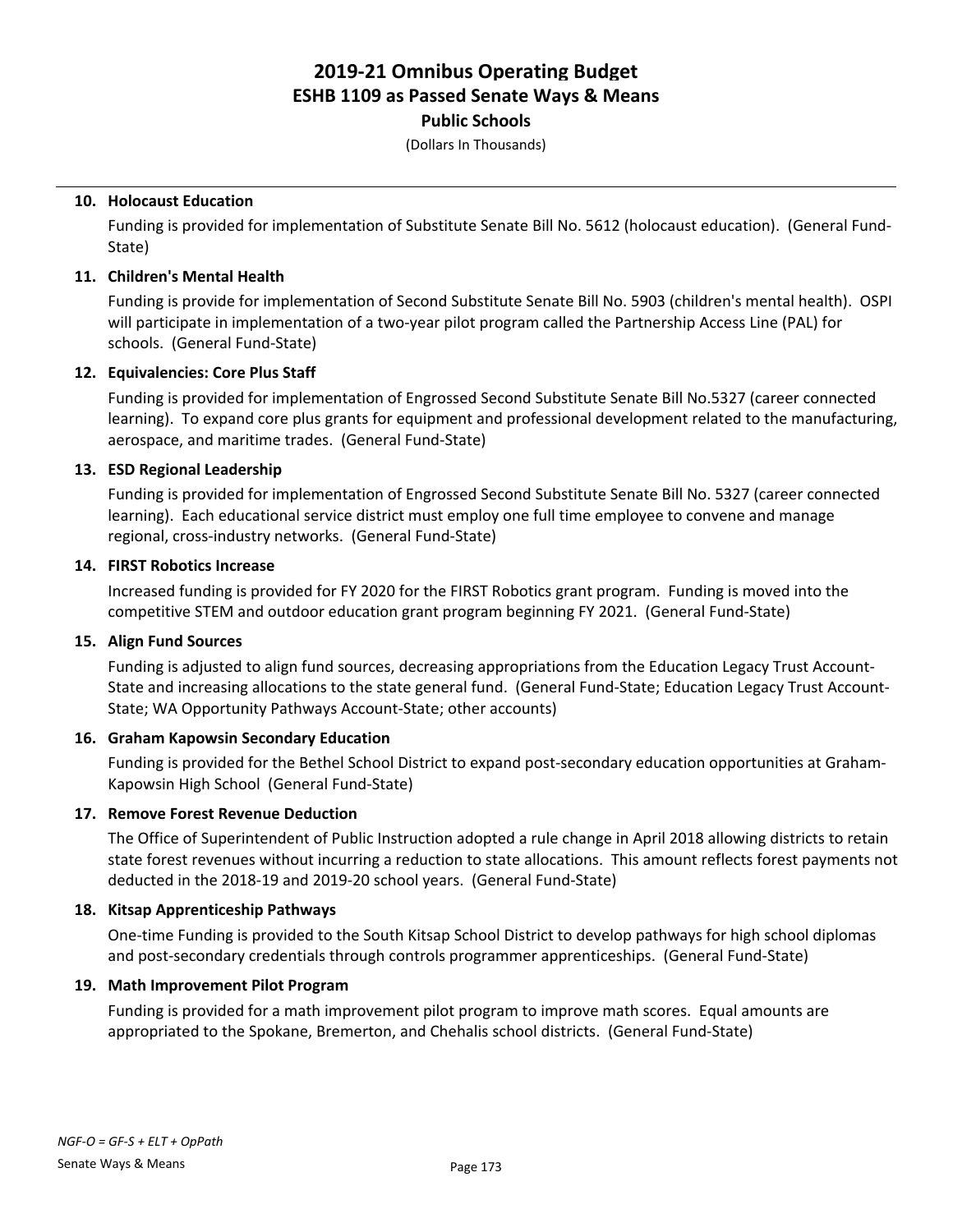### **Public Schools**

(Dollars In Thousands)

### **20. Media Literacy**

One-time funding is provides for OSPI to administer the media literacy grant program, convene two regional conferences, and create a media literacy and digital citizenship fellows program. (General Fund-State)

### **21. Next Gen Science Standards**

Funding is provided for professional development in the Next Generation Science standards and to support community-based climate science organizations to partner with educational service districts and school districts. (General Fund-State)

### **22. Performance Based Evaluations**

Funding is adjusted for underspending in performance based evaluations. (General Fund-State)

### **23. Biliteracy Seal Adjustment**

Funding is adjusted for the biliteracy seal program. (General Fund-State)

### **24. Paraeducator Training**

Funding is provided for comprehensive paraeducator training. Chapter 237, Laws of 2017 mandates that, if provided funding, school districts must provide four days of training to all paraeducators in a fundamental course of study on paraeducator standards of practice. (General Fund-State; Educator Certification Proccessing Account-State)

### **25. Civic Education Grant**

Funding is provided to OSPI to administer a grant program for travel costs associated with civics education competitions. (General Fund-State)

#### **26. Outdoor Education Adjustment**

Funding is moved into the STEM and outdoor education competitive grant program beginning FY 2021 found in Sec. 501 of the budget bill. (General Fund-State)

#### **27. Computer Science Ed Adjst.**

Funding is moved into the STEM and outdoor education competitive grant program beginning FY 2021. (General Fund-State)

#### **28. Computer Science Ed Grant Adjst.**

Funding is moved into the STEM and outdoor education competitive grant program beginning FY 2021. (General Fund-State)

#### **29. SBE Competency Based Diploma**

Funding is provided for the State Board of Education (SBE) to convene a work group to develop a competencybased pathway to a high school diploma. (General Fund-State)

#### **30. Dropout Early Warning Data**

Funding is provided to OSPI to conduct a pilot program for dropout early warning and intervention data systems. (General Fund-State)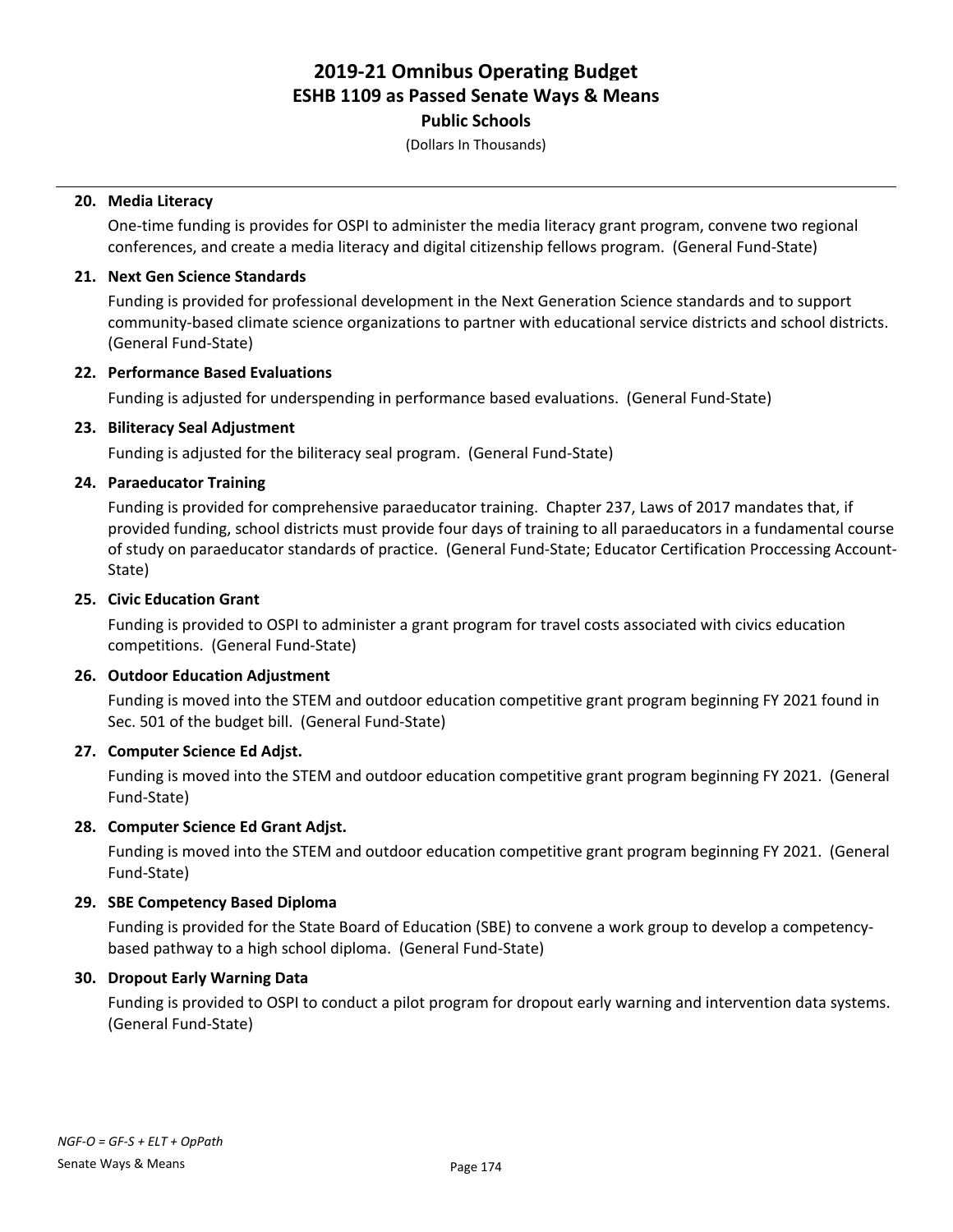### **Public Schools**

(Dollars In Thousands)

### **31. Seattle Education Access**

One-time funding is provided to Seattle Education Access (SEA) to ensure students on non-traditional educational pathways have the mentorship and technical assistance needed to navigate higher education and financial aid. (General Fund-State)

### **32. School Emergencies**

Funding is adjusted due to underspent funds. (General Fund-State)

### **33. Special Education Safety Net**

Funding is provided for anticipated growth in safety net awards for the 2018-19 and 2019-20 school years. (General Fund-State)

### **34. School Funding Audits Adjustment**

Funding is adjusted due to underspending. (General Fund-State)

### **35. Financial Literacy Increase**

Funding is increased for the financial literacy of students program. (General Fund-State)

### **36. WA Innovation Schools Adjst.**

Funding is adjusted due lack of activity since 2017. (General Fund-State)

### **37. Institute for Community Leadership**

Funding is increased for the institute of community leadership. (General Fund-State)

### **38. Integrated Math Adjustment**

Funding is moved into the STEM and outdoor education competitive grant program beginning FY 2021 found in Sec. 501 of the budget bill. (General Fund-State)

### **39. Enhanced Institution Funding**

Funding is provided for the implementation of Engrossed Second Substitute Senate Bill 5091 (state and federal special education funding) to provide excess cost allocations for students with disabilities in institutional education programs. (General Fund-State)

### **40. IT Academy Adjustment**

Funding is moved into the STEM and outdoor education competitive grant program beginning FY 2021 found in Sec. 501 of the budget bill. (General Fund-State)

### **41. LASER Adjustment**

Funding is moved into the STEM and outdoor education competitive grant program beginning FY 2021 found in Sec. 501 of the budget bill. (General Fund-State)

#### **42. Mobius Science Center Adjustment**

Funding is moved into the STEM and outdoor education competitive grant program beginning FY 2021. (General Fund-State)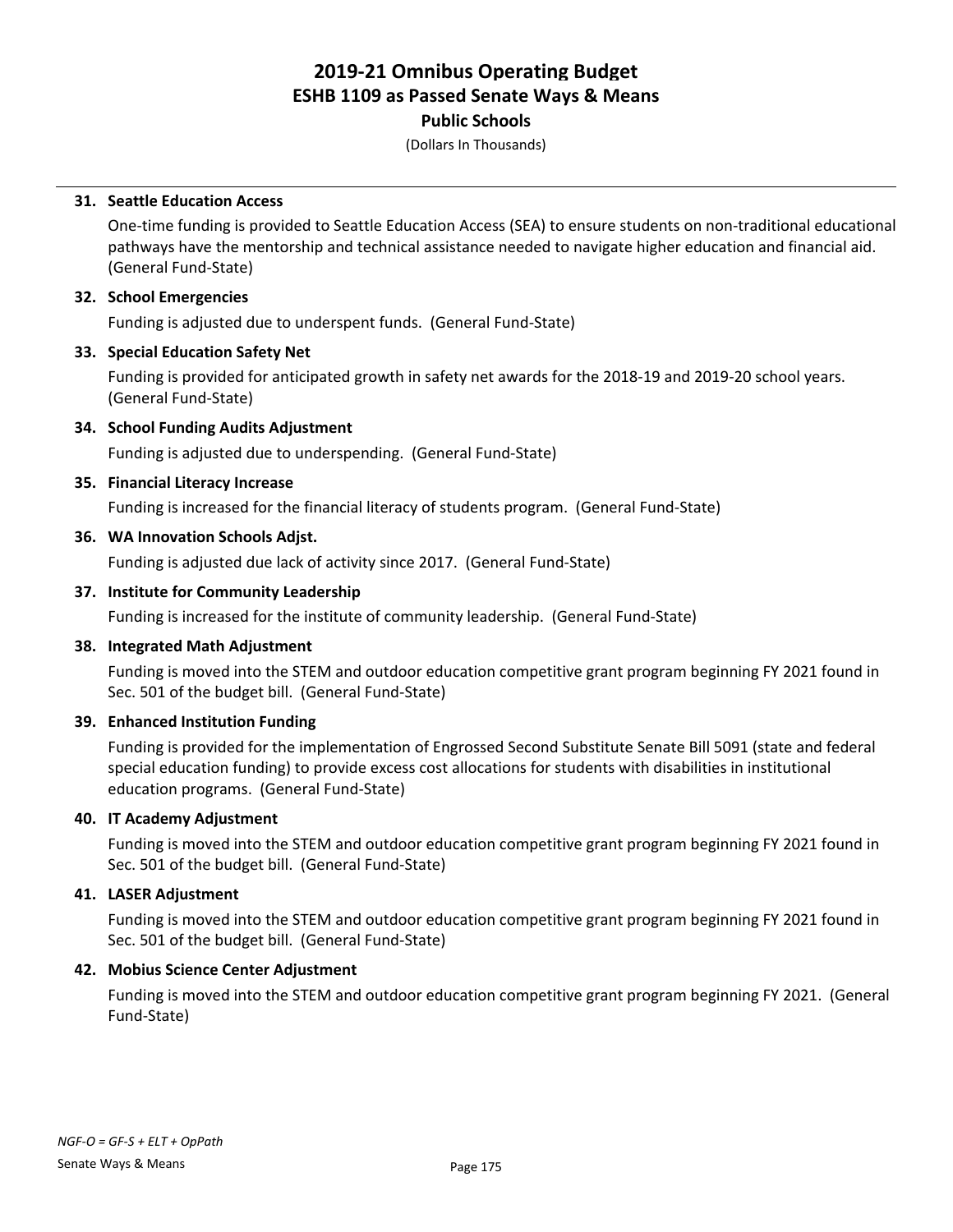### **Public Schools**

(Dollars In Thousands)

### **43. Children's Mental Health Adjustment**

Funding is adjusted to reflect the expiration of the pilot program in Chapter 202, Laws of 2017 (children's mental health). (General Fund-State)

### **44. Special Education Multiplier**

Funding is provided for the implementation of Engrossed Second Substitute Senate Bill 5091 (state and federal special education funding) to increase the special education multiplier from 0.9609 to 1.0. (General Fund-State; WA Opportunity Pathways Account-State)

### **45. Project Lead the Way Adjustment**

Funding is moved into the STEM and outdoor education competitive grant program beginning FY 2021 found in Sec. 501 of the budget bill. (General Fund-State)

### **46. State Data Center Backup App.**

One-time Funding is provided to pay for a new server and backup application due to the move to the state data center. (General Fund-State)

### **47. State Data Center Network**

Funding is provided to pay consolidated technology services for space in the state data center and networking charges. (General Fund-State)

### **48. STEM Grant Program**

Funding is provided for a STEM and outdoor education grant program beginning in FY 2021. (General Fund-State)

#### **49. STEM Lighthouses Adjustment**

Funding is moved into the STEM and outdoor education competitive grant program beginning FY 2021 found in Sec. 501 of the budget bill. (General Fund-State)

#### **50. Achievers Scholars Increase**

Funding is increased for the achievers scholars program for the college success foundation to establish programming in four new regions. (General Fund-State)

#### **51. OSPI Website Maintenance**

Funding is provided to pay consolidated technology services to host the OSPI website and for website maintenance and support services. (General Fund-State)

#### **52. Project Citizen Increase**

Increased funding is provided for Project Citizen and We the People programs run through the Center for Civics Education. (General Fund-State)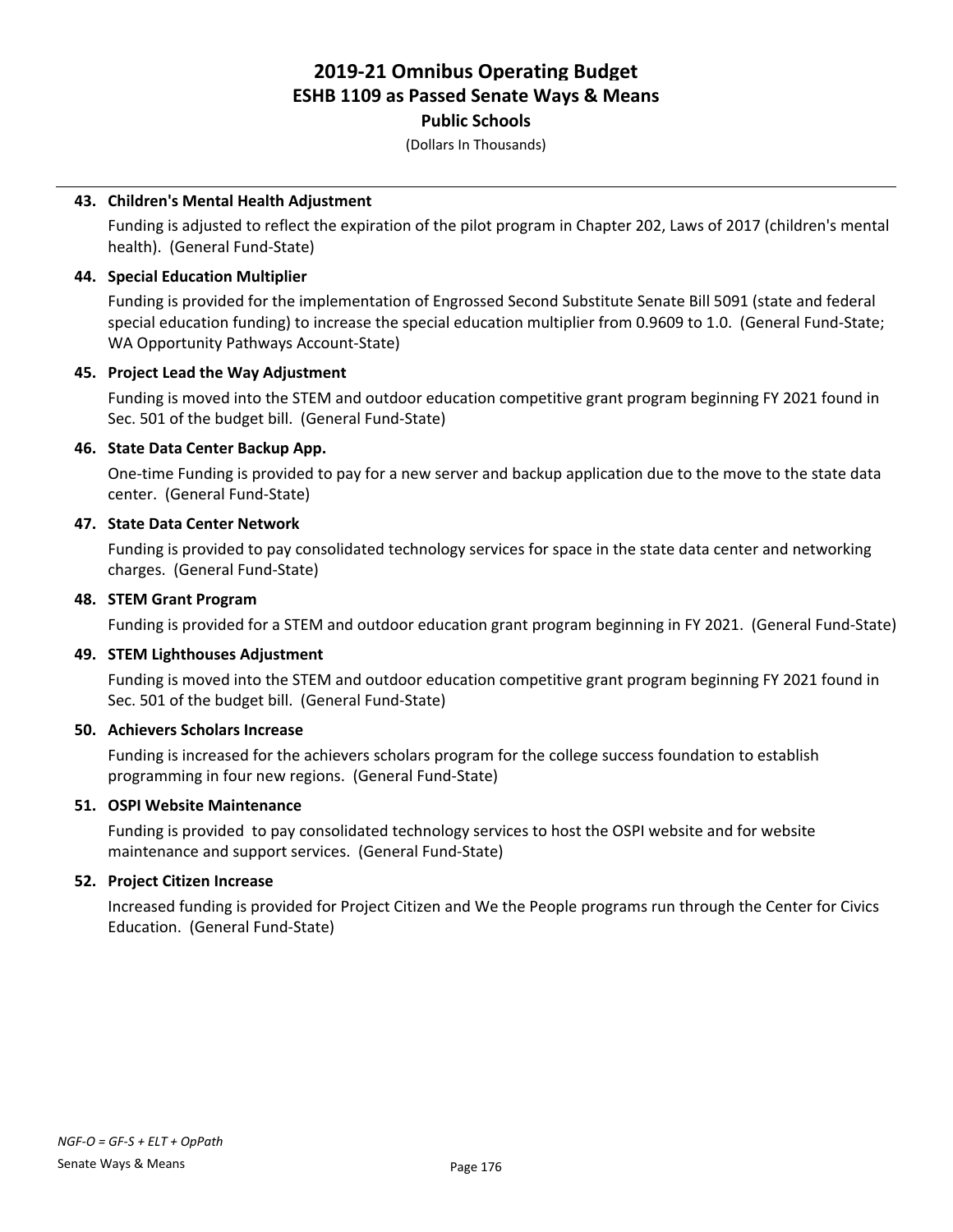**Student Achievement Council** (Dollars In Thousands)

|                                                  |         | 2019-21             |           |
|--------------------------------------------------|---------|---------------------|-----------|
|                                                  | NGF-O   | <b>Total Budget</b> | NGF-O     |
| 2017-19 Estimated Expenditures                   | 739,981 | 780,703             | 769,916   |
| 2019-21 Carryforward Level                       | 748,391 | 786,361             | 751,420   |
| 2019-21 Maintenance Level                        | 746,456 | 795,134             | 750,358   |
| Difference from 2017-19                          | 6,475   | 14,431              | $-19,557$ |
| % Change from 2017-19                            | 0.9%    | 1.8%                | n/a       |
| <b>Policy Other Changes:</b>                     |         |                     |           |
| <b>Opportunity Scholarship State Match</b><br>1. | 7,468   | 7,468               | 0         |
| <b>Student Debt</b><br>2.                        | 2,195   | 2,195               | 124       |
| <b>Homeless College Students</b><br>3.           | 278     | 278                 | 349       |
| <b>National Guard Grant</b><br>4.                | 1,050   | 1,050               | 1,052     |
| College Bound WSOS Adjustment<br>5.              | 1,878   | 1,878               | 1,713     |
| <b>Washington College Promise</b><br>6.          | 277     | 277                 | 40,179    |
| Mental Health Scholarship<br>7.                  | 2,000   | 2,000               | 2,003     |
| <b>State Need Grant Waiting List</b><br>8.       | 80,500  | 80,500              | 169,573   |
| <b>Maintain State Need Grant</b><br>9.           | 17,000  | 23,000              | 48,990    |
| <b>Policy -- Other Total</b>                     | 112,646 | 118,646             | 263,982   |
| Policy -- Transfer Total                         | 200     | 200                 | 200       |
| <b>Total Policy Changes</b>                      | 112,846 | 118,846             | 264,182   |
| 2019-21 Policy Level                             | 859,302 | 913,980             | 1,014,540 |
| Difference from 2017-19                          | 119,321 | 133,277             | 244,624   |
| % Change from 2017-19                            | 16.1%   | 17.1%               | n/a       |

### *Comments:*

### **1. Opportunity Scholarship State Match**

Funding is provided to match private contributions to the Washington Opportunity Scholarship. A public-private partnership, this program provides scholarships to students who have received their high school diploma or GED in Washington state and are pursuing a four-year degree in science, math, technology, engineering or health care. (General Fund-State)

#### **2. Student Debt**

Pursuant to 2SSB 5774 (Student debt), funding is provided to support the Income Share Agreement Pilot Program and Washington Student Loan Refinancing Program. Additional funding is provided for expenditure into the Income Share Agreement Account created in the bill, and expenditure authority is provided for the account accordingly. (General Fund-State)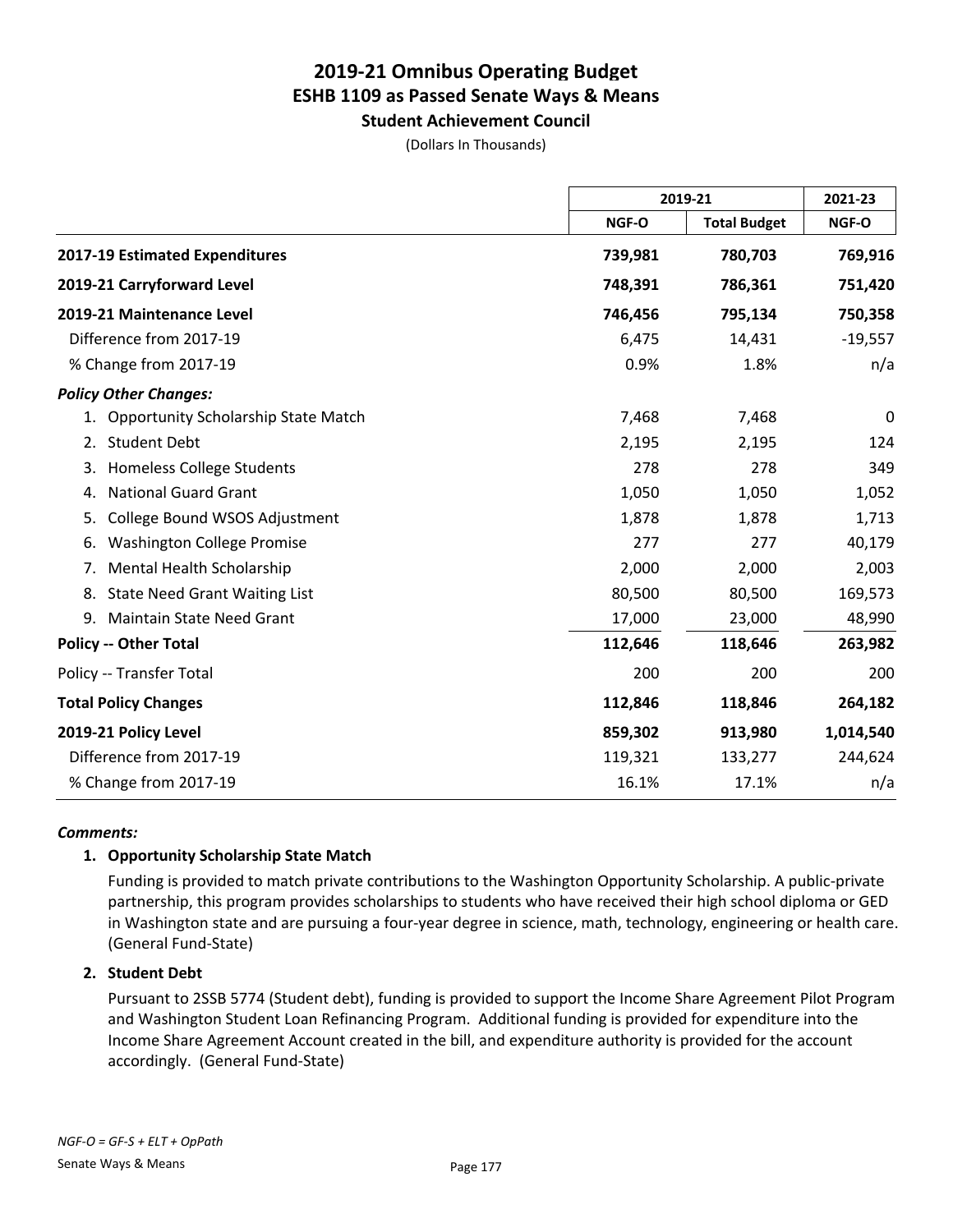**Student Achievement Council**

(Dollars In Thousands)

### **3. Homeless College Students**

Pursuant to 2SSB 5800 (Homeless College Students), funding is provided for a pilot program to provide assistance to students experiencing homelessness or who were in the foster care system when they graduated high school. (General Fund-State)

### **4. National Guard Grant**

Funding is provided for implementation of SB 5197 (National guard ed. grants). The Washington National Guard Postsecondary Education Grant Program will provide conditional scholarships to members of the Washington National Guard. (General Fund-State)

### **5. College Bound WSOS Adjustment**

Prior to the 2017-18 academic year, the entire value of the Washington State Opportunity Scholarship (WSOS) was deducted from the College Bound Scholarship award. In the 2017-18 academic year, students who received the WSOS also received a full College Bound award. The 2018 supplemental budget directed student financial assistance offices to deduct the full WSOS from the College Bound award. Funding is provided for College Bound students who also receive the WSOS to receive a full College Bound Scholarship. (General Fund-State)

### **6. Washington College Promise**

Funding is provided to implement 2SSB 5393 (College promise scholarship), the council will provide support for the program and will expand awards to participants in certain apprenticeship programs. (General Fund-State)

### **7. Mental Health Scholarship**

Funding is provided for a new behavioral health professional conditional scholarship for students who commit to working in behavioral health fields in state hospitals and state behavioral health community sites. (General Fund-State)

## **8. State Need Grant Waiting List**

Funding is provided to further reduce the State Need Grant (SNG) waiting list in FY 2020 and in FY 2021 based on the legislative intent included in the 2018 supplemental budget. The outlook assumes funding to eliminate the waiting list beginning in FY 2022. This item accompanies request legislation to make the State Need Grant an entitlement beginning in FY 2022 and change its name to the Washington College Promise. (General Fund-State)

### **9. Maintain State Need Grant**

Funding is provided to maintain the SNG at current service levels in the 2019-21 biennium. It is intended to hold SNG awards harmless from tuition and fee increases, and changes in college attendance among students served by SNG. Additional funding is also assumed for the 2021-23 biennium in the 4-year outlook. (General Fund-State; State Educational Trust Fund Account-State)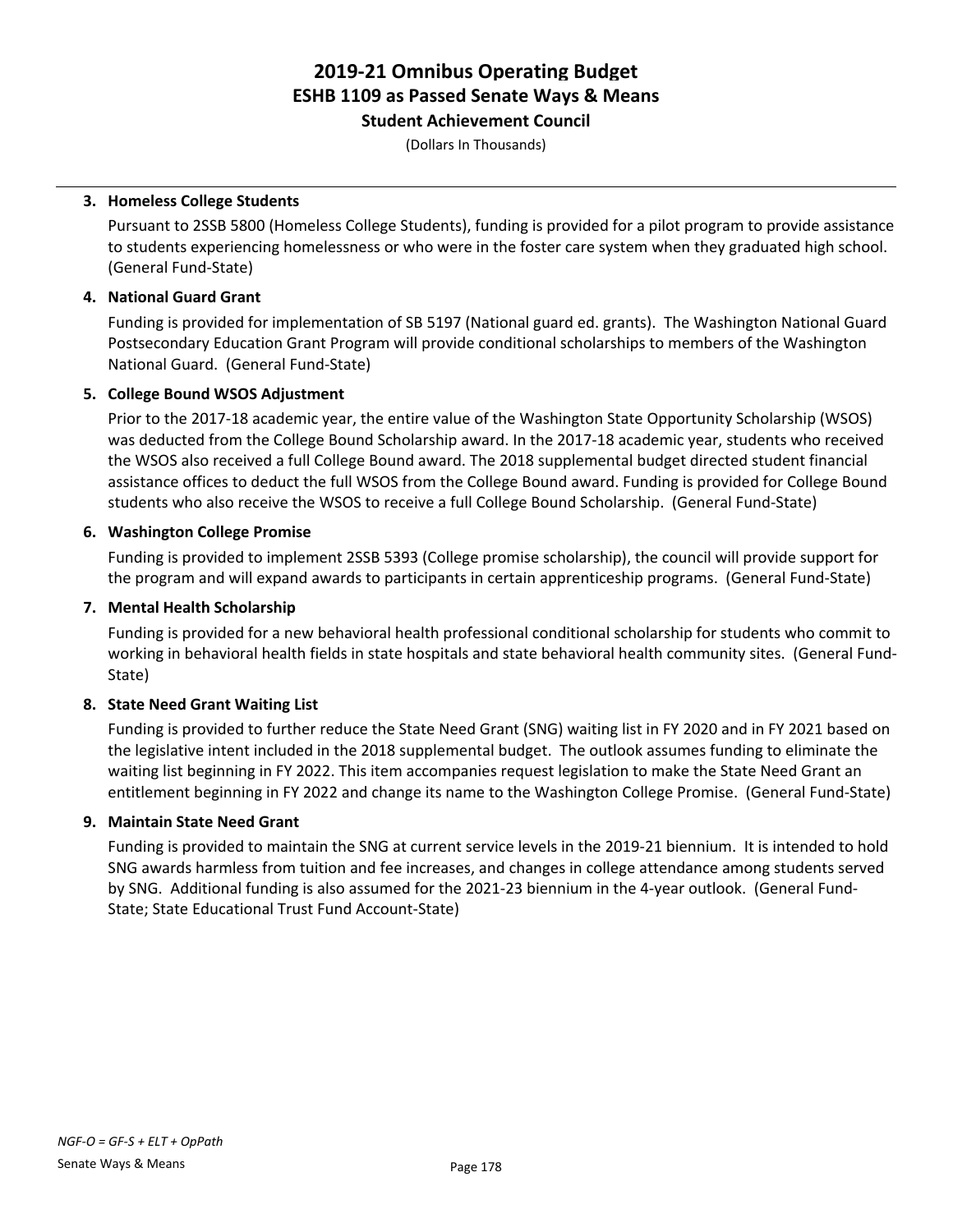**University of Washington**

(Dollars In Thousands)

|                                |                                         | 2019-21 |                     | 2021-23     |
|--------------------------------|-----------------------------------------|---------|---------------------|-------------|
|                                |                                         | NGF-O   | <b>Total Budget</b> | NGF-O       |
| 2017-19 Estimated Expenditures |                                         | 669,752 | 7,789,466           | 688,668     |
| 2019-21 Carryforward Level     |                                         | 679,734 | 7,901,283           | 679,841     |
| 2019-21 Maintenance Level      |                                         | 687,225 | 7,939,328           | 688,594     |
| Difference from 2017-19        |                                         | 17,473  | 149,862             | $-74$       |
| % Change from 2017-19          |                                         | 2.6%    | 1.9%                | n/a         |
| <b>Policy Other Changes:</b>   |                                         |         |                     |             |
| 1. Paramedic Training          |                                         | 450     | 450                 | 0           |
| 2.                             | Small forestland owners                 | 489     | 489                 | 0           |
| 3.                             | Telehealth program/youth                | 2,734   | 2,734               | 2,436       |
| 4.                             | Higher ed./veteran health               | 255     | 255                 | 254         |
| 5.                             | <b>Children's Mental Health</b>         | 865     | 865                 | 508         |
| 6.                             | Regenerative Medicine Institute         | 750     | 750                 | 751         |
| 7.                             | Resp to Ocean Acidification Study       | 501     | 501                 | $\mathbf 0$ |
| Ocean Sampling<br>8.           |                                         | 0       | 200                 | 0           |
| 9.                             | <b>Biorefinery Feasibility study</b>    | 300     | 300                 | 0           |
| 10.                            | <b>Bridges Center for Labor Studies</b> | 600     | 600                 | 601         |
| 11.                            | <b>Climate Impacts Group</b>            | 400     | 400                 | 401         |
| 12.                            | <b>Dementia Care Training</b>           | 500     | 500                 | 0           |
| 13.                            | Dental Ed/Persons with Disabilities     | 500     | 500                 | 501         |
| 14.                            | Firearm Policy Research Program         | 1,000   | 1,000               | 1,002       |
| 15.                            | <b>Foundational Support</b>             | 14,650  | 14,650              | 18,127      |
| 16.                            | European Green Crab                     | 0       | 400                 | 0           |
| 17.                            | Latino Physician Supply Study           | 150     | 150                 | 0           |
| 18.                            | Math Improvement Pilot                  | 190     | 190                 | 0           |
|                                | 19. Mental Health Residency             | 600     | 600                 | 3,004       |
| 20. CAMCET Operations          |                                         | 2,000   | 2,000               | 2,003       |
| 21.                            | Project ECHO Expansion                  | 500     | 500                 | 501         |
| 22. State Bank Business Plan   |                                         | 100     | 100                 | 0           |
| <b>Policy -- Other Total</b>   |                                         | 27,534  | 28,134              | 30,088      |
| <b>Total Policy Changes</b>    |                                         | 27,534  | 28,134              | 30,088      |
| 2019-21 Policy Level           |                                         | 714,759 | 7,967,462           | 718,682     |
| Difference from 2017-19        |                                         | 45,007  | 177,996             | 30,014      |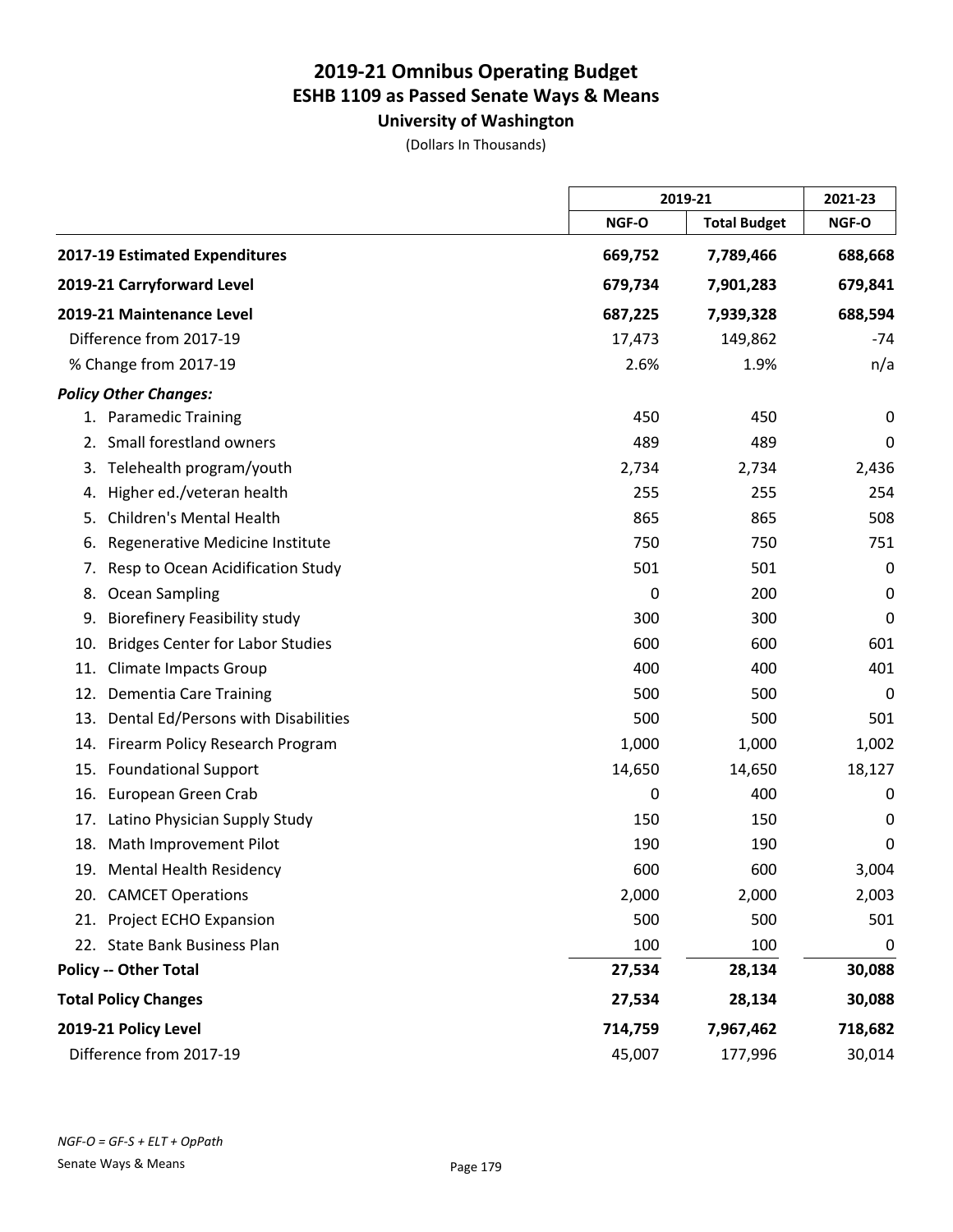### **University of Washington**

(Dollars In Thousands)

|                       | 2019-21      |                     | 2021-23 |
|-----------------------|--------------|---------------------|---------|
|                       | <b>NGF-O</b> | <b>Total Budget</b> | NGF-O   |
| % Change from 2017-19 | 6.7%         | 2.3%                | n/a     |

#### *Comments:*

#### **1. Paramedic Training**

Funding is provided for implementation of SB 5211 (Paramedic Training), including the purchase of six simulators to be used in paramedic training in lieu of live animals. (General Fund-State)

#### **2. Small forestland owners**

Pursuant to ESSB 5330 (Small forestland owners), funding is provided for an analysis of trends in small forestland ownership and policy options, and report the results of the analysis to the legislature and forest practices board by November 1, 2020. (General Fund-State)

#### **3. Telehealth program/youth**

Pursuant to ESSB 5389 (Telehealth program/youth), funding is provided to design a training curriculum and training delivery system for middle, junior high, and high school staff to identify students at risk for substance abuse, violence, or youth suicide in schools. (General Fund-State)

#### **4. Higher ed./veteran health**

Pursuant to SSB 5428 (Higher ed./veteran health), funding is provided to employ at least one full-time mental health counselor with experience and training working with active duty military and veterans. (General Fund-State)

#### **5. Children's Mental Health**

Pursuant to SB 5903 (Children's Mental Health), funding is provided to implement a two-year pilot program called Partnership Access Line (PAL) for schools. (General Fund-State)

#### **6. Regenerative Medicine Institute**

Funding is provided for the Institute for Stem Cell and Regenerative Medicine. (General Fund-State)

#### **7. Resp to Ocean Acidification Study**

One-time funding is provided for the Washington Ocean Acidification Center to conduct biological response studies on the effect of ocean acidification on marine species, such as salmon and forage fish. (General Fund-State)

#### **8. Ocean Sampling**

The Washington Ocean Acidification Center is provided funding for ocean acidification sampling, an existing sampling program that pairs collection of seawater chemistry samples with additional samples of organisms. (Aquatic Lands Enhancement Account-State)

#### **9. Biorefinery Feasibility study**

Funding is provided to match non-state funding contributions for a study of the feasibility of constructing a biorefinery in southwest Washington. The study will result in a comprehensive technical and economic evaluation for southwest Washington biorefineries that will be used by biorefinery technology companies to develop their business plans and to attract potential investors. (General Fund-State)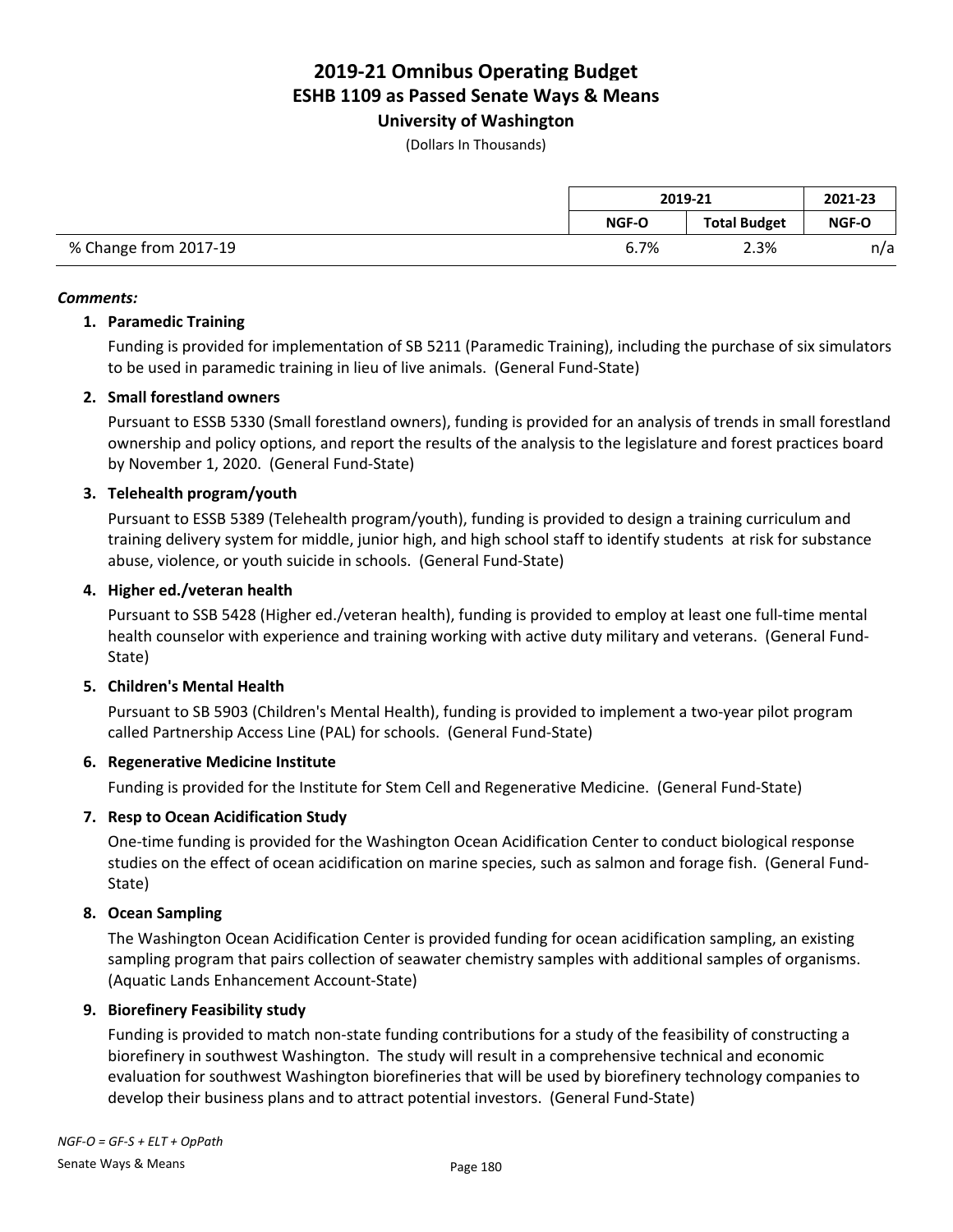### **University of Washington**

(Dollars In Thousands)

#### **10. Bridges Center for Labor Studies**

Funding is provided to the Harry Bridges Center for Labor Studies to support labor research. (General Fund-State)

#### **11. Climate Impacts Group**

Funding is provided for the Climate Impacts Group. (General Fund-State)

#### **12. Dementia Care Training**

Funding is provided for dementia care best practices training for primary care practitioners using the Project ECHO telehealth model. (General Fund-State)

#### **13. Dental Ed/Persons with Disabilities**

Funding is provided for the Dental Education in the Care of Persons with Disabilities program within the School of Dentistry. (General Fund-State)

#### **14. Firearm Policy Research Program**

Funding is provided for a firearm policy research program. The program will support investigations of firearm death and injury risk factors, evaluate the effectiveness of state firearm laws and policies, assess the consequences of firearm violence, and develop strategies to reduce the toll of firearm violence to citizens of the state. (General Fund-State)

#### **15. Foundational Support**

Additional state funds are provided to the institutions of higher education for employee compensation, academic program enhancements, student support services, and other institutional priorities that maintain a quality academic experience for Washington students. (General Fund-State)

#### **16. European Green Crab**

Funding is provided from the Geoduck Aquaculture Research Account for the Washington sea grant program crab team to protect against the impacts of invasive European green crab. (Geoduck Aquaculture Research Account-State)

#### **17. Latino Physician Supply Study**

Funding is provided for the School of Social Work to conduct a study of the state's current supply of Latino physicians and provide policy recommendations to meet the state's need for Latino physicians, especially those who are bilingual. (General Fund-State)

#### **18. Math Improvement Pilot**

Funding is provided for the College of Education to partner with school districts on a pilot program to improve the math scores of k12 students. (General Fund-State)

#### **19. Mental Health Residency**

Funding is provided for the psychiatry residency program at the University of Washington to offer additional residency positions that are approved by the Accreditation Council for Graduate Medical Education. Additional funding is assumed for the 2021-23 biennium in the four-year Budget Outlook. (General Fund-State)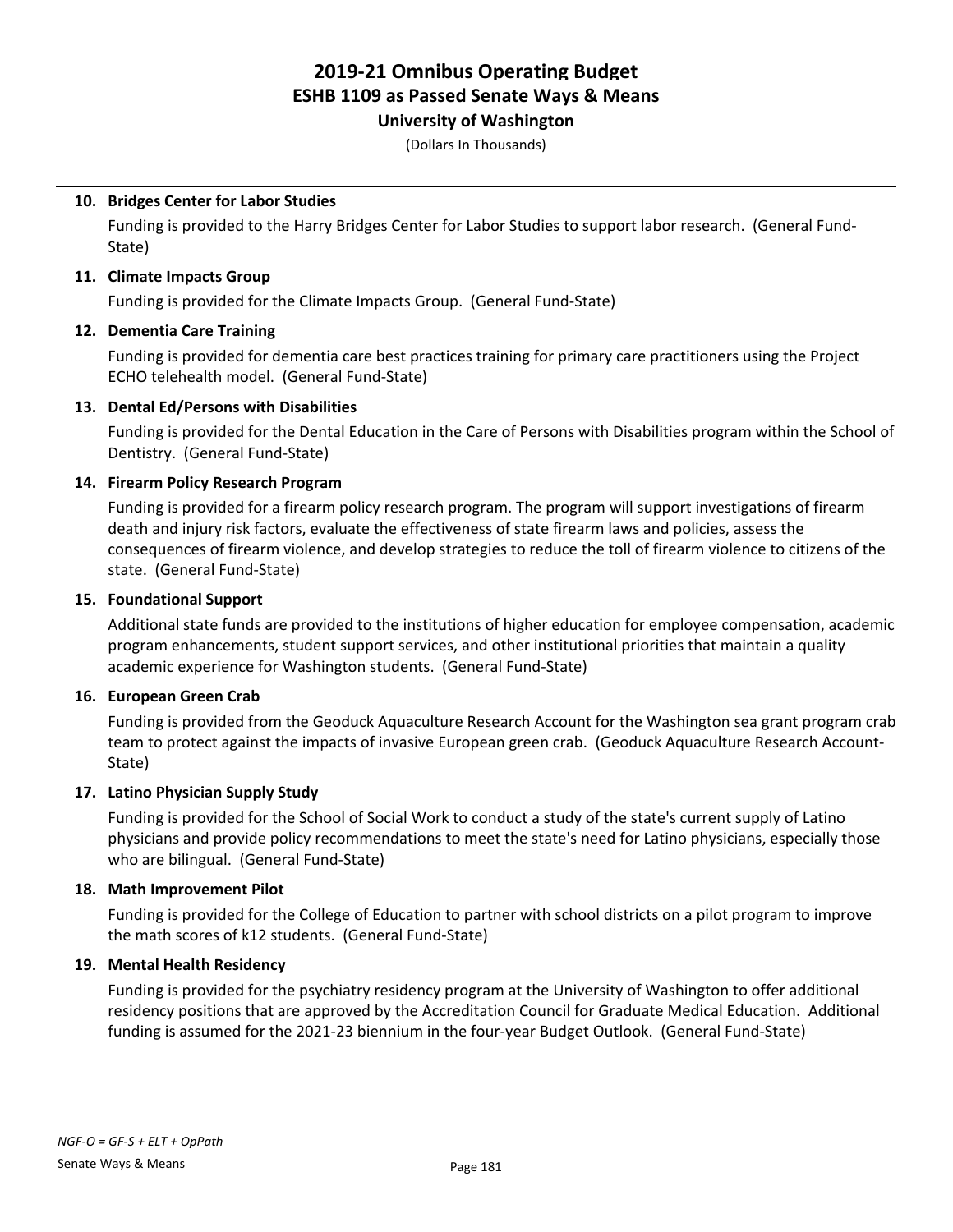**University of Washington**

(Dollars In Thousands)

#### **20. CAMCET Operations**

Funding is provided for shared clean energy research instrumentation and testbed operations at the Center for Advanced Materials and Clean Energy Technologies (CAMCET) facility. (General Fund-State)

#### **21. Project ECHO Expansion**

Funding is provided for the Extension for Community Healthcare Outcomes project (Project ECHO). (General Fund-State)

#### **22. State Bank Business Plan**

Funding is provided for the Evans School of Public Affairs to complete the business plan for a publicly owned Washington State depository bank initially funded in the 2018 supplemental operating budget. (General Fund-State)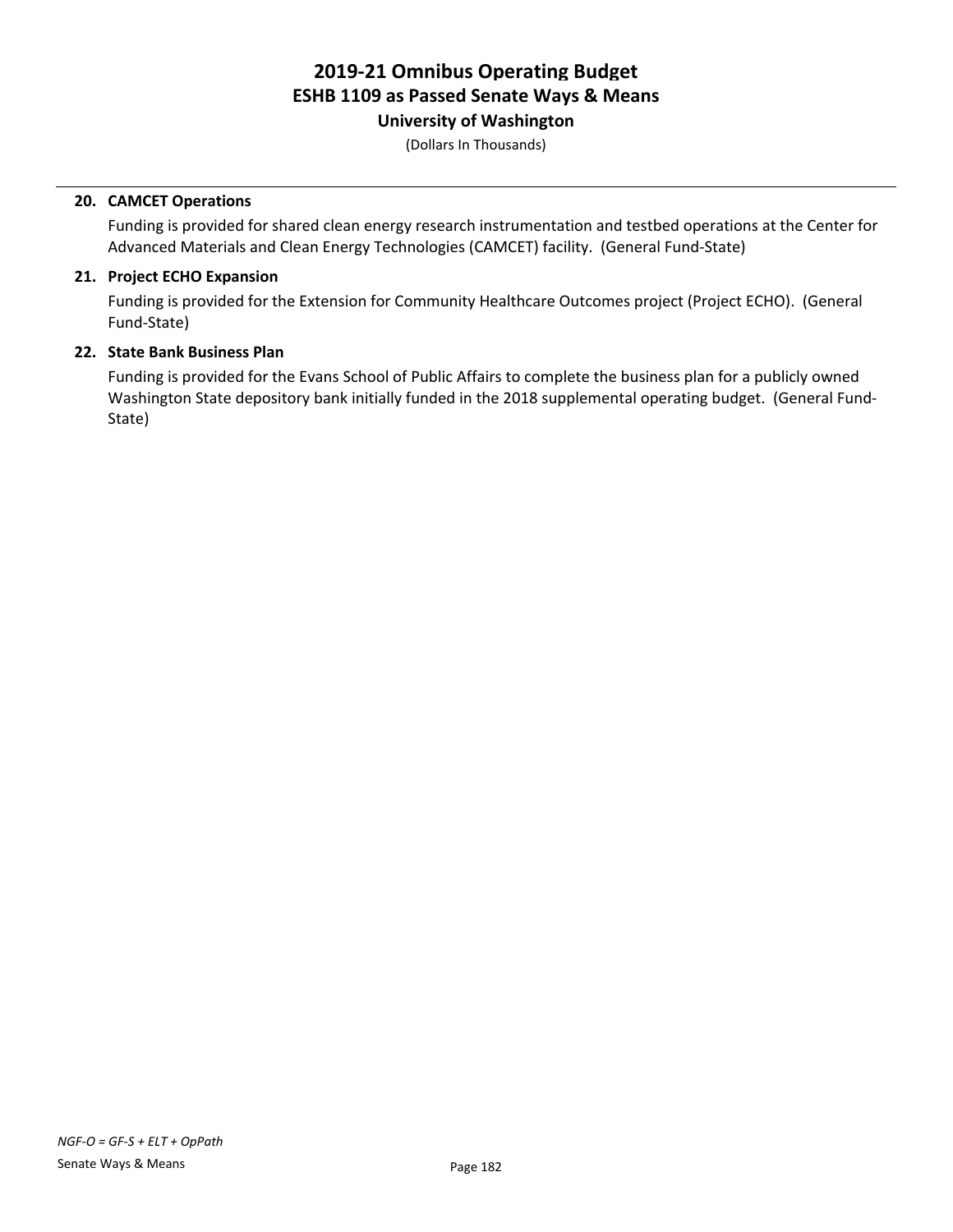**Washington State University** (Dollars In Thousands)

|                                           |         | 2019-21             |         |
|-------------------------------------------|---------|---------------------|---------|
|                                           | NGF-O   | <b>Total Budget</b> | NGF-O   |
| 2017-19 Estimated Expenditures            | 446,943 | 1,640,575           | 459,444 |
| 2019-21 Carryforward Level                | 482,571 | 1,695,370           | 483,761 |
| 2019-21 Maintenance Level                 | 467,595 | 1,752,103           | 470,056 |
| Difference from 2017-19                   | 20,652  | 111,528             | 10,612  |
| % Change from 2017-19                     | 4.6%    | 6.8%                | n/a     |
| <b>Policy Other Changes:</b>              |         |                     |         |
| Higher ed./veteran health<br>1.           | 168     | 168                 | 168     |
| <b>Children's Mental Health</b><br>2.     | 414     | 614                 | 749     |
| Sustainable Farms and Fields<br>3.        | 331     | 331                 | 0       |
| <b>Foundational Support</b><br>4.         | 4,200   | 4,200               | 5,408   |
| Postsecondary Data Workgroup<br>5.        | 85      | 85                  | 0       |
| Medical School - Completion Funding<br>6. | 10,800  | 17,358              | 14,422  |
| Raspberry and Blueberry Research<br>7.    | 500     | 500                 | 0       |
| Soil Health Initiative<br>8.              | 500     | 500                 | 0       |
| <b>Policy -- Other Total</b>              | 16,998  | 23,756              | 20,747  |
| <b>Total Policy Changes</b>               | 16,998  | 23,756              | 20,747  |
| 2019-21 Policy Level                      | 484,593 | 1,775,859           | 490,803 |
| Difference from 2017-19                   | 37,650  | 135,284             | 31,359  |
| % Change from 2017-19                     | 8.4%    | 8.2%                | n/a     |

#### *Comments:*

#### **1. Higher ed./veteran health**

Pursuant to SSB 5428 (Higher ed./veteran health), funding is provided to employ at least one full-time mental health counselor with experience and training working with active duty military and veterans. (General Fund-State)

#### **2. Children's Mental Health**

Pursuant to SB 5903 (Children's Mental Health), funding is provided to offer two 24-month child and adolescent psychiatry residency positions that are approved by the accreditation council for graduate medical education. (General Fund-State; Inst of Hi Ed-Dedicated Local Account-Non-Appr)

#### **3. Sustainable Farms and Fields**

Pursuant to SSB 5947 (Sustainable farms and fields), funding is provided to develop a sustainable farms and fields grant program. (General Fund-State)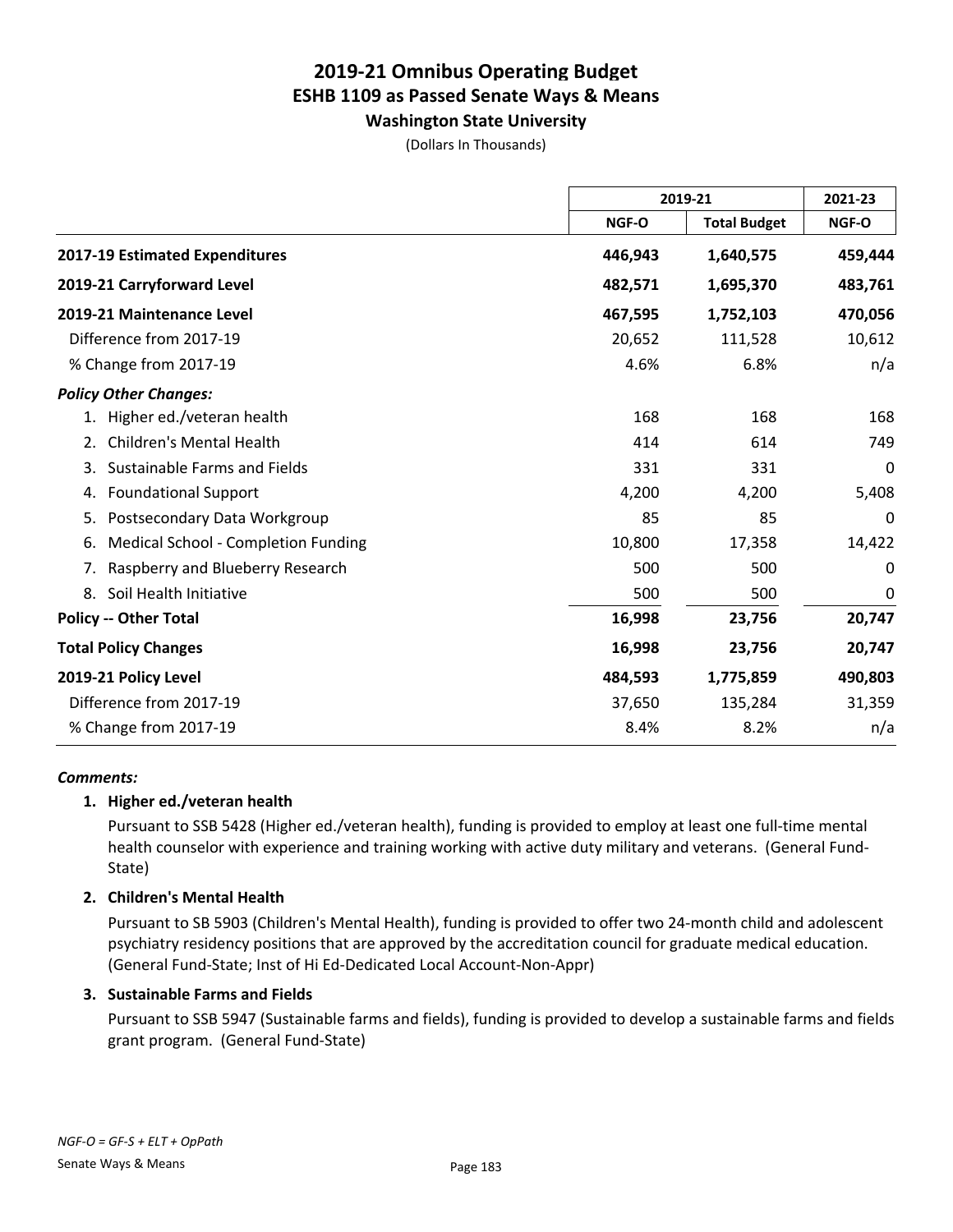**Washington State University**

(Dollars In Thousands)

#### **4. Foundational Support**

Additional state funds are provided to the institutions of higher education for employee compensation, academic program enhancements, student support services, and other institutional priorities that maintain a quality academic experience for Washington students. (General Fund-State)

#### **5. Postsecondary Data Workgroup**

Funding is provided for the William D. Ruckelshaus Center to coordinate a workgroup and process to develop options and recommendations to improve consistency, simplicity, transparency, and accountability in higher education data systems. (General Fund-State)

#### **6. Medical School - Completion Funding**

Completes funding for 240 students - four cohorts of 60 students each - at the Elson S. Floyd College of Medicine. (General Fund-State; Inst of Hi Ed-Operating Fees Account-Non-Appr)

#### **7. Raspberry and Blueberry Research**

Funding is provided for raspberry and blueberry research in Whatcom county through Washington State University's Whatcom County Extension program. (General Fund-State)

#### **8. Soil Health Initiative**

Funding is provided for new soil health research and extension activities to develop, evaluate and incentivize best management practices across the agricultural systems in Washington. The initiative will build a network that must include a Mount Vernon REC site. (General Fund-State)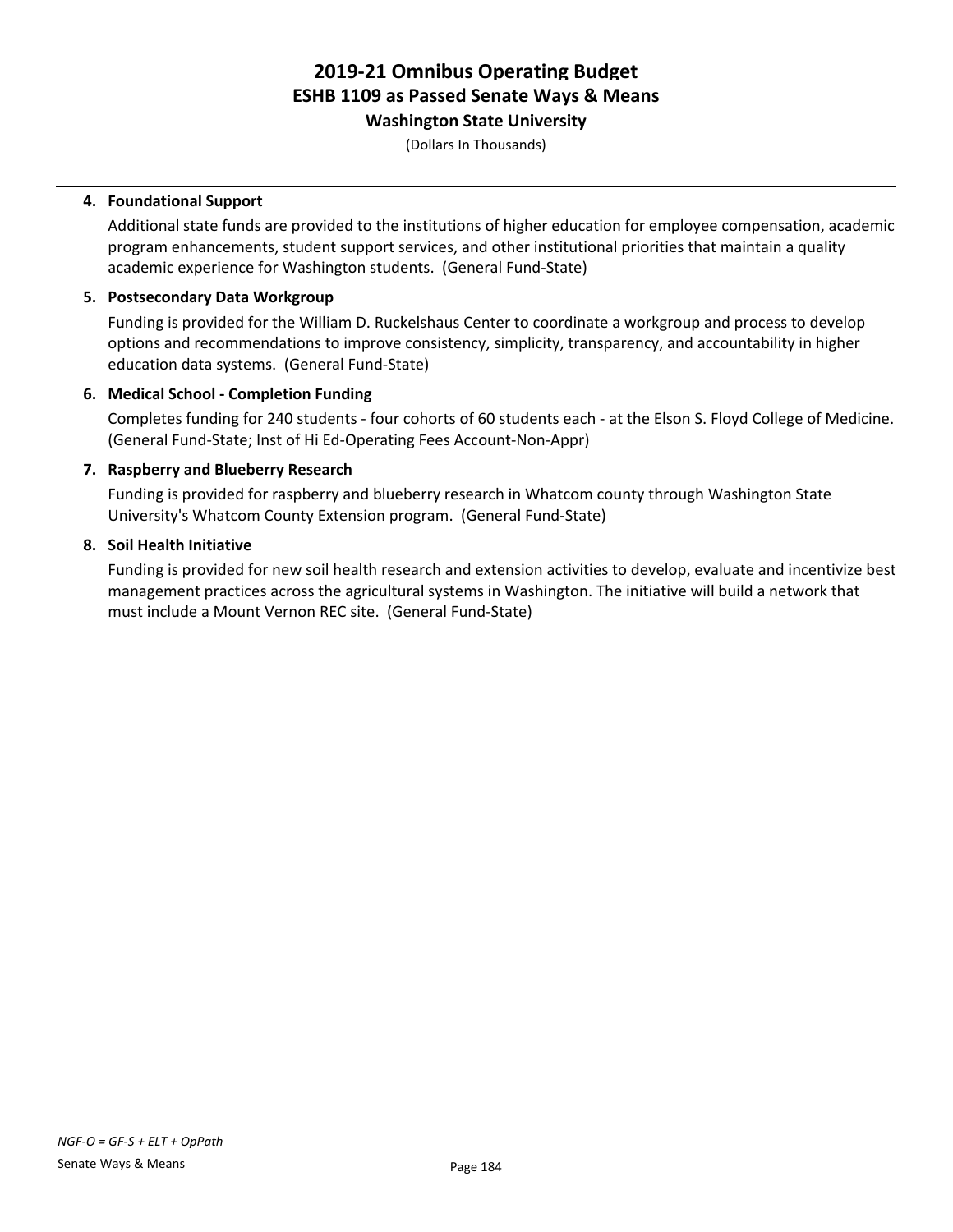**Eastern Washington University**

(Dollars In Thousands)

|                                   | 2019-21 |                     | 2021-23 |
|-----------------------------------|---------|---------------------|---------|
|                                   | NGF-O   | <b>Total Budget</b> | NGF-O   |
| 2017-19 Estimated Expenditures    | 118,826 | 318,009             | 120,799 |
| 2019-21 Carryforward Level        | 121,665 | 324,888             | 121,792 |
| 2019-21 Maintenance Level         | 124,013 | 328,350             | 125,239 |
| Difference from 2017-19           | 5,187   | 10,341              | 4,440   |
| % Change from 2017-19             | 4.4%    | 3.3%                | n/a     |
| <b>Policy Other Changes:</b>      |         |                     |         |
| Higher ed./veteran health         | 180     | 180                 | 180     |
| Deep Lake Watershed Study<br>2.   | 146     | 146                 | 0       |
| <b>Foundational Support</b><br>3. | 1,470   | 1,470               | 1,743   |
| 4. Lucy Covington Center Archive  | 250     | 250                 | 0       |
| <b>Policy -- Other Total</b>      | 2,046   | 2,046               | 1,923   |
| <b>Total Policy Changes</b>       | 2,046   | 2,046               | 1,923   |
| 2019-21 Policy Level              | 126,059 | 330,396             | 127,162 |
| Difference from 2017-19           | 7,233   | 12,387              | 6,363   |
| % Change from 2017-19             | 6.1%    | 3.9%                | n/a     |

#### *Comments:*

#### **1. Higher ed./veteran health**

Pursuant to SSB 5428 (Higher ed./veteran health), funding is provided to employ at least one full-time mental health counselor with experience and training working with active duty military and veterans. (General Fund-State)

#### **2. Deep Lake Watershed Study**

Funding is provided for a comprehensive analysis of the deep lake watershed involving land owners, ranchers, lake owners, one or more conservation districts, the Department of Ecology and the Department of Natural Resources. (General Fund-State)

#### **3. Foundational Support**

Additional state funds are provided to the institutions of higher education for employee compensation, academic program enhancements, student support services, and other institutional priorities that maintain a quality academic experience for Washington students. (General Fund-State)

#### **4. Lucy Covington Center Archive**

Funding is provided to support the gathering and archiving of time-sensitive histories for a Lucy Covington Center on the Cheney campus. (General Fund-State)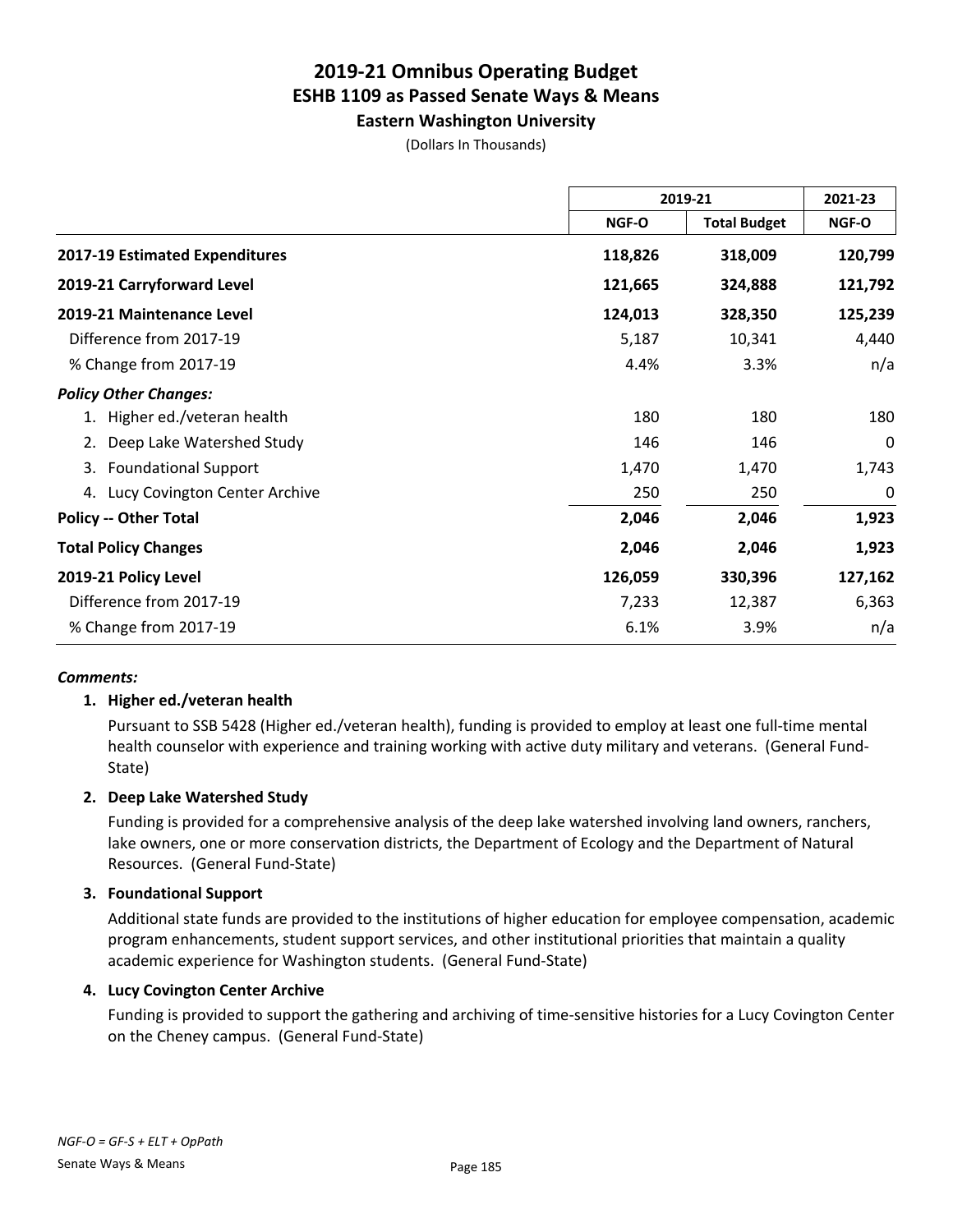**Central Washington University**

| (Dollars In Thousands) |  |
|------------------------|--|
|------------------------|--|

|                                   | 2019-21                      |         | 2021-23 |
|-----------------------------------|------------------------------|---------|---------|
|                                   | <b>Total Budget</b><br>NGF-O | NGF-O   |         |
| 2017-19 Estimated Expenditures    | 117,858                      | 399,177 | 120,549 |
| 2019-21 Carryforward Level        | 120,777                      | 406,282 | 120,977 |
| 2019-21 Maintenance Level         | 124,278                      | 417,695 | 124,754 |
| Difference from 2017-19           | 6,420                        | 18,518  | 4,205   |
| % Change from 2017-19             | 5.4%                         | 4.6%    | n/a     |
| <b>Policy Other Changes:</b>      |                              |         |         |
| Higher ed./veteran health         | 207                          | 207     | 206     |
| <b>Foundational Support</b><br>2. | 1,470                        | 1,470   | 1,743   |
| Game On Program<br>3.             | 300                          | 300     | 300     |
| <b>Policy -- Other Total</b>      | 1,977                        | 1,977   | 2,249   |
| <b>Total Policy Changes</b>       | 1,977                        | 1,977   | 2,249   |
| 2019-21 Policy Level              | 126,255                      | 419,672 | 127,003 |
| Difference from 2017-19           | 8,397                        | 20,495  | 6,454   |
| % Change from 2017-19             | 7.1%                         | 5.1%    | n/a     |

#### *Comments:*

#### **1. Higher ed./veteran health**

Pursuant to SSB 5428 (Higher ed./veteran health), funding is provided to employ at least one full-time mental health counselor with experience and training working with active duty military and veterans. (General Fund-State)

#### **2. Foundational Support**

Additional state funds are provided to the institutions of higher education for employee compensation, academic program enhancements, student support services, and other institutional priorities that maintain a quality academic experience for Washington students. (General Fund-State)

#### **3. Game On Program**

Funding is provided for the Game On! Program, which teaches leadership, science, technology, engineering, and math to underserved middle and high school students. (General Fund-State)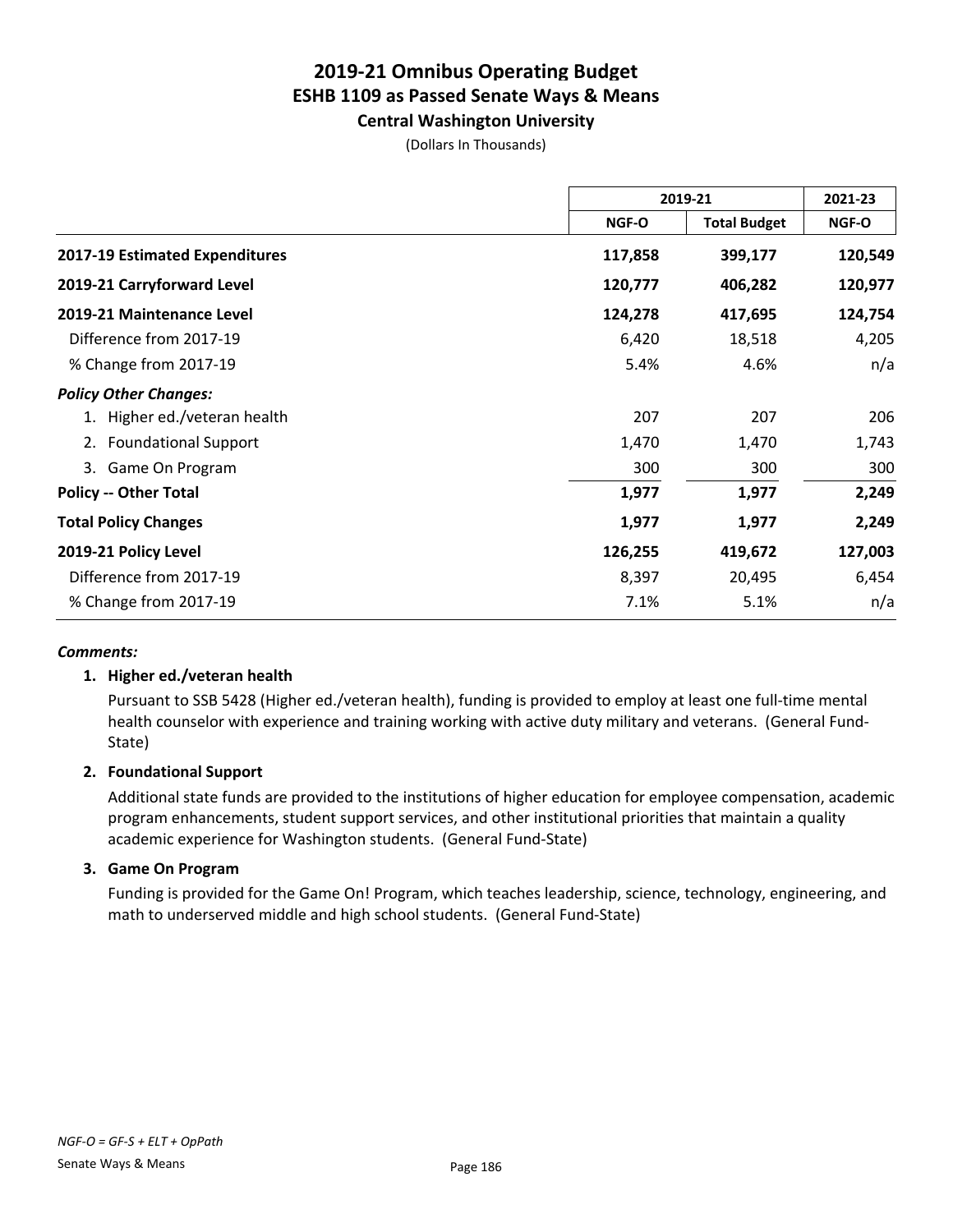**The Evergreen State College**

(Dollars In Thousands)

|                                     | 2019-21                      |              | 2021-23 |
|-------------------------------------|------------------------------|--------------|---------|
|                                     | <b>Total Budget</b><br>NGF-O | <b>NGF-O</b> |         |
| 2017-19 Estimated Expenditures      | 60,184                       | 151,235      | 61,795  |
| 2019-21 Carryforward Level          | 60,802                       | 154,430      | 60,473  |
| 2019-21 Maintenance Level           | 62,593                       | 157,157      | 61,799  |
| Difference from 2017-19             | 2,409                        | 5,922        | 4       |
| % Change from 2017-19               | 4.0%                         | 3.9%         | n/a     |
| <b>Policy Other Changes:</b>        |                              |              |         |
| 1. Higher ed./veteran health        | 156                          | 156          | 156     |
| <b>Foundational Support</b><br>2.   | 1,630                        | 1,630        | 2,063   |
| <b>Support WSIPP Projects</b><br>3. | 209                          | 209          | 81      |
| <b>Policy -- Other Total</b>        | 1,995                        | 1,995        | 2,300   |
| <b>Total Policy Changes</b>         | 1,995                        | 1,995        | 2,300   |
| 2019-21 Policy Level                | 64,588                       | 159,152      | 64,099  |
| Difference from 2017-19             | 4,404                        | 7,917        | 2,305   |
| % Change from 2017-19               | 7.3%                         | 5.2%         | n/a     |

#### *Comments:*

#### **1. Higher ed./veteran health**

Pursuant to SSB 5428 (Higher ed./veteran health), funding is provided to employ at least one full-time mental health counselor with experience and training working with active duty military and veterans. (General Fund-State)

#### **2. Foundational Support**

Additional state funds are provided to the institutions of higher education for employee compensation, academic program enhancements, student support services, and other institutional priorities that maintain a quality academic experience for Washington students. (General Fund-State)

#### **3. Support WSIPP Projects**

Funding is provided to support the cost of six research studies conducted by WSIPP that were originally underestimated. (General Fund-State)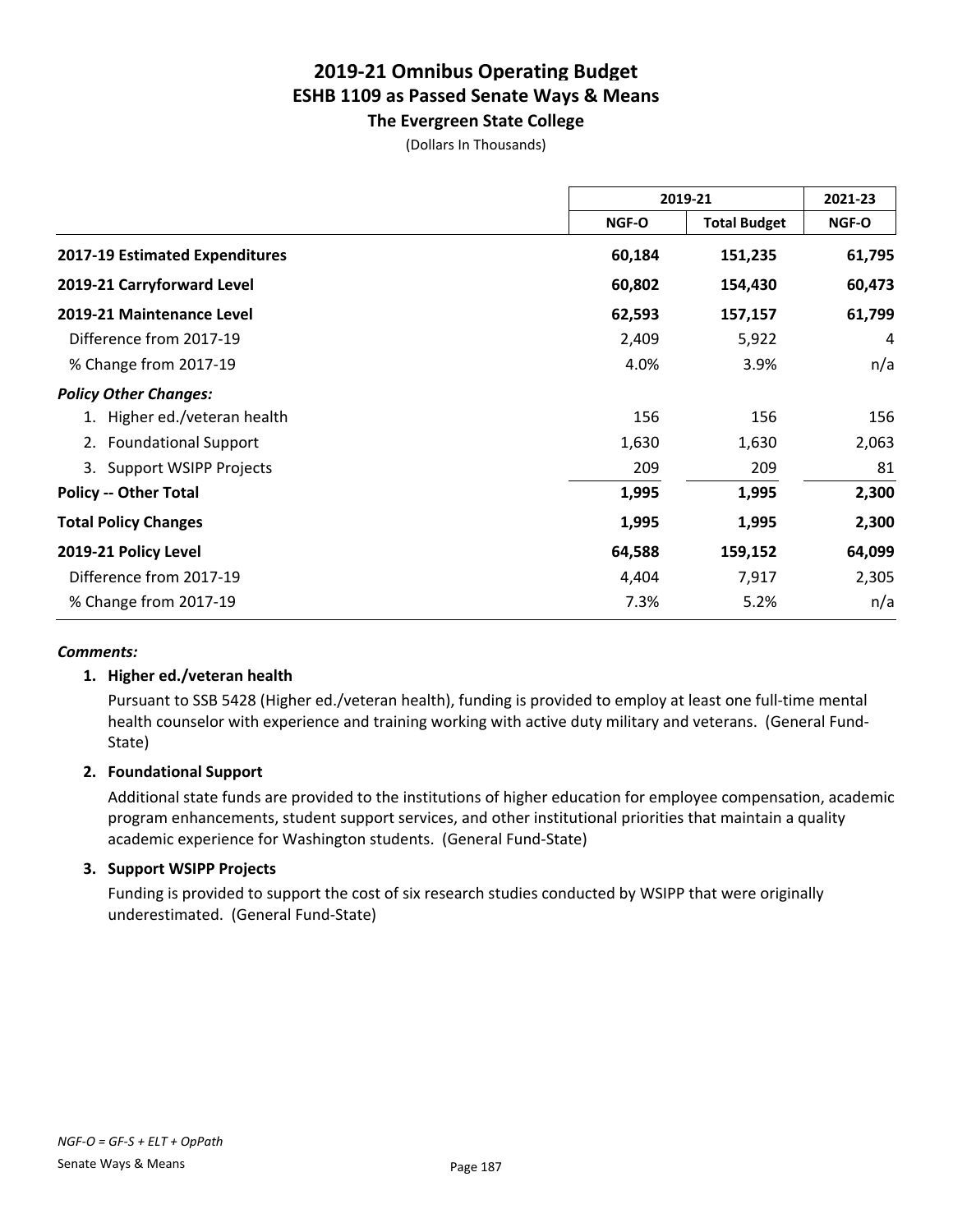**Western Washington University**

(Dollars In Thousands)

|                                   | 2019-21 |                     | 2021-23      |
|-----------------------------------|---------|---------------------|--------------|
|                                   | NGF-O   | <b>Total Budget</b> | <b>NGF-O</b> |
| 2017-19 Estimated Expenditures    | 159,131 | 394,367             | 163,719      |
| 2019-21 Carryforward Level        | 164,730 | 404,919             | 164,997      |
| 2019-21 Maintenance Level         | 167,025 | 408,728             | 167,666      |
| Difference from 2017-19           | 7,894   | 14,361              | 3,946        |
| % Change from 2017-19             | 5.0%    | 3.6%                | n/a          |
| <b>Policy Other Changes:</b>      |         |                     |              |
| 1. Higher ed./veteran health      | 192     | 192                 | 192          |
| <b>Foundational Support</b><br>2. | 1,450   | 1,450               | 1,703        |
| <b>Policy -- Other Total</b>      | 1,642   | 1,642               | 1,895        |
| <b>Total Policy Changes</b>       | 1,642   | 1,642               | 1,895        |
| 2019-21 Policy Level              | 168,667 | 410,370             | 169,561      |
| Difference from 2017-19           | 9,536   | 16,003              | 5,841        |
| % Change from 2017-19             | 6.0%    | 4.1%                | n/a          |

#### *Comments:*

#### **1. Higher ed./veteran health**

Pursuant to SSB 5428 (Higher ed./veteran health), funding is provided to employ at least one full-time mental health counselor with experience and training working with active duty military and veterans. (General Fund-State)

#### **2. Foundational Support**

Additional state funds are provided to the institutions of higher education for employee compensation, academic program enhancements, student support services, and other institutional priorities that maintain a quality academic experience for Washington students. (General Fund-State)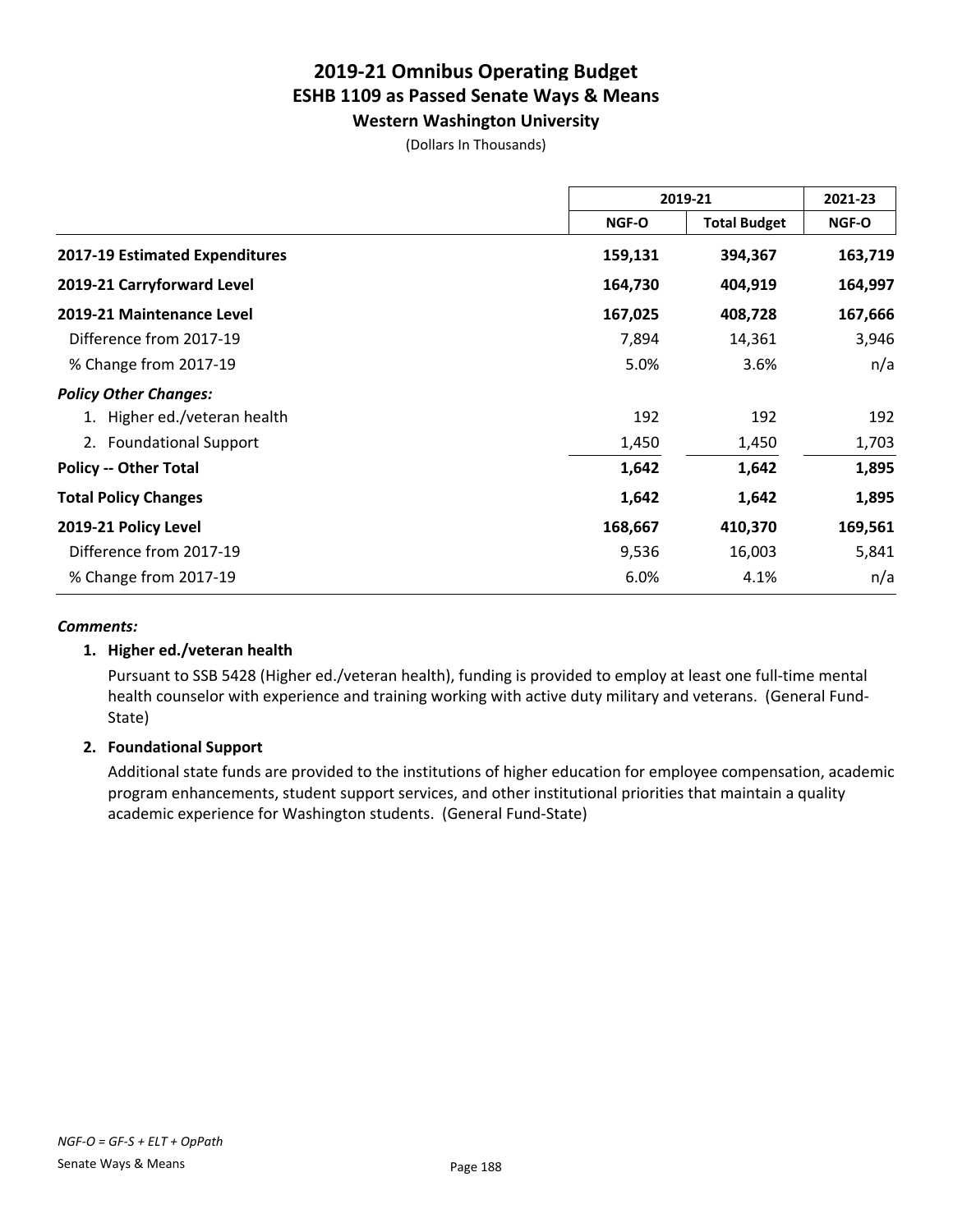**Community & Technical College System**

(Dollars In Thousands)

|                                              | 2019-21   |                     | 2021-23   |
|----------------------------------------------|-----------|---------------------|-----------|
|                                              | NGF-O     | <b>Total Budget</b> | NGF-O     |
| 2017-19 Estimated Expenditures               | 1,400,981 | 3,034,316           | 1,425,125 |
| 2019-21 Carryforward Level                   | 1,433,680 | 3,098,125           | 1,436,012 |
| 2019-21 Maintenance Level                    | 1,488,112 | 3,181,525           | 1,528,661 |
| Difference from 2017-19                      | 87,131    | 147,209             | 103,536   |
| % Change from 2017-19                        | 6.2%      | 4.9%                | n/a       |
| <b>Policy Other Changes:</b>                 |           |                     |           |
| Homeless college students                    | 548       | 548                 | 697       |
| <b>Additional Compensation Support</b><br>2. | 9,000     | 9,000               | 0         |
| Youth Civic Ed and Leadership Progr<br>3.    | 200       | 200                 | 200       |
| <b>Foundational Support</b><br>4.            | 11,050    | 17,050              | 12,018    |
| Simulated Good Manufacturing Pract<br>5.     | 500       | 500                 | $\Omega$  |
| Southwest WA Center of Excellence<br>6.      | 300       | 300                 | 300       |
| <b>BH Workforce Credentialing</b><br>7.      | 300       | 300                 | 300       |
| <b>Policy -- Other Total</b>                 | 21,898    | 27,898              | 13,516    |
| <b>Total Policy Changes</b>                  | 21,898    | 27,898              | 13,516    |
| 2019-21 Policy Level                         | 1,510,010 | 3,209,423           | 1,542,178 |
| Difference from 2017-19                      | 109,029   | 175,107             | 117,052   |
| % Change from 2017-19                        | 7.8%      | 5.8%                | n/a       |

#### *Comments:*

#### **1. Homeless college students**

Pursuant to 2SSB 5800 (Homeless College Students), funding is provided for a pilot program to provide assistance to students experiencing homelessness or who were in the foster care system when they graduated high school. (General Fund-State)

#### **2. Additional Compensation Support**

One-time funding is provided to temporarily replace a portion of tuition expenditures for employee salaries and benefits. (General Fund-State)

#### **3. Youth Civic Ed and Leadership Progr**

Funding is provided for Everett Community College to partner with the Washington State Family and Community Engagement Trust on a youth civic education and leadership program. (General Fund-State)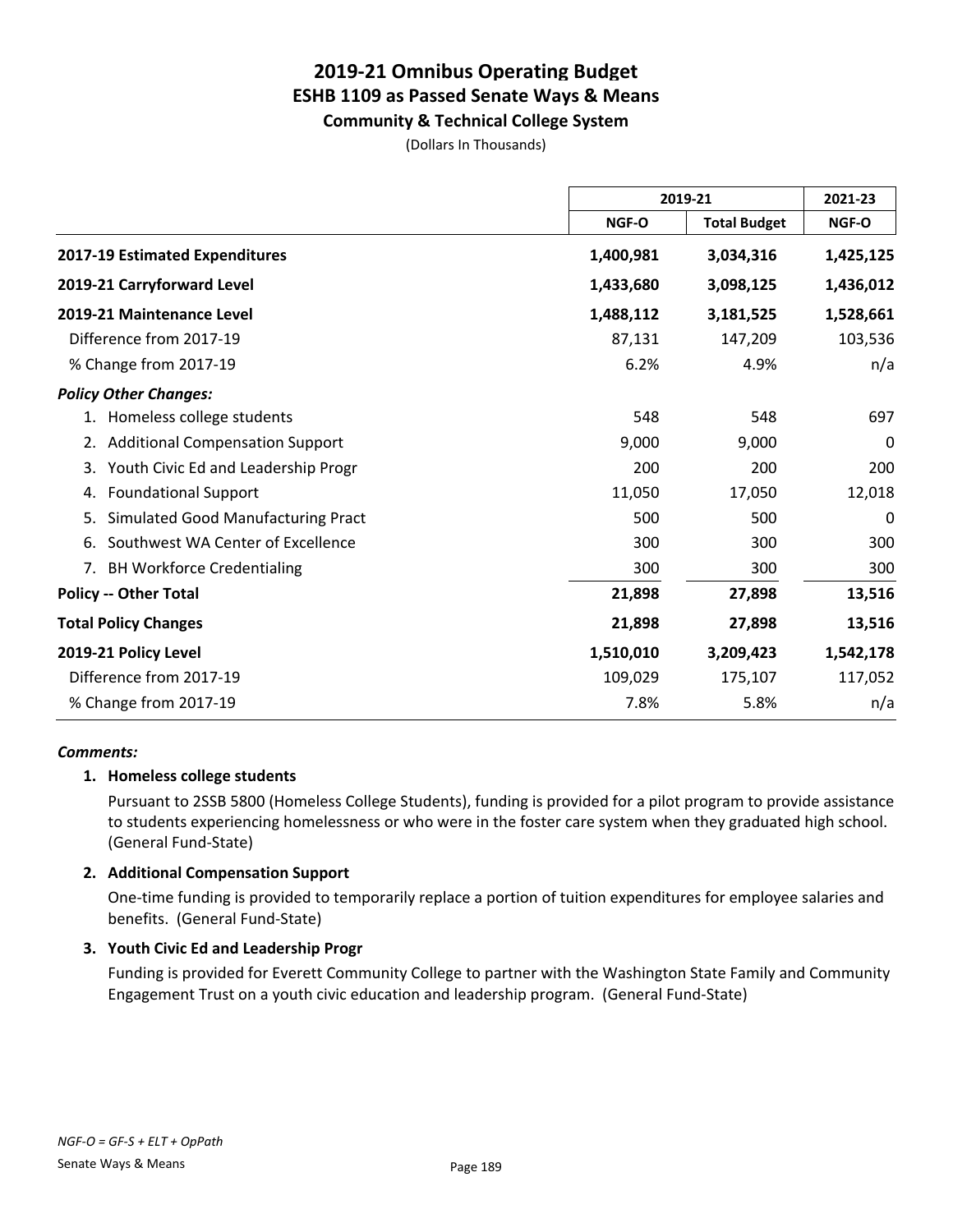**Community & Technical College System**

(Dollars In Thousands)

#### **4. Foundational Support**

Additional state funds are provided to the institutions of higher education for employee compensation, academic program enhancements, student support services, and other institutional priorities that maintain a quality academic experience for Washington students. (General Fund-State; Comm/Tech College Innovation Account-State)

#### **5. Simulated Good Manufacturing Pract**

Funding is provided to purchase equipment for a regional training facility on the campus of AGC Biologics in Bothell to offer a simulated good manufacturing practice (GMP) experience. (General Fund-State)

#### **6. Southwest WA Center of Excellence**

Funding is provided to establish a branch Center of Excellence in Southwest Washington focused on advanced manufacturing. (General Fund-State)

#### **7. BH Workforce Credentialing**

Funding is provided to the Puget Sound Welcome Back Center at Highline College to create a grant program for internationally trained individuals seeking employment in the behavioral health (BH) field in Washington state. (General Fund-State)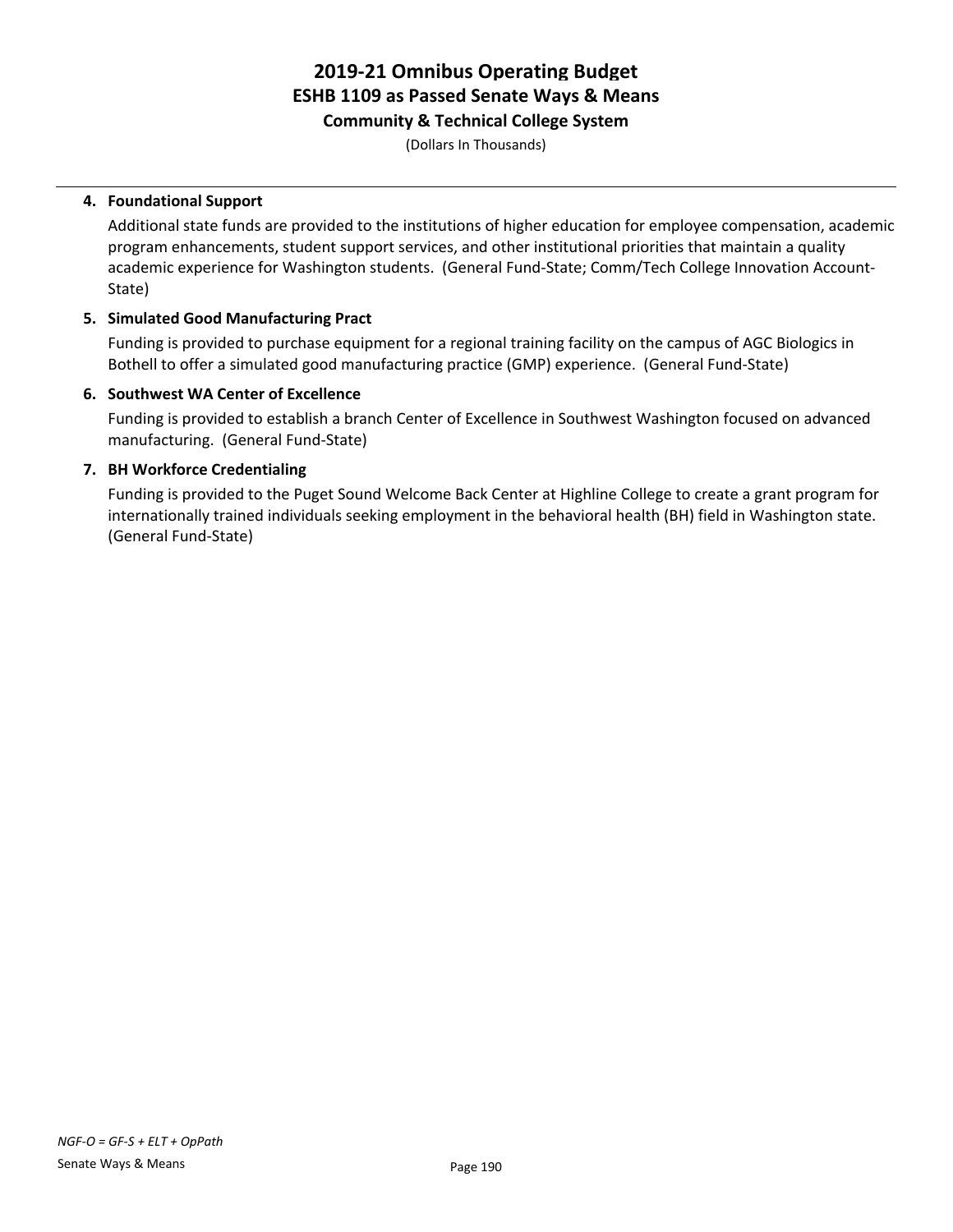### **2019-21 Omnibus Operating Budget ESHB 1109 as Passed Senate Ways & Means State School for the Blind**

(Dollars In Thousands)

|                                | 2019-21 |                     | 2021-23 |
|--------------------------------|---------|---------------------|---------|
|                                | NGF-O   | <b>Total Budget</b> | NGF-O   |
| 2017-19 Estimated Expenditures | 14,546  | 19,277              | 15,234  |
| 2019-21 Carryforward Level     | 14,677  | 21,270              | 14,773  |
| 2019-21 Maintenance Level      | 15,548  | 22,264              | 15,679  |
| Difference from 2017-19        | 1,002   | 2,987               | 446     |
| % Change from 2017-19          | 6.9%    | 15.5%               | n/a     |
| <b>Policy Other Changes:</b>   |         |                     |         |
| 1. School Social Worker        | 234     | 234                 | 235     |
| <b>Policy -- Other Total</b>   | 234     | 234                 | 235     |
| Policy -- Comp Total           | 716     | 716                 | 721     |
| <b>Total Policy Changes</b>    | 950     | 950                 | 956     |
| 2019-21 Policy Level           | 16,498  | 23,214              | 16,635  |
| Difference from 2017-19        | 1,952   | 3,937               | 1,402   |
| % Change from 2017-19          | 13.4%   | 20.4%               | n/a     |

#### *Comments:*

#### **1. School Social Worker**

Funding is provided for the Washington State School for the Blind (WSSB) to hire a licensed clinical social worker to support student mental health, help students adjust to living with a visual impairment, and provide family education and connections to local and regional resources. (General Fund-State)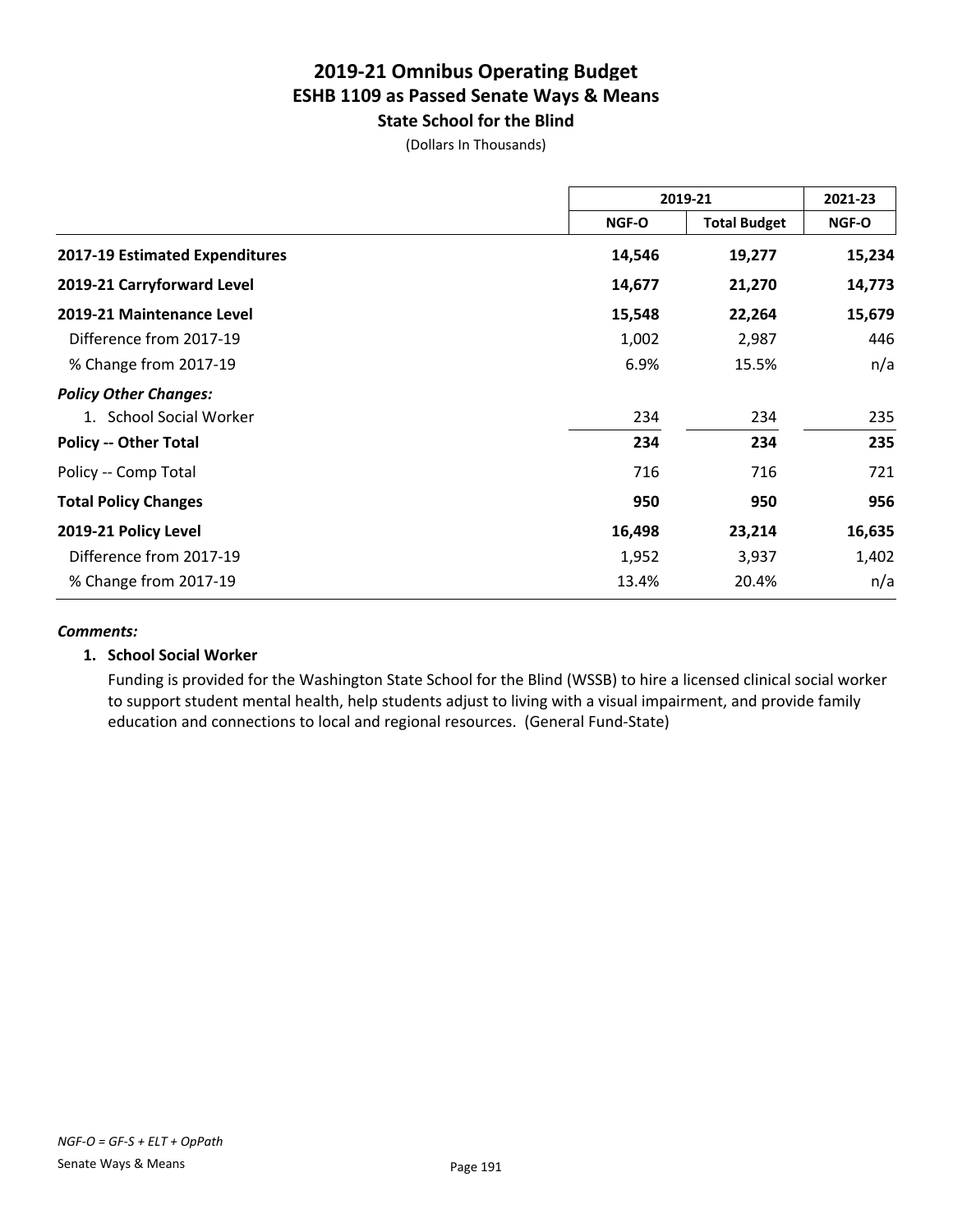### **2019-21 Omnibus Operating Budget ESHB 1109 as Passed Senate Ways & Means Center for Childhood Deafness & Hearing Loss**

(Dollars In Thousands)

|                                      | 2019-21      |                     | 2021-23 |
|--------------------------------------|--------------|---------------------|---------|
|                                      | <b>NGF-O</b> | <b>Total Budget</b> | NGF-O   |
| 2017-19 Estimated Expenditures       | 21,857       | 22,980              | 23,274  |
| 2019-21 Carryforward Level           | 22,689       | 23,813              | 22,845  |
| 2019-21 Maintenance Level            | 24,069       | 25,193              | 24,269  |
| Difference from 2017-19              | 2,212        | 2,213               | 996     |
| % Change from 2017-19                | 10.1%        | 9.6%                | n/a     |
| <b>Policy Other Changes:</b>         |              |                     |         |
| 1. School Social Worker              | 268          | 268                 | 291     |
| <b>CDHL Nutrition Services</b><br>2. | 128          | 128                 | 133     |
| <b>CDHL Transportation</b><br>3.     | 526          | 526                 | 506     |
| 4. WA Career Academy for the Deaf    | 221          | 221                 | 209     |
| <b>Policy -- Other Total</b>         | 1,143        | 1,143               | 1,139   |
| Policy -- Comp Total                 | 530          | 530                 | 533     |
| <b>Total Policy Changes</b>          | 1,673        | 1,673               | 1,672   |
| 2019-21 Policy Level                 | 25,742       | 26,866              | 25,942  |
| Difference from 2017-19              | 3,885        | 3,886               | 2,668   |
| % Change from 2017-19                | 17.8%        | 16.9%               | n/a     |

#### *Comments:*

#### **1. School Social Worker**

Funding is provided to hire a licensed clinical social worker to support student mental health, family education, and connections to local and regional resources. (General Fund-State)

#### **2. CDHL Nutrition Services**

Funding is provided for increased staffing and compensation neccesary to accommodate breakfast meal preparation and services in the cafeteria that were formerly provided in the cottages only. (General Fund-State)

#### **3. CDHL Transportation**

Funding is provided to support increases in contract, salary and goods and services costs for the transportation program. (General Fund-State)

#### **4. WA Career Academy for the Deaf**

Funding is provided for a job coach at the Washington Career Academy, the agency's post-high school program for deaf and hard of hearing individuals between the ages of 18 and 22 who have graduated from high school or hold a GED. (General Fund-State)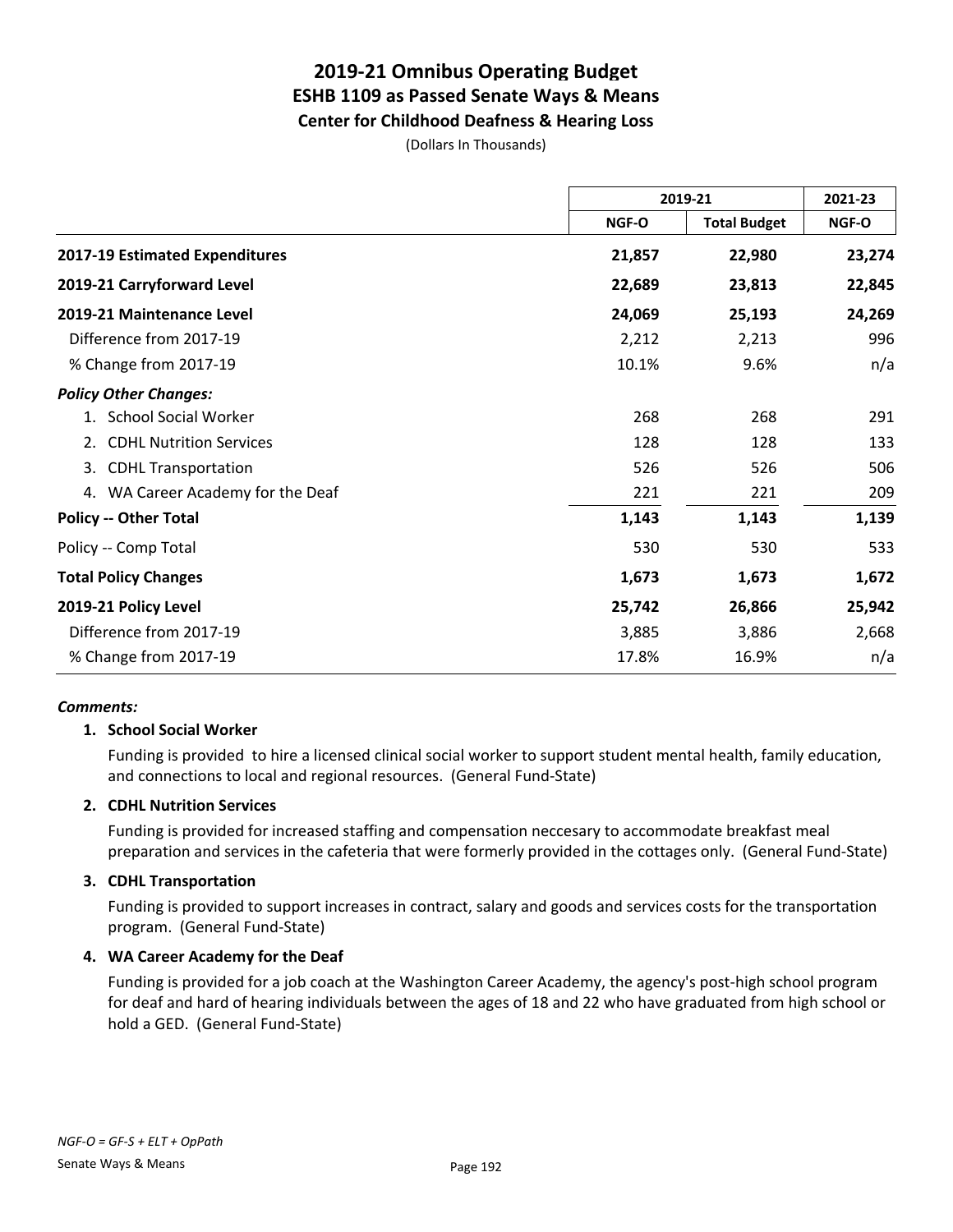### **2019-21 Omnibus Operating Budget ESHB 1109 as Passed Senate Ways & Means Workforce Training & Education Coordinating Board**

(Dollars In Thousands)

|                                  | 2019-21      |                     | 2021-23     |
|----------------------------------|--------------|---------------------|-------------|
|                                  | <b>NGF-O</b> | <b>Total Budget</b> | NGF-O       |
| 2017-19 Estimated Expenditures   | 3,838        | 60,031              | 4,013       |
| 2019-21 Carryforward Level       | 3,596        | 59,821              | 3,337       |
| 2019-21 Maintenance Level        | 3,632        | 59,902              | 3,369       |
| Difference from 2017-19          | $-206$       | $-129$              | -644        |
| % Change from 2017-19            | $-5.4%$      | $-0.2%$             | n/a         |
| <b>Policy Other Changes:</b>     |              |                     |             |
| 1. Postsecondary religious accs. | 28           | 28                  | 0           |
| <b>Policy -- Other Total</b>     | 28           | 28                  | $\mathbf 0$ |
| <b>Total Policy Changes</b>      | 28           | 28                  | $\mathbf 0$ |
| 2019-21 Policy Level             | 3,660        | 59,930              | 3,369       |
| Difference from 2017-19          | -178         | $-101$              | -644        |
| % Change from 2017-19            | -4.6%        | $-0.2%$             | n/a         |

#### *Comments:*

#### **1. Postsecondary religious accs.**

Pursuant to SSB 5166 (Postsecondary religious acc.), funding is provided to develop a policy for private career schools to provide religious accommodation for students to observe and take part in religious holy days or activities. (General Fund-State)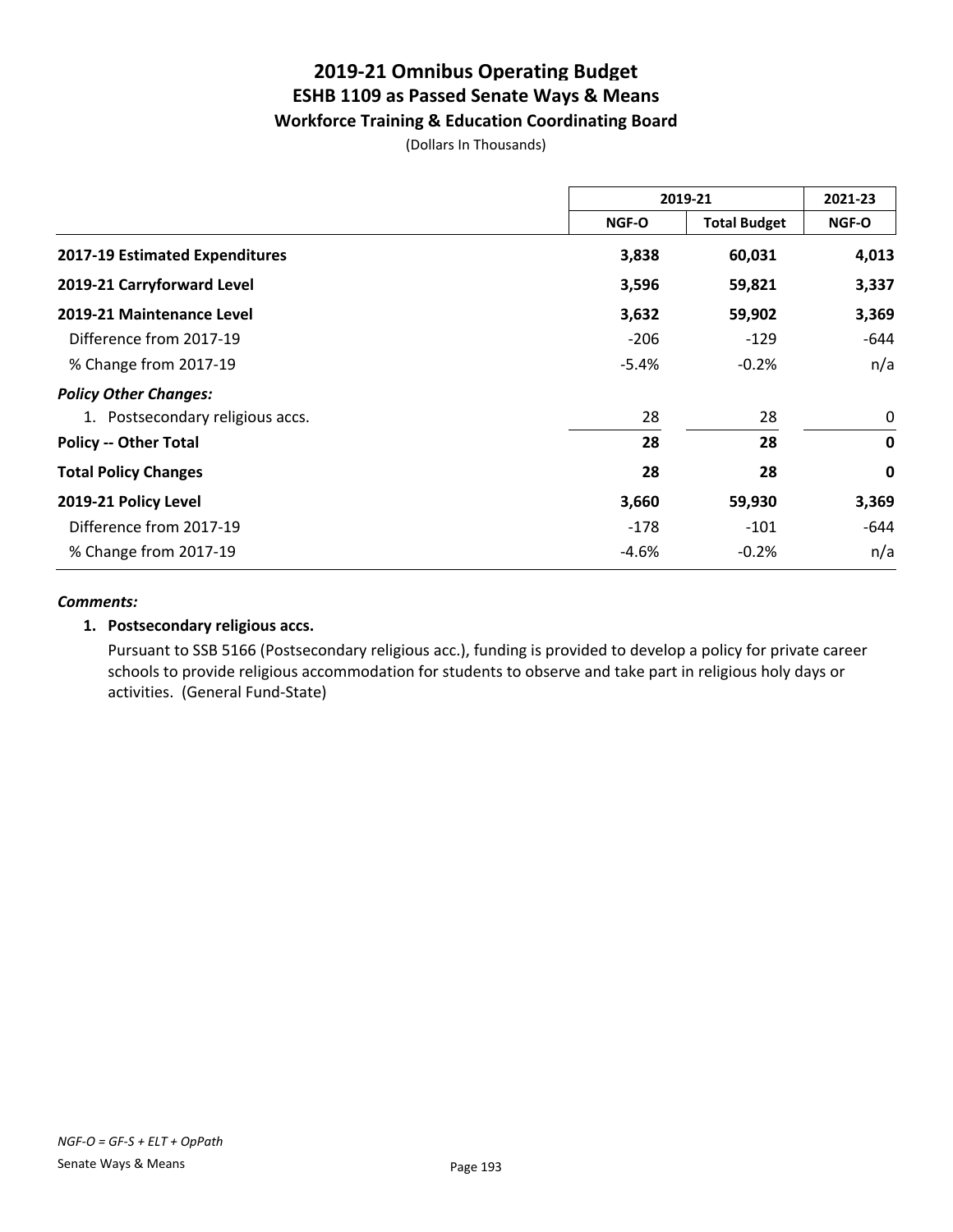**Department of Early Learning**

|                                |            | 2019-21             |              |
|--------------------------------|------------|---------------------|--------------|
|                                | NGF-O      | <b>Total Budget</b> | <b>NGF-O</b> |
| 2017-19 Estimated Expenditures | 170,852    | 358,818             | $\mathbf 0$  |
| 2019-21 Carryforward Level     | 0          | 0                   | $\mathbf 0$  |
| 2019-21 Maintenance Level      | 0          | 0                   | $\mathbf 0$  |
| Difference from 2017-19        | $-170,852$ | $-358.818$          | 0            |
| % Change from 2017-19          | $-100.0\%$ | $-100.0%$           | n/a          |
| 2019-21 Policy Level           | 0          | 0                   | $\mathbf 0$  |
| Difference from 2017-19        | $-170,852$ | $-358.818$          | 0            |
| % Change from 2017-19          | $-100.0%$  | $-100.0\%$          | n/a          |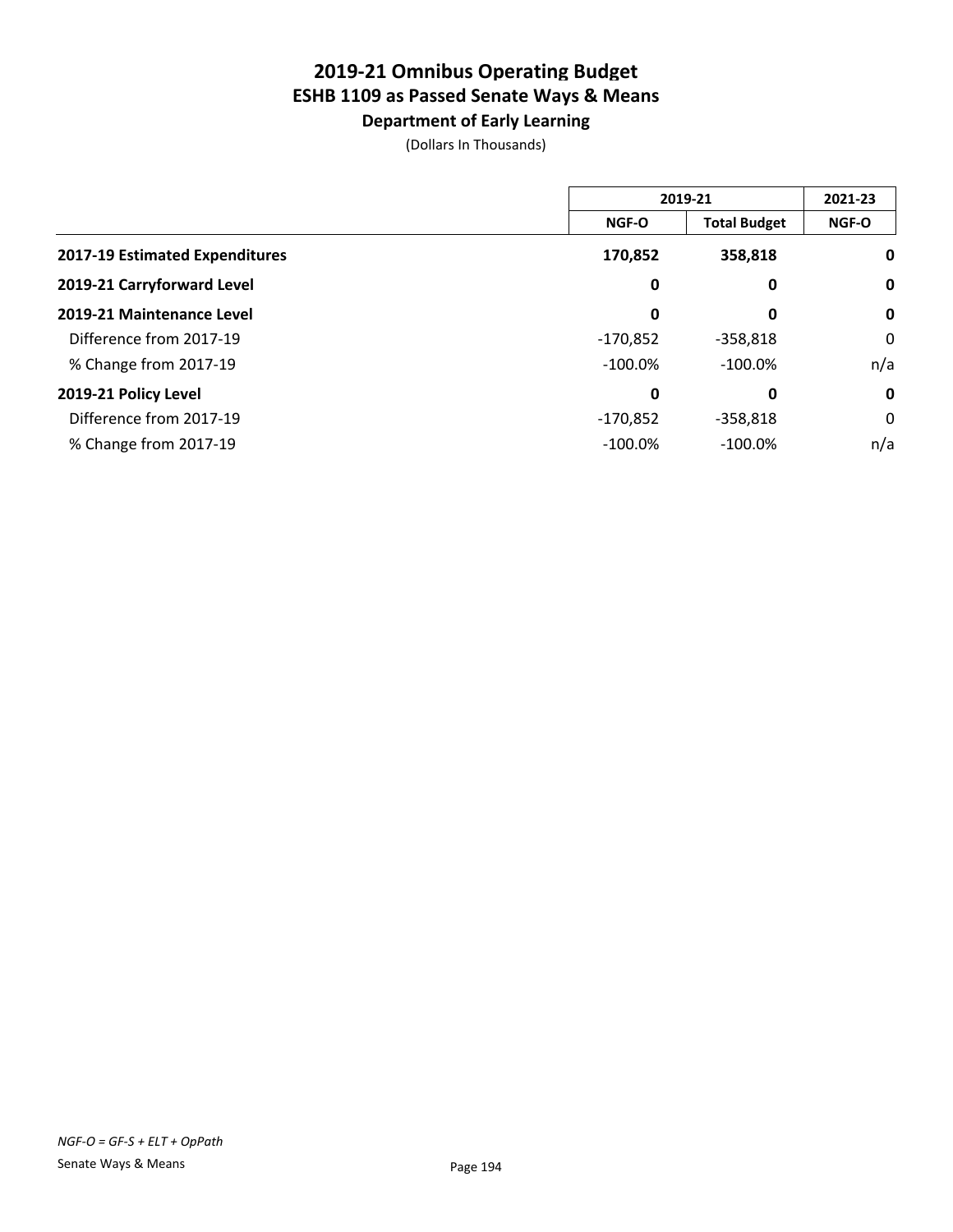**Washington State Arts Commission**

(Dollars In Thousands)

|                                         | 2019-21      |                     | 2021-23 |
|-----------------------------------------|--------------|---------------------|---------|
|                                         | <b>NGF-O</b> | <b>Total Budget</b> | NGF-O   |
| 2017-19 Estimated Expenditures          | 2,990        | 5,284               | 3,164   |
| 2019-21 Carryforward Level              | 2,789        | 5,088               | 2,824   |
| 2019-21 Maintenance Level               | 2,849        | 5,152               | 2,886   |
| Difference from 2017-19                 | $-141$       | $-132$              | $-278$  |
| % Change from 2017-19                   | $-4.7%$      | $-2.5%$             | n/a     |
| <b>Policy Other Changes:</b>            |              |                     |         |
| Maintain Public Art Portal Resource     | 200          | 200                 | 193     |
| Care of State-owned Public Art<br>2.    | 559          | 559                 | 562     |
| Folk Arts Job Stimulation Program<br>3. | 200          | 200                 | 201     |
| 4. Early Learning and Arts Integration  | 496          | 496                 | 652     |
| <b>Policy -- Other Total</b>            | 1,455        | 1,455               | 1,608   |
| <b>Total Policy Changes</b>             | 1,455        | 1,455               | 1,608   |
| 2019-21 Policy Level                    | 4,304        | 6,607               | 4,494   |
| Difference from 2017-19                 | 1,314        | 1,323               | 1,330   |
| % Change from 2017-19                   | 43.9%        | 25.0%               | n/a     |

#### *Comments:*

#### **1. Maintain Public Art Portal Resource**

Funding is provided for maintenance of the My Public Art Portal (arts.wa.gov/my-public-art-portal) that provides access to Washington's state art collection. (General Fund-State)

#### **2. Care of State-owned Public Art**

Funding is provided for two Collections Technicians and support staff to maintain and repair state-owned artworks. (General Fund-State)

#### **3. Folk Arts Job Stimulation Program**

Funding is provided to expand the folk arts job stimulation program, which pairs master practitioners with apprentices to improve their skills and work toward mastery of folk and heritage traditions. (General Fund-State)

#### **4. Early Learning and Arts Integration**

Funding provided for an arts-integration program that encourages kindergarten readiness in partnership with Educational Service Districts (ESDs), the Office of the Superintendent of Public Instruction (OSPI), and the Department of Children, Youth, and Families (DCYF). The arts-integration approach supports the development of early literacy, numeracy, collaboration, and empathy to encourage equal opportunity for all kindergarteners. (General Fund-State)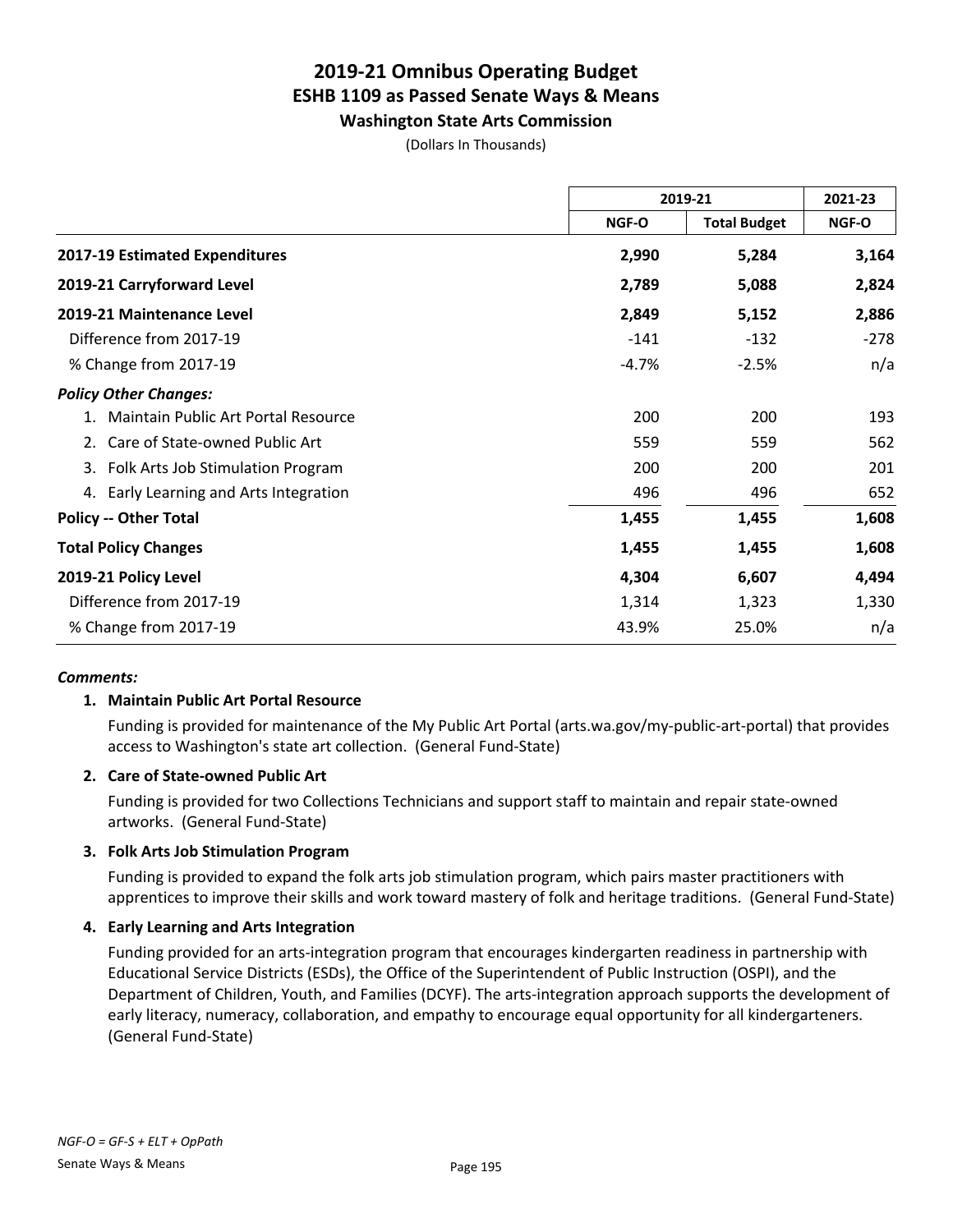**Washington State Historical Society**

(Dollars In Thousands)

|                                | 2019-21 |                     | 2021-23 |
|--------------------------------|---------|---------------------|---------|
|                                | NGF-O   | <b>Total Budget</b> | NGF-O   |
| 2017-19 Estimated Expenditures | 5,307   | 8,018               | 5,702   |
| 2019-21 Carryforward Level     | 5,440   | 8,187               | 5,398   |
| 2019-21 Maintenance Level      | 5,469   | 8,222               | 5,428   |
| Difference from 2017-19        | 162     | 204                 | -274    |
| % Change from 2017-19          | 3.1%    | 2.5%                | n/a     |
| <b>Policy Other Changes:</b>   |         |                     |         |
| 1. General Operations          | 1,000   | 1,000               | 1,006   |
| <b>Policy -- Other Total</b>   | 1,000   | 1,000               | 1,006   |
| <b>Total Policy Changes</b>    | 1,000   | 1,000               | 1,006   |
| 2019-21 Policy Level           | 6,469   | 9,222               | 6,434   |
| Difference from 2017-19        | 1,162   | 1,204               | 732     |
| % Change from 2017-19          | 21.9%   | 15.0%               | n/a     |

#### *Comments:*

#### **1. General Operations**

Funding is provided for general support and operations of the Washington State Historical Society. (General Fund-State)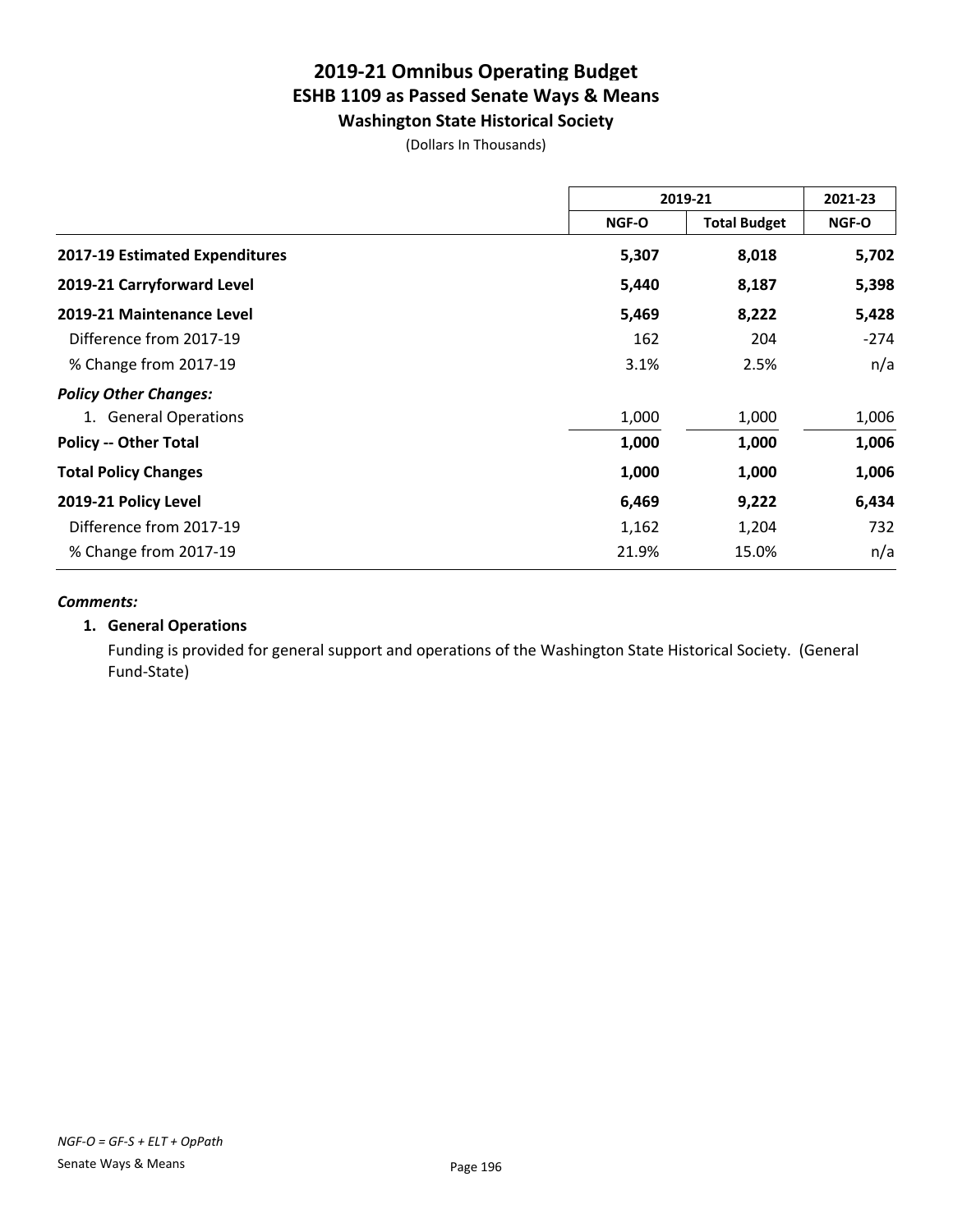**Eastern Washington State Historical Society**

(Dollars In Thousands)

|                                | 2019-21 |                     | 2021-23 |
|--------------------------------|---------|---------------------|---------|
|                                | NGF-O   | <b>Total Budget</b> | NGF-O   |
| 2017-19 Estimated Expenditures | 4,018   | 7,617               | 4,210   |
| 2019-21 Carryforward Level     | 4,232   | 7,864               | 4,267   |
| 2019-21 Maintenance Level      | 4,395   | 8,041               | 4,434   |
| Difference from 2017-19        | 377     | 424                 | 223     |
| % Change from 2017-19          | 9.4%    | 5.6%                | n/a     |
| <b>Policy Other Changes:</b>   |         |                     |         |
| 1. General Operations          | 1,000   | 1,000               | 1,006   |
| <b>Policy -- Other Total</b>   | 1,000   | 1,000               | 1,006   |
| <b>Total Policy Changes</b>    | 1,000   | 1,000               | 1,006   |
| 2019-21 Policy Level           | 5,395   | 9,041               | 5,440   |
| Difference from 2017-19        | 1,377   | 1,424               | 1,230   |
| % Change from 2017-19          | 34.3%   | 18.7%               | n/a     |

#### *Comments:*

#### **1. General Operations**

Funding is provided for general support and operations of the Eastern Washington State Historical Society. (General Fund-State)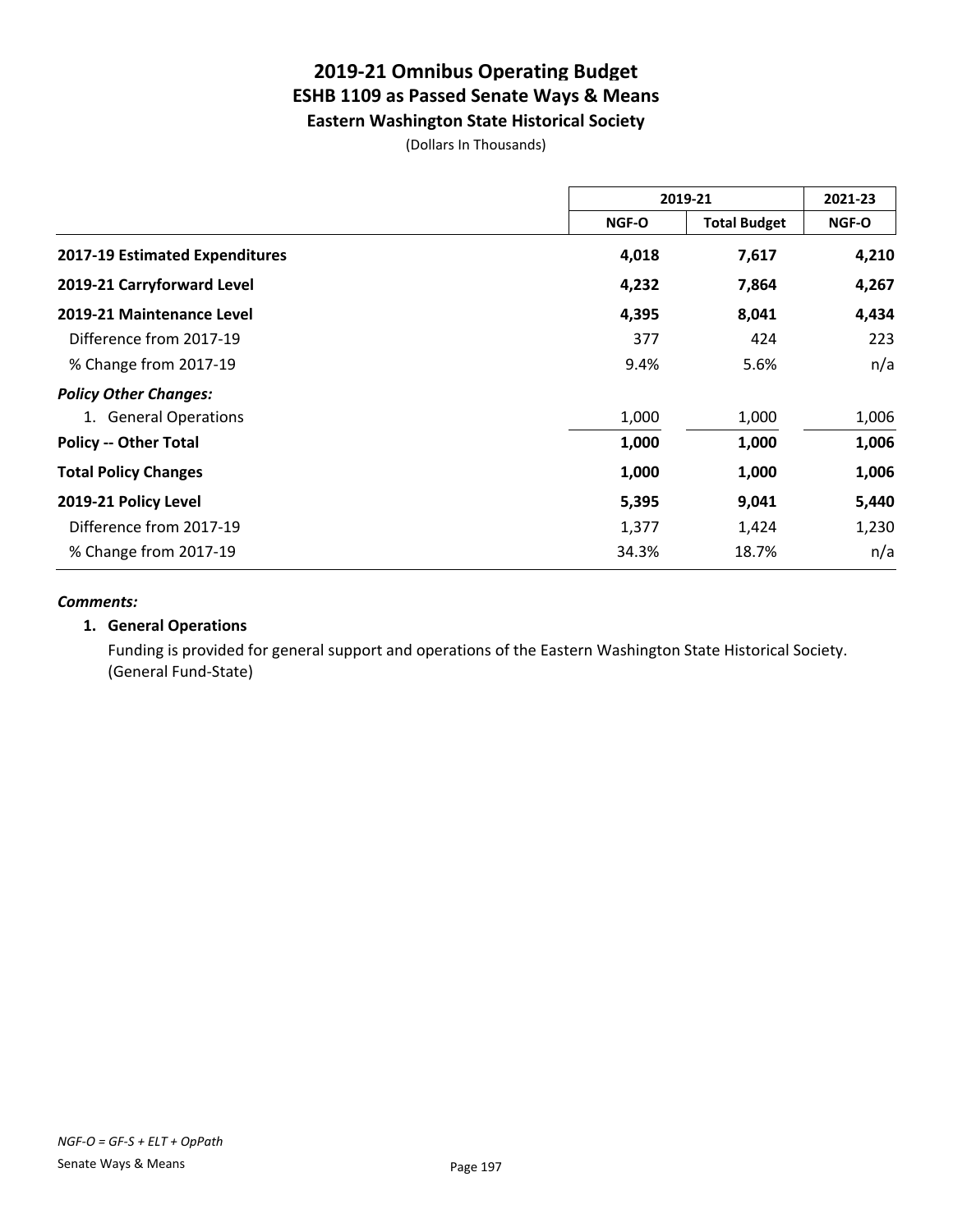**Bond Retirement and Interest** (Dollars In Thousands)

|                                       | 2019-21      |                     | 2021-23      |
|---------------------------------------|--------------|---------------------|--------------|
|                                       | <b>NGF-O</b> | <b>Total Budget</b> | <b>NGF-O</b> |
| <b>2017-19 Estimated Expenditures</b> | 2,293,796    | 2,488,239           | 2,335,328    |
| 2019-21 Carryforward Level            | 2,372,707    | 2,564,670           | 2,351,168    |
| 2019-21 Maintenance Level             | 2,421,604    | 2,583,010           | 2,493,731    |
| Difference from 2017-19               | 127,808      | 94,771              | 158,403      |
| % Change from 2017-19                 | 5.6%         | 3.8%                | n/a          |
| <b>Policy Other Changes:</b>          |              |                     |              |
| 1. Debt Service on New Projects       | 45,724       | 45,724              | 299,817      |
| <b>Policy -- Other Total</b>          | 45,724       | 45,724              | 299,817      |
| <b>Total Policy Changes</b>           | 45,724       | 45,724              | 299,817      |
| 2019-21 Policy Level                  | 2,467,328    | 2,628,734           | 2,793,548    |
| Difference from 2017-19               | 173,532      | 140,495             | 458,220      |
| % Change from 2017-19                 | 7.6%         | 5.6%                | n/a          |

#### *Comments:*

### **1. Debt Service on New Projects**

Funding is provided for debt service on new bonds. (General Fund-State)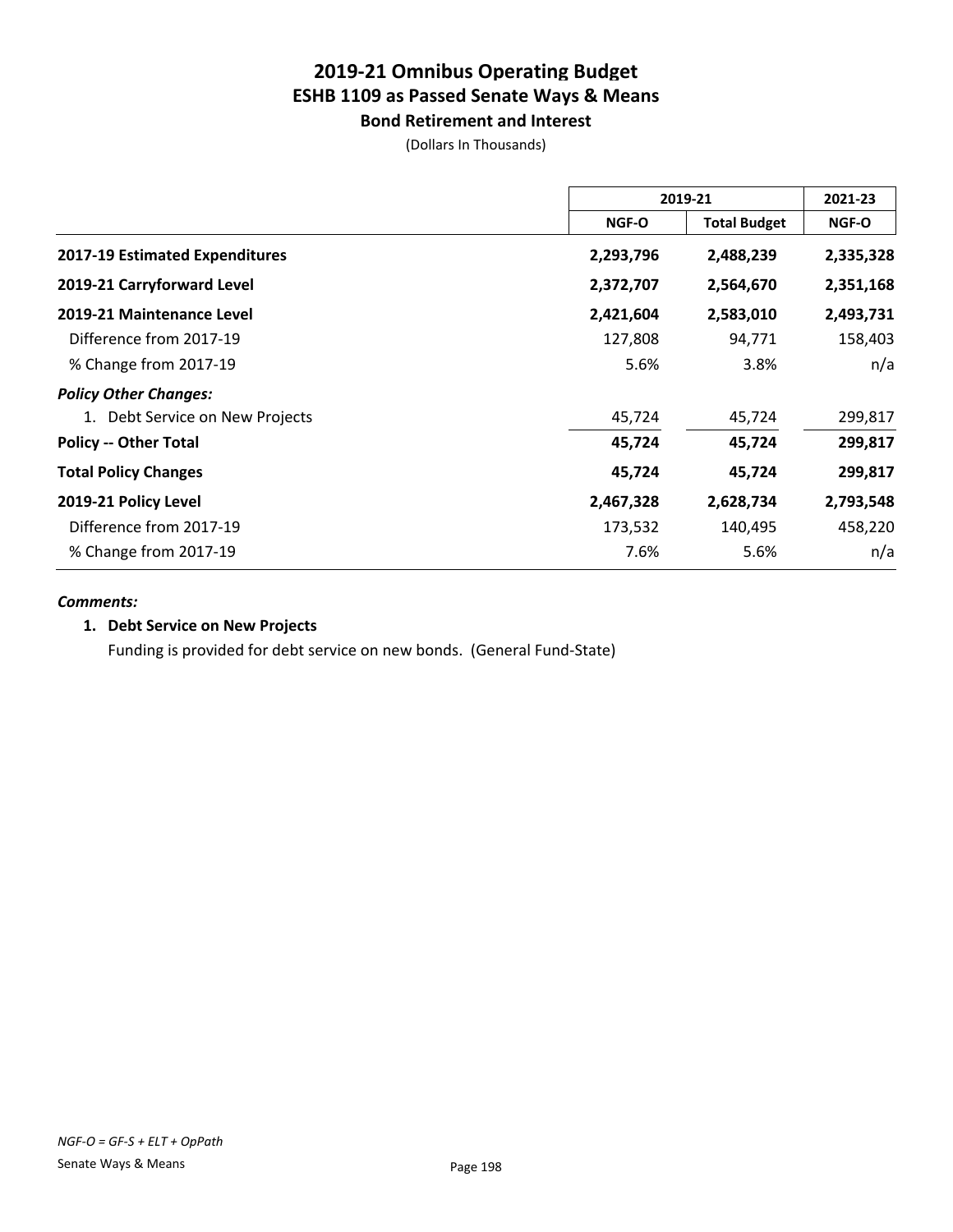**Special Appropriations to the Governor**

(Dollars In Thousands)

|                                                  |           | 2019-21             |             |
|--------------------------------------------------|-----------|---------------------|-------------|
|                                                  | NGF-O     | <b>Total Budget</b> | NGF-O       |
| 2017-19 Estimated Expenditures                   | 192,244   | 219,688             | 206,591     |
| 2019-21 Carryforward Level                       | 117,061   | 121,267             | 118,257     |
| 2019-21 Maintenance Level                        | 110,273   | 110,273             | 111,408     |
| Difference from 2017-19                          | $-81,971$ | $-109,415$          | $-95,183$   |
| % Change from 2017-19                            | $-42.6%$  | $-49.8%$            | n/a         |
| <b>Policy Other Changes:</b>                     |           |                     |             |
| 1. Cancer Research Endowment                     | 6,393     | 6,393               | 0           |
| School Employees Benefits Board<br>2.            | 10,000    | 10,000              | 0           |
| Home Visiting Service Account<br>3.              | 4,978     | 4,978               | 5,009       |
| <b>IT Pool</b><br>4.                             | 19,900    | 103,790             | $\mathbf 0$ |
| Lease Cost Pool<br>5.                            | 11,489    | 20,535              | $\mathbf 0$ |
| No Child Left Inside<br>6.                       | 500       | 500                 | 503         |
| Northeast WA Wolf-Livestock Account<br>7.        | 512       | 512                 | 0           |
| <b>Extraordinary Criminal Justice Cost</b><br>8. | 958       | 958                 | 0           |
| <b>Efficiencies in State Spending</b><br>9.      | $-52,441$ | $-237,453$          | $-70,367$   |
| <b>Temporary SST Mitigation</b><br>10.           | 8,132     | 8,132               | 4,558       |
| 11. WA State Gambling Commn Taskforce            | 100       | 100                 | 0           |
| <b>Policy -- Other Total</b>                     | 10,521    | $-81,555$           | $-60,297$   |
| Policy -- Central Svcs Total                     | 51,037    | 82,335              | 51,024      |
| <b>Total Policy Changes</b>                      | 61,558    | 780                 | $-9,273$    |
| 2019-21 Policy Level                             | 171,831   | 111,053             | 102,135     |
| Difference from 2017-19                          | $-20,413$ | $-108,635$          | $-104,456$  |
| % Change from 2017-19                            | $-10.6%$  | $-49.4%$            | n/a         |

#### *Comments:*

#### **1. Cancer Research Endowment**

Pursuant to RCW 43.348.080, moneys are appropriated to be expended into the Andy Hill Cancer Research Endowment Fund Match Transfer Account to provide matching funds for the cancer research endowment program. Senate Bill 5986 (vapor and heated tobacco/tax) will deposit additional moneys into the account that will bring the total amount available for matching funds to four million five hundred thousand dollars each fiscal year. (General Fund-State)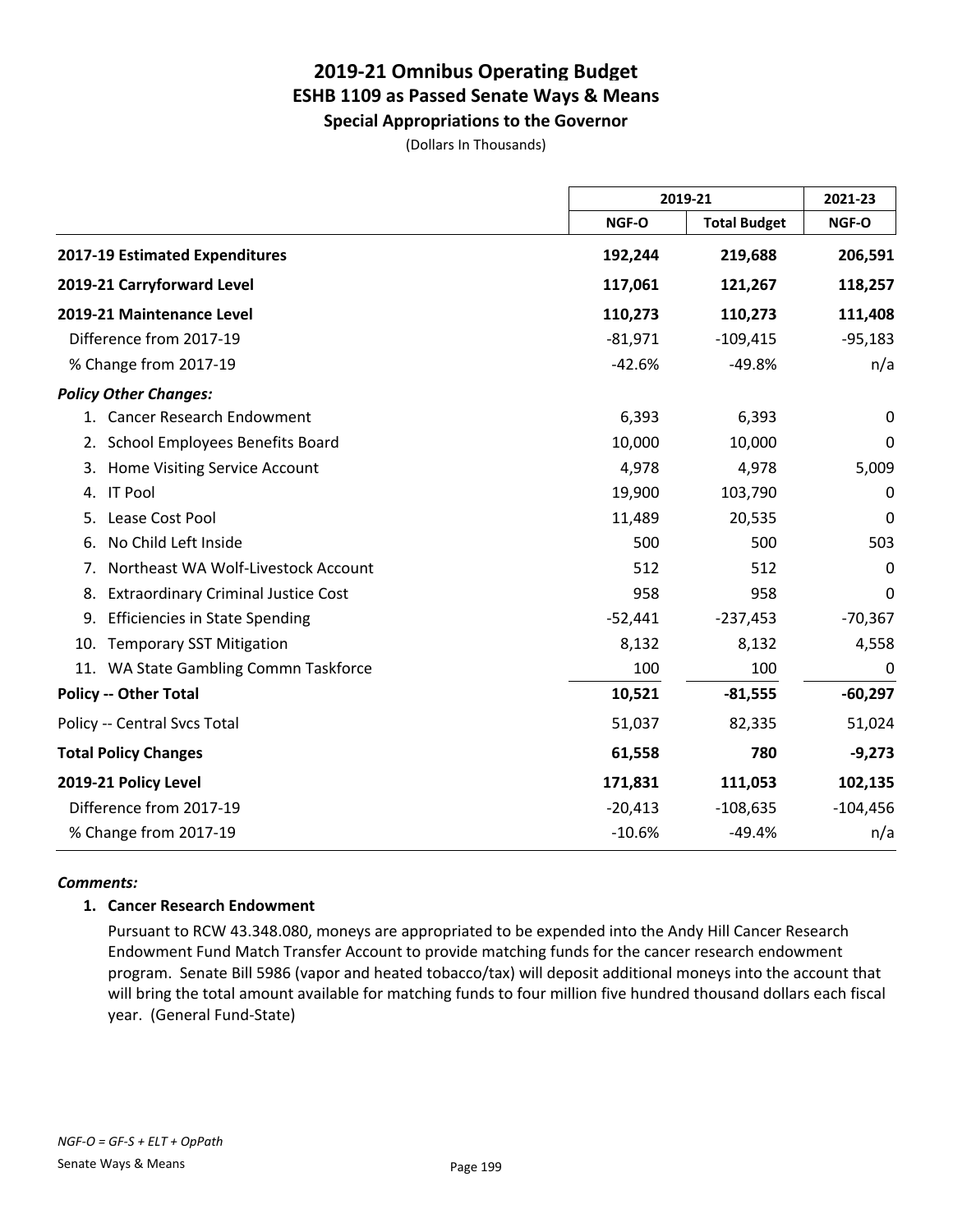#### **Special Appropriations to the Governor**

(Dollars In Thousands)

#### **2. School Employees Benefits Board**

The Health Care Authority (HCA) has been directed to develop a School Employees' Benefits program. Health care premium payments will not begin until January 2020, so the HCA requires continuing start-up funding for the period of July 2019 to January 2020. It is intended that the appropriation be repaid, with interest, during the 2021-23 fiscal biennium. (General Fund-State)

#### **3. Home Visiting Service Account**

General Fund-State moneys are appropriated for expenditure to the Home Visiting Services Account for additional slots. (General Fund-State)

#### **4. IT Pool**

An information technology pool is created. The Office of Financial Management will allocate funds from the pool to state agencies for selected projects, subject to approval by the State Chief Information Officer. (General Fund-State; General Fund-Federal; General Fund-Local; other accounts)

#### **5. Lease Cost Pool**

A lease cost pool is created. The Office of Financial Management will allocate funds from the pool to state agencies for costs related to lease payments, relocation, furniture, equipment and tenant improvements. (General Fund-State; General Fund-Federal; General Fund-Fam Supt; other accounts)

#### **6. No Child Left Inside**

Additional General Fund-State moneys are appropriated to the Outdoor Education and Recreation Program Account for the No Child Left Inside Program that provides grants to public agencies and nonprofit organizations to offer outdoor educational opportunities to schools pursuant to RCW 79A.05.351. (General Fund-State)

#### **7. Northeast WA Wolf-Livestock Account**

General Fund-State moneys are appropriated for expenditure to the Northeast Washington Wolf-Livestock Management Account created in Chapter 257, Laws of 2017 (ESHB 2126) for the deployment of nonlethal wolf deterrence resources. (General Fund-State)

#### **8. Extraordinary Criminal Justice Cost**

In accordance with RCW 43.330.190, funding is provided for the Office of Financial Management to distribute funds to Mason, Thurston and Yakima counties for extraordinary criminal justice costs for aggravated murder cases. (General Fund-State)

#### **9. Efficiencies in State Spending**

Funding is adjusted for agency and institution appropriations to reflect savings from actions taken to lower overtime costs, professional service contracts, travel, goods and services, and capital outlays by one and one-half percent in fiscal year 2020 and three percent in fiscal year 2021. If agency or client service delivery needs require a deviation from the cost centers identified in this section, agencies and institutions may modify spending in an alternate manner to achieve the required savings. (General Fund-State; General Fund-Federal; General Fund-Local; other accounts)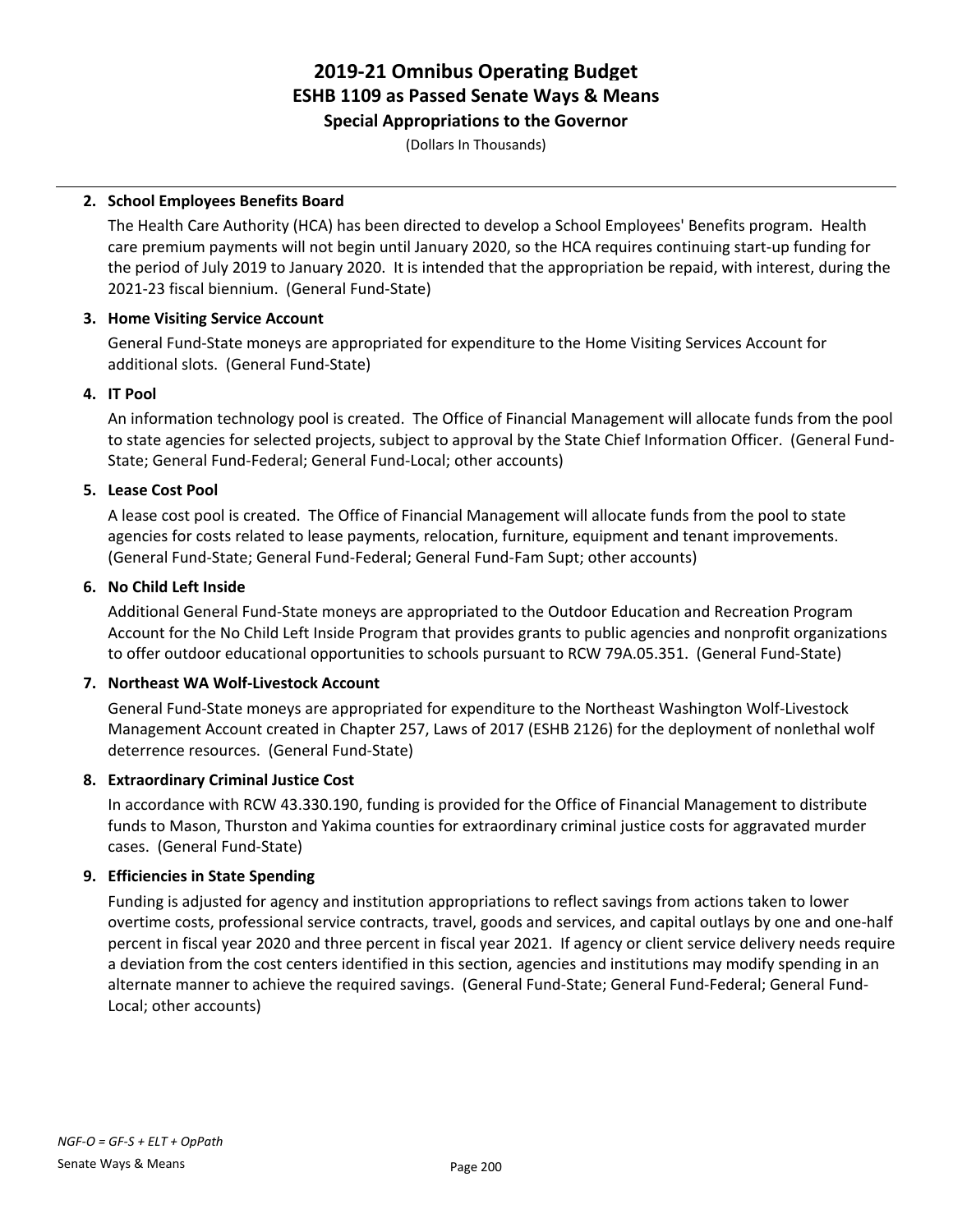**Special Appropriations to the Governor**

(Dollars In Thousands)

#### **10. Temporary SST Mitigation**

Funding is provided to cities that are disproportionately impacted when streamlined sales tax mitigation payments are scheduled to end in October, 2019. Temporary funding is provided over a four year period, gradually decreasing each fiscal year. (General Fund-State)

#### **11. WA State Gambling Commn Taskforce**

Funding is provided for the Gambling Commission, on behalf of the joint legislative task force on problem gambling, to contract with an independent facilitator to implement Engrossed Substitute House Bill 1880 (problem gambling). (General Fund-State)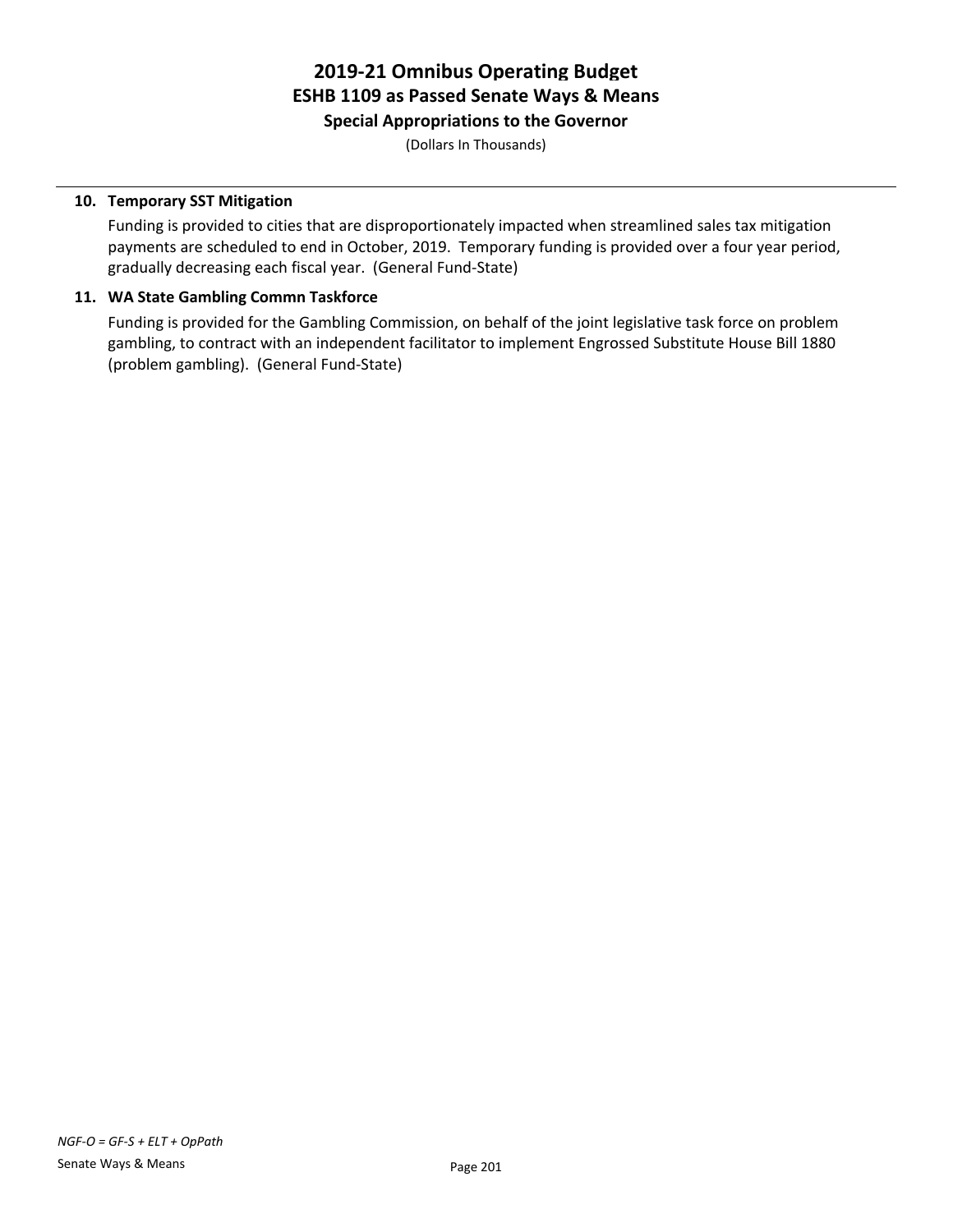### **Sundry Claims**

|                                |              | 2019-21             |              |
|--------------------------------|--------------|---------------------|--------------|
|                                | <b>NGF-O</b> | <b>Total Budget</b> | <b>NGF-O</b> |
| 2017-19 Estimated Expenditures | 159          | 159                 | $\mathbf 0$  |
| 2019-21 Carryforward Level     | 0            | 0                   | $\mathbf 0$  |
| 2019-21 Maintenance Level      | 0            | 0                   | $\mathbf 0$  |
| Difference from 2017-19        | $-159$       | $-159$              | 0            |
| % Change from 2017-19          | $-100.0\%$   | $-100.0%$           | n/a          |
| 2019-21 Policy Level           | 0            | 0                   | $\mathbf 0$  |
| Difference from 2017-19        | $-159$       | $-159$              | 0            |
| % Change from 2017-19          | $-100.0\%$   | $-100.0\%$          | n/a          |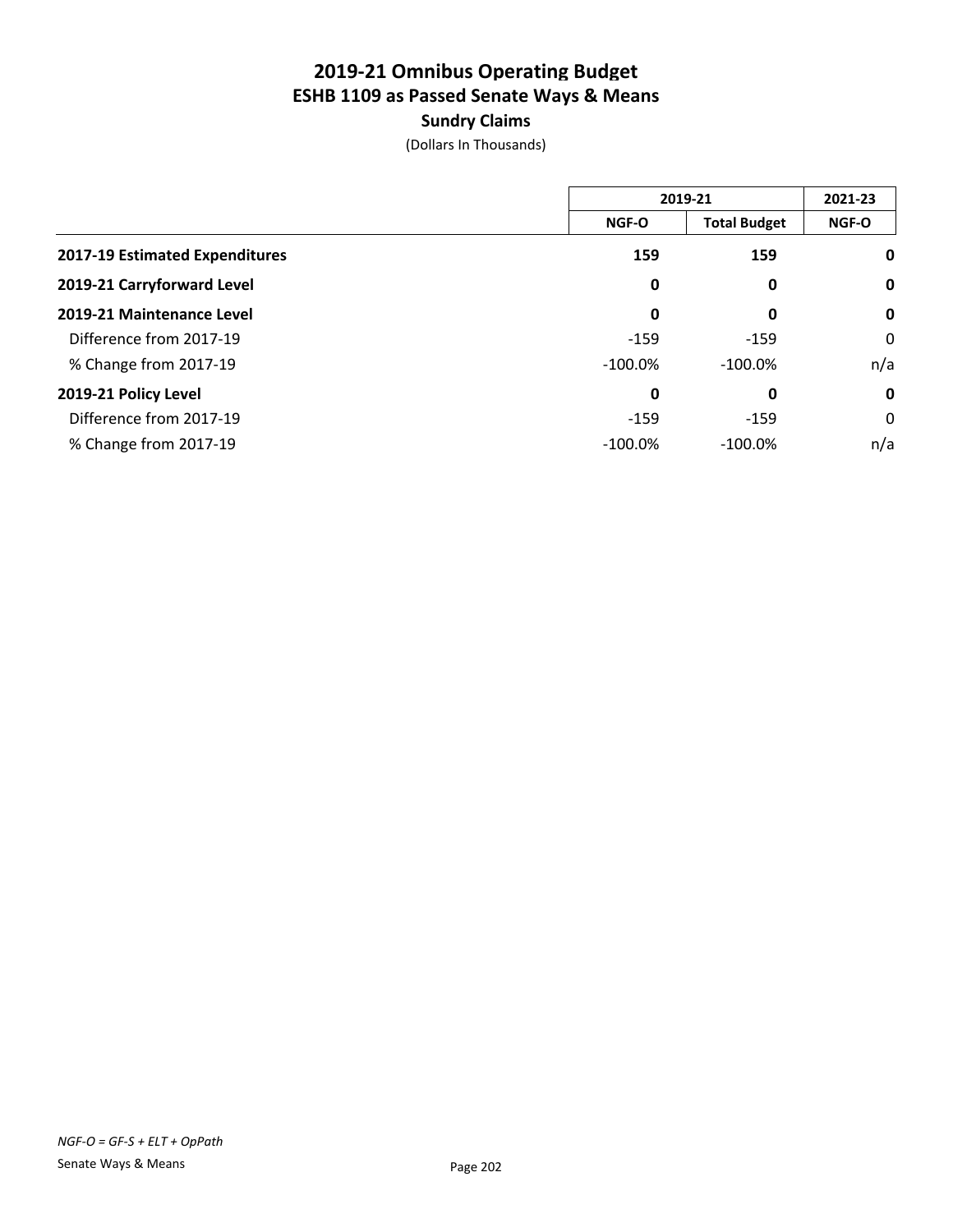**State Employee Compensation Adjustments**

|                                | 2019-21    |                     | 2021-23   |
|--------------------------------|------------|---------------------|-----------|
|                                | NGF-O      | <b>Total Budget</b> | NGF-O     |
| 2017-19 Estimated Expenditures | 2,900      | 1,000               | 5,837     |
| 2019-21 Carryforward Level     | 5,800      | 2,000               | 5,837     |
| 2019-21 Maintenance Level      | 0          | 0                   | 462,620   |
| Difference from 2017-19        | $-2,900$   | $-1,000$            | 456,783   |
| % Change from 2017-19          | $-100.0\%$ | $-100.0%$           | n/a       |
| Policy -- Comp Total           | 462,041    | 1,148,943           | 563,512   |
| <b>Total Policy Changes</b>    | 462,041    | 1,148,943           | 563,512   |
| 2019-21 Policy Level           | 462,041    | 1,148,943           | 1,026,131 |
| Difference from 2017-19        | 459,141    | 1,147,943           | 1,020,295 |
| % Change from 2017-19          | 15,832.4%  | 114,794.3%          | n/a       |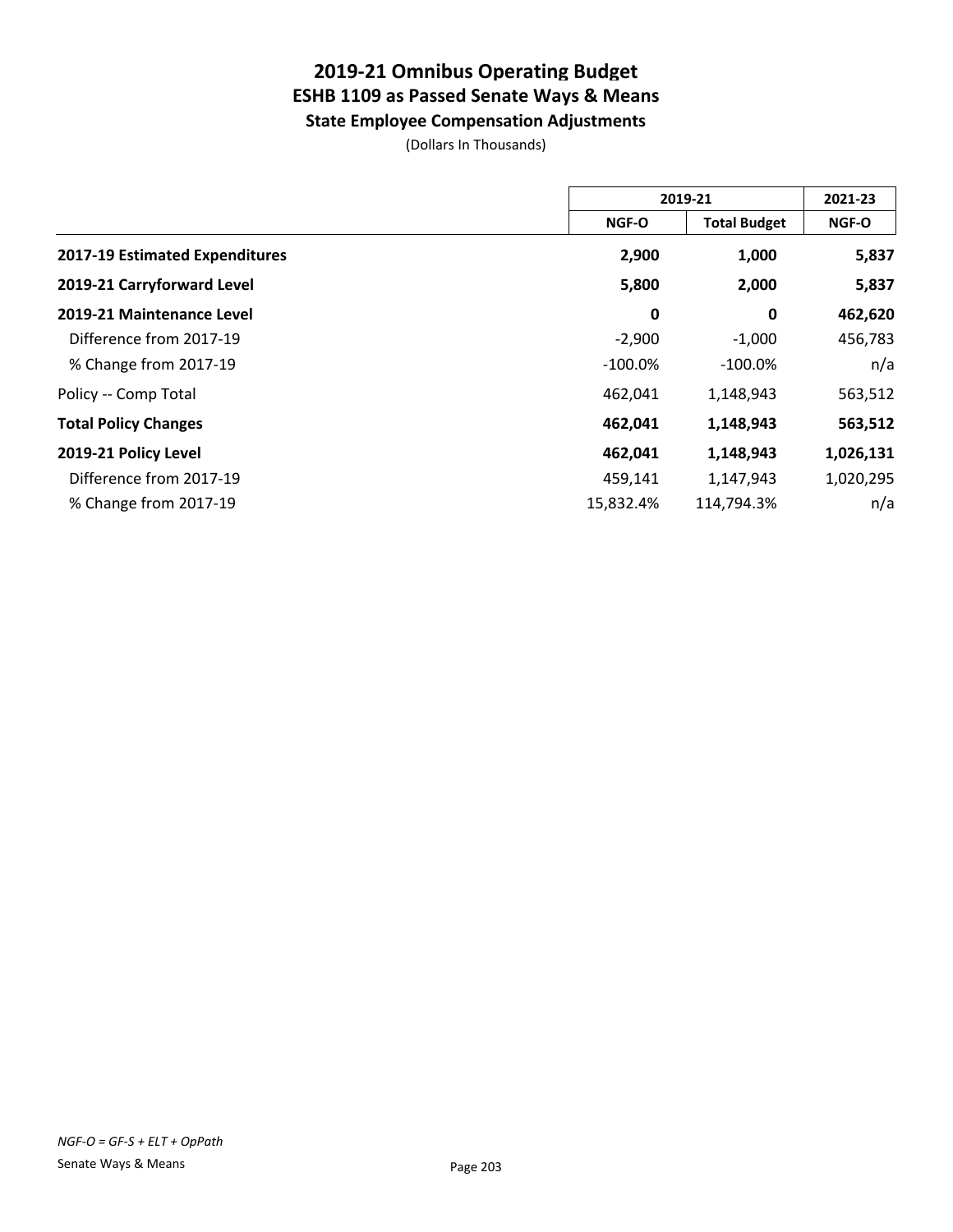**Contributions to Retirement Systems**

(Dollars In Thousands)

|                                       | 2019-21      |                     | 2021-23      |
|---------------------------------------|--------------|---------------------|--------------|
|                                       | <b>NGF-O</b> | <b>Total Budget</b> | <b>NGF-O</b> |
| 2017-19 Estimated Expenditures        | 161,800      | 161,800             | 166,142      |
| 2019-21 Carryforward Level            | 165,302      | 165,302             | 166,343      |
| 2019-21 Maintenance Level             | 214,200      | 214,200             | 217,843      |
| Difference from 2017-19               | 52,400       | 52,400              | 51,701       |
| % Change from 2017-19                 | 32.4%        | 32.4%               | n/a          |
| <b>Policy Other Changes:</b>          |              |                     |              |
| Pension Funding Stabilization Acct    | $-13,855$    | 0                   | 0            |
| Local Public Safety Account<br>2.     | $-50,000$    | $-50,000$           | $-50,000$    |
| Vol. Fire Relief & Pension Fund<br>3. | 0            | 15,532              | 0            |
| <b>Policy -- Other Total</b>          | -63,855      | $-34,468$           | $-50,000$    |
| <b>Total Policy Changes</b>           | $-63,855$    | $-34,468$           | $-50,000$    |
| 2019-21 Policy Level                  | 150,345      | 179,732             | 167,843      |
| Difference from 2017-19               | $-11,455$    | 17,932              | 1,701        |
| % Change from 2017-19                 | $-7.1%$      | 11.1%               | n/a          |

#### *Comments:*

#### **1. Pension Funding Stabilization Acct**

One-time funding is provided for contributions to the Judicial Retirement System from the anticipated fund balance. (General Fund-State; Pension Funding Stabilization Account-State)

#### **2. Local Public Safety Account**

Funding is eliminated for a general fund transfer to the local public safety enhancement account, consistent with the provisions of Senate Bill No. 5983. (General Fund-State)

#### **3. Vol. Fire Relief & Pension Fund**

Funding is provided for transfer from the Volunteer Firefighters and Reserve Officers Administrative Account to the to Pension Fund. (Vol Firefighters' & Reserve Officers' Admin Account-State)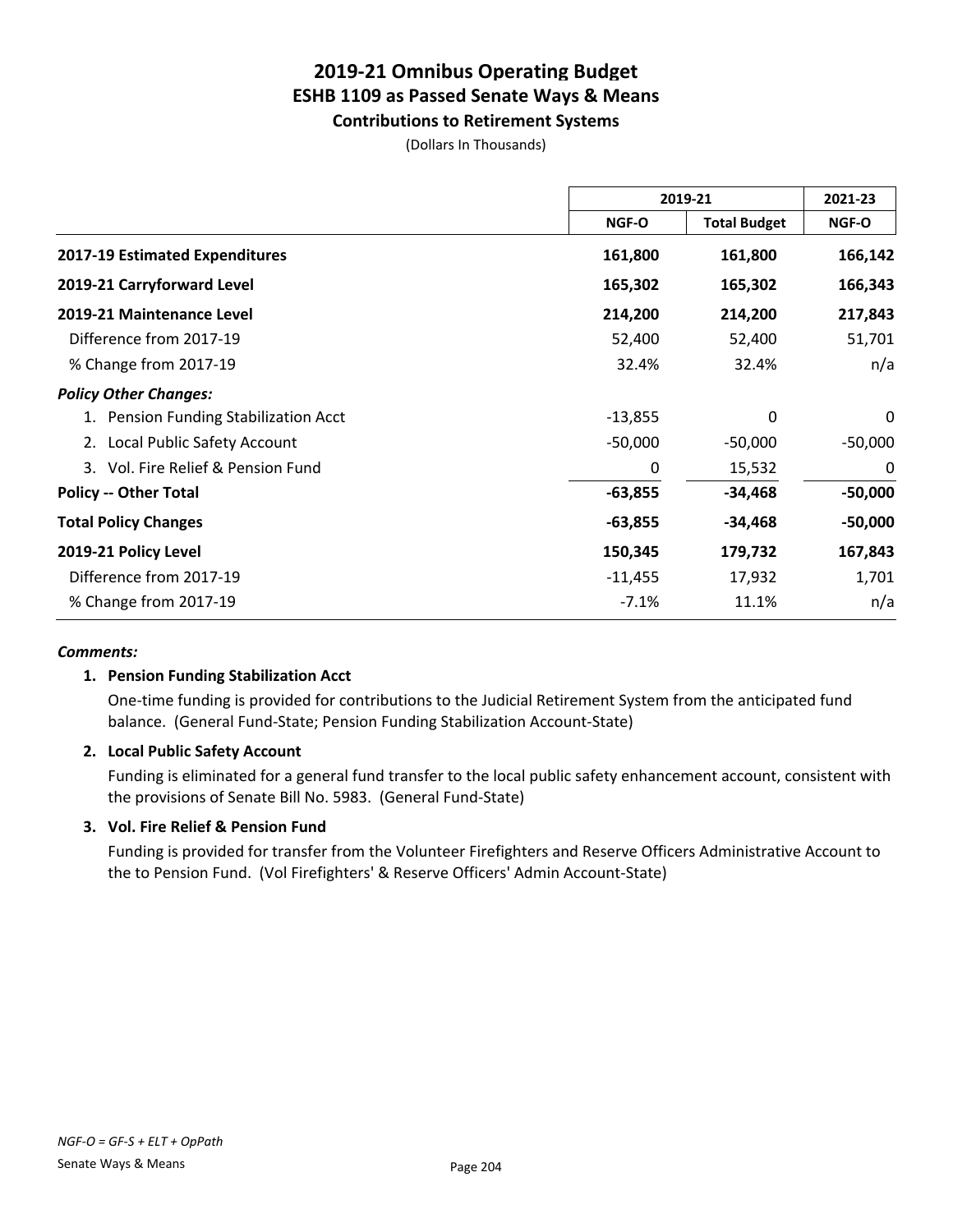2019 Omnibus Supplemental Operating Budget ESHB 1109 as Passed Senate Ways & Means

### **AGENCY DETAIL**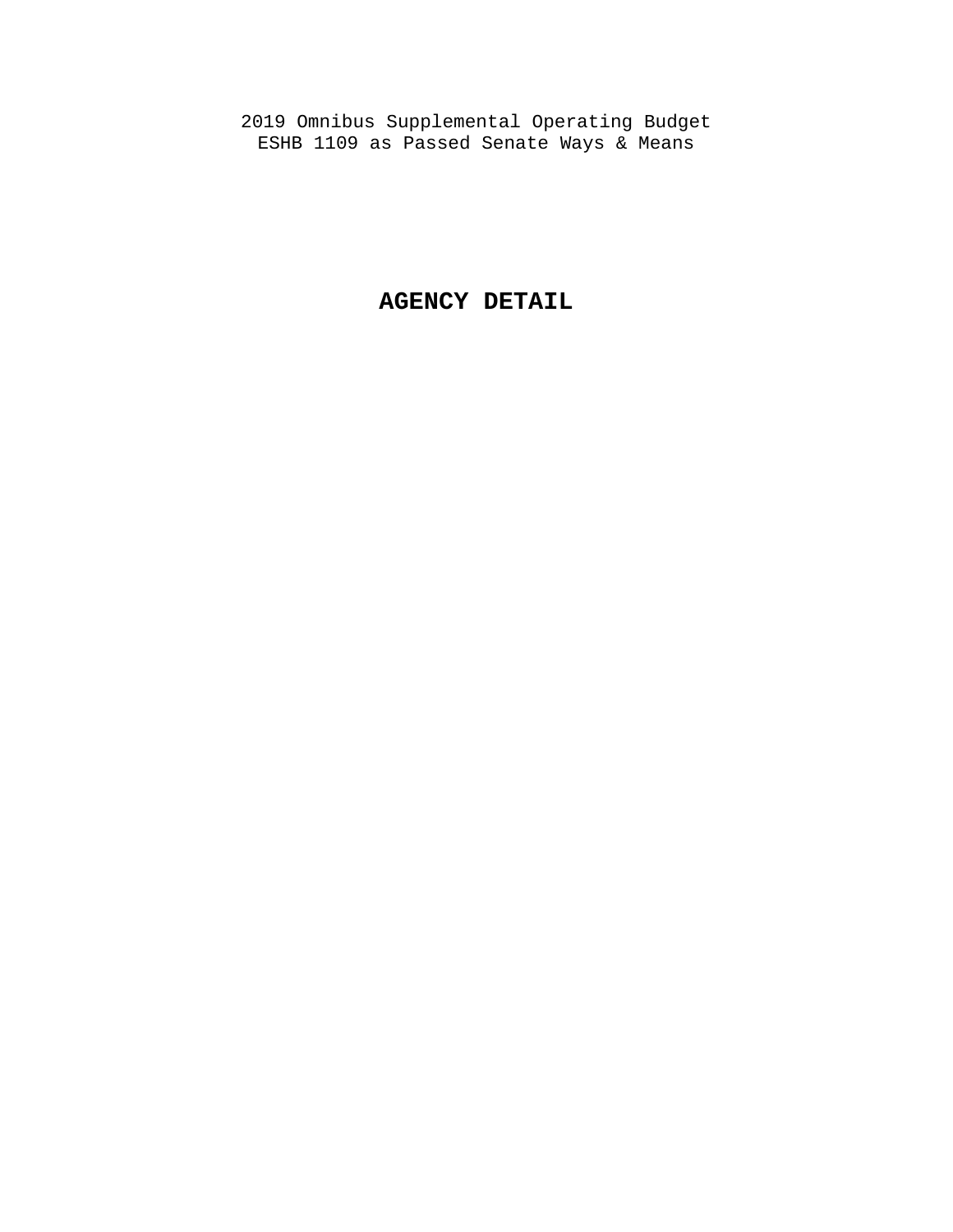### Supreme Court

|                                  | NGF-O  | <b>Total</b> |
|----------------------------------|--------|--------------|
| 2017-19 Original Appropriations  | 15,737 | 16,408       |
| 2017-19 Maintenance Level        | 15,755 | 16,426       |
| Difference from 2017-19 Original | 18     | 18           |
| % Change from 2017-19 Original   | 0.1%   | 0.1%         |
| 2017-19 Policy Level             | 15,755 | 16,426       |
| Difference from 2017-19 Original | 18     | 18           |
| % Change from 2017-19 Original   | 0.1%   | 0.1%         |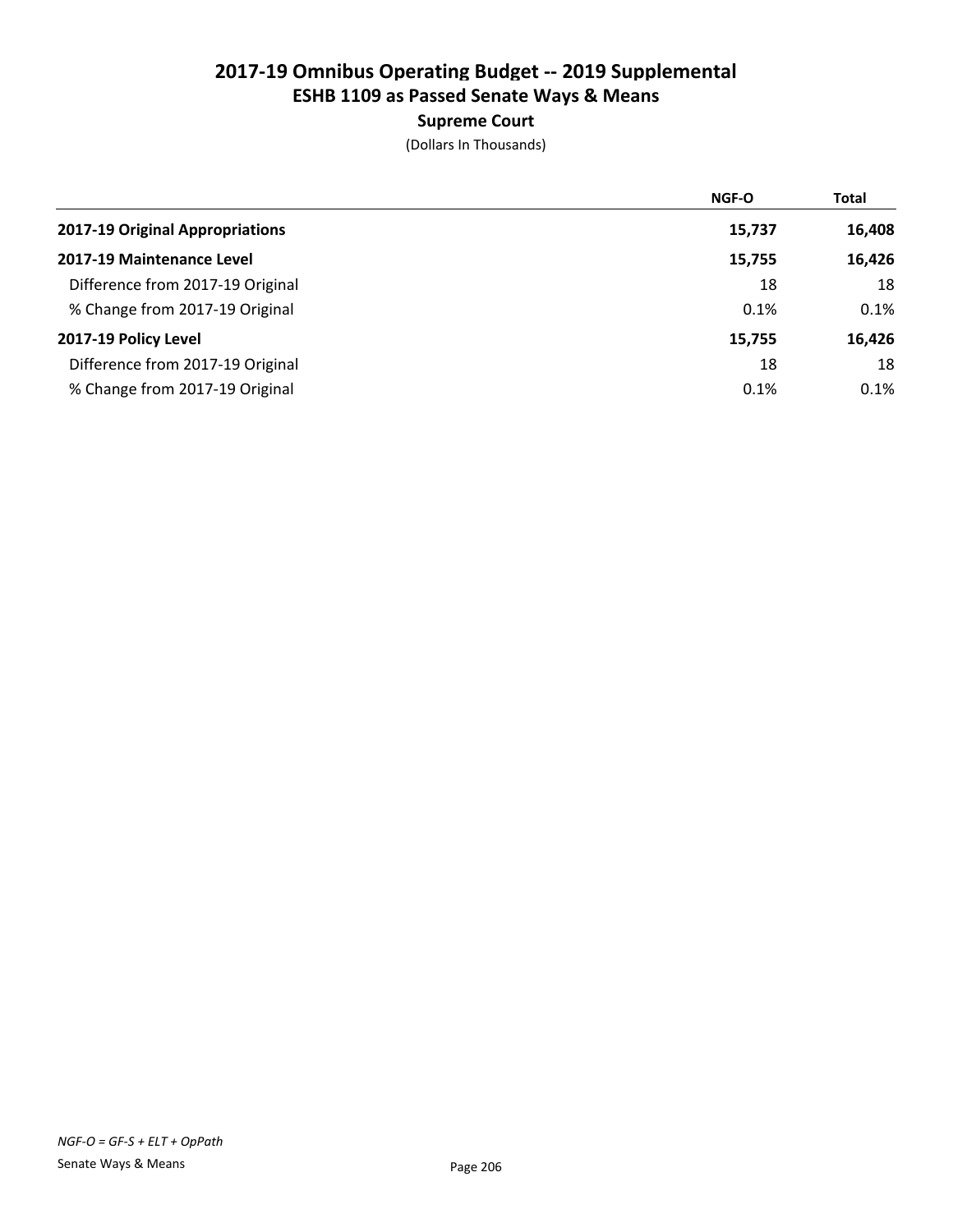### Court of Appeals

|                                  | <b>NGF-O</b> | Total  |
|----------------------------------|--------------|--------|
| 2017-19 Original Appropriations  | 35,408       | 36,885 |
| 2017-19 Maintenance Level        | 35,518       | 36,995 |
| Difference from 2017-19 Original | 110          | 110    |
| % Change from 2017-19 Original   | 0.3%         | 0.3%   |
| 2017-19 Policy Level             | 35,518       | 36,995 |
| Difference from 2017-19 Original | 110          | 110    |
| % Change from 2017-19 Original   | 0.3%         | 0.3%   |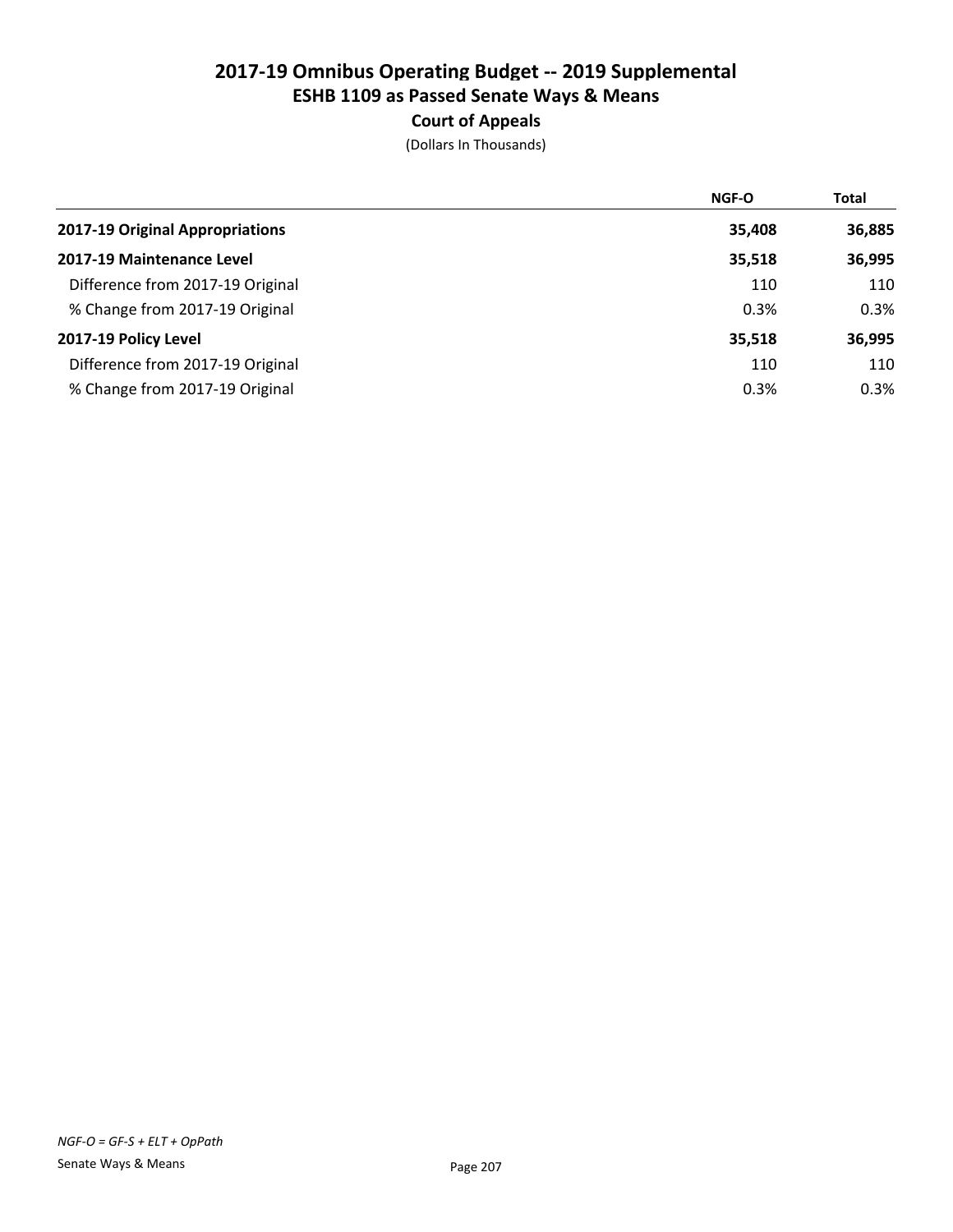### Administrative Office of the Courts

(Dollars In Thousands)

|                                  | <b>NGF-O</b> | <b>Total</b> |
|----------------------------------|--------------|--------------|
| 2017-19 Original Appropriations  | 113,709      | 188,919      |
| 2017-19 Maintenance Level        | 113,792      | 189,002      |
| Difference from 2017-19 Original | 83           | 83           |
| % Change from 2017-19 Original   | 0.1%         | 0.0%         |
| <b>Policy Other Changes:</b>     |              |              |
| 1. Thurston County Impact Fee    | 750          | 750          |
| 2. Legal Financial Obligations   | 82           | 82           |
| <b>Policy -- Other Total</b>     | 832          | 832          |
| <b>Total Policy Changes</b>      | 832          | 832          |
| 2017-19 Policy Level             | 114,624      | 189,834      |
| Difference from 2017-19 Original | 915          | 915          |
| % Change from 2017-19 Original   | 0.8%         | 0.5%         |

#### *Comments:*

#### 1. Thurston County Impact Fee

Funding is provided for the statewide fiscal impact of civil filings in Thurston County (General Fund-State)

### 2. Legal Financial Obligations

Additional funding is provided for the production and mailing of Legal Financial Obligations (LFO) for county clerks and for the Department of Corrections. (General Fund-State)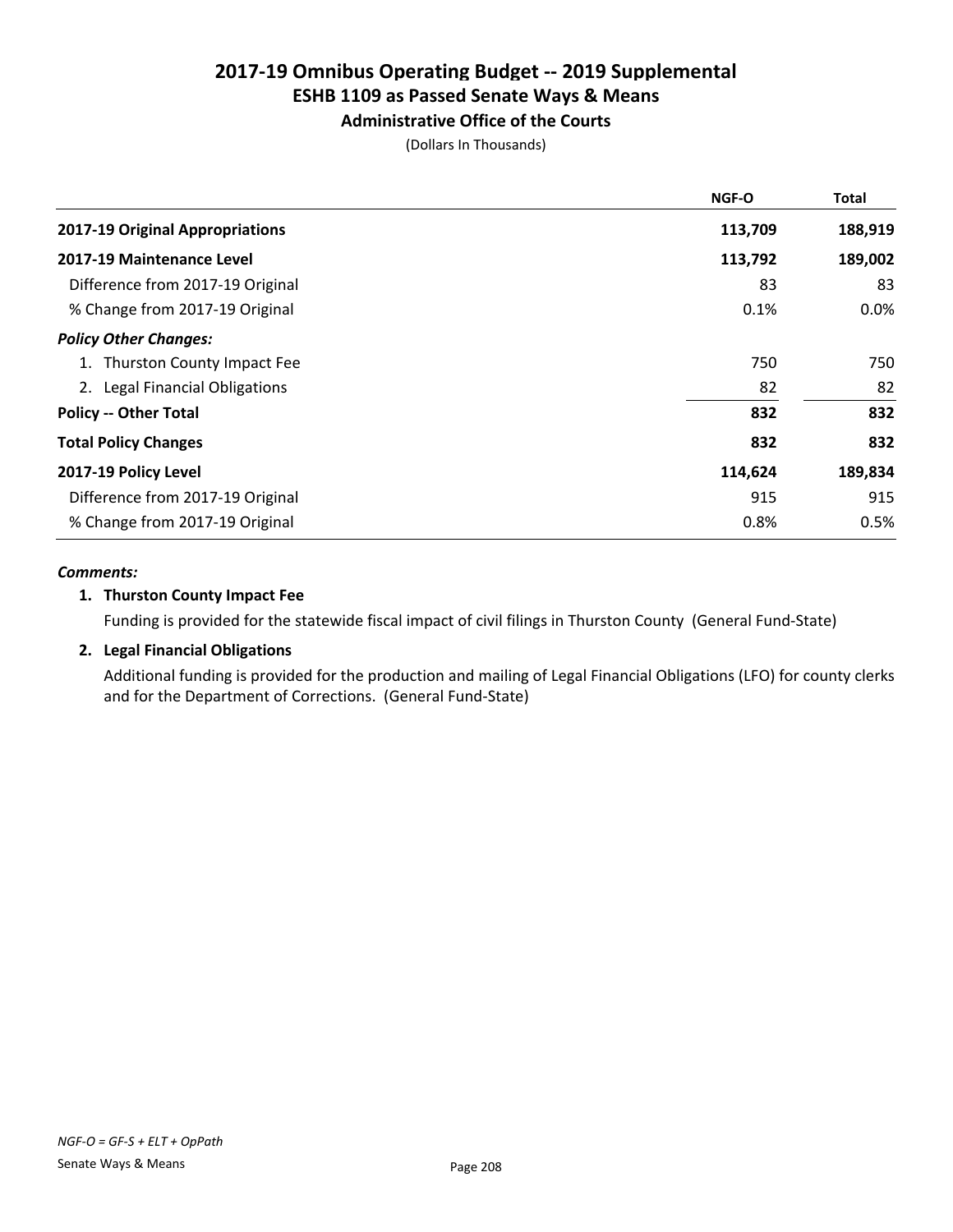# Office of Civil Legal Aid

|                                  | NGF-O  | <b>Total</b> |
|----------------------------------|--------|--------------|
| 2017-19 Original Appropriations  | 32,063 | 33,950       |
| 2017-19 Maintenance Level        | 32,238 | 34,125       |
| Difference from 2017-19 Original | 175    | 175          |
| % Change from 2017-19 Original   | 0.5%   | 0.5%         |
| 2017-19 Policy Level             | 32,238 | 34,125       |
| Difference from 2017-19 Original | 175    | 175          |
| % Change from 2017-19 Original   | 0.5%   | 0.5%         |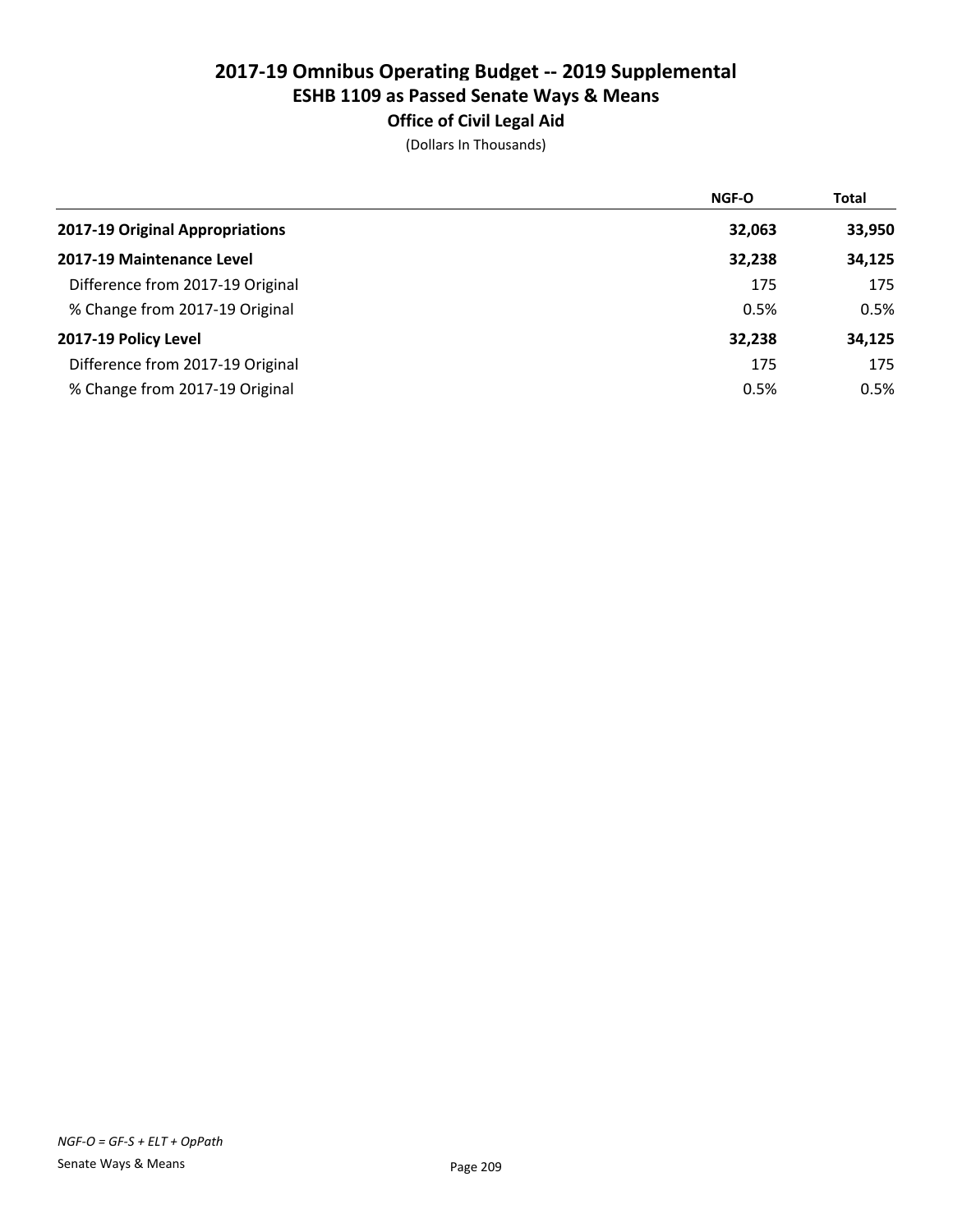### Office of the Governor

(Dollars In Thousands)

|                                  | <b>NGF-O</b> | <b>Total</b> |
|----------------------------------|--------------|--------------|
| 2017-19 Original Appropriations  | 13,549       | 18,225       |
| 2017-19 Maintenance Level        | 13,549       | 18,225       |
| Difference from 2017-19 Original | 0            | 0            |
| % Change from 2017-19 Original   | 0.0%         | $0.0\%$      |
| <b>Policy Other Changes:</b>     |              |              |
| 1. Executive Protection Funding  | 1,471        | 1,471        |
| <b>Policy -- Other Total</b>     | 1,471        | 1,471        |
| <b>Total Policy Changes</b>      | 1,471        | 1,471        |
| 2017-19 Policy Level             | 15,020       | 19,696       |
| Difference from 2017-19 Original | 1,471        | 1,471        |
| % Change from 2017-19 Original   | 10.9%        | 8.1%         |

#### *Comments:*

#### 1. Executive Protection Funding

Funding is provided for costs associated with the Executive Protection Unit. (General Fund-State)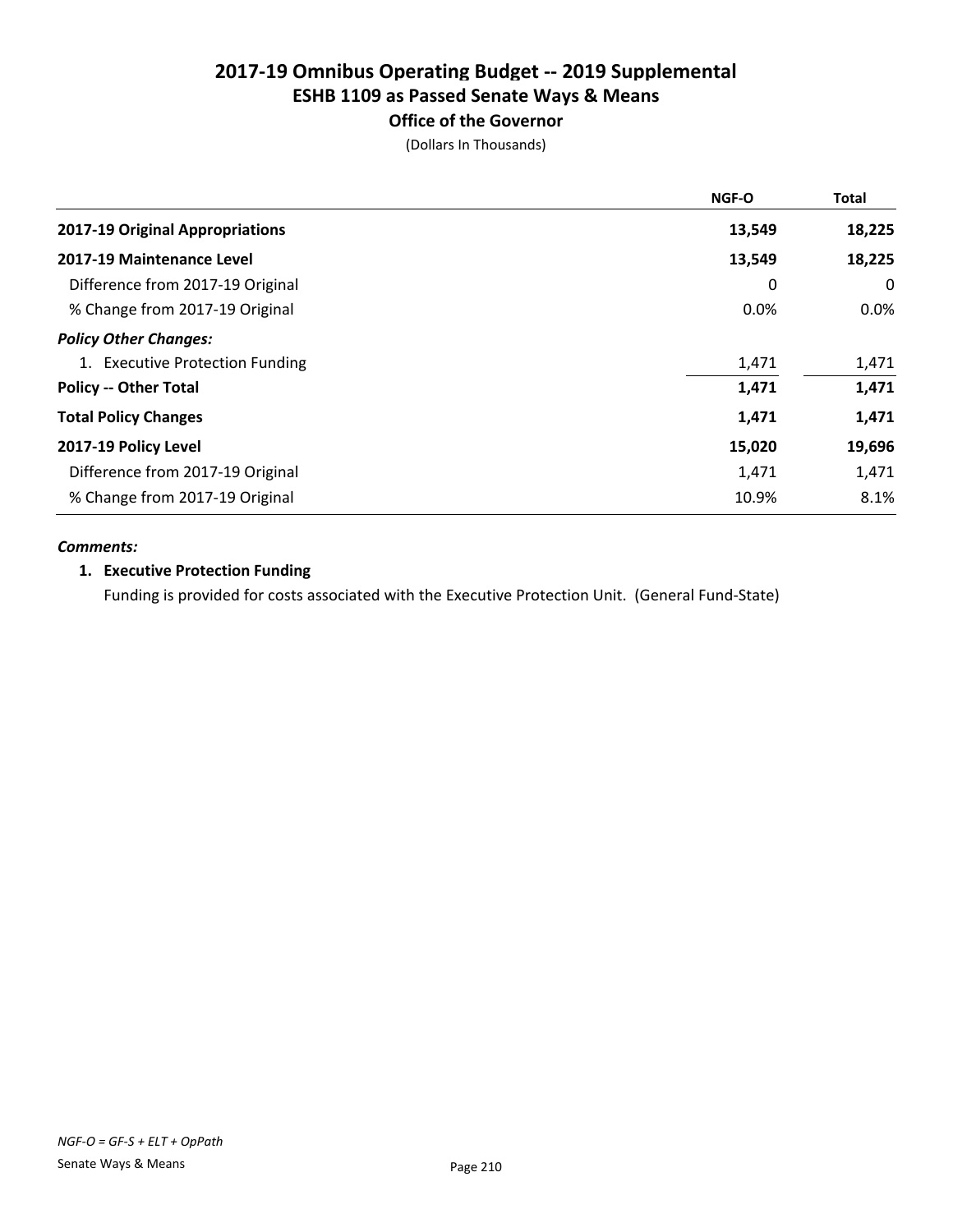### Public Disclosure Commission

(Dollars In Thousands)

|                                  | <b>NGF-O</b> | <b>Total</b> |
|----------------------------------|--------------|--------------|
| 2017-19 Original Appropriations  | 6,662        | 6,922        |
| 2017-19 Maintenance Level        | 6,662        | 6,922        |
| Difference from 2017-19 Original | 0            | 0            |
| % Change from 2017-19 Original   | 0.0%         | $0.0\%$      |
| <b>Policy Other Changes:</b>     |              |              |
| 1. PDC Transparency Account      | 0            | 22           |
| <b>Policy -- Other Total</b>     | 0            | 22           |
| Policy -- Central Svcs Total     | 889          | 889          |
| <b>Total Policy Changes</b>      | 889          | 911          |
| 2017-19 Policy Level             | 7,551        | 7,833        |
| Difference from 2017-19 Original | 889          | 911          |
| % Change from 2017-19 Original   | 13.3%        | 13.2%        |

#### *Comments:*

#### 1. PDC Transparency Account

Funding is provided for appropriation authority to allow the agency to pay legal fees for third parties who are awarded money from the state by a judge in citizen action proceedings. (Public Disclosure Transparency Account-State)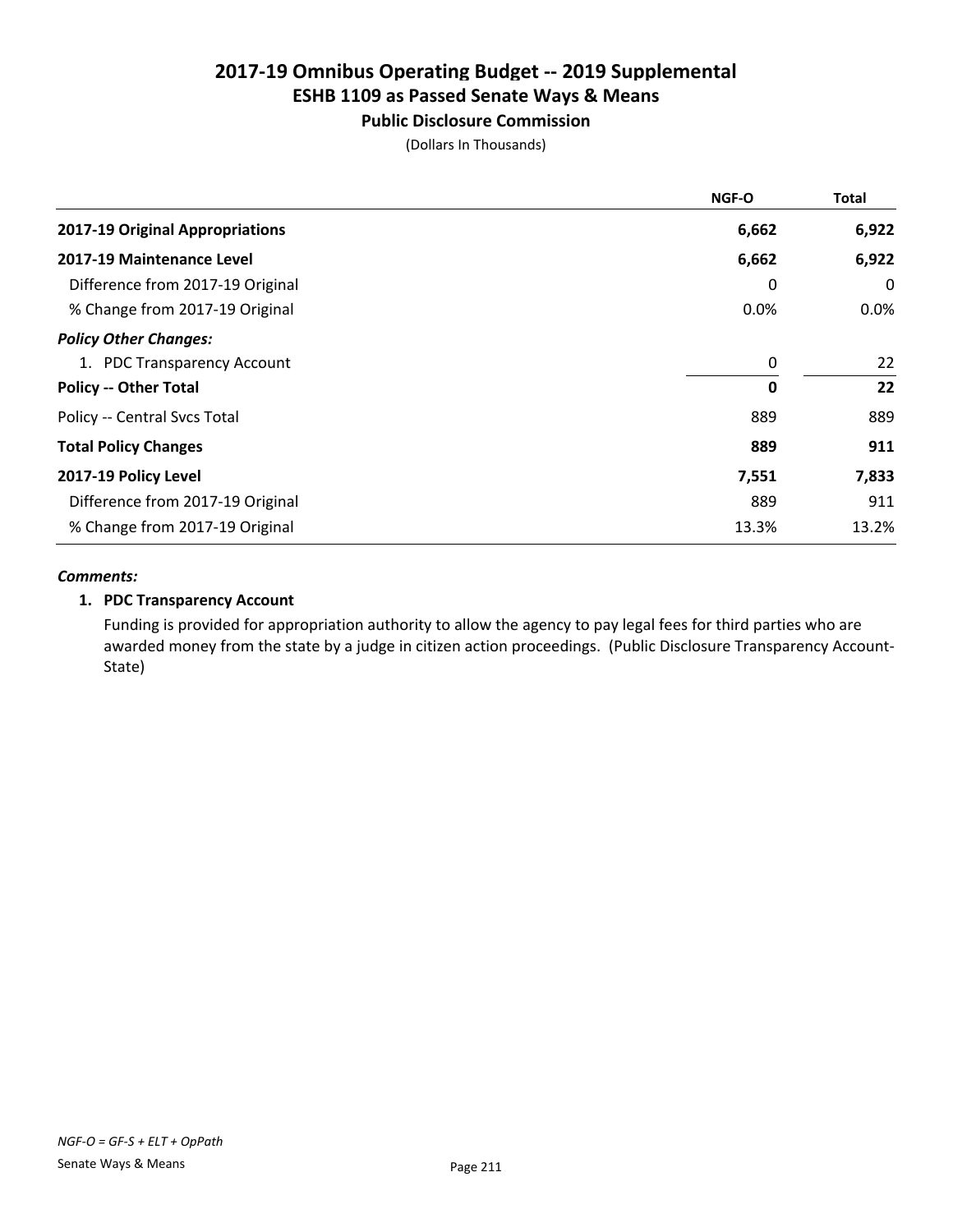### Office of the Secretary of State

(Dollars In Thousands)

| <b>NGF-O</b> | <b>Total</b> |
|--------------|--------------|
| 29,348       | 91,870       |
| 29,748       | 92,337       |
| 400          | 467          |
| 1.4%         | 0.5%         |
|              |              |
| 600          | 600          |
| 600          | 600          |
| 600          | 600          |
| 30,348       | 92,937       |
| 1,000        | 1,067        |
| 3.4%         | 1.2%         |
|              |              |

#### *Comments:*

#### 1. Prepaid postage - King County

Funding is provided to reimburse King County for prepaid postage on ballot return envelopes for all King County voters in calendar year 2018. (General Fund-State)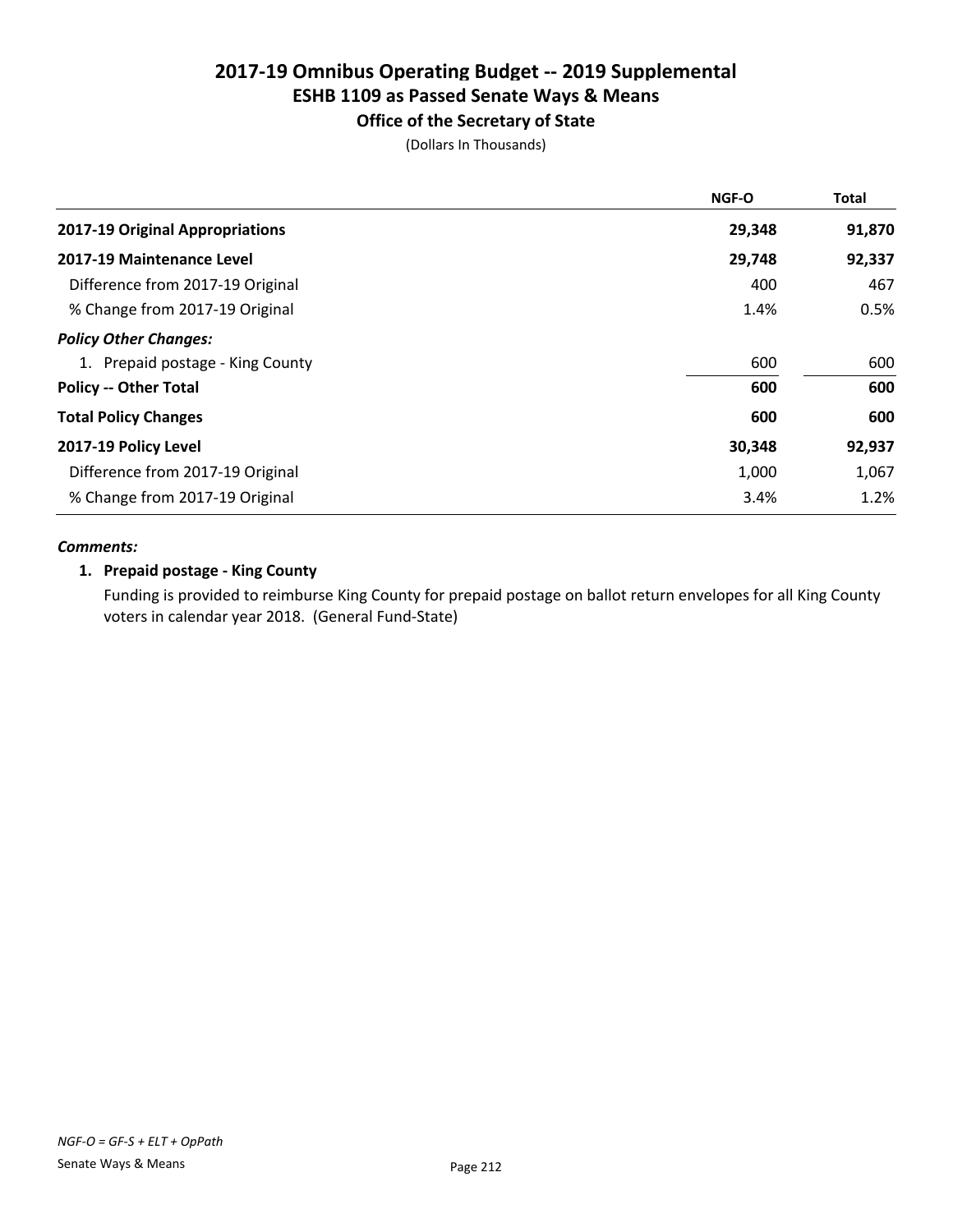# 2017-19 Omnibus Operating Budget -- 2019 Supplemental

# ESHB 1109 as Passed Senate Ways & Means

### Comm on Asian-Pacific-American Affairs

|                                  | <b>NGF-O</b> | <b>Total</b> |
|----------------------------------|--------------|--------------|
| 2017-19 Original Appropriations  | 495          | 521          |
| 2017-19 Maintenance Level        | 508          | 534          |
| Difference from 2017-19 Original | 13           | 13           |
| % Change from 2017-19 Original   | 2.6%         | 2.5%         |
| Policy -- Comp Total             | 5            | 5            |
| <b>Total Policy Changes</b>      | 5            | 5            |
| 2017-19 Policy Level             | 513          | 539          |
| Difference from 2017-19 Original | 18           | 18           |
| % Change from 2017-19 Original   | 3.6%         | 3.5%         |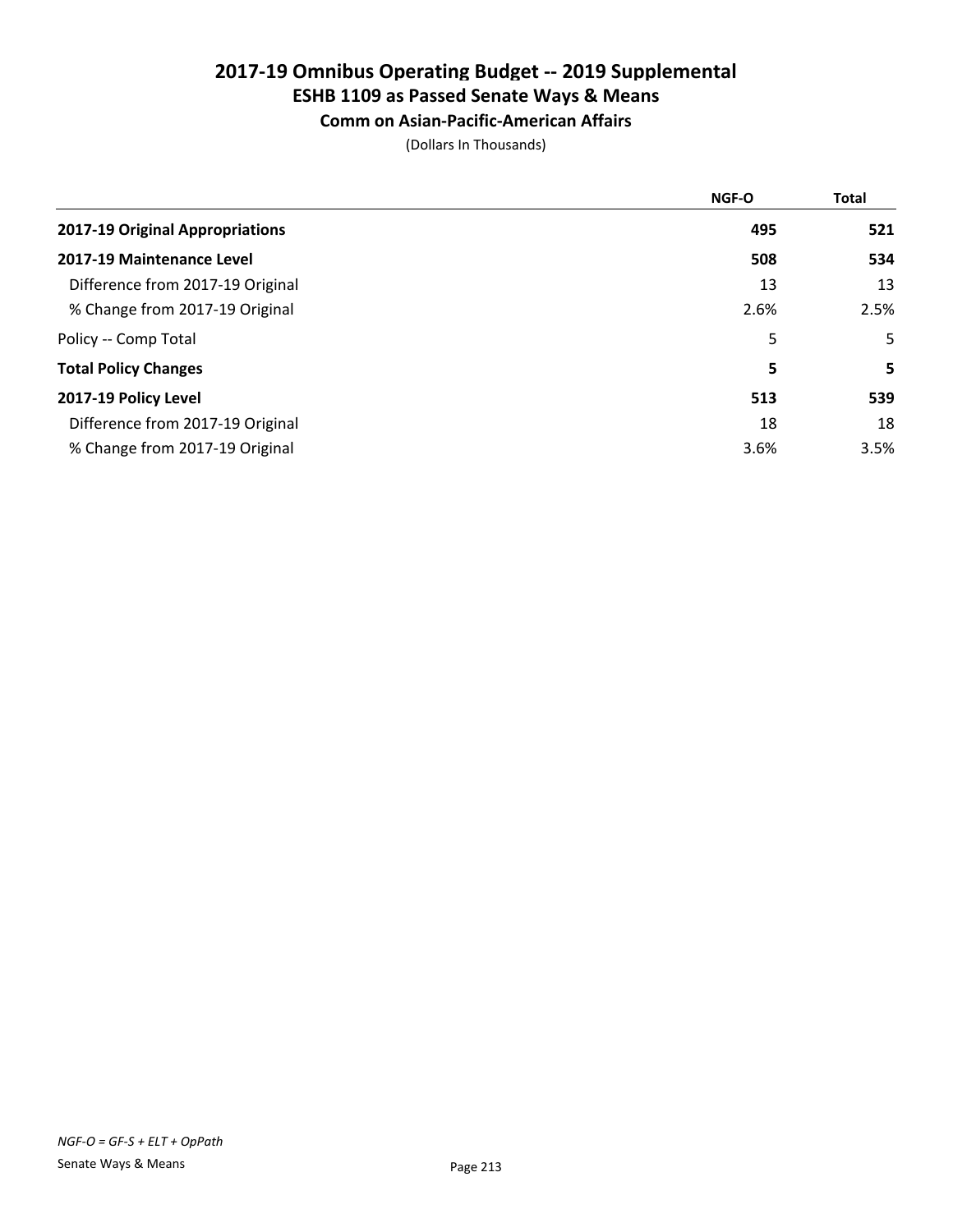#### Office of the Attorney General

(Dollars In Thousands)

|                                  | <b>NGF-O</b> | <b>Total</b> |
|----------------------------------|--------------|--------------|
| 2017-19 Original Appropriations  | 16,168       | 304,019      |
| 2017-19 Maintenance Level        | 16,168       | 304,274      |
| Difference from 2017-19 Original | 0            | 255          |
| % Change from 2017-19 Original   | 0.0%         | 0.1%         |
| <b>Policy Other Changes:</b>     |              |              |
| 1. Increased Legal Fees PDC      | 0            | 889          |
| <b>Policy -- Other Total</b>     | 0            | 889          |
| <b>Total Policy Changes</b>      | 0            | 889          |
| 2017-19 Policy Level             | 16,168       | 305,163      |
| Difference from 2017-19 Original | 0            | 1,144        |
| % Change from 2017-19 Original   | 0.0%         | 0.4%         |

#### *Comments:*

#### 1. Increased Legal Fees PDC

Funding is provided for legal services provided to the Public Disclosure Commission on campaign finance related matters. This is one-time. (Legal Services Revolving Account-State)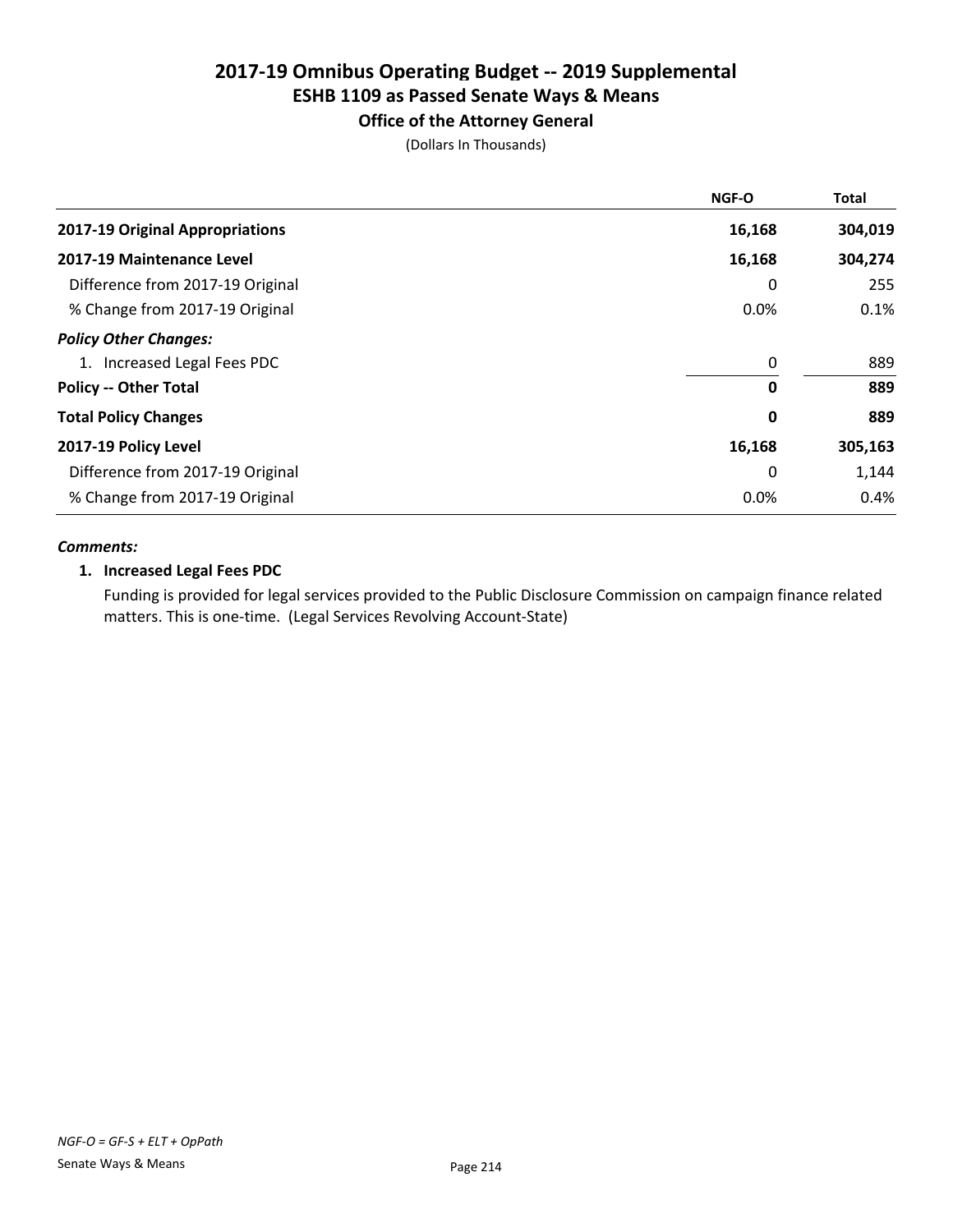### Department of Commerce

|                                  | <b>NGF-O</b> | Total    |
|----------------------------------|--------------|----------|
| 2017-19 Original Appropriations  | 141,629      | 582,332  |
| 2017-19 Maintenance Level        | 141,716      | 580,583  |
| Difference from 2017-19 Original | 87           | $-1,749$ |
| % Change from 2017-19 Original   | 0.1%         | $-0.3%$  |
| 2017-19 Policy Level             | 141,716      | 580,583  |
| Difference from 2017-19 Original | 87           | $-1,749$ |
| % Change from 2017-19 Original   | 0.1%         | $-0.3%$  |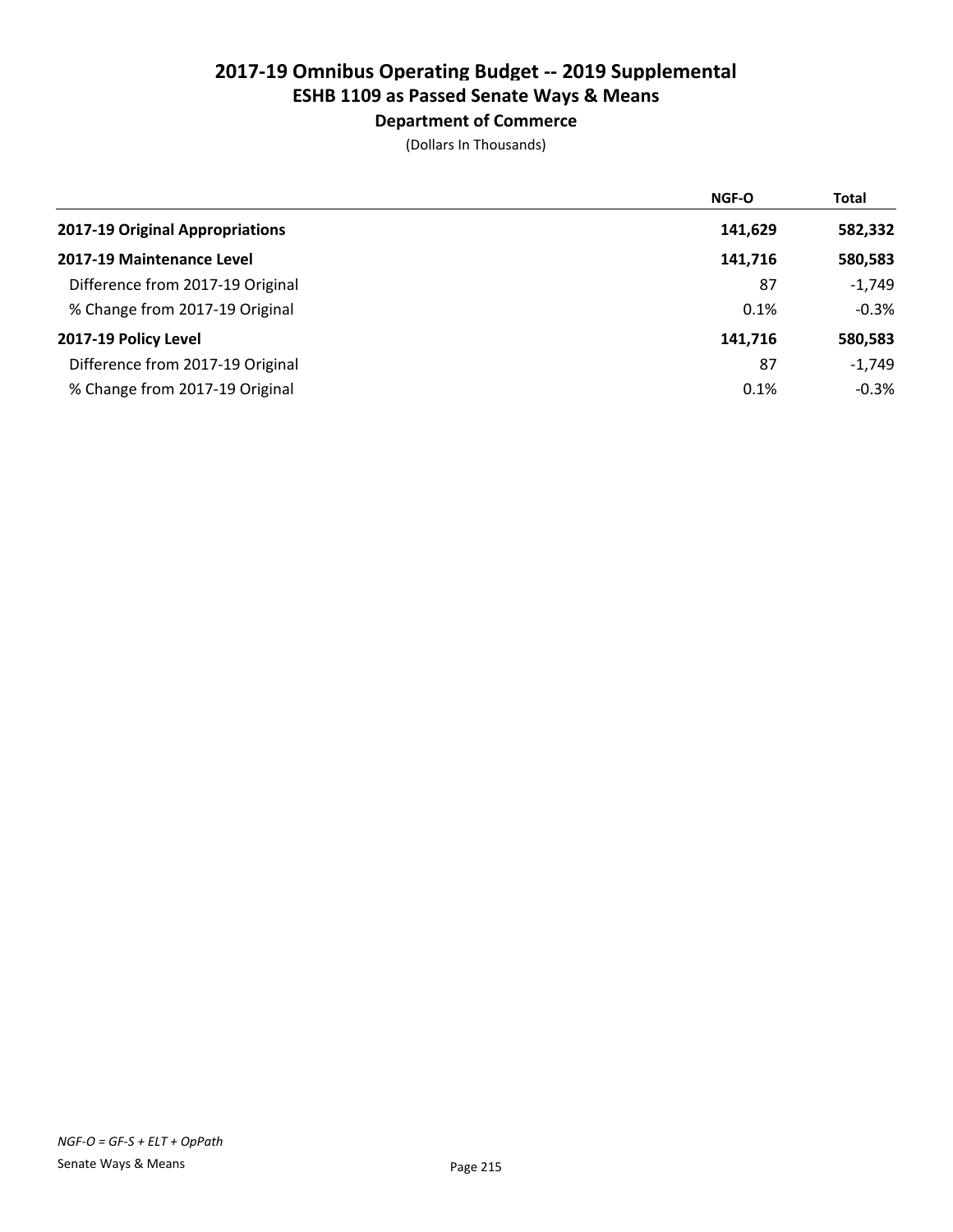### Office of Financial Management

|                                  | <b>NGF-O</b> | <b>Total</b> |
|----------------------------------|--------------|--------------|
| 2017-19 Original Appropriations  | 24,215       | 141,240      |
| 2017-19 Maintenance Level        | 24,215       | 141,340      |
| Difference from 2017-19 Original | 0            | 100          |
| % Change from 2017-19 Original   | 0.0%         | 0.1%         |
| 2017-19 Policy Level             | 24,215       | 141,340      |
| Difference from 2017-19 Original | 0            | 100          |
| % Change from 2017-19 Original   | 0.0%         | 0.1%         |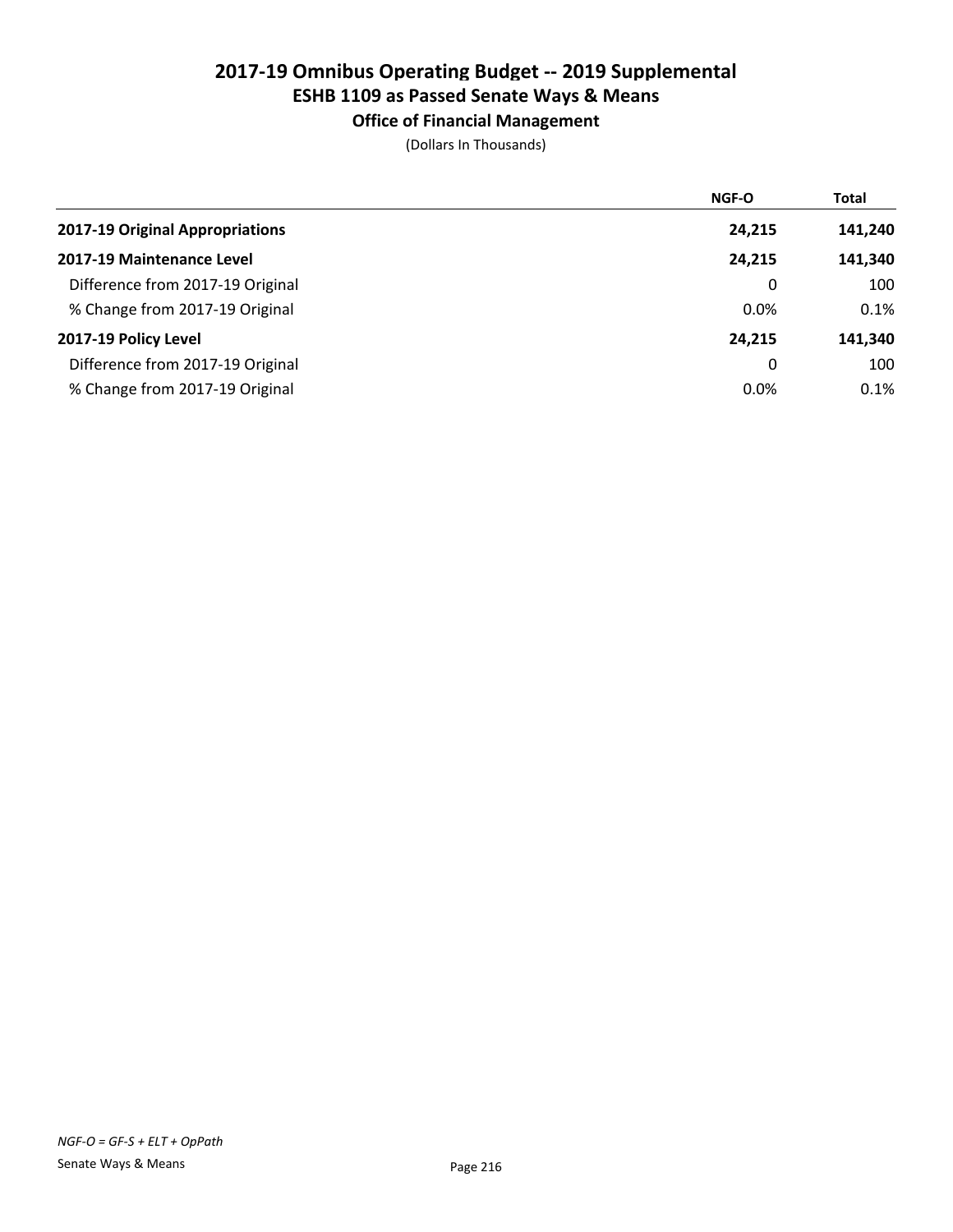### Office of Administrative Hearings

|                                  | NGF-O | <b>Total</b> |
|----------------------------------|-------|--------------|
| 2017-19 Original Appropriations  | 0     | 41,202       |
| 2017-19 Maintenance Level        | 525   | 41,727       |
| Difference from 2017-19 Original | 525   | 525          |
| % Change from 2017-19 Original   |       | 1.3%         |
| 2017-19 Policy Level             | 525   | 41,727       |
| Difference from 2017-19 Original | 525   | 525          |
| % Change from 2017-19 Original   |       | 1.3%         |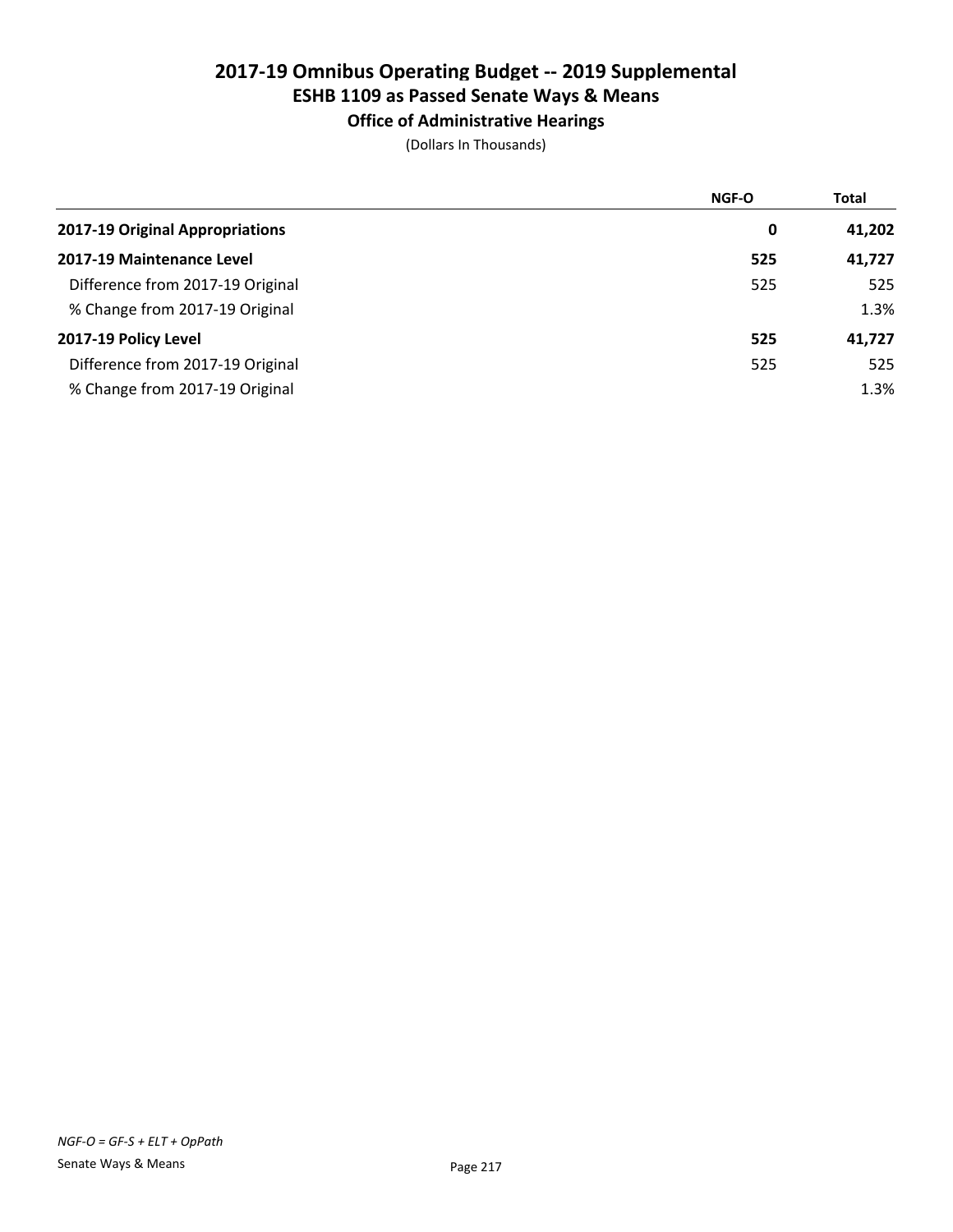### Washington State Commission on Hispanic Affairs

|                                  | <b>NGF-O</b> | <b>Total</b> |
|----------------------------------|--------------|--------------|
| 2017-19 Original Appropriations  | 510          | 536          |
| 2017-19 Maintenance Level        | 510          | 536          |
| Difference from 2017-19 Original | 0            | $\mathbf 0$  |
| % Change from 2017-19 Original   | 0.0%         | $0.0\%$      |
| Policy -- Comp Total             | 5            | 5            |
| <b>Total Policy Changes</b>      | 5            | 5.           |
| 2017-19 Policy Level             | 515          | 541          |
| Difference from 2017-19 Original | 5            | 5.           |
| % Change from 2017-19 Original   | 1.0%         | 0.9%         |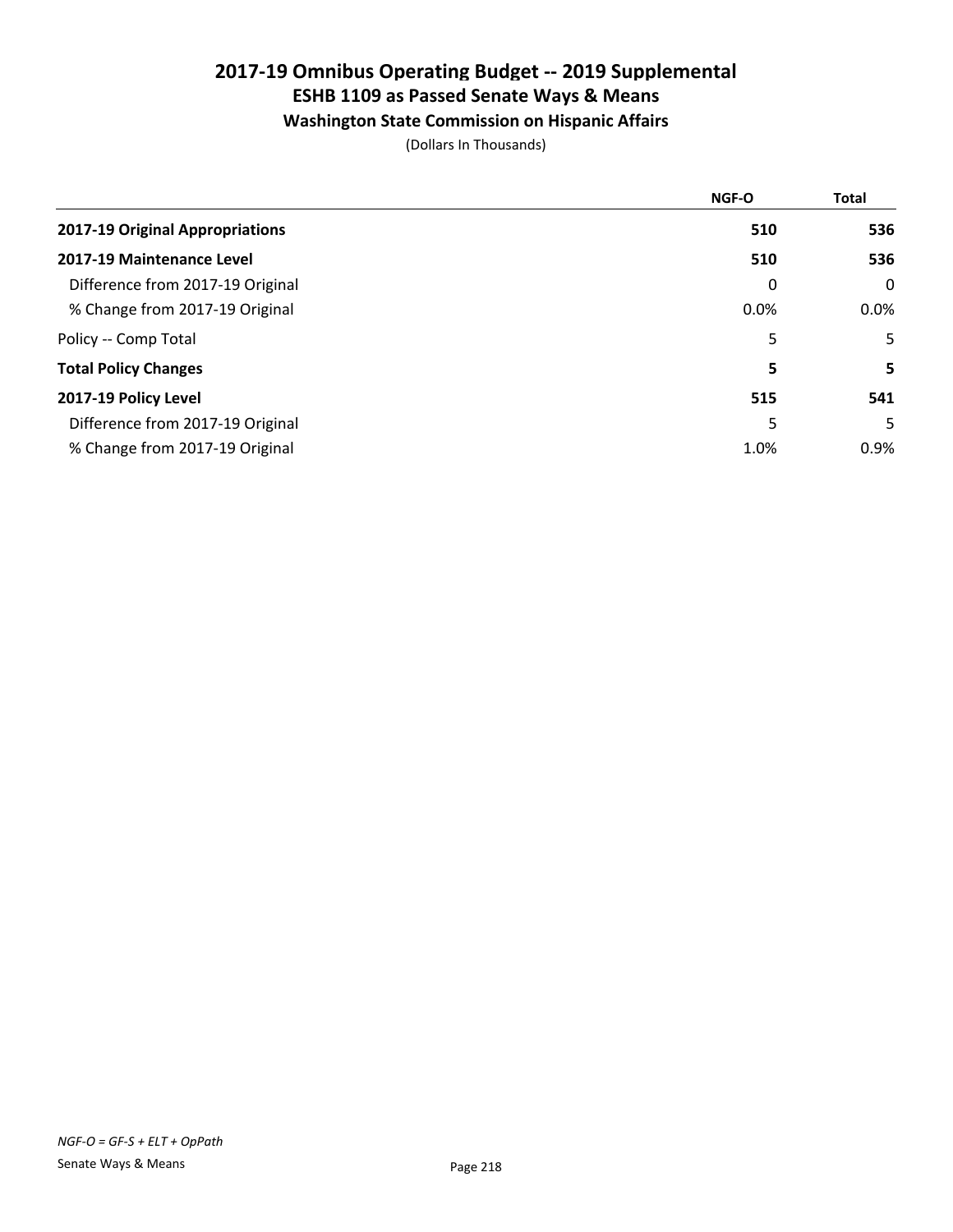### Department of Revenue

(Dollars In Thousands)

|                                        | <b>NGF-O</b> | Total   |
|----------------------------------------|--------------|---------|
| 2017-19 Original Appropriations        | 265,095      | 321,305 |
| 2017-19 Maintenance Level              | 265,095      | 321,305 |
| Difference from 2017-19 Original       | 0            | 0       |
| % Change from 2017-19 Original         | 0.0%         | $0.0\%$ |
| <b>Policy Other Changes:</b>           |              |         |
| 1. Property Tax Litigation             | 93           | 93      |
| 2. Sales Suppression Feasibility Study | 377          | 377     |
| <b>Policy -- Other Total</b>           | 470          | 470     |
| <b>Total Policy Changes</b>            | 470          | 470     |
| 2017-19 Policy Level                   | 265,565      | 321,775 |
| Difference from 2017-19 Original       | 470          | 470     |
| % Change from 2017-19 Original         | 0.2%         | 0.1%    |

#### *Comments:*

#### 1. Property Tax Litigation

The Department of Revenue must prepare for a trial on a utility property tax case that could negatively impact future property tax collection. Funding is provided for expert witnesses, legal services and other costs associated with litigation. (General Fund-State)

#### 2. Sales Suppression Feasibility Study

Funding is provided for a feasibility study to prevent losing tax revenue from underreported or unreported business by using sales suppression devices and tactics. The study must include the potential costs and constraints of options to combat and mitigate the use of this software. (General Fund-State)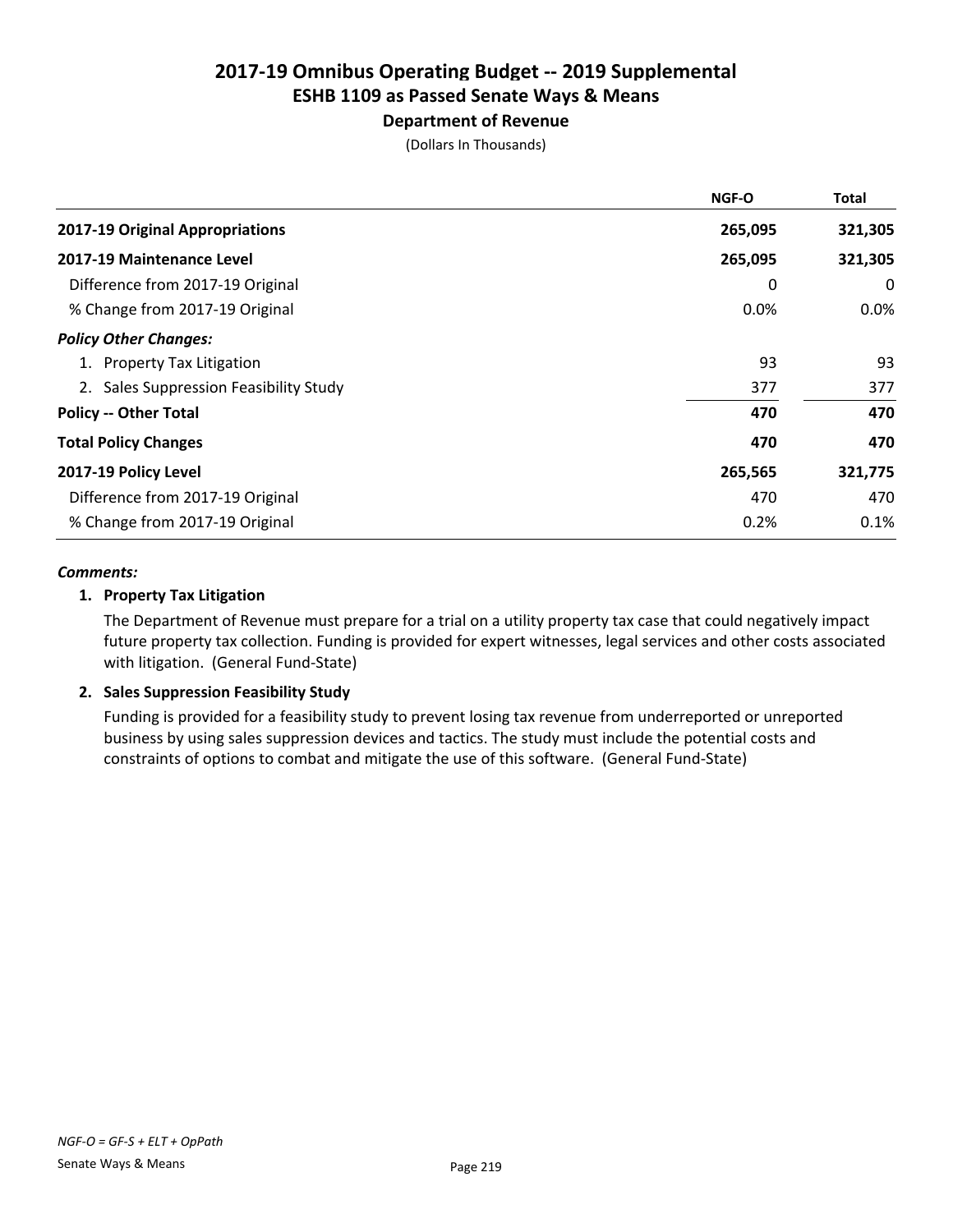### Board of Tax Appeals

|                                  | <b>NGF-O</b> | <b>Total</b> |
|----------------------------------|--------------|--------------|
| 2017-19 Original Appropriations  | 3,819        | 3,981        |
| 2017-19 Maintenance Level        | 3,819        | 3,981        |
| Difference from 2017-19 Original | 0            | 0            |
| % Change from 2017-19 Original   | 0.0%         | $0.0\%$      |
| Policy -- Comp Total             | 72           | 72           |
| <b>Total Policy Changes</b>      | 72           | 72           |
| 2017-19 Policy Level             | 3,891        | 4,053        |
| Difference from 2017-19 Original | 72           | 72           |
| % Change from 2017-19 Original   | 1.9%         | 1.8%         |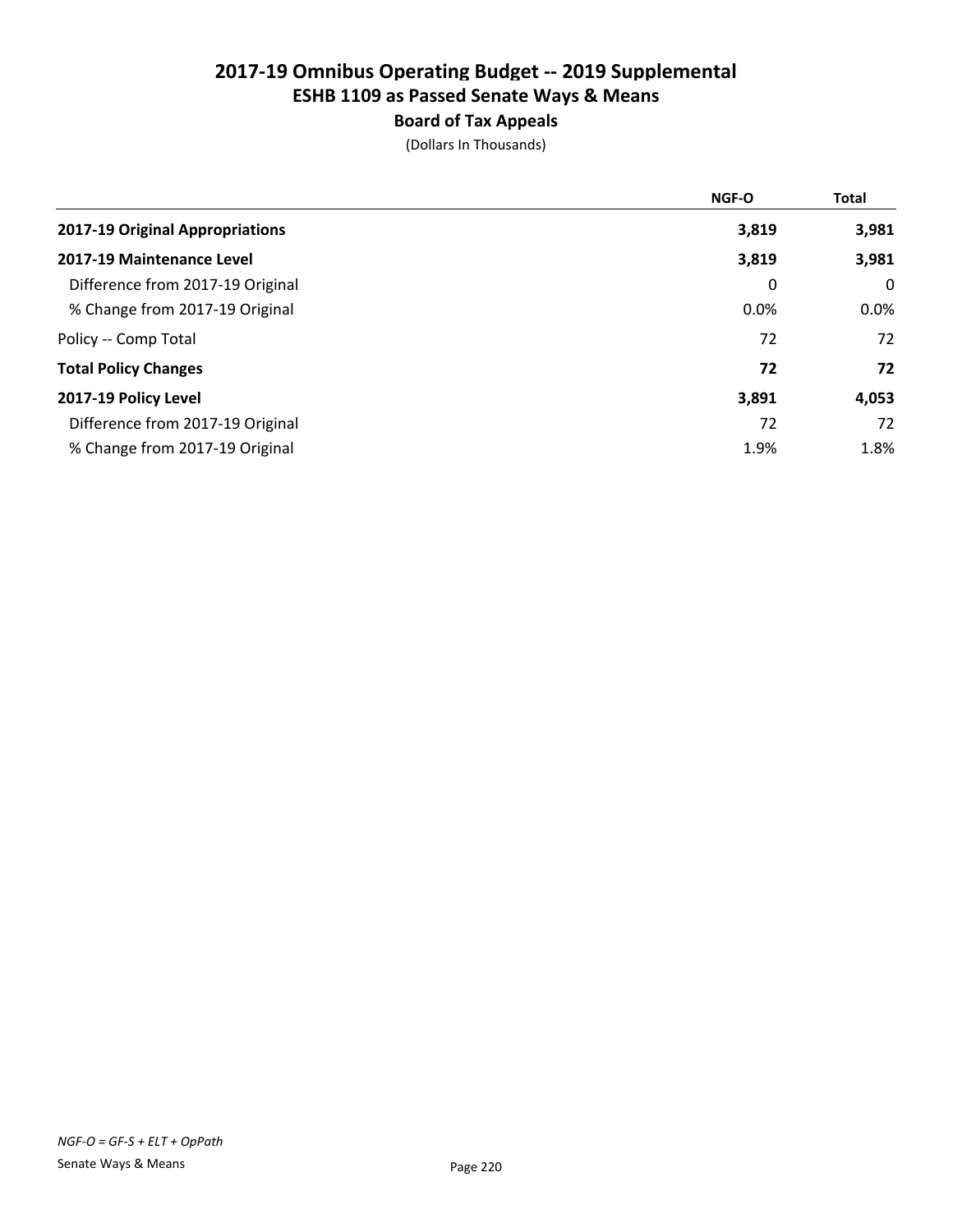### Forensic Investigations Council

|                                  | <b>NGF-O</b> | <b>Total</b> |
|----------------------------------|--------------|--------------|
| 2017-19 Original Appropriations  | 0            | 633          |
| 2017-19 Maintenance Level        | 0            | 660          |
| Difference from 2017-19 Original | 0            | 27           |
| % Change from 2017-19 Original   |              | 4.3%         |
| 2017-19 Policy Level             | 0            | 660          |
| Difference from 2017-19 Original | 0            | 27           |
| % Change from 2017-19 Original   |              | 4.3%         |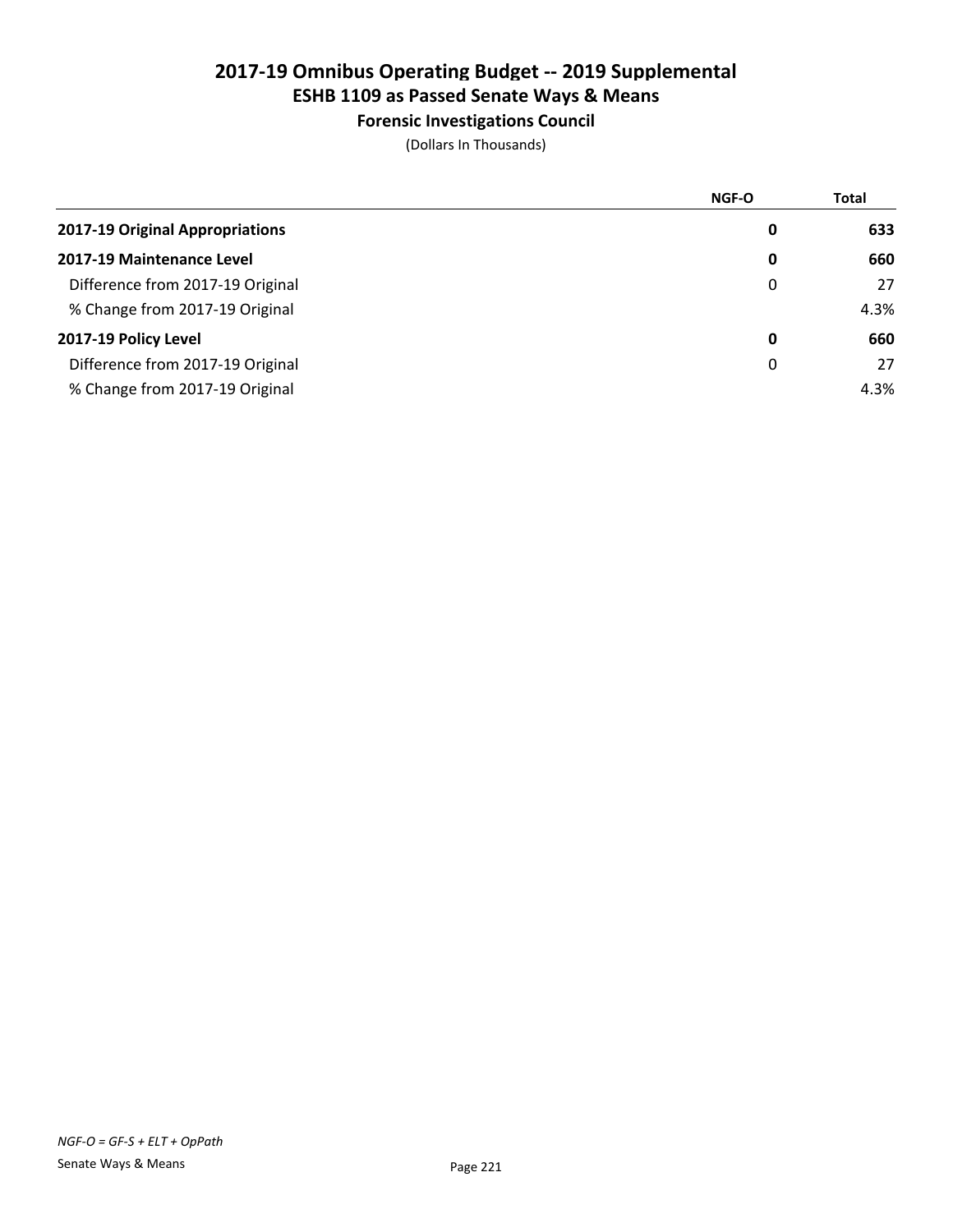### Military Department

(Dollars In Thousands)

|                                  | <b>NGF-O</b> | <b>Total</b> |
|----------------------------------|--------------|--------------|
| 2017-19 Original Appropriations  | 16,032       | 352,674      |
| 2017-19 Maintenance Level        | 16,032       | 352,674      |
| Difference from 2017-19 Original | 0            | 0            |
| % Change from 2017-19 Original   | 0.0%         | $0.0\%$      |
| <b>Policy Other Changes:</b>     |              |              |
| 1. Disaster Response Account     | 0            | $-60,080$    |
| <b>Policy -- Other Total</b>     | 0            | $-60,080$    |
| <b>Total Policy Changes</b>      | 0            | $-60,080$    |
| 2017-19 Policy Level             | 16,032       | 292,594      |
| Difference from 2017-19 Original | 0            | $-60,080$    |
| % Change from 2017-19 Original   | 0.0%         | $-17.0%$     |

#### *Comments:*

#### 1. Disaster Response Account

Funding is provided to continue recovery efforts for presidentially declared disasters that remain open. This includes completion of on going state, local and tribal infrastructure projects. (Disaster Response Account-State; Disaster Response Account-Federal)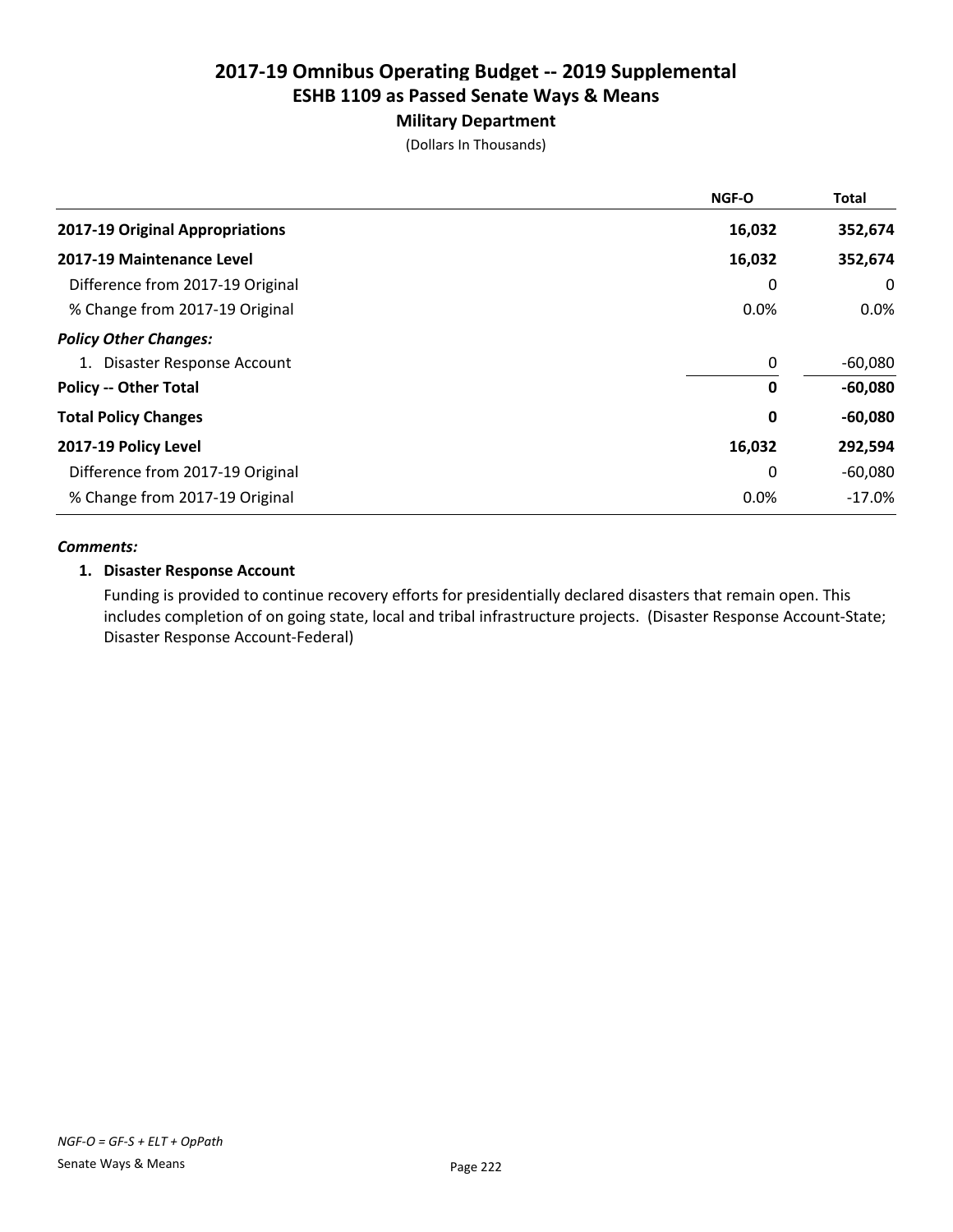### LEOFF 2 Retirement Board

(Dollars In Thousands)

|                                     | NGF-O | <b>Total</b> |
|-------------------------------------|-------|--------------|
| 2017-19 Original Appropriations     | 0     | 2,460        |
| 2017-19 Maintenance Level           | 0     | 2,460        |
| Difference from 2017-19 Original    | 0     | 0            |
| % Change from 2017-19 Original      |       | 0.0%         |
| <b>Policy Other Changes:</b>        |       |              |
| 1. Trustee Professional Development | 0     | 10           |
| <b>Policy -- Other Total</b>        | 0     | 10           |
| Policy -- Comp Total                | 0     | 18           |
| <b>Total Policy Changes</b>         | 0     | 28           |
| 2017-19 Policy Level                | 0     | 2,488        |
| Difference from 2017-19 Original    | 0     | 28           |
| % Change from 2017-19 Original      |       | 1.1%         |

#### *Comments:*

#### 1. Trustee Professional Development

This item supports an increase in expenses related to implementing the board's trustee professional development policy. (LEOFF Plan 2 Expense Fund-Non-Appr)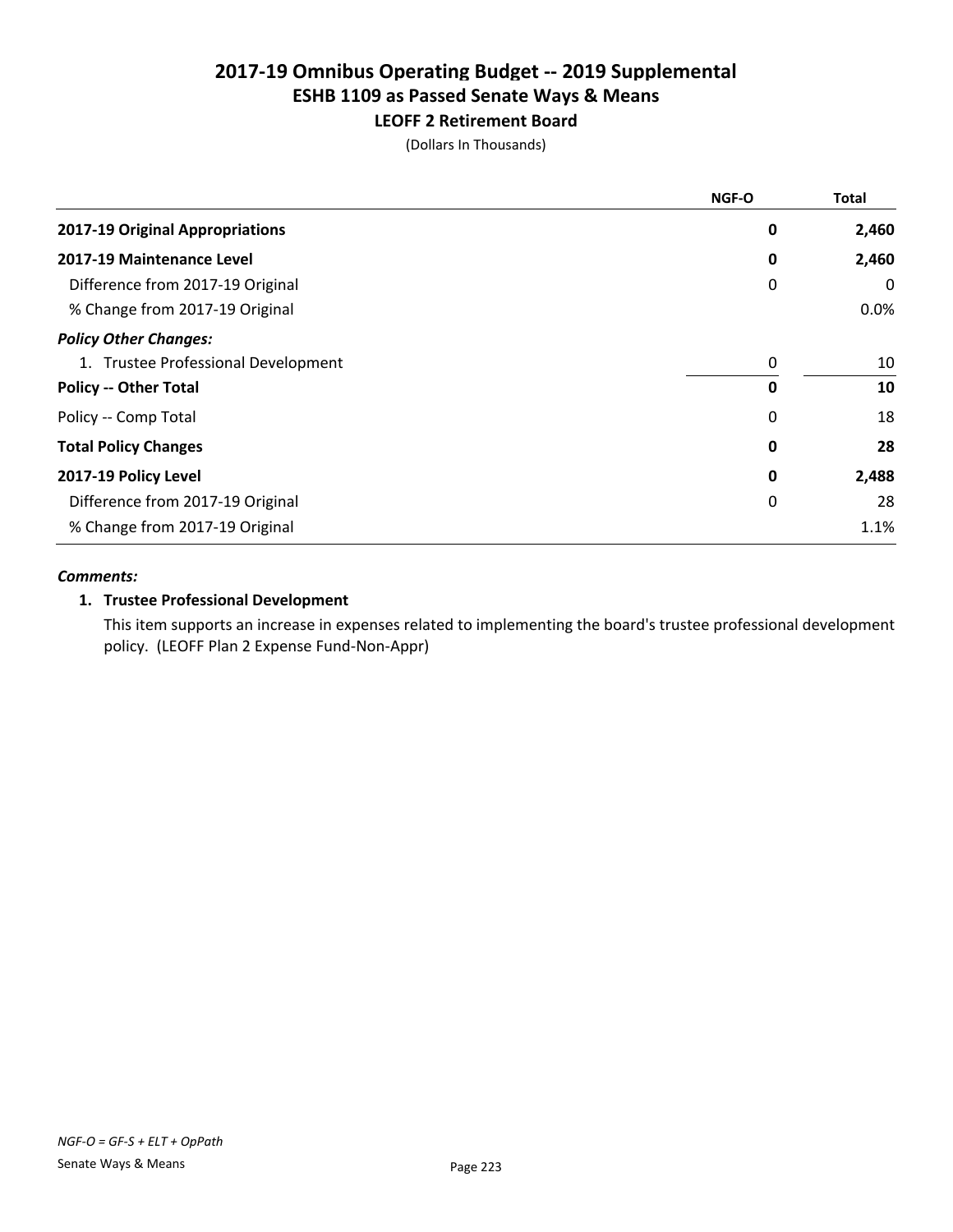#### Department of Archaeology & Historic Preservation

|                                  | NGF-O | <b>Total</b> |
|----------------------------------|-------|--------------|
| 2017-19 Original Appropriations  | 3,217 | 5,983        |
| 2017-19 Maintenance Level        | 3,233 | 5,999        |
| Difference from 2017-19 Original | 16    | 16           |
| % Change from 2017-19 Original   | 0.5%  | 0.3%         |
| 2017-19 Policy Level             | 3,233 | 5,999        |
| Difference from 2017-19 Original | 16    | 16           |
| % Change from 2017-19 Original   | 0.5%  | 0.3%         |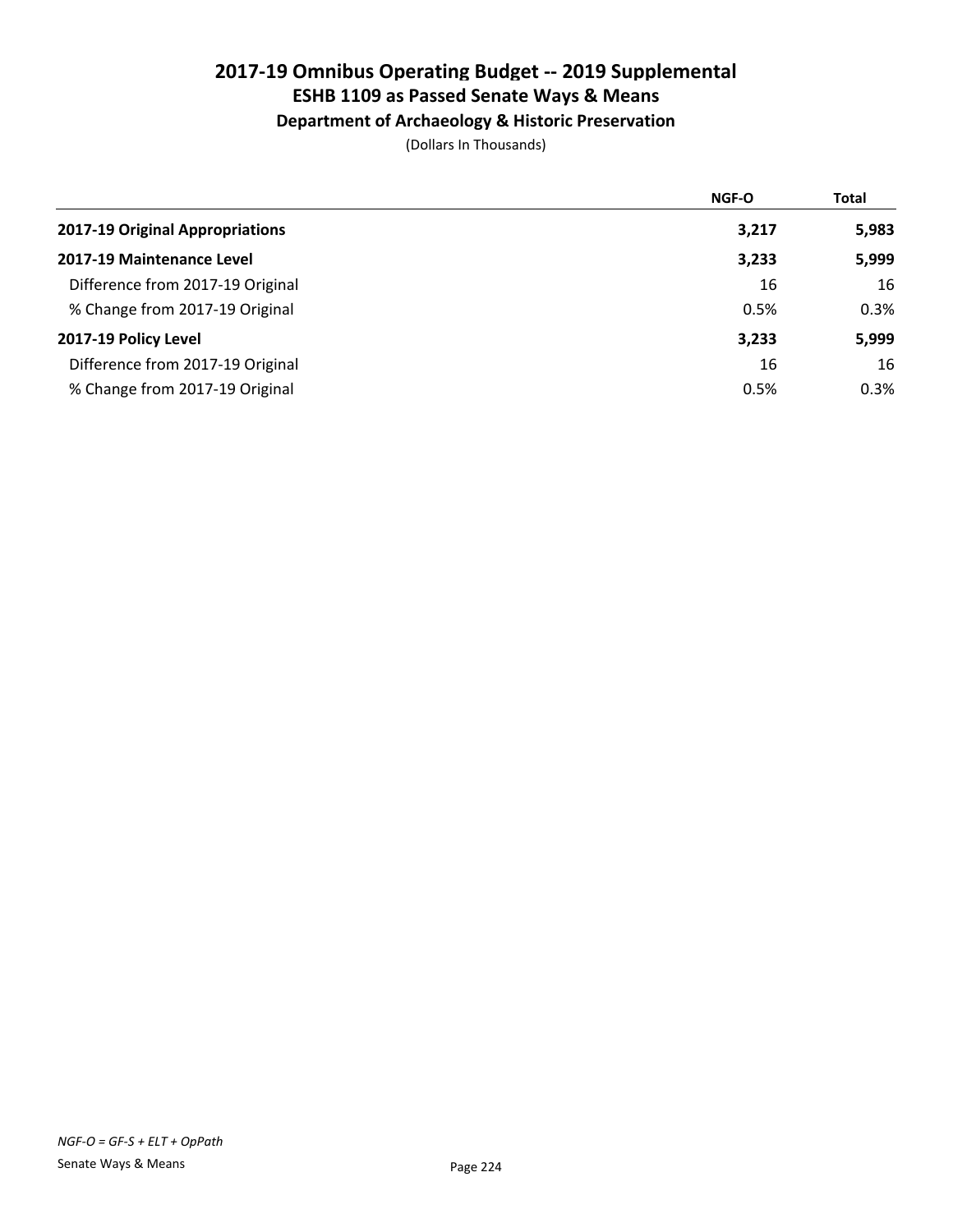### Washington State Health Care Authority

(Dollars In Thousands)

|                                           | NGF-O     | <b>Total</b> |
|-------------------------------------------|-----------|--------------|
| 2017-19 Original Appropriations           | 4,662,347 | 19,160,021   |
| 2017-19 Maintenance Level                 | 4,680,380 | 19,253,158   |
| Difference from 2017-19 Original          | 18,033    | 93,137       |
| % Change from 2017-19 Original            | 0.4%      | 0.5%         |
| <b>Policy Other Changes:</b>              |           |              |
| 1. Healthier WA Savings Restoration       | 29,532    | 66,756       |
| 2. Pharmacy Savings Restoration           | 6,628     | 24,861       |
| <b>Dental Savings Restoration</b><br>3.   | 6,500     | 17,131       |
| <b>PEBB Administrative Fees</b><br>4.     | 0         | 187          |
| Low Income Health Care/I-502<br>5.        | $-2,721$  | 0            |
| Community Health Centers/I-502<br>6.      | $-272$    | 0            |
| <b>Behavioral Health Grants</b><br>7.     | 0         | 15,247       |
| <b>Family Planning Clinic Rates</b><br>8. | 76        | 76           |
| <b>BHO Reserves Savings</b><br>9.         | $-40,000$ | $-70,000$    |
| <b>Policy -- Other Total</b>              | $-257$    | 54,258       |
| Policy -- Transfer Total                  | $-2,032$  | $-2,032$     |
| <b>Total Policy Changes</b>               | $-2,289$  | 52,226       |
| 2017-19 Policy Level                      | 4,678,091 | 19,305,384   |
| Difference from 2017-19 Original          | 15,744    | 145,363      |
| % Change from 2017-19 Original            | 0.3%      | 0.8%         |

#### *Comments:*

#### 1. Healthier WA Savings Restoration

Healthier Washington is a project that allows the Health Care Authority and the Department of Social and Health Services to establish integrated clinical models of physical and behavioral health care, thereby improving the effectiveness of health care purchasing and transforming the health care delivery system. As a result of delayed efforts to integrate these clinical models, savings assumed in the current budget will not be realized this biennium. Funding is provided to restore a portion of the assumed savings. (General Fund-State; General Fund-Medicaid)

#### 2. Pharmacy Savings Restoration

The Health Care Authority has implemented a single Medicaid preferred drug list. The savings assumptions in the current budget will not be achieved at the level or within the timeline originally anticipated. Funding is provided to restore a portion of the assumed savings. (General Fund-State; General Fund-Medicaid)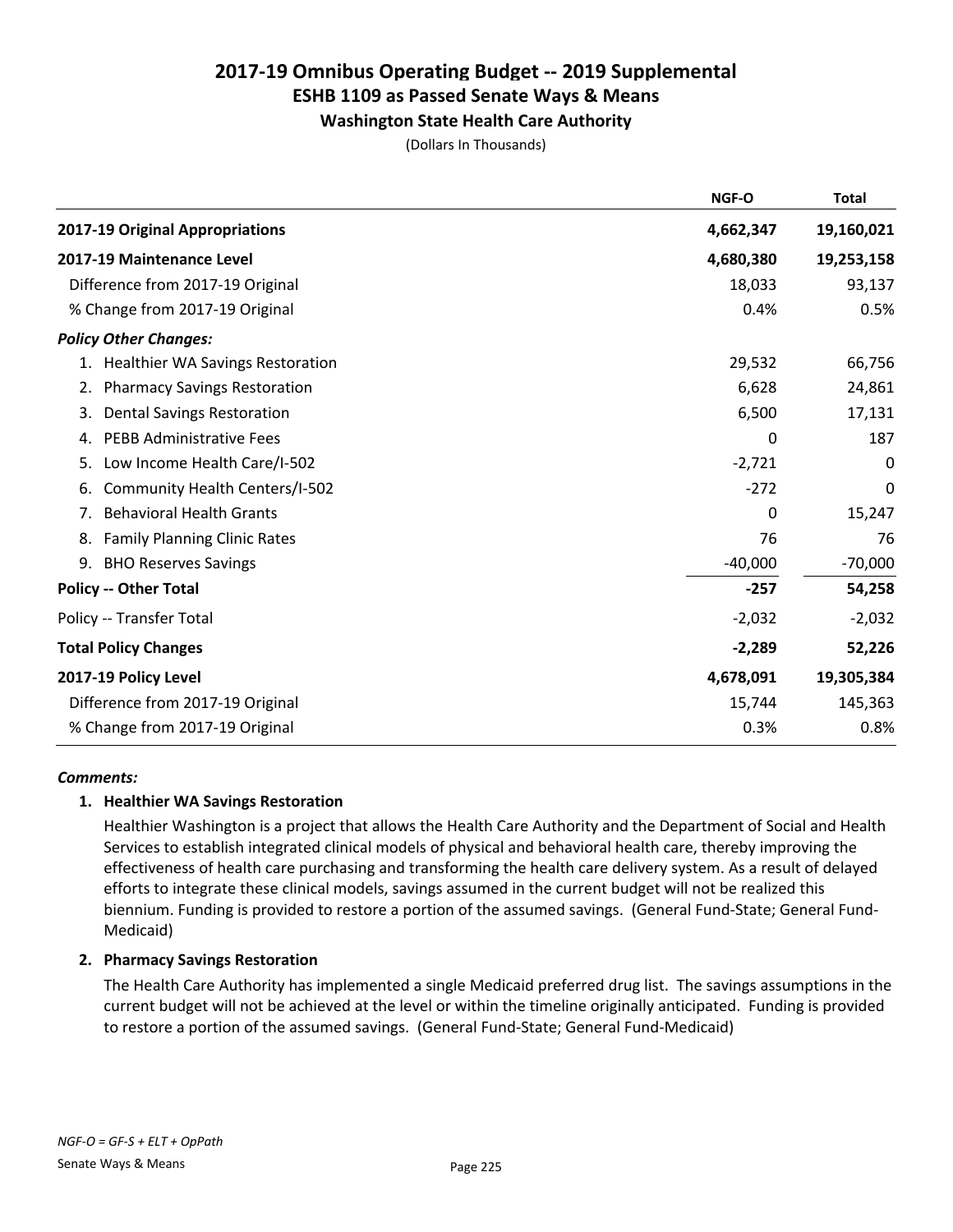#### Washington State Health Care Authority

(Dollars In Thousands)

#### 3. Dental Savings Restoration

The Health Care Authority has named apparently successful bidders to transition dental services from fee for service to managed care. Savings from reduced emergency department utilization as a result were assumed in the current budget; however, the savings assumptions in the current budget will not be achieved at the level or within the timeline originally anticipated. Funding is provided to restore the assumed savings for fiscal year 2019. (General Fund-State; General Fund-Medicaid)

#### 4. PEBB Administrative Fees

This provides additional spending authority to cover projected costs in Flexible Spending Arrangement (FSA) and Dependent Care Assistance Program (DCAP) administration fees. These third party administrator costs would exceed authorized levels without the increase. (Flexible Spending Administrative Account-Non-Appr)

#### 5. Low Income Health Care/I-502

Initiative 502 directed a portion of the revenue from taxes on the sale of marijuana into the Basic Health Trust Account. Those dollars are used in lieu of General Fund-State dollars for capitation payments for Medicaid clients enrolled in managed care plans. Funding is adjusted to reflect updated estimates of marijuana-related revenue. (General Fund-State; Basic Health Plan Trust Account-Non-Appr)

#### 6. Community Health Centers/I-502

Initiative 502, passed by voters in 2012, authorizes the regulation, sale, and taxation of marijuana for adults over the age of 21. The initiative directed a portion of the tax revenue to fund primary, dental, migrant, and maternity health care services through contracts with community health centers. The Health Care Authority (HCA) will use the tax revenue in lieu of state general fund payments to community health centers for services provided to medical assistance clients. (General Fund-State; Dedicated Marijuana Account-State)

#### 7. Behavioral Health Grants

Federal expenditure authority is provided for multiple federal grant awards to address and combat substance use disorder (General Fund-Federal)

#### 8. Family Planning Clinic Rates

Funding is provided to increase reimbursement rates for reproductive health services ineligible for federal matching funds. (General Fund-State)

#### 9. BHO Reserves Savings

Effective January 1, 2020, all regions of the state are required to transition to fully integrated physical and behavioral health care, meaning funding for these services will shift from Behavioral Health Organizations (BHOs) to fully integrated managed care contracts. The current BHOs are required to return state and federal Medicaid reserves remaining after termination of their contract, resulting in a one-time savings. (General Fund-State; General Fund-Medicaid)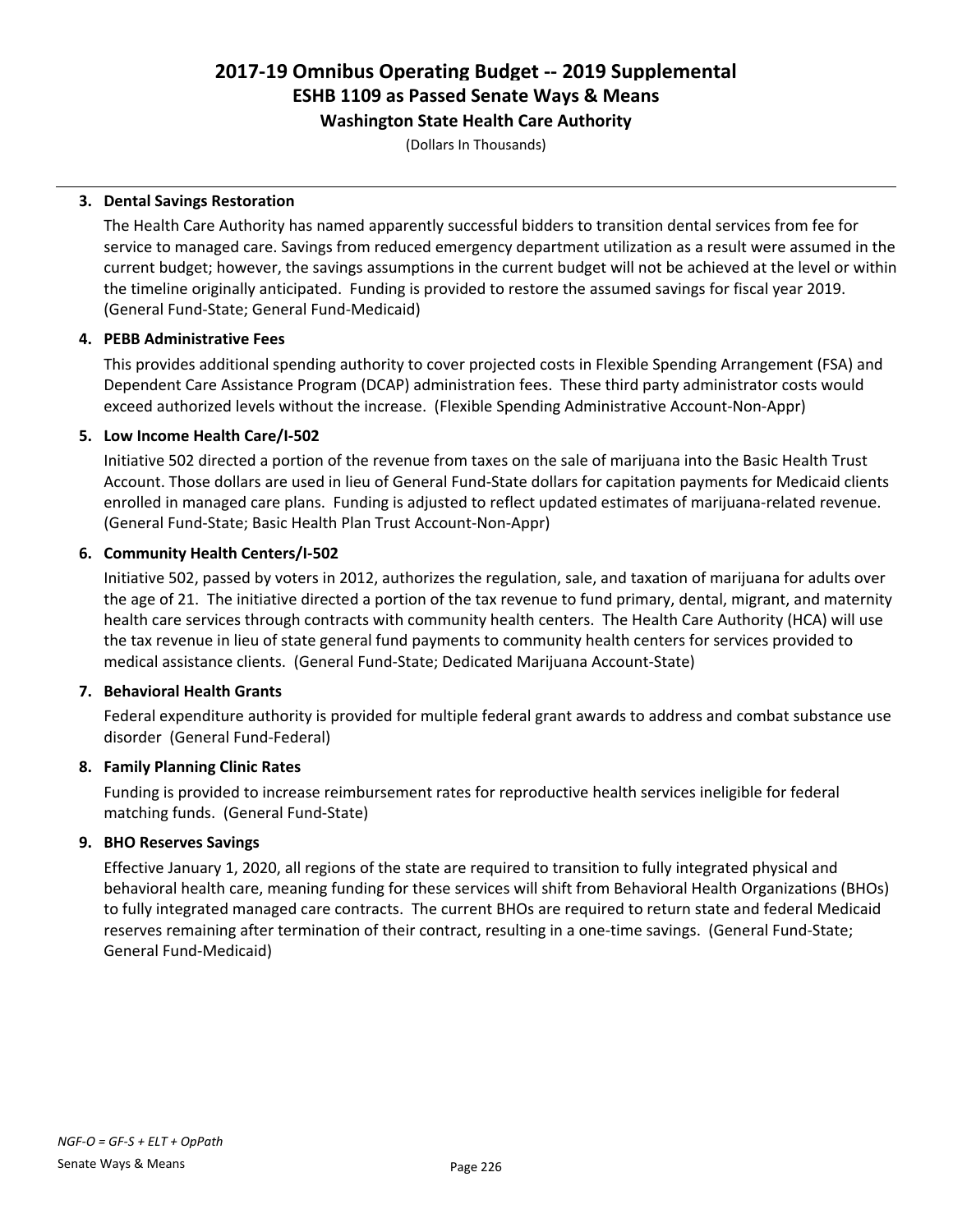### Board of Industrial Insurance Appeals

(Dollars In Thousands)

|                                     | <b>NGF-O</b> | <b>Total</b> |
|-------------------------------------|--------------|--------------|
| 2017-19 Original Appropriations     | 0            | 45,141       |
| 2017-19 Maintenance Level           | 0            | 45,247       |
| Difference from 2017-19 Original    | 0            | 106          |
| % Change from 2017-19 Original      |              | 0.2%         |
| <b>Policy Other Changes:</b>        |              |              |
| 1. One-time Lease Adjustments/Moves | 0            | 309          |
| <b>Policy -- Other Total</b>        | 0            | 309          |
| <b>Total Policy Changes</b>         | 0            | 309          |
| 2017-19 Policy Level                | 0            | 45,556       |
| Difference from 2017-19 Original    | 0            | 415          |
| % Change from 2017-19 Original      |              | 0.9%         |

#### *Comments:*

#### 1. One-time Lease Adjustments/Moves

Funding is provided for one-time relocation and project costs for the Lakewood and Vancouver office locations. (Accident Account-State; Medical Aid Account-State)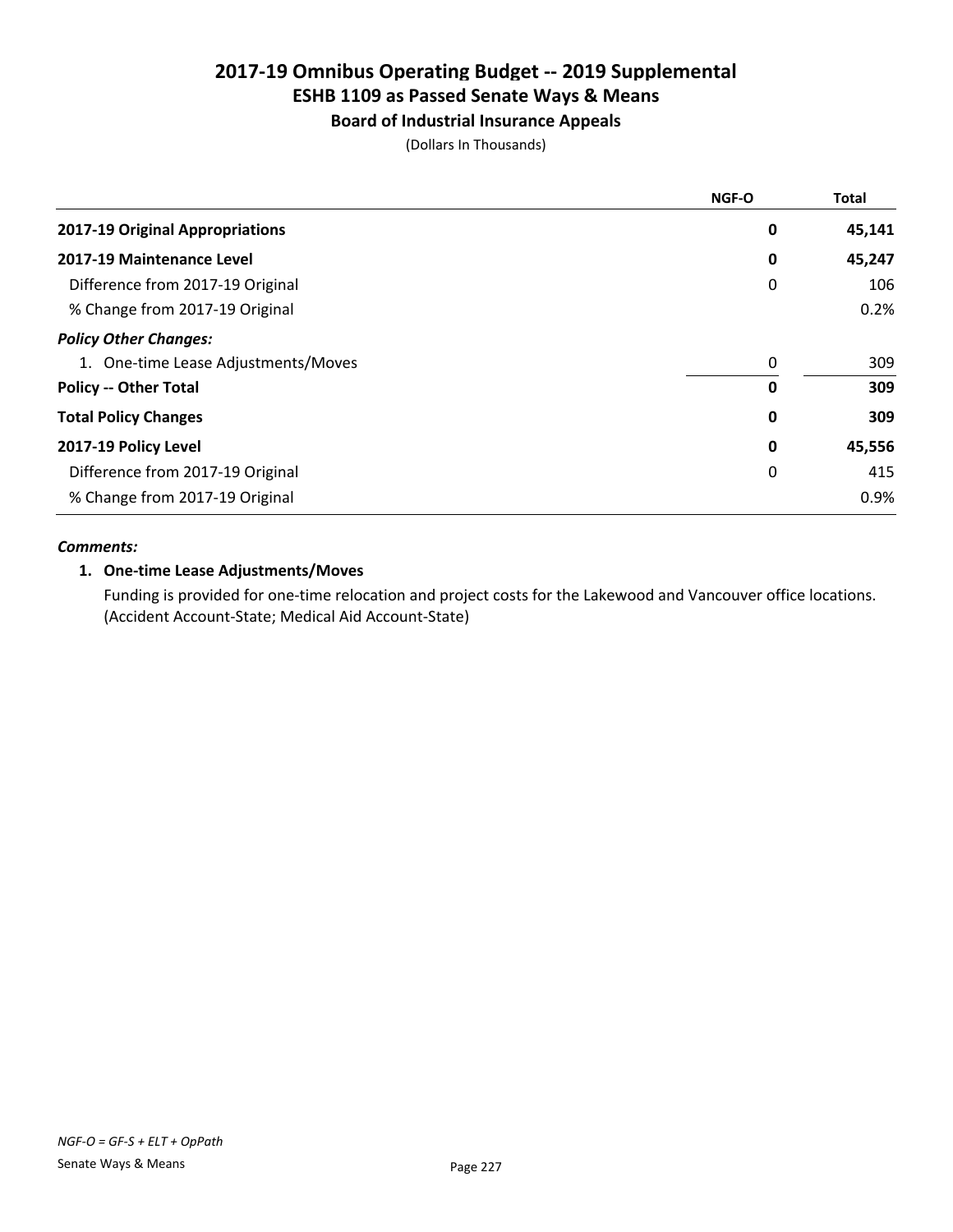### WA State Criminal Justice Training Commission

|                                  | NGF-O  | <b>Total</b> |
|----------------------------------|--------|--------------|
| 2017-19 Original Appropriations  | 44,807 | 60,735       |
| 2017-19 Maintenance Level        | 44,807 | 60,733       |
| Difference from 2017-19 Original | 0      | $-2$         |
| % Change from 2017-19 Original   | 0.0%   | $0.0\%$      |
| 2017-19 Policy Level             | 44,807 | 60,733       |
| Difference from 2017-19 Original | 0      | $-2$         |
| % Change from 2017-19 Original   | 0.0%   | $0.0\%$      |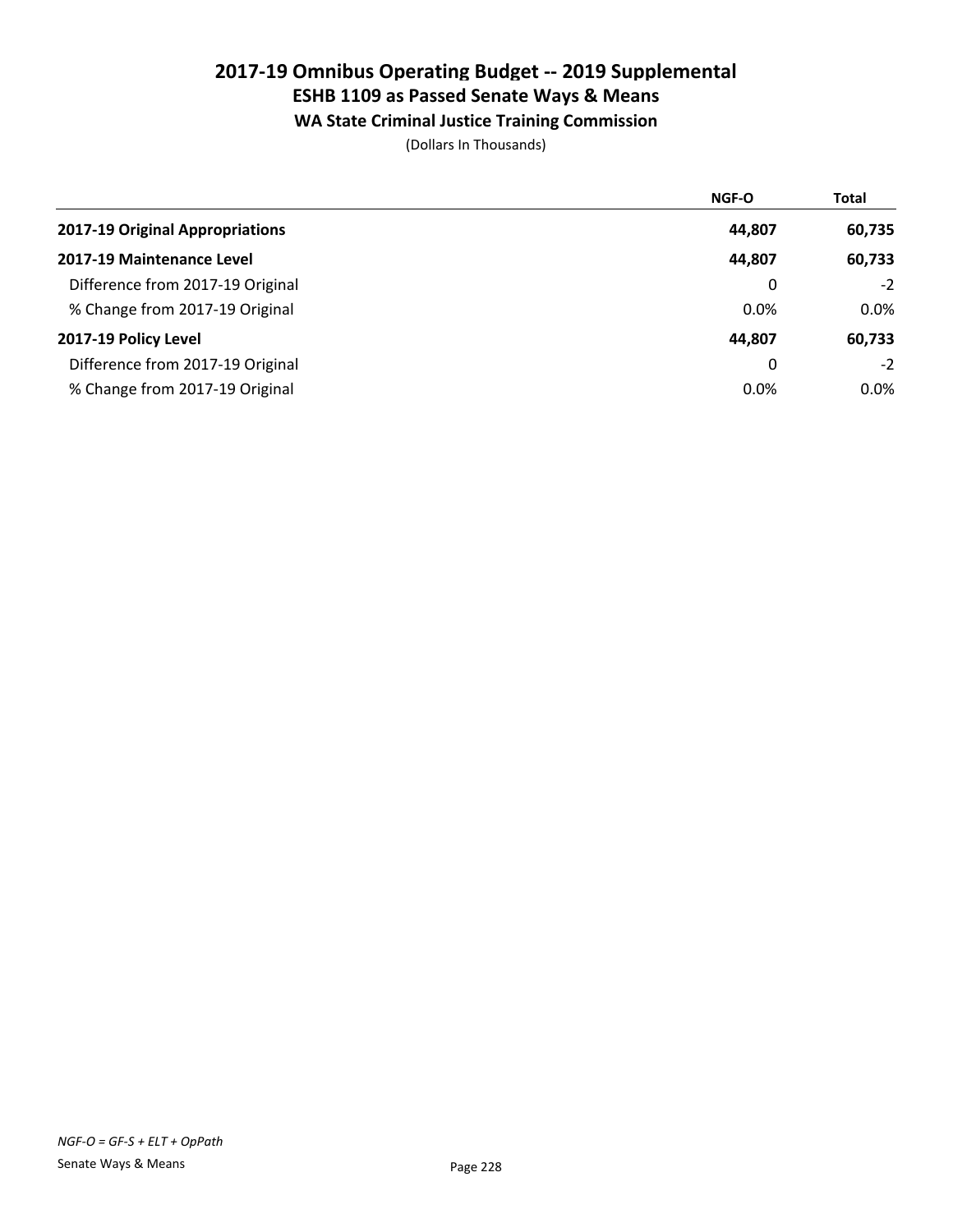### Department of Labor and Industries

|                                  | <b>NGF-O</b> | <b>Total</b> |
|----------------------------------|--------------|--------------|
| 2017-19 Original Appropriations  | 15,798       | 807,634      |
| 2017-19 Maintenance Level        | 15,798       | 812,038      |
| Difference from 2017-19 Original | 0            | 4,404        |
| % Change from 2017-19 Original   | 0.0%         | 0.5%         |
| 2017-19 Policy Level             | 15,798       | 812,038      |
| Difference from 2017-19 Original | 0            | 4,404        |
| % Change from 2017-19 Original   | 0.0%         | 0.5%         |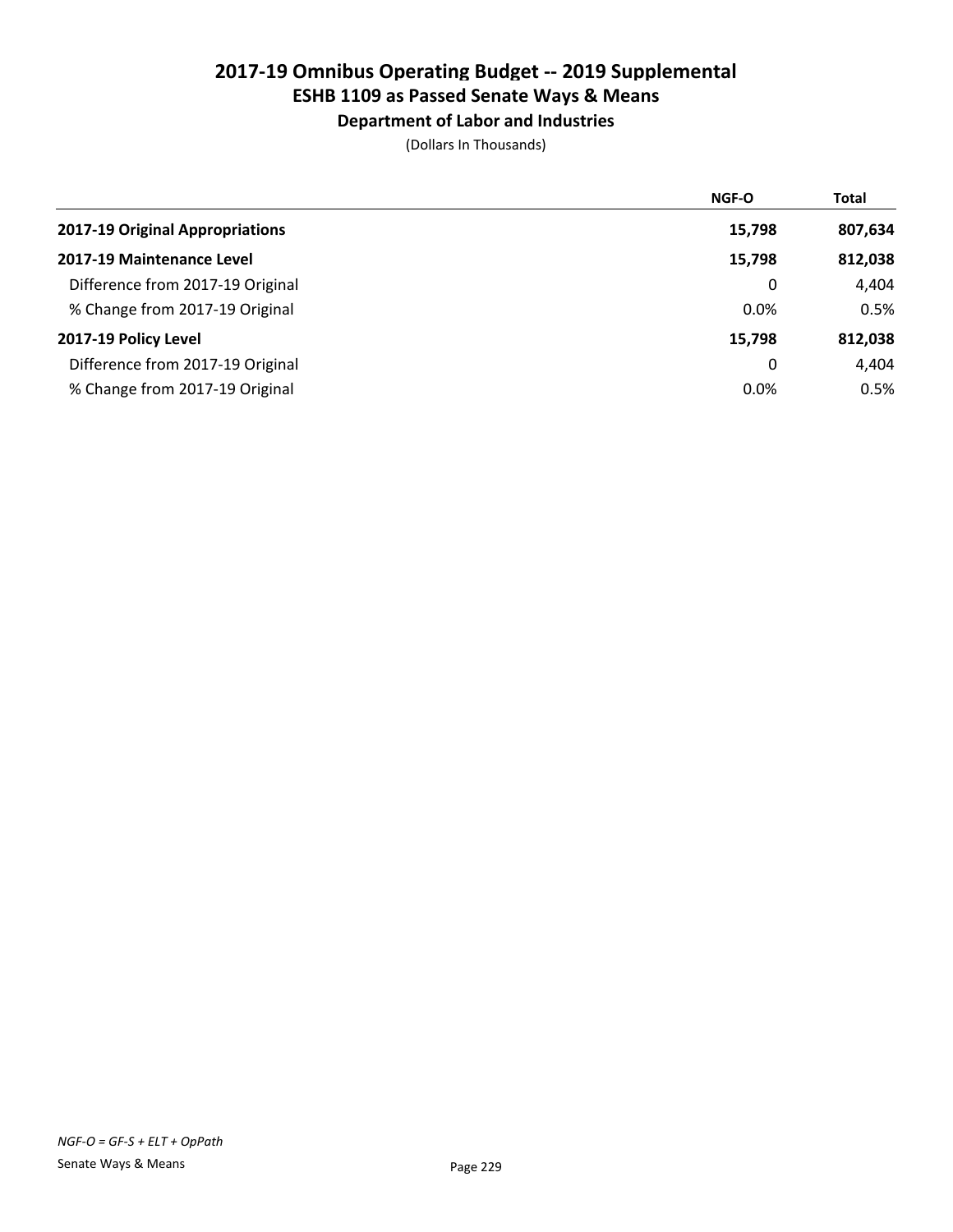### Department of Health

(Dollars In Thousands)

|                                        | <b>NGF-O</b> | Total     |
|----------------------------------------|--------------|-----------|
| 2017-19 Original Appropriations        | 149,285      | 1,232,858 |
| 2017-19 Maintenance Level              | 149,480      | 1,221,783 |
| Difference from 2017-19 Original       | 195          | $-11,075$ |
| % Change from 2017-19 Original         | 0.1%         | $-0.9%$   |
| <b>Policy Other Changes:</b>           |              |           |
| <b>WMC Increased Legal Costs</b><br>1. | 0            | 1,028     |
| <b>WMC Clinical Investigator Costs</b> | 0            | 1,063     |
| 3. Measles Outbreak Response           | 161          | 161       |
| <b>Policy -- Other Total</b>           | 161          | 2,252     |
| <b>Total Policy Changes</b>            | 161          | 2,252     |
| 2017-19 Policy Level                   | 149,641      | 1,224,035 |
| Difference from 2017-19 Original       | 356          | $-8,823$  |
| % Change from 2017-19 Original         | 0.2%         | $-0.7\%$  |

#### *Comments:*

#### 1. WMC Increased Legal Costs

Funding is provided to the Washington Medical Commission for increased litigation costs. (Health Professions Account-State)

#### 2. WMC Clinical Investigator Costs

Funding is provided to the Washington Medical Commission for a new investigator class, the Clinical Health Care Investigator. The new investigator class was included in the 2017-19 collective bargaining agreement, however, additional funding was not include for the additional staff. (Health Professions Account-State)

#### 3. Measles Outbreak Response

One-time funding is provided to the Department of Health for non-budgeted costs associated with the measles outbreak response. (General Fund-State)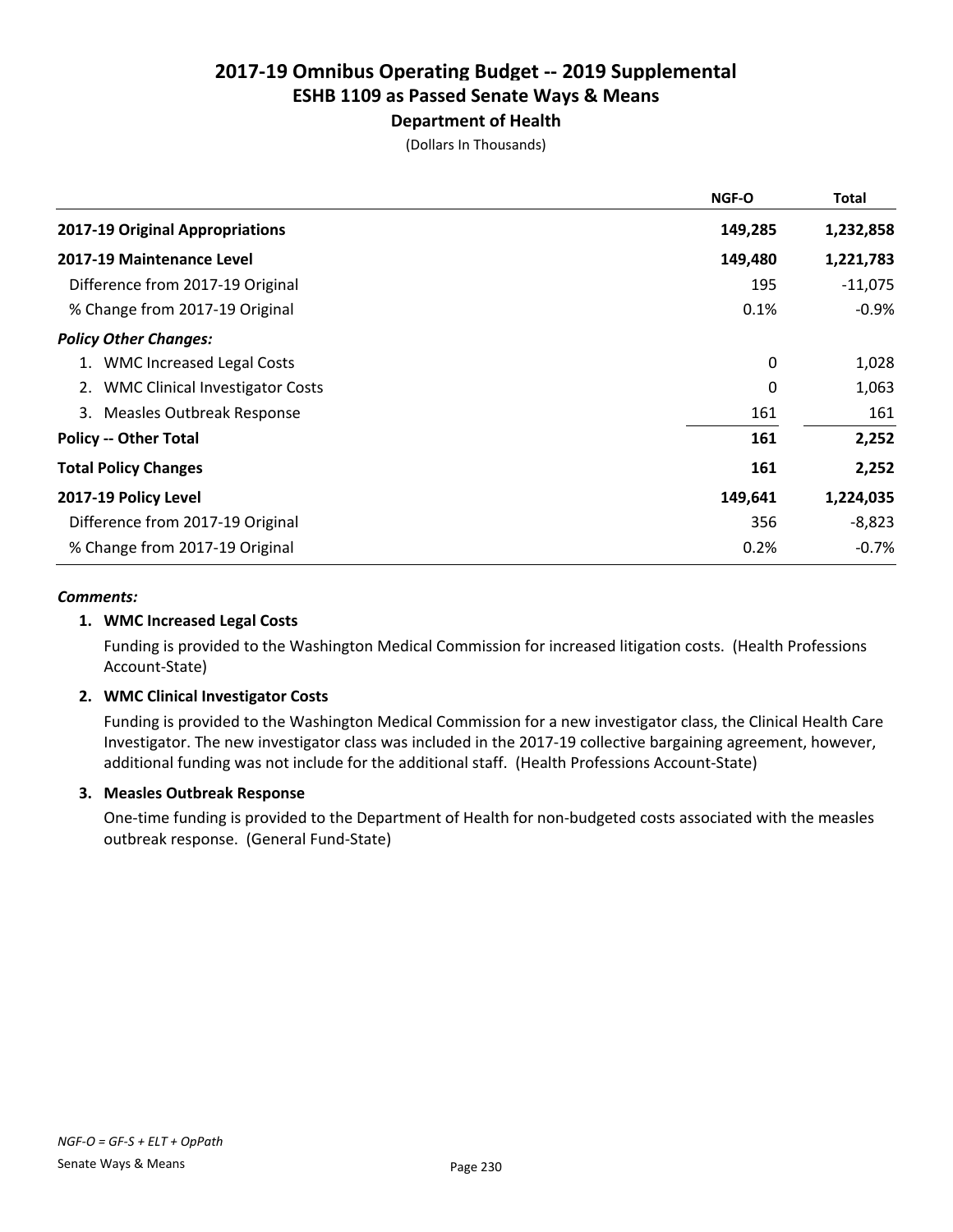#### Department of Veterans' Affairs

(Dollars In Thousands)

| <b>NGF-O</b> | <b>Total</b> |
|--------------|--------------|
| 33,779       | 157,664      |
| 33,779       | 157,664      |
| 0            | 0            |
| 0.0%         | $0.0\%$      |
|              |              |
| 6,440        | 6,440        |
| 4,110        | 4,110        |
| 203          | 203          |
| 10,753       | 10,753       |
| 10,753       | 10,753       |
| 44,532       | 168,417      |
| 10,753       | 10,753       |
| 31.8%        | 6.8%         |
|              |              |

#### *Comments:*

#### 1. Revenue Shortfall/Orting

Funding is provided for a General Fund-State backfill at the Washington Soldiers Home (WSH) in Orting for decreased revenue collections. Historically, the census at WSH has hovered between 95 percent and 100 percent. In FY 2017, due in part to quality of care issues discovered during a survey conducted by the Department of Social and Health Services, the census dipped to approximately 50 percent. It is assumed that the census will improve in the 2019-21 biennium. (General Fund-State)

#### 2. Revenue Shortfall/Walla Walla

Funding is provided for a General Fund-State backfill at the Walla Walla Veterans Home due to a delayed phase-in of clients during FY 2018. It is assumed that the phase-in will continue, and the census will improve, in the 2019- 21 biennium. (General Fund-State)

#### 3. Payee Automated System

One-time funding is provided to replace the Department's existing payee automated system. In a 2018, an external application and network penetration test conducted by the State's Auditor's Office discovered the system was vulnerable to system attacks. (General Fund-State)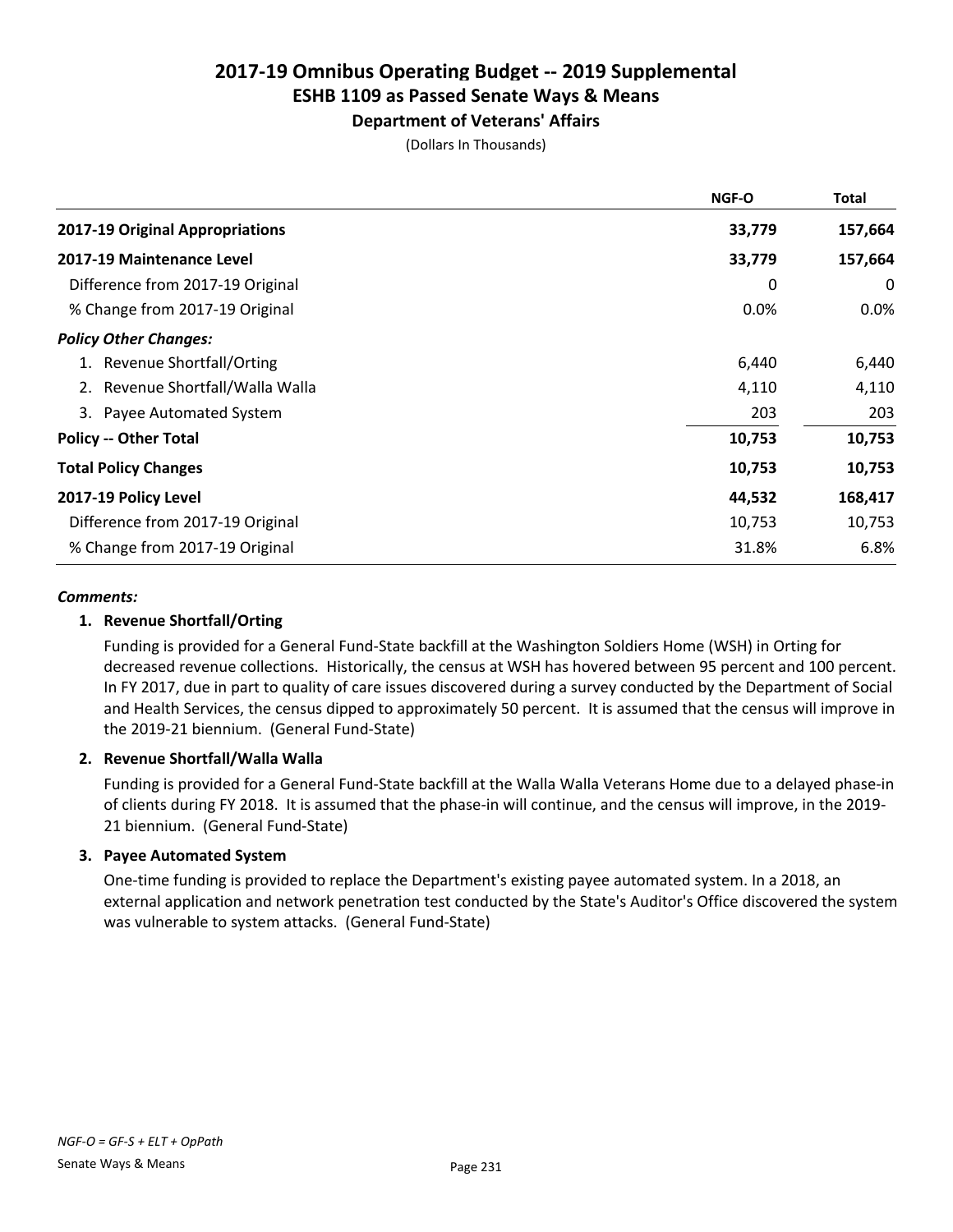# Department of Children, Youth, and Families

(Dollars In Thousands)

|                                  | NGF-O    | <b>Total</b> |
|----------------------------------|----------|--------------|
| 2017-19 Original Appropriations  | 594,501  | 1,041,038    |
| 2017-19 Maintenance Level        | 597,394  | 1,063,668    |
| Difference from 2017-19 Original | 2,893    | 22,630       |
| % Change from 2017-19 Original   | 0.5%     | 2.2%         |
| <b>Policy Other Changes:</b>     |          |              |
| 1. Facilities One-Time Cost      | 1,256    | 2,093        |
| Increase BRS Rates<br>2.         | 3,025    | 4,932        |
| One-time Fund Swap<br>3.         | $-3,409$ | 0            |
| Lease Adjustment<br>4.           | 59       | 99           |
| <b>DCYF Headquarters</b><br>5.   | 638      | 1,063        |
| 6. Preschool Development Grant   | 0        | 2,158        |
| <b>Policy -- Other Total</b>     | 1,569    | 10,345       |
| Policy -- Transfer Total         | $-6,131$ | $-9,326$     |
| <b>Total Policy Changes</b>      | $-4,562$ | 1,019        |
| 2017-19 Policy Level             | 592,832  | 1,064,687    |
| Difference from 2017-19 Original | $-1,669$ | 23,649       |
| % Change from 2017-19 Original   | $-0.3%$  | 2.3%         |

#### *Comments:*

#### 1. Facilities One-Time Cost

Funding is provided for one-time relocation and project costs to support the Department of Children, Youth, and Families Leased Facilities Strategic Plan. (General Fund-State; General Fund-Federal)

#### 2. Increase BRS Rates

A rate increase is provided to Behavioral Rehabilitation Services providers who meet federal accreditation requirements for Title IV-E funding. (General Fund-State; General Fund-Fam Supt)

#### 3. One-time Fund Swap

There is a one-time reduction of unallocated General Fund-State fund balance that will be offset by using increased federal Child Care Development Funds. (General Fund-State; General Fund-Federal)

#### 4. Lease Adjustment

Funding is provided for the ongoing cost of new leases that are necessary to support the Department of Children, Youth, and Families Leased Facilities Strategic Plan. (General Fund-State; General Fund-Federal)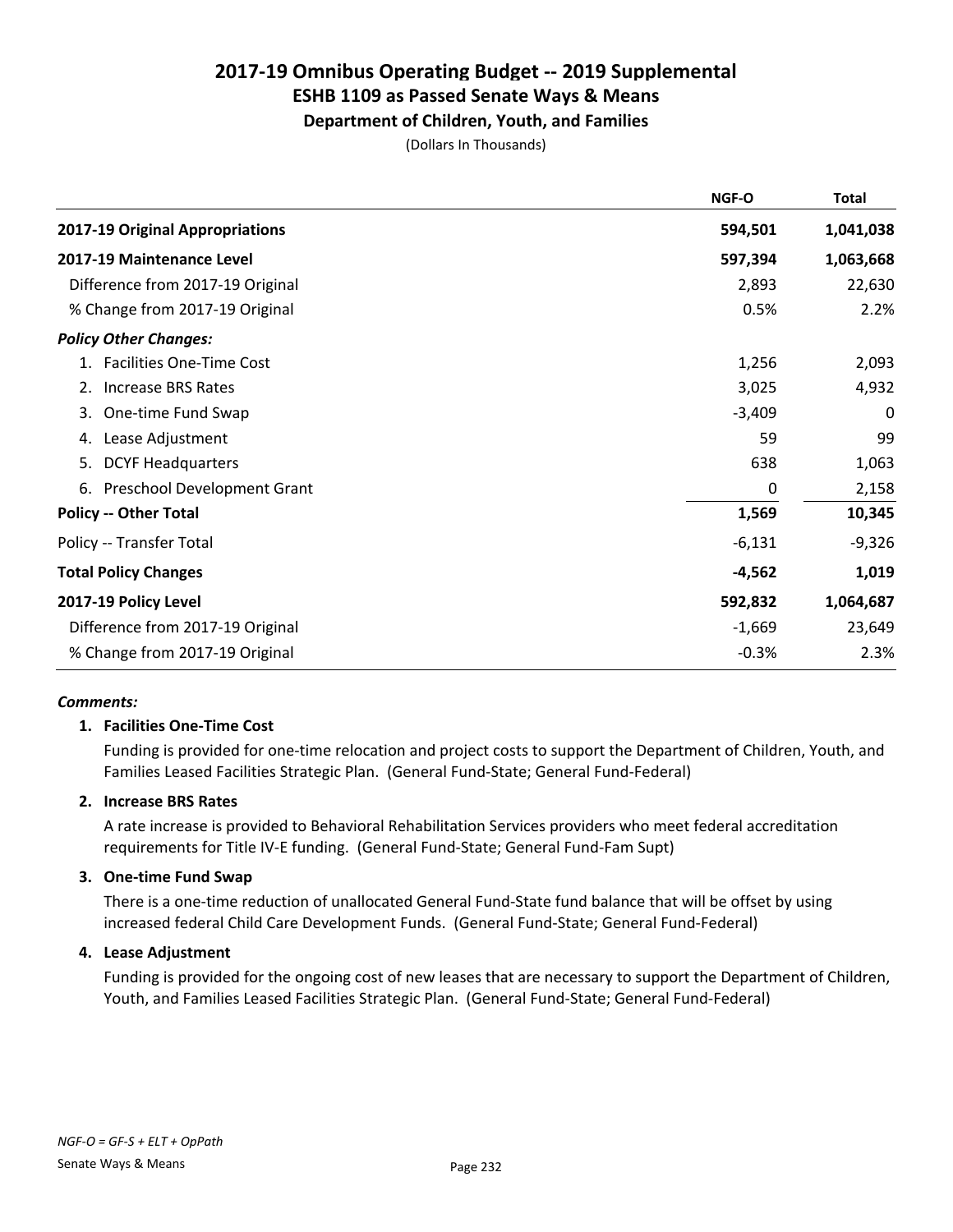Department of Children, Youth, and Families

(Dollars In Thousands)

#### 5. DCYF Headquarters

Funding is provided to cover the costs of new space for the Department of Children, Youth, and Families headquarters. These increases reflect leadership staffing expansion necessary to implement Second Engrossed Second Substitute House Bill 1661, which created the agency. (General Fund-State; General Fund-Federal)

#### 6. Preschool Development Grant

The Department received an initial federal Preschool Development Birth through Five grant award for calendar year 2019 to implement the following activities: a needs assessment, a strategic plan, maximizing parental knowledge and choice, sharing best practices, and improving overall quality. The funding will assist the Department in planning an Early Childhood Education and Assistance Program (ECEAP) pilot, a shared services pilot, and an inclusive preschool classroom pilot. (General Fund-Federal)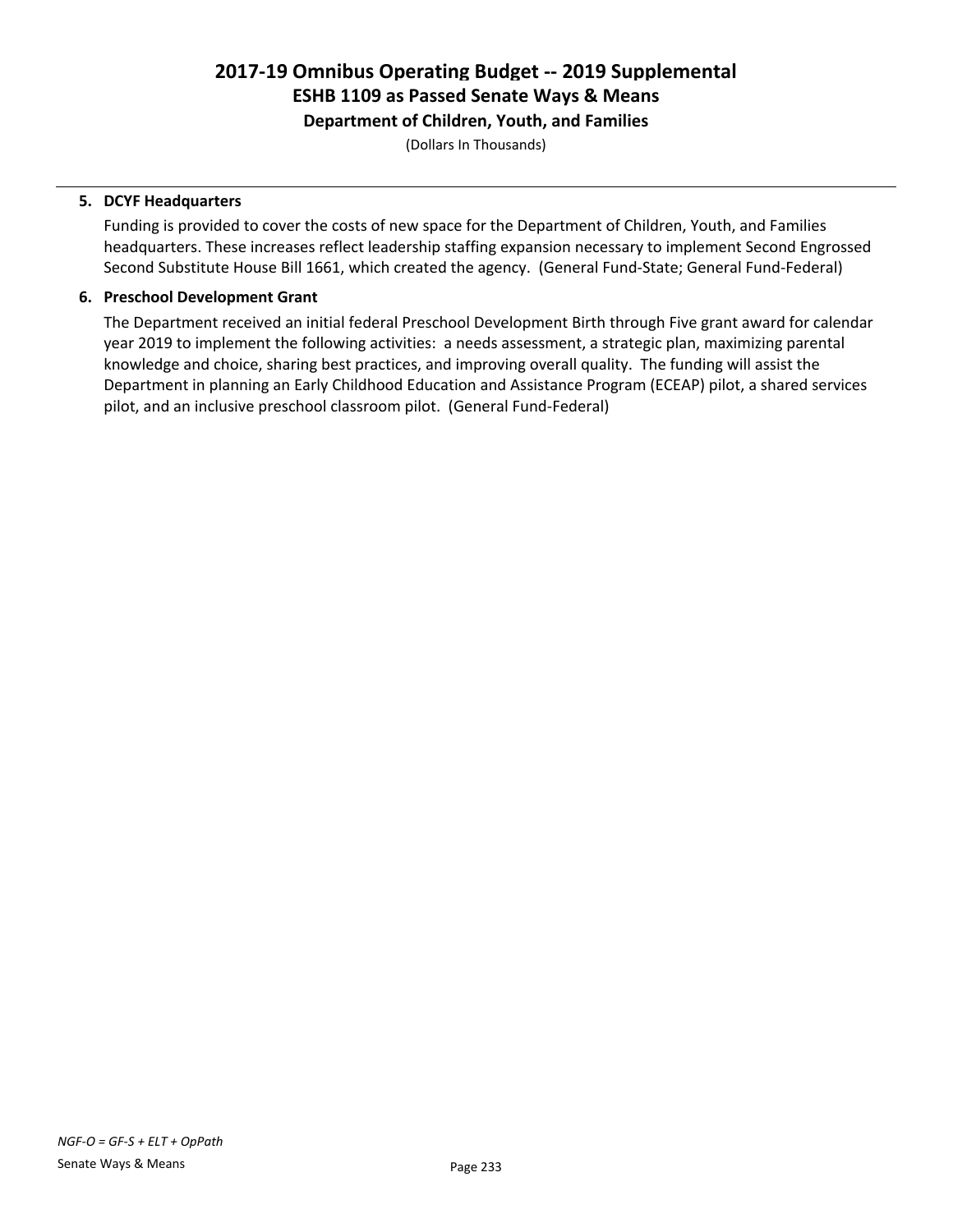#### Department of Corrections

(Dollars In Thousands)

| 2017-19 Original Appropriations<br>2,005,579<br>2,108,138<br>2,024,943<br>2,127,502<br>2017-19 Maintenance Level<br>Difference from 2017-19 Original<br>19,364<br>1.0%<br>% Change from 2017-19 Original | <b>Total</b> |
|----------------------------------------------------------------------------------------------------------------------------------------------------------------------------------------------------------|--------------|
|                                                                                                                                                                                                          |              |
|                                                                                                                                                                                                          |              |
|                                                                                                                                                                                                          | 19,364       |
|                                                                                                                                                                                                          | 0.9%         |
| <b>Policy Other Changes:</b>                                                                                                                                                                             |              |
| 552<br>1. Capital Project Operating Costs                                                                                                                                                                | 552          |
| 2,909<br>Direct Patient Care: DVC Adjustment<br>2.                                                                                                                                                       | 2,909        |
| <b>Custody Staff: Health Care Delivery</b><br>4,750<br>3.                                                                                                                                                | 4,750        |
| Yakima Jail Women's TC<br>697<br>4.                                                                                                                                                                      | 697          |
| Unit W WCCW<br>490<br>5.                                                                                                                                                                                 | 490          |
| <b>Tolling Project</b><br>1,170<br>6.                                                                                                                                                                    | 1,170        |
| <b>Policy -- Other Total</b><br>10,568                                                                                                                                                                   | 10,568       |
| Policy -- Comp Total<br>952                                                                                                                                                                              | 952          |
| <b>Total Policy Changes</b><br>11,520                                                                                                                                                                    | 11,520       |
| 2017-19 Policy Level<br>2,139,022<br>2,036,463                                                                                                                                                           |              |
| Difference from 2017-19 Original<br>30,884                                                                                                                                                               | 30,884       |
| % Change from 2017-19 Original<br>1.5%                                                                                                                                                                   | 1.5%         |

#### *Comments:*

#### 1. Capital Project Operating Costs

Funding is provided for the operating costs related to several capital projects that were funded in the 2017-19 capital budget and anticipated to be completed during fiscal year 2019. These are critical capacity projects needed to reduce overcrowding in prisons and include the 128-bed minimum security prison at Maple Lane (#30001168) and the Ahtanum View work release 41-bed expansion (#30001166). (General Fund-State)

#### 2. Direct Patient Care: DVC Adjustment

Funding is provided to account for direct variable costs that were not previously being captured through the caseload update model, leaving a gap in funding for direct patient health care (General Fund-State)

#### 3. Custody Staff: Health Care Delivery

Funding is provided for security positions in prison facilities to address the medical and mental health needs of incarcerated individuals. (General Fund-State)

#### 4. Yakima Jail Women's TC

Funding is provided to cover the increased contract costs and to establish a substance abuse recovery therapeutic community (TC) with on-site case management as the incarcerated female population move from the older Yakima County Jail to the newer facility. (General Fund-State)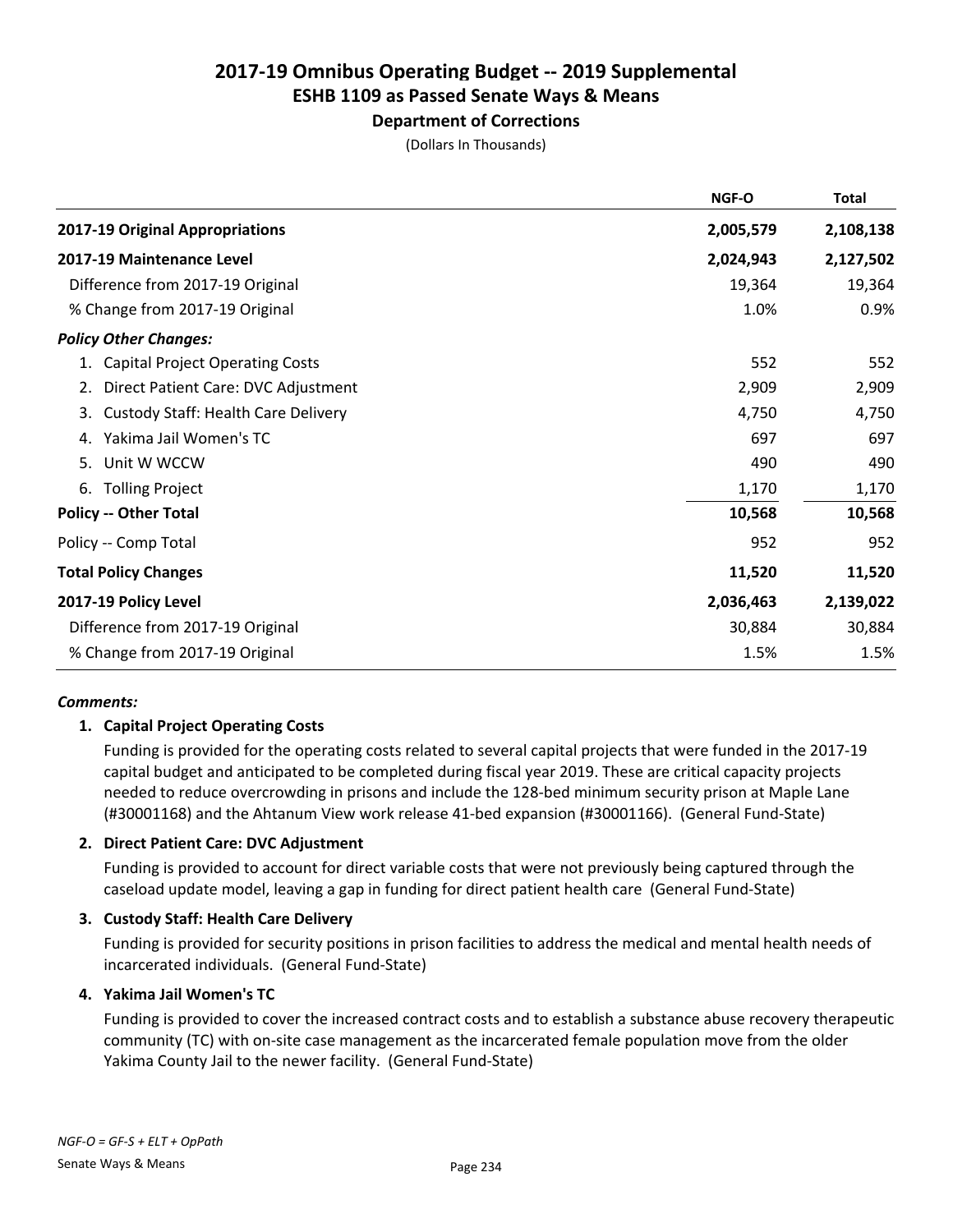Department of Corrections

(Dollars In Thousands)

#### 5. Unit W WCCW

Funding is temporarily provided for the operating costs of Unit W at the Washington Corrections Center for Women (WCCW). (General Fund-State)

#### 6. Tolling Project

Funding is provided to cover costs associated with reducing the risk of miscalculating the end of community supervision and prison earned release dates of individuals releasing from the custody of the department. (General Fund-State)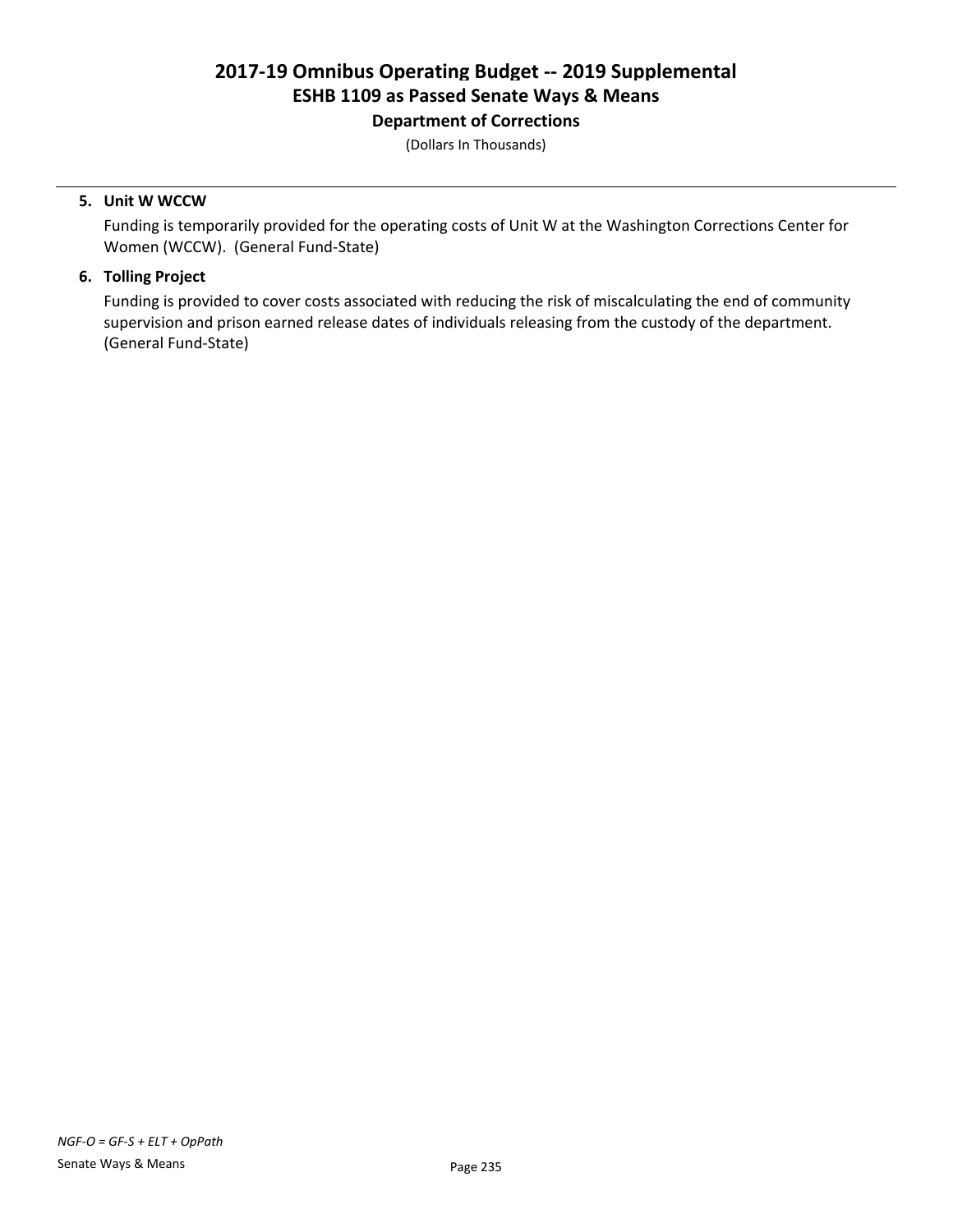#### Department of Social and Health Services

#### Juvenile Rehabilitation

(Dollars In Thousands)

|                                    | NGF-O    | <b>Total</b> |
|------------------------------------|----------|--------------|
| 2017-19 Original Appropriations    | 184,907  | 199,273      |
| 2017-19 Maintenance Level          | 181,492  | 195,858      |
| Difference from 2017-19 Original   | $-3,415$ | $-3,415$     |
| % Change from 2017-19 Original     | $-1.8%$  | $-1.7%$      |
| <b>Policy Other Changes:</b>       |          |              |
| 1. Increase Staff at JR Facilities | 3,108    | 3,108        |
| <b>Policy -- Other Total</b>       | 3,108    | 3,108        |
| <b>Total Policy Changes</b>        | 3,108    | 3,108        |
| 2017-19 Policy Level               | 184,600  | 198,966      |
| Difference from 2017-19 Original   | $-307$   | $-307$       |
| % Change from 2017-19 Original     | $-0.2%$  | $-0.2%$      |

#### *Comments:*

#### 1. Increase Staff at JR Facilities

The interim Prison Rape Elimination Act (PREA) audit issued in October 2018 found that Juvenile Rehabilitation (JR) failed to meet PREA standard 115.313 (c) which requires each secure juvenile facility to maintain staffing ratios of a minimum of 1:8 during waking hours and 1:16 during sleeping hours. Funding is provided to maintain the existing staffing levels necessary to bring the three JR facilities into compliance with this standard. (General Fund-State)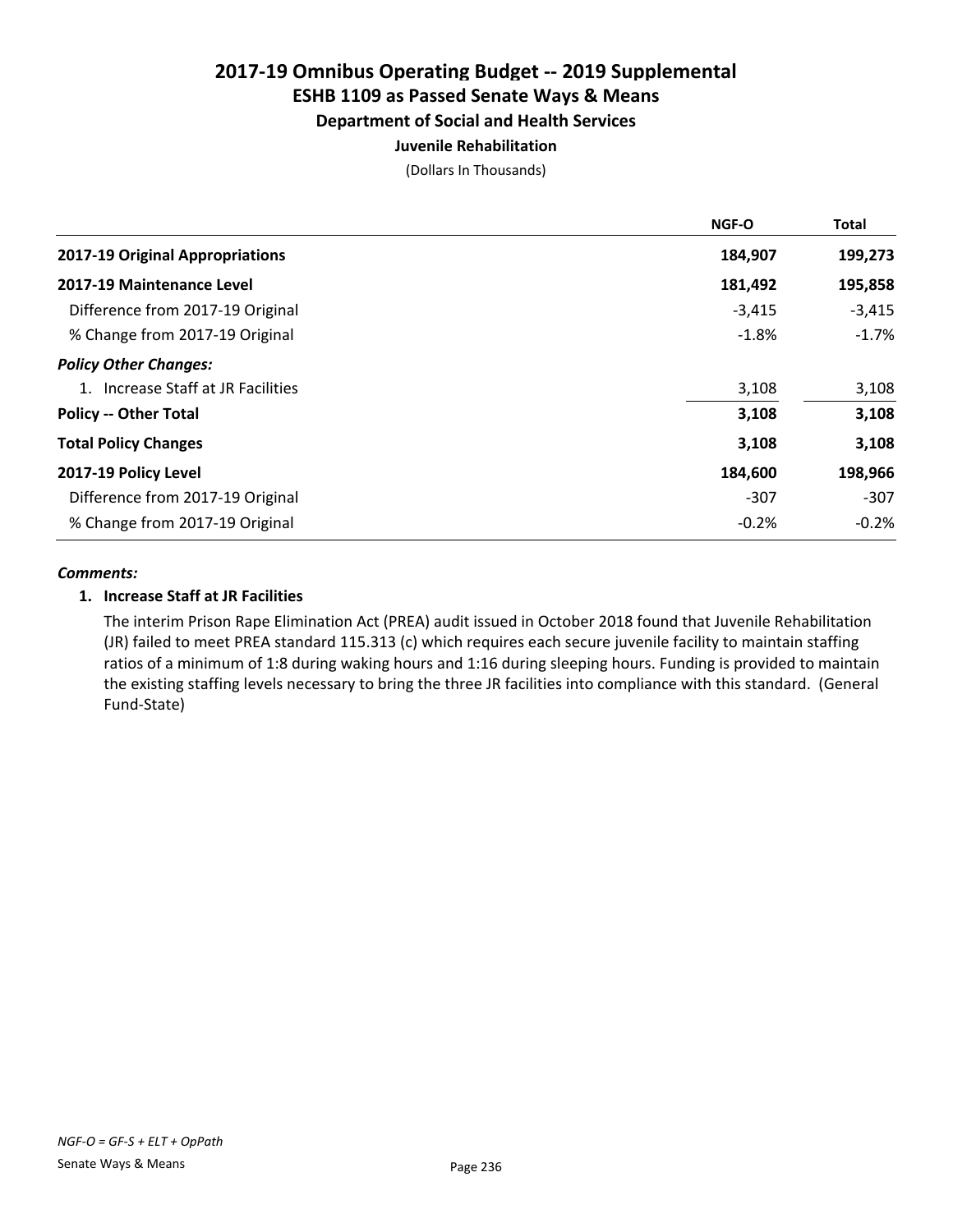#### Department of Social and Health Services

#### Mental Health

(Dollars In Thousands)

|                                              | NGF-O     | <b>Total</b> |
|----------------------------------------------|-----------|--------------|
| 2017-19 Original Appropriations              | 984,017   | 1,768,195    |
| 2017-19 Maintenance Level                    | 1,078,053 | 1,816,088    |
| Difference from 2017-19 Original             | 94,036    | 47,893       |
| % Change from 2017-19 Original               | 9.6%      | 2.7%         |
| <b>Policy Other Changes:</b>                 |           |              |
| 1. BHA Administration Support                | 571       | 571          |
| 2. ESH Office Relocation                     | 296       | 296          |
| <b>State Hospital Operations</b><br>3.       | 43,102    | 43,102       |
| <b>Trueblood Fines</b><br>4.                 | $-28,028$ | $-28,028$    |
| <b>WSH Enclose Nurses Stations</b><br>5.     | 375       | 375          |
| <b>WSH Security Guards</b><br>6.             | 181       | 181          |
| 7. Ross Lawsuit                              | 1,179     | 1,179        |
| <b>Forensic Competency Restoration</b><br>8. | 1,282     | 1,282        |
| <b>SILAS Implementation</b><br>9.            | 260       | 260          |
| <b>Policy -- Other Total</b>                 | 19,218    | 19,218       |
| Policy -- Transfer Total                     | 2,032     | 0            |
| <b>Total Policy Changes</b>                  | 21,250    | 19,218       |
| 2017-19 Policy Level                         | 1,099,303 | 1,835,306    |
| Difference from 2017-19 Original             | 115,286   | 67,111       |
| % Change from 2017-19 Original               | 11.7%     | 3.8%         |

#### *Comments:*

#### 1. BHA Administration Support

Funding is provided to staff the core business functions and processes of the Behavioral Health Administration (BHA). This includes oversight of daily operations, tribal relations, policy development and analysis, and records management. (General Fund-State)

#### 2. ESH Office Relocation

Funding is provided to relocate staff at Eastern State Hospital (ESH) from wards that are currently being renovated for forensic placements. (General Fund-State)

#### 3. State Hospital Operations

Funding is provided to maintain the current level of spending at the state psychiatric hospitals. (General Fund-State)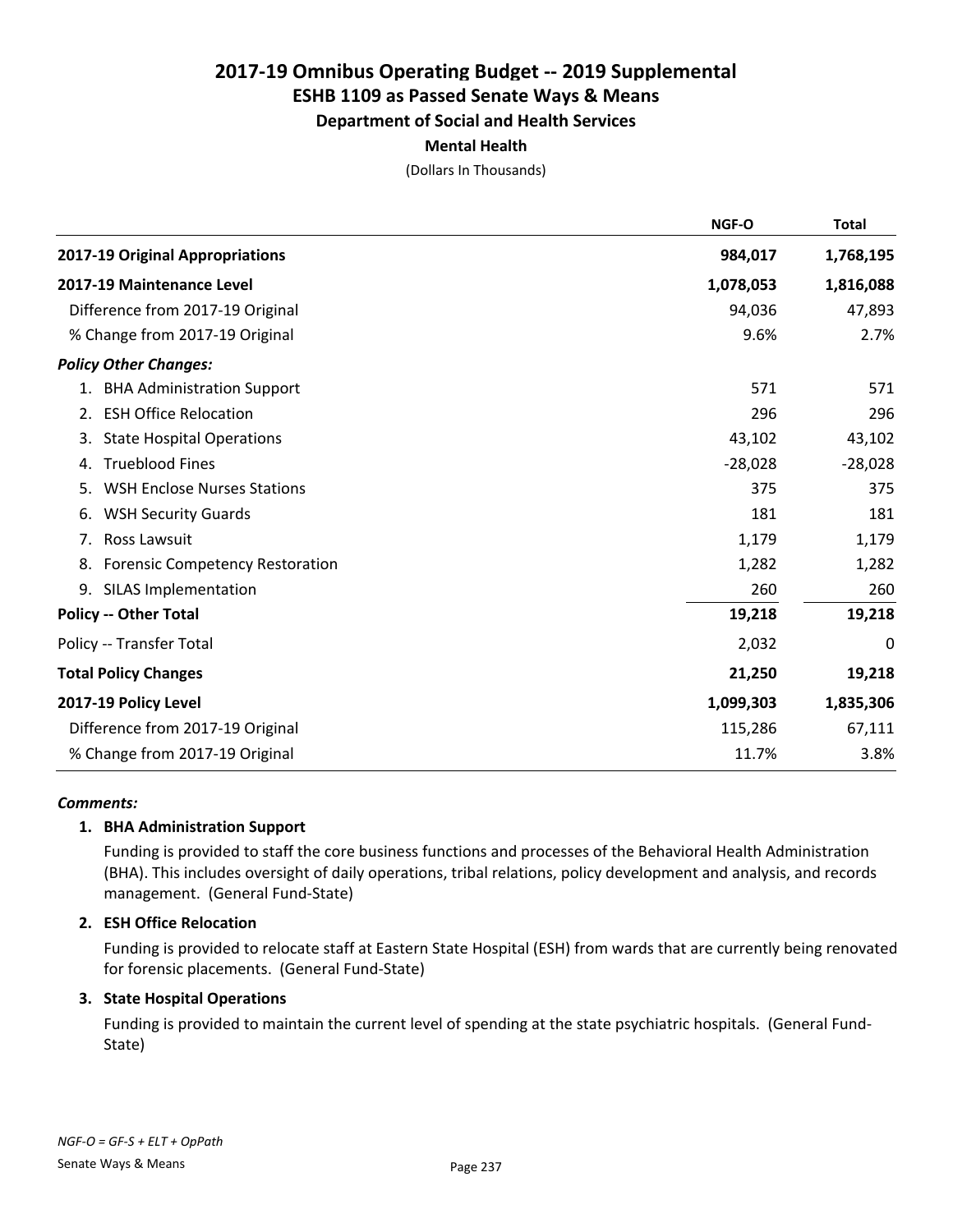Department of Social and Health Services

#### Mental Health

(Dollars In Thousands)

#### 4. Trueblood Fines

A settlement agreement was reached in the Trueblood et. al v. DSHS lawsuit in August 2018 which proposes the suspension of fines beginning December 2018, provided the state maintains substantial compliance with the terms in the settlement agreement. The agreement was approved by the U.S. District Court - Western District on December 11, 2018. Appropriations are adjusted to reflect the suspension of fines beginning in December 2018. (General Fund-State)

#### 5. WSH Enclose Nurses Stations

Funding is provided to enclose nurisng stations at Western State Hospital (General Fund-State)

#### 6. WSH Security Guards

Funding is provided for 1.8 FTE security guards at Western State Hospital. (General Fund-State)

#### 7. Ross Lawsuit

Funding is provided to staff the agreement with plaintiffs in the litigation Ross v. Lashway, related to patients who are found not guilty by reason of insanity, residing at the state hospitals. (General Fund-State)

#### 8. Forensic Competency Restoration

Funding is increased to cover the cost of operating the Yakima Competency Restoration Program and the Maple Lane Competency Restoration Program. These two facilities provide 54 beds for the statewide forensic competency restoration system. (General Fund-State)

#### 9. SILAS Implementation

Funding is provided to integrate a scheduling, time, and leave system that will standardize and modernize staff management processes at Western State Hospital in Lakewood. (General Fund-State)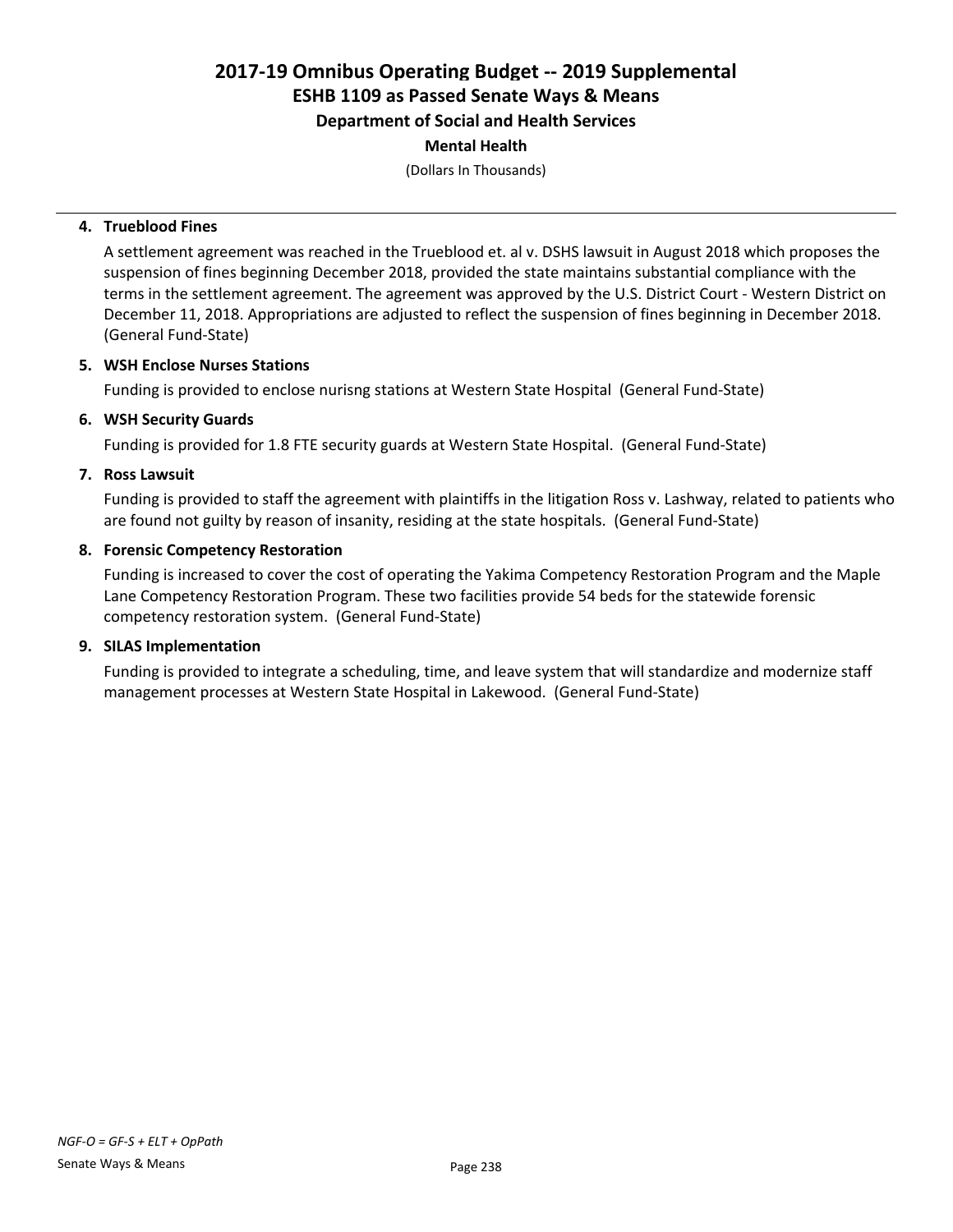# Department of Social and Health Services

# Developmental Disabilities

(Dollars In Thousands)

|                                            | <b>NGF-O</b> | Total     |
|--------------------------------------------|--------------|-----------|
| 2017-19 Original Appropriations            | 1,475,427    | 3,029,727 |
| 2017-19 Maintenance Level                  | 1,465,125    | 3,011,589 |
| Difference from 2017-19 Original           | $-10,302$    | $-18,138$ |
| % Change from 2017-19 Original             | $-0.7%$      | $-0.6%$   |
| <b>Policy Other Changes:</b>               |              |           |
| 1. Facility Maintenance Costs              | 132          | 287       |
| 2. RHC ICF Medicaid Compliance             | 9,031        | 17,945    |
| 3. Rainier PAT A                           | 802          | 1,603     |
| <b>Electronic Visit Verification</b><br>4. | $-562$       | 0         |
| <b>Policy -- Other Total</b>               | 9,403        | 19,835    |
| <b>Total Policy Changes</b>                | 9,403        | 19,835    |
| 2017-19 Policy Level                       | 1,474,528    | 3,031,424 |
| Difference from 2017-19 Original           | -899         | 1,697     |
| % Change from 2017-19 Original             | $-0.1%$      | 0.1%      |

#### *Comments:*

#### 1. Facility Maintenance Costs

One-time funding is provided to address facility maintenance issues at the Residential Habilitation Centers (RHCs) in compliance with Centers for Medicare and Medicaid Services (CMS) requirements for Intermediate Care Facilities (ICFs). (General Fund-State; General Fund-Medicaid)

#### 2. RHC ICF Medicaid Compliance

Funding is provided to add staff at the Residential Habilitation Centers (RHCs) and State Operated Living Alternatives (SOLAs) during the 2017-19 biennium to comply with active treatment, health and safety, client rights, and other Centers for Medicare and Medicaid Services (CMS) requirements for Intermediate Care Facilities (ICFs). (General Fund-State; General Fund-Medicaid)

#### 3. Rainier PAT A

Funding is provided for the transition of residents due to the decertification of Rainier School PAT A ICF by CMS in calendar year 2019. (General Fund-State; General Fund-Medicaid)

#### 4. Electronic Visit Verification

A General Fund-State reduction is made due to a delay in the implementation of the Electronic Visit Verification (EVV) system under the federal 21st Century Cures Act. The 2018 Supplemental Budget replaced an anticipated reduction in federal funds with state funds for FY 2019. The loss of federal funds will not occur due to the delay in the implementation date. (General Fund-State; General Fund-Medicaid)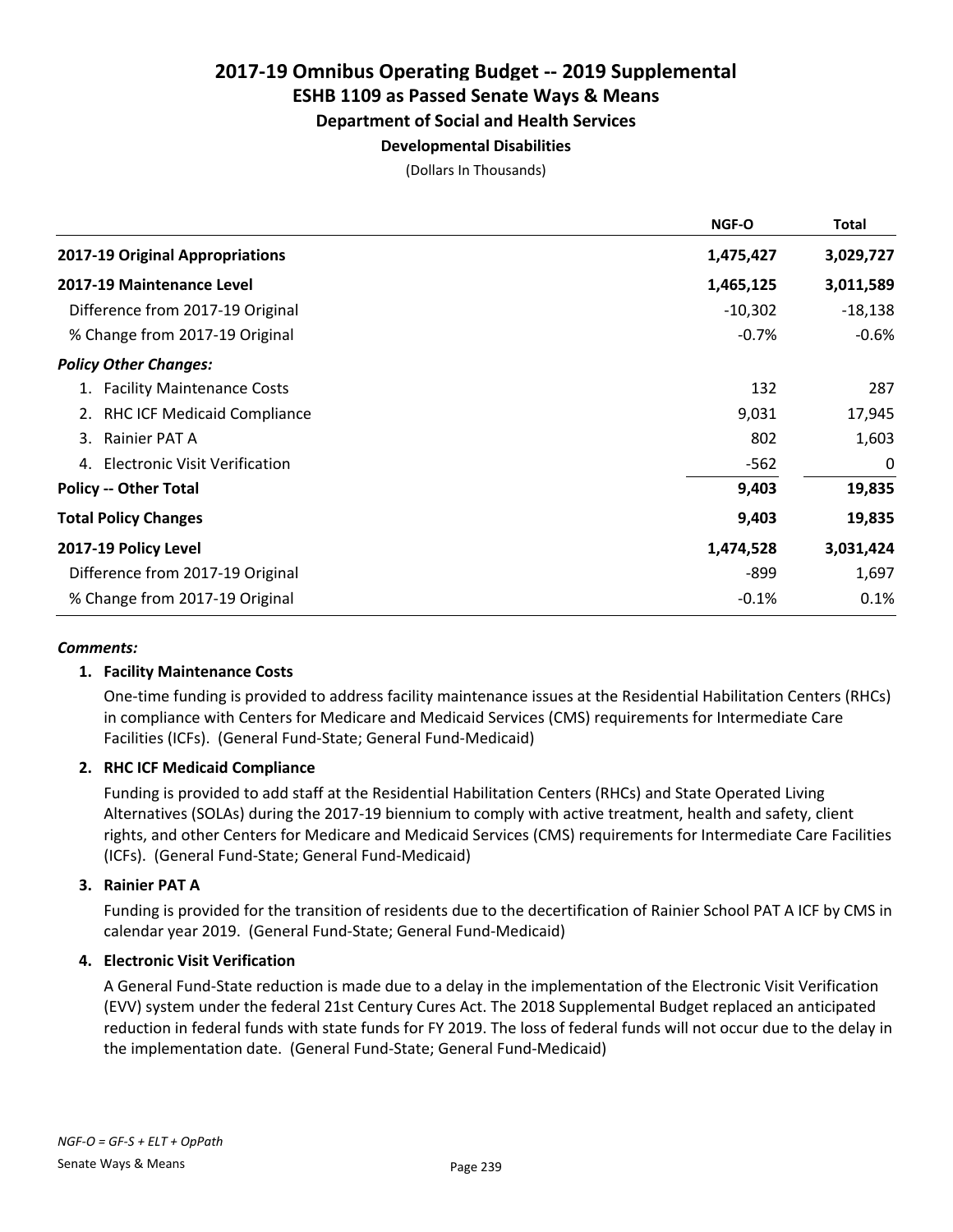Department of Social and Health Services

#### Long-Term Care

(Dollars In Thousands)

|                                  | <b>NGF-O</b> | Total     |
|----------------------------------|--------------|-----------|
| 2017-19 Original Appropriations  | 2,285,528    | 5,314,827 |
| 2017-19 Maintenance Level        | 2,260,839    | 5,270,752 |
| Difference from 2017-19 Original | $-24,689$    | $-44,075$ |
| % Change from 2017-19 Original   | $-1.1%$      | $-0.8%$   |
| <b>Policy Other Changes:</b>     |              |           |
| 1. Electronic Visit Verification | $-1,636$     | 0         |
| 2. Asset Verification Pilot      | 226          | 451       |
| <b>Policy -- Other Total</b>     | $-1,410$     | 451       |
| <b>Total Policy Changes</b>      | $-1,410$     | 451       |
| 2017-19 Policy Level             | 2,259,429    | 5,271,203 |
| Difference from 2017-19 Original | $-26,099$    | $-43,624$ |
| % Change from 2017-19 Original   | $-1.1%$      | $-0.8\%$  |

#### *Comments:*

#### 1. Electronic Visit Verification

A General Fund-State reduction is made due to a delay in the implementation of the Electronic Visit Verification (EVV) system under the federal 21st Century Cures Act. The 2018 Supplemental Budget replaced an anticipated reduction in federal funds with state funds for FY 2019. The loss of federal funds will not occur due to the delay in the implementation date. (General Fund-State; General Fund-Medicaid)

#### 2. Asset Verification Pilot

Funding is provided for a pilot program to test an asset verification system (AVS), which is a federal requirement for the Medicaid financial eligibility process. The Department is required to submit a report by December 1, 2019 on the results of the pilot, information gathered on cost savings and other benefits of implementing an AVS, and the plan and cost estimate of implementing a statewide system. (General Fund-State; General Fund-Medicaid)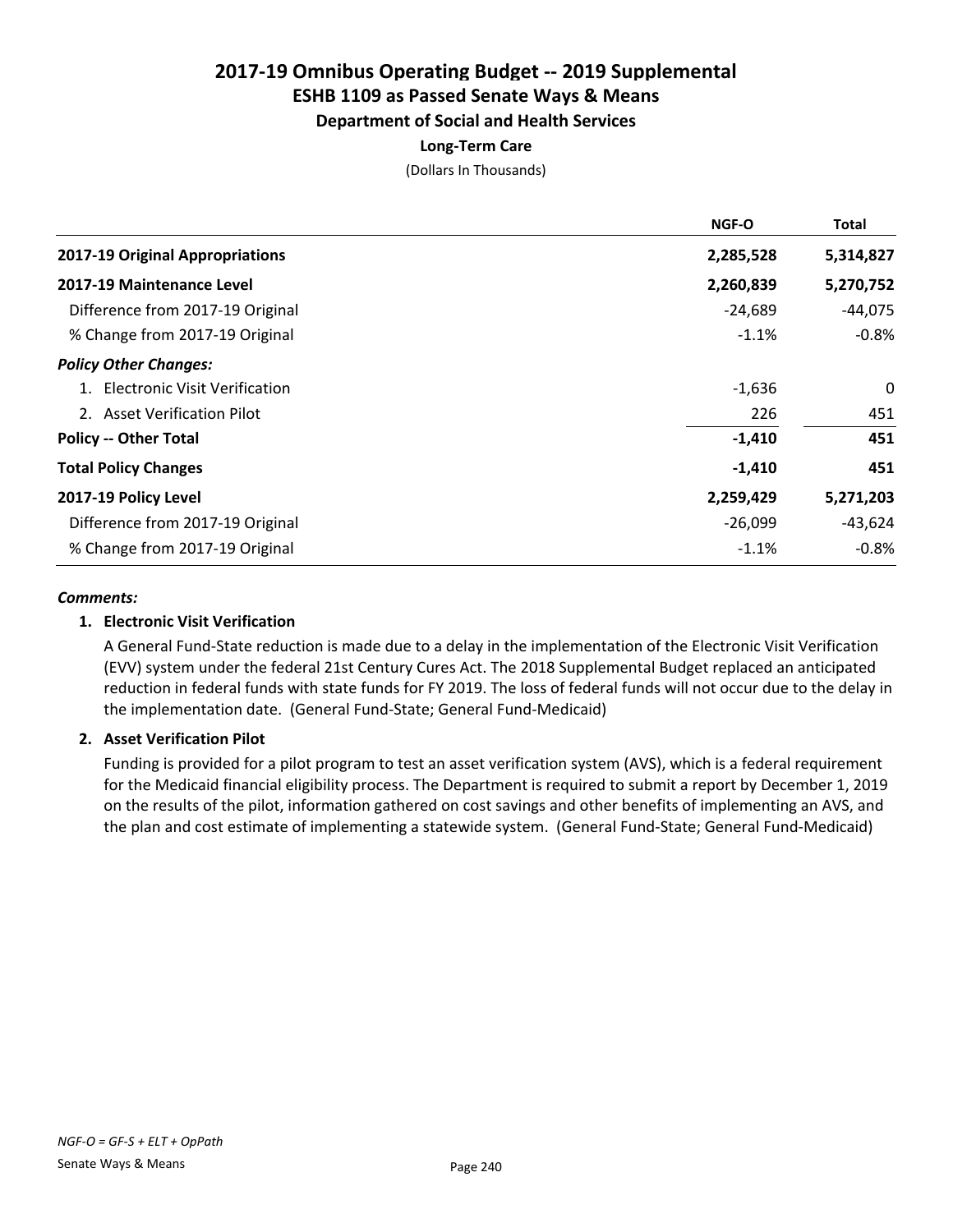# 2017-19 Omnibus Operating Budget -- 2019 Supplemental

# ESHB 1109 as Passed Senate Ways & Means

### Department of Social and Health Services

#### Economic Services Administration

(Dollars In Thousands)

|                                                  | NGF-O    | <b>Total</b> |
|--------------------------------------------------|----------|--------------|
| 2017-19 Original Appropriations                  | 735,666  | 2,219,185    |
| 2017-19 Maintenance Level                        | 754,131  | 2,233,000    |
| Difference from 2017-19 Original                 | 18,465   | 13,815       |
| % Change from 2017-19 Original                   | 2.5%     | 0.6%         |
| <b>Policy Other Changes:</b>                     |          |              |
| 1. Automatic Voter Registration                  | 45       | 64           |
| Digital Marketing DCS Award<br>2.                | 0        | 500          |
| Families Forward Washington Grant<br>3.          | $\Omega$ | 412          |
| <b>Reallocation to Diversion Cash Asst</b><br>4. | 1,031    | 1,031        |
| <b>Reduction to WF Partner Contracts</b><br>5.   | $-1,374$ | $-1,374$     |
| <b>Reallocation to Other WF Services</b><br>6.   | 343      | 343          |
| <b>Policy -- Other Total</b>                     | 45       | 976          |
| Policy -- Transfer Total                         | 6,131    | 9,326        |
| <b>Total Policy Changes</b>                      | 6,176    | 10,302       |
| 2017-19 Policy Level                             | 760,307  | 2,243,302    |
| Difference from 2017-19 Original                 | 24,641   | 24,117       |
| % Change from 2017-19 Original                   | 3.3%     | 1.1%         |

#### *Comments:*

#### 1. Automatic Voter Registration

Funding is provided for staffing and information technology impacts associated with the implementation of automatic voter registration, consistent with Chapter 110, Laws of 2018. (General Fund-State; General Fund-Federal)

### 2. Digital Marketing DCS Award

One-time federal expenditure authority is increased to allow DSHS's Division of Child Support to participate in a federal demonstration project using digital marketing to increase participation in the child support program. (General Fund-Federal)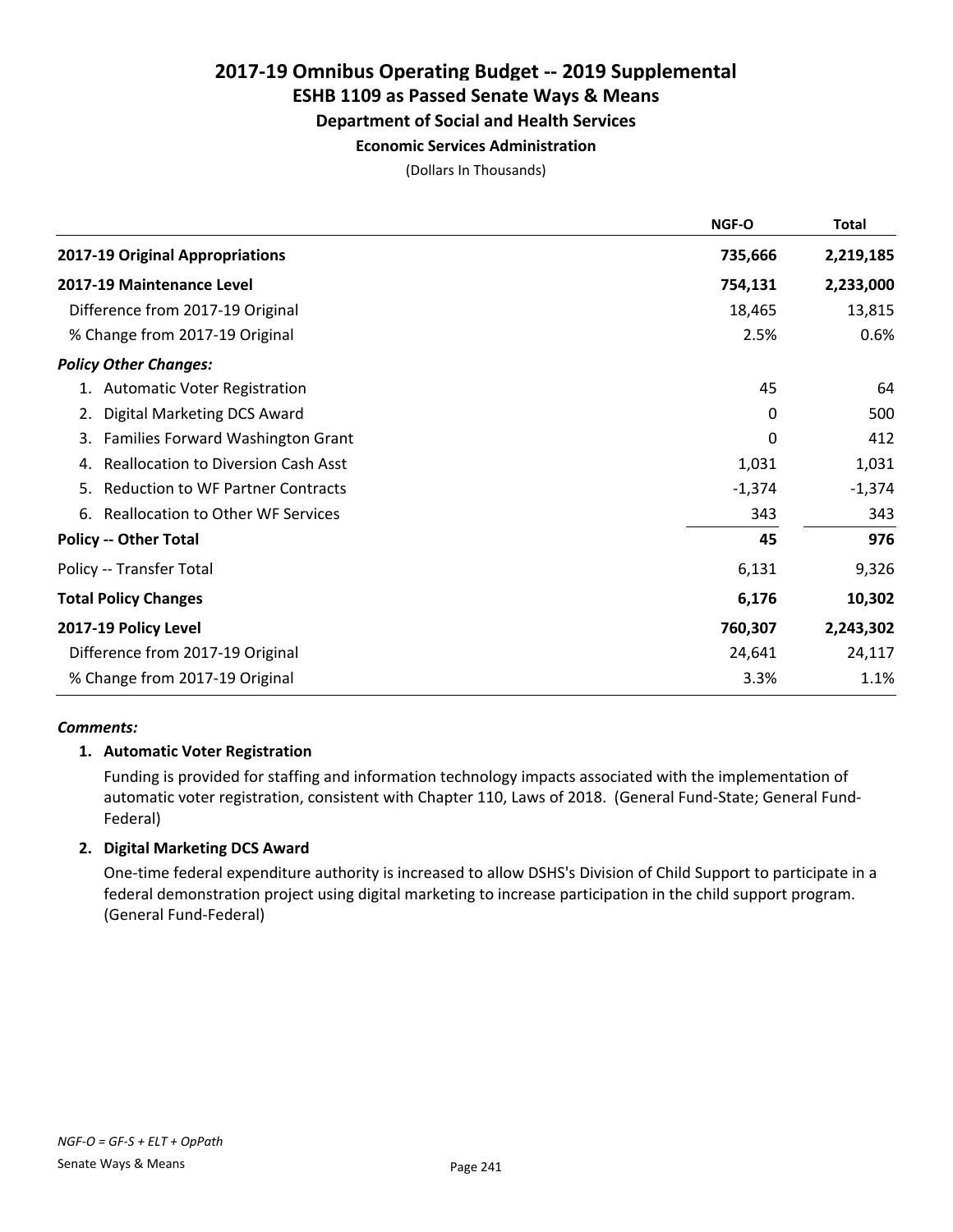Department of Social and Health Services

#### Economic Services Administration

(Dollars In Thousands)

#### 3. Families Forward Washington Grant

One-time federal expenditure authority is increased to allow the Economic Services Administration to implement the Families Forward Washington grant, a multi-year grant that the Division of Child Support (DCS) received through the W.K. Kellogg Foundation. This demonstration project allows DCS to test strategies through contracting with local partners to provide occupational skills training, financial education and asset building, and case management services to non-custodial parents in Benton and Franklin counties who owe child support and have difficulty meeting their obligations due to low earnings. (General Fund-Local; General Fund-Fam Supt)

#### 4. Reallocation to Diversion Cash Asst

Part of the underspending in the WorkFirst partner contracts is reallocated to the Diversion Cash Assistance program to provide temporary cash assistance to approximately 942 additional families to prevent them from having to participate in the Temporary Assistance for Needy Families program. (General Fund-State)

#### 5. Reduction to WF Partner Contracts

As a result of underspending in the WorkFirst partner contracts, funding is reduced and reallocated to other services. (General Fund-State)

#### 6. Reallocation to Other WF Services

Part of the underspending in the WorkFirst partner contracts is reallocated to expand the transportation pilot which provides assistance to TANF participants to reduce barriers to their participation in the workforce. (General Fund-State)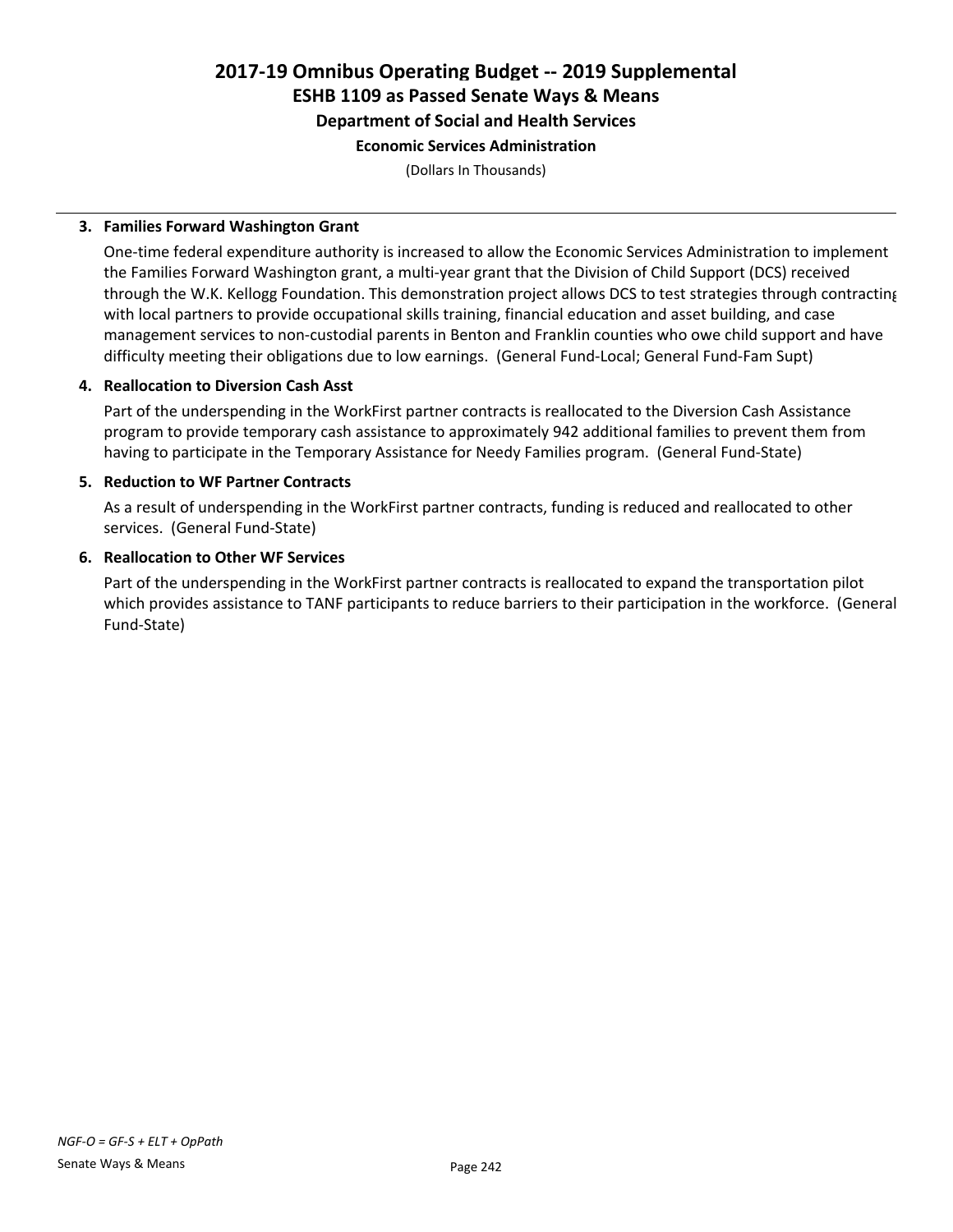#### Department of Social and Health Services

#### Vocational Rehabilitation

(Dollars In Thousands)

|                                     | <b>NGF-O</b> | <b>Total</b> |
|-------------------------------------|--------------|--------------|
| 2017-19 Original Appropriations     | 28,333       | 140,087      |
| 2017-19 Maintenance Level           | 28,416       | 140,170      |
| Difference from 2017-19 Original    | 83           | 83           |
| % Change from 2017-19 Original      | 0.3%         | 0.1%         |
| <b>Policy Other Changes:</b>        |              |              |
| 1. Leased Facilities One-Time Costs | 38           | 38           |
| <b>Policy -- Other Total</b>        | 38           | 38           |
| <b>Total Policy Changes</b>         | 38           | 38           |
| 2017-19 Policy Level                | 28,454       | 140,208      |
| Difference from 2017-19 Original    | 121          | 121          |
| % Change from 2017-19 Original      | 0.4%         | 0.1%         |

#### *Comments:*

#### 1. Leased Facilities One-Time Costs

Funding is provided for leased facilities one-time relocation and project costs. (General Fund-State)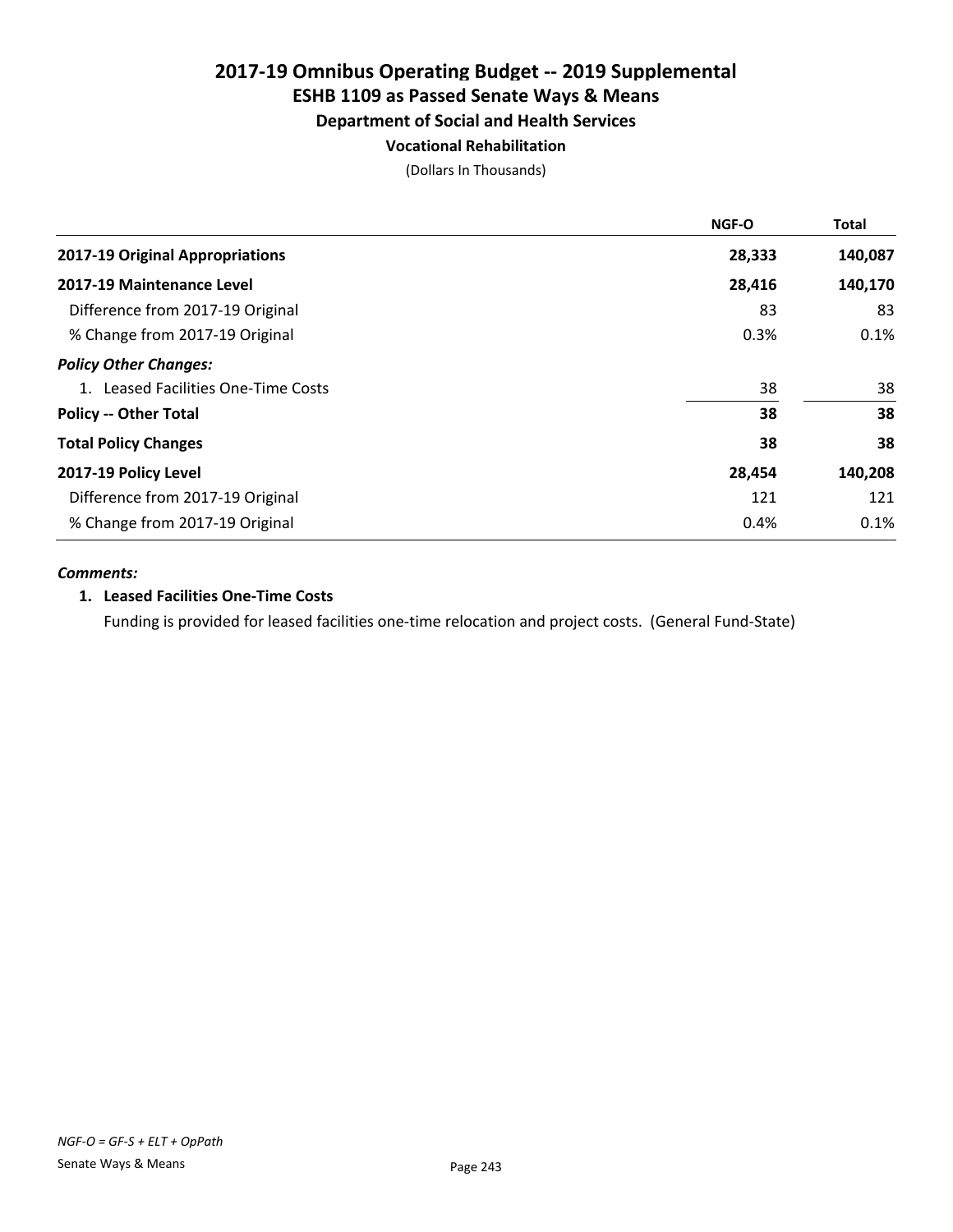# 2017-19 Omnibus Operating Budget -- 2019 Supplemental

# ESHB 1109 as Passed Senate Ways & Means

### Department of Social and Health Services

### Administration and Supporting Services

(Dollars In Thousands)

|                                        | <b>NGF-O</b> | <b>Total</b> |
|----------------------------------------|--------------|--------------|
| 2017-19 Original Appropriations        | 63,076       | 113,154      |
| 2017-19 Maintenance Level              | 62,842       | 112,889      |
| Difference from 2017-19 Original       | $-234$       | -265         |
| % Change from 2017-19 Original         | $-0.4%$      | $-0.2%$      |
| <b>Policy Other Changes:</b>           |              |              |
| 1. SILAS - Leave Attendance Scheduling | 104          | 134          |
| 2. Leased Facilities One-Time Costs    | 281          | 363          |
| <b>Policy -- Other Total</b>           | 385          | 497          |
| <b>Total Policy Changes</b>            | 385          | 497          |
| 2017-19 Policy Level                   | 63,227       | 113,386      |
| Difference from 2017-19 Original       | 151          | 232          |
| % Change from 2017-19 Original         | 0.2%         | 0.2%         |

#### *Comments:*

#### 1. SILAS - Leave Attendance Scheduling

Additional funding is provided for the automated staff scheduling system for Western State Hospital (WSH). (General Fund-State; General Fund-Federal)

#### 2. Leased Facilities One-Time Costs

Funding is provided for one-time costs related to relocation and facility upgrades for the efficient use of work space. (General Fund-State; General Fund-Federal)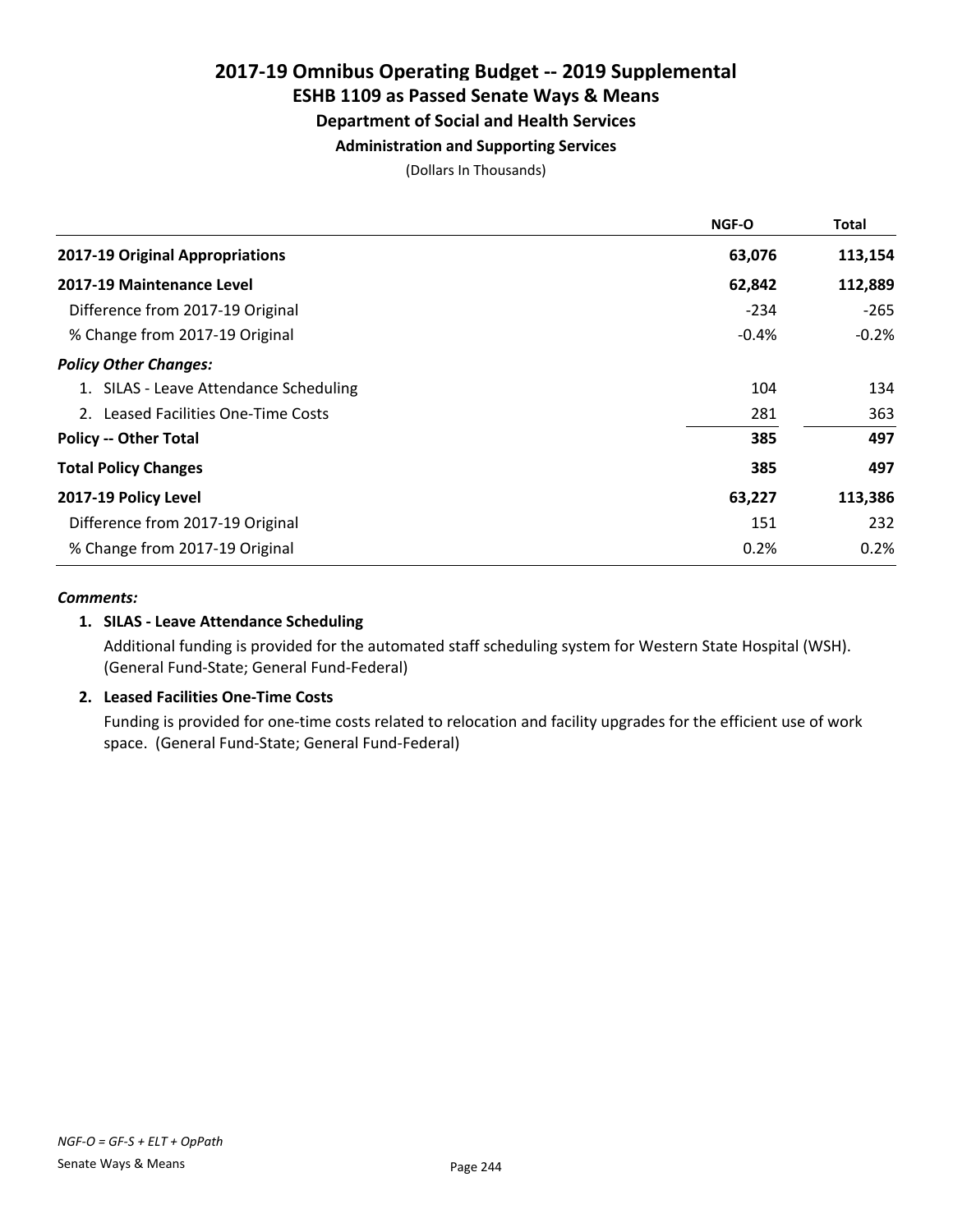### Department of Social and Health Services

#### Special Commitment Center

(Dollars In Thousands)

| NGF-O  | <b>Total</b> |
|--------|--------------|
| 93,359 | 98,217       |
| 94,447 | 99,305       |
| 1,088  | 1,088        |
| 1.2%   | 1.1%         |
|        |              |
| 224    | 224          |
| 224    | 224          |
| 224    | 224          |
| 94,671 | 99,529       |
| 1,312  | 1,312        |
| 1.4%   | 1.3%         |
|        |              |

#### *Comments:*

#### 1. Transport and Hospital Watch Staff

Funding is provided for security guards to assist the SCC transport teams in performing hospital watches for residents who are admitted into local area hospitals as required by state law. (General Fund-State)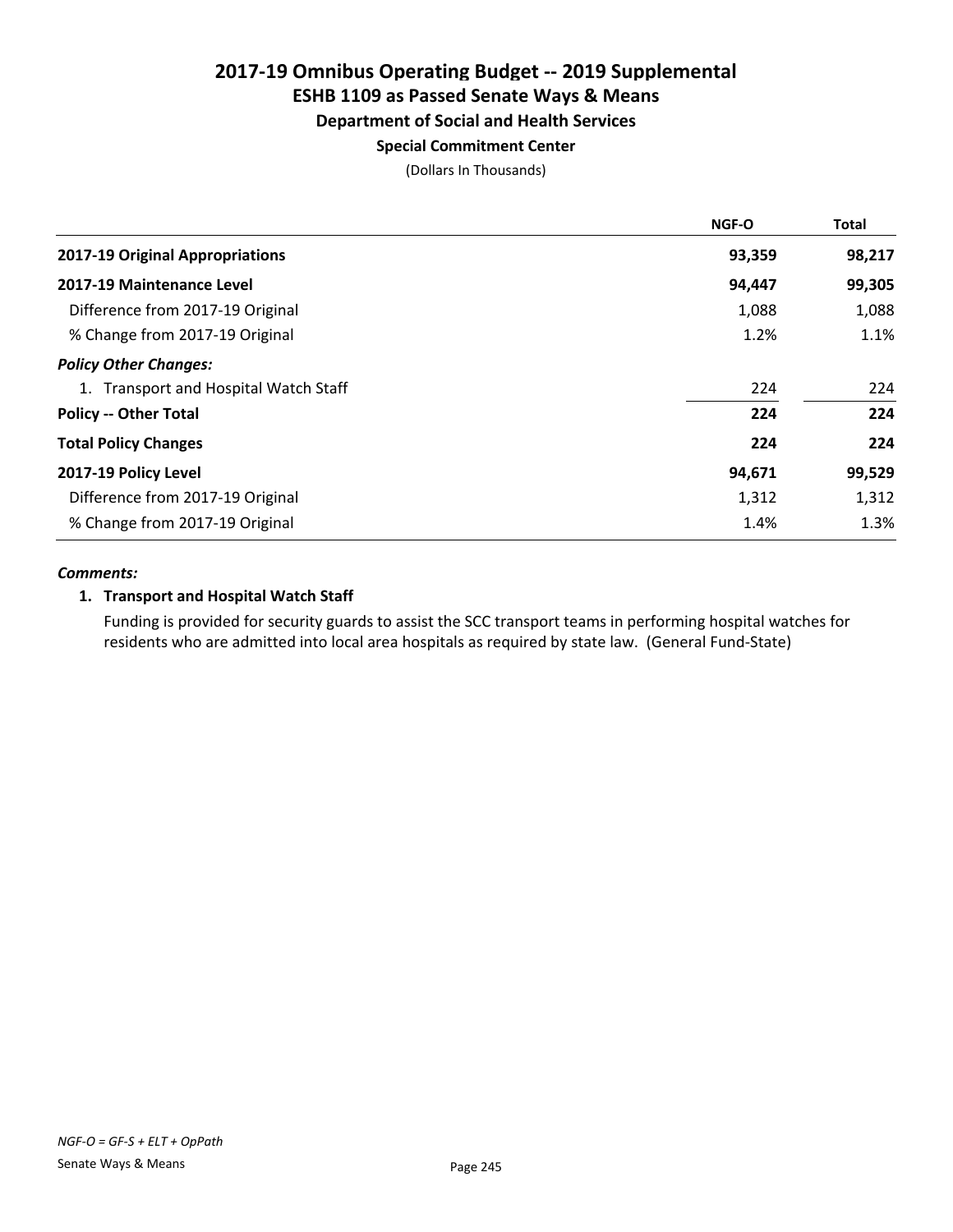# Department of Social and Health Services

### Payments to Other Agencies

|                                  | <b>NGF-O</b> | <b>Total</b> |
|----------------------------------|--------------|--------------|
| 2017-19 Original Appropriations  | 125,028      | 182,109      |
| 2017-19 Maintenance Level        | 124.953      | 181,799      |
| Difference from 2017-19 Original | $-75$        | $-310$       |
| % Change from 2017-19 Original   | $-0.1%$      | $-0.2%$      |
| 2017-19 Policy Level             | 124.953      | 181,799      |
| Difference from 2017-19 Original | $-75$        | $-310$       |
| % Change from 2017-19 Original   | $-0.1%$      | $-0.2%$      |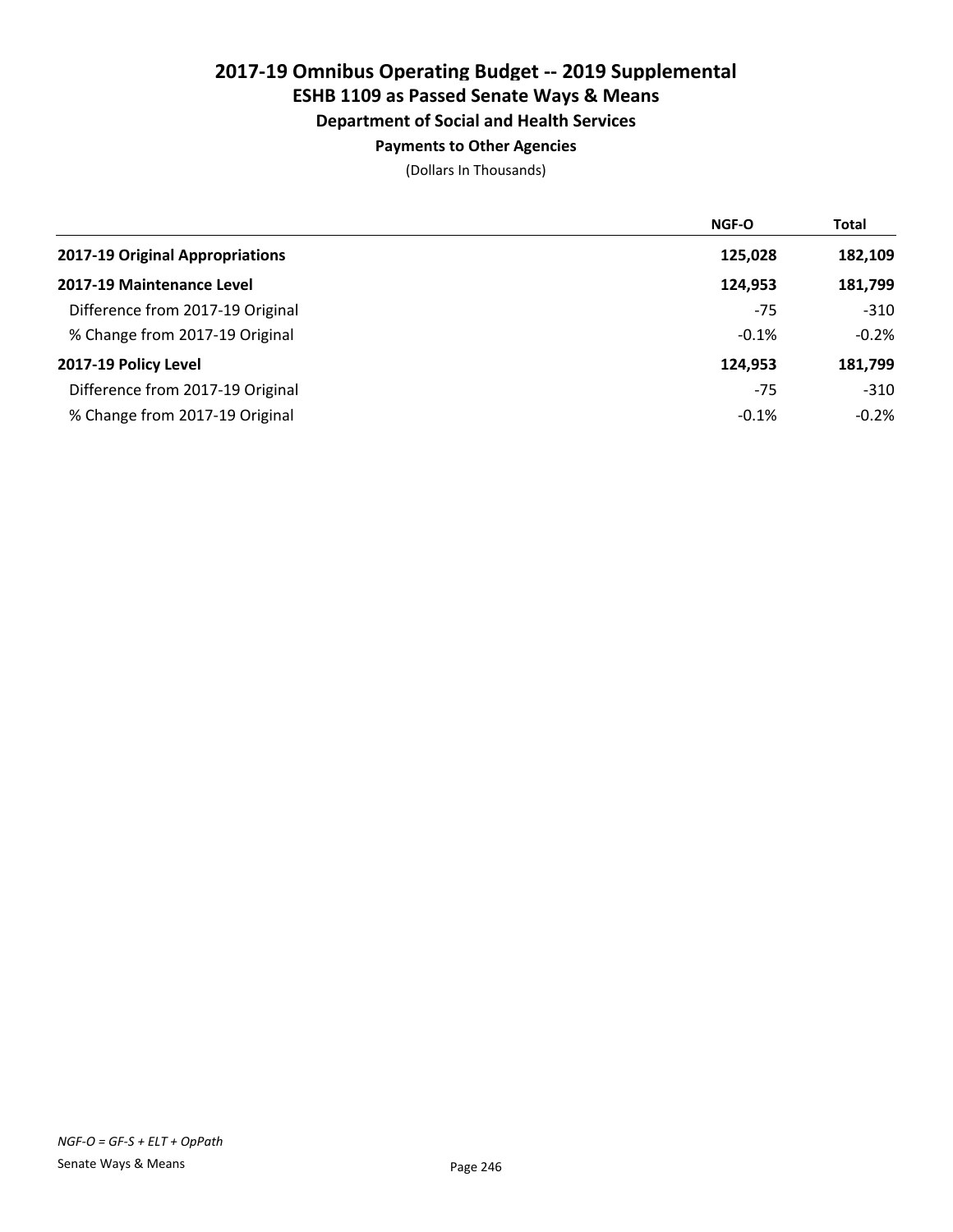### Department of Ecology

(Dollars In Thousands)

|                                  | NGF-O  | <b>Total</b> |
|----------------------------------|--------|--------------|
| 2017-19 Original Appropriations  | 42,240 | 505,133      |
| 2017-19 Maintenance Level        | 42,240 | 505,208      |
| Difference from 2017-19 Original | 0      | 75           |
| % Change from 2017-19 Original   | 0.0%   | $0.0\%$      |
| <b>Policy Other Changes:</b>     |        |              |
| 1. Lighthouse Litigation         | 0      | 1,487        |
| <b>Policy -- Other Total</b>     | 0      | 1,487        |
| <b>Total Policy Changes</b>      | 0      | 1,487        |
| 2017-19 Policy Level             | 42,240 | 506,695      |
| Difference from 2017-19 Original | 0      | 1,562        |
| % Change from 2017-19 Original   | 0.0%   | 0.3%         |

#### *Comments:*

#### 1. Lighthouse Litigation

The department is a defendant in a U.S. federal court case filed by Lighthouse Resources, parent company of Millennium Bulk Terminals. Trial is set for May 2019. One-time funding is provided to cover the cost of expert witnesses, discovery, motions practice and other expenses that will occur during the preparation and trial phases of the case. (State Toxics Control Account-State)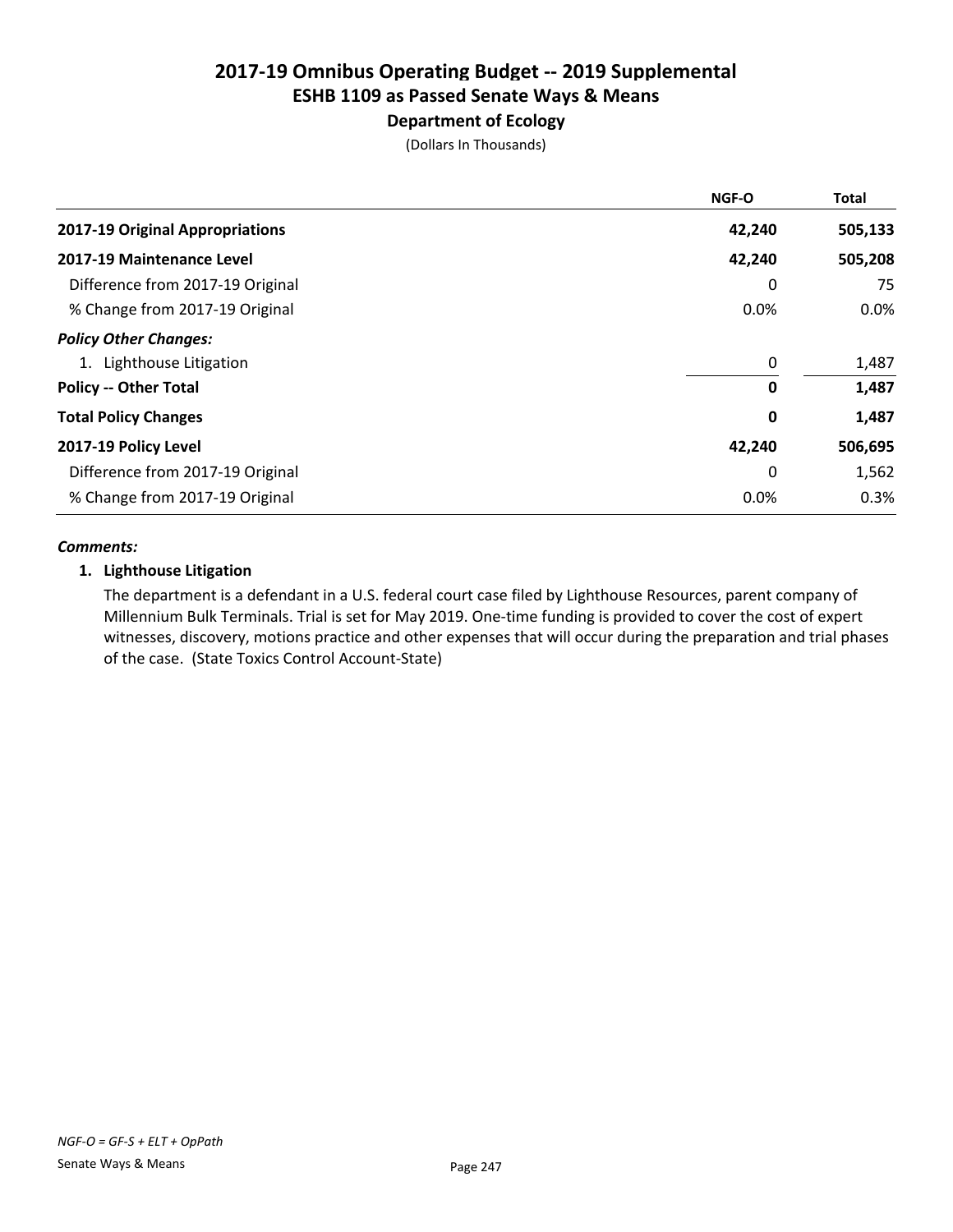#### Washington Pollution Liability Insurance Program

(Dollars In Thousands)

|                                     | NGF-O | <b>Total</b> |
|-------------------------------------|-------|--------------|
| 2017-19 Original Appropriations     | 0     | 2,565        |
| 2017-19 Maintenance Level           | 0     | 2,565        |
| Difference from 2017-19 Original    | 0     | 0            |
| % Change from 2017-19 Original      |       | 0.0%         |
| <b>Policy Other Changes:</b>        |       |              |
| 1. Tank Insurance Programs Study    | 0     | 50           |
| 2. SB 6159/Limit Heating Oil Claims | 0     | 142          |
| <b>Policy -- Other Total</b>        | O     | 192          |
| <b>Total Policy Changes</b>         | 0     | 192          |
| 2017-19 Policy Level                | 0     | 2,757        |
| Difference from 2017-19 Original    | 0     | 192          |
| % Change from 2017-19 Original      |       | 7.5%         |

#### *Comments:*

#### 1. Tank Insurance Programs Study

One-time funding and staff are provided to initiate a performance evaluation of the commercial underground storage tank reinsurance and heating oil insurance programs. The purpose of the study is to assess performance, compare outcomes to peer programs in other states and provide recommendations on potential programmatic improvements. (Pollution Liab Insurance Prog Trust Account-State)

#### 2. SB 6159/Limit Heating Oil Claims

One-time funding and staff are provided to implement Chapter 194, Laws of 2018 (related to the reauthorization of the underground storage tank program), which imposed a \$15 million annual limit on claims payouts for leaking heating oil tanks enrolled in the agency's no-cost insurance program. This funding will be used to notify registered tank owners of the new statutory claims payout cap, amend rules and provide staff assistance to insured individuals seeking information and assistance regarding the claims cap. (Pollution Liab Insurance Prog Trust Account-State; Heating Oil Pollution Liability Trust Account-Non-Appr)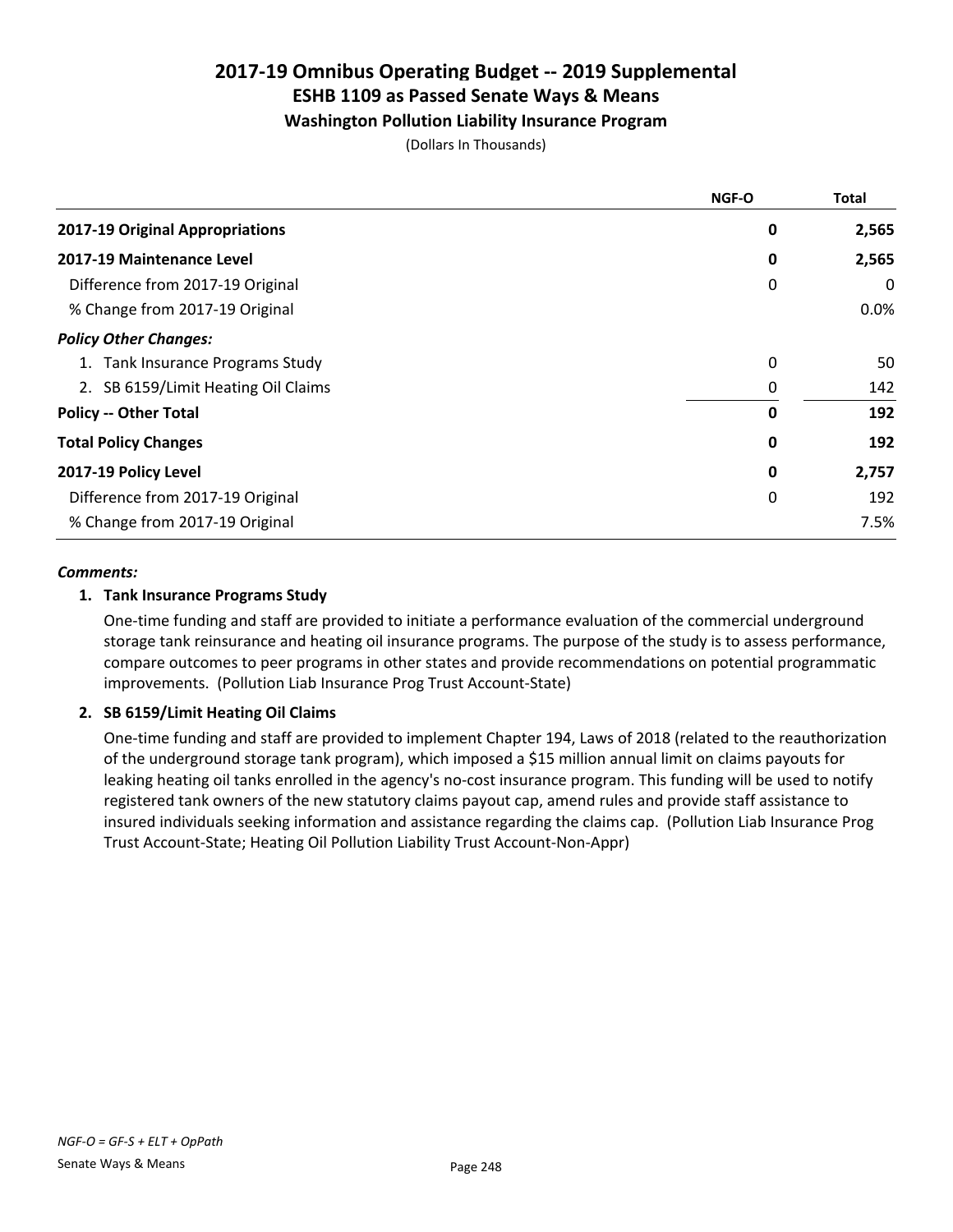# State Parks and Recreation Commission

(Dollars In Thousands)

|                                  | <b>NGF-O</b> | Total   |
|----------------------------------|--------------|---------|
| 2017-19 Original Appropriations  | 19,321       | 165,454 |
| 2017-19 Maintenance Level        | 19,321       | 166,140 |
| Difference from 2017-19 Original | 0            | 686     |
| % Change from 2017-19 Original   | 0.0%         | 0.4%    |
| <b>Policy Other Changes:</b>     |              |         |
| 1. Technology Costs              | 0            | 43      |
| 2. Land Rehabilitation           | 250          | 250     |
| <b>Policy -- Other Total</b>     | 250          | 293     |
| <b>Total Policy Changes</b>      | 250          | 293     |
| 2017-19 Policy Level             | 19,571       | 166,433 |
| Difference from 2017-19 Original | 250          | 979     |
| % Change from 2017-19 Original   | 1.3%         | 0.6%    |

#### *Comments:*

#### 1. Technology Costs

Internet access costs at state park locations have increased. One-time funding is provided to pay for the increase in costs during fiscal year 2019. (Parks Renewal and Stewardship Account-State)

#### 2. Land Rehabilitation

One-time funding is provided to rehabilitate park land damaged by wildfires at Gingko and Twenty-Five Mile Creek parks and to address a pine park beetle infestation at Mount Spokane State Park. (General Fund-State)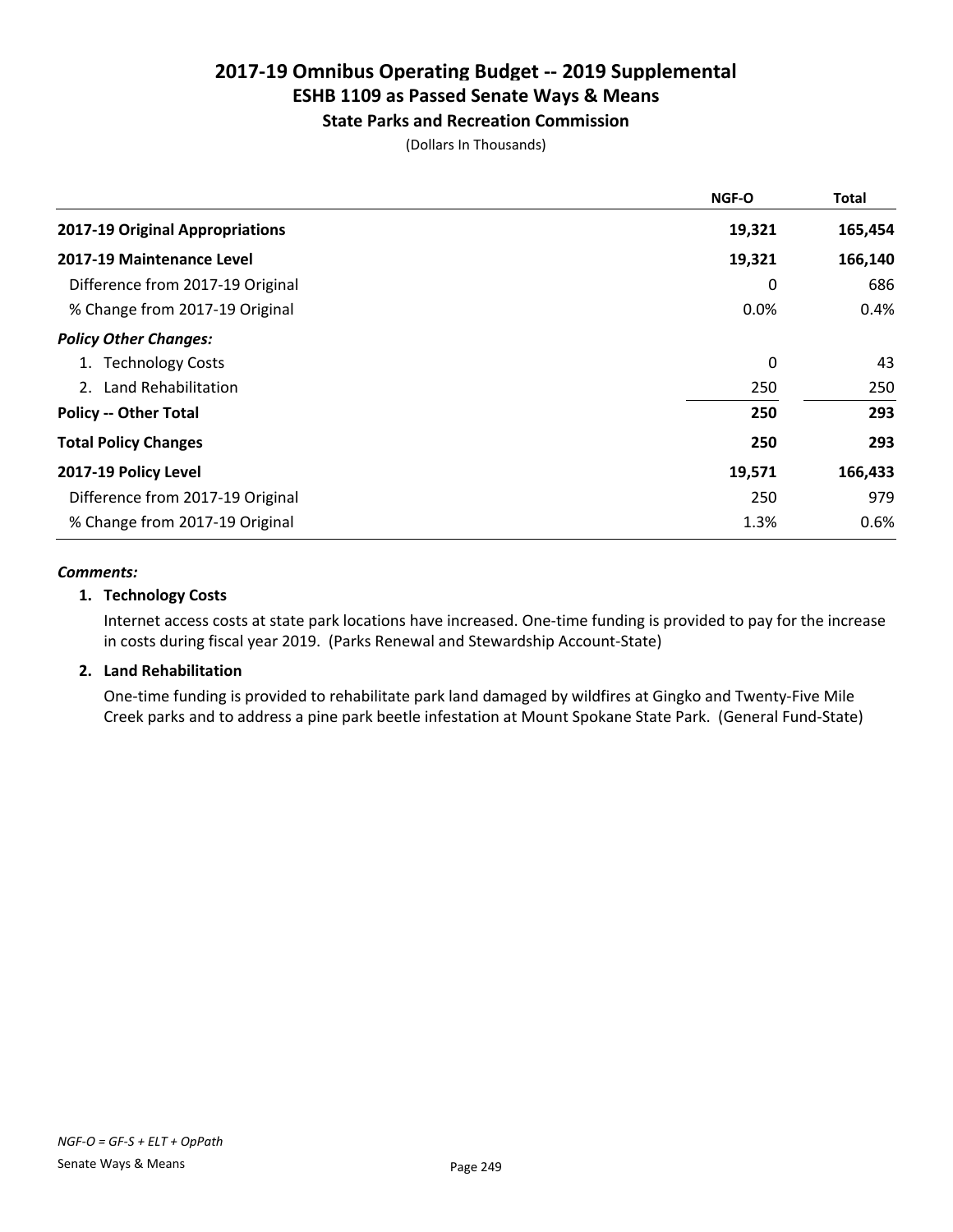#### State Conservation Commission

(Dollars In Thousands)

|                                  | NGF-O  | <b>Total</b> |
|----------------------------------|--------|--------------|
| 2017-19 Original Appropriations  | 14,403 | 25,577       |
| 2017-19 Maintenance Level        | 14,403 | 25,577       |
| Difference from 2017-19 Original | 0      | 0            |
| % Change from 2017-19 Original   | 0.0%   | $0.0\%$      |
| <b>Policy Other Changes:</b>     |        |              |
| 1. Attorney General Costs        | 300    | 300          |
| <b>Policy -- Other Total</b>     | 300    | 300          |
| <b>Total Policy Changes</b>      | 300    | 300          |
| 2017-19 Policy Level             | 14,703 | 25,877       |
| Difference from 2017-19 Original | 300    | 300          |
| % Change from 2017-19 Original   | 2.1%   | 1.2%         |

#### *Comments:*

#### 1. Attorney General Costs

Additional one-time funding is provided to the commission to pay for costs in fiscal year 2019 related to an administrative hearing concerning the Thurston Conservation District. (General Fund-State)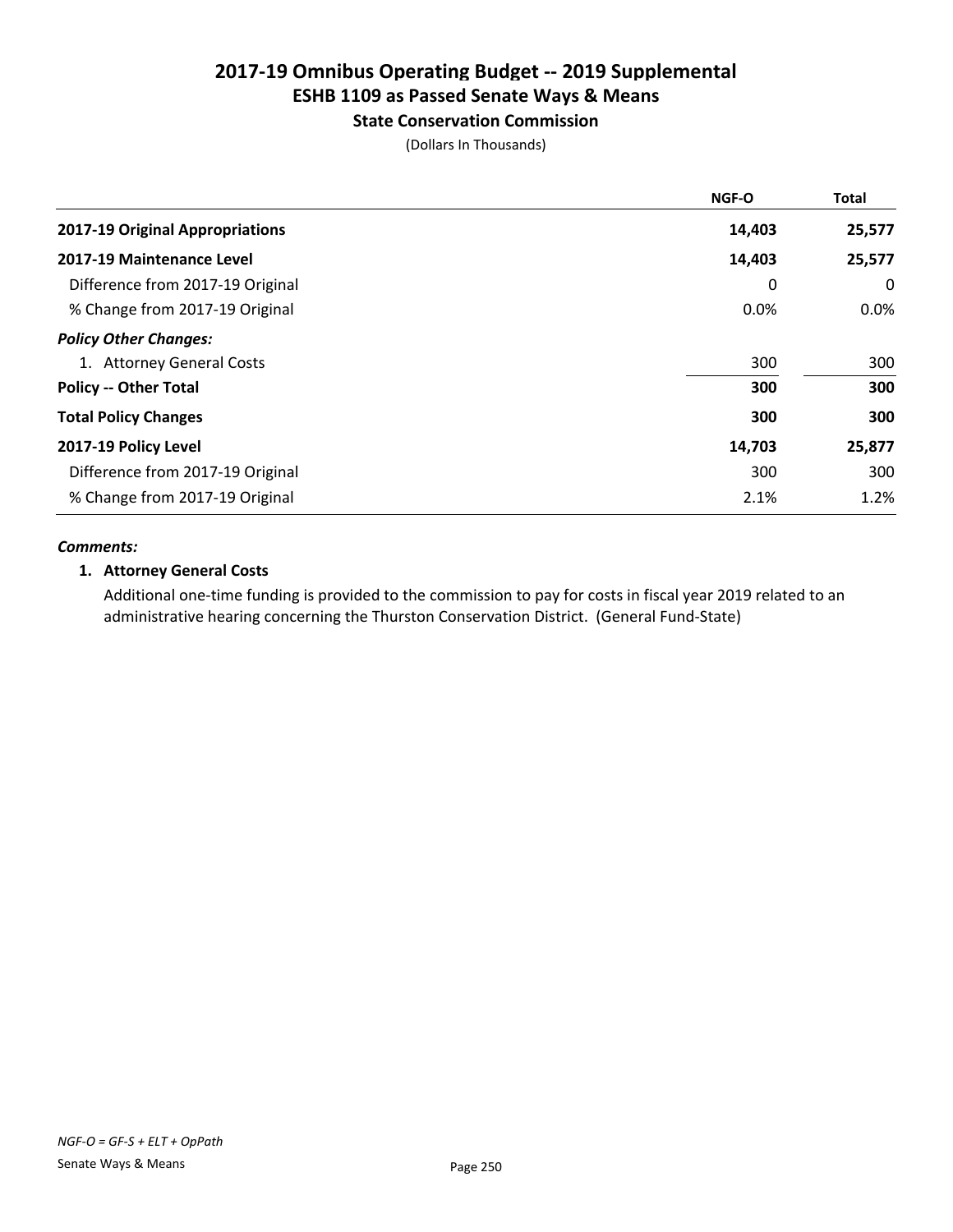#### Department of Fish and Wildlife

(Dollars In Thousands)

|                                  | NGF-O  | <b>Total</b> |
|----------------------------------|--------|--------------|
| 2017-19 Original Appropriations  | 94,429 | 457,477      |
| 2017-19 Maintenance Level        | 94,429 | 457,627      |
| Difference from 2017-19 Original | 0      | 150          |
| % Change from 2017-19 Original   | 0.0%   | $0.0\%$      |
| <b>Policy Other Changes:</b>     |        |              |
| 1. Wolf Conflict Response        | 216    | 216          |
| <b>Policy -- Other Total</b>     | 216    | 216          |
| <b>Total Policy Changes</b>      | 216    | 216          |
| 2017-19 Policy Level             | 94,645 | 457,843      |
| Difference from 2017-19 Original | 216    | 366          |
| % Change from 2017-19 Original   | 0.2%   | 0.1%         |

#### *Comments:*

#### 1. Wolf Conflict Response

Funding is provided for additional range rider and cost-share contracts; support for the Wolf Advisory Group; responding to increased wolf conflicts; and radio collars and flights. (General Fund-State)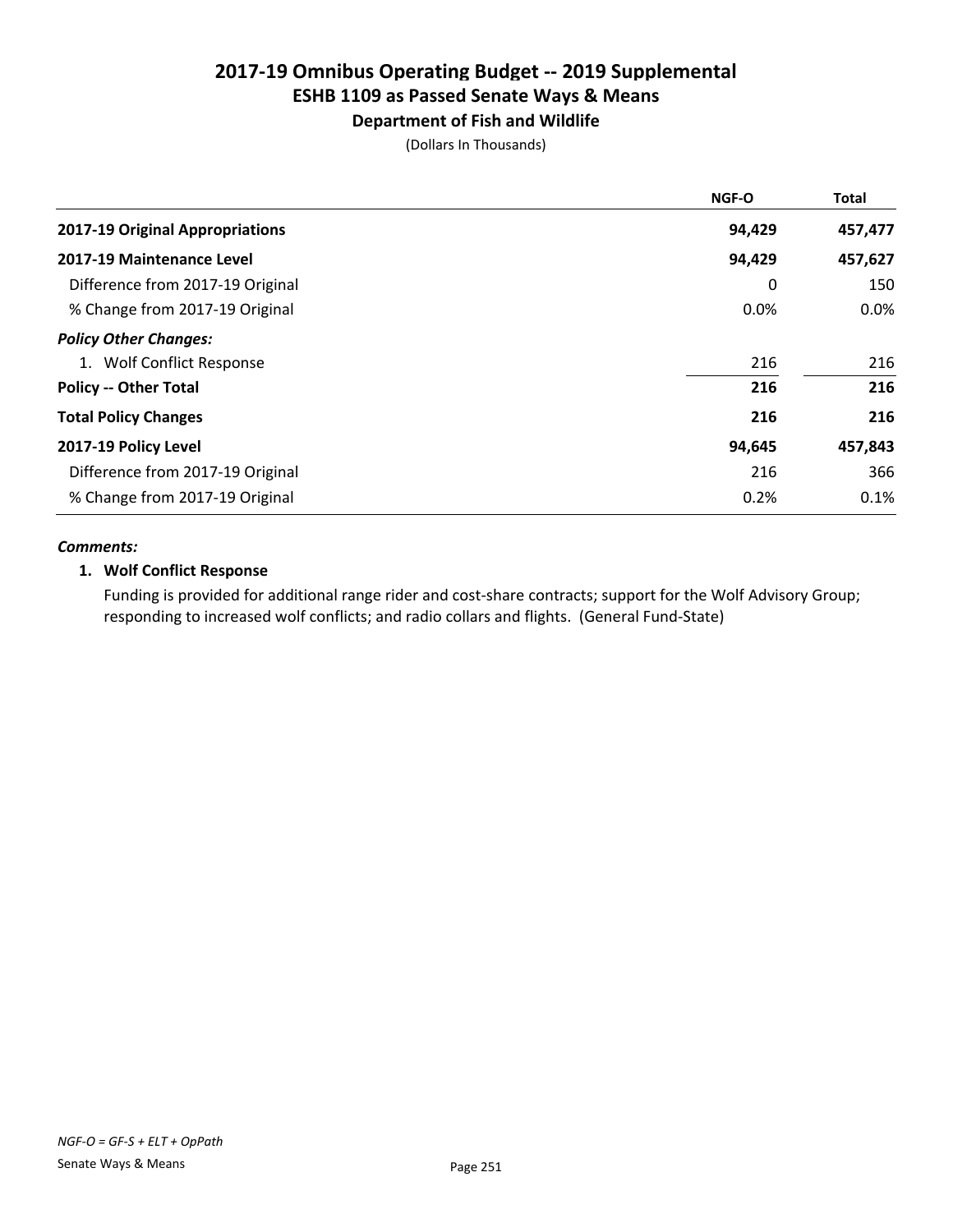## Puget Sound Partnership

|                                  | NGF-O | <b>Total</b> |
|----------------------------------|-------|--------------|
| 2017-19 Original Appropriations  | 5,309 | 18,060       |
| 2017-19 Maintenance Level        | 5,309 | 19,331       |
| Difference from 2017-19 Original | 0     | 1,271        |
| % Change from 2017-19 Original   | 0.0%  | 7.0%         |
| 2017-19 Policy Level             | 5,309 | 19,331       |
| Difference from 2017-19 Original | 0     | 1,271        |
| % Change from 2017-19 Original   | 0.0%  | 7.0%         |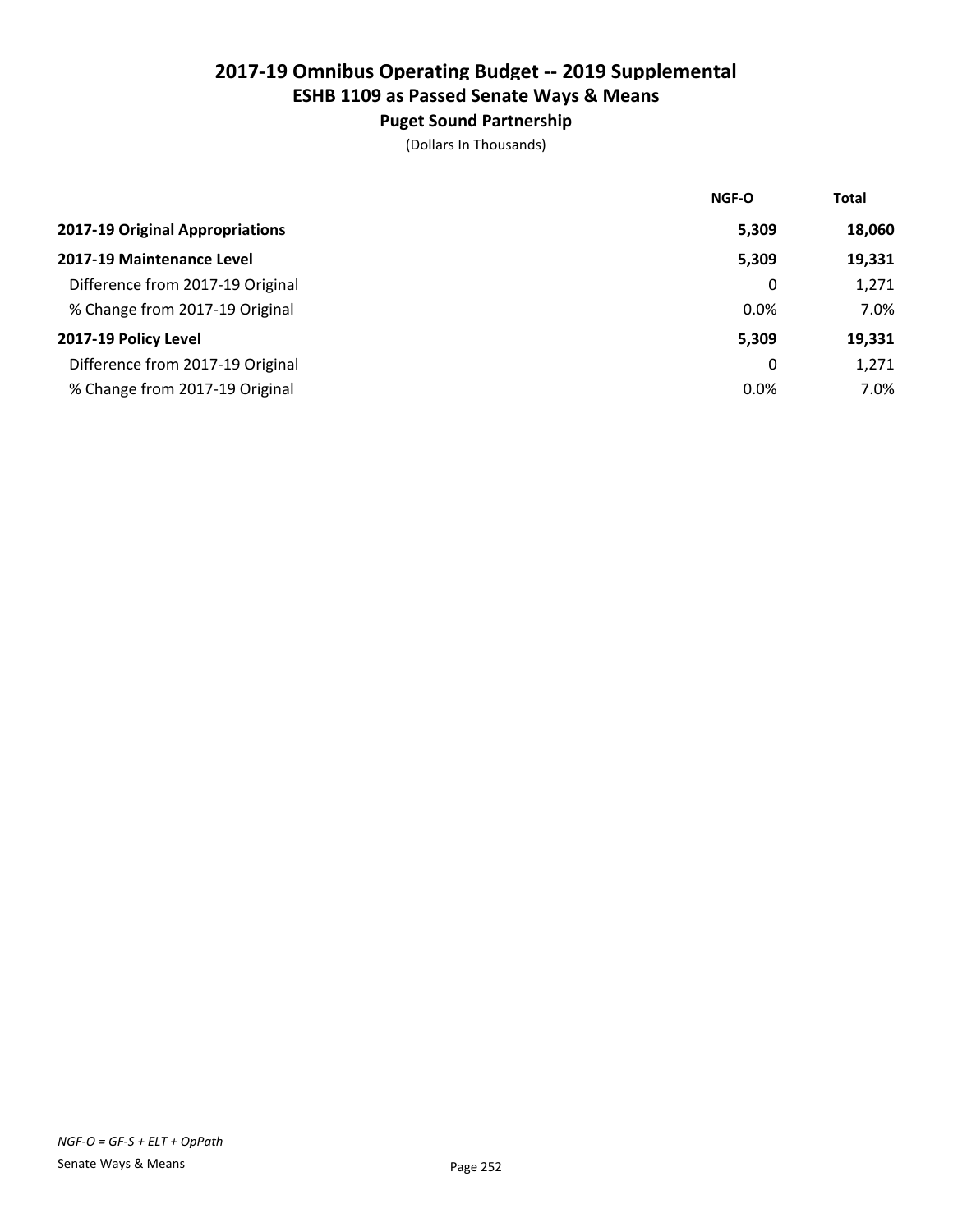## Department of Natural Resources

(Dollars In Thousands)

|                                                       | NGF-O    | <b>Total</b> |
|-------------------------------------------------------|----------|--------------|
| 2017-19 Original Appropriations                       | 123,171  | 525,335      |
| 2017-19 Maintenance Level                             | 123,171  | 525,335      |
| Difference from 2017-19 Original                      | 0        | 0            |
| % Change from 2017-19 Original                        | 0.0%     | 0.0%         |
| <b>Policy Other Changes:</b>                          |          |              |
| 1. Emergency Fire Suppression                         | 14,408   | 40,378       |
| <b>Policy -- Other Total</b>                          | 14,408   | 40,378       |
| <b>Total Policy Changes</b>                           | 14,408   | 40,378       |
| 2017-19 Policy Level                                  | 137,579  | 565,713      |
| Difference from 2017-19 Original                      | 14,408   | 40,378       |
| % Change from 2017-19 Original                        | 11.7%    | 7.7%         |
| <b>Approps in Other Legislation Proposed Changes:</b> |          |              |
| 2. BSA Eligible Fire Suppression                      | $\Omega$ | 40,685       |
| <b>Total Approps in Other Legislation Proposed</b>    | 0        | 40,685       |
| <b>Grand Total</b>                                    | 137,579  | 606,398      |

#### *Comments:*

## 1. Emergency Fire Suppression

Funding is provided for the Department of Natural Resources' fire suppression costs in FY 2019 that exceeded the amounts that were provided in the 2017-19 enacted budget. Federal and local spending authority is provided for payments from other firefighting agencies. Additional funding for FY 2019 fire suppression costs is also provided in separate legislation. (General Fund-State; General Fund-Federal; General Fund-Local; other accounts)

## 2. BSA Eligible Fire Suppression

One-time funding is provided from the Budget Stabilization Account for Department of Natural Resources fire suppression costs from FY 2019 resulting from the State of Emergency described in the July 31, 2018, Governor's proclamation. This funding is provided in SB XXXX. (Budget Stabilization Account-State)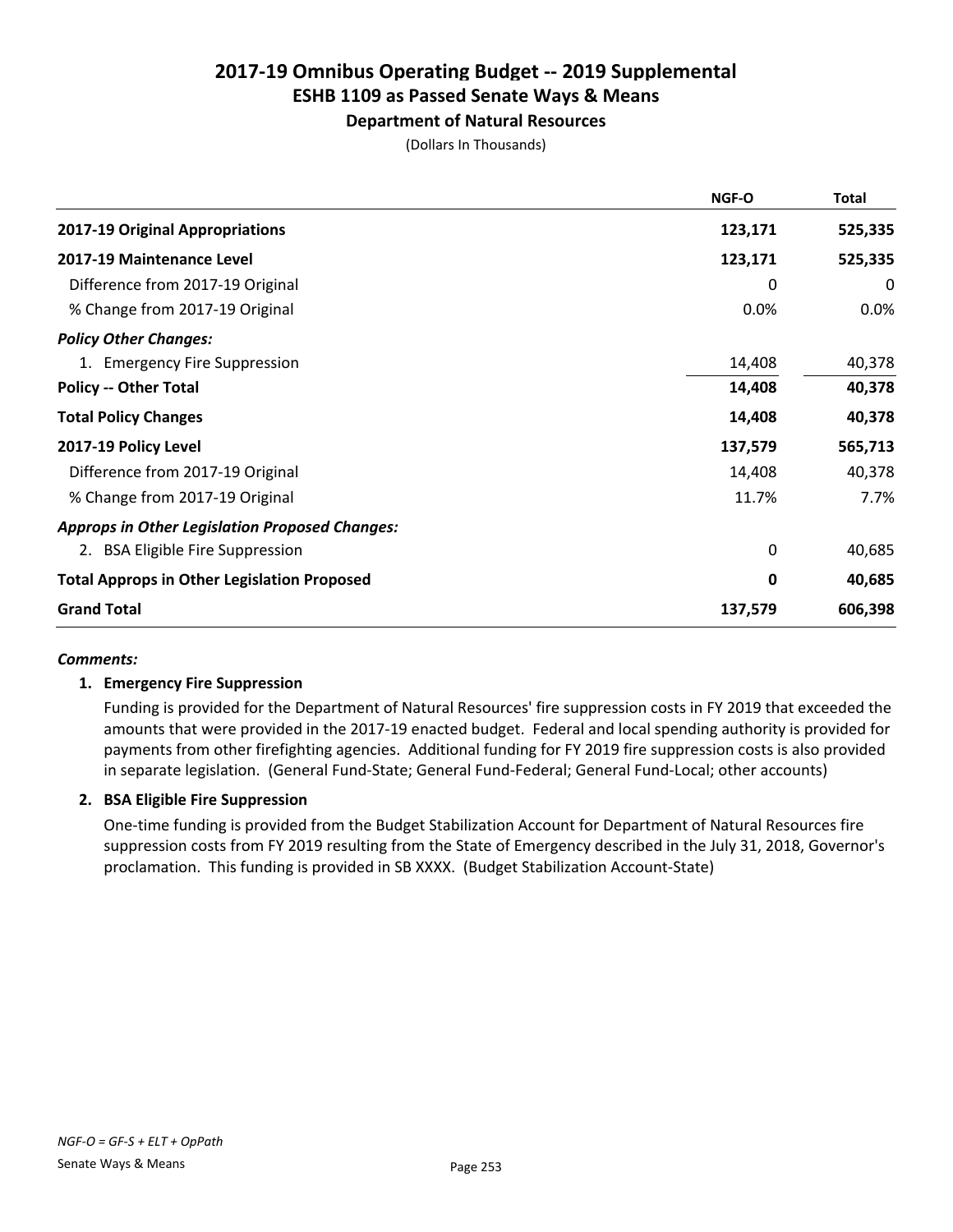# Department of Agriculture

(Dollars In Thousands)

|                                    | <b>NGF-O</b> | Total   |
|------------------------------------|--------------|---------|
| 2017-19 Original Appropriations    | 34,353       | 200,305 |
| 2017-19 Maintenance Level          | 34,353       | 200,305 |
| Difference from 2017-19 Original   | 0            | 0       |
| % Change from 2017-19 Original     | $0.0\%$      | $0.0\%$ |
| <b>Policy Other Changes:</b>       |              |         |
| 1. European Gypsy Moth Eradication | 155          | 620     |
| 2. Livestock Branding Inspection   | 543          | 543     |
| <b>Policy -- Other Total</b>       | 698          | 1,163   |
| <b>Total Policy Changes</b>        | 698          | 1,163   |
| 2017-19 Policy Level               | 35,051       | 201,468 |
| Difference from 2017-19 Original   | 698          | 1,163   |
| % Change from 2017-19 Original     | 2.0%         | 0.6%    |

#### *Comments:*

## 1. European Gypsy Moth Eradication

Funding is provided to complete the European gypsy moth eradication and follow up with post-treatment, highdensity trapping efforts. (General Fund-State; General Fund-Federal)

## 2. Livestock Branding Inspection

Fees to cover the costs of inspecting cattle brands do not fully fund the inspection program. One-time funds are provided to fulfill the remaining costs of inspection in fiscal year 2019. (General Fund-State)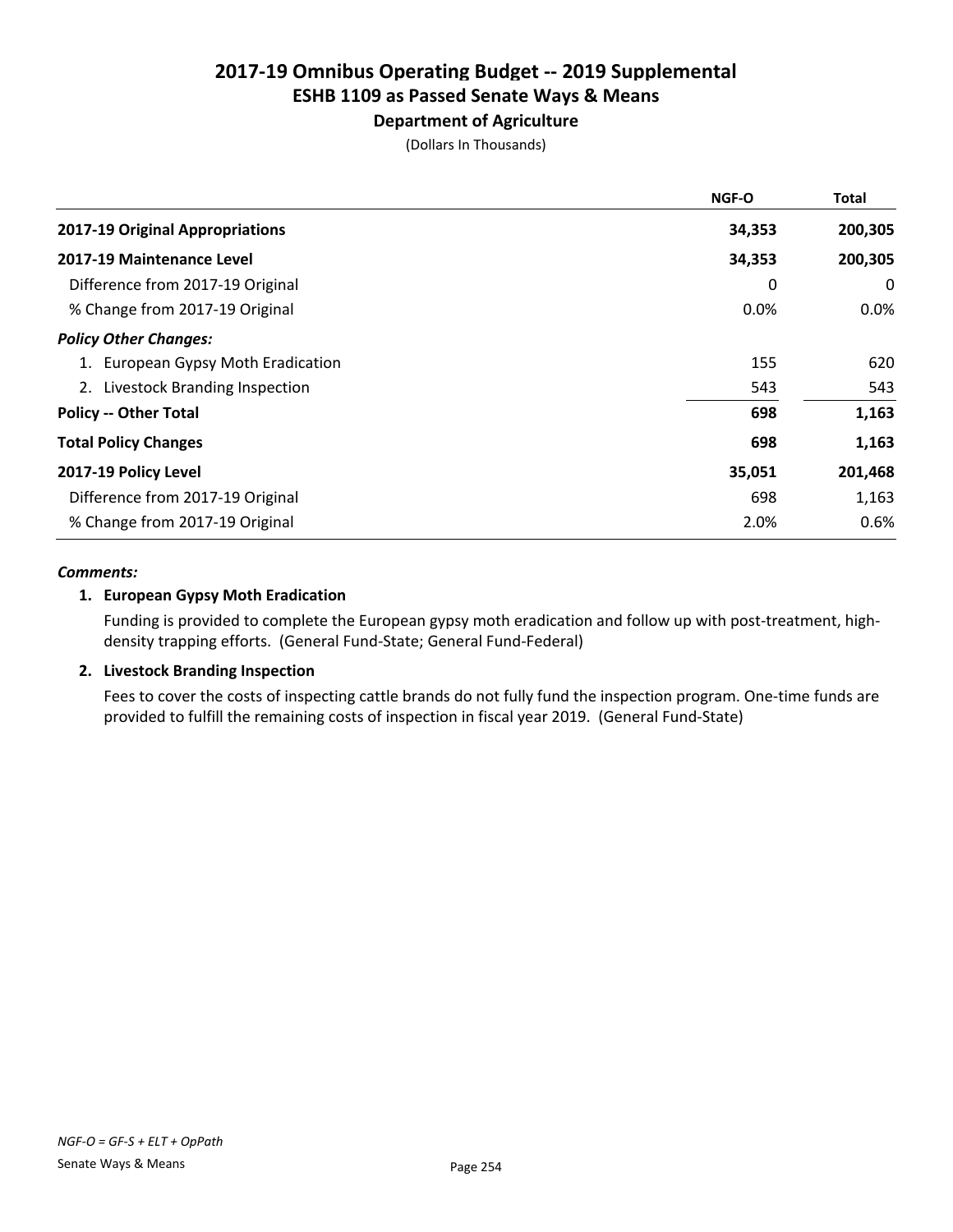# Washington State Patrol

(Dollars In Thousands)

|                                                       | NGF-O        | <b>Total</b> |
|-------------------------------------------------------|--------------|--------------|
| 2017-19 Original Appropriations                       | 90,462       | 174,050      |
| 2017-19 Maintenance Level                             | 90,462       | 173,775      |
| Difference from 2017-19 Original                      | 0            | $-275$       |
| % Change from 2017-19 Original                        | 0.0%         | $-0.2%$      |
| <b>Policy Other Changes:</b>                          |              |              |
| 1. County Criminal Justice Services                   | 0            | 510          |
| 2. Fire Mobilization Costs                            | $\mathbf 0$  | 4,975        |
| <b>Policy -- Other Total</b>                          | $\mathbf{0}$ | 5,485        |
| <b>Total Policy Changes</b>                           | 0            | 5,485        |
| 2017-19 Policy Level                                  | 90,462       | 179,260      |
| Difference from 2017-19 Original                      | 0            | 5,210        |
| % Change from 2017-19 Original                        | 0.0%         | 3.0%         |
| <b>Approps in Other Legislation Proposed Changes:</b> |              |              |
| 3. Bump Stock Buyback Program                         | 150          | 150          |
| <b>Total Approps in Other Legislation Proposed</b>    | 150          | 150          |
| <b>Grand Total</b>                                    | 90,612       | 179,410      |

#### *Comments:*

## 1. County Criminal Justice Services

Additional funding is provided for services to support local police, sheriffs' departments, and multi-agency task forces in the prosecution of criminals. (County Criminal Justice Assistance Account-State)

## 2. Fire Mobilization Costs

Funding is provided to cover costs incurred by local jurisdictions, other state and federal agencies, and volunteer firefighters for combating wildfires in Washington. (Disaster Response Account-State)

#### 3. Bump Stock Buyback Program

Funding is provided for the implementation of the Bump-fire Stock Buyback Program pursuant to Chapter 9, Laws of 2019 (SSB 5954). The Washington State Patrol (WSP) will travel statewide to conduct the program and contract with an outside vendor to destroy the surrendered bump-fire stocks. (General Fund-State)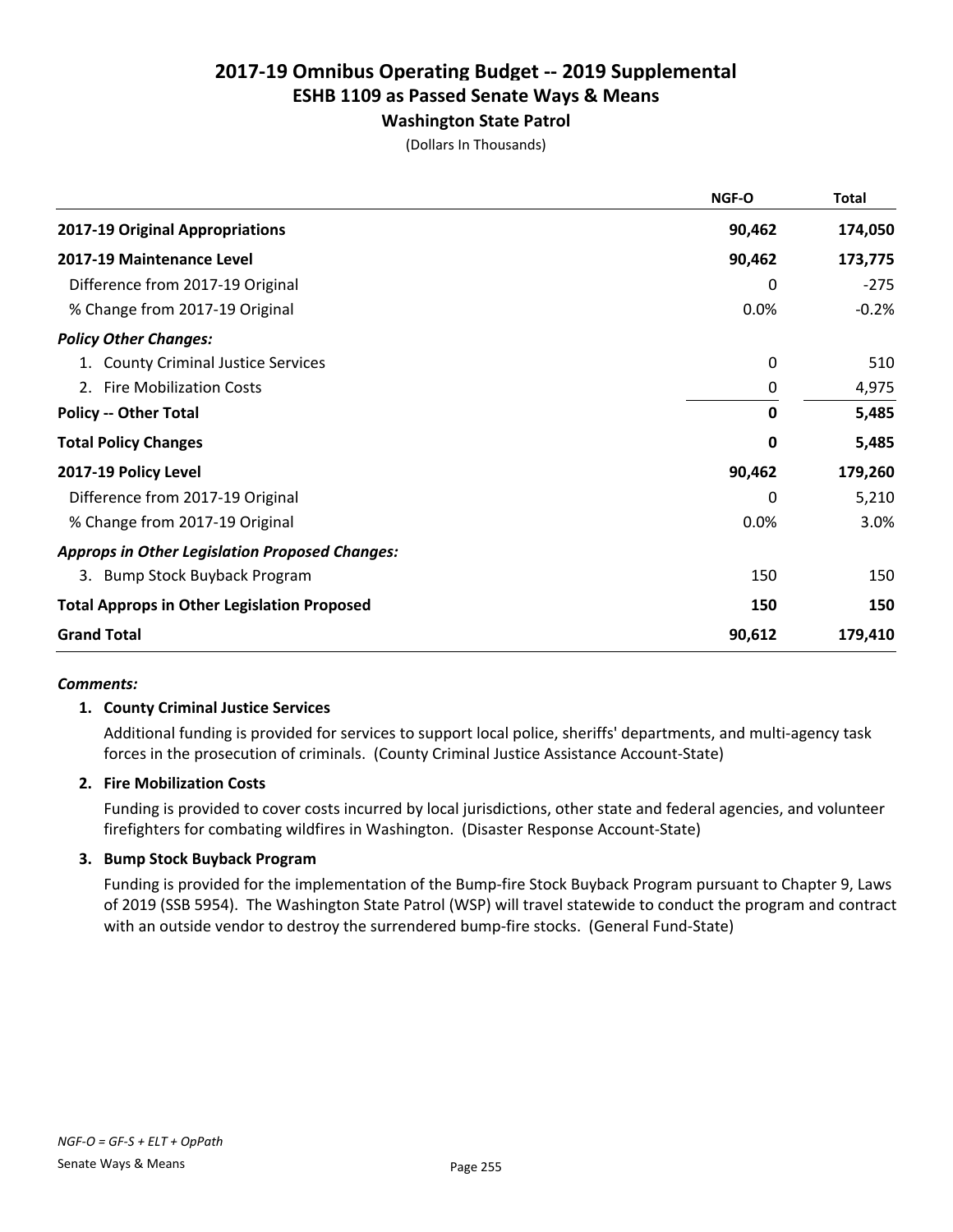## Department of Licensing

(Dollars In Thousands)

|                                  | <b>NGF-O</b> | Total    |
|----------------------------------|--------------|----------|
| 2017-19 Original Appropriations  | 3,833        | 51,758   |
| 2017-19 Maintenance Level        | 3,869        | 48,982   |
| Difference from 2017-19 Original | 36           | $-2,776$ |
| % Change from 2017-19 Original   | 0.9%         | $-5.4%$  |
| <b>Policy Other Changes:</b>     |              |          |
| <b>BTM3 Adjustments</b><br>1.    | 0            | $-3,147$ |
| <b>Vessel Renewal Reminders</b>  | 75           | 75       |
| 3. Implementation of I-1639      | 782          | 782      |
| <b>Policy -- Other Total</b>     | 857          | $-2,290$ |
| <b>Total Policy Changes</b>      | 857          | $-2,290$ |
| 2017-19 Policy Level             | 4,726        | 46,692   |
| Difference from 2017-19 Original | 893          | $-5,066$ |
| % Change from 2017-19 Original   | 23.3%        | -9.8%    |

#### *Comments:*

## 1. BTM3 Adjustments

Funding is adjusted to reflect anticipated project expenditures for Phase 3 of the Business Technology and Modernization (BTM) project, which will replace the agency's current business and professions IT systems. (Architects' License Account-State; Professional Engineers' Account-State; Real Estate Commission Account-State; other accounts)

## 2. Vessel Renewal Reminders

Funding is provided to continue mailing vessel registration renewal reminder postcards. (General Fund-State)

## 3. Implementation of I-1639

Funding is provided for computer upgrades and additional staffing to implement Initiative 1639, related to firearm safety measures, that was approved by voters in 2018. (General Fund-State)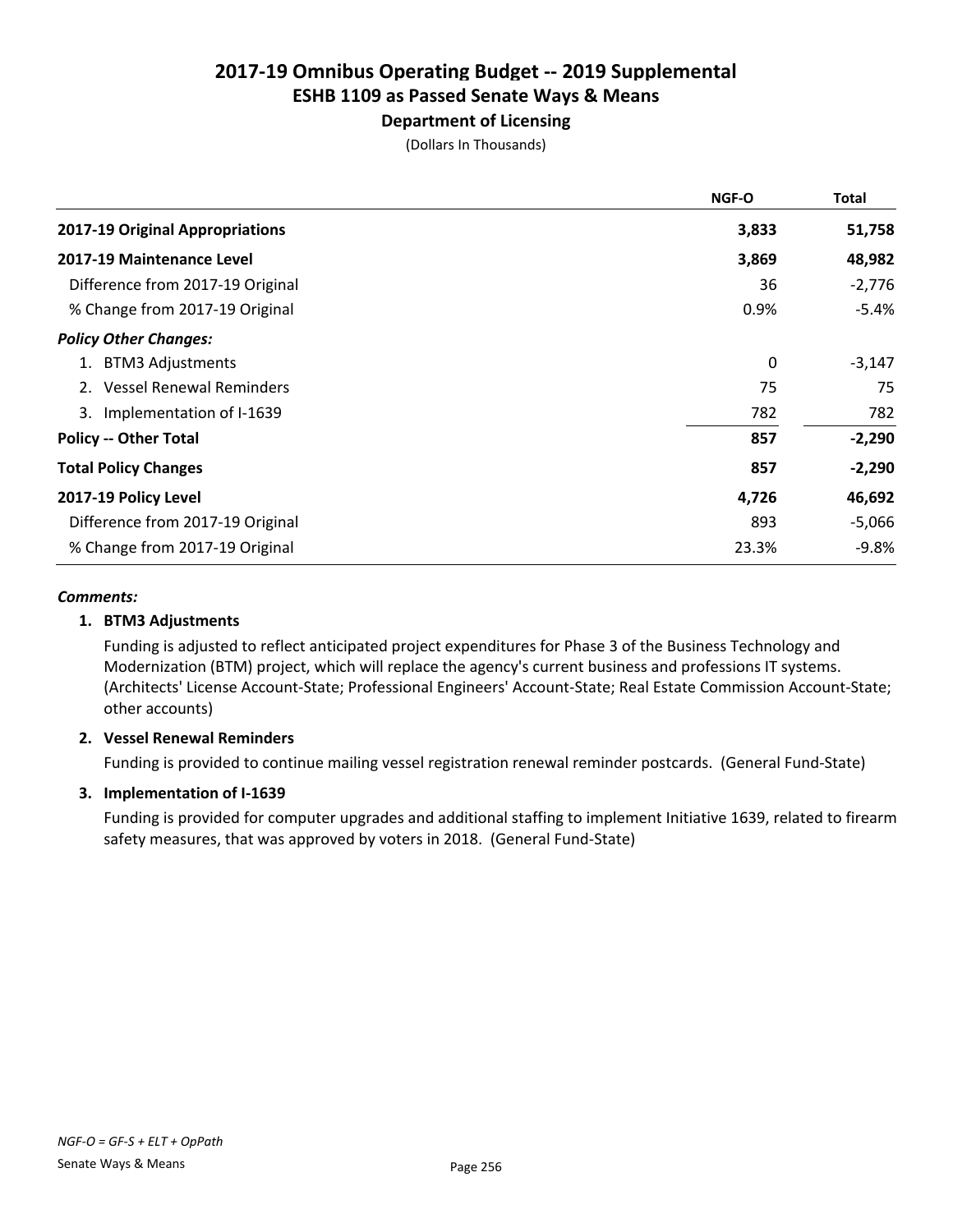## OSPI & Statewide Programs

(Dollars In Thousands)

|                                         | NGF-O    | <b>Total</b> |
|-----------------------------------------|----------|--------------|
| 2017-19 Original Appropriations         | 104,825  | 206,435      |
| 2017-19 Maintenance Level               | 105,225  | 210,243      |
| Difference from 2017-19 Original        | 400      | 3,808        |
| % Change from 2017-19 Original          | 0.4%     | 1.8%         |
| <b>Policy Other Changes:</b>            |          |              |
| Compliance with Enrichment              | $-1,000$ | $-1,000$     |
| <b>School Financial System Redesign</b> | 1,248    | 1,248        |
| Website ADA compliance<br>3.            | 50       | 50           |
| <b>Policy -- Other Total</b>            | 298      | 298          |
| <b>Total Policy Changes</b>             | 298      | 298          |
| 2017-19 Policy Level                    | 105,523  | 210,541      |
| Difference from 2017-19 Original        | 698      | 4,106        |
| % Change from 2017-19 Original          | 0.7%     | 2.0%         |

#### *Comments:*

## 1. Compliance with Enrichment

Funding is modified for compliance with enrichment (approp. index ST2). (General Fund-State)

## 2. School Financial System Redesign

Additional funding is provided for a school district financial system redesign using underspend dollars. (General Fund-State)

## 3. Website ADA compliance

Funding is provided to upgrade the existing public website with modern accessibility functionality. (General Fund-State)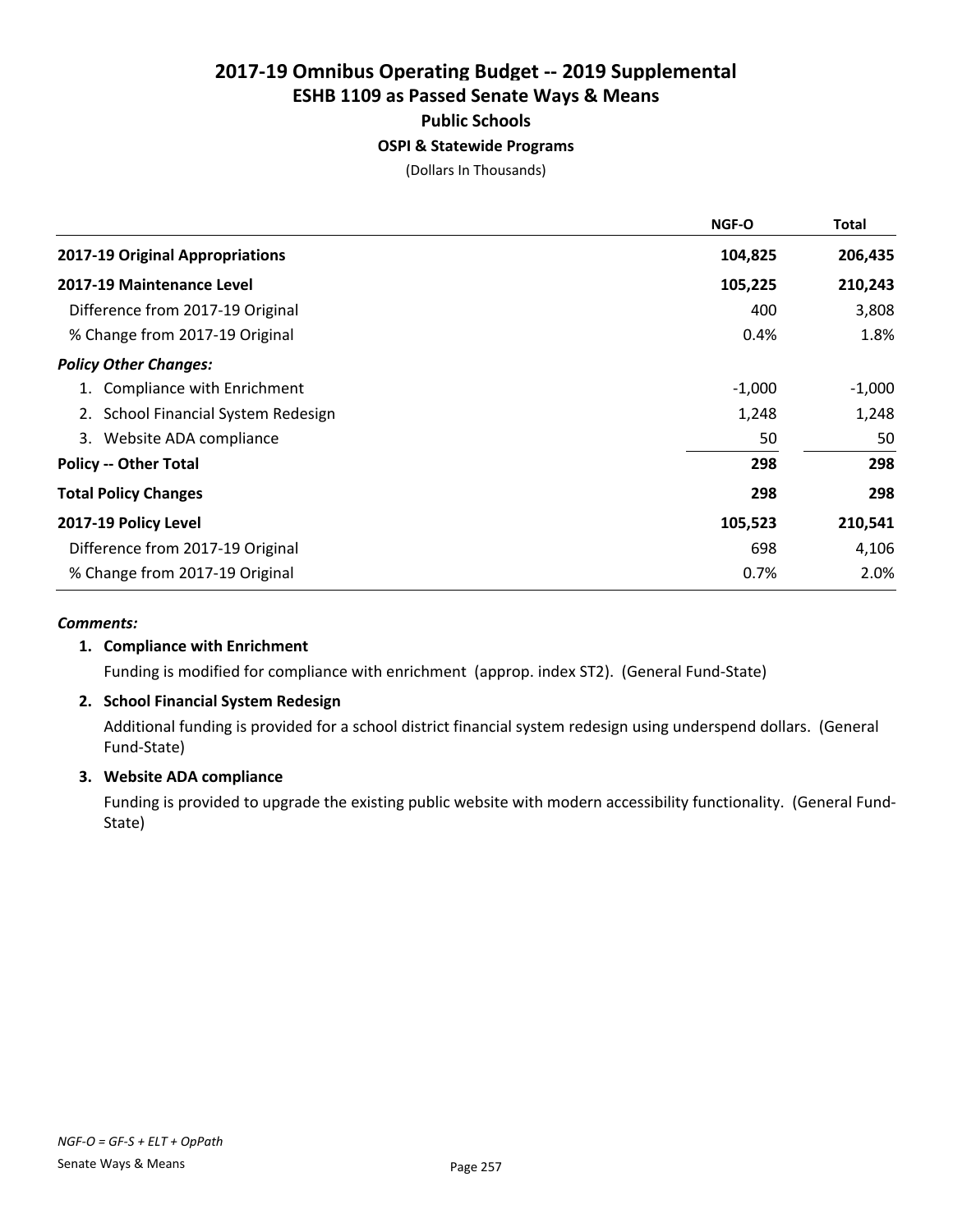## General Apportionment

(Dollars In Thousands)

| <b>NGF-O</b> | <b>Total</b> |
|--------------|--------------|
| 14,977,358   | 14,977,358   |
| 14,939,570   | 14,939,570   |
| $-37,788$    | $-37,788$    |
| $-0.3%$      | $-0.3%$      |
|              |              |
| 10,680       | 10,680       |
| 10,680       | 10,680       |
| 10,680       | 10,680       |
| 14,950,250   | 14,950,250   |
| $-27,108$    | $-27,108$    |
| $-0.2%$      | $-0.2%$      |
|              |              |

#### *Comments:*

#### 1. Remove Forest Revenue Deduction

Funding is provided to allow school districts to retain federal forest revenues without incurring a reduction to state allocations as a result of a rule change adopted by The Office of Superintendent of Public Instruction in April 2018. (General Fund-State)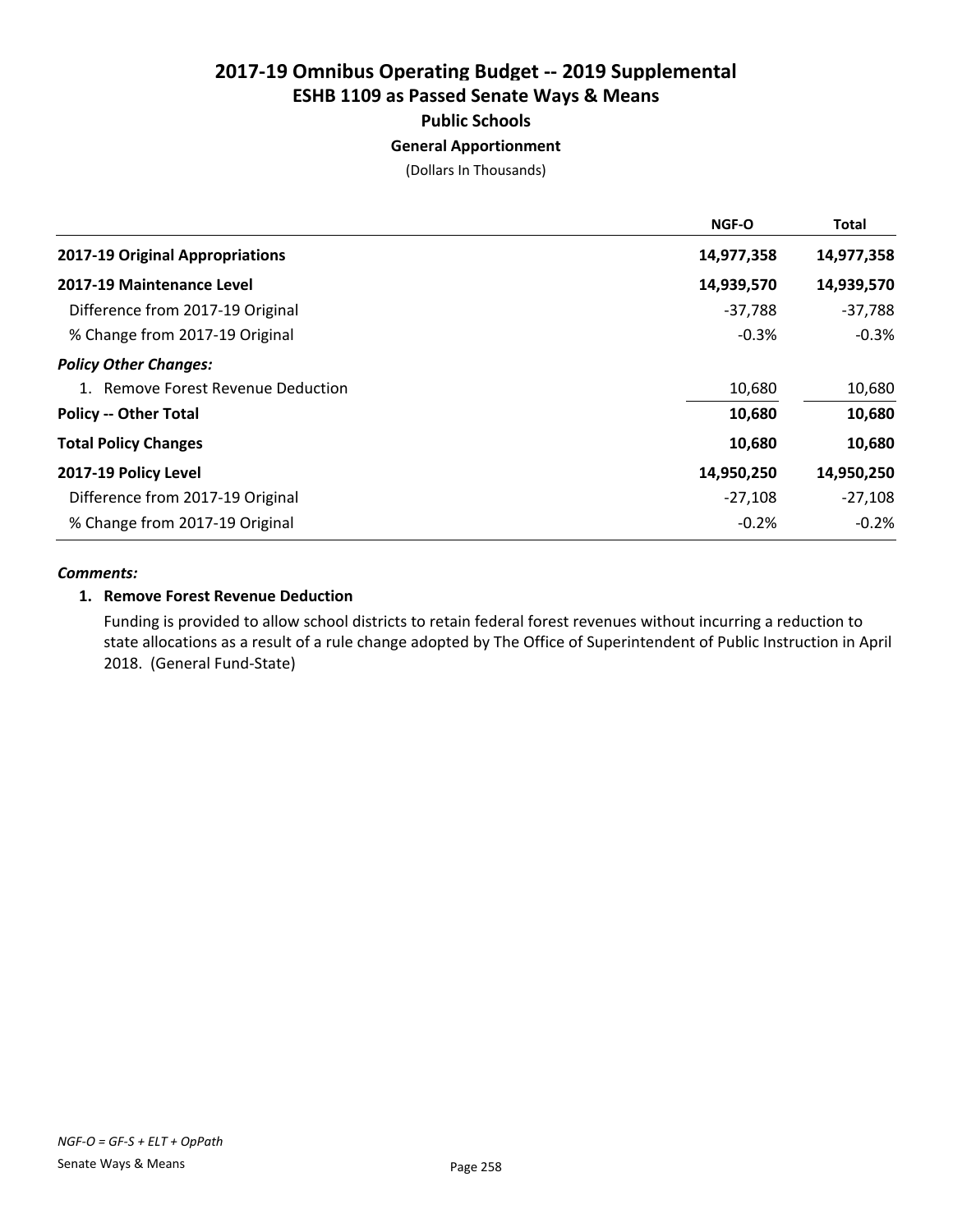## Pupil Transportation

|                                  | <b>NGF-O</b> | <b>Total</b> |
|----------------------------------|--------------|--------------|
| 2017-19 Original Appropriations  | 1,038,045    | 1,038,045    |
| 2017-19 Maintenance Level        | 1,052,308    | 1,052,308    |
| Difference from 2017-19 Original | 14,263       | 14,263       |
| % Change from 2017-19 Original   | 1.4%         | 1.4%         |
| 2017-19 Policy Level             | 1,052,308    | 1,052,308    |
| Difference from 2017-19 Original | 14,263       | 14,263       |
| % Change from 2017-19 Original   | 1.4%         | 1.4%         |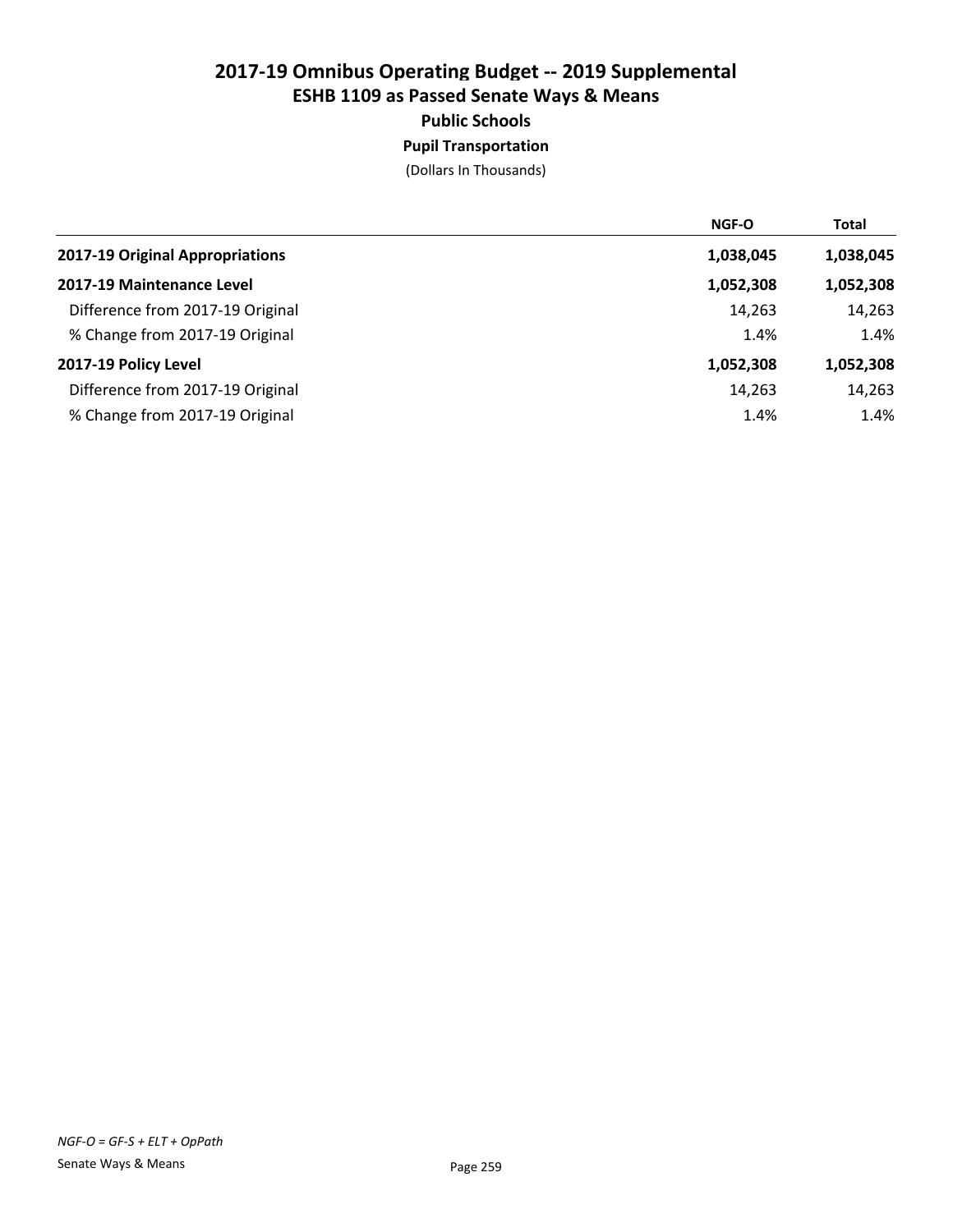Special Education

| <b>NGF-O</b> | <b>Total</b> |
|--------------|--------------|
| 2,022,113    | 2,528,367    |
| 2,045,357    | 2,560,610    |
| 23,244       | 32,243       |
| 1.1%         | 1.3%         |
| 2,045,357    | 2,560,610    |
| 23,244       | 32,243       |
| 1.1%         | 1.3%         |
|              |              |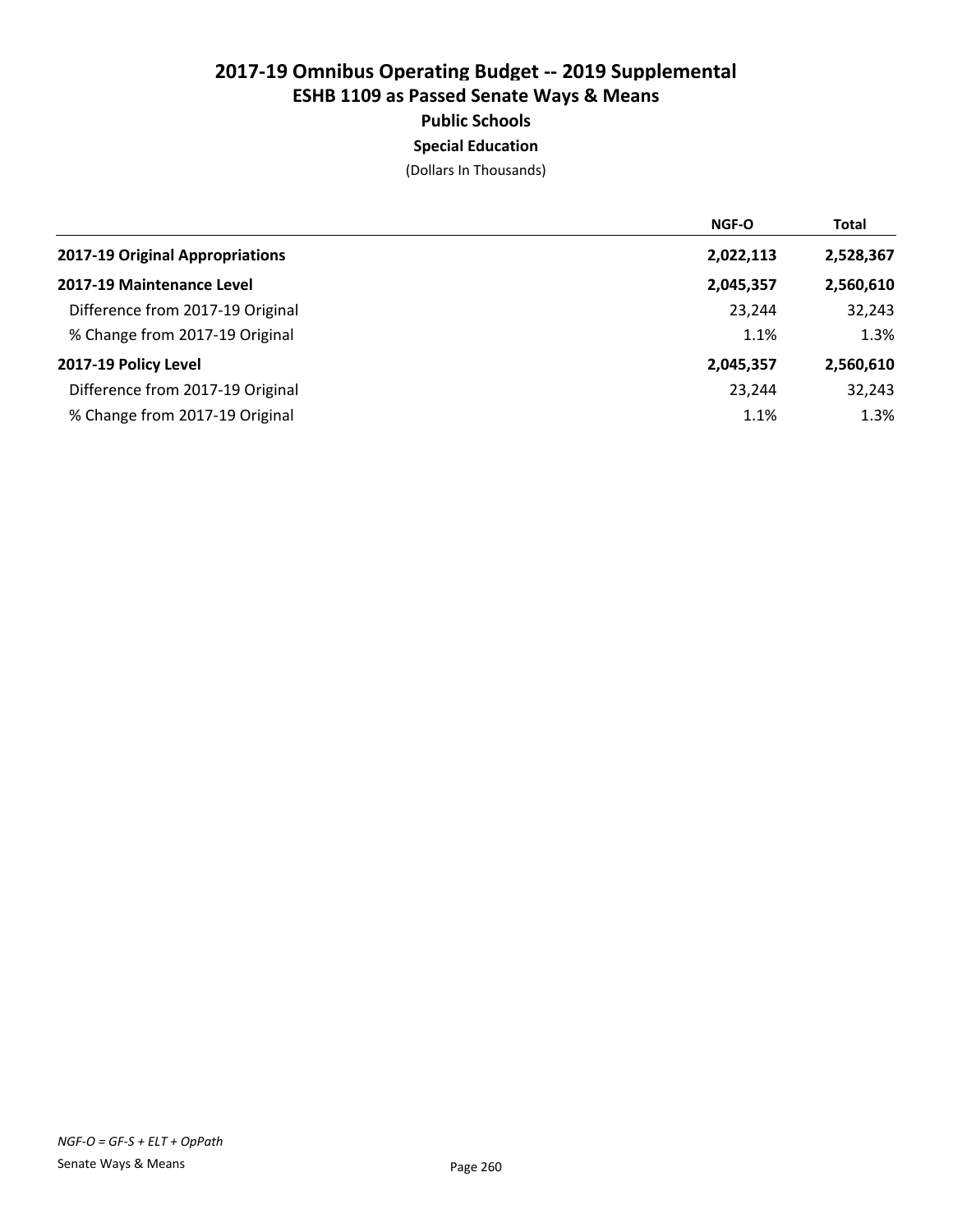## Educational Service Districts

|                                  | <b>NGF-O</b> | <b>Total</b> |
|----------------------------------|--------------|--------------|
| 2017-19 Original Appropriations  | 18,017       | 18,017       |
| 2017-19 Maintenance Level        | 18,020       | 18,020       |
| Difference from 2017-19 Original | 3            | 3            |
| % Change from 2017-19 Original   | 0.0%         | $0.0\%$      |
| 2017-19 Policy Level             | 18,020       | 18,020       |
| Difference from 2017-19 Original | 3            | 3            |
| % Change from 2017-19 Original   | 0.0%         | $0.0\%$      |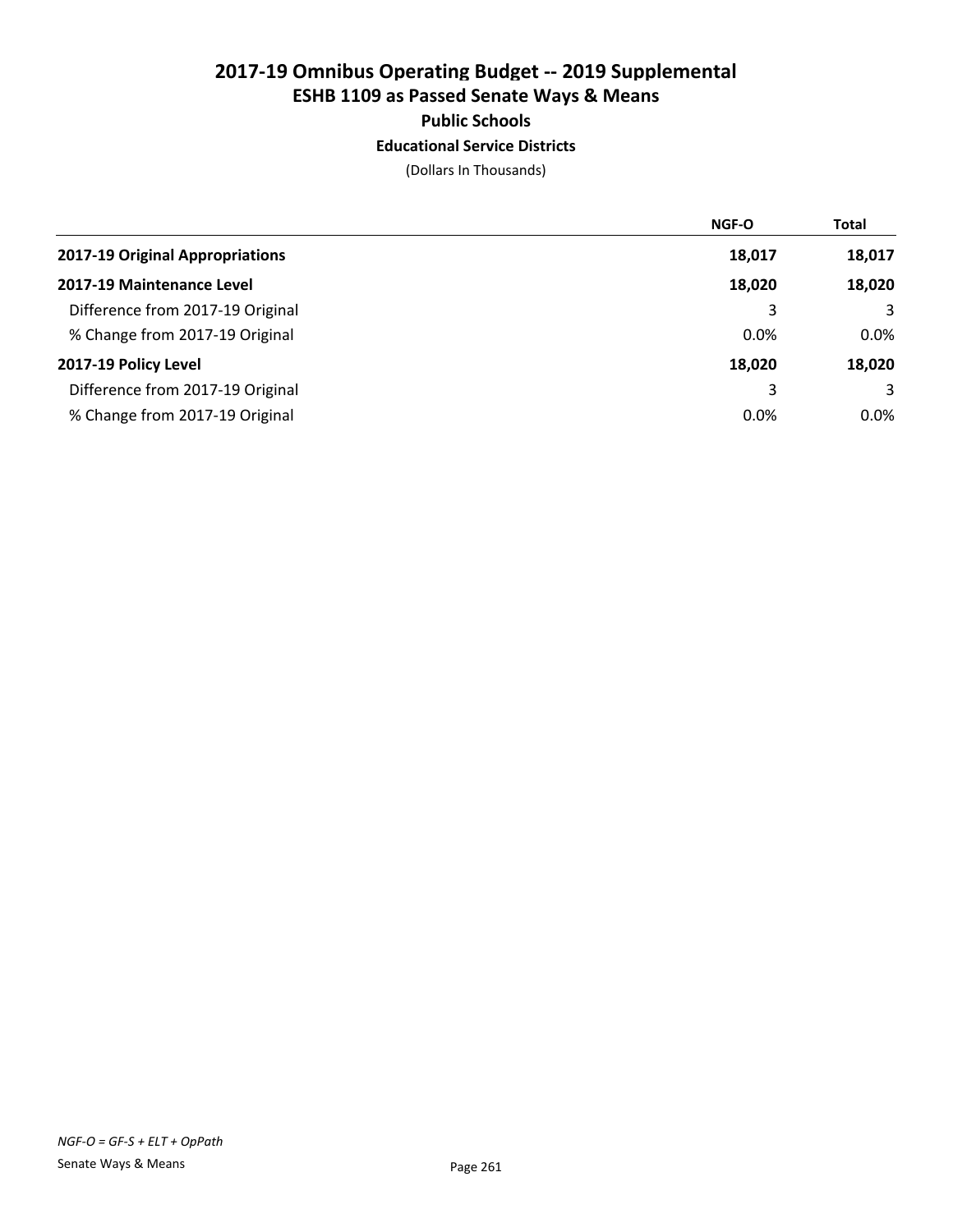# Levy Equalization

|                                  | <b>NGF-O</b> | <b>Total</b> |
|----------------------------------|--------------|--------------|
| 2017-19 Original Appropriations  | 877,396      | 877,396      |
| 2017-19 Maintenance Level        | 860,879      | 860,879      |
| Difference from 2017-19 Original | $-16.517$    | $-16,517$    |
| % Change from 2017-19 Original   | $-1.9%$      | $-1.9%$      |
| 2017-19 Policy Level             | 860,879      | 860,879      |
| Difference from 2017-19 Original | $-16.517$    | $-16,517$    |
| % Change from 2017-19 Original   | $-1.9%$      | $-1.9%$      |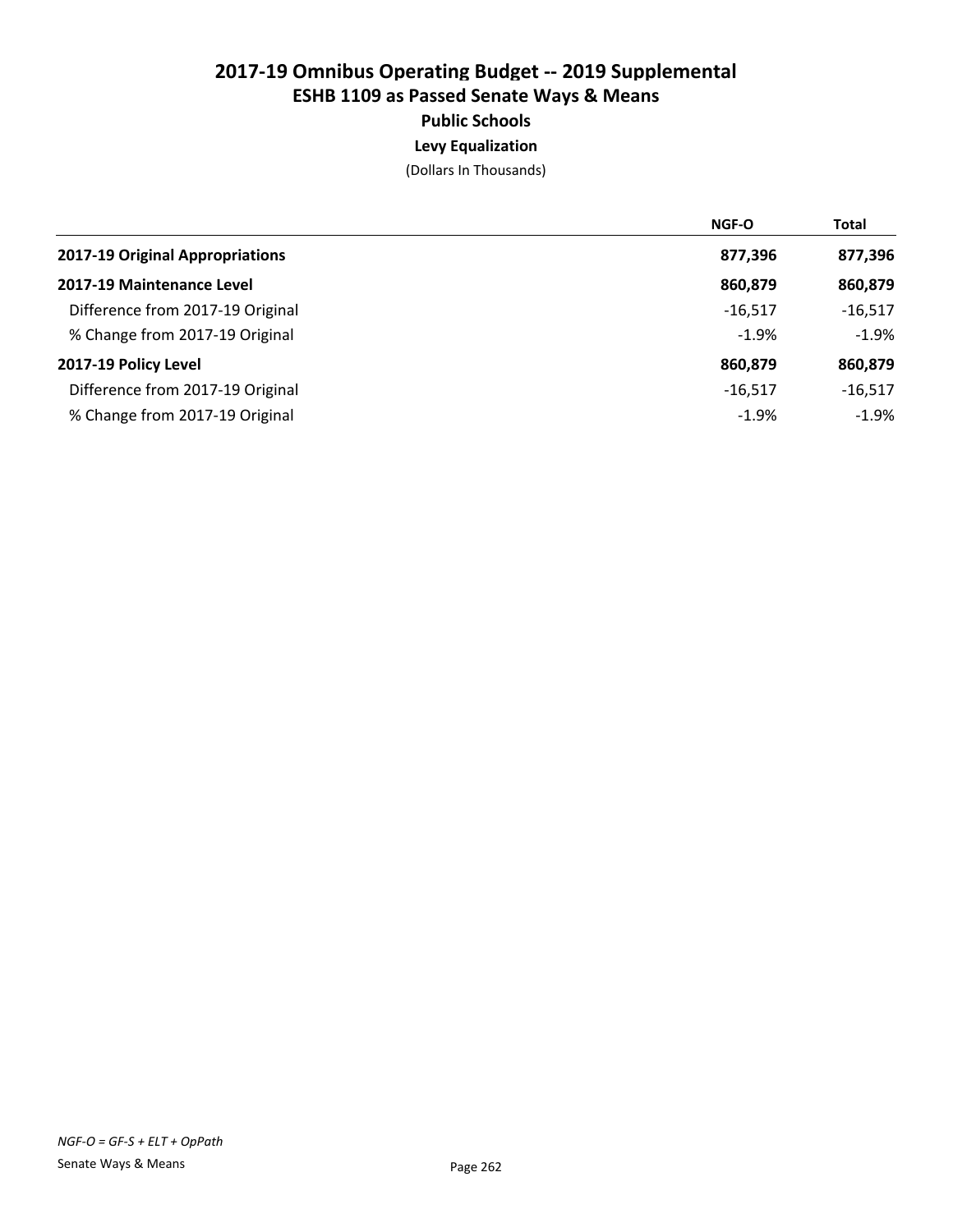# Public Schools

## Elementary & Secondary School Improvement

|                                  | <b>NGF-O</b> | <b>Total</b> |
|----------------------------------|--------------|--------------|
| 2017-19 Original Appropriations  | 0            | 5,802        |
| 2017-19 Maintenance Level        | 0            | 6,302        |
| Difference from 2017-19 Original | 0            | 500          |
| % Change from 2017-19 Original   |              | 8.6%         |
| 2017-19 Policy Level             | 0            | 6,302        |
| Difference from 2017-19 Original | 0            | 500          |
| % Change from 2017-19 Original   |              | 8.6%         |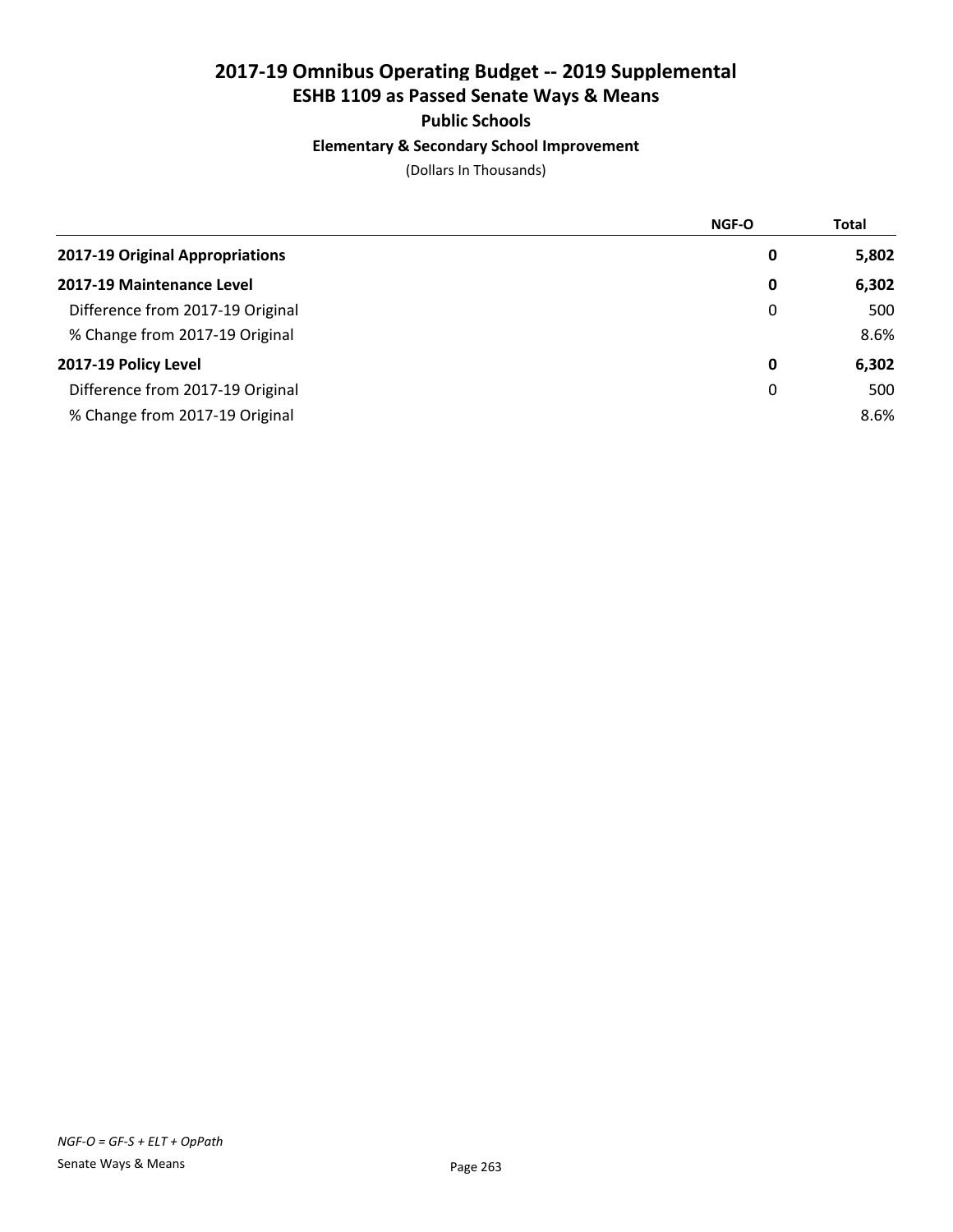## Institutional Education

|                                  | <b>NGF-O</b> | <b>Total</b> |
|----------------------------------|--------------|--------------|
| 2017-19 Original Appropriations  | 27,991       | 27,991       |
| 2017-19 Maintenance Level        | 27,134       | 27,134       |
| Difference from 2017-19 Original | -857         | $-857$       |
| % Change from 2017-19 Original   | $-3.1%$      | $-3.1%$      |
| 2017-19 Policy Level             | 27,134       | 27,134       |
| Difference from 2017-19 Original | -857         | $-857$       |
| % Change from 2017-19 Original   | $-3.1%$      | $-3.1%$      |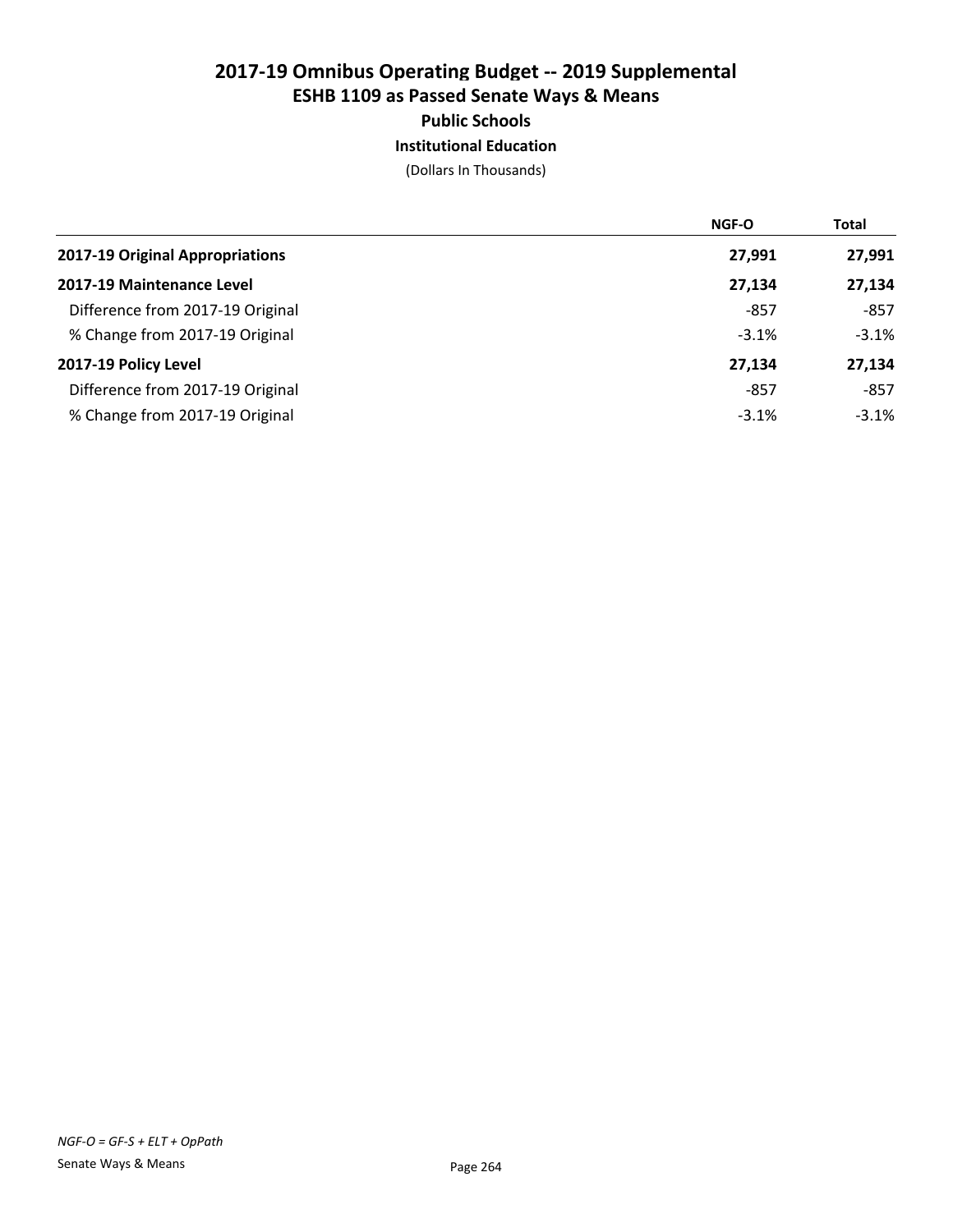## Education of Highly Capable Students

|                                  | <b>NGF-O</b> | <b>Total</b> |
|----------------------------------|--------------|--------------|
| 2017-19 Original Appropriations  | 45,673       | 45,673       |
| 2017-19 Maintenance Level        | 45.564       | 45,564       |
| Difference from 2017-19 Original | $-109$       | $-109$       |
| % Change from 2017-19 Original   | $-0.2%$      | $-0.2%$      |
| 2017-19 Policy Level             | 45.564       | 45,564       |
| Difference from 2017-19 Original | $-109$       | $-109$       |
| % Change from 2017-19 Original   | $-0.2%$      | $-0.2%$      |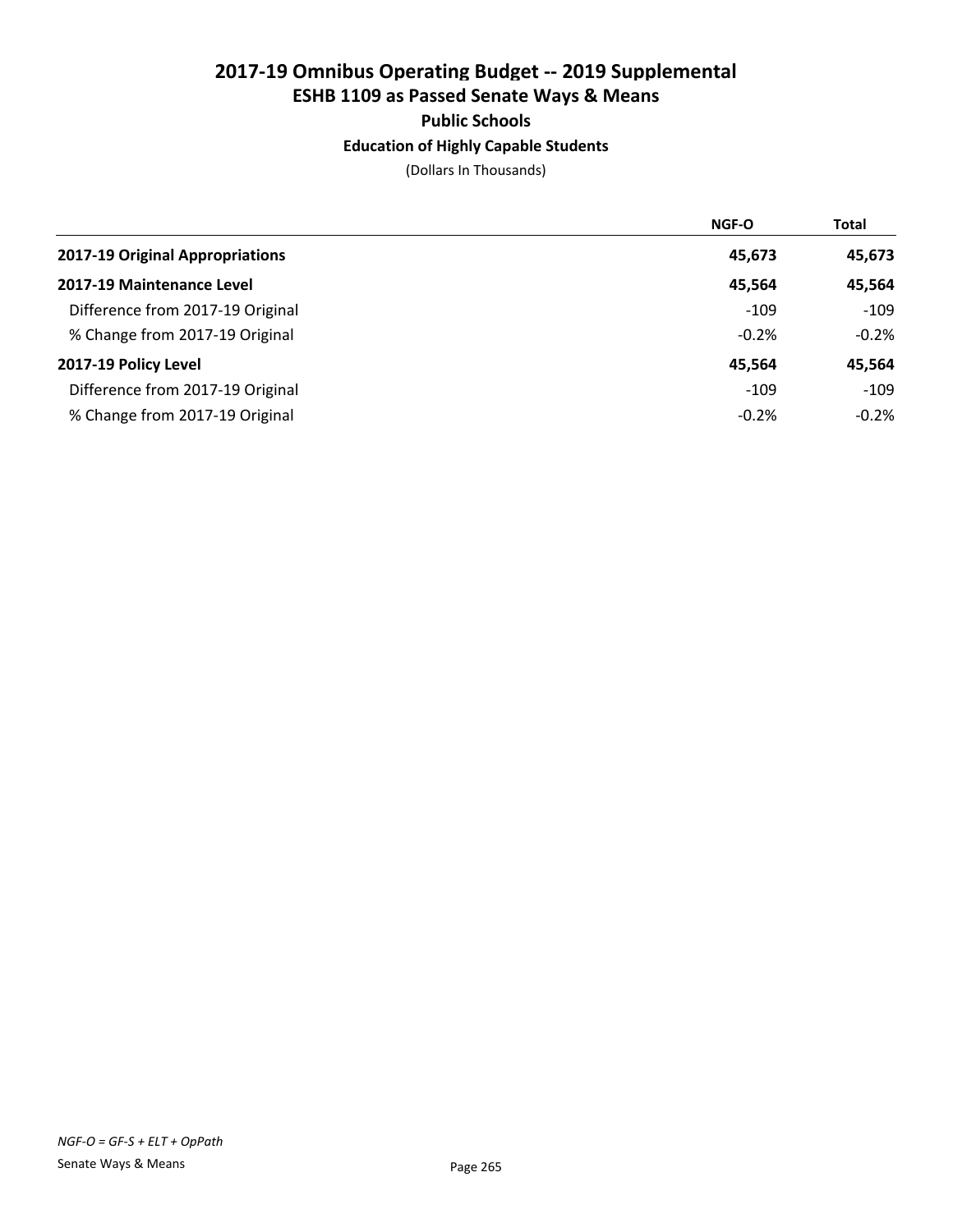Education Reform

(Dollars In Thousands)

|                                  | NGF-O     | <b>Total</b> |
|----------------------------------|-----------|--------------|
| 2017-19 Original Appropriations  | 290,113   | 387,139      |
| 2017-19 Maintenance Level        | 268,888   | 365,914      |
| Difference from 2017-19 Original | $-21,225$ | $-21,225$    |
| % Change from 2017-19 Original   | $-7.3%$   | $-5.5%$      |
| <b>Policy Other Changes:</b>     |           |              |
| 1. Performance Based Evaluations | $-248$    | $-248$       |
| <b>Policy -- Other Total</b>     | $-248$    | $-248$       |
| <b>Total Policy Changes</b>      | $-248$    | $-248$       |
| 2017-19 Policy Level             | 268,640   | 365,666      |
| Difference from 2017-19 Original | $-21,473$ | $-21,473$    |
| % Change from 2017-19 Original   | $-7.4%$   | $-5.5%$      |

## *Comments:*

#### 1. Performance Based Evaluations

Funding is modified for performance based evaluations (approp. index RJ1). (General Fund-State)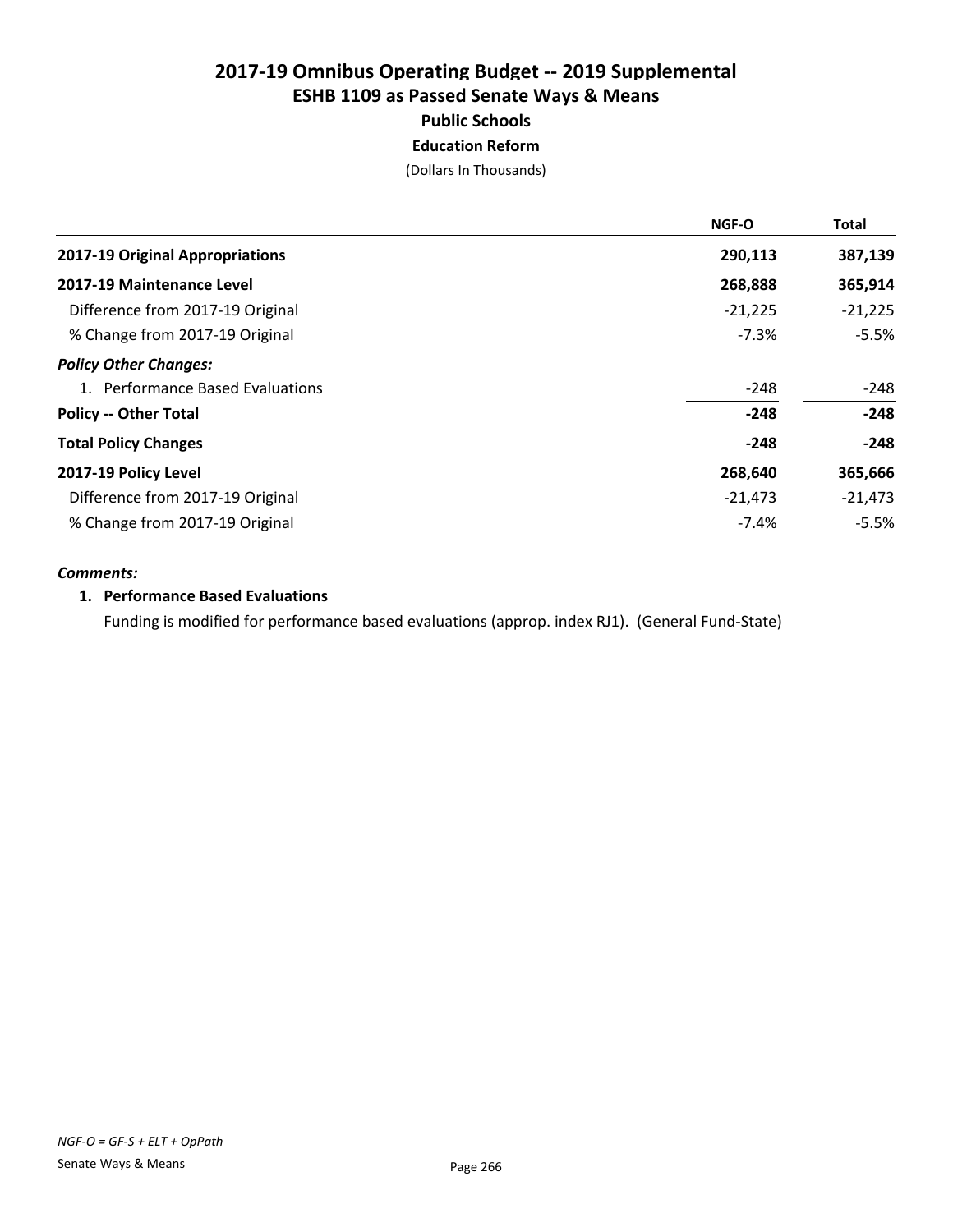## Transitional Bilingual Instruction

|                                  | <b>NGF-O</b> | <b>Total</b> |
|----------------------------------|--------------|--------------|
| 2017-19 Original Appropriations  | 310,329      | 407,577      |
| 2017-19 Maintenance Level        | 309,970      | 407,218      |
| Difference from 2017-19 Original | $-359$       | $-359$       |
| % Change from 2017-19 Original   | $-0.1%$      | $-0.1%$      |
| 2017-19 Policy Level             | 309,970      | 407,218      |
| Difference from 2017-19 Original | $-359$       | $-359$       |
| % Change from 2017-19 Original   | $-0.1%$      | $-0.1%$      |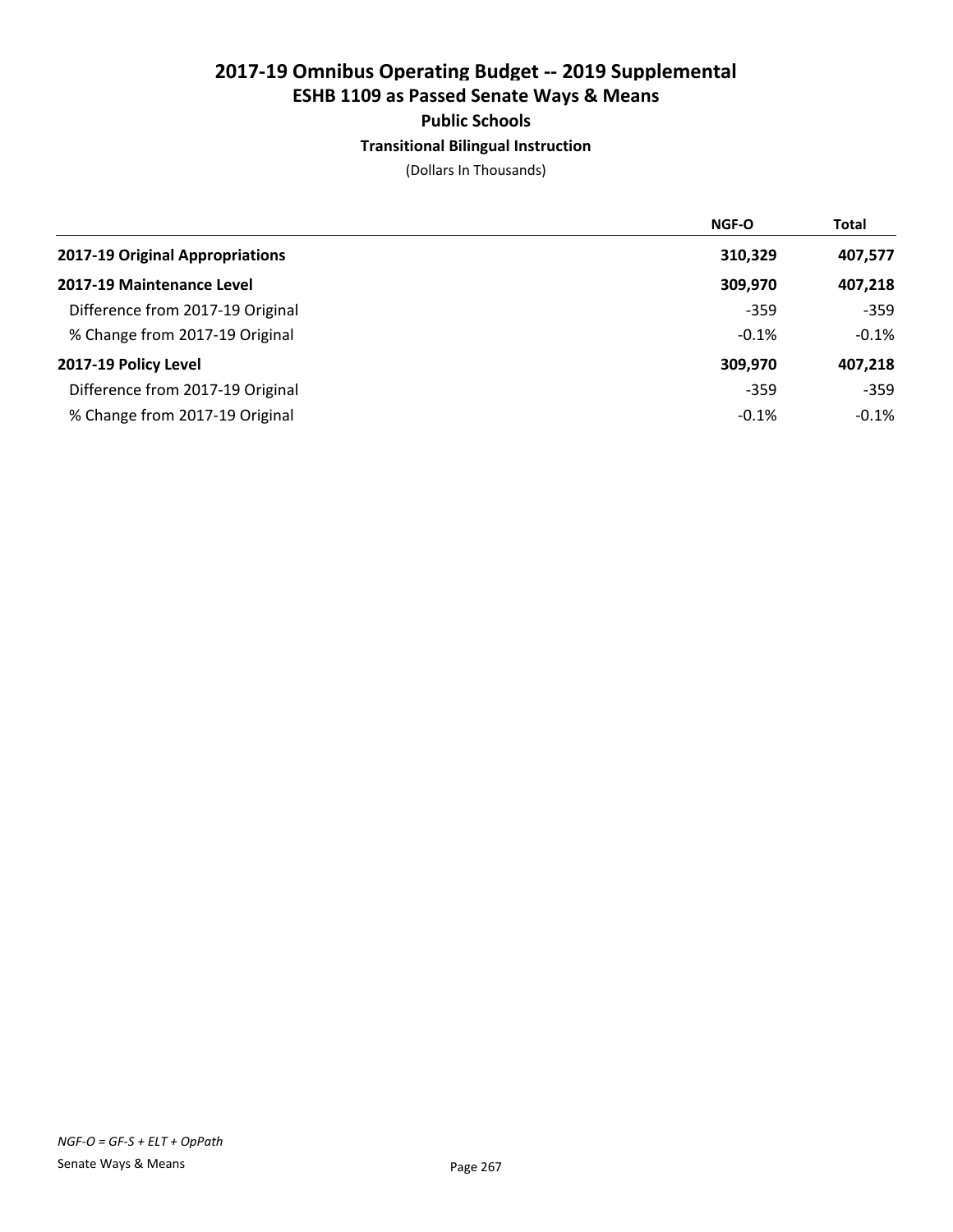## Learning Assistance Program (LAP)

|                                  | <b>NGF-O</b> | <b>Total</b> |
|----------------------------------|--------------|--------------|
| 2017-19 Original Appropriations  | 671,588      | 1,191,075    |
| 2017-19 Maintenance Level        | 668,960      | 1,188,447    |
| Difference from 2017-19 Original | $-2,628$     | $-2,628$     |
| % Change from 2017-19 Original   | $-0.4%$      | $-0.2%$      |
| 2017-19 Policy Level             | 668,960      | 1,188,447    |
| Difference from 2017-19 Original | $-2,628$     | $-2,628$     |
| % Change from 2017-19 Original   | $-0.4%$      | $-0.2%$      |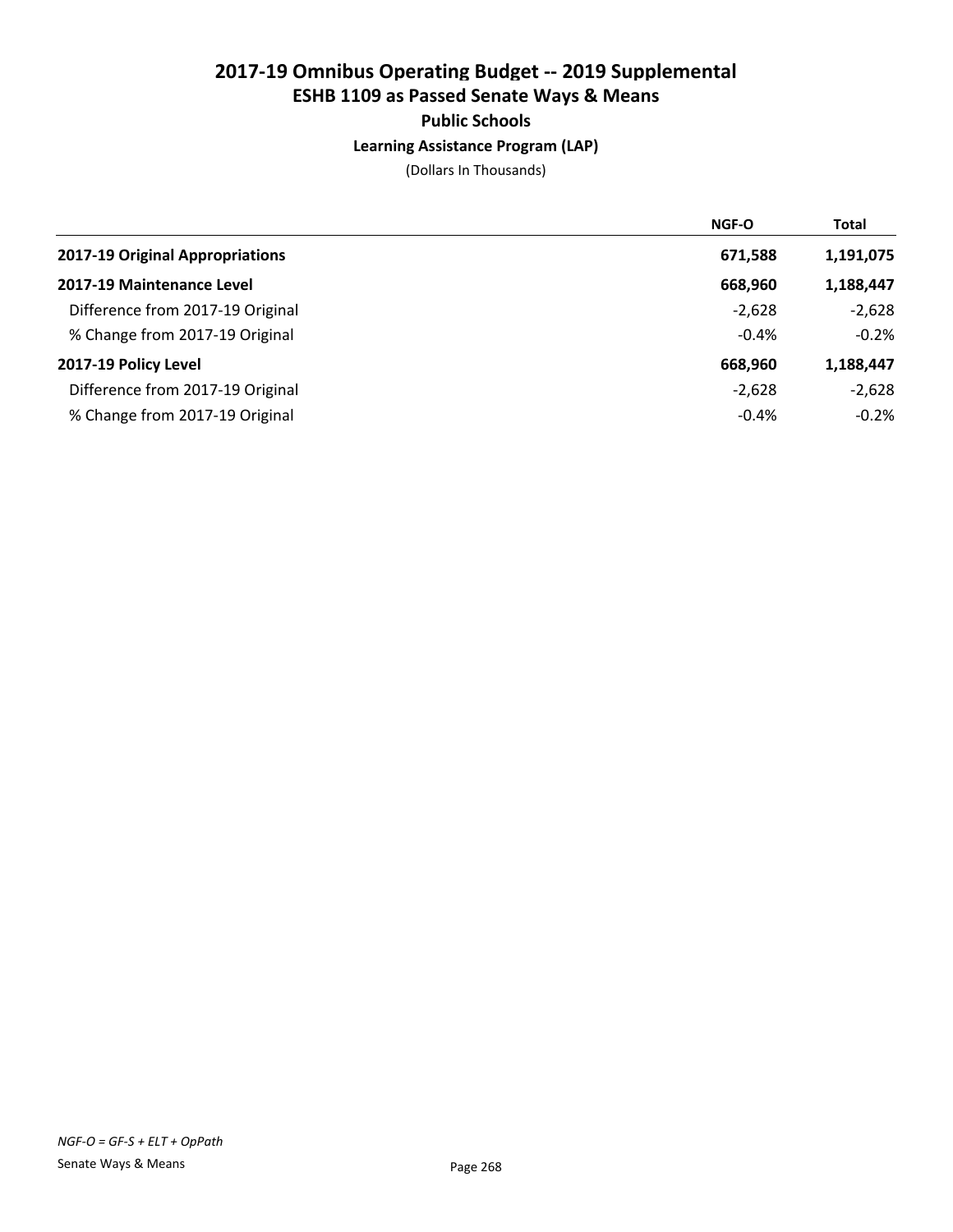## Charter Schools Apportionment

|                                  | <b>NGF-O</b> | <b>Total</b> |
|----------------------------------|--------------|--------------|
| 2017-19 Original Appropriations  | 55,569       | 55,569       |
| 2017-19 Maintenance Level        | 54,601       | 54,601       |
| Difference from 2017-19 Original | $-968$       | $-968$       |
| % Change from 2017-19 Original   | $-1.7%$      | $-1.7%$      |
| 2017-19 Policy Level             | 54,601       | 54,601       |
| Difference from 2017-19 Original | -968         | $-968$       |
| % Change from 2017-19 Original   | $-1.7%$      | $-1.7%$      |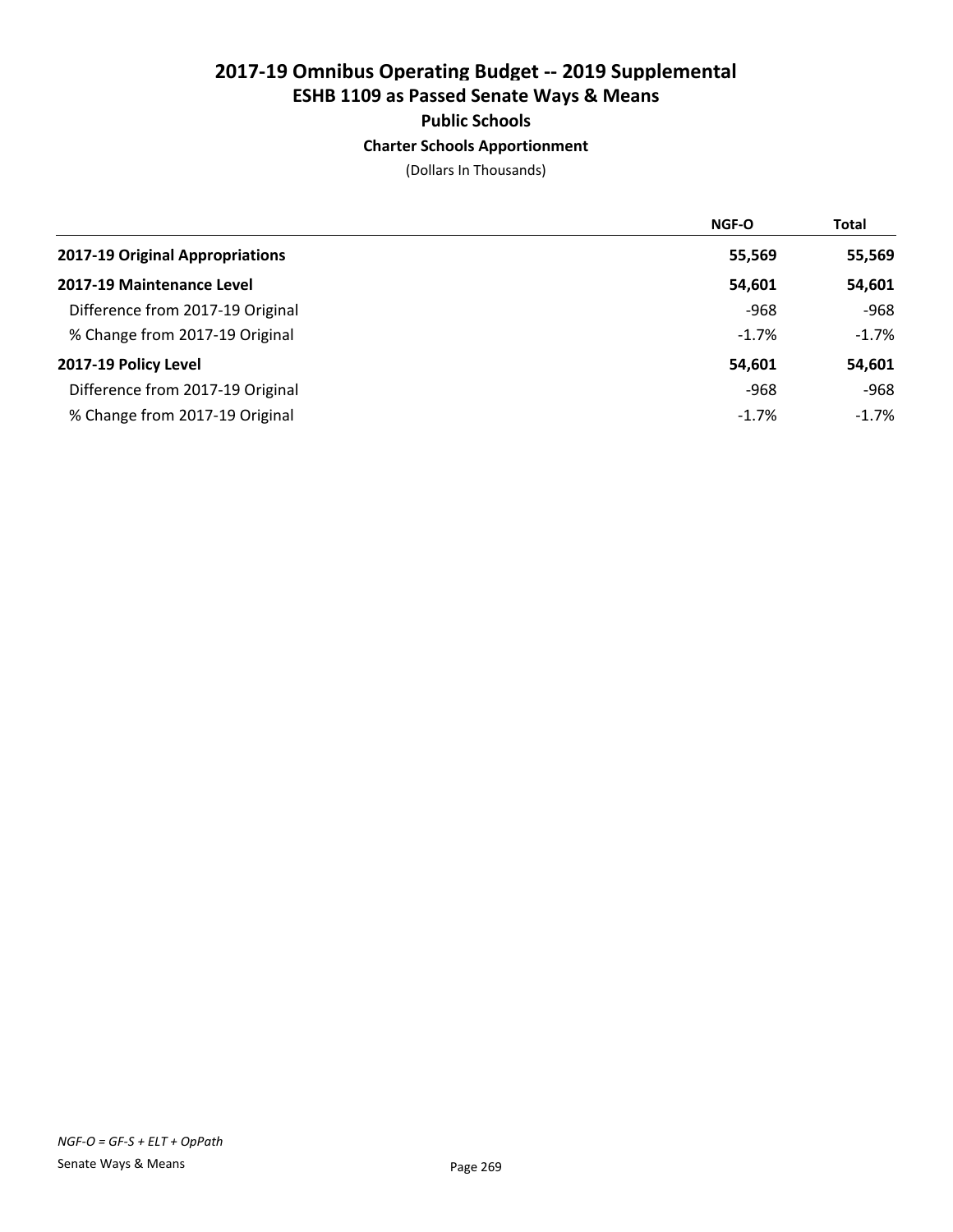## Compensation Adjustments

|                                  | NGF-O     | <b>Total</b> |
|----------------------------------|-----------|--------------|
| 2017-19 Original Appropriations  | 2,235,990 | 2,320,010    |
| 2017-19 Maintenance Level        | 2,263,932 | 2,347,952    |
| Difference from 2017-19 Original | 27,942    | 27,942       |
| % Change from 2017-19 Original   | 1.2%      | 1.2%         |
| 2017-19 Policy Level             | 2,263,932 | 2,347,952    |
| Difference from 2017-19 Original | 27,942    | 27,942       |
| % Change from 2017-19 Original   | 1.2%      | 1.2%         |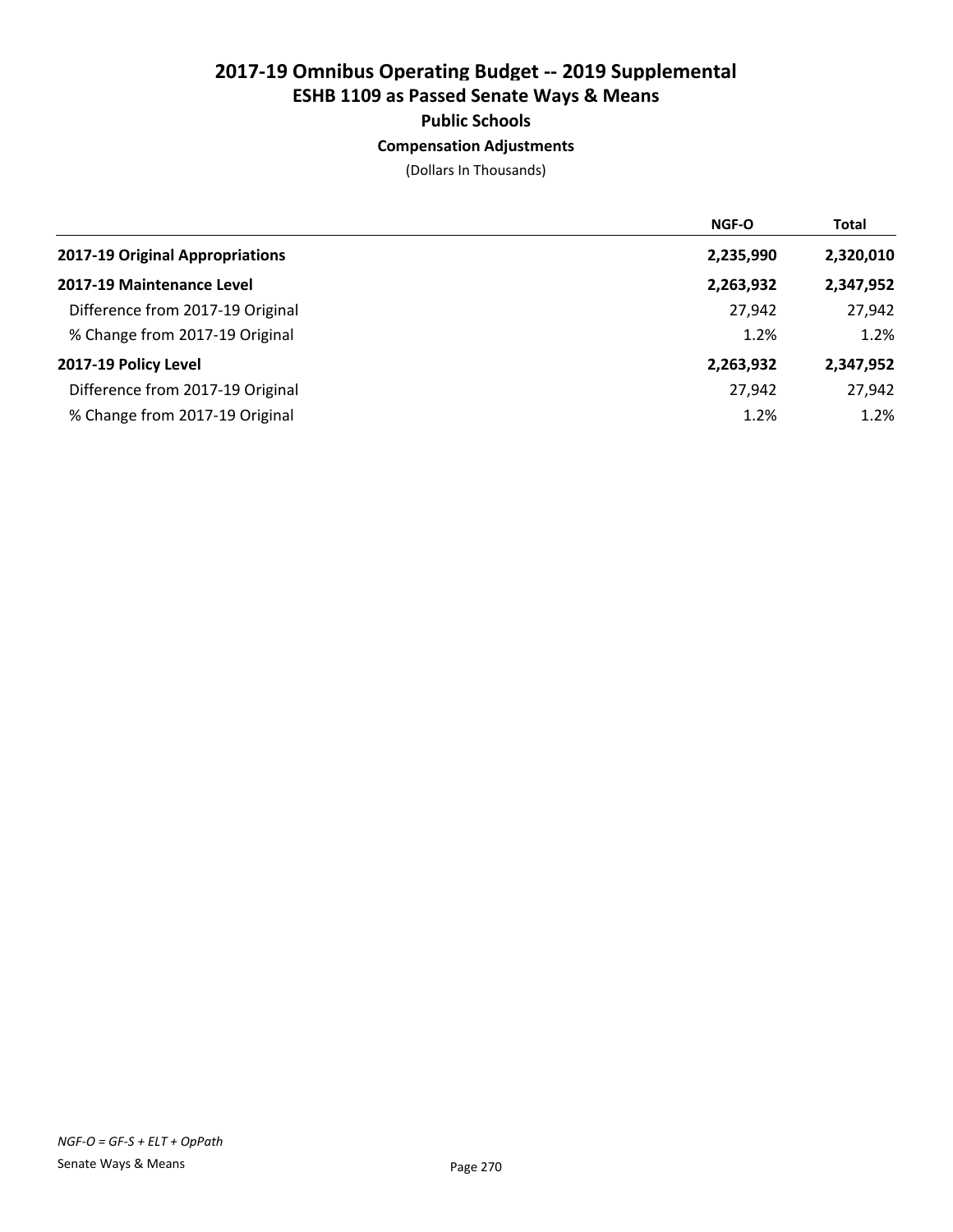Student Achievement Council

|                                  | NGF-O    | <b>Total</b> |
|----------------------------------|----------|--------------|
| 2017-19 Original Appropriations  | 739,981  | 780,703      |
| 2017-19 Maintenance Level        | 737,523  | 778,245      |
| Difference from 2017-19 Original | $-2,458$ | $-2,458$     |
| % Change from 2017-19 Original   | $-0.3%$  | $-0.3%$      |
| 2017-19 Policy Level             | 737,523  | 778,245      |
| Difference from 2017-19 Original | $-2,458$ | $-2,458$     |
| % Change from 2017-19 Original   | $-0.3%$  | $-0.3%$      |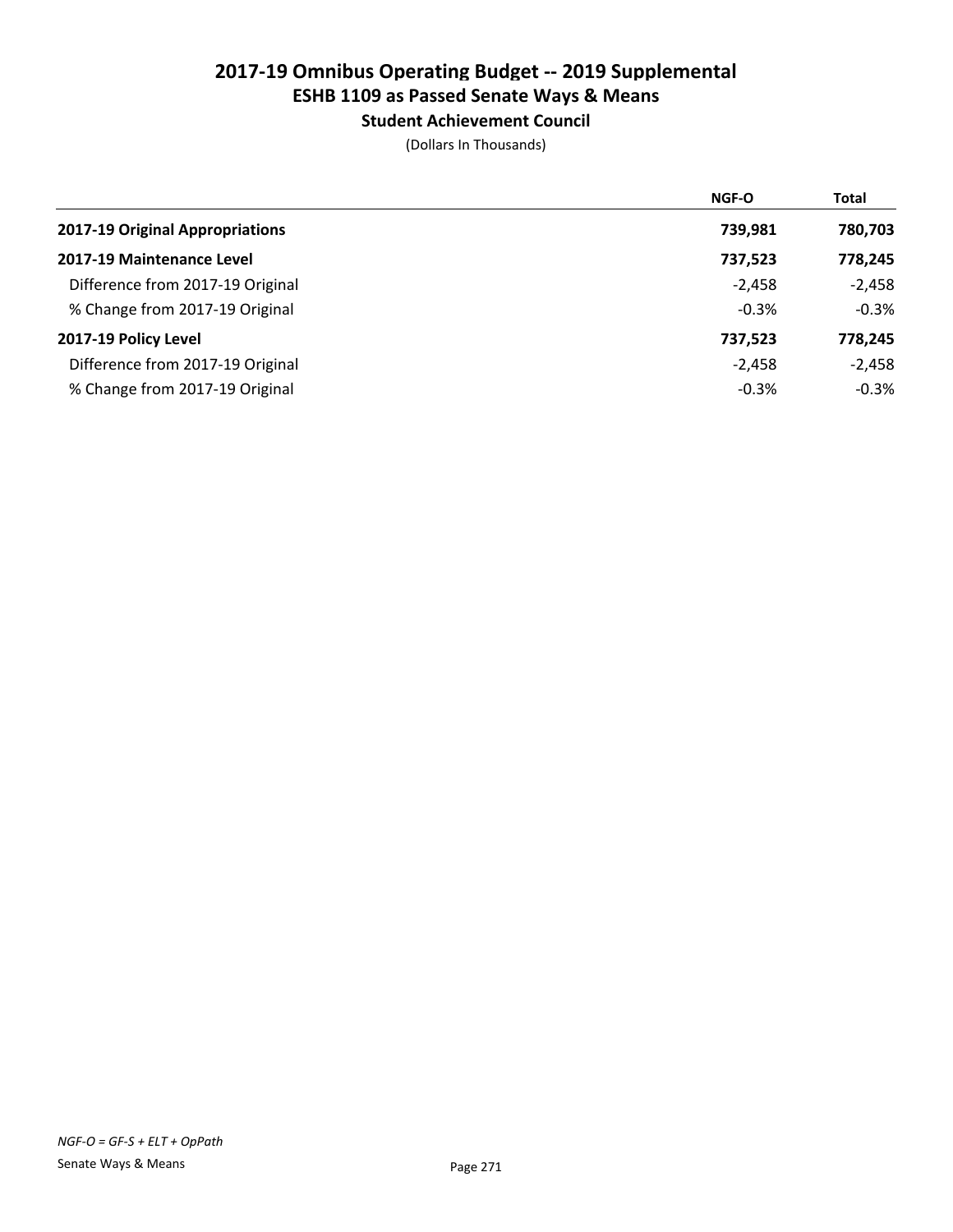## University of Washington

|                                  | <b>NGF-O</b> | <b>Total</b> |
|----------------------------------|--------------|--------------|
| 2017-19 Original Appropriations  | 669,752      | 7,789,466    |
| 2017-19 Maintenance Level        | 669,907      | 7,789,621    |
| Difference from 2017-19 Original | 155          | 155          |
| % Change from 2017-19 Original   | 0.0%         | $0.0\%$      |
| 2017-19 Policy Level             | 669,907      | 7,789,621    |
| Difference from 2017-19 Original | 155          | 155          |
| % Change from 2017-19 Original   | 0.0%         | $0.0\%$      |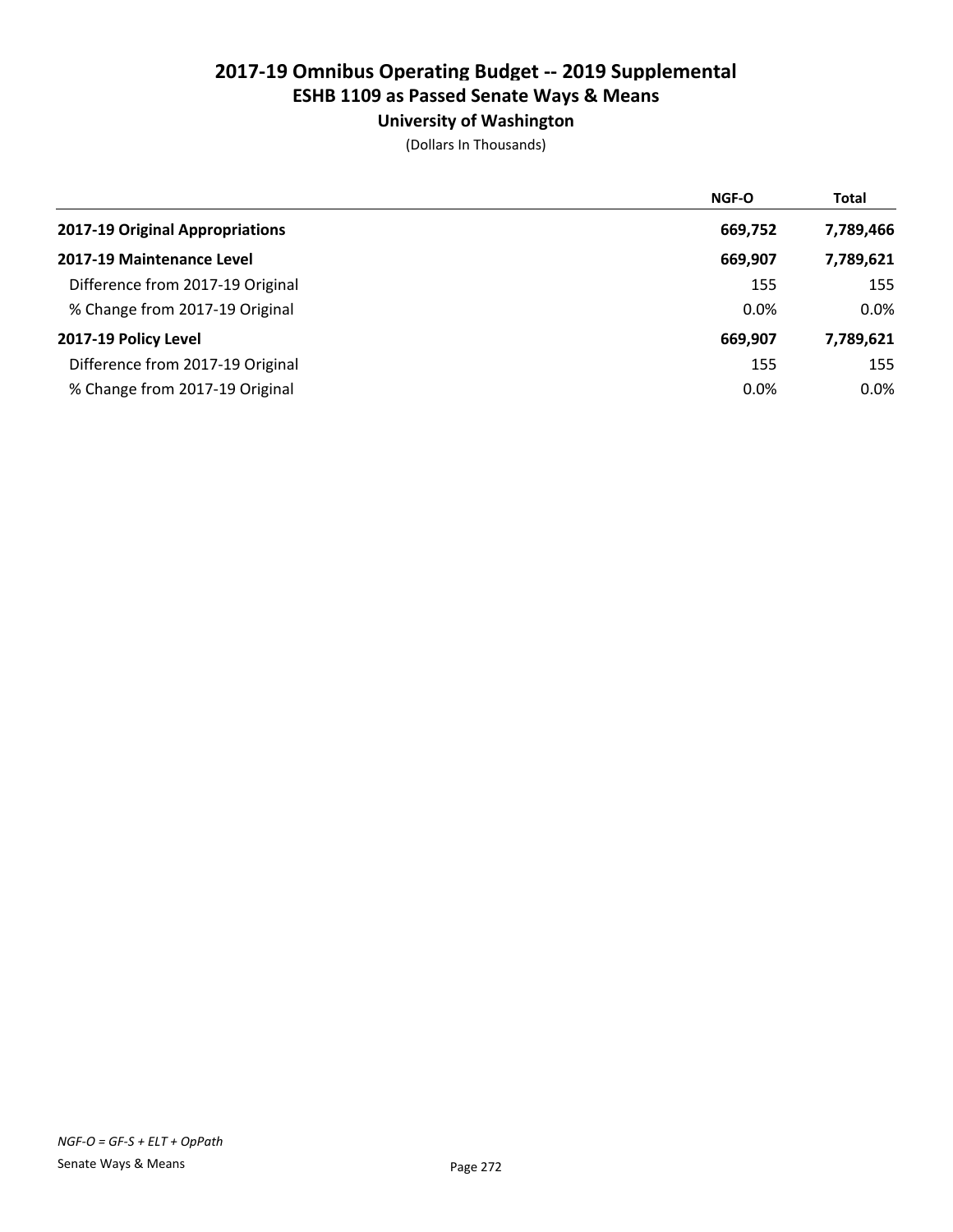## Washington State University

(Dollars In Thousands)

|                                  | <b>NGF-O</b> | <b>Total</b> |
|----------------------------------|--------------|--------------|
| 2017-19 Original Appropriations  | 446,943      | 1,640,575    |
| 2017-19 Maintenance Level        | 447,053      | 1,640,685    |
| Difference from 2017-19 Original | 110          | 110          |
| % Change from 2017-19 Original   | 0.0%         | 0.0%         |
| <b>Policy Other Changes:</b>     |              |              |
| 1. Renewable Energy Program      | 596          | 596          |
| <b>Policy -- Other Total</b>     | 596          | 596          |
| <b>Total Policy Changes</b>      | 596          | 596          |
| 2017-19 Policy Level             | 447,649      | 1,641,281    |
| Difference from 2017-19 Original | 706          | 706          |
| % Change from 2017-19 Original   | 0.2%         | $0.0\%$      |

## *Comments:*

## 1. Renewable Energy Program

The 2017 Legislature enacted Engrossed Substitute Senate Bill 5939, which created a new solar energy incentive program and transferred the existing program from the Department of Revenue to the WSU Energy Program. Funding is provided to continue implementing the Renewable Energy Production Incentive Program. Program demands exceeded initial estimates; therefore, additional funding for staffing and implementation costs is provided. (General Fund-State)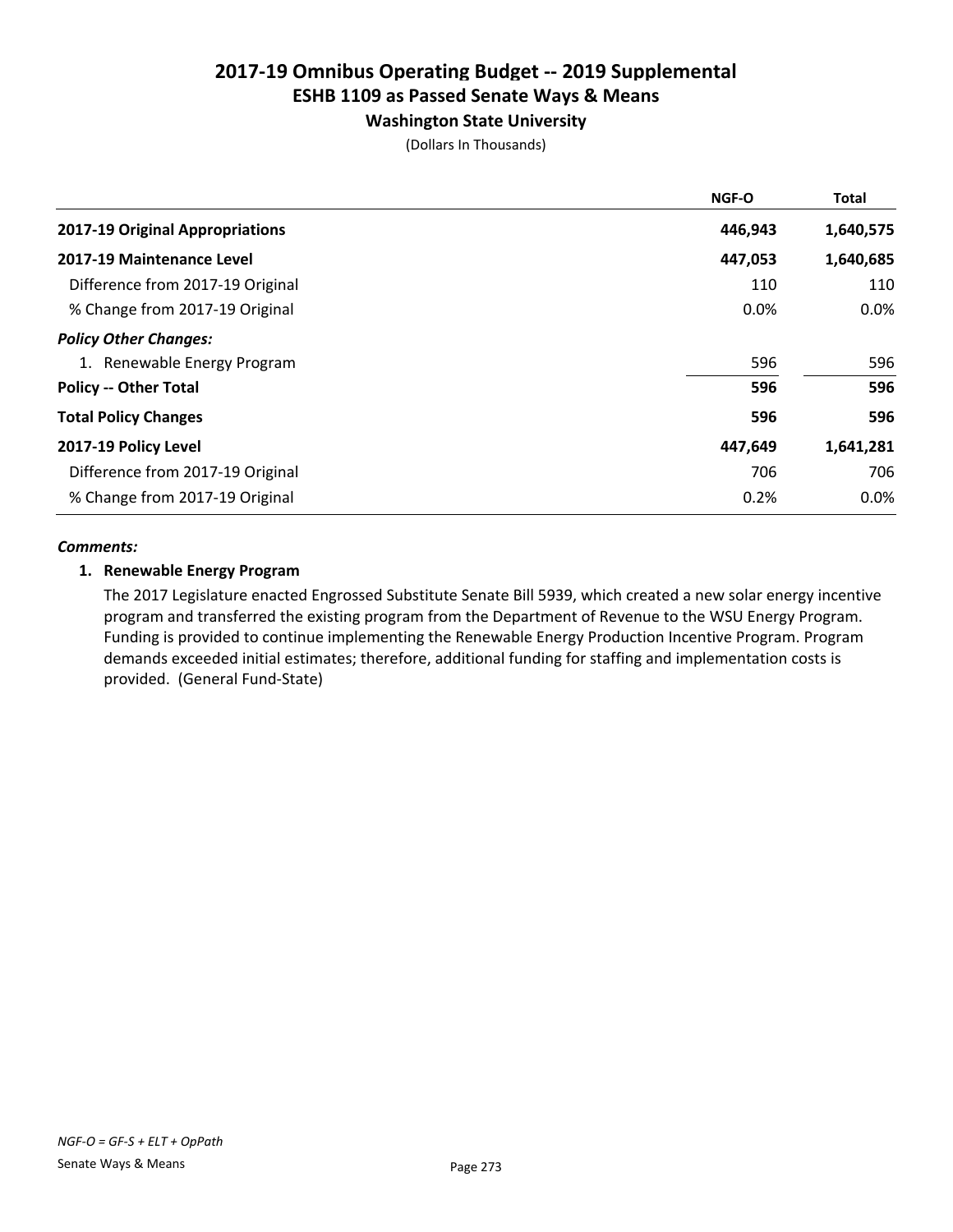## Eastern Washington University

|                                  | NGF-O   | <b>Total</b> |
|----------------------------------|---------|--------------|
| 2017-19 Original Appropriations  | 118,826 | 318,009      |
| 2017-19 Maintenance Level        | 118,866 | 318,049      |
| Difference from 2017-19 Original | 40      | 40           |
| % Change from 2017-19 Original   | 0.0%    | $0.0\%$      |
| 2017-19 Policy Level             | 118,866 | 318,049      |
| Difference from 2017-19 Original | 40      | 40           |
| % Change from 2017-19 Original   | 0.0%    | $0.0\%$      |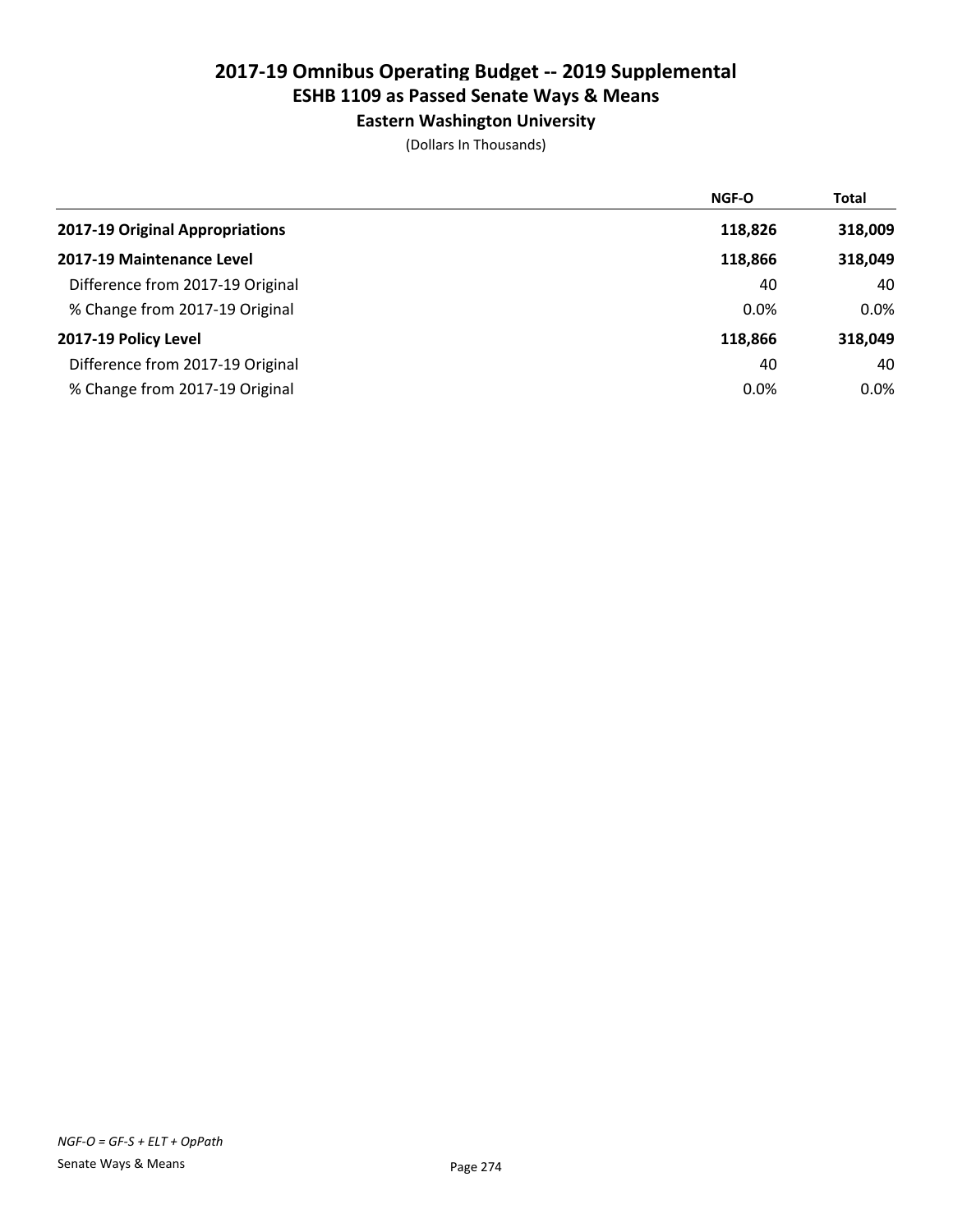Central Washington University

|                                  | NGF-O   | <b>Total</b> |
|----------------------------------|---------|--------------|
| 2017-19 Original Appropriations  | 117,858 | 398,930      |
| 2017-19 Maintenance Level        | 118,683 | 399,755      |
| Difference from 2017-19 Original | 825     | 825          |
| % Change from 2017-19 Original   | 0.7%    | 0.2%         |
| 2017-19 Policy Level             | 118,683 | 399,755      |
| Difference from 2017-19 Original | 825     | 825          |
| % Change from 2017-19 Original   | 0.7%    | 0.2%         |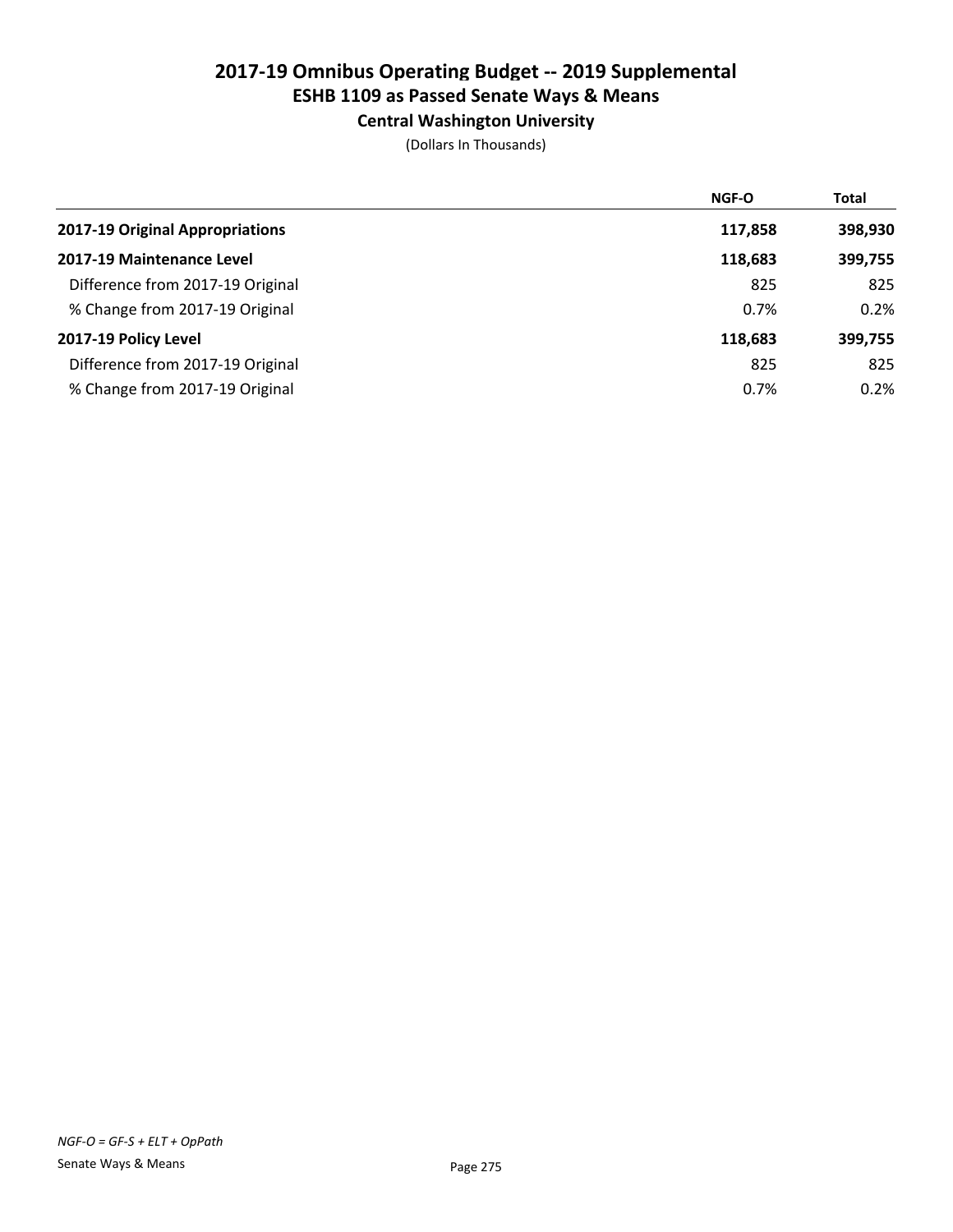## The Evergreen State College

|                                  | NGF-O  | <b>Total</b> |
|----------------------------------|--------|--------------|
| 2017-19 Original Appropriations  | 60,184 | 151,235      |
| 2017-19 Maintenance Level        | 60,198 | 151,249      |
| Difference from 2017-19 Original | 14     | 14           |
| % Change from 2017-19 Original   | 0.0%   | $0.0\%$      |
| 2017-19 Policy Level             | 60,198 | 151,249      |
| Difference from 2017-19 Original | 14     | 14           |
| % Change from 2017-19 Original   | 0.0%   | $0.0\%$      |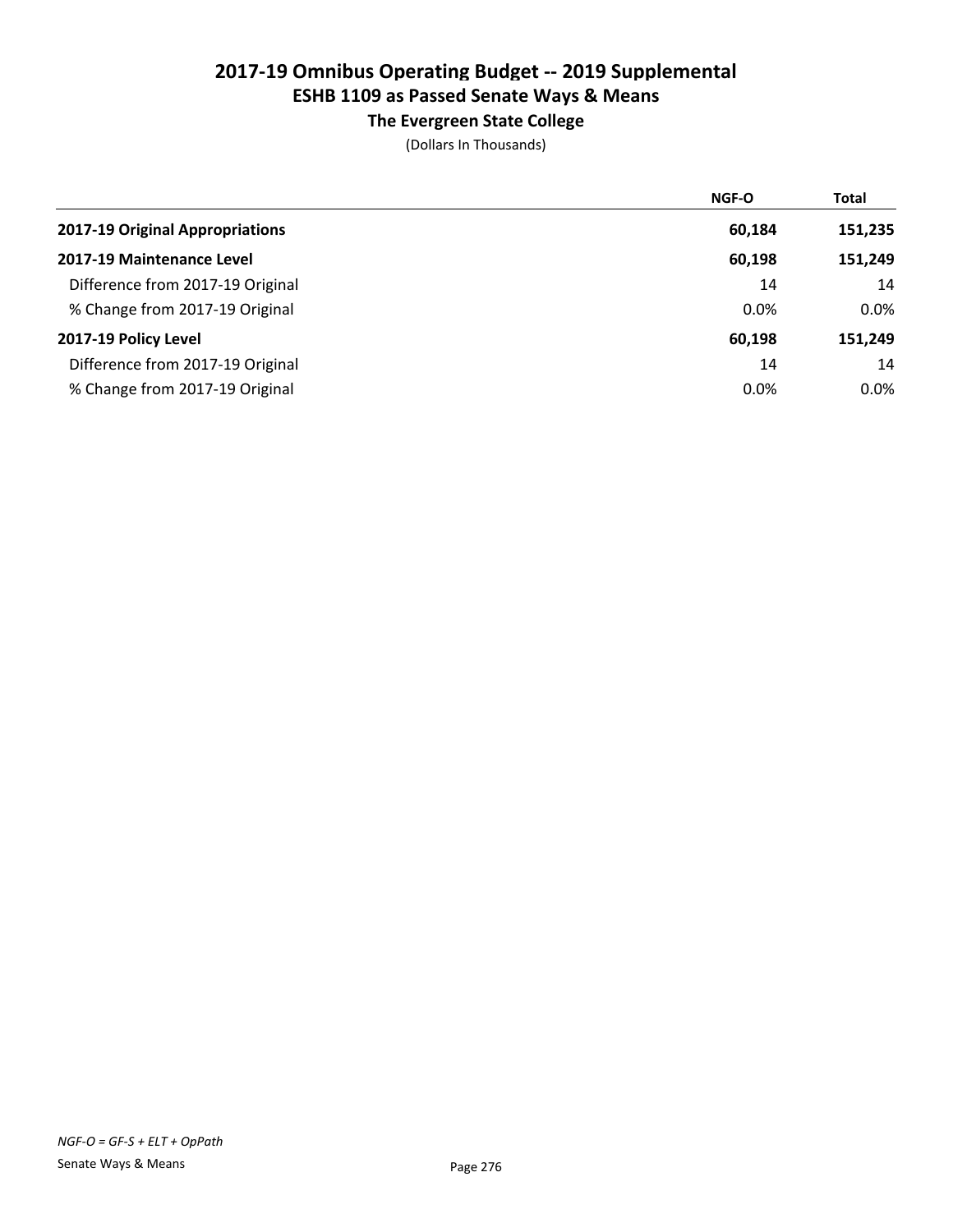## Western Washington University

|                                  | NGF-O   | <b>Total</b> |
|----------------------------------|---------|--------------|
| 2017-19 Original Appropriations  | 159,131 | 393,743      |
| 2017-19 Maintenance Level        | 159,193 | 393,805      |
| Difference from 2017-19 Original | 62      | 62           |
| % Change from 2017-19 Original   | 0.0%    | $0.0\%$      |
| 2017-19 Policy Level             | 159,193 | 393,805      |
| Difference from 2017-19 Original | 62      | 62           |
| % Change from 2017-19 Original   | 0.0%    | $0.0\%$      |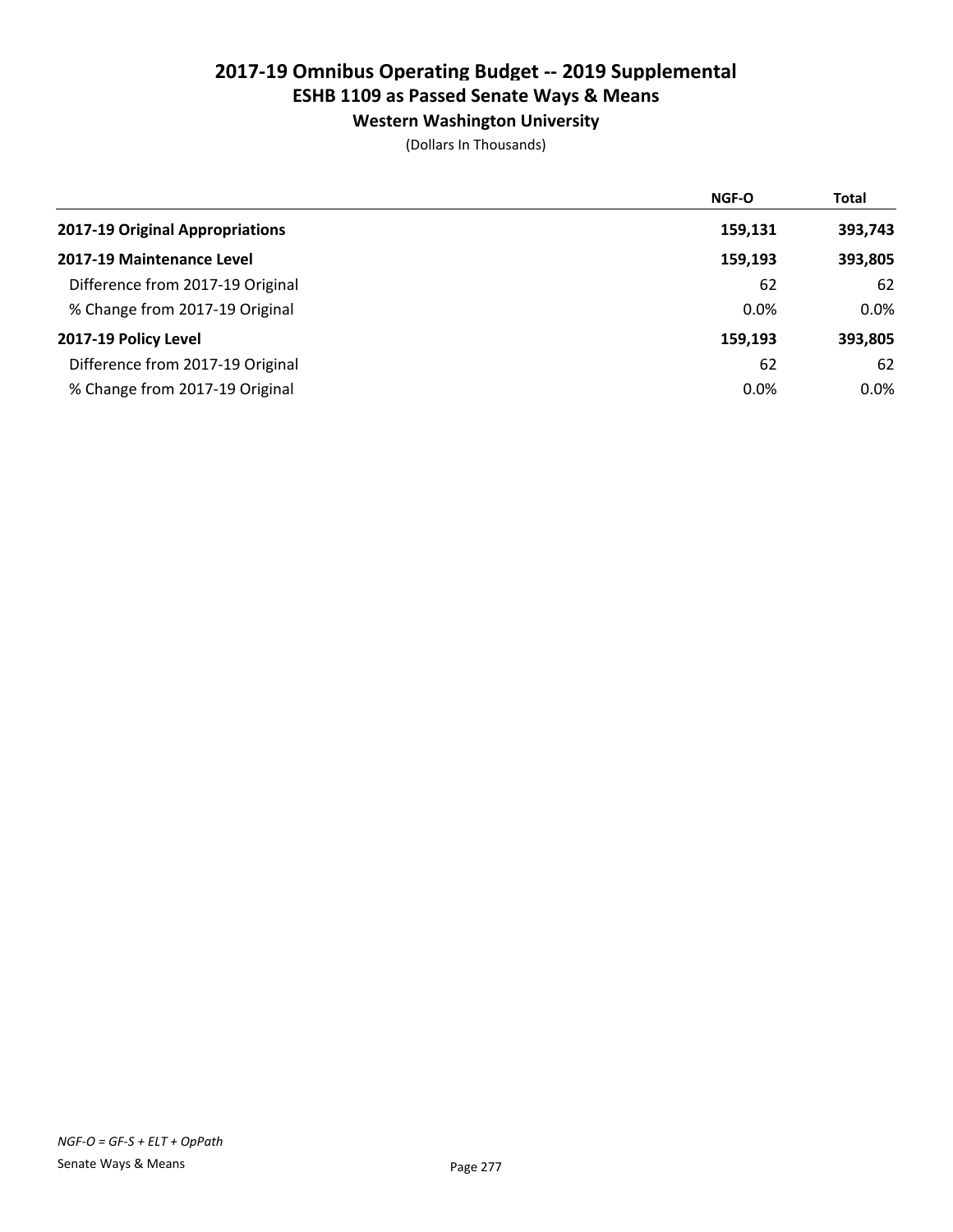# 2017-19 Omnibus Operating Budget -- 2019 Supplemental

# ESHB 1109 as Passed Senate Ways & Means

Community & Technical College System

|                                  | <b>NGF-O</b> | <b>Total</b> |
|----------------------------------|--------------|--------------|
| 2017-19 Original Appropriations  | 1,400,981    | 3,034,316    |
| 2017-19 Maintenance Level        | 1,401,056    | 3,034,391    |
| Difference from 2017-19 Original | 75           | 75           |
| % Change from 2017-19 Original   | 0.0%         | 0.0%         |
| 2017-19 Policy Level             | 1,401,056    | 3,034,391    |
| Difference from 2017-19 Original | 75           | 75           |
| % Change from 2017-19 Original   | 0.0%         | 0.0%         |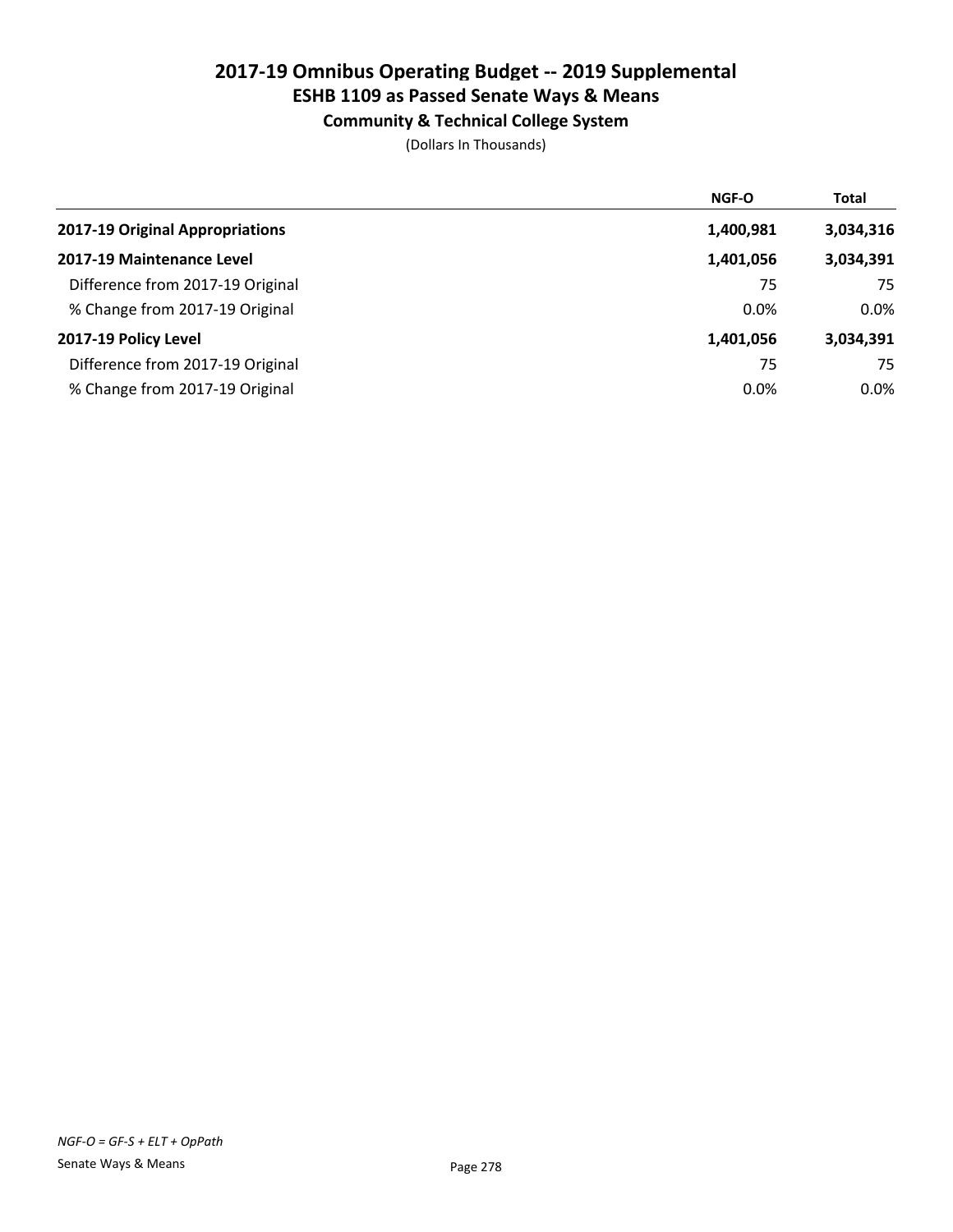# State School for the Blind

|                                  | NGF-O  | <b>Total</b> |
|----------------------------------|--------|--------------|
| 2017-19 Original Appropriations  | 14,546 | 19,277       |
| 2017-19 Maintenance Level        | 14,546 | 19,277       |
| Difference from 2017-19 Original | 0      | 0            |
| % Change from 2017-19 Original   | 0.0%   | 0.0%         |
| Policy -- Comp Total             | 716    | 716          |
| <b>Total Policy Changes</b>      | 716    | 716          |
| 2017-19 Policy Level             | 15,262 | 19,993       |
| Difference from 2017-19 Original | 716    | 716          |
| % Change from 2017-19 Original   | 4.9%   | 3.7%         |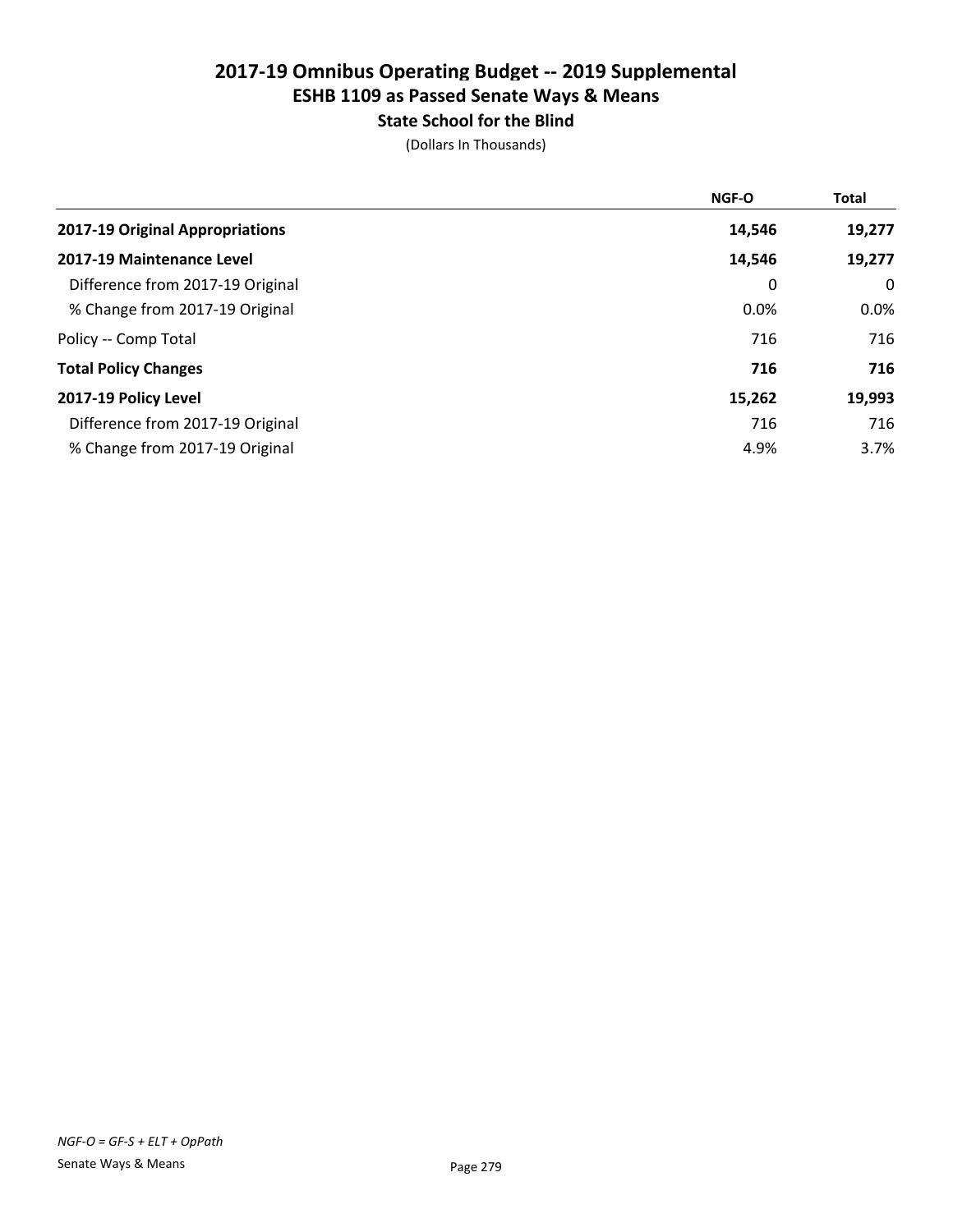## Center for Childhood Deafness & Hearing Loss

(Dollars In Thousands)

|                                   | NGF-O  | Total  |
|-----------------------------------|--------|--------|
| 2017-19 Original Appropriations   | 21,857 | 22,980 |
| 2017-19 Maintenance Level         | 21,857 | 22,980 |
| Difference from 2017-19 Original  | 0      | 0      |
| % Change from 2017-19 Original    | 0.0%   | 0.0%   |
| <b>Policy Other Changes:</b>      |        |        |
| <b>Nutrition Services</b><br>1.   | 23     | 23     |
| 2. Transportation                 | 378    | 378    |
| 3. WA Career Academy for the Deaf | 78     | 78     |
| <b>Policy -- Other Total</b>      | 479    | 479    |
| Policy -- Comp Total              | 530    | 530    |
| <b>Total Policy Changes</b>       | 1,009  | 1,009  |
| 2017-19 Policy Level              | 22,866 | 23,989 |
| Difference from 2017-19 Original  | 1,009  | 1,009  |
| % Change from 2017-19 Original    | 4.6%   | 4.4%   |

#### *Comments:*

## 1. Nutrition Services

Funding is provided for increased staffing and compensation necesary to accommodate breakfast meal preparation and services in the cafeteria what were formerly provided in the cottages only. (General Fund-State)

## 2. Transportation

Funding is provided to support increases in contract, salary and goods and services costs for the transportation program. (General Fund-State)

## 3. WA Career Academy for the Deaf

Funding is provided for a job coach at the Washington Career Academy, the agency's post-high school program for deaf and hard of hearing individuals between the ages of 18 and 22 who have graduated from high school or hold a GED. (General Fund-State)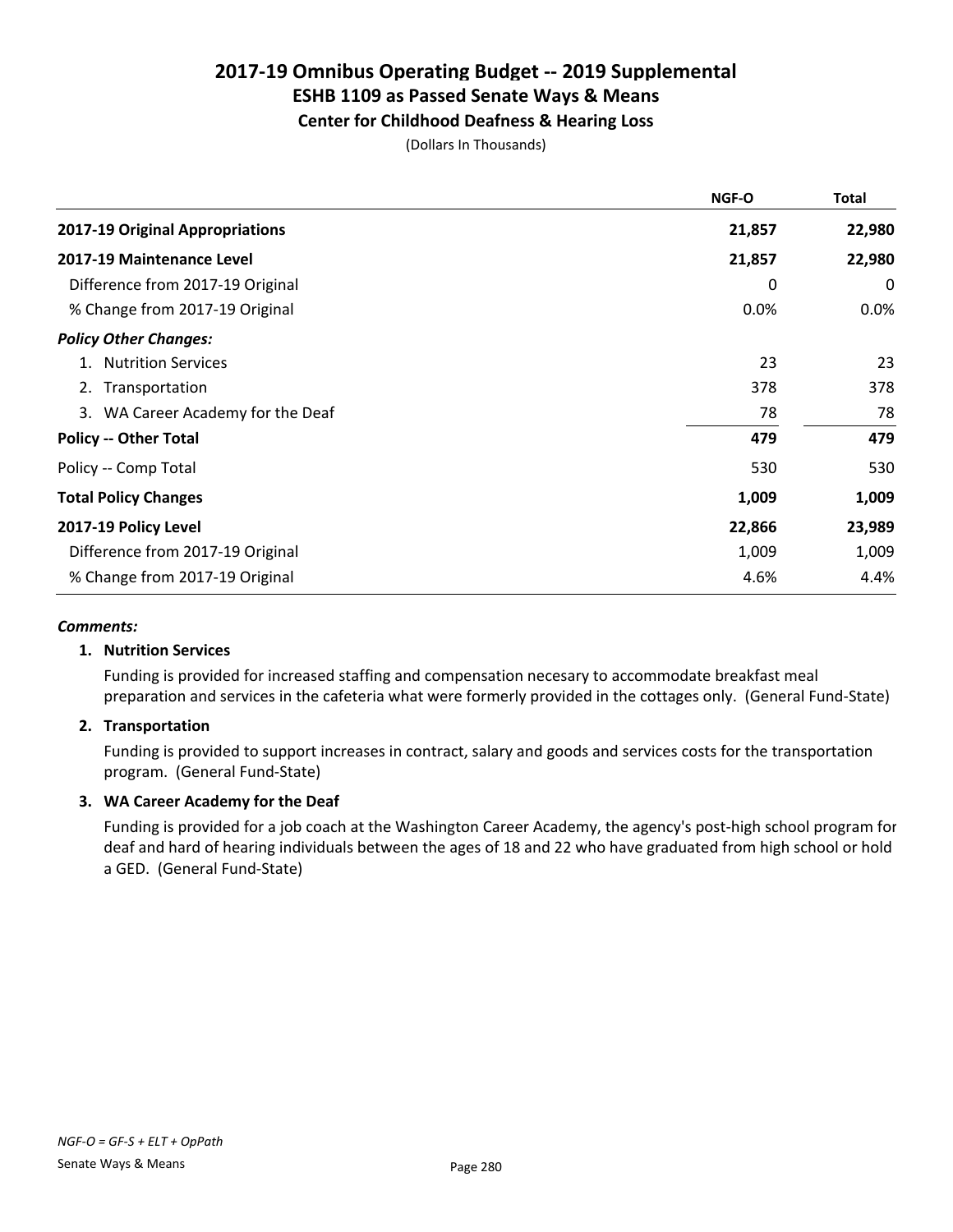## Workforce Training & Education Coordinating Board

|                                  | <b>NGF-O</b> | <b>Total</b> |
|----------------------------------|--------------|--------------|
| 2017-19 Original Appropriations  | 3,838        | 60,031       |
| 2017-19 Maintenance Level        | 3,868        | 60,061       |
| Difference from 2017-19 Original | 30           | 30           |
| % Change from 2017-19 Original   | 0.8%         | 0.1%         |
| 2017-19 Policy Level             | 3,868        | 60,061       |
| Difference from 2017-19 Original | 30           | 30           |
| % Change from 2017-19 Original   | 0.8%         | 0.1%         |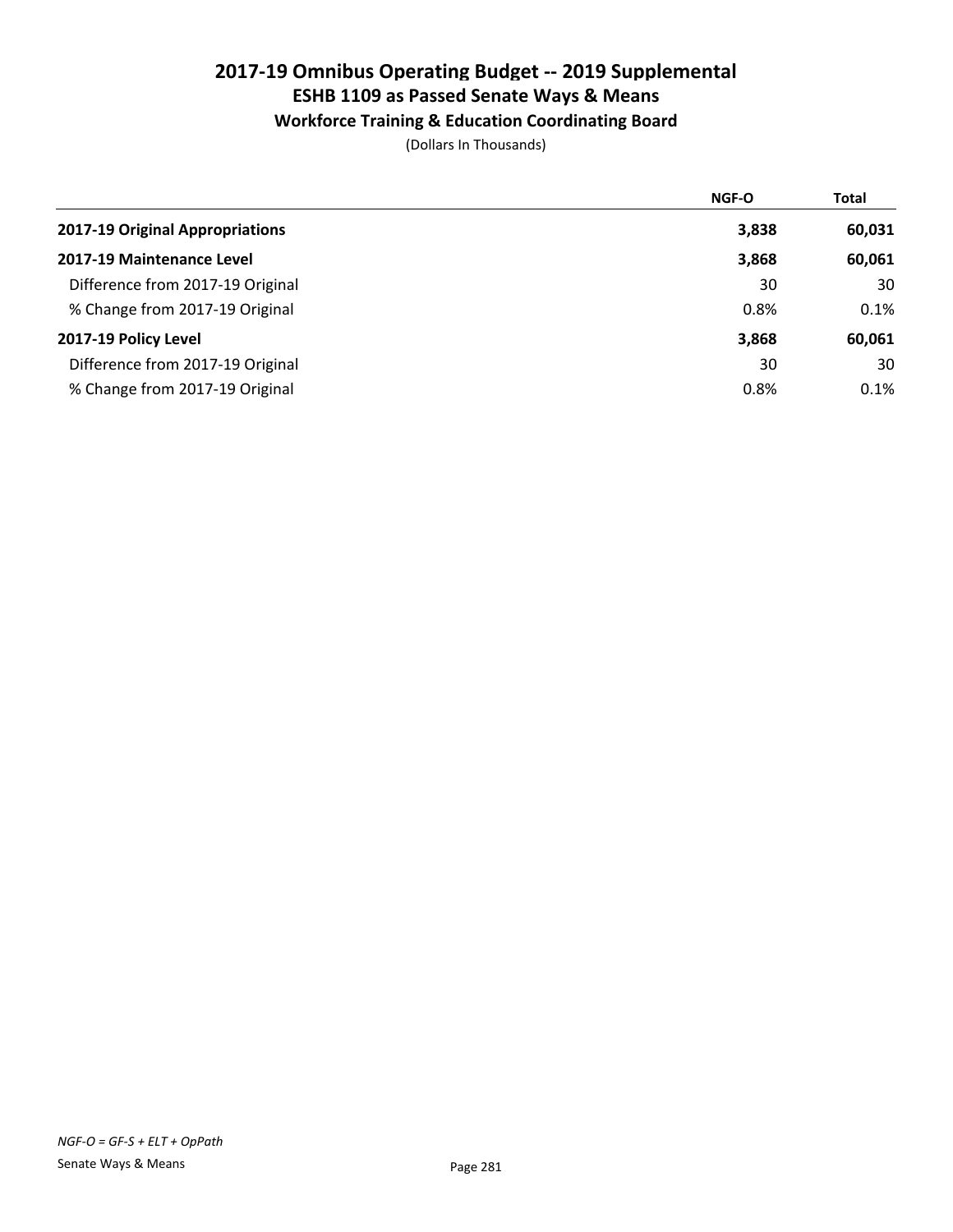Bond Retirement and Interest

|                                  | <b>NGF-O</b> | <b>Total</b> |
|----------------------------------|--------------|--------------|
| 2017-19 Original Appropriations  | 2,293,796    | 2,488,239    |
| 2017-19 Maintenance Level        | 2,279,784    | 2,469,097    |
| Difference from 2017-19 Original | $-14.012$    | $-19,142$    |
| % Change from 2017-19 Original   | $-0.6%$      | $-0.8%$      |
| 2017-19 Policy Level             | 2,279,784    | 2,469,097    |
| Difference from 2017-19 Original | $-14.012$    | $-19,142$    |
| % Change from 2017-19 Original   | $-0.6%$      | $-0.8%$      |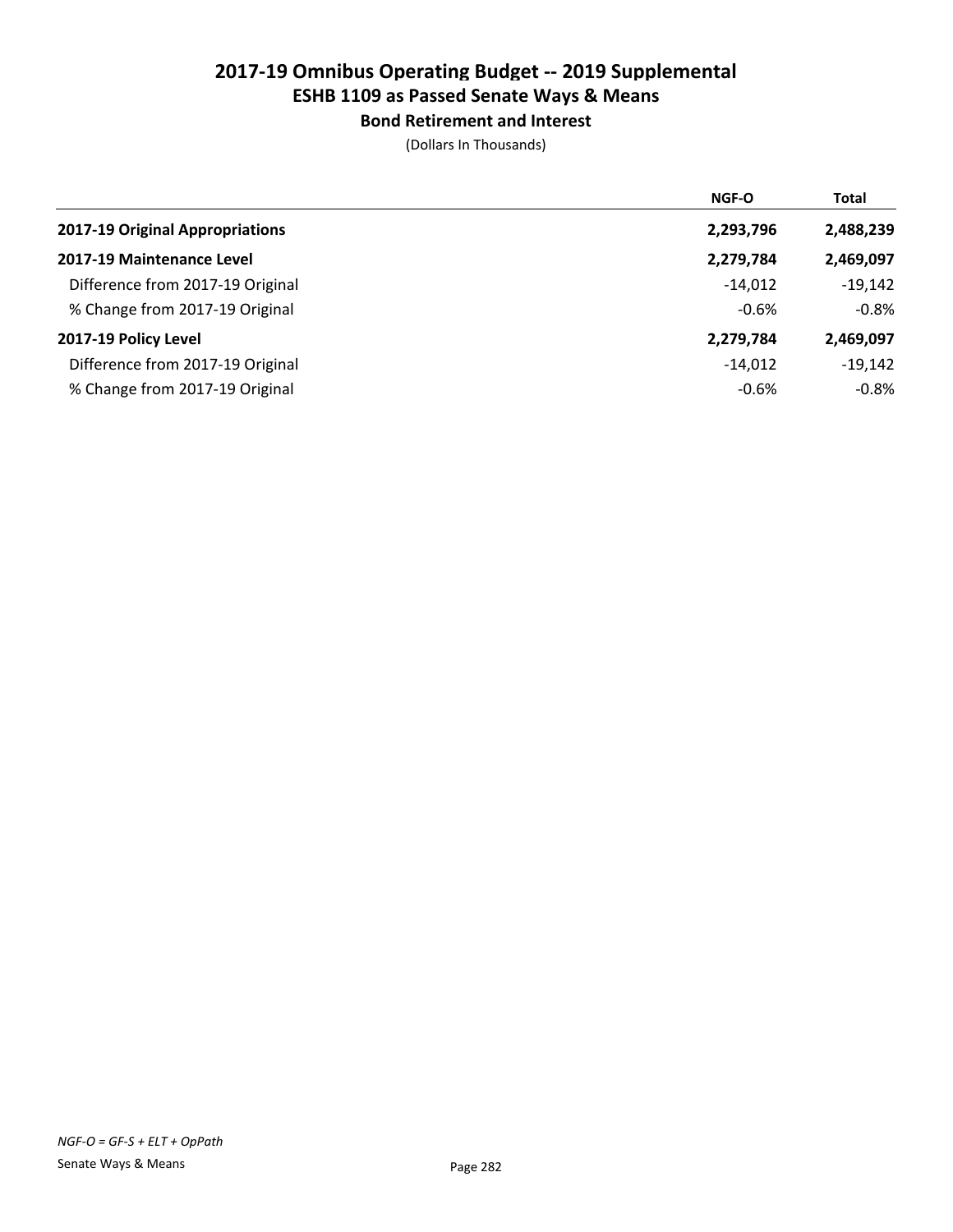# 2017-19 Omnibus Operating Budget -- 2019 Supplemental

# ESHB 1109 as Passed Senate Ways & Means

## Special Appropriations to the Governor

(Dollars In Thousands)

| <b>NGF-O</b> | <b>Total</b> |
|--------------|--------------|
| 192,244      | 200,688      |
| 192,244      | 200,688      |
| 0            | $\mathbf{0}$ |
| 0.0%         | $0.0\%$      |
|              |              |
| 1,063        | 1,063        |
| 1,063        | 1,063        |
| 1,063        | 1,063        |
| 193,307      | 201,751      |
| 1,063        | 1,063        |
| 0.6%         | 0.5%         |
|              |              |

## *Comments:*

## 1. Municipal Criminal Justice Account

Funds are provided for expenditure into the Municipal Criminal Justice Assistance Account to prevent a cash deficit. (General Fund-State)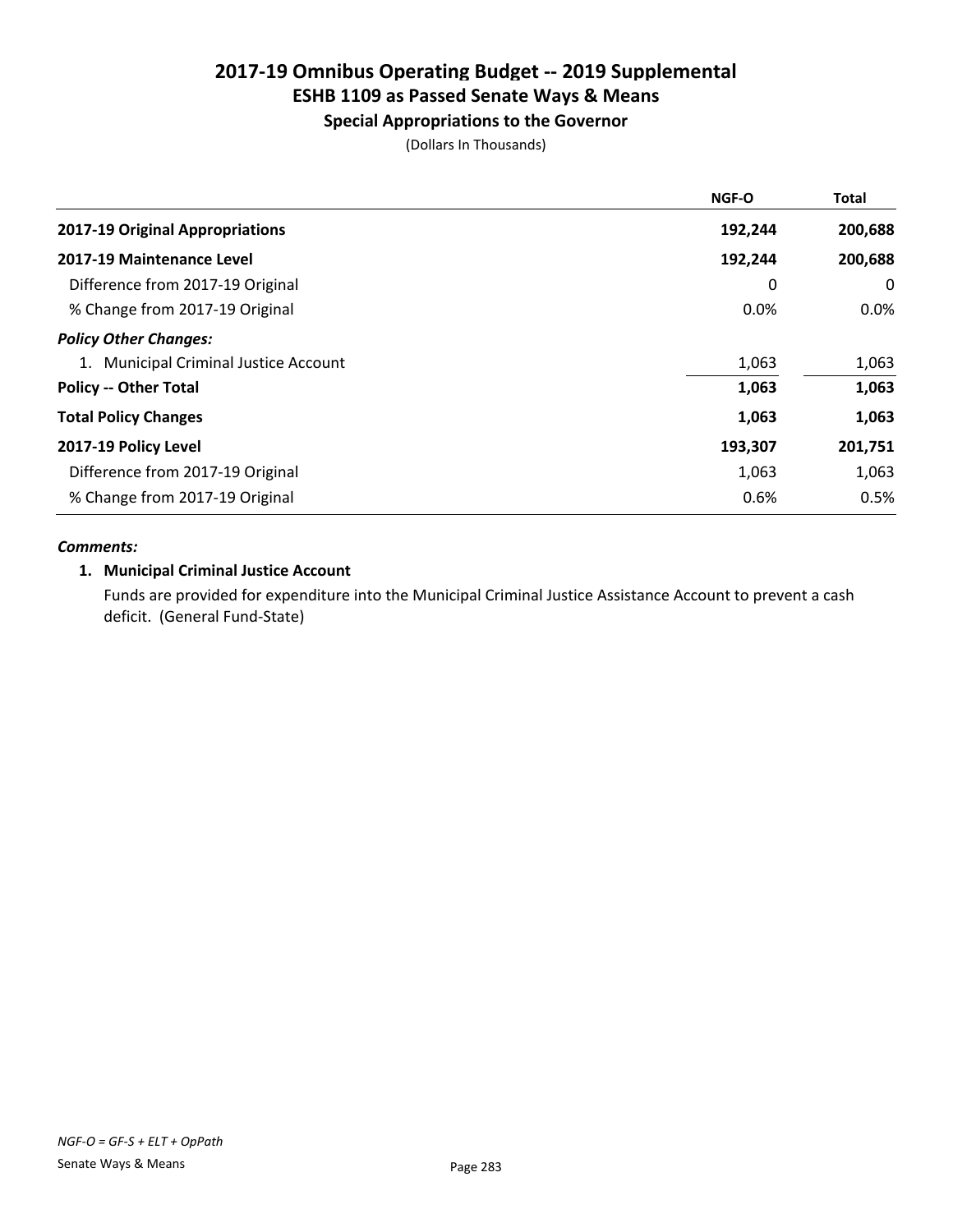## Sundry Claims

(Dollars In Thousands)

|                                  | <b>NGF-O</b> | <b>Total</b> |
|----------------------------------|--------------|--------------|
| 2017-19 Original Appropriations  | 159          | 159          |
| 2017-19 Maintenance Level        | 159          | 159          |
| Difference from 2017-19 Original | 0            | 0            |
| % Change from 2017-19 Original   | 0.0%         | $0.0\%$      |
| <b>Policy Other Changes:</b>     |              |              |
| 1. Self Defense                  | 177          | 177          |
| 2. Wrongful Convictions          | 610          | 610          |
| <b>Policy -- Other Total</b>     | 787          | 787          |
| <b>Total Policy Changes</b>      | 787          | 787          |
| 2017-19 Policy Level             | 946          | 946          |
| Difference from 2017-19 Original | 787          | 787          |
| % Change from 2017-19 Original   | 495.0%       | 495.0%       |

#### *Comments:*

## 1. Self Defense

On the recommendation of the Department of Enterprise Services' Office of Risk Management, payment is made under RCW 9A.16.110 for claims reimbursing legal costs and other expenses of criminal defendants acquitted on the basis of self defense. (General Fund-State)

## 2. Wrongful Convictions

On the recommendation of the Department of Enterprise Services' Office of Risk Management, payment is made under RCW 4.100.060 for claims related to wrongful convictions. (General Fund-State)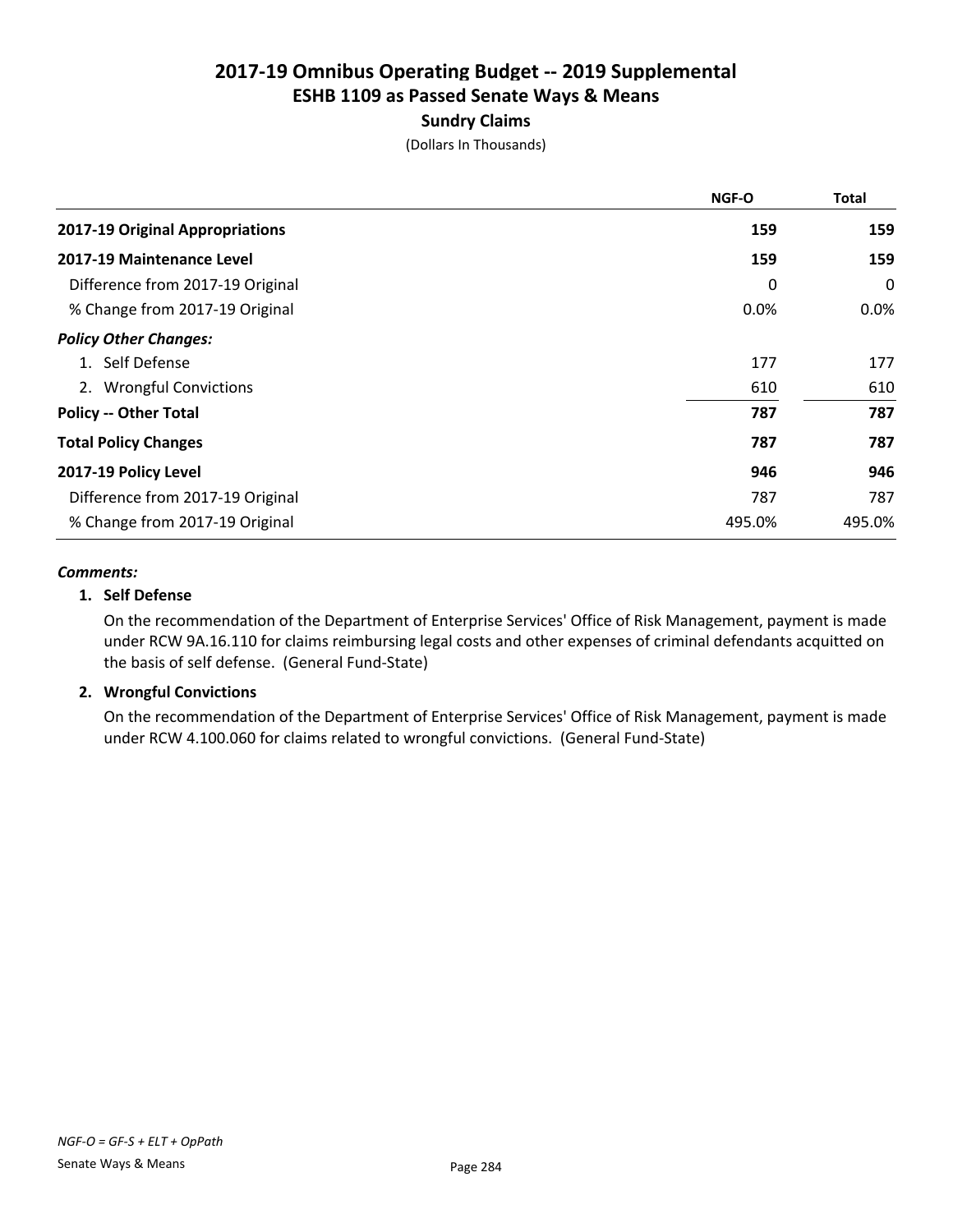# **Table of Contents Biennial**

| Title                                                          | Page |
|----------------------------------------------------------------|------|
| Accountancy, State Board of                                    | 69   |
| Actuary, Office of the State                                   | 12   |
| Administrative Hearings, Office of                             | 52   |
| Administrative Office of the Courts                            | 21   |
| African-American Affairs, Washington State Commission on       | 56   |
| Agriculture, Department of                                     | 163  |
| Archaeology & Historic Preservation, Department of             | 81   |
| Arts Commission, Washington State                              | 195  |
| Asian-Pacific-American Affairs, Washington State Commission on | 35   |
| Attorney General, Office of the                                | 39   |
| Auditor, Office of the State                                   | 37   |
| <b>Bond Retirement &amp; Interest</b>                          | 198  |
| <b>Caseload Forecast Council</b>                               | 41   |
| Central Washington University                                  | 186  |
| Children, Youth, and Families, Department of                   | 106  |
| Columbia River Gorge Commission                                | 140  |
| Commerce, Department of                                        | 43   |
| Community & Technical College System                           | 189  |
| Conservation Commission, State                                 | 152  |
| <b>Consolidated Technology Services</b>                        | 66   |
| Corrections, Department of                                     | 112  |
| Court of Appeals                                               | 19   |
| Criminal Justice Training Commission, Washington State         | 94   |
| <b>DSHS - Administration and Supporting Services</b>           | 137  |
| <b>DSHS - Alcohol and Substance Abuse</b>                      | 135  |
| <b>DSHS - Children and Family Services</b>                     | 118  |
| <b>DSHS - Developmental Disabilities</b>                       | 124  |
| <b>DSHS - Economic Services Administration</b>                 | 132  |
| <b>DSHS - Juvenile Rehabilitation</b>                          | 119  |
| DSHS - Long-Term Care                                          | 128  |
| <b>DSHS - Mental Health</b>                                    | 120  |
| DSHS - Payments to Other Agencies                              | 139  |
| <b>DSHS - Special Commitment Center</b>                        | 138  |
| <b>DSHS - Vocational Rehabilitation</b>                        | 136  |
| Early Learning, Department of                                  | 194  |
| Eastern Washington State Historical Society                    | 197  |
| Eastern Washington University                                  | 185  |
| Ecology, Department of                                         | 141  |
| Economic & Revenue Forecast Council                            | 49   |
| <b>Employee Compensation Adjustments, State</b>                | 203  |
| <b>Employment Security Department</b>                          | 117  |
| Enterprise Services, Department of                             | 71   |
| Environmental and Land Use Hearings Office                     | 151  |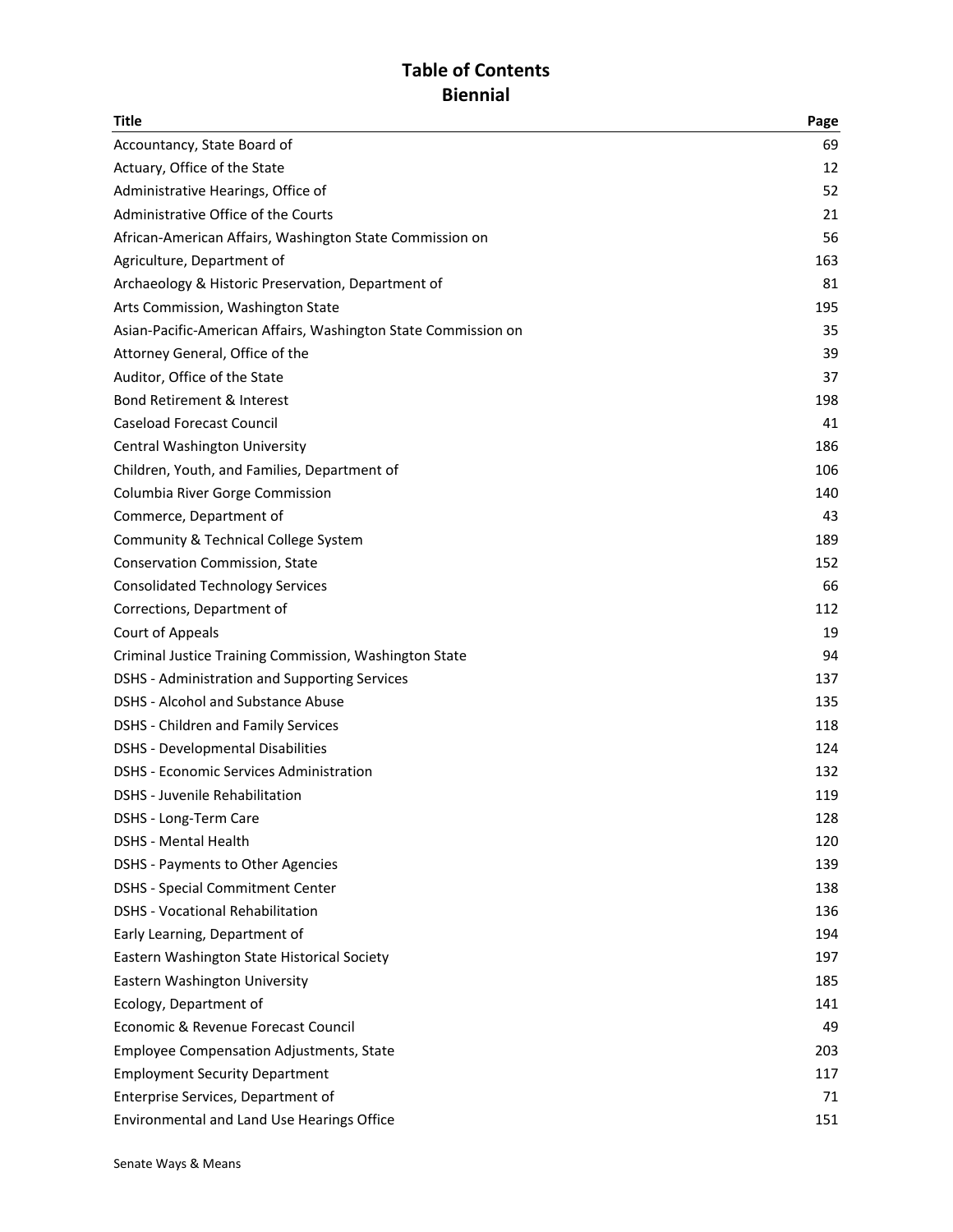# **Table of Contents Biennial**

| Title                                                            | Page |
|------------------------------------------------------------------|------|
| Financial Institutions, Department of                            | 42   |
| Financial Management, Office of                                  | 50   |
| Fish and Wildlife, Department of                                 | 153  |
| Forensic Investigations Council                                  | 70   |
| Gambling Commission, Washington State                            | 54   |
| Governor, Office of the                                          | 28   |
| Health Care Authority, Washington State                          | 83   |
| Health, Department of                                            | 99   |
| Hispanic Affairs, Washington State Commission on                 | 55   |
| Historical Society, Washington State                             | 196  |
| Horse Racing Commission, Washington                              | 73   |
| House of Representatives                                         | 7    |
| Human Rights Commission                                          | 92   |
| Indian Affairs, Governor's Office of                             | 34   |
| Industrial Insurance Appeals, Board of                           | 93   |
| Insurance Commissioner, Office of the                            | 64   |
| Investment Board, State                                          | 59   |
| Joint Legislative Audit & Review Committee                       | 9    |
| Joint Legislative Systems Committee                              | 14   |
| Judicial Conduct, Commission on                                  | 20   |
| Labor and Industries, Department of                              | 96   |
| Legislative Evaluation & Accountability Program Committee        | 11   |
| <b>LEOFF 2 Retirement Board</b>                                  | 80   |
| Licensing, Department of                                         | 168  |
| Lieutenant Governor, Office of the                               | 30   |
| Liquor and Cannabis Board, Washington State                      | 74   |
| Lottery Commission, State                                        | 53   |
| <b>Military Department</b>                                       | 77   |
| Minority & Women's Business Enterprises, Office of               | 63   |
| Natural Resources, Department of                                 | 159  |
| Office of Civil Legal Aid                                        | 26   |
| Office of Legislative Support Services                           | 13   |
| Parks and Recreation Commission, State                           | 148  |
| Pollution Liability Insurance Program, Washington                | 147  |
| Professional Engineers and Land Surveyors, Board of Registration | 82   |
| Public Defense, Office of                                        | 24   |
| <b>Public Disclosure Commission</b>                              | 31   |
| <b>Public Employment Relations Commission</b>                    | 79   |
| Public Schools -                                                 | 170  |
| <b>Puget Sound Partnership</b>                                   | 157  |
| Recreation and Conservation Funding Board                        | 150  |
| <b>Redistricting Commission</b>                                  | 16   |
| Retirement Systems, Contributions to                             | 204  |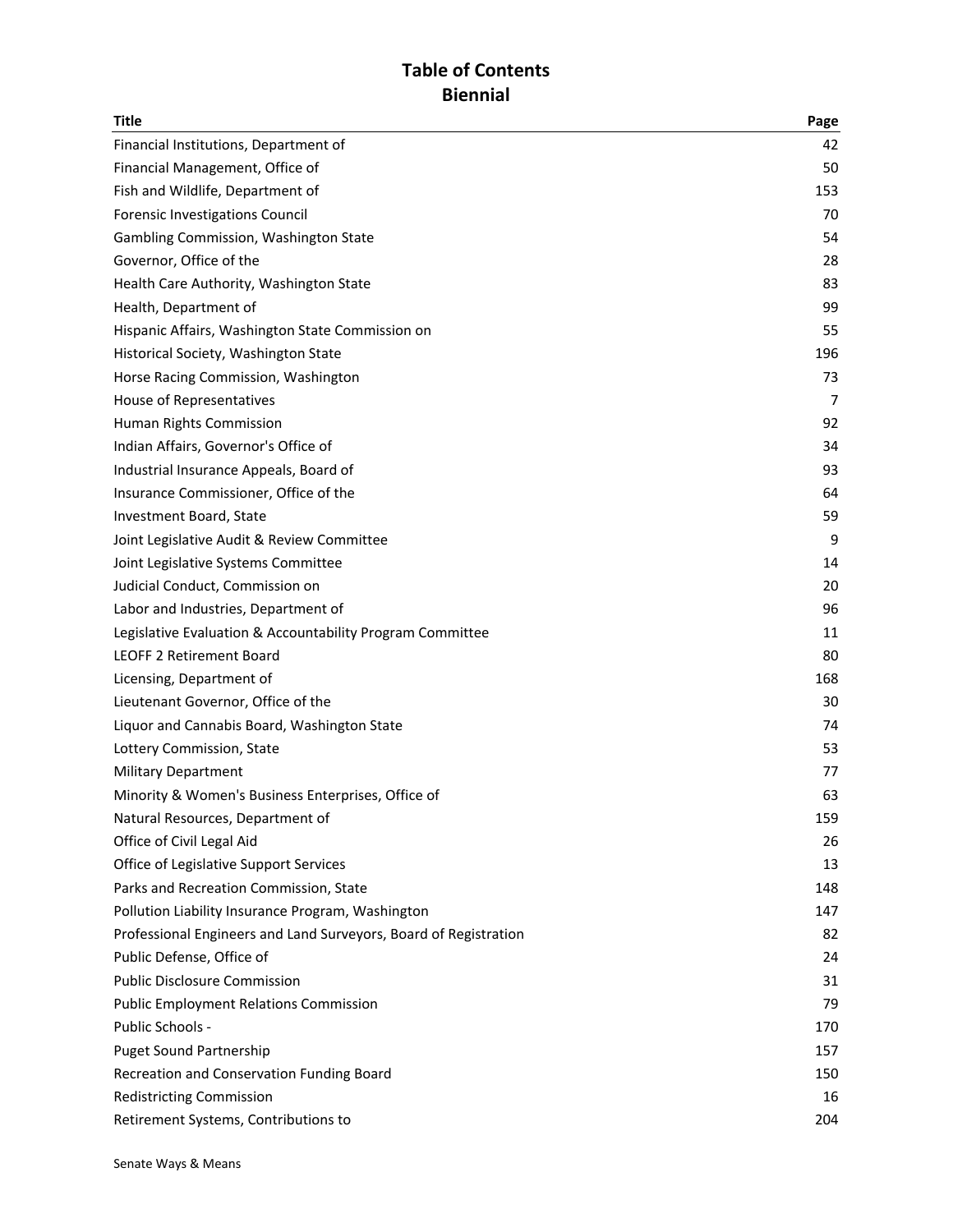# **Table of Contents Biennial**

| <b>Title</b>                                                  | Page |
|---------------------------------------------------------------|------|
| Retirement Systems, Department of                             | 57   |
| Revenue, Department of                                        | 60   |
| Salaries for Elected Officials, Citizens' Commission on       | 38   |
| School for the Blind, State                                   | 191  |
| Secretary of State, Office of the                             | 32   |
| Senate                                                        | 8    |
| Services for the Blind, Department of                         | 116  |
| Special Appropriations to the Governor                        | 199  |
| State Law Library                                             | 18   |
| State Patrol, Washington                                      | 165  |
| <b>Statute Law Committee</b>                                  | 15   |
| <b>Student Achievement Council</b>                            | 177  |
| <b>Sundry Claims</b>                                          | 202  |
| Supreme Court                                                 | 17   |
| Tax Appeals, Board of                                         | 62   |
| The Evergreen State College                                   | 187  |
| Treasurer, Office of the State                                | 36   |
| University of Washington                                      | 179  |
| Utilities and Transportation Commission                       | 75   |
| Veterans' Affairs, Department of                              | 104  |
| Volunteer Firefighters, Board for                             | 76   |
| Washington State Center for Childhood Deafness & Hearing Loss | 192  |
| <b>Washington State University</b>                            | 183  |
| Western Washington University                                 | 188  |
| Workforce Training & Education Coordinating Board             | 193  |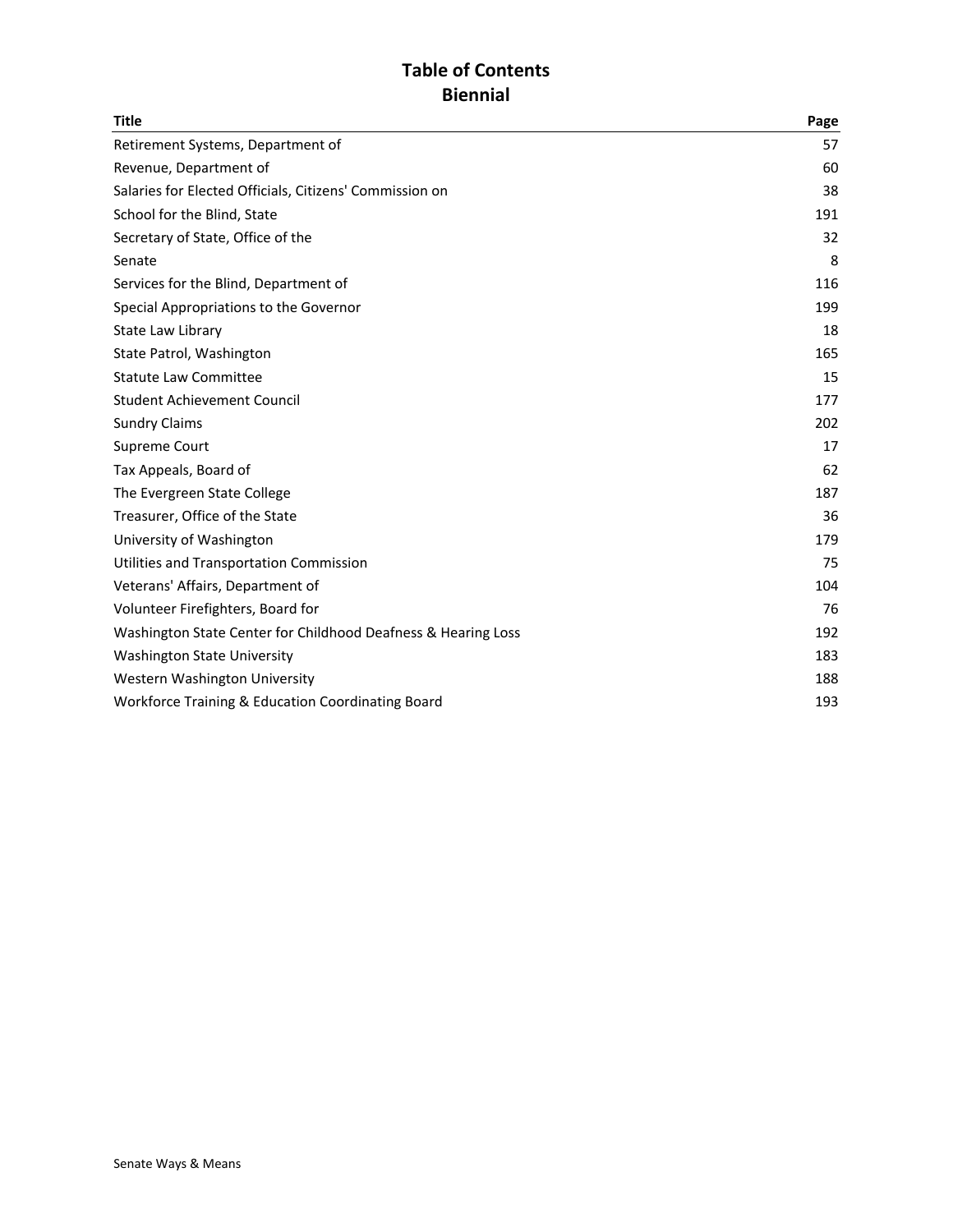## Table of Contents **Supplemental**

| Title                                                          | Page |
|----------------------------------------------------------------|------|
| Administrative Hearings, Office of                             | 217  |
| Administrative Office of the Courts                            | 208  |
| Agriculture, Department of                                     | 254  |
| Archaeology & Historic Preservation, Department of             | 224  |
| Asian-Pacific-American Affairs, Washington State Commission on | 213  |
| Attorney General, Office of the                                | 214  |
| <b>Bond Retirement &amp; Interest</b>                          | 282  |
| Central Washington University                                  | 275  |
| Children, Youth, and Families, Department of                   | 232  |
| Commerce, Department of                                        | 215  |
| Community & Technical College System                           | 278  |
| <b>Conservation Commission, State</b>                          | 250  |
| Corrections, Department of                                     | 234  |
| Court of Appeals                                               | 207  |
| Criminal Justice Training Commission, Washington State         | 228  |
| <b>DSHS</b> - Administration and Supporting Services           | 244  |
| <b>DSHS - Developmental Disabilities</b>                       | 239  |
| <b>DSHS - Economic Services Administration</b>                 | 241  |
| DSHS - Juvenile Rehabilitation                                 | 236  |
| DSHS - Long-Term Care                                          | 240  |
| <b>DSHS - Mental Health</b>                                    | 237  |
| DSHS - Payments to Other Agencies                              | 246  |
| <b>DSHS - Special Commitment Center</b>                        | 245  |
| DSHS - Vocational Rehabilitation                               | 243  |
| Eastern Washington University                                  | 274  |
| Ecology, Department of                                         | 247  |
| Financial Management, Office of                                | 216  |
| Fish and Wildlife, Department of                               | 251  |
| Forensic Investigations Council                                | 221  |
| Governor, Office of the                                        | 210  |
| Health Care Authority, Washington State                        | 225  |
| Health, Department of                                          | 230  |
| Hispanic Affairs, Washington State Commission on               | 218  |
| Industrial Insurance Appeals, Board of                         | 227  |
| Labor and Industries, Department of                            | 229  |
| <b>LEOFF 2 Retirement Board</b>                                | 223  |
| Licensing, Department of                                       | 256  |
| <b>Military Department</b>                                     | 222  |
| Natural Resources, Department of                               | 253  |
| Office of Civil Legal Aid                                      | 209  |
| Parks and Recreation Commission, State                         | 249  |
| Pollution Liability Insurance Program, Washington              | 248  |
| <b>Public Disclosure Commission</b>                            | 211  |